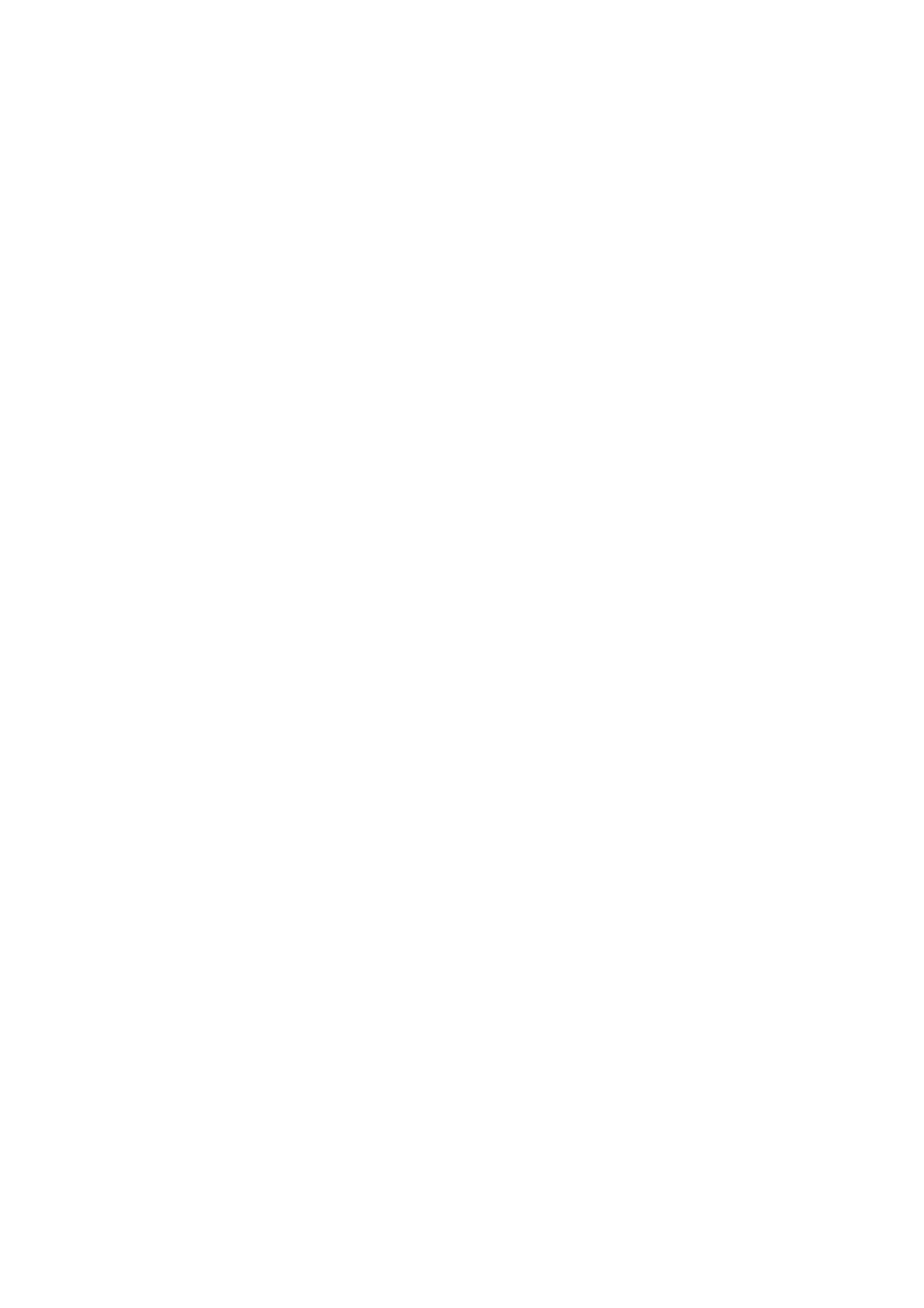To Eike, who inspired all this.

To Virpi and Sara, with love.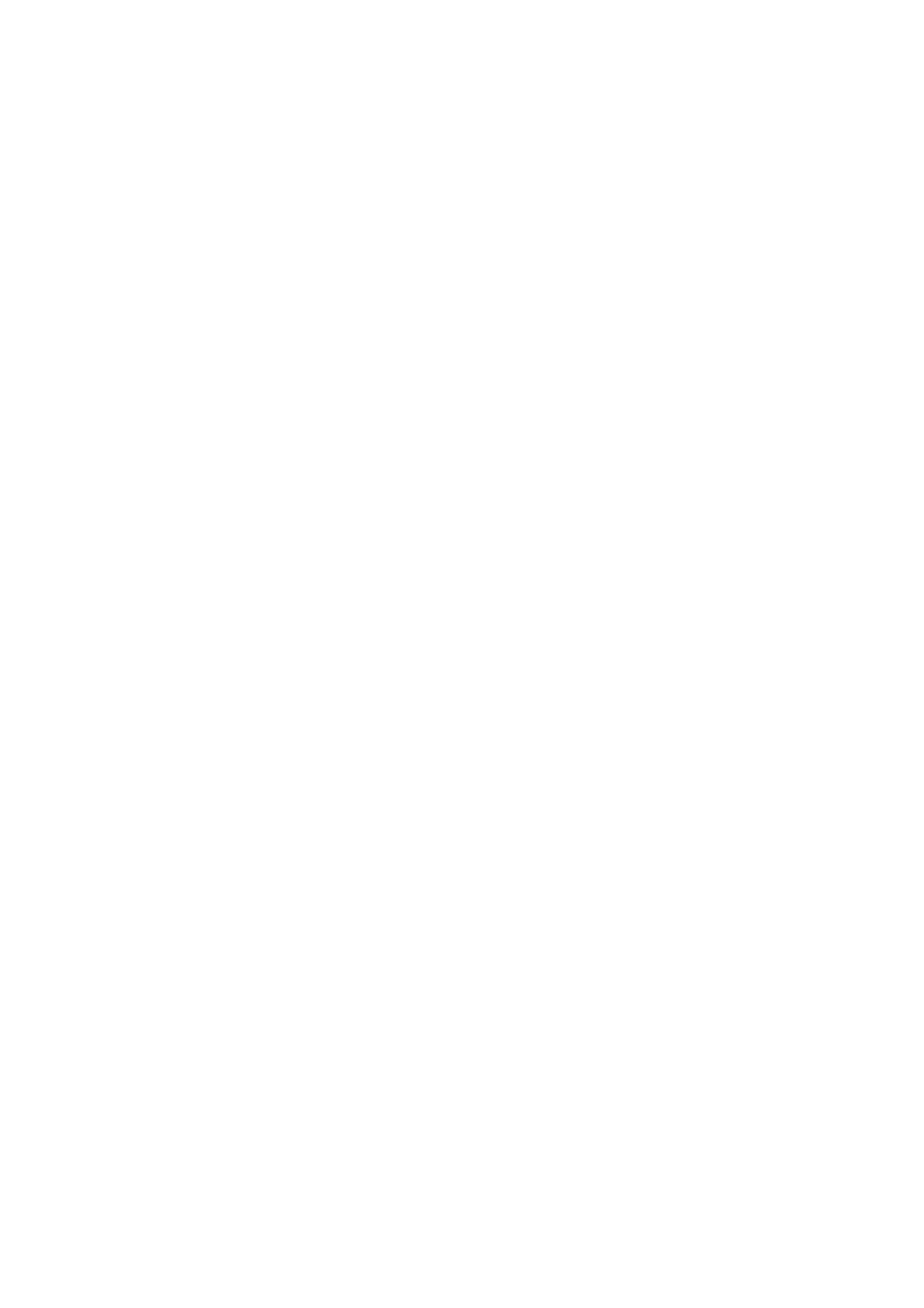### Foreword by Ken McMillan

The design and analysis of concurrent systems has proved to be one of the most vexing practical problems in computer science. We need such systems if we want to compute at high speed and yet distribute the computation over distances too long to allow synchronizing communication to a global clock. At the speed of modern computer systems, one centimeter is already a long distance for synchronization. For this and other reasons, almost all systems that involve a computer also involve asynchronous concurrency in some way, in the form of threads or message passing algorithms or network communication protocols.

Yet designing correct concurrent systems is a daunting task. This is largely due to the problem of "interleavings". That is, the designer of a concurrent system must somehow account for the fantastic number of possible orderings of actions that can be generated by independent processes running at different speeds. This leads to unreproducible errors, occurring randomly with a frequency low enough to make testing and debugging extremely problematic, but high enough to make systems unacceptably unreliable.

One possible solution to the problem is offered by model checking. This is a fully automated verification technique that constructs a graph representing all possible states of the system and the transitions between them. This state graph can be thought of as a finite folding of an infinite "computation tree" containing all possible executions of the system. Using the state graph, we can definitively answer questions about the system's behavior posed in temporal logic, a specialized notation for specifying systems that evolve in time.

Unfortunately, because the computation tree explicitly represents all possible interleavings of concurrent actions, the size of the state graph we must construct can become intractably large, even for simple systems. Yet intuitively, one could argue that these interleavings must be mostly irrelevant. That is, if all the interleavings produced qualitatively different behavior, the system would not appear coherent to a user. Somehow, all those interleavings must fall into a small set of equivalence classes.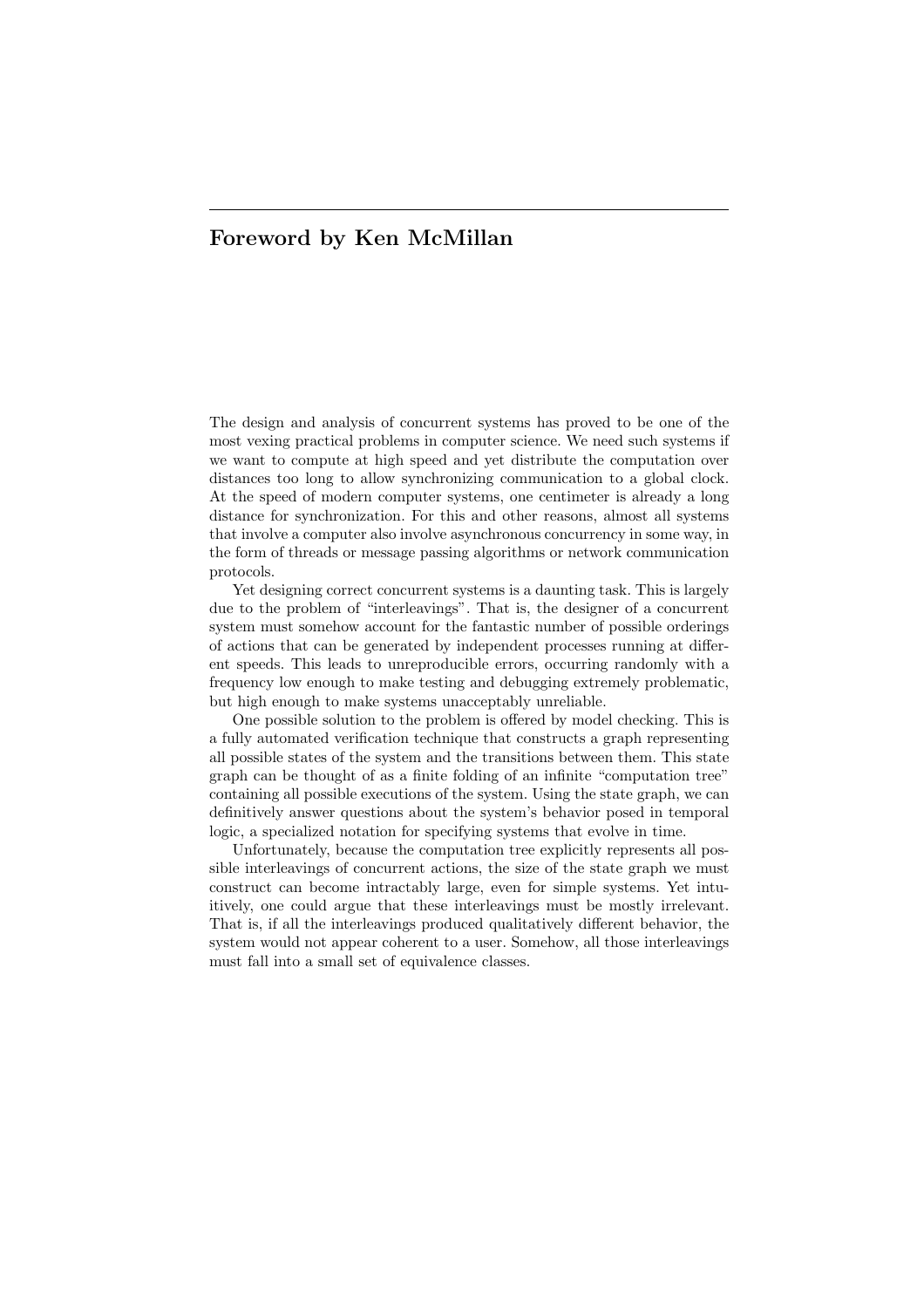Unfoldings provide one way to exploit this observation. An unfolding is a mathematical structure that explicitly represents concurrency and causal dependence between events, and also the points where a choice occurs between qualitatively different behaviors. Like a computation tree, it captures at once all possible behaviors of a system, and we need only examine a finite part of it to answer certain questions about the system. However, unlike a computation tree, it does not make interleavings explicit, and so it can be exponentially more concise. Over the last fifteen years, research on unfoldings has led to practical tools that can be used to analyze concurrent systems without falling victim to the interleaving problem.

Javier Esparza and Keijo Heljanko have been leading exponents of this line of research. Here, they present an accessible elementary account of the most important results in the area. They develop, in an incremental fashion, all of the basic theoretical machinery needed to use unfoldings for the verification of temporal properties of concurrent systems. The book brings together material from disparate sources into a coherent framework, with an admirable balance of generality with intuition. Examples are provided for all the important concepts using the simple Petri net formalism, while the theory is developed for a more general synchronized transition system model. The mathematical background required is only elementary set theory, with all necessary definitions provided.

For those interested in model checking, this book should provide a clear overview of one of the major streams of thought in dealing with concurrency and the interleaving problem, and an excellent point of entry to the research literature. Those with a background in concurrency theory may be interested to see an algorithmic application of this theory to solve a practical problem. Since concurrent systems occur in many fields (biological systems such as gene regulatory networks come to mind) this work may even find readers outside computer science. In any event, bringing this material together into a single accessible volume is certain to create a wider appreciation for and understanding of unfoldings and their applications.

Berkeley, October 2007 Ken McMillan

#### VIII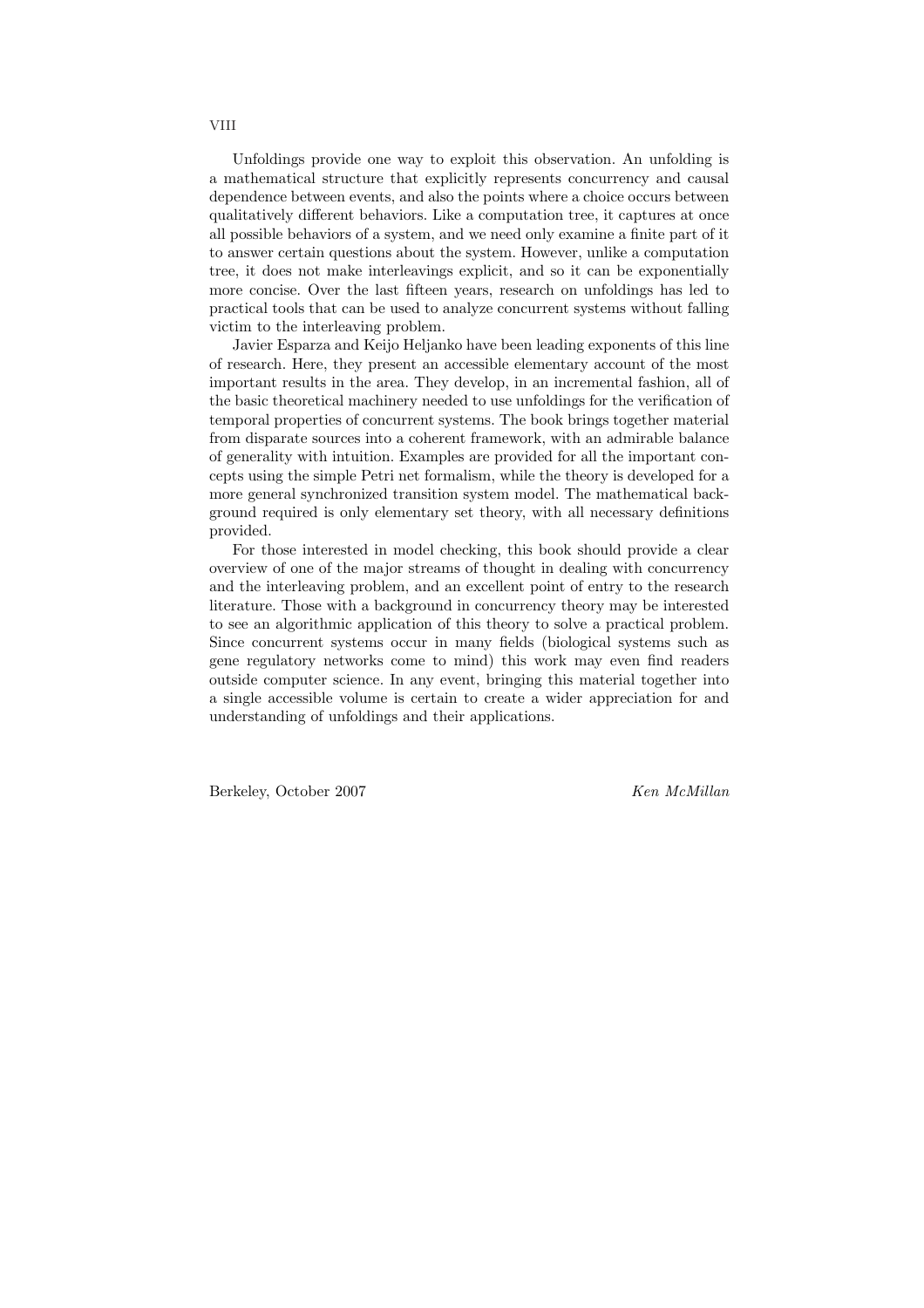## Preface

Model checking is a very popular technique for the automatic verification of systems, widely applied by the hardware industry and already receiving considerable attention from software companies. It is based on the (possibly exhaustive) exploration of the states reached by the system along all its executions.

Model checking is very successful in finding bugs in concurrent systems. These systems are notoriously hard to design correctly, mostly because of the inherent uncertainty about the order in which components working in parallel execute actions. Since  $n$  independent actions can occur in  $n!$  different orders, humans easily overlook some of them, often the one causing a bug. On the contrary, model checking exhaustively examines all execution orders. Unfortunately, naive model checking techniques can only be applied to very small systems. The number of reachable states grows so quickly, that even a modern computer fails to explore them all in reasonable time.

In this book we show that concurrency theory, the study of mathematical formalisms for the description and analysis of concurrent systems, helps to solve this problem. Unfoldings are one of these formalisms, belonging to the class of so-called true concurrency models. They were introduced in the early 1980s as a mathematical model of causality. Our reason for studying them is far more pragmatic: unfoldings of highly concurrent systems are often far smaller and can be explored much faster than the state space.

Being at the crossroads of automatic verification and concurrency theory, this book is addressed to researchers and graduate students working in either of these two fields. It is self-contained, although some previous exposure to models of concurrent systems, like communicating automata or Petri nets, can help to understand the material.

We are grateful to Ken McMillan for initiating the unfolding technique in his PhD thesis, and for agreeing to write the Foreword. Our appreciation goes to Eike Best, Ilkka Niemelä, and Leo Ojala for their guidance when we started work on this topic. We thank Pradeep Kanade, Victor Khomenko, Maciej Koutny, Stephan Melzer, Stefan Römer, Claus Schröter, Stefan Schwoon, and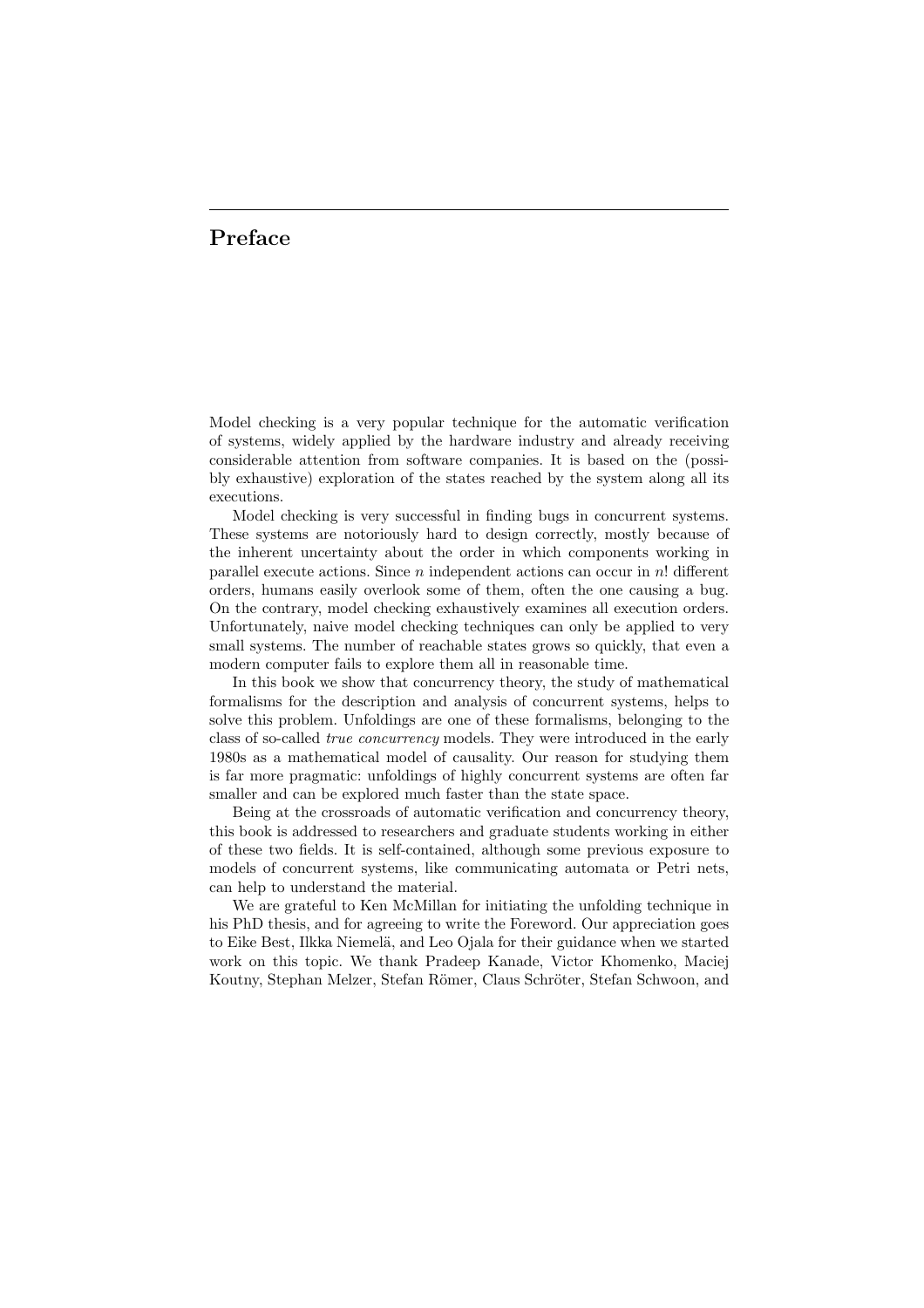#### X Preface

Walter Vogler, the coauthors of our work on the unfolding technique, for their ideas and efforts. We are indebted to Burkhard Graves, Stefan Melzer, Stefan Römer, Patrik Simons, Stefan Schwoon, Claus Schröter, and Frank Wallner for implementing prototypes and other tools that very much helped to test and refine the ideas of the book. Some of them were integrated in the PEP tool, a project led by Eike Best, and coordinated by Bernd Grahlmann and Christian Stehno, and others in the Model Checking Kit, coordinated by Claus Schröter and Stefan Schwoon. We thank them for their support. Thomas Chatain, Stefan Kiefer, Victor Khomenko, Kari Kähkönen, Beatriz Sánchez, Stefan Schwoon, and Walter Vogler provided us with valuable comments on various drafts, for which we express our gratitude. We thank Wilfried Brauer for his continuous support and his help in finding a publisher, and Ronan Nugent, from Springer, for his smooth handling of the publication process.

München, Germany and Espoo, Finland, Javier Esparza October 2007 Keijo Heljanko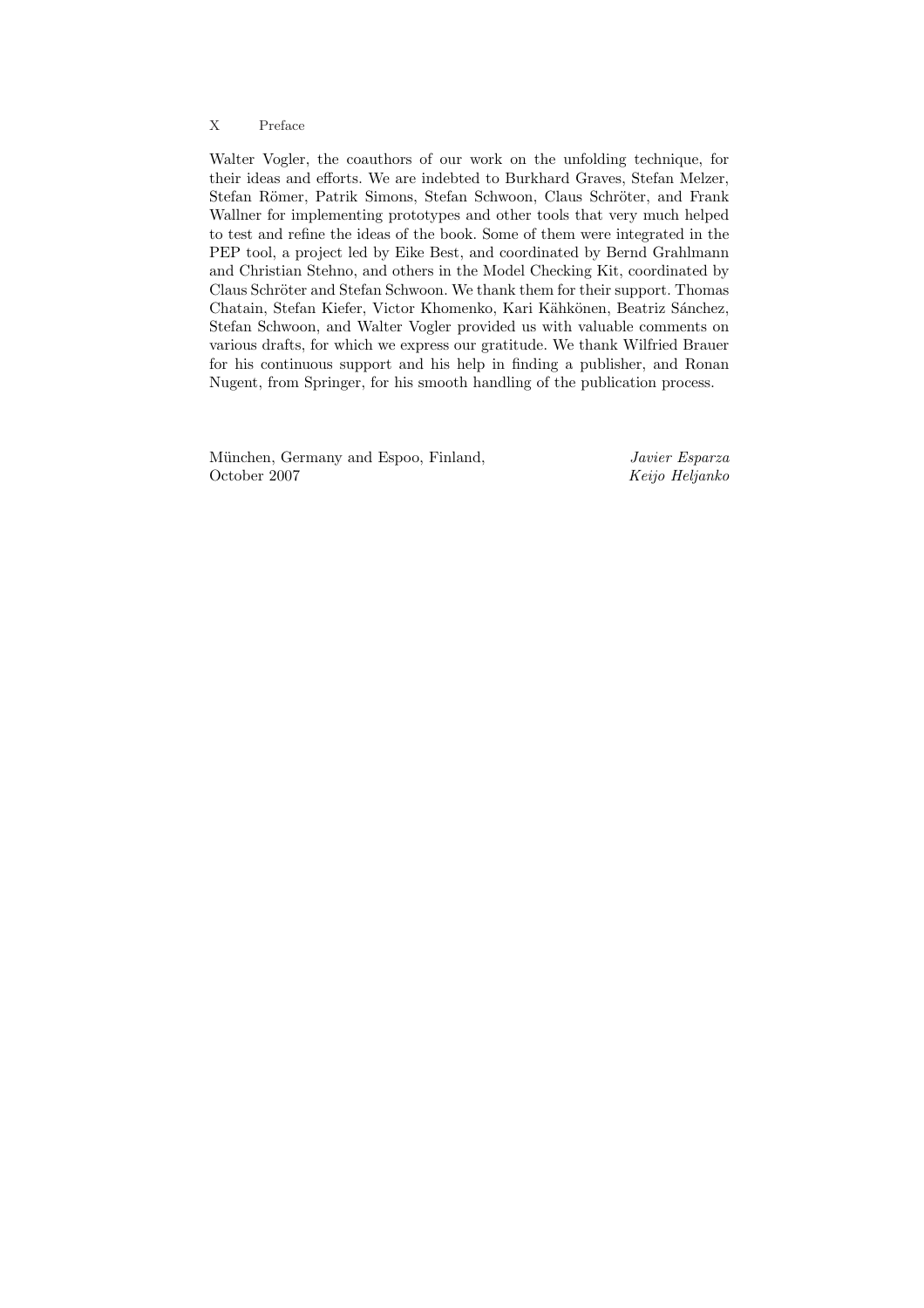## Contents

| $\mathbf{1}$            |         |                                                                          | $\mathbf{1}$   |
|-------------------------|---------|--------------------------------------------------------------------------|----------------|
| $\bf{2}$                |         | Transition Systems and Products                                          | $\bf 5$        |
|                         | 2.1     |                                                                          | $\overline{5}$ |
|                         | 2.2     |                                                                          | 6              |
|                         | 2.3     | Petri Net Representation of Products                                     | 8              |
|                         | 2.4     | Interleaving Representation of Products                                  | 10             |
| 3                       |         |                                                                          | 13             |
|                         | 3.1     | Branching Processes and Unfoldings                                       | 14             |
|                         | $3.2\,$ | Some Properties of Branching Processes                                   | 22             |
|                         |         | Branching Processes Are Synchronizations of Trees<br>3.2.1               | 22             |
|                         |         | Causality, Conflict, and Concurrency<br>3.2.2                            | 23             |
|                         |         | 3.2.3                                                                    | 25             |
|                         | 3.3     |                                                                          | 26             |
|                         | 3.4     | Constructing the Unfolding of a Product $\dots\dots\dots\dots\dots\dots$ | 28             |
|                         | 3.5     |                                                                          | 33             |
|                         | 3.6     | Goals and Milestones for Next Chapters                                   | 35             |
| $\overline{\mathbf{4}}$ |         | Search Procedures for the Executability Problem                          | 41             |
|                         | 4.1     | Search Strategies for Transition Systems                                 | 41             |
|                         | 4.2     | Search Scheme for Transition Systems                                     | 43             |
|                         | 4.3     |                                                                          | 48             |
|                         |         | Mazurkiewicz Traces<br>4.3.1                                             | 50             |
|                         |         | Search Strategies as Orders on Mazurkiewicz Traces<br>4.3.2              | 53             |
|                         | 4.4     | Search Scheme for Products                                               | 56             |
|                         |         | 4.4.1                                                                    | 58             |
|                         | 4.5     | Adequate Search Strategies                                               | 59             |
|                         |         | 4.5.1<br>The Size and Parikh Strategies                                  | 63             |
|                         |         | Distributed Strategies<br>4.5.2                                          | 64             |
|                         | 4.6     | Complete Search Scheme for Arbitrary Strategies                          | 67             |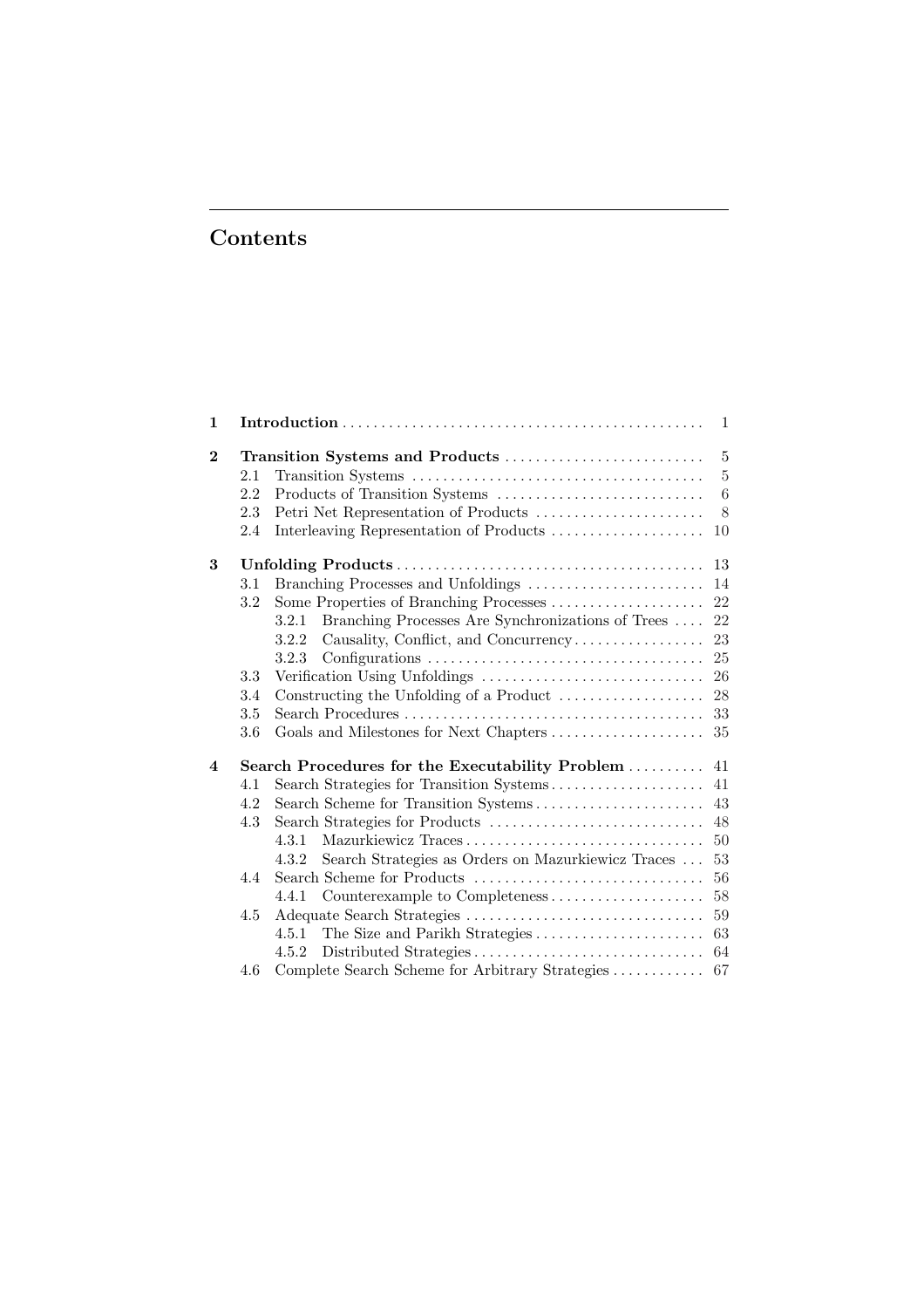| XII | Contents |
|-----|----------|
|     |          |

| 5 |     | More on the Executability Problem                                                                        | 73 |  |  |
|---|-----|----------------------------------------------------------------------------------------------------------|----|--|--|
|   | 5.1 |                                                                                                          | 73 |  |  |
|   |     | Some Complexity Results<br>5.1.1                                                                         | 76 |  |  |
|   |     | 5.1.2<br>Reducing Verification Problems to SAT                                                           | 78 |  |  |
|   | 5.2 |                                                                                                          | 82 |  |  |
|   | 5.3 | Breadth-First and Depth-First Strategies                                                                 | 86 |  |  |
|   |     | 5.3.1<br>Total Breadth-First Strategies                                                                  | 86 |  |  |
|   |     | 5.3.2<br>Total Depth-First Strategies                                                                    | 86 |  |  |
|   | 5.4 | Strategies Preserved by Extensions Are Well-Founded                                                      | 91 |  |  |
| 6 |     | Search Procedures for the Repeated Executability Problem                                                 | 97 |  |  |
|   | 6.1 | Search Scheme for Transition Systems                                                                     | 97 |  |  |
|   | 6.2 |                                                                                                          |    |  |  |
| 7 |     | Search Procedures for the Livelock Problem 107                                                           |    |  |  |
|   | 7.1 |                                                                                                          |    |  |  |
|   | 7.2 |                                                                                                          |    |  |  |
| 8 |     |                                                                                                          |    |  |  |
|   | 8.1 | Linear Temporal Logic $\ldots \ldots \ldots \ldots \ldots \ldots \ldots \ldots \ldots \ldots \ldots 126$ |    |  |  |
|   | 8.2 |                                                                                                          |    |  |  |
|   |     | 8.2.1                                                                                                    |    |  |  |
|   | 8.3 |                                                                                                          |    |  |  |
|   |     | 8.3.1                                                                                                    |    |  |  |
|   | 8.4 | Model Checking with Testers: A First Attempt 136                                                         |    |  |  |
|   | 8.5 |                                                                                                          |    |  |  |
| 9 |     | Summary, Applications, Extensions, and Tools151                                                          |    |  |  |
|   | 9.1 | Looking Back: A Two-Page Summary of This Book  151                                                       |    |  |  |
|   | 9.2 |                                                                                                          |    |  |  |
|   | 9.3 |                                                                                                          |    |  |  |
|   | 9.4 |                                                                                                          |    |  |  |
|   | 9.5 |                                                                                                          |    |  |  |
|   |     |                                                                                                          |    |  |  |
|   |     |                                                                                                          |    |  |  |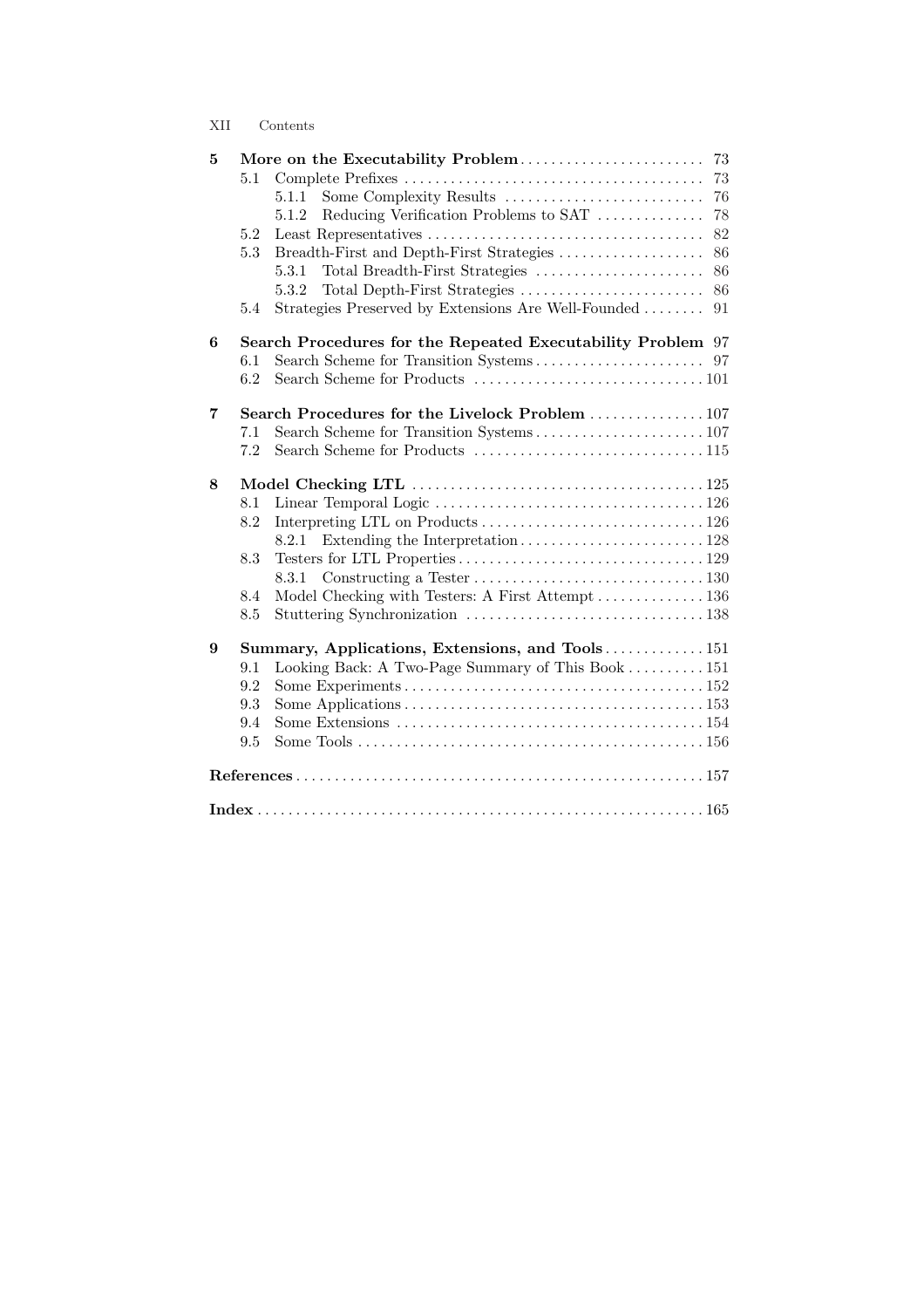## Introduction

State space methods are the most popular approach to the automatic verification of concurrent systems. In their basic form, these methods explore the transition system associated with the concurrent system. Loosely speaking, the transition system is a graph having the reachable states of the system as nodes, and an edge from a state  $s$  to another state  $s'$  whenever the system can make a move from  $s$  to  $s'$ . In the worst case, state space methods need to explore all nodes and transitions of the transition system.

The main problem of transition systems as a basis for state space methods is the well-known state explosion problem. Imagine a concurrent system consisting of n sequential subsystems, communicating in some way, and assume further that each of these subsystems can be in one out of  $m$  possible states. The global state of the concurrent system is given by the local states of its components, and so the system may have up to  $m<sup>n</sup>$  reachable states; in fact, this bound is already reached by the rather uninteresting system whose components run independently of each other, without communicating at all. So very small concurrent systems may generate very large transition systems. As a consequence, naive state space methods may have huge time and space requirements even for very small and simple systems.

The unfolding method is a technique for alleviating the state explosion problem. It uses results of the theory of true concurrency to replace transition systems by special partially ordered graphs. While these graphs contain full information about the reachable states of the system, their nodes are not reachable states themselves. In particular, the number of nodes of the graph does not grow linearly in the number of reachable states. Since its introduction by McMillan in [84, 85, 86], the unfolding technique has attracted considerable attention. It has been further analyzed and improved [88, 39, 71, 41, 73], parallelized [61, 110], distributed [8], and extended from the initial algorithms, which only allowed us to check the reachability of a state or the existence of a deadlock, to algorithms for (almost) arbitrary properties expressible in Linear Temporal Logic (LTL) [28, 35, 37]. Initially developed, as we shall see below, for systems modeled as "plain" Petri nets, it has been extended to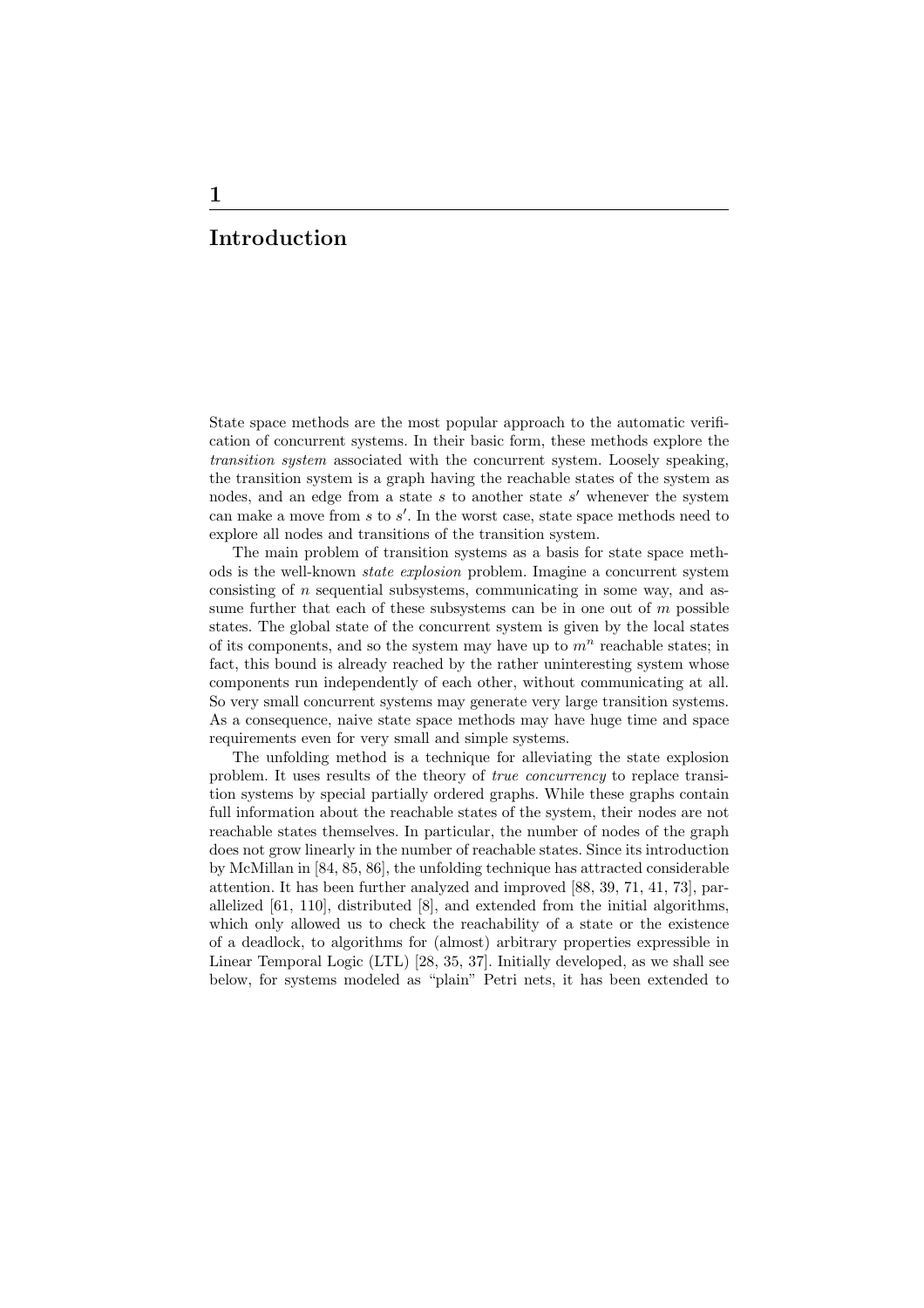#### 2 1 Introduction

high-level Petri nets [72, 110], symmetrical Petri nets [29], unbounded Petri nets [2], nets with read arcs [121], time Petri nets [43, 21, 22], products of transition systems [39], automata communicating through queues [83], networks of timed automata [16, 19], process algebras [80], and graph grammars [7]. It has been implemented in several tools [110, 111, 61, 78, 89, 51, 58, 37] and applied, among other problems, to conformance checking [87], analysis and synthesis of asynchronous circuits [74, 76, 75], monitoring and diagnosis of discrete event systems [10, 9, 20], and analysis of asynchronous communication protocols [83].

The goal of this book is to provide a gentle introduction to the basics of the unfolding method, and in particular to give a detailed account of an unfoldingbased algorithm for model checking concurrent systems against properties specified as formulas of Linear Temporal Logic  $(LTL)^1$ , one of the most popular specification formalisms in the area of automatic verification. Our intended audience is researchers working on automatic verification, and in particular those interested in grasping the algorithmic ideas behind the method, more than the details of true concurrency semantics.

An important question when planning the book was which formalism to choose as system model. The unfolding method requires a formalism having a notion of concurrent components; in particular, the formalism should allow us to determine for each action of the system which components participate in the action and which ones remain idle. For historical reasons, most papers on the unfolding method use Petri nets. We decided to deviate from this tradition and use synchronous products of labeled transition systems (products for short), introduced by Arnold in [4]. Loosely speaking, in this formalism sequential components are modeled as transition systems (one could also say as finite automata). Components may execute joint actions by means of a very general synchronization mechanism, containing as special cases the mechanisms of process algebras like Milner's Calculus of Communicating Systems (CCS) [90] and Hoare's Communicating Sequential Processes (CSP) [64]. There were three main reasons for choosing products. First, an automatabased model makes clear that the unfolding method is applicable not only to Petri nets. The unfolding method is not tied to a particular formalism, although its details may depend on the formalism to which it is applied. Second, products provide some more information than Petri nets about the structure of the system, and at a certain point in the book (Chap. 4) we exploit this information to obtain some interesting results. Finally (and this is our main reason), products of transition systems contain transition systems as a particular case. Since a transition system is a product of n transition systems for  $n = 1$ , we can present verification procedures for products by first exhibiting a procedure for the case  $n = 1$ , and then generalizing it to arbitrary n. This approach is very suitable for describing and discussing the problems raised by

 $\overline{1}$  For the so-called stuttering-invariant fragment of LTL, see Chap. 8 for details.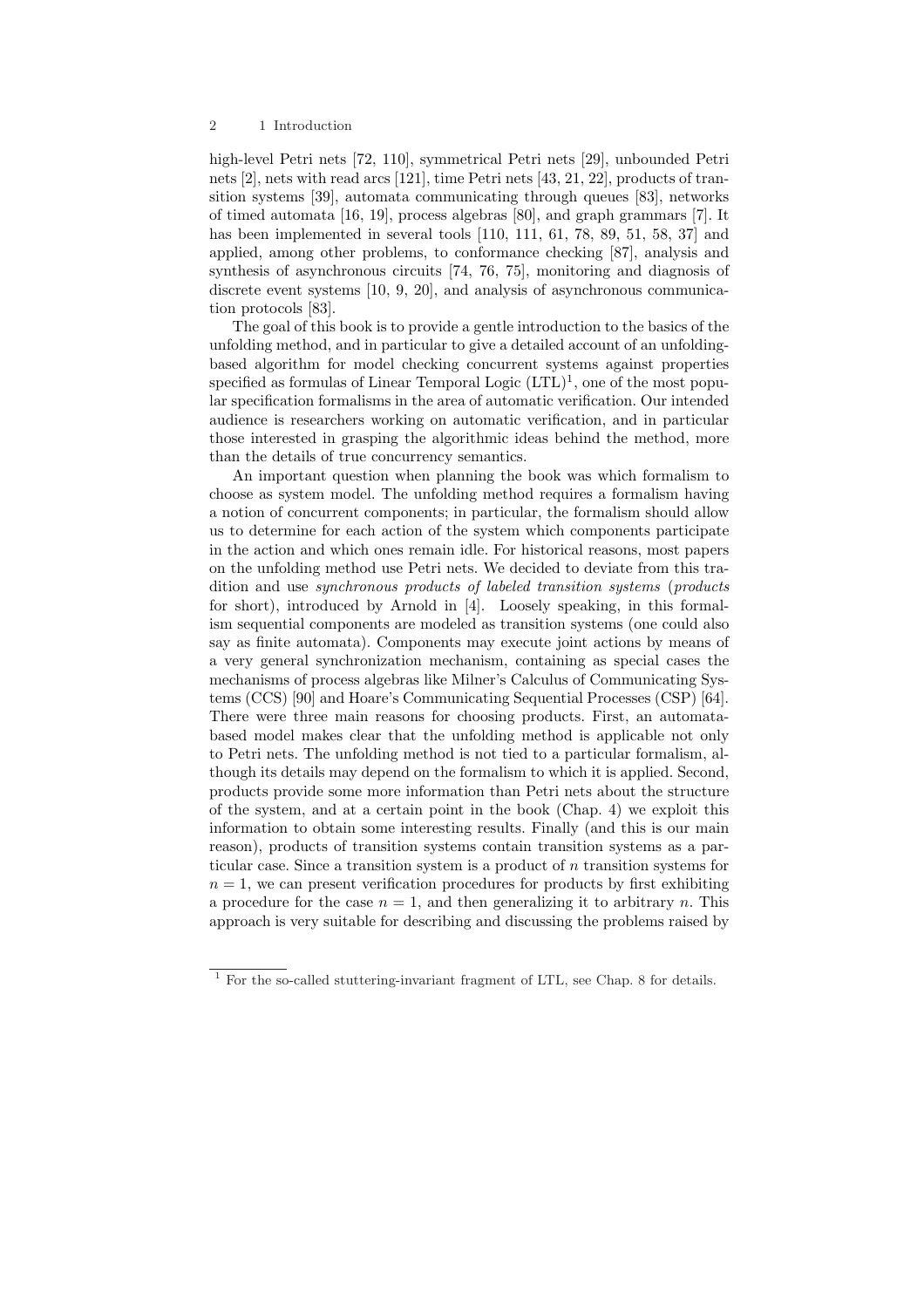distributed systems, and their solutions. Moreover, the case  $n = 1$  is usually simple, and provides a gentle first approximation to the general case.

The reader may now wonder whether the book covers the unfolding method for Petri nets. The answer is yes and no. It covers unfolding methods for socalled 1-bounded Petri nets (for definition of 1-bounded nets, see, e.g., [30]). Readers interested in unfolding techniques for more general net classes will find numerous pointers to the literature.

#### Structure of the Book

Chapter 2 introduces transition systems and their products as formal models of sequential and concurrent systems, respectively. As mentioned above, this makes sequential systems a special case of concurrent systems: they correspond to the tuples of transition systems of dimension 1, i.e., having only one component.

Chapter 3 presents the unfolding of a product as a generalization of the well-known unfolding of a transition system (or just a graph) into a tree. In particular, it explains why unfolding a product can be faster than constructing and representing its state space as a transition system. The chapter also introduces the notion of search procedure, and lists the three basic verification problems that must be solved in order to provide a model checking algorithm for LTL properties: the executability, repeated executability, and livelock problems.

These three problems are studied in Chaps. 4, 6, and 7, respectively. All these chapters have the same structure: First, a search procedure is presented that solves the problem for transition systems, i.e., for products of dimension 1; the correctness of the procedure is proved, and its complexity is determined. Then, this procedure is generalized to a search procedure for the general case.

The executability problem is the most important of the three. In particular, it is the only problem that needs to be solved in order to answer reachability questions and safety properties. Chapter 5 studies it in more detail, and presents a number of important results which are not directly relevant for the model checking procedure.

Chapter 8 introduces the model checking problem and presents a solution based on the procedures obtained in the previous chapters.

Chapter 9 summarizes the results of the book and provides references to papers studying experimental questions, extensions of the unfolding method, and implementations.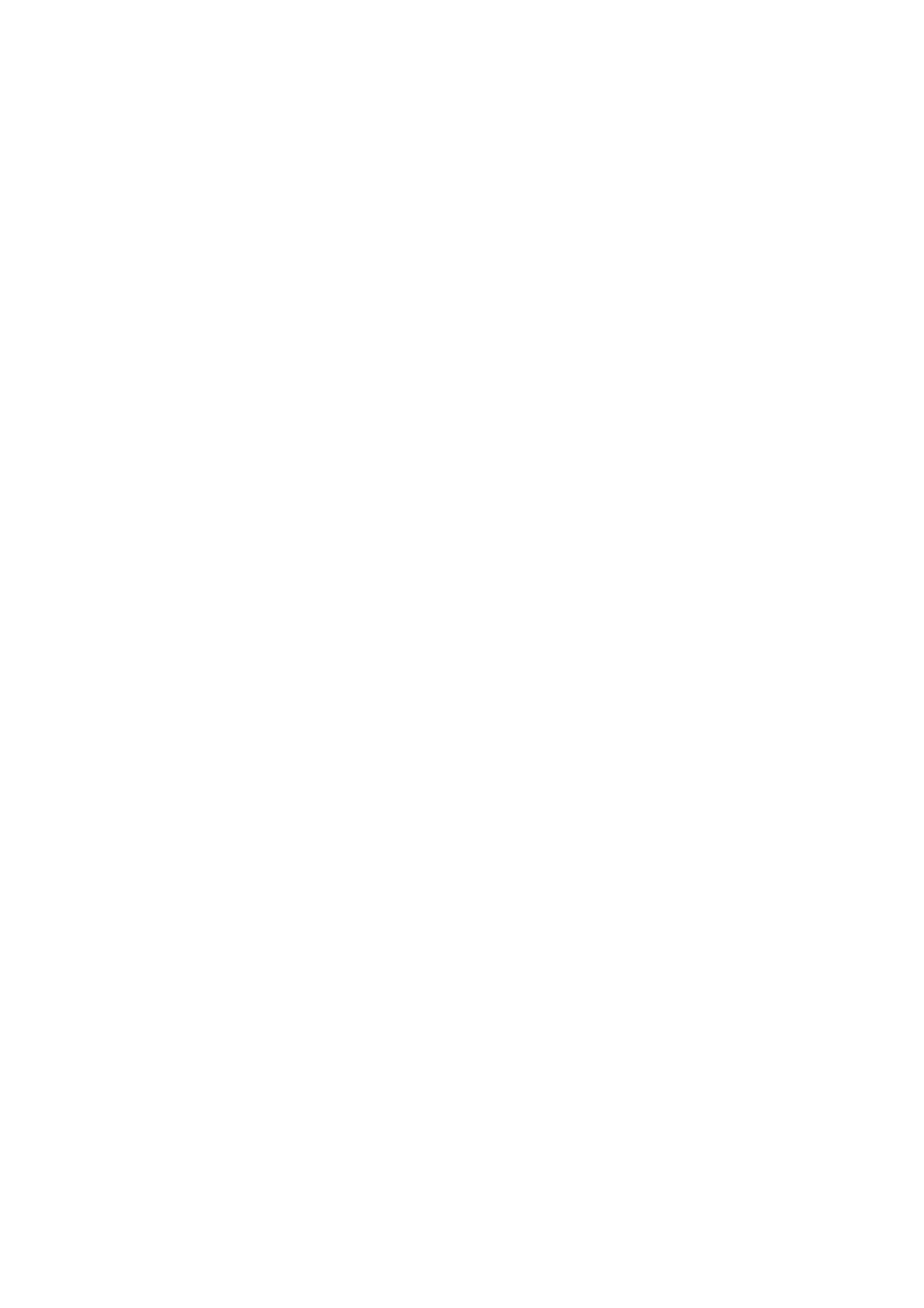## Transition Systems and Products

In this chapter we introduce transition systems as a formal model of sequential systems, and synchronous products of transition systems as a model of concurrent systems.

#### 2.1 Transition Systems

A transition system is a tuple  $A = \langle S, T, \alpha, \beta, i_s \rangle$ , where

- $S$  is a set of *states*,
- $T$  is a set of transitions,
- $\alpha: T \to S$  associates with each transition its *source* state,
- $\beta: T \to S$  associates with each transition its *target* state, and
- $is \in S$  is the *initial state*.

Graphically, states are represented by circles, and a transition  $t$  with  $s$  and  $s'$  as source and target states is represented by an arrow leading from s to  $s'$ and labeled by  $t$ . We mark the initial state is with a small wedge.

Example 2.1. Figure 2.1 shows a transition system  $A = \langle S, T, \alpha, \beta, iS \rangle$  where  $S = \{s_1, s_2, s_3, s_4\}, T = \{t_1, t_2, t_3, t_4, t_5\}, \text{ and } is = s_1.$  We have for instance  $\alpha(t_1) = s_1$  and  $\beta(t_1) = s_2$ .

We call a finite or infinite sequence of transitions a *transition word* or just a *word*. Given a transition t, we call the triple  $\langle \alpha(t), t, \beta(t) \rangle$  a step of A. A state s enables a transition t if there is a state s' such that  $\langle s, t, s' \rangle$  is a step. A (possibly empty) transition word  $t_1t_2 \ldots t_k$  is a *computation* of A if there is a sequence  $s_0s_1 \ldots s_k$  of states such that  $\langle s_{i-1}, t_i, s_i \rangle$  is a step for every  $i \in \{1, \ldots, k\}$ <sup>1</sup>, we say that the computation starts at  $s_0$  and leads to  $s_k$ . A computation is a *history* if  $s_0 = i s$ , i.e., if it can be executed from the initial state. An infinite word  $t_1t_2...$  is an *infinite computation* of A if there

 $\overline{1}$  Notice that there is at most one such sequence of states.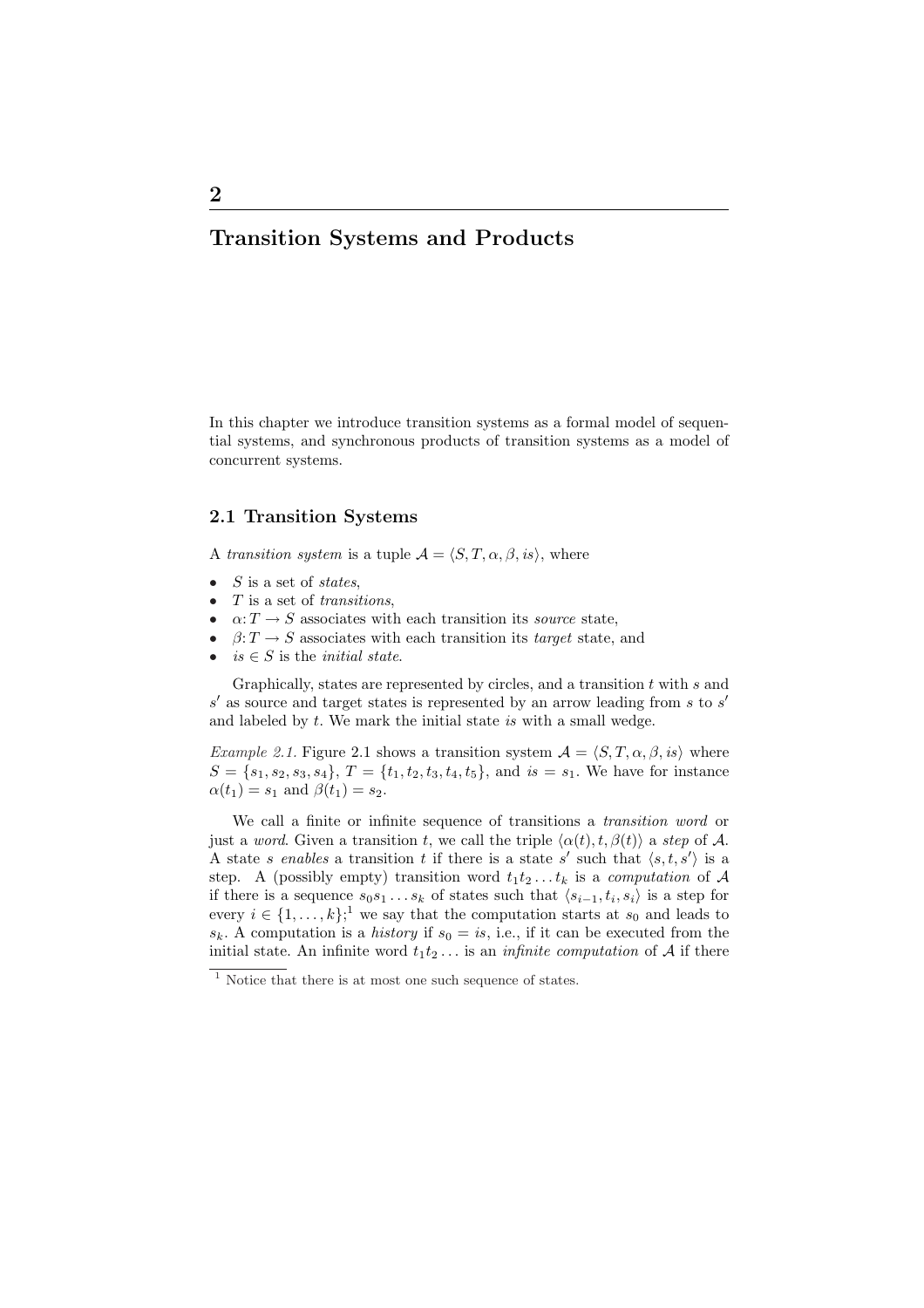#### 6 2 Transition Systems and Products



Fig. 2.1. A transition system

is an infinite sequence  $s_0, s_1, \ldots$  of states such that  $\langle s_{i-1}, t_i, s_i \rangle$  is a step for every  $i \geq 1$ , and an *infinite history* if moreover  $s_0 = is$ .

If  $h$  is a history leading to a state  $s$  and  $c$  is a computation that can be executed from s, then hc is also a history. We then say that h can be extended by  $c$ .

#### 2.2 Products of Transition Systems

Let  $A_1, \ldots, A_n$  be transition systems, where  $A_i = \langle S_i, T_i, \alpha_i, \beta_i, is_i \rangle$ . A synchronization constraint  $T$  is a subset of the set

$$
(T_1 \cup \{\epsilon\}) \times \cdots \times (T_n \cup \{\epsilon\}) \setminus \{\langle \epsilon, \ldots, \epsilon \rangle\}
$$

where  $\epsilon$  is an special symbol intended to denote inaction (idling). The elements of **T** are called *global transitions*. If  $\mathbf{t} = \langle t_1, \ldots, t_n \rangle$  and  $t_i \neq \epsilon$ , then we say that  $\mathcal{A}_i$  participates in t.<sup>2</sup> The tuple  $\mathbf{A} = \langle \mathcal{A}_1, \ldots, \mathcal{A}_n, \mathbf{T} \rangle$  is called the product of  $A_1, \ldots, A_n$  under **T**.  $A_1, \ldots, A_n$  are the *components* of **A**.

Intuitively, a global transition  $\mathbf{t} = \langle t_1, \ldots t_n \rangle$  models a possible move of  $\mathcal{A}_1, \ldots, \mathcal{A}_n$ . If  $t_i = \epsilon$ , then **t** can occur without  $\mathcal{A}_i$  even "noticing".

Example 2.2. Figure 2.2 shows a product of transition systems with two components and seven global transitions. The first component participates in five of them, and the second component in four.

A global state of **A** is a tuple  $s = \langle s_1, \ldots, s_n \rangle$ , where  $s_i \in S_i$  for every  $i \in \{1, \ldots, n\}$ . The *initial global state* is the tuple  $\mathbf{is} = \langle is_1, \ldots, is_n \rangle$ .

<sup>&</sup>lt;sup>2</sup> This is the reason why  $\langle \epsilon, \ldots, \epsilon \rangle$  is excluded from the set of global transitions: at least one component must participate in every global transition.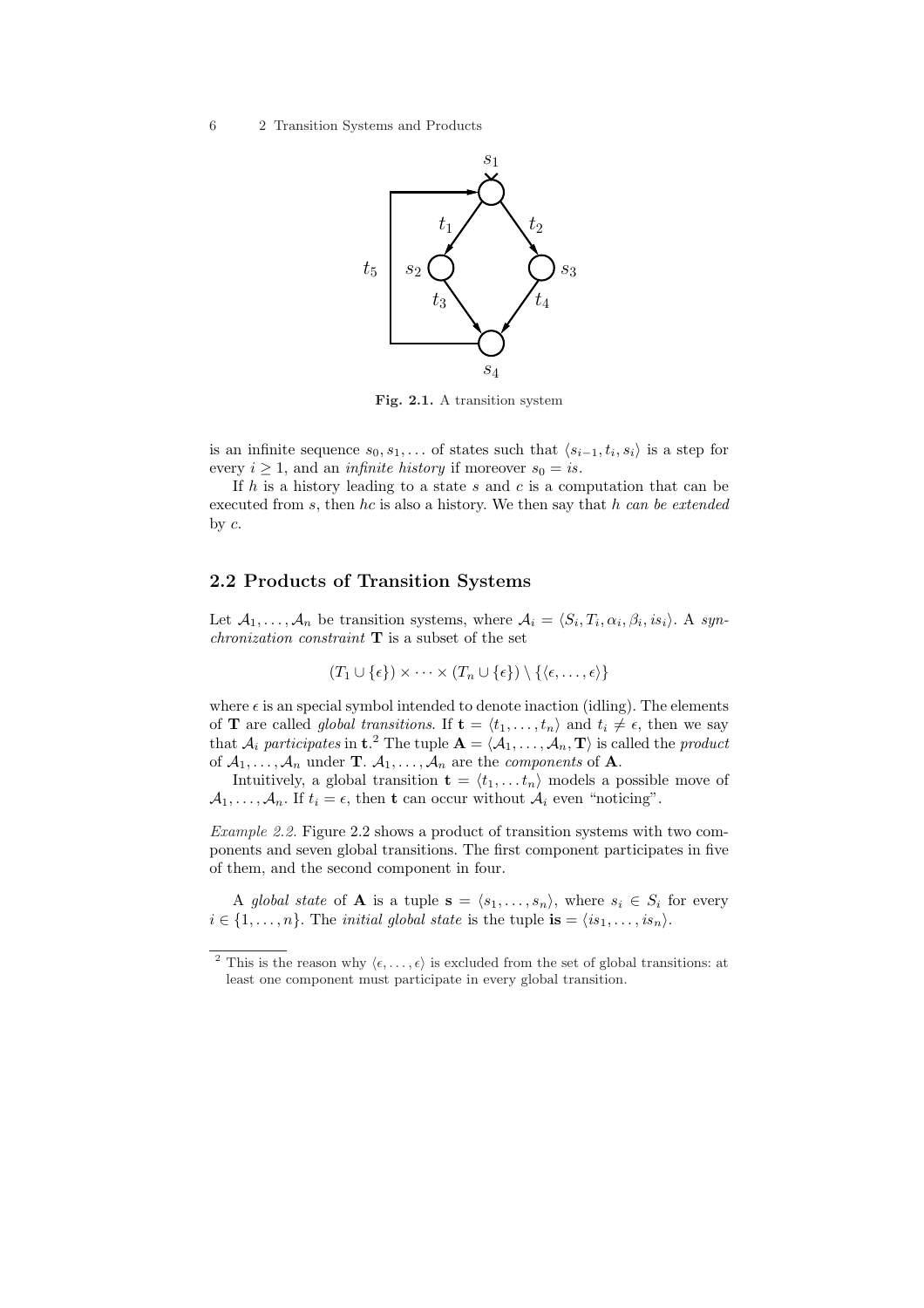

Fig. 2.2. A product of transition systems

A step of **A** is a triple  $\langle s, t, s' \rangle$ , where  $s = \langle s_1, \ldots, s_n \rangle$  and  $s' = \langle s'_1, \ldots, s'_n \rangle$ are global states and  $\mathbf{t} = \langle t_1, \ldots, t_n \rangle$  is a global transition satisfying the following conditions for all  $i \in \{1, \ldots, n\}$ :

- if  $t_i \neq \epsilon$ , then  $s'_i = \beta_i(t_i)$  and  $s_i = \alpha(t_i)$ ; and
- if  $t_i = \epsilon$ , then  $s'_i = s_i$ .

We say that s enables t if there is a global state s' such that  $\langle s, t, s' \rangle$  is a step.

Once the notion of a step has been defined, we can easily lift the definitions of word, computation, and history to products. We call a finite or an infinite sequence of global transitions a global transition word. A (possibly empty) global transition word  $\mathbf{t}_1 \dots \mathbf{t}_k$  is a global computation if there is a sequence  $\mathbf{s}_0, \mathbf{s}_1, \ldots, \mathbf{s}_k$  of global states such that  $\langle \mathbf{s}_{i-1}, \mathbf{t}_i, \mathbf{s}_i \rangle$  is a step for every  $i \in$  $\{1, \ldots, k\}$ ; we say that the global computation can be executed from  $s_0$  and leads to  $s_k$ . A global computation is a *global history* if one can take  $s_0 = i s$ , i.e., if it can be executed from the initial global state.<sup>3</sup> An infinite global transition word  $t_1t_2 \ldots$  is an *infinite global computation* if there is an infinite sequence  $s_0s_1 \dots$  of global states such that  $\langle s_{i-1}, t_i, s_i \rangle$  is a step for every  $i \geq 1$ .

Example 2.3. Consider the product of Fig. 2.2. The initial global state is  $\langle s_1, r_1 \rangle$ . The global transition word  $\langle t_1, \epsilon \rangle \langle \epsilon, u_1 \rangle \langle t_3, u_2 \rangle$  is a global computation, because of the following three steps:

$$
\langle \langle s_1, r_1 \rangle, \langle t_1, \epsilon \rangle, \langle s_2, r_1 \rangle \rangle,
$$
  

$$
\langle \langle s_2, r_1 \rangle, \langle \epsilon, u_1 \rangle, \langle s_2, r_2 \rangle \rangle, \text{ and }
$$
  

$$
\langle \langle s_2, r_2 \rangle, \langle t_3, u_2 \rangle, \langle s_4, r_3 \rangle \rangle.
$$

<sup>&</sup>lt;sup>3</sup> Notice that, contrary to the case of a computation of a single component, a global computation can be executed from more than one global state.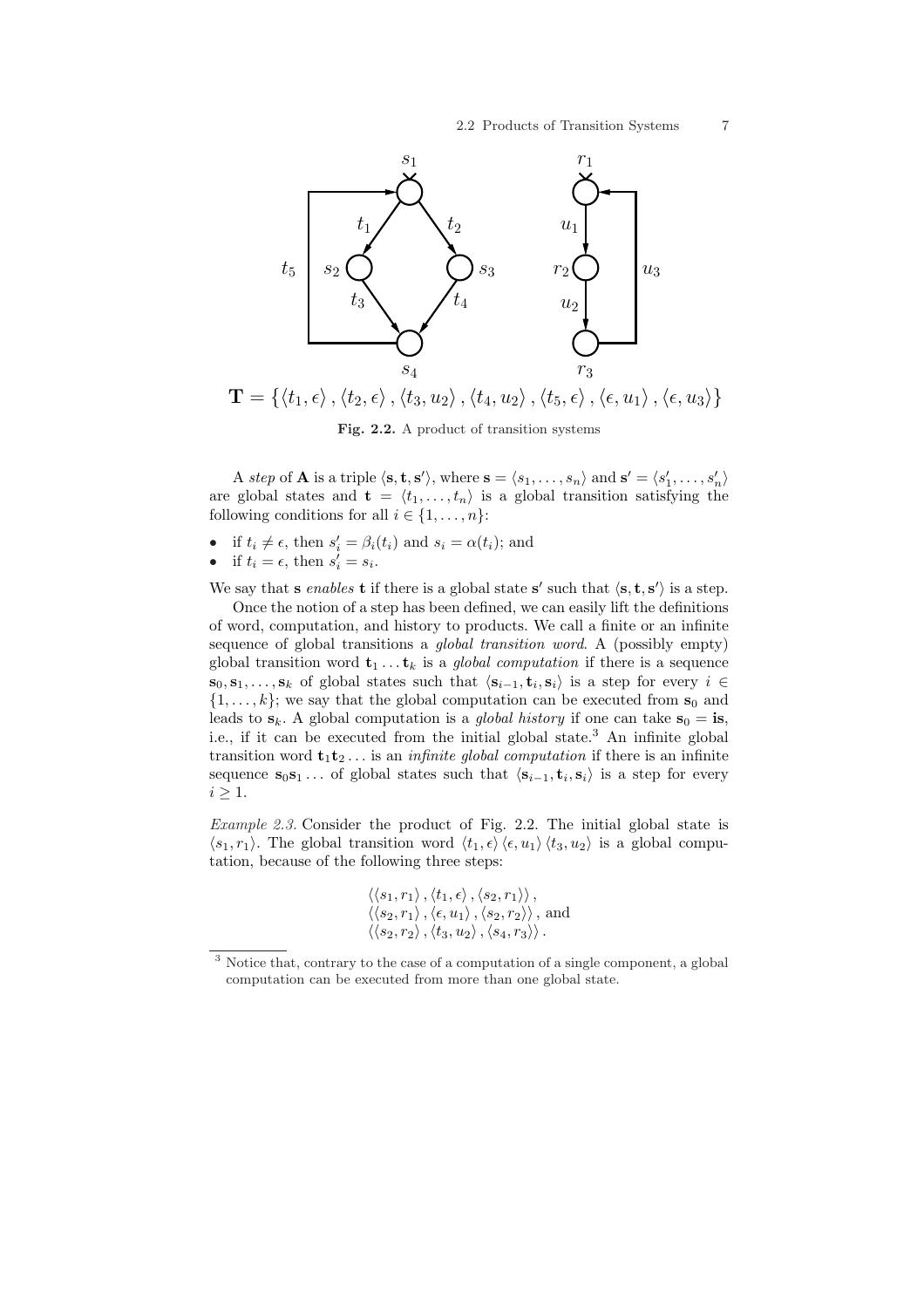#### 8 2 Transition Systems and Products

The computation leads from  $\langle s_1, r_1 \rangle$  to  $\langle s_4, r_3 \rangle$  and so it is also a global history. The sequence  $\langle t_1, \epsilon \rangle \langle t_3, u_1 \rangle$  is not a global computation, because  $\langle t_3, u_1 \rangle$  is not a global transition.

If there is no risk of confusion (and this is usually the case, because global states and transitions are always written using boldface or explicitly as tuples) we shorten global word, global computation, global history, etc., to transition word, computation, history, etc..

#### 2.3 Petri Net Representation of Products

A product of transition systems can be represented in different ways. The obvious first possibility is as a tuple of transition systems together with the synchronization constraint. However, when the transition systems are represented graphically as graphs, the global behavior of the system can be difficult to visualize, because the local transitions corresponding to a global transition may be far apart. For small products, a good alternative is to represent them as Petri nets.

A net is a triple  $(P, T, F)$ , where P and T are disjoint sets of places and net transitions (or just transitions when there is no risk of their confusion with the transitions of a transition system) and  $F \subseteq (P \times T) \cup (T \times P)$  is the flow *relation*. The elements of  $F$  are called *arcs*. Places and transitions are called nodes. Graphically, a place is represented by a circle, a transition by a box, and an arc  $(x, y)$  by an edge leading from x to y. If  $(x, y) \in F$  then x is an input node of y and y is an output node of x. Notice that the input and output nodes of a place are transitions and those of a transition are places. The sets of input and output nodes of x are denoted by  $\bullet x$  and  $x^{\bullet}$ , respectively.

A set of places is called a marking. A marking is graphically represented by putting a token (a black dot) within each of the circles representing its places. A Petri net is a tuple  $\mathcal{N} = (P, T, F, M_0)$  where  $(P, T, F)$  is a net and  $M_0$  is a marking of N called the *initial marking*.

Example 2.4. Figure 2.3 shows the graphical representation of the Petri net  $(P, T, F, M_0)$  where

- $P = \{p_1, p_2, p_3, p_4\},\,$
- $T = \{t_1, t_2, t_3\},\$
- $F = \{(p_1, t_2), (p_2, t_2), (p_3, t_1), (p_4, t_3), (t_1, p_1), (t_2, p_3), (t_2, p_4), (t_3, p_2)\}\$ , and
- $M_0 = \{p_1, p_2\}.$

We have for instance,  $\bullet t_2 = \{p_1, p_2\}$  and  $t_2 \bullet = \{p_3, p_4\}.$ 

A marking  $M$  enables a net transition  $t$  if it marks every input place of  $t$ , i.e., if  $\mathbf{t} \in M$ . If t is enabled by M then it can occur or fire, and its occurrence leads to a new marking  $M' = (M \setminus \bullet t) \cup t^{\bullet}$ . Graphically, M' is obtained from M by removing one token from each input place and adding one token to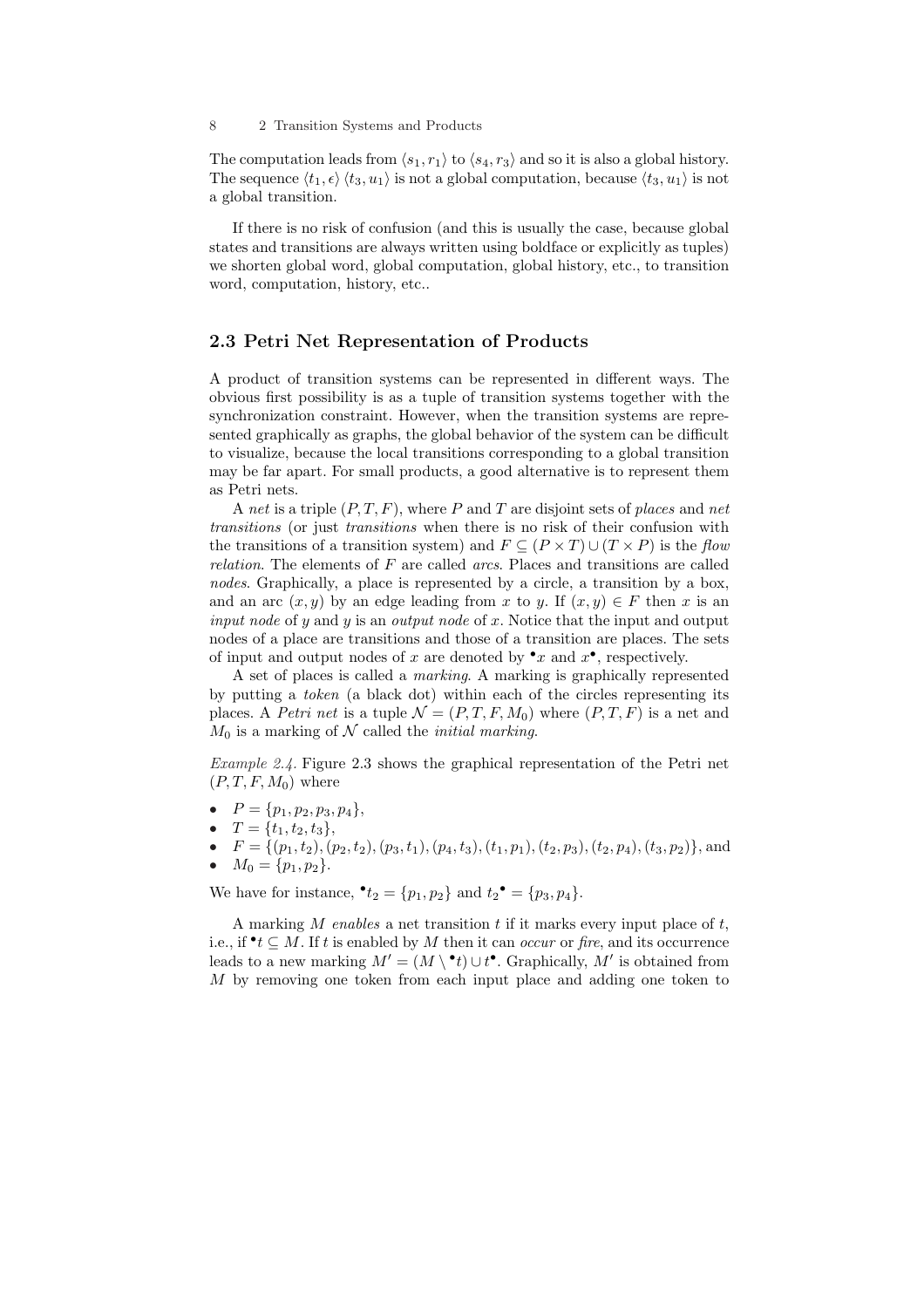

Fig. 2.3. A Petri net

each output place. An *occurrence sequence* is a sequence of transitions that can occur from the initial marking in the order specified by the sequence. We say that the sequence leads from the initial marking to the marking obtained after firing all transitions of the sequence. A marking is reachable if some occurrence sequence leads to it.

Example 2.5. The initial marking of the Petri net of Fig. 2.3 enables only transition  $t_2$ . After firing  $t_2$  we obtain the marking  $\{p_3, p_4\}$ . The reachable markings are  $\{p_1, p_2\}, \{p_1, p_4\}, \{p_3, p_2\}, \text{ and } \{p_3, p_4\}.$ 

The Petri net representation of a product  $\mathbf{A} = \langle A_1, \ldots, A_n, \mathbf{T} \rangle$  of transition systems  $A_i = \langle S_i, T_i, \alpha_i, \beta_i, is_i \rangle$  is the Petri net  $(P, T, F, M_0)$  given by:

- $P = S_1 \cup ... \cup S_n^4$
- $T = T$ ,
- $F = \{(s, \mathbf{t}) \mid t_i \neq \epsilon \text{ and } s = \alpha_i(t_i) \text{ for some } i \in \{1, \ldots, n\}\} \cup$  $\{(\mathbf{t}, s) \mid t_i \neq \epsilon \text{ and } s = \beta_i(t_i) \text{ for some } i \in \{1, \ldots, n\}\},\$ where  $t_i$  denotes the *i*-th component of  $\mathbf{t} \in \mathbf{T}$ ; and
- $M_0 = \{is_1, \ldots, is_n\}.$

So, loosely speaking, the Petri net representation of a product A has the local states of  $A$  as places and the global transitions of  $A$  as net transitions. The arcs are determined by the source and target relations of the product's components, and the initial marking by the initial states of the components.

Example 2.6. Figure 2.4 shows the Petri net representation of the product of transition systems of Fig. 2.2. We use the following convention: all nodes of the net corresponding to the states of the transition system on the left of Fig. 2.2 are white, all nodes corresponding to the transition system on the right of Fig. 2.2 are dark grey, and all joint transitions are light grey. We have  $\bullet$   $\langle t_2, \epsilon \rangle = \{s_1\}, \langle t_2, \epsilon \rangle \bullet = \{s_3\}, \bullet \langle t_4, u_2 \rangle = \{s_3, r_2\}$  and  $\langle t_4, u_2 \rangle \bullet = \{s_4, r_3\}.$ 

<sup>&</sup>lt;sup>4</sup> We assume that the  $S_i$ 's are pairwise disjoint.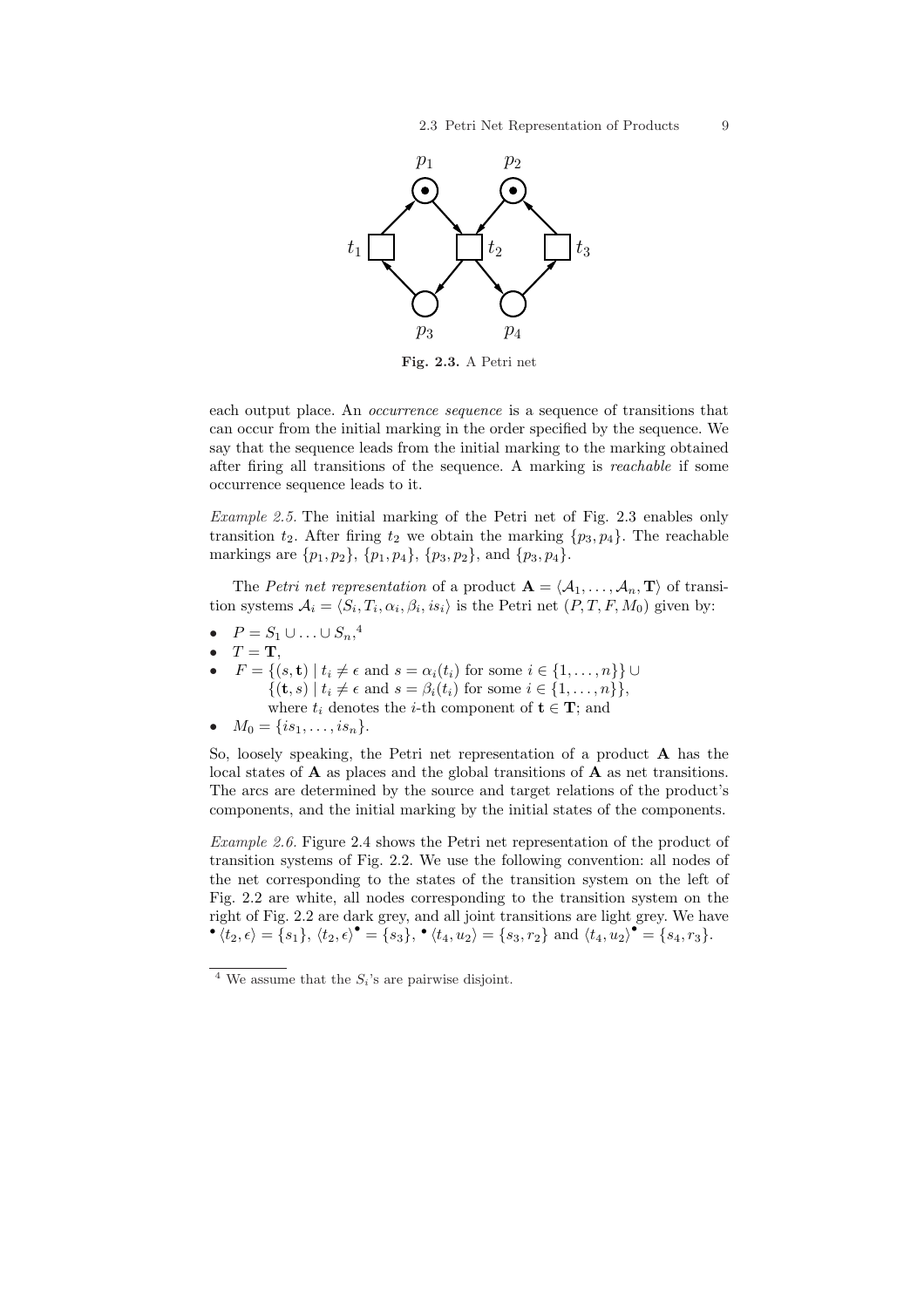#### 10 2 Transition Systems and Products

Notation 1. Since every global transition of a product yields a net transition in the corresponding Petri net, we can transfer the  $\bullet$ -notation to global transitions. Given  $\mathbf{t} = \langle t_1, \ldots, t_n \rangle \in \mathbf{T}$  with  $t_i \in T_i \cup \{\epsilon\}$ , we have

$$
\bullet \mathbf{t} = \{ \alpha_i(t_i) \mid t_i \neq \epsilon \} \quad \text{and} \quad \mathbf{t} \bullet \{ \beta(t_i) \mid t_i \neq \epsilon \} .
$$

It is easy to see that the semantics of a product coincides with its semantics as a Petri net, in the following sense: A sequence  $\mathbf{t}_1 \mathbf{t}_2 \dots \mathbf{t}_k$  is a global history of a product A if and only if it is an occurrence sequence of its associated Petri net. The advantage of the Petri net representation is that it helps to visualize the product's behavior, at least for small nets. For instance, a look at Fig. 2.4 shows that  $\langle \epsilon, u_1 \rangle \langle t_2, \epsilon \rangle \langle t_4, u_2 \rangle \langle t_5, \epsilon \rangle$  is an occurrence sequence, but it is considerably more difficult for the human eye to determine from Fig. 2.2 that the same sequence is a history of the product. It becomes even more difficult for products with three or four components, of which we will exhibit a few in the next chapters.



Fig. 2.4. Petri net representation of the product of Fig. 2.2

#### 2.4 Interleaving Representation of Products

In the interleaving semantics we identify a product of transition systems with one single transition system whose states and transitions are the global states and the steps of the product, respectively.

Formally, the *interleaving semantics* of a product  $\mathbf{A} = \langle A_1, \ldots, A_n, \mathbf{T} \rangle$  is the transition system  $\mathcal{T}_{\mathbf{A}} = \langle S, T, \alpha, \beta, i\mathfrak{s} \rangle$ , where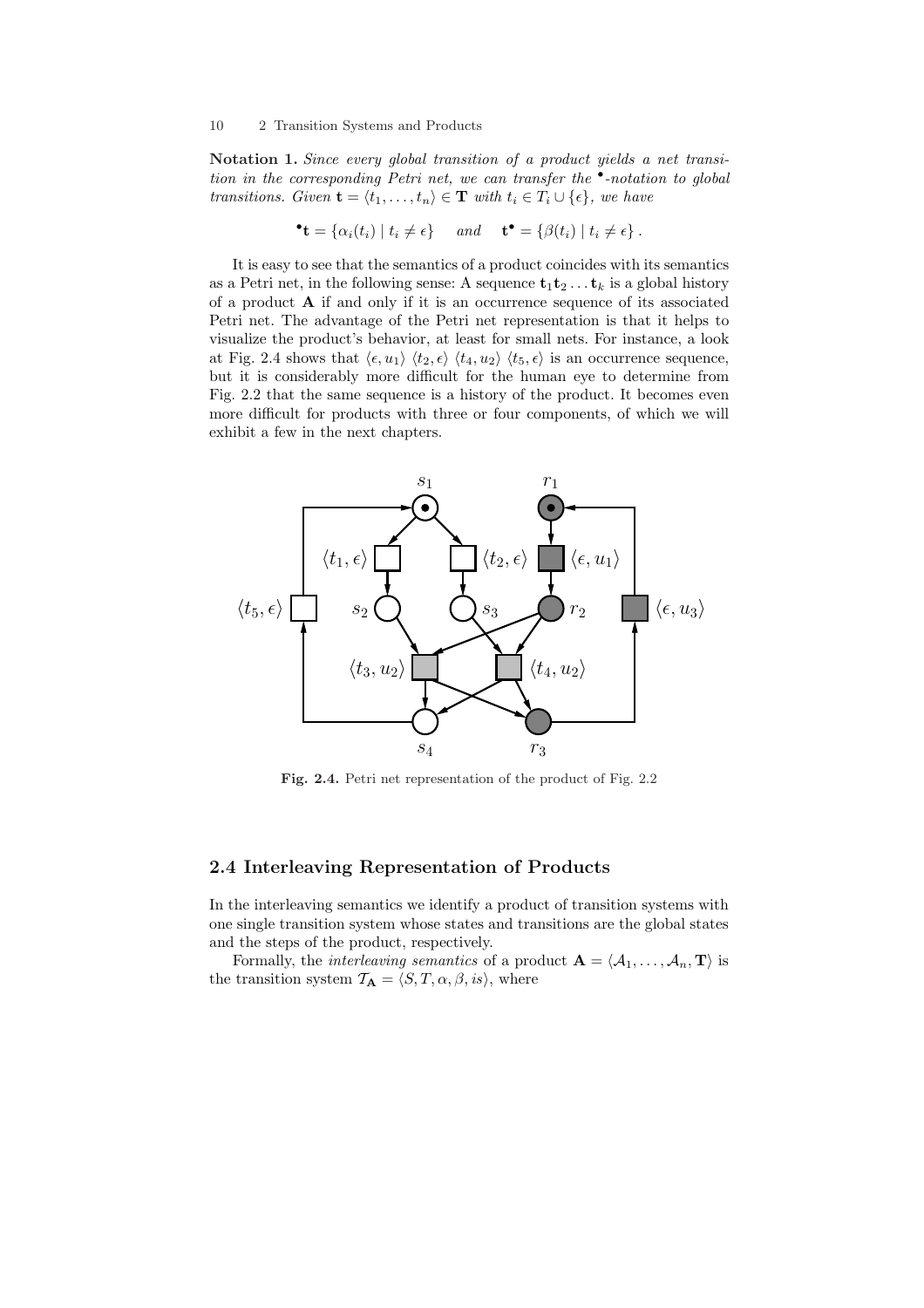- $S$  is the set of global states of  $A$ ,
- T is the set of steps  $\langle s, t, s' \rangle$  of **A**,
- for every step  $\langle s, t, s' \rangle \in T: \alpha(\langle s, t, s' \rangle) = s$  and  $\beta(\langle s, t, s' \rangle) = s'$ ; and
- $is =$  is.

Observe that  $|S| = \prod_{i=1}^{n} |S_i|$ , and so the interleaving semantics of **A** can be exponentially larger than A, even if we consider only the states that are reachable from the initial state. Figure 2.5 shows the interleaving semantics of the product of Fig. 2.2.



Fig. 2.5. Interleaving representation of the product of Fig. 2.2

As was the case with the Petri net representation, a product is completely determined by its interleaving semantics: The local states can be extracted from the global states, and the global transitions from the steps. Since each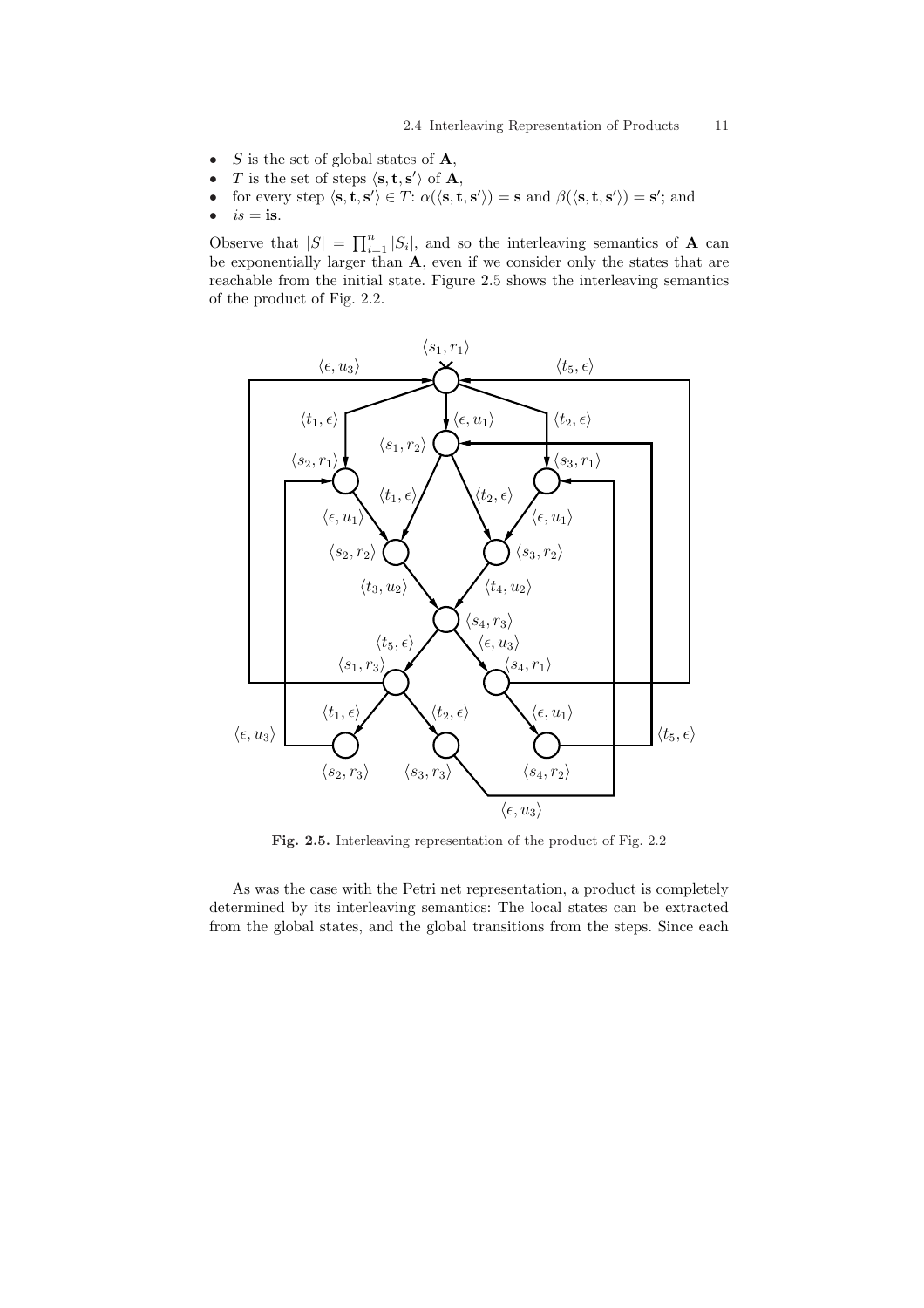#### 12 2 Transition Systems and Products

transition of each component appears in some global transition by assumption, this allows us to get all transitions of all components.<sup>5</sup>

#### Bibliographical Notes

As mentioned in the introduction, synchronous products of labeled transition systems were introduced by Arnold in [4]. In this model, the synchronization of the transition systems is described by means of an explicit enumeration of the global transitions. While this makes the model very general, when modelling systems the explicit enumeration is usually impractical, because the list of global transitions becomes very large. For instance, the description of Peterson's mutual exclusion algorithm for two processes takes more than one page in [4]. In process algebras like CSP [64] and CCS [90], the set of global transitions is described implicitly. For instance, the CSP synchronization model can be easily adapted to our transition system framework. Given a product  $\mathbf{A} = \langle A_1, \ldots, A_n, \mathbf{T} \rangle$ , we assign to each component  $A_i$  an alphabet  $\Sigma_i$  of actions, and label each transition with an action (different transitions may be *labeled by the same action*). For each action  $a \in \bigcup_{i=1}^{n} \Sigma_i$ , we define a set of global transitions as follows: a tuple  $\langle t_1, \ldots, t_n \rangle$  belongs to the set if for every  $i \in \{1, \ldots, n\}$  either  $a \notin \Sigma_i$  and  $t_i = \epsilon$ , or  $a \in \Sigma_i$ ,  $t_i \neq \epsilon$ , and  $t_i$  is labeled by a. So, loosely speaking, a tuple is a global transition for action a if and only if all components having  $\alpha$  in their alphabets participate in it with  $\alpha$ -labeled local transitions. In this way the set of global transitions is implicitly defined by the alphabets of the components and by the transition labels.

Petri nets were introduced in C.A. Petri's dissertation [101, 102]. The particular variant of Petri nets considered here is very close to Elementary Net Systems (see for instance [108]).

<sup>5</sup> Note that if we restrict ourselves to the global states reachable from the initial state, only the local transitions which are executable as a part of some global transition enabled in some reachable global state can be recovered, and similarly for the local states of each of the components.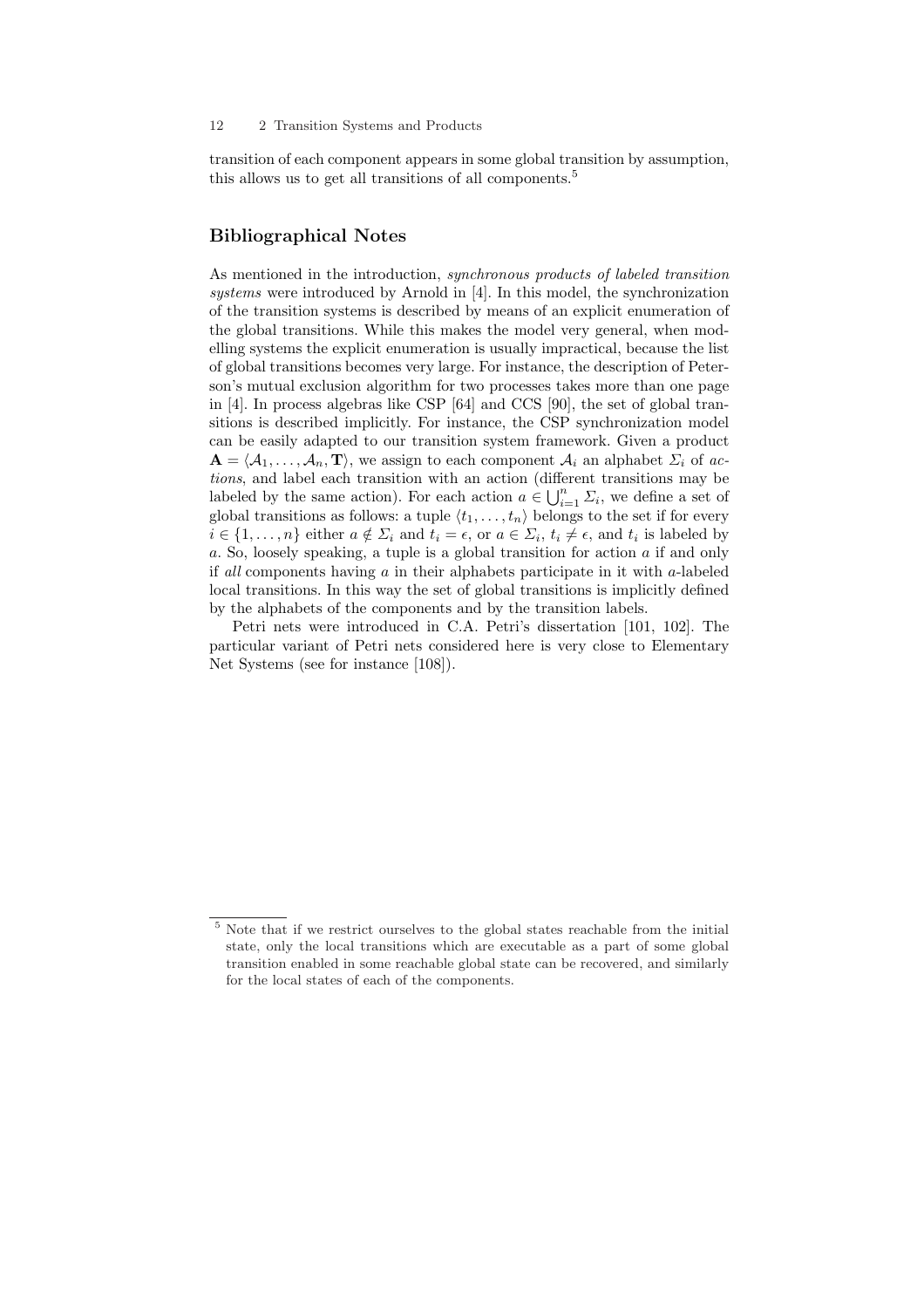A transition system  $A = \langle S, T, \alpha, \beta, is \rangle$  can be "unfolded" into a tree. Intuitively, the unfolding can be seen as the "limit" of the construction that starts with the tree having one single node labeled by is, and iteratively extends it as follows: If a node of the current tree enables a transition  $t$ , then we add a new edge to the tree labeled by t, and leading to a new node labeled by  $\beta(t)$ (to be precise, we only add the edge and the node if they have not been added before). If the transition system has a cycle, then its unfolding is an infinite tree.<sup>1</sup>

*Example 3.1.* Figure 3.1(a) shows the transition system of Fig. 2.1, while Fig.  $3.1(b)$  is its unfolding as a transition system, more precisely an initial part of it. For the Petri net presentation of the same unfolding, take a peek at Fig. 3.4 on p. 21. In the rest of the book we will use the Petri net representation in order to make the notation between unfoldings of a single transition system (a product of dimension 1) and a product of transition systems identical.

Notice that we can also look at the unfolding as a labeled transition system, i.e., as a transition system whose states and transitions carry labels. The states of the unfolding are the nodes of the tree, and they are labeled with states of the original transition system; the transitions of the unfolding are the edges of the tree, and they are labeled with transitions of the original transition system. Many states (potentially infinitely many) of the unfolding can be labeled with the same state of the original transition system: they correspond to different visits to the state. For instance, the unfolding of Fig.  $3.1(b)$  contains infinitely many visits to  $s_1$ . Similarly with transitions: a transition of the unfolding corresponds to a particular occurrence of a transition of the original transition system. In a textual representation the states and transitions of the unfolding would be assigned unique names (for instance, the states labeled by  $s_1$  could be given the names  $s_{11}, s_{12}, s_{13}, \ldots$ , which are not shown in the graphical representation.

 $\frac{1}{1}$  These infinite trees are often referred to as *computation trees* in the literature.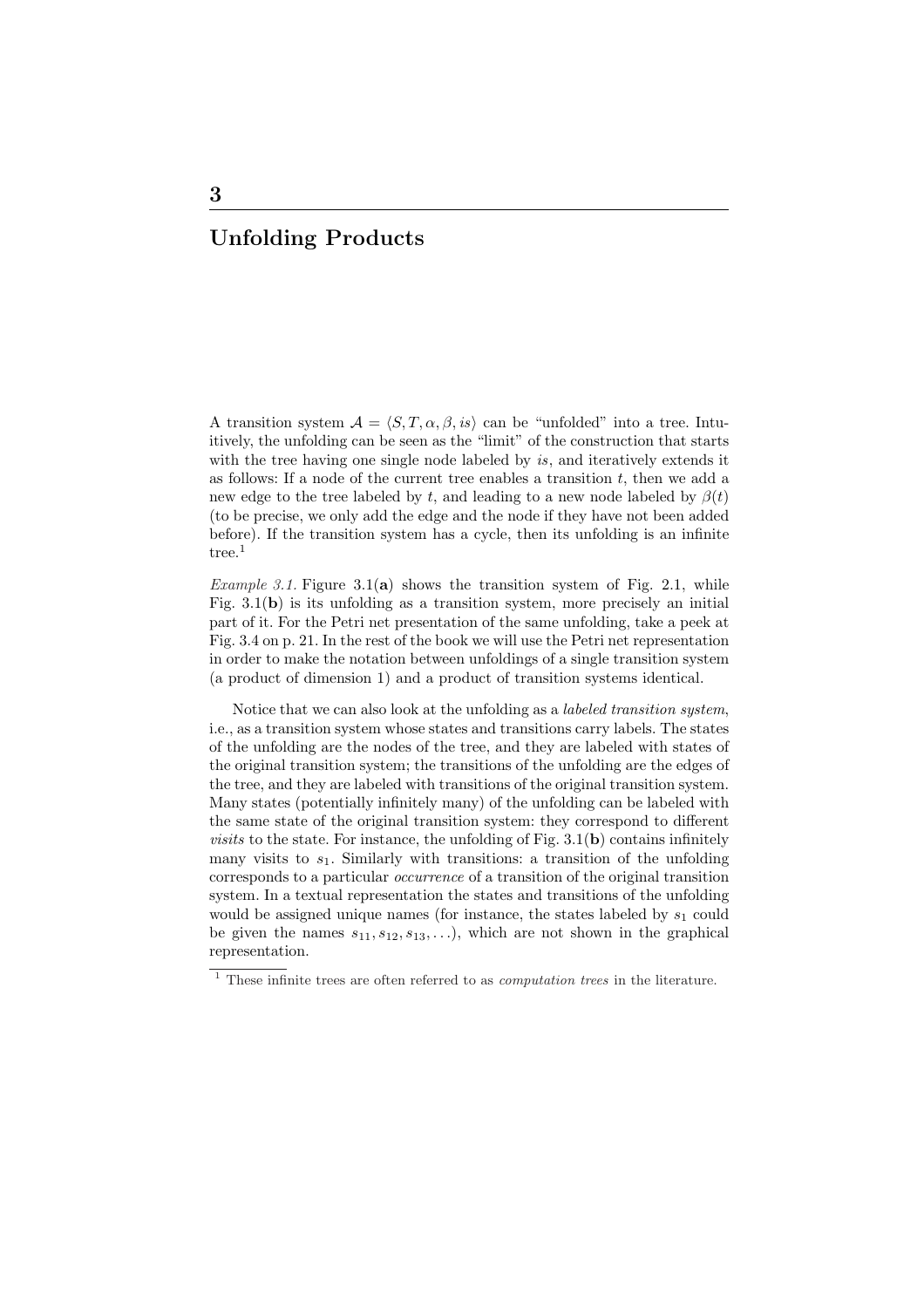

Fig. 3.1. The transition system of Fig. 2.1 (a) and its unfolding (b) as a transition system

We now address the question of how to unfold a product. The answer is easy if we take the interleaving representation of products as defined in Sect. 2.4: The unfolding of a product A can be defined as the unfolding of the transition system  $T_A$ . However, in this book we investigate a different notion of unfolding, which corresponds to taking the Petri net representation of products. In Sect. 3.1 we introduce, first intuitively and then formally, the notion of *branching processes*, and the notion of the unfolding of a product as the "largest" branching process. In Sect. 3.2 we present some basic properties of branching processes. Section 3.3 explains why unfolding-based verification can be more efficient than verification based on the interleaving representation of products. Section 3.4 discusses the algorithmic problem of computing the unfolding. Section 3.5 introduces the notion of a search procedure for solving a verification problem. Finally, Sect. 3.6 sets the plan for the next chapters.

#### 3.1 Branching Processes and Unfoldings

The unfolding of a transition system is a labeled transition system, and in the same way the unfolding of a product (represented by a Petri net) is going to be a labeled Petri net, more precisely a Petri net whose places and transitions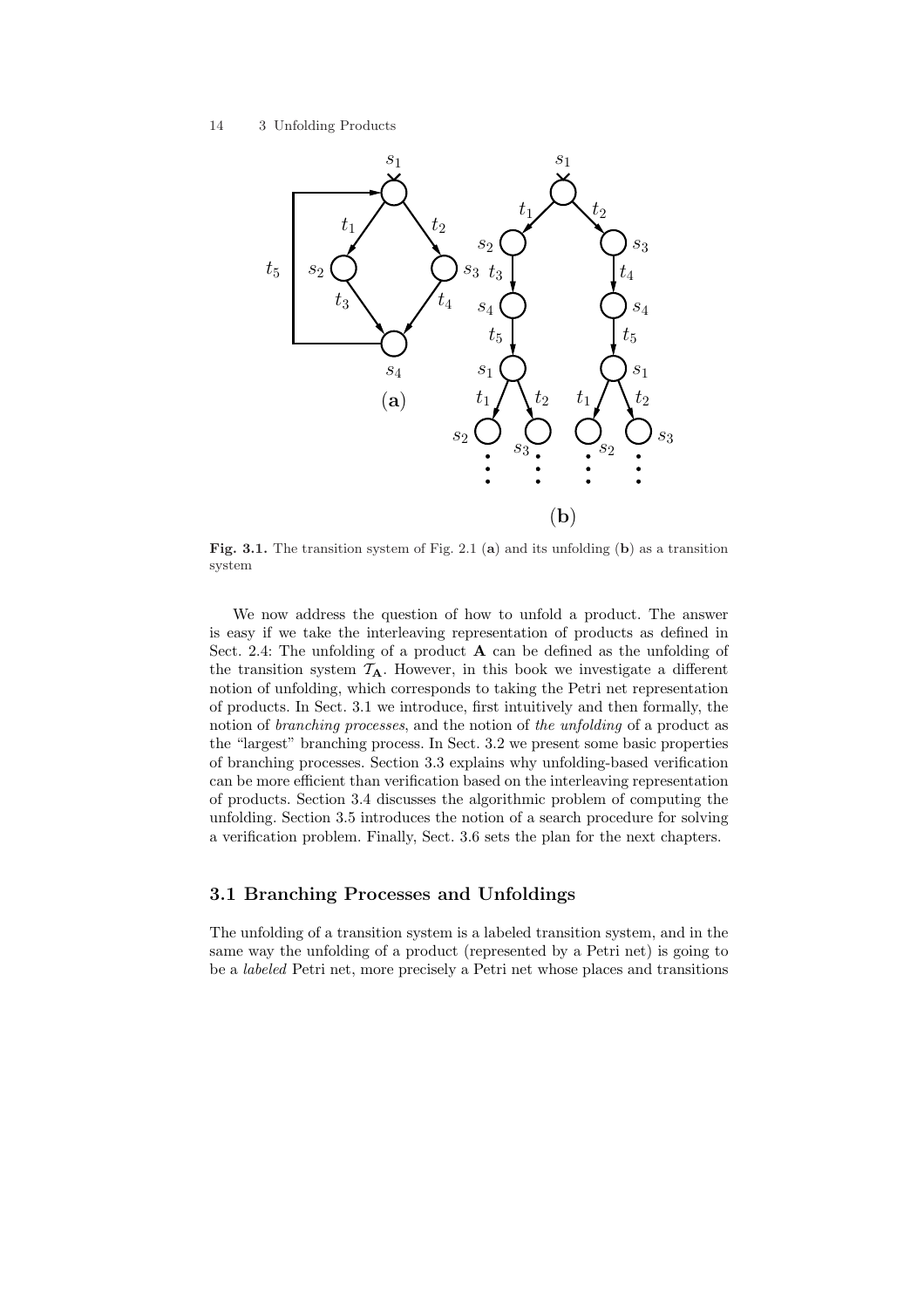are labeled with places and transitions of the original net. When unfolding a transition system A we start with one node, labeled with the initial state of A. In the same way, when unfolding a product  $\bf{A}$ , we start with one place for each component, labeled with the initial state of the component. The net  $\mathcal{N}_0$ of Fig. 3.2 corresponds to this initial step for the product of Fig. 2.4 on p. 10. We use in Fig. 3.2 the same node coloring convention as in Fig. 2.4.



Fig. 3.2. Unfolding a product

When unfolding a transition system  $A$ , we proceed as follows: If in the current tree a state enables a transition  $t$  then we add a new transition labeled with t and a new state labeled with  $\beta(t)$ . When unfolding a product **A**, we proceed similarly: If in the current Petri net a reachable marking enables a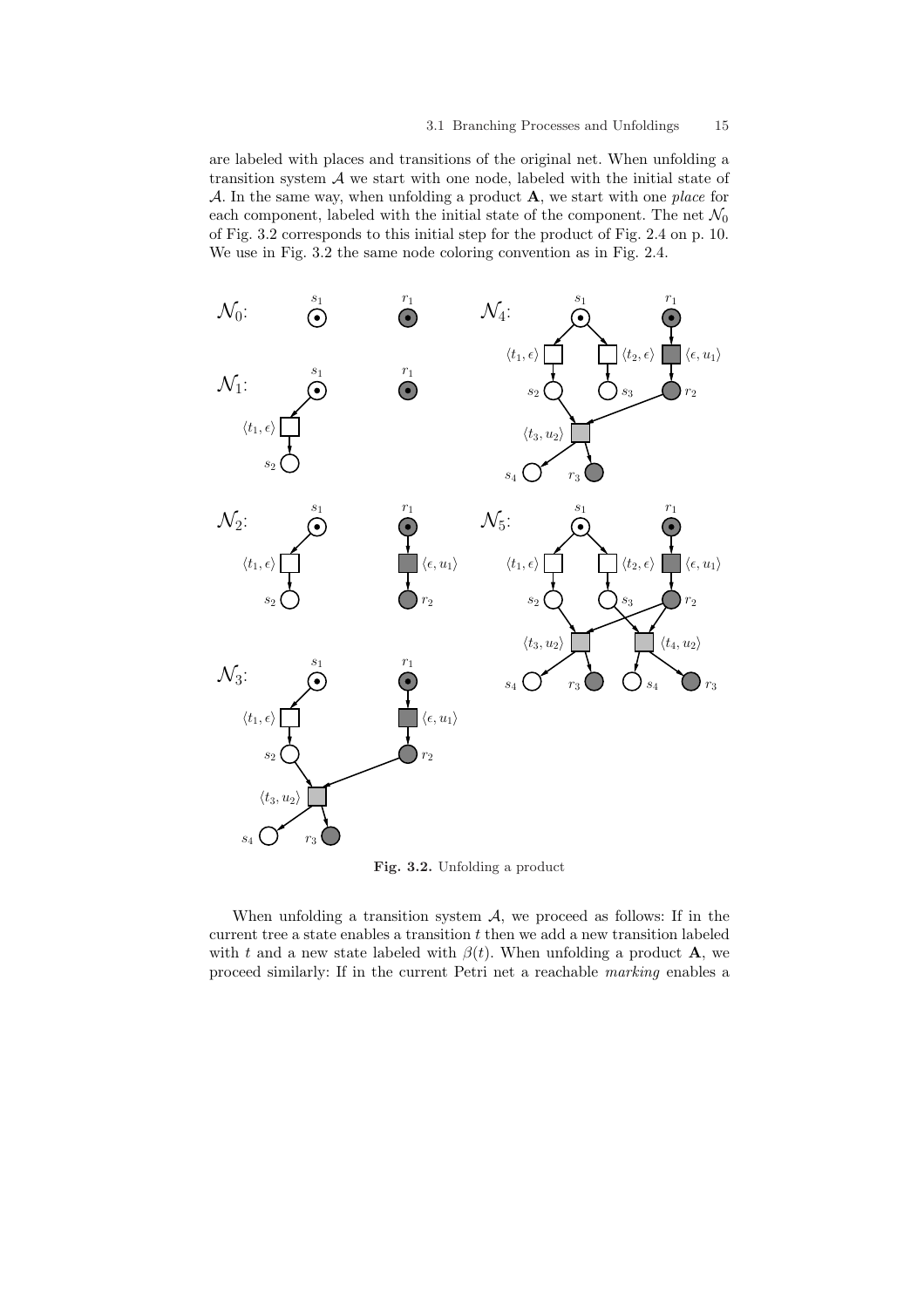global transition  $t$ , then we add a new net transition labeled with  $t$  and new places labeled with the states of  $t^{\bullet}$ . After this we connect the transition  $t$ to the set of places • t as its preset and to the freshly generated places of  $t^{\bullet}$  as its postset. The nets  $\mathcal{N}_1, \ldots, \mathcal{N}_5$  of Fig. 3.2 are constructed in this way. Notice that we always add a new transition and new places, even if the current Petri net already contains transitions and places carrying the same labels. For instance, we go from  $\mathcal{N}_4$  to  $\mathcal{N}_5$  by adding a new transition labeled by  $\langle t_4, u_2 \rangle$ and two new places labeled by  $s_4$  and  $r_3$ , even though  $\mathcal{N}_3$  already contains two places with these labels.

Figure 3.3 on shows the unfolding of the product of Fig. 2.4 on p. 10. Places and transitions are labeled with the names of local states and global transitions of the product. For convenience we use the notation where a transition  $t_i$  from the first component denotes the global transition  $\langle t_i, \epsilon \rangle$  in all the figures to follow and similarly a transition  $t_j$  from the second component denotes  $\langle \epsilon, t_j \rangle$ . The numbering of the transitions suggests a possible order in which they could have been added, starting from the initial Petri net  $\mathcal{N}_0$ . Notice that this ordering is different from the one followed in Fig. 3.2, just to know that different orderings are possible.

Convention 1. In order to avoid confusion, it is convenient to use different names for the transitions of a transition system or product of transition systems, and for the transitions of its unfolding. We call the transitions of an unfolding events. An event corresponds to a particular occurrence of a transition. In the figures we use the natural numbers  $1, 2, 3, \ldots$  as event names.

#### Formal Definition of Unfolding of a Product

In this section we introduce a class of Petri nets called branching processes, and define the unfolding of a product as a particular branching process. Before giving the formal definition (Def. 3.5) we need some preliminaries.

Loosely speaking, a branching process will be either a Petri net containing no events (corresponding to the Petri net  $\mathcal{N}_0$  in the example of Fig. 3.2), or the result of extending a branching process with an event (this is how the Petri nets  $\mathcal{N}_1, \ldots, \mathcal{N}_5$  in the same example are constructed), or the union of a (possibly infinite) set of branching processes. Before defining unions, let us informally explain their role. We use them to generate branching processes with an infinite number of events. In particular, the unfolding of Fig. 3.3 will be the union of all the branching processes that can be generated by repeatedly extending  $\mathcal{N}_0$ , one event at a time, in all possible ways. Intuitively, we can imagine that the sequence  $\mathcal{N}_0, \mathcal{N}_1, \ldots, \mathcal{N}_5$  is extended with infinitely many more processes, each one containing one more event than its predecessor, ensuring that every event that can be added is eventually added. While the union of  $\mathcal{N}_0, \mathcal{N}_1, \ldots, \mathcal{N}_i$  will always be equal to  $\mathcal{N}_i$ , the union of all the elements of the sequence produces a new infinite Petri net, namely the one of Fig. 3.3.

Unions of Petri nets are defined component-wise: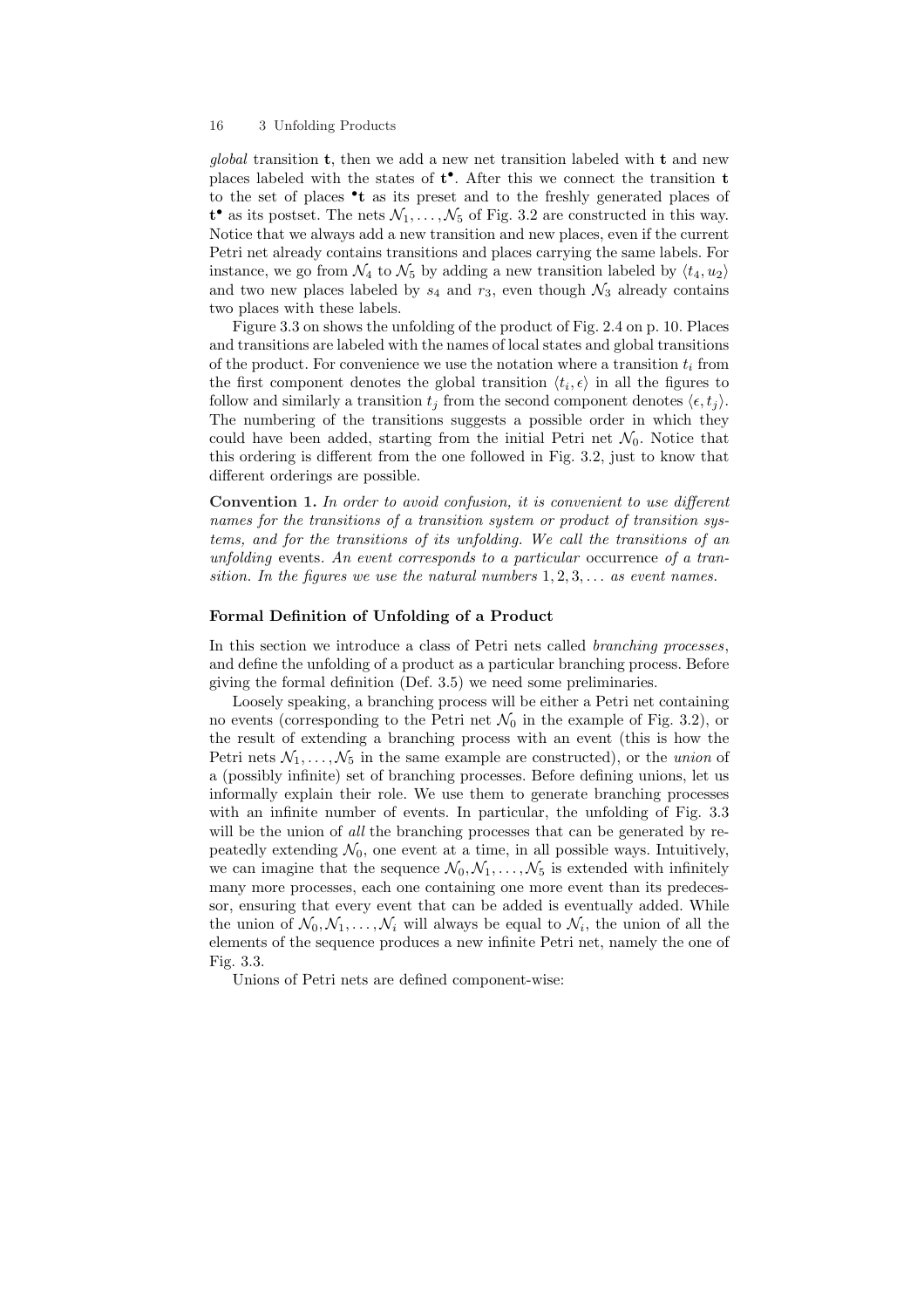

Fig. 3.3. The unfolding of the product represented in Fig. 2.4 on p. 10

**Definition 3.2.** The union  $\bigcup N$  of a (finite or infinite) set N of Petri nets is defined as the Petri net

 $\mathbf{r}$ 

$$
\bigcup N = \left(\bigcup_{(P,E,F,M_0)\in N} P, \bigcup_{(P,E,F,M_0)\in N} E, \bigcup_{(P,E,F,M_0)\in N} F, \bigcup_{(P,E,F,M_0)\in N} M_0\right).
$$

 $\overline{\phantom{a}}$ 

Unions, however, must be handled with some care. Unless the names of the nodes are well chosen, they can generate "wrong" nets that do not correspond at all to the intuition behind the unfolding process. For instance, take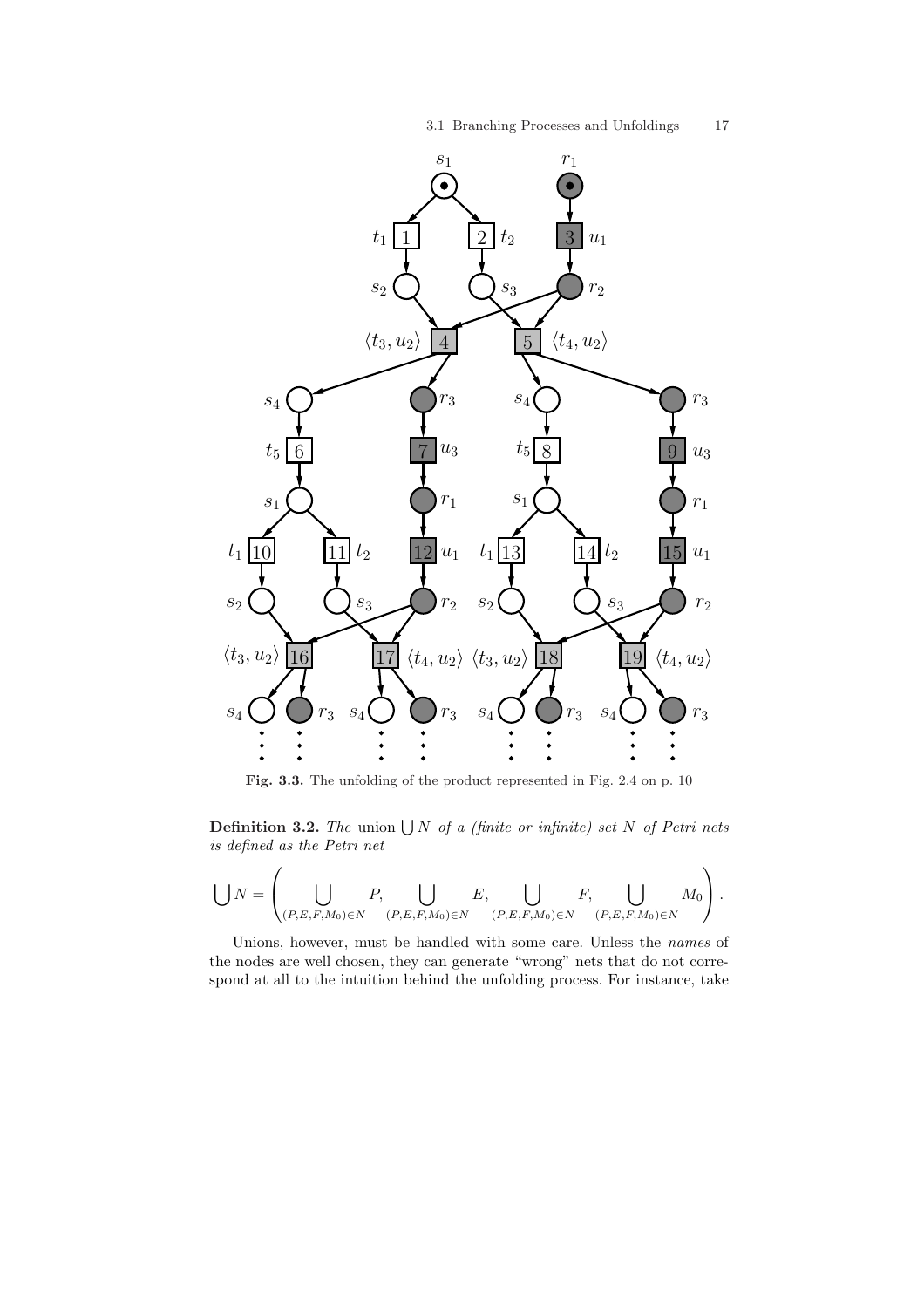two "copies" of the net  $\mathcal{N}_0$ , but giving the places of the second copy different names than those of the first copy. The union of the two nets is a net with four places, which no longer correspond to our intuition of a branching process. More generally, the union of two isomorphic branching processes, i.e., of two identical branching processes up to renaming of the nodes, may not be isomorphic to any of them. So, even though we are not interested in the names of the nodes per se, we have to worry about them to guarantee that unions work the way they should.

We solve this problem by introducing a canonical way of naming nodes. Loosely speaking, an event labeled by a global transition  $t \in T$  is given the name  $(t, X)$ , where X is the set containing the names of the input places of the event. Similarly, a place labeled by a local state  $s \in S_i$  is given the name  $(s, \{x\})$ , where x is the name of the unique input event of the place. We say that  $(\mathbf{t}, X)$  and  $(s, \{x\})$  are the *canonical names* of the nodes.

Formally, given a product  $\mathbf{A} = \langle A_1, \ldots, A_n, \mathbf{T} \rangle$  we define the set C of canonical names as the smallest set satisfying the following property: if  $x \in S_1 \cup \ldots \cup S_n \cup \mathbf{T}$  and X is a finite subset of C, then  $(x, X) \in \mathcal{C}$ . We call x the label of  $(x, X)$ , and say that  $(x, X)$  is labeled by x. Notice that C is nonempty, because  $(x, \emptyset)$  belongs to C for every  $x \in S_1 \cup ... \cup S_n \cup T$ .

Example 3.3. The two places of  $\mathcal{N}_0$  in Fig. 3.2 are given the names  $(s_1, \emptyset)$ and  $(r_1, \emptyset)$ . In  $\mathcal{N}_1$  these places get the same names. The name of the unique event of  $\mathcal{N}_1$  is  $(\langle t_1, \epsilon \rangle, \{ (s_1, \emptyset) \})$ , and the name of its output place is  $(s_2, \{(\langle t_1, \epsilon \rangle, \{ (s_1, \emptyset) \})\}).$ 

We can now define  $C$ -Petri nets as the Petri nets whose places and transitions are taken from the set  $C$ , and in which a place carries a token if and only if it has no predecessors.

**Definition 3.4.** A C-Petri net is a Petri net  $(P, E, F, M_0)$  such that:

 $(1) P \cup E \subseteq C$ ,  $(2)$  if  $(x, X) \in P \cup E$ , then  $X = \bullet(x, X)$ ; and (3) for every  $(x, X) \in P$ ,  $(x, X) \in M_0$  if and only if  $X = \emptyset$ .

By  $(2)$ , in a C-Petri net the preset of a node is part of the name of the node. Therefore, the set of arcs of a  $\mathcal{C}\text{-Petri}$  net is completely determined by its set of places and events. By (3), the same is true of the initial marking of the net. This fact is used in the definition of branching processes:

**Definition 3.5.** The set of branching processes of a product  $\bf{A}$  is the smallest set of C-Petri nets satisfying the following conditions:

(1) Let  $Is = \{(is_1, \emptyset), \ldots, (is_n, \emptyset)\}\$ , where  $\{is_1, \ldots, is_n\}$  is the set of initial states of the components of A. The C-Petri net having Is as set of places and no events is a branching process of  $\bf{A}$ .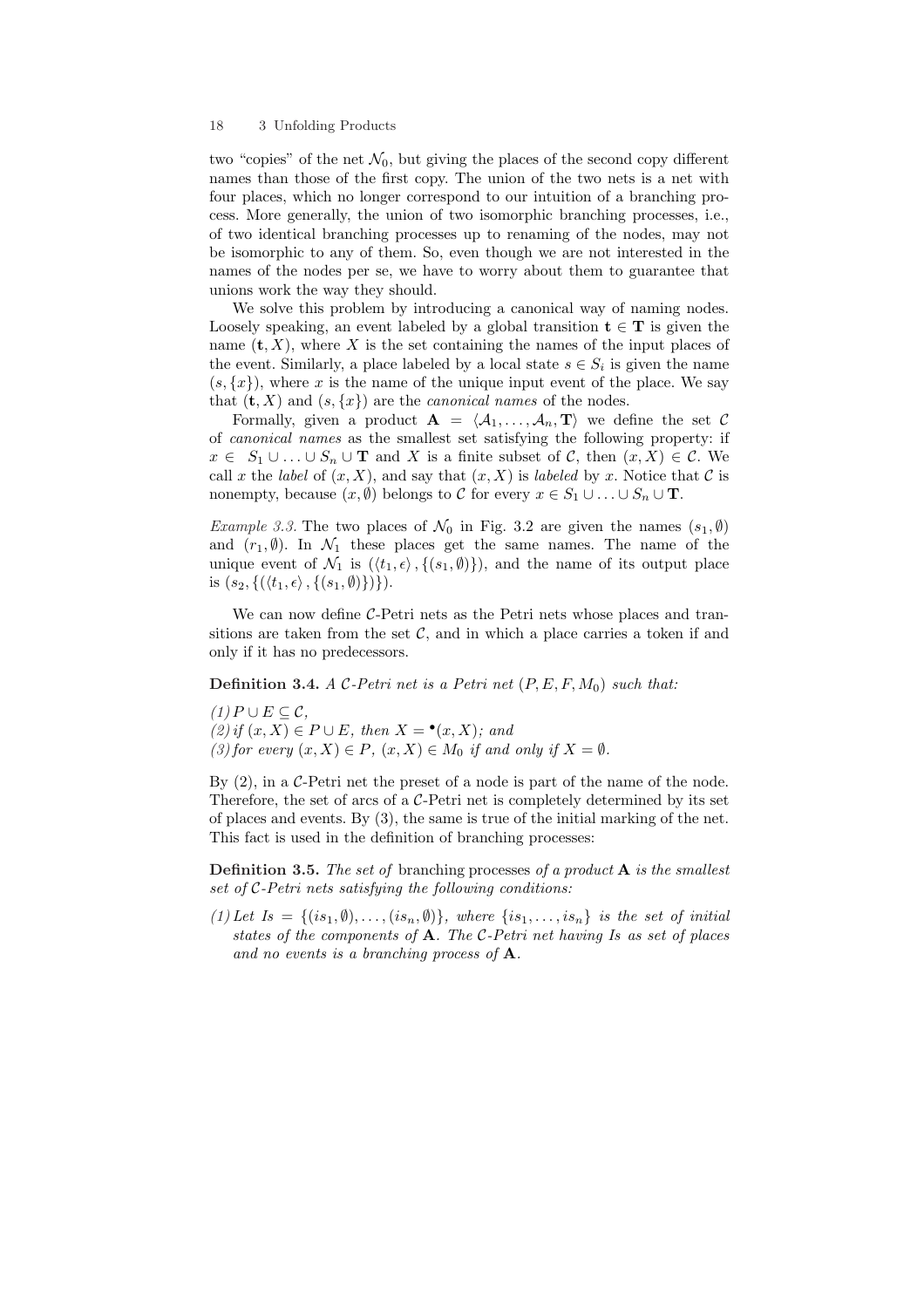- (2) Let N be a branching process of A such that some reachable marking of  $\mathcal N$  enables a global transition **t**. Let M be the set containing the places of the marking that are labeled by  $\cdot t$ . The C-Petri net obtained by adding to N the event  $(\mathbf{t}, M)$  and one place  $(s, \{(\mathbf{t}, M)\})$  for every  $s \in \mathbf{t}^{\bullet}$  is also a branching process of N. We call the event  $(t, M)$  a possible extension of  $\mathcal{N}$ .
- $(3)$  If B is a (finite or infinite) set of branching processes of **A**, then so is  $\bigcup B$ .

The union of all branching processes of  $A$  is called the unfolding of  $A$ . We say that every branching process is a prefix of the unfolding.

Example 3.6. Let us see how the step from  $\mathcal{N}_1$  to  $\mathcal{N}_2$  in Fig. 3.2 matches this definition. The reachable marking that puts a token on the places marked by  $s_1$  and  $r_1$  enables the transition  $\mathbf{t} = \langle \epsilon, u_1 \rangle$ . We have  $\mathbf{t} = \{r_1\}$ , and so  $\mathcal{N}_1$ can be extended with a new event labeled by  $\langle \epsilon, u_1 \rangle$ . Since  $\langle \epsilon, u_1 \rangle$  has  $r_2$  as only output place, we also add a new place labeled by  $r_2$ . More precisely, the names of the new event and the new place are

 $({\langle \epsilon, u_1 \rangle}, {\langle (r_1, \emptyset) \rangle})$  and  $(r_2, {\langle \epsilon, u_1 \rangle}, {\langle (r_1, \emptyset) \rangle})$ .

It can be easily checked that if the places and events of the six Petri nets of Fig. 3.2 are given their canonical names, then the union of all six nets is equal to  $\mathcal{N}_5$ .

At this point the reader may be worried by the length and complexity of the canonical names. Actually, there is no reason to worry. Canonical names are just a mathematical tool allowing us to define the infinite branching processes of a product and reason about them. The algorithms of the next chapters only compute finite prefixes of the unfoldings, and the names of their places and events can be chosen arbitrarily; the canonical names need not be used. As a matter of fact, the canonical names will never be used again in this book.

#### Fundamental Property of Unfoldings

Intuitively, the unfolding of a product exhibits "the same behavior" as the product. We formalize this idea by defining the steps of an unfolding and arguing that the steps of a product and the steps of its unfolding are very tightly related.

Given two markings  $M, M'$  and an event e of the unfolding of a product  $\mathbf{A}$ , we say that the triple  $\langle M, e, M' \rangle$  is a step if M enables e and the occurrence of e leads from  $M$  to  $M'$ . To formulate our proposition we still need some notation. Given a node  $x$  (place or event) of the unfolding, we denote the label of  $x$  by  $\lambda(x)$ . Furthermore, given a set X of nodes we define  $\lambda(X) = {\lambda(x) | x \in X}$ .

**Proposition 3.7.** Let  $s$  be a reachable state of  $A$ , and let  $M$  be a reachable marking of the unfolding of **A** such that  $\lambda(M) = s^2$ .

<sup>&</sup>lt;sup>2</sup> More precisely, such that  $\mathbf{s} = \langle s_1, \ldots, s_n \rangle$  and  $\lambda(M) = \{s_1, \ldots s_n\}$ , i.e., we abuse language and identify the tuple  $\langle s_1, \ldots, s_n \rangle$  and the set  $\{s_1, \ldots s_n\}.$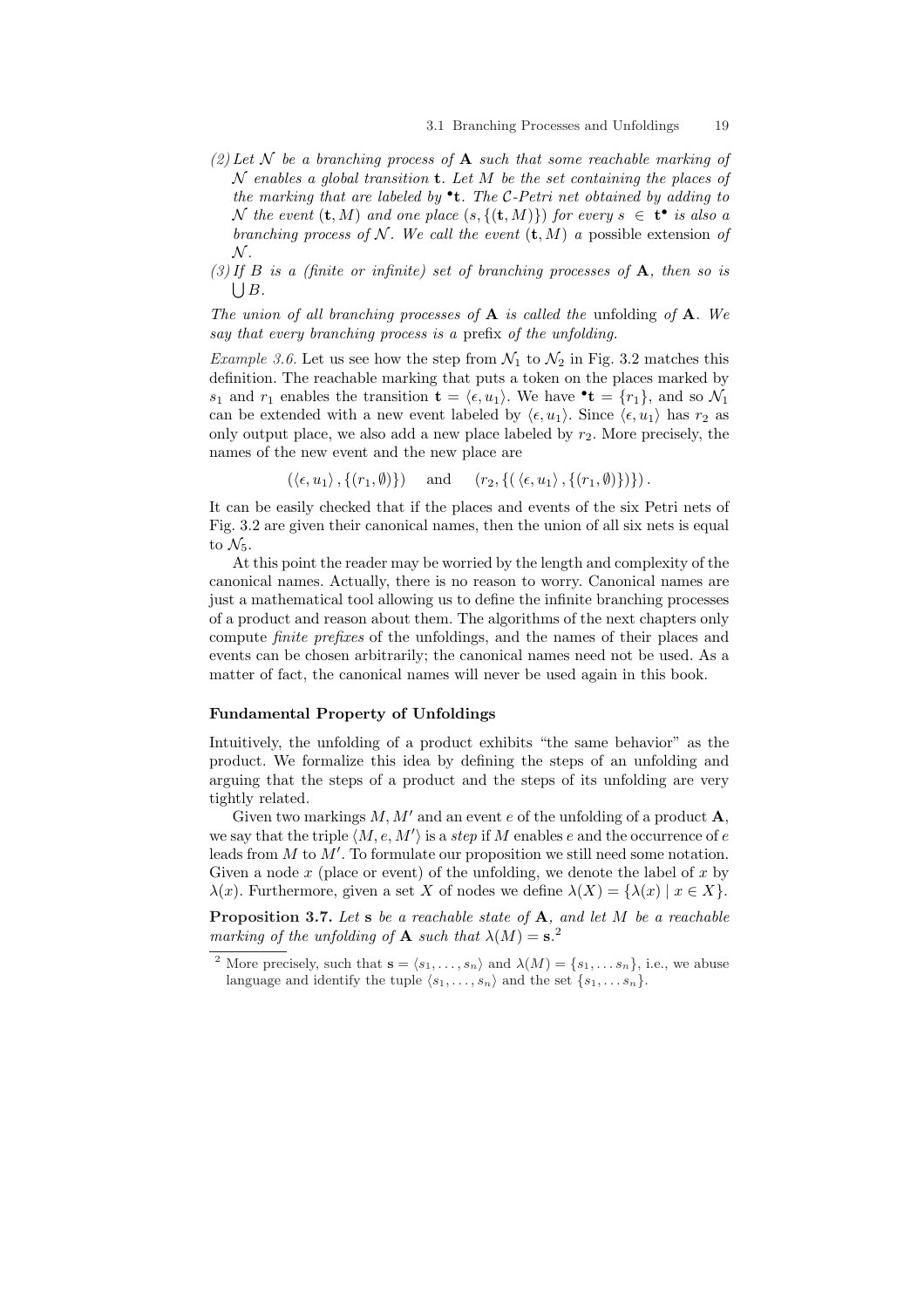- (a) If  $\langle M, e, M' \rangle$  is a step of the unfolding, then there is a step  $\langle s, t, s' \rangle$  of A such that  $\lambda(e) = \mathbf{t}$ , and  $\lambda(M') = \mathbf{s}'$ .
- (b) If  $\langle s, t, s' \rangle$  is a step of A, then there is a step  $\langle M, e, M' \rangle$  of the unfolding such that  $\lambda(e) = \mathbf{t}$ , and  $\lambda(M') = \mathbf{s}'$ .

It is not difficult to give a formal proof of this proposition, but the proof is tedious and uninteresting. For this reason, we only present an example.

Example 3.8. Let  $p_{10}, p_7$  be the input places of the events 10 and 7 in Fig. 3.3 on p. 17, respectively. The marking  $\{p_{10}, p_7\}$  is reachable. Furthermore, the triple  $\langle p_{10}, p_7 \rangle$ , 10,  $\{p'_{10}, p_7\}$ , where  $p'_{10}$  is the output place of event 10, is a step. We have  $\lambda({p_{10}, p_7}) = \langle s_1, r_3 \rangle, \lambda(10) = \langle t_1, \epsilon \rangle$ , and  $\lambda({p'_{10}, p_7}) = \langle s_2, r_3 \rangle$ . As guaranteed by part (a) of Prop. 3.7, the triple  $\langle\langle s_1, r_3\rangle, \langle t_1, \epsilon\rangle, \langle s_2, r_3\rangle\rangle$  is a step of the product of Fig. 2.4 on p. 10.

For the converse, consider the global state  $\langle s_1, r_3 \rangle$ . The three possible steps from this state are

$$
\langle \langle s_1, r_3 \rangle, \langle t_1, \epsilon \rangle, \langle s_2, r_3 \rangle \rangle,
$$
  

$$
\langle \langle s_1, r_3 \rangle, \langle t_2, \epsilon \rangle, \langle s_3, r_3 \rangle \rangle,
$$
 and  

$$
\langle \langle s_1, r_3 \rangle, \langle \epsilon, u_3 \rangle, \langle s_1, r_1 \rangle \rangle.
$$

Since  $\lambda({p_{10}, p_7}) = \langle s_1, r_3 \rangle$ , by Prop. 3.7(b) the unfolding must have three corresponding steps from the marking  $\{p_{10}, p_7\}$ , and indeed this is the case as shown by

$$
\langle \langle p_{10}, p_7 \rangle, 10, \langle p'_{10}, p_7 \rangle \rangle,
$$
  

$$
\langle \langle p_{10}, p_7 \rangle, 11, \langle p'_{11}, p_7 \rangle \rangle,
$$
 and  

$$
\langle \langle p_{10}, p_7 \rangle, 7, \langle p_{10}, p'_7 \rangle \rangle,
$$

where  $p'_7$  and  $p'_{11}$  denote the output places of the events 7 and 11, respectively.

In particular, Prop. 3.7 implies the existence of a very tight relation between the histories of a product  $A$  and the occurrence sequences of its unfolding. In order to formulate this result, we extend the labeling function  $\lambda$ to sequences of events. Given a finite or infinite sequence  $\sigma = e_0 e_1 e_2 \ldots$ , we define  $\lambda(\sigma) = \lambda(e_0) \lambda(e_1) \lambda(e_2) \ldots$ 

- Corollary 3.9. (a) If  $\sigma$  is a (finite or infinite) occurrence sequence of the unfolding, then  $\lambda(\sigma)$  is a history of **A**.
- (b) If **h** is a history of **A**, then some occurrence sequence of the unfolding satisfies  $\lambda(\sigma) = h$ .

*Proof.* (a) Let  $\sigma = e_0 e_1 e_2 \ldots$  Since  $\sigma$  is an occurrence sequence there are markings  $M_0, M_1, M_2, \ldots$  such that  $M_0$  is the initial marking of the unfolding and  $\langle M_i, e_i, M_{i+1} \rangle$  is a step for every index  $i \geq 0$  in the sequence. By the definition of the unfolding,  $\lambda(M_0)$  is the initial state of **A**; by Prop. 3.7,  $\langle \lambda(M_i), \lambda(e_i), \lambda(M_{i+1}) \rangle$  is a step of **A**. It follows that  $\lambda(\sigma)$  is a history of **A**. (b) The argument is analogous.  $\Box$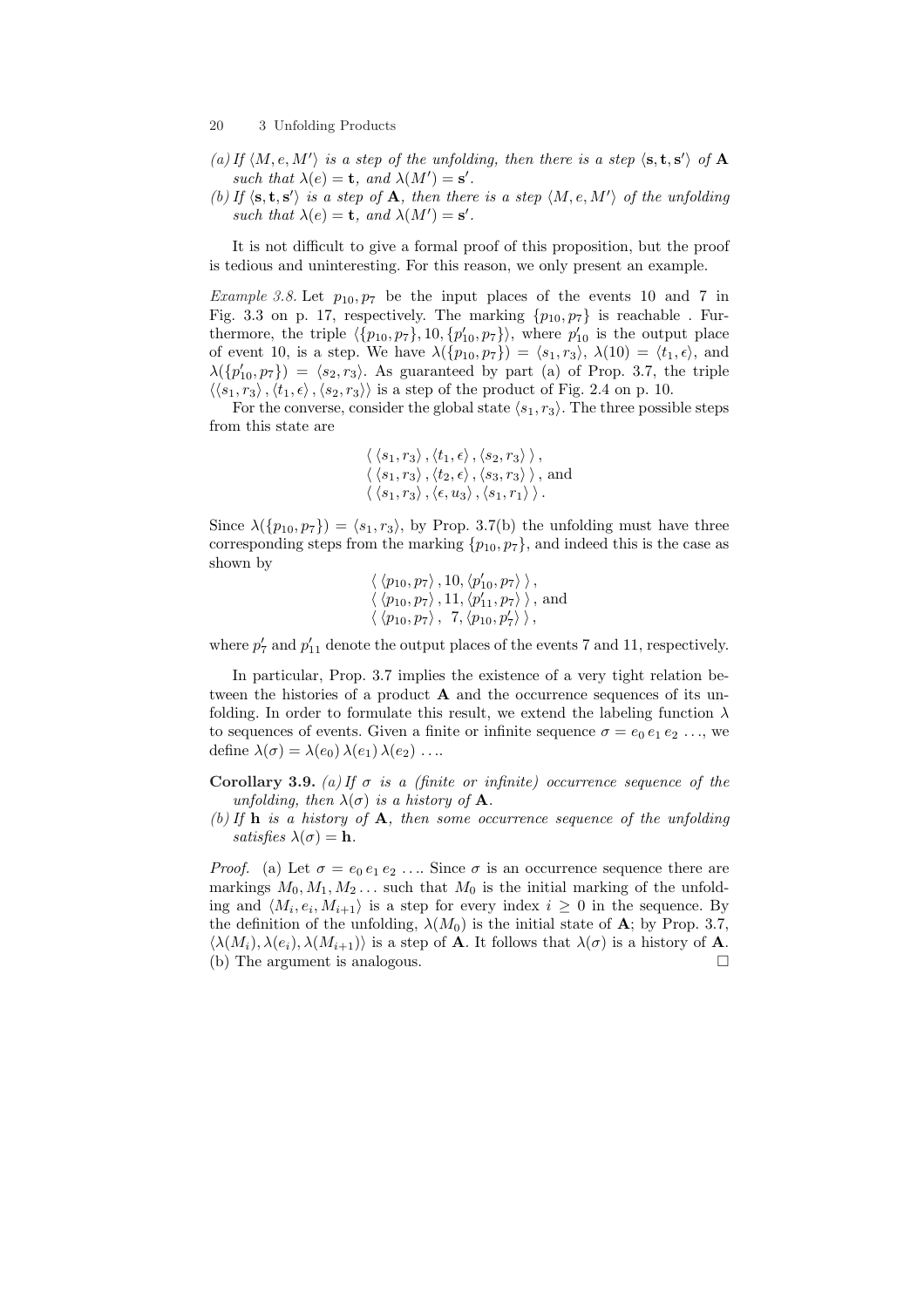#### Products with Only One Component

A transition system can be seen as a degenerate product of transition systems with only one component. In the rest of the book we look at transition systems this way, and speak of the branching processes and the unfolding of a transition system. Figure  $3.4(a)$  shows a transition system and Fig.  $3.4(b)$  its unfolding as a branching process. Observe that the branching processes and the unfolding of a transition system are trees. In particular, the events always have one single input and one single output place.



Fig. 3.4. The transition system of Fig. 2.2 on p. 7 (a) and its unfolding (b)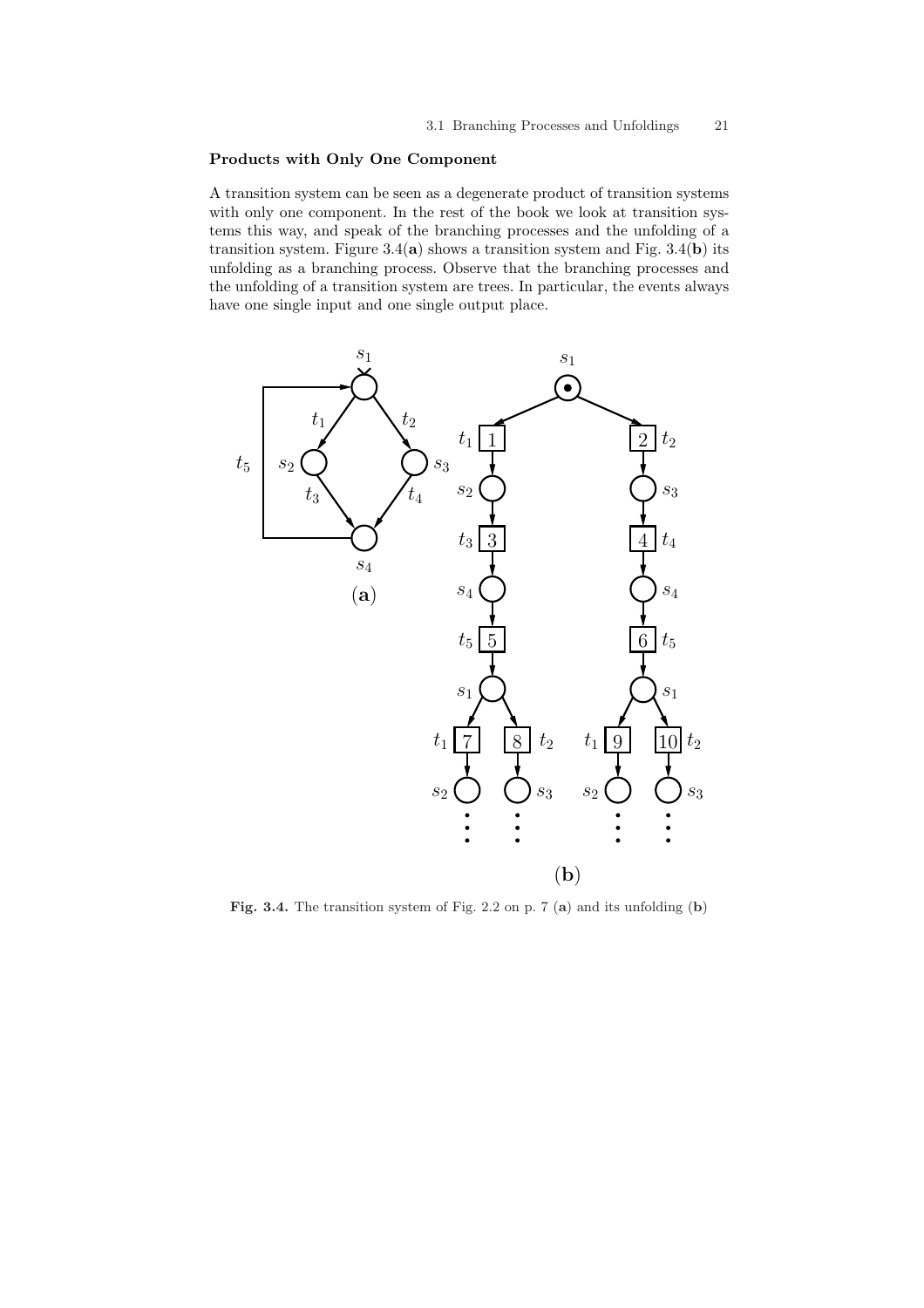#### 3.2 Some Properties of Branching Processes

We list some properties of branching processes. They can all be easily proved by structural induction on the definition of branching processes, and in most cases we only sketch their proofs.

#### 3.2.1 Branching Processes Are Synchronizations of Trees

A branching process of a transition system is a tree. Intuitively, a branching process of a product can be seen as a synchronization of trees. We formalize this idea.

**Definition 3.10.** A place of an unfolding is an *i*-place if it is labeled by a state of the ith component. The i-root is the unique i-place having no input events. An event is an *i*-event if it is labeled by a global transition  $\langle t_1, \ldots, t_n \rangle$ such that  $t_i \neq \epsilon$ . In other words, an event is an *i*-event if the *i*th component participates in the global transition it is labeled with.

It follows that an *i*-place can only be a *j*-place if  $j = i$ ; on the contrary, an event can be an *i*-event and a *j*-event even for  $i \neq j$  if both  $A_i$  and  $A_j$ participate in the transition it is labeled with.

**Proposition 3.11.** Let  $N$  be a branching process of **A**. Then:

- $(1)$ N has no cycles, i.e., no (nonempty) path of arcs leads from a node to itself.
- (2) For every  $i \in \{1, \ldots n\}$ , every reachable marking of N puts a token in exactly one i-place.
- (3) The set of *i*-nodes of the branching process N forms a tree with the *i*-root as root. Moreover, the tree only branches at places, i.e., if a node of the tree has more than one child, then it is a place.
- $(4)$  A place of  $N$  can get marked at most once (i.e., if along an occurrence sequence it becomes marked and then unmarked, then it never becomes marked again), and an event of  $N$  can occur at most once in an occurrence sequence.

Proof. (1) The branching process without events has no cycles, and the two operations that produce new branching processes preserve this property.

(2) The property holds for the branching process without events. By Def. 3.5 every event of a branching process has an input  $i$ -place if and only if it has an output i-place, and therefore its firing preserves the property.

(3) By (1) it suffices to prove that every *i*-node has at most one *i*predecessor. This holds for the branching process without events. By Def. 3.5, every  $i$ -event has exactly one input  $i$ -place, and every  $i$ -place has exactly one input  $i$ -event with the exception of the  $i$ -root, which has none.

(4) Let e be an event of  $N$ , and let p be one of its input places. Let i be the unique component index such that  $p$  is an *i*-place and let  $p'$  be the unique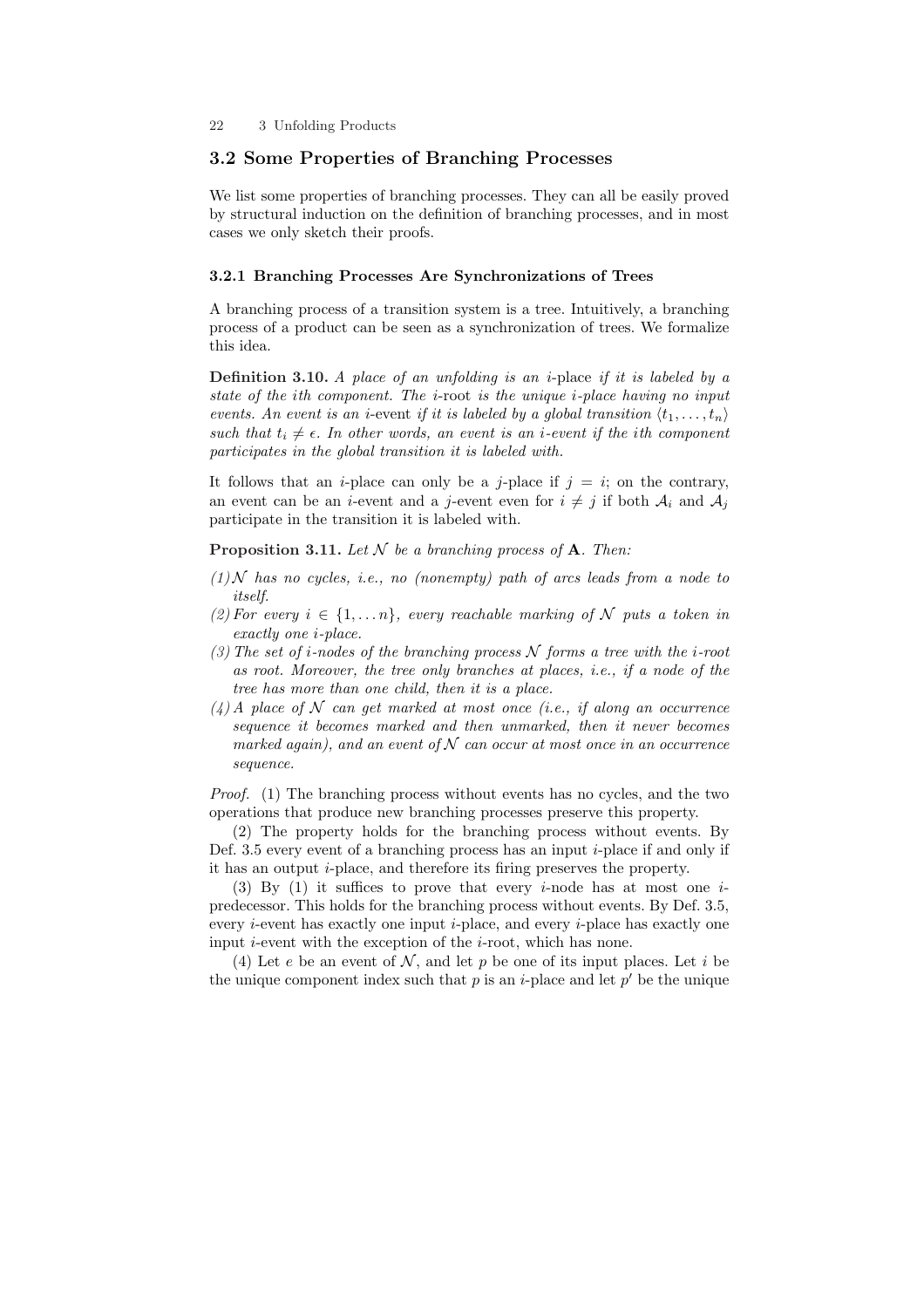output  $i$ -place of  $e$ . Assume that  $e$  occurs in some occurrence sequence. Right after the occurrence of e the place  $p'$  is marked. By (2) and (3), every subsequent marking puts a token at some *i*-place  $p'' \geq p$ . By (1),  $p'' \neq p$ , and so the place p never becomes marked again, and e never occurs again.  $\Box$ 

Example 3.12. In Fig. 3.3 on p. 17, the 1-nodes are represented in white and the 2-nodes in dark grey. The events that are both 1-events and 2-events are in light grey. The tree of 1-nodes is the one formed by the white and light grey nodes, and the tree of 2-nodes the one formed by the dark grey and light grey nodes.

#### 3.2.2 Causality, Conflict, and Concurrency

Two events of the unfolding of a transition system are either connected by a path of net arcs or not. For instance, events 1 and 5 of Fig. 3.4 are connected by a path, while events 3 and 4 are not. In the first case, the event at the end of the path can only occur after the one at the beginning of the path has occurred; we say that the events are causally related. In the second case, no occurrence sequence of the unfolding contains both events, and so we say that the events are in conflict.

Consider now events 1 and 3 of the unfolding shown in Fig. 3.3 on p. 17. Event 1 is certainly not a cause of event 3, and vice versa. Moreover, they are not in conflict, since the sequence 1 3 is an occurrence sequence of the unfolding. We need to introduce a third category of *concurrent* nodes.

**Definition 3.13.** Let  $x$  and  $y$  be two nodes of an unfolding.

- We say that x is a causal predecessor of y, denoted by  $x \leq y$ , if there is a (non-empty) path of arcs from x to y; as usual we denote by  $x \leq y$  that either  $x < y$  or  $x = y$ ; two nodes x and y are causally related if  $x \leq y$  or  $x \geq y$ .
- We say that x and y are in conflict, denoted by  $x \# y$ , if there is a place z, different from x and y, from which one can reach x and y, exiting z by different arcs.
- We say that x and y are concurrent, denoted by x co y, if x and y are neither causally related nor in conflict.

The following proposition shows that a set of places of an unfolding can be simultaneously marked if and only if its elements are pairwise concurrent.

**Proposition 3.14.** Let N be a branching process of A and let P be a set of places of N. There is a reachable marking M of N such that  $P \subseteq M$  if and only if the places of P are pairwise concurrent.

*Proof.*  $(\Rightarrow)$ : We prove the contrapositive. Assume that two places  $p, p' \in P$ are not concurrent. Then they are either causally related or in conflict. In the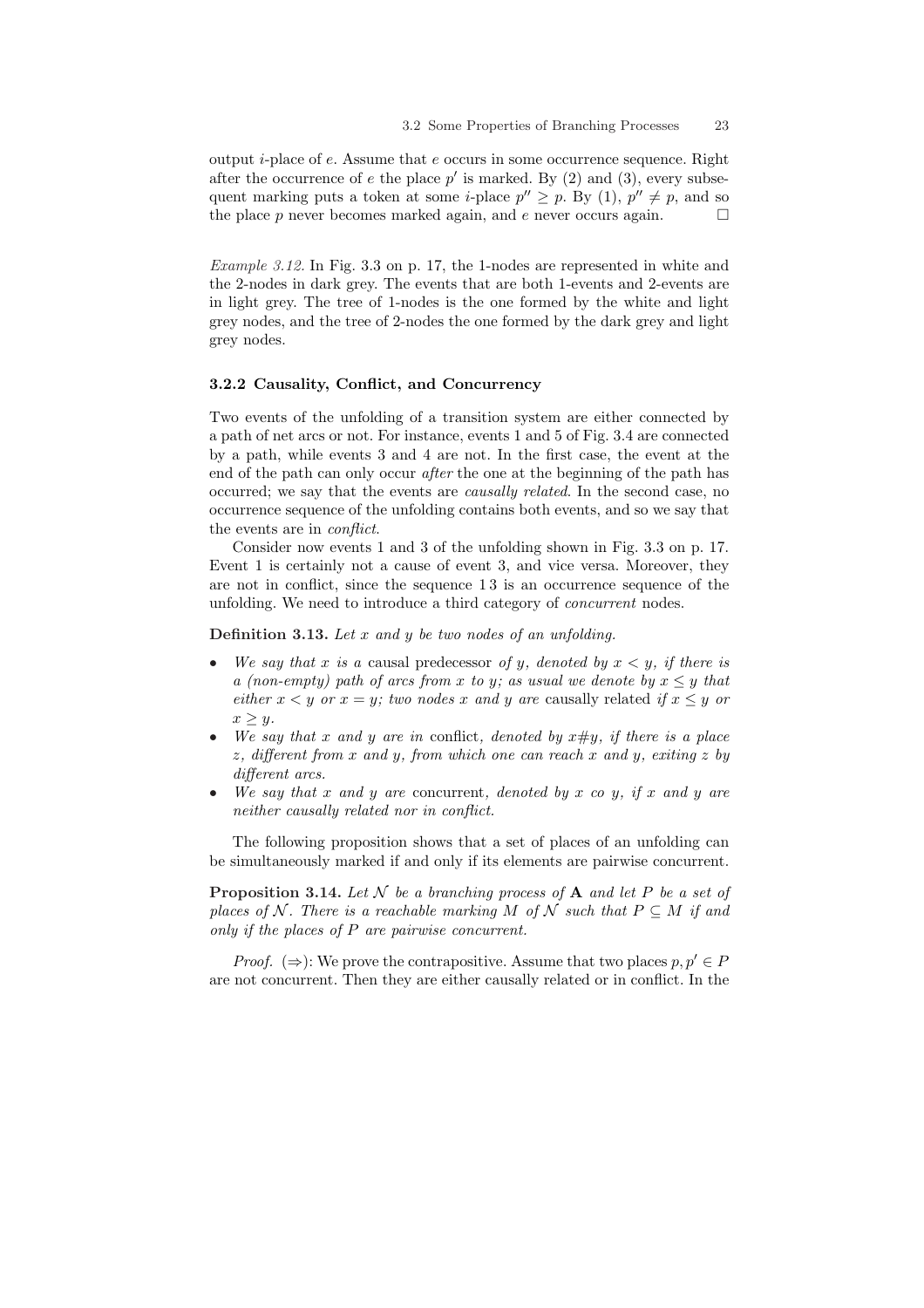first case, assume w.l.o.g. that  $p \leq p'$  holds. Then there is a path (possibly consisting of just one node) starting at some place of  $N$  carrying one token, continuing to  $p$ , and ending at  $p'$ . Since places have exactly one input event, the occurrence of an event does not change the total number of tokens marking the places of the path, and so at any reachable marking exactly one place of this path is marked. So  $p$  and  $p'$  can never be simultaneously marked. Assume now that  $p$  and  $p'$  are in conflict. Then there is a path starting at some place of N carrying one token, continuing to a place  $p''$ , different from p and  $p'$ , and branching into two paths leading from  $p''$  to p and  $p'$ , respectively. Again, the occurrence of an event does not change the total number of tokens in the places of this structure (the path leading to  $p''$  plus the two branches leading to  $p$  and  $p'$ ), and so at any reachable marking exactly one place of the structure is marked. So  $p$  and  $p'$  can never be simultaneously marked.

 $(\Leftarrow)$ : Observe first that the property holds for the branching process without events (all its places are pairwise concurrent, and they all belong to the initial marking). Assume now that  $\mathcal N$  is obtained by extending a branching process  $\mathcal{N}'$  with a new event e. Let  $P'$  be the subset of places of P that belong to  $\mathcal{N}'$ . If  $P' = P$ , then the property holds by induction hypothesis. Otherwise,  $P \setminus P'$  is a nonempty subset of  $e^{\bullet}$ . Since the places of  $P'$  are pairwise concurrent, so are the places of the set  $P' \cup {\{\bullet\}}\$  (it is easy to see that no two places of this set are causally related or in conflict). By induction hypothesis, some reachable marking M' of N' satisfies  $P' \cup {\lbrace e \rbrace} \subseteq M'$ . Then, the marking M obtained from M' by firing e satisfies  $P \subseteq M$ , and we are done. Finally, assume that  $N$  is the union of a sequence of branching processes. In this case, some element of the union already contains all places of  $P$ , and the property holds by induction hypothesis.

We can now show that any pair of nodes of an unfolding belongs to exactly one of the causal, conflict, and concurrency relations.

- **Proposition 3.15.** (1) For every two nodes x, y of a branching process exactly one of the following holds: (a) x and y are causally related, (b) x and y are in conflict, (c) x and y are concurrent.
- (2) If x and y are causally related and  $x \neq y$ , then either  $x < y$  or  $y < x$ , but not both.

Proof. (1) By definition, two nodes are concurrent if and only if they are neither causally related nor in conflict. So it suffices to show that no two nodes  $x, y$  can be both causally related and in conflict. Consider two cases:

 $x = y$ . Then x and y are causally related, and so we have to show that  $x \# x$ does not hold, i.e., that  $x$  is not in self-conflict. Observe first that, since a place of a branching process has at most one input event, a place is in self-conflict if and only if its input event is in self-conflict. So it suffices to show that no event is in self-conflict. We proceed by structural induction. For the branching process without events there is nothing to show. Assume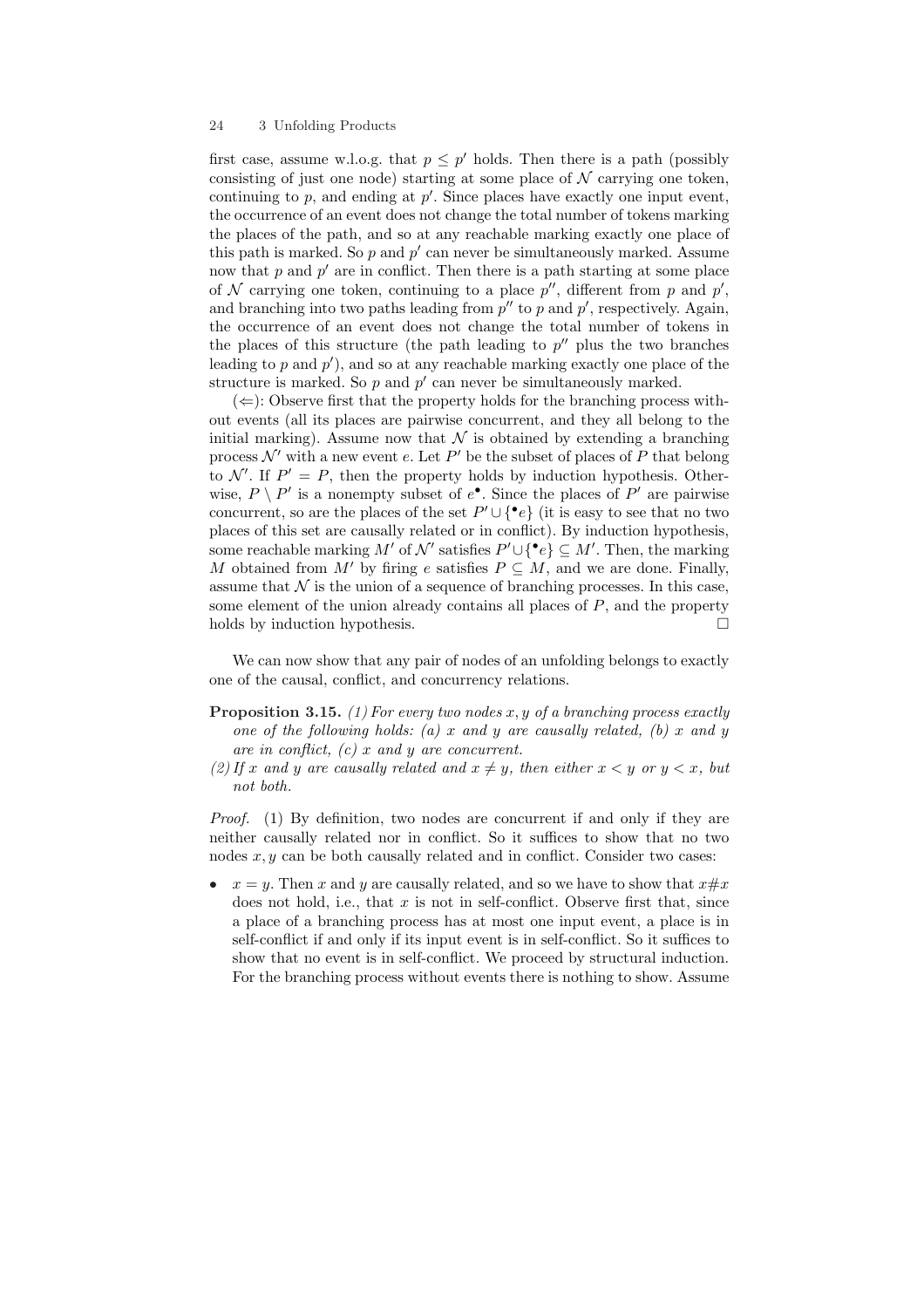now that no event of a branching process  $\mathcal N$  is in self-conflict, and let e be a possible extension of  $N$ . By the definition of conflict,  $e \# e$  can only be the case if there exist two places  $p_1, p_2 \in \bullet e$  such that  $p_1 \# p_2$ . But, by the definition of a branching process, some reachable marking of  $N$  contains both  $p_1$  and  $p_2$ , and so by Prop. 3.14  $p_1$  and  $p_2$  are concurrent. It follows that  $p_1$  and  $p_2$  are not in conflict. Finally, it is easy to see that if no event of a set of branching processes is in self-conflict, then no event of their union is in self-conflict.

 $x \neq y$ . If  $x < y$  and  $x \neq y$ , then there is a path leading from x to y, and a place  $z$  and two paths leaving  $z$  through different arcs and leading to  $x$ and y. So  $y \# y$ , contradicting (1). The case  $x > y$  and  $x \# y$  is symmetric.

(2) If  $x < y$  and  $y < x$ , then N has a cycle, contradicting Prop. 3.11(1).  $\Box$ 

Example 3.16. In the unfolding of Fig. 3.3 on p. 17, the output place of event 4 labeled by  $s_4$  and the output place of event 12 labeled by  $r_2$  are concurrent, and indeed they can be simultaneously marked by letting the events 1, 3, 4, 7, and 12 occur in this order.

#### 3.2.3 Configurations

A realization of a set of events is an occurrence sequence of the branching process in which each event of the set occurs exactly once, and no other events occur. A set of events can have zero, one, or more realizations. For instance, the sets  $\{1, 2\}$  and  $\{4, 6\}$  in Fig. 3.3 on p. 17 have no realizations (for the latter, recall that occurrence sequences start at the initial marking, which enables neither event 4 nor event 6), and the set  $\{1, 3, 4, 7\}$  has two realizations, namely the sequences 1 3 4 7 and 3 1 4 7.

Definition 3.17. A set of events of an unfolding is a configuration if it has at least one realization.

The following proposition characterizes the configurations of a branching process:

**Proposition 3.18.** Let N be a branching process of a product A and let E be a set of events of  $N$ .

- (1) E is a configuration if and only if it is causally closed, i.e., if  $e \in E$ and  $e' < e$  then  $e' \in E$ , and conflict-free, *i.e.*, no two events of E are in conflict.
- $(2)$  All the realizations of a finite configuration lead to the same reachable marking of  $N$ .

Proof. (1) The "only if" direction is easy. For the "if" direction we proceed by induction on the size of E. If  $|E| = 0$ , then the empty sequence is a realization,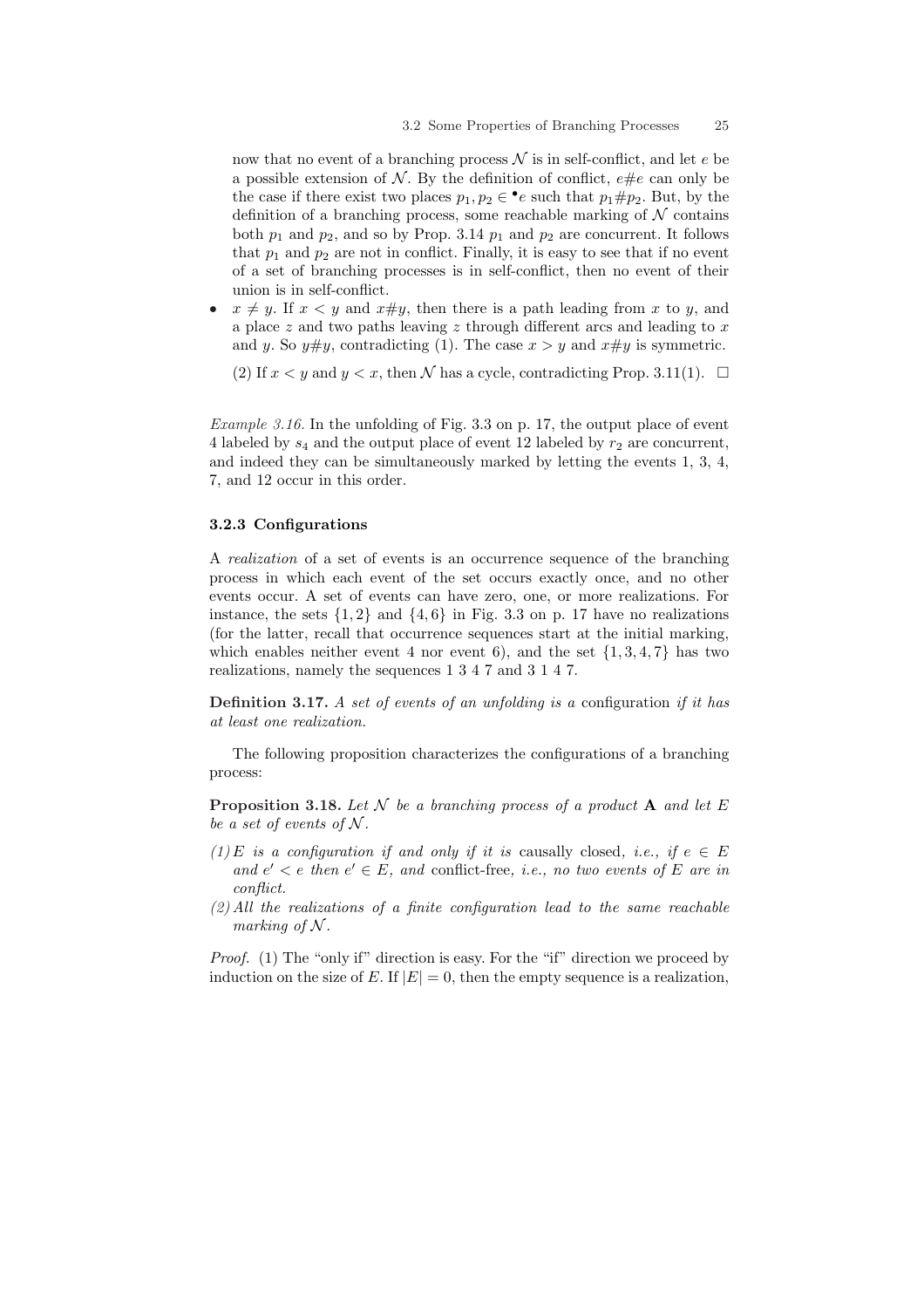and we are done. If  $|E| > 0$ , let e be a maximal event of E w.r.t. the causality relation. Then  $E \setminus \{e\}$  is also a configuration, and by induction hypothesis it has a realization  $\sigma$ . It follows immediately from the occurrence rule for Petri nets that the sequence  $\sigma e$  is a realization of E, and we are done.

(2) It is easy to see that the marking reached by any realization of a given finite configuration E is the one putting a token in the places p of  $\mathcal N$  such that  ${}^{\bullet}p \subseteq E$  and  $p{}^{\bullet} \cap E = \emptyset$ .

*Example 3.19.* In Fig. 3.3 on p. 17,  $\{1, 3, 4, 6\}$  is a configuration, and  $\{1, 4\}$ (not causally closed) or  $\{1,2\}$  (not conflict-free) are not. The configuration  $\{1, 3, 4, 6\}$  has two realizations, namely  $1\,3\,4\,6$  and  $3\,1\,4\,6$ . Both lead to the same marking.

#### 3.3 Verification Using Unfoldings

Transition systems are used to represent the semantics of dynamic systems, like programs or digital circuits. For instance, a sequential program can be assigned a transition system whose states are tuples containing the current value of the program counter and the current values of the program variables. The unfolding of the transition system can be seen as a data structure representing the system's computations, and so all the computations of the program. Given a question about the system, like "does some computation execute the transition  $t$ ?", we can try to compute an answer by exploring the unfolding: we compute larger and larger portions of it, until an event labeled by t is found, or until somehow we are able to conclude that no future event will be labeled by  $t$ .

In the same way, the unfolding of a product can be seen as a data structure representing the product's global computations, each global computation corresponding to an occurrence sequence of the unfolding. Given the question "does some computation execute the global transition t?", we can compute an answer by exploring the unfolding until an event labeled by t is found, or until we can somehow conclude that no such event can be ever added (how to conclude this is explained in the coming chapters). It is important to observe that only a finite prefix of the unfolding is explored.

This is the approach we study in this book. Notice that it differs from the conventional model checking approach, which consists of exploring not the product's unfolding, but its interleaving semantics. In order to give a first impression of why the new approach could be superior to the conventional one, consider the product of transition systems of Fig. 3.5. We wish to know if the global transition  $\mathbf{c} = \langle c_0, \ldots, c_4 \rangle$  is executable.

The Petri net representation of the product is shown in Fig. 3.6. Its unfolding is shown in Fig. 3.7. In this case, the unfolding is finite, and the finite prefix that needs to be explored in order to decide the executability of c is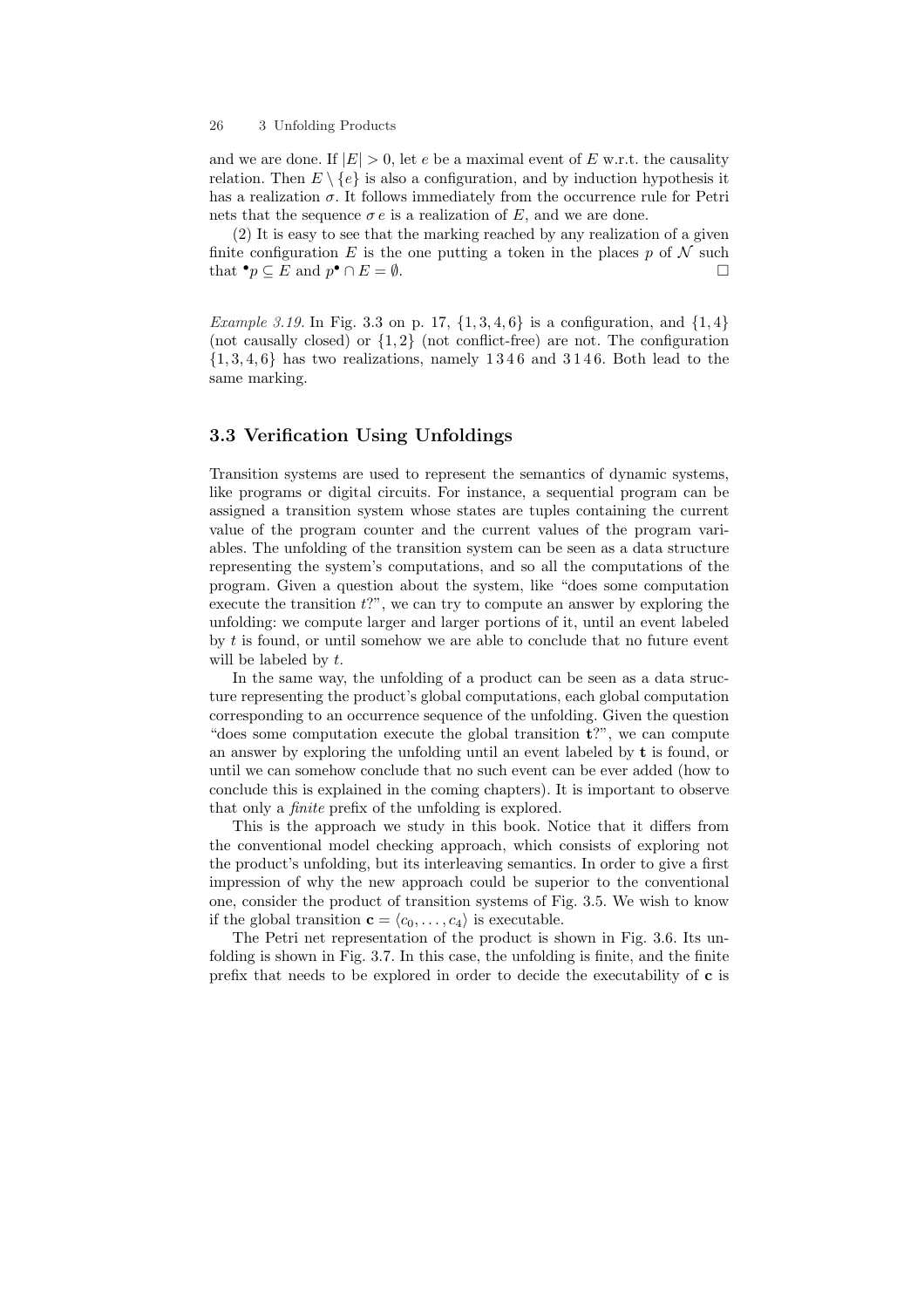

Fig. 3.5. Product of transition systems

the unfolding itself. The transition  $c$  is not executable, because otherwise the unfolding would contain at least one event labeled by it.

If we choose the interleaving representation, then in order to find out that c is not executable we need to explore the whole transition system associated with the product. The important point is that the unfolding of Fig. 3.7 is more compact. The transition system has 24 global states and 40 transitions, while the unfolding has 11 places and five events. If these numbers do not look very impressive, we can always extend the system by adding new "copies" of the three components on the right of Fig. 3.5. For a product with a total of  $n$  components the unfolding contains  $2n + 1$  places and  $n$  events, while the transition system has  $3 \cdot 2^{n-2}$  global states and even more global transitions. Notice also that, since the transition c is not executable, state space exploration based on the interleaving semantics will need to compute all the global states of the product in order to decide if the property holds.

Summarizing, the prefix of the unfolding of a product that needs to be explored can be much more compact than the unfolding of its associated transition system, and this is the fact we try to exploit.<sup>3</sup>

 $3$  See Bibliographical Notes at the end of the chapter for alternative approaches to exploiting concurrency.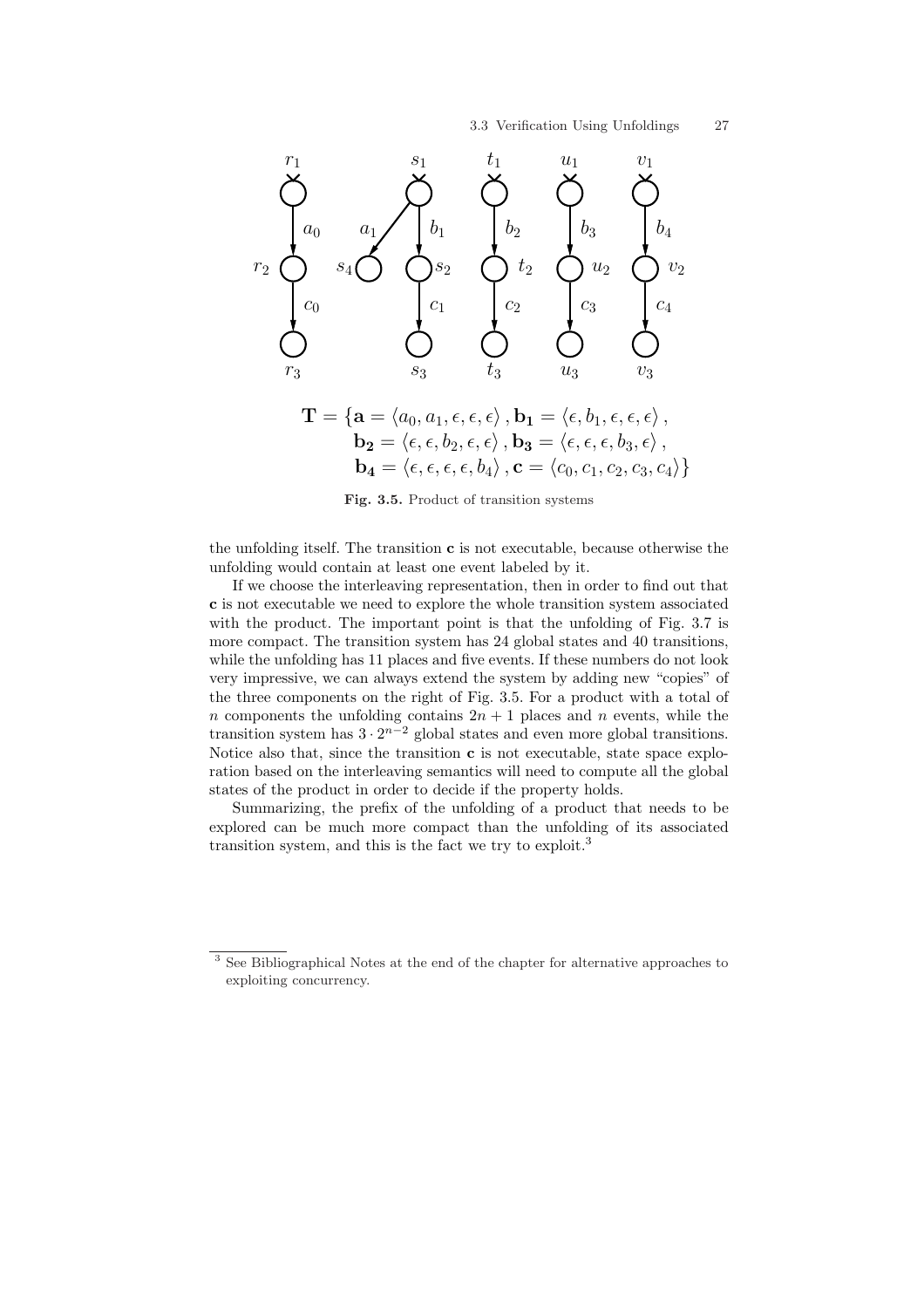## 28 3 Unfolding Products



Fig. 3.6. Petri net representation of the product of Fig. 3.5



Fig. 3.7. The unfolding of the product of Fig. 3.5

## 3.4 Constructing the Unfolding of a Product

Exploring the unfolding of a product corresponds to generating larger and larger branching processes, each one the result of adding a new event to the previous one. The question is how to compute the events that can extend the current branching process. More concretely: Given a finite branching process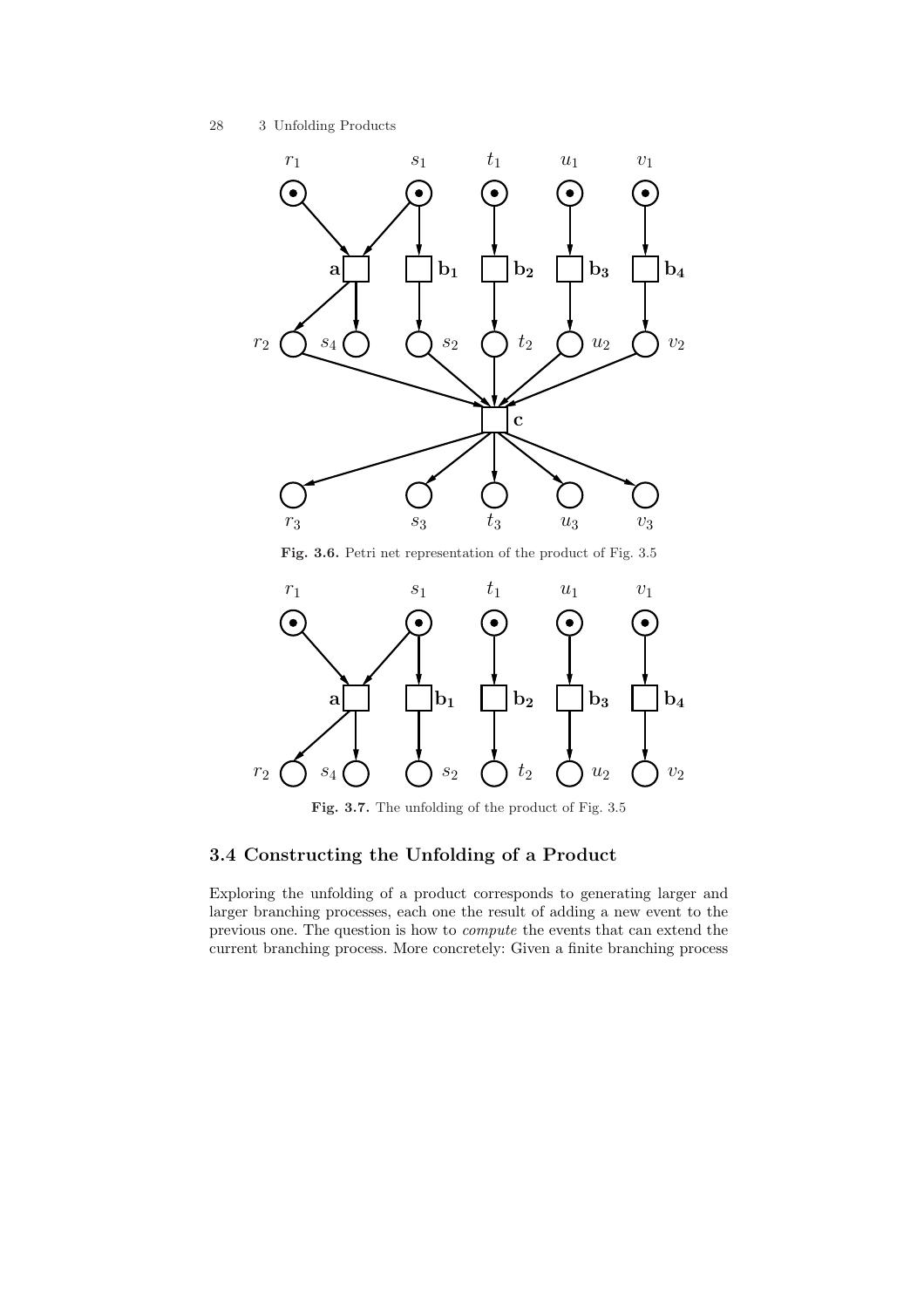$\mathcal N$  of a product **A** and a global transition **t**, how can we decide whether  $\mathcal N$ can be extended with an event labeled by t?

Let  $\mathbf{t} = \{s_1, \ldots, s_k\}$ . Then k is the number of components of the product that participate in  $t$ . We call this number the *synchronization degree* of  $t$ . By the definition of branching processes, we have to decide if  $\mathcal N$  has a reachable marking that puts a token on places  $p_1, \ldots, p_k$  labeled by  $s_1, \ldots, s_k$ , respectively. For this, we proceed as follows:

- (1) We consider all the sets  $\{p_1, \ldots, p_k\}$  of places of N such that for  $i \in$  $\{1, \ldots, k\}$  the place  $p_i$  is labeled by  $s_i$ . Let us call them the *candidates*.
- (2) For each candidate  $\{p_1, \ldots, p_k\}$ , we decide if some reachable marking M satisfies  $\{p_1, \ldots, p_k\} \subseteq M$ . We say that the candidate is *reachable*.

The complexity of the procedure is the product of the number of candidates and the time needed to check if a candidate is reachable. The number of candidates is  $O((n/k)^k)$  for a branching process with n places. Checking the reachability of a candidate involves solving a reachability problem for a Petri net, which is known to be computationally expensive. Fortunately, branching processes are a very special class of nets, and for them the reachability problem is far easier than in the general case. By Prop. 3.14, a candidate is reachable if and only if its places are pairwise concurrent. There are several possible algorithmic solutions to checking pairwise concurrency, exhibiting a typical trade-off between time and space. We present two of them.

#### Memory-Intensive Approach

We assume that not only  $\mathcal N$  but also the concurrency relation (i.e., the pairs  $(x, y)$  of nodes such that x co y) is part of the input. In this case, using an adequate data structure, e.g., a hash table, we can check the concurrency of two places in  $O(1)$  time. Since a candidate contains k places, its reachability can be checked in  $O(k^2)$  time. Since there are  $O((n/k)^k)$  candidates, this approach takes  $O(n^k/k^{k-2})$  time. However,  $O(n^2)$  memory is needed to store the concurrency relation. Moreover, when extending a branching process with a new place the concurrency relation needs to be updated. The following proposition, whose proof follows easily from the definitions, shows that the update can be carried out in  $O(n)$  time.

**Proposition 3.20.** Let  $\mathcal{N}'$  be a branching process obtained by extending a branching process  $N$  with an event e according to Def. 3.5. Let co and co' denote the concurrency relations of  $N$  and  $N'$ , respectively, and let  $p_1$ ,  $p_2$  be distinct places of  $\mathcal{N}'$ . We have  $p_1$  co'  $p_2$  if and only if:

- $p_1$  and  $p_2$  are places of N and  $p_1$  co  $p_2$ , or
- $p_1$  and  $p_2$  are output places of e, or
- one of  $p_1, p_2$  is an output place of e and the other one is a place of N in co-relation with every input place of e.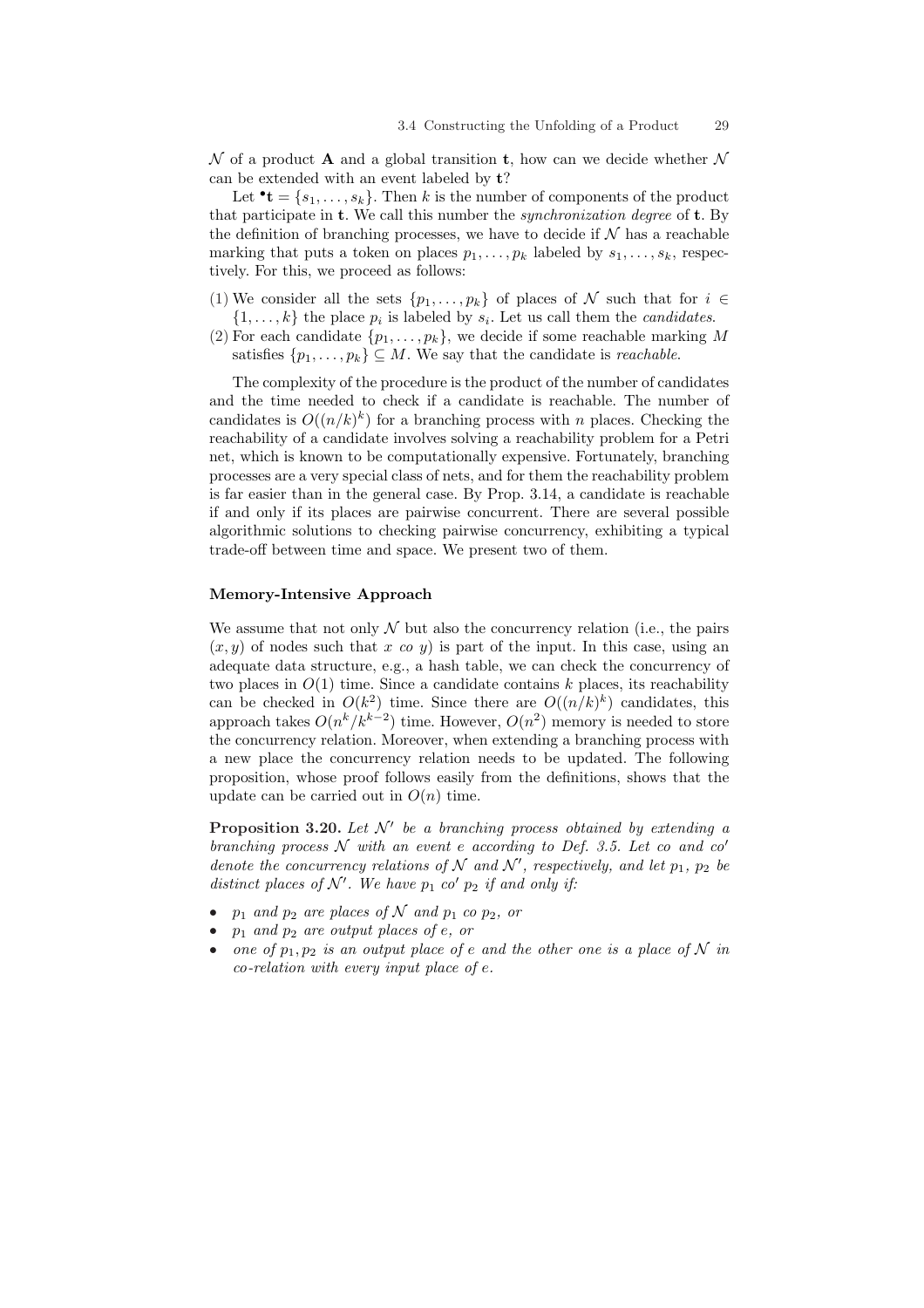30 3 Unfolding Products

## Memory-Light Approach

Assume now that  $\mathcal N$  is the only input, and that it is stored using a data structure that implements the following operation: given a node  $x$  of  $\mathcal N$  (place or event), the operation returns its set of input nodes. In order to determine if two places  $p$  and  $p'$  are concurrent, we first make repeated use of this operation to compute the set  $C(p)$  of causal predecessors of p, i.e., the set of nodes x such that  $x < p$ . If p' belongs to this set, then we have  $p' < p$ , and so p and p' are not concurrent. Otherwise, we compute the set  $C(p')$ . If it contains p, then  $p < p'$ . If not, then we check if the set  $C(p) \cap C(p')$  contains some place p'' having two output events  $e \in C(p) \setminus C(p')$  and  $e' \in C(p') \setminus C(p)$ . If so, then  $p$  and  $p'$  are in conflict; otherwise they are concurrent. This procedure can be easily generalized to decide if the places of a set  $\{p_1, \ldots, p_k\}$  are pairwise concurrent. We go through a loop that executes (at most)  $k$  iterations. We use a variable C, which after i iterations stores the set  $C(p_1) \cup \ldots \cup C(p_i)$ (the initial value of C is the empty set). In the *i*th iteration we compute  $C(p_i)$ and check whether it contains any of  $p_1, \ldots, p_k$ . If so,  $p_i$  is causally related to at least one of  $p_1, \ldots, p_k$ , and we stop. If not, we check whether  $C \cap C(p_i)$ contains some place having two output events  $e \in C \backslash C(p_i)$  and  $e' \in C(p_i) \backslash C$ . If so,  $p_i$  is in conflict with at least one of  $p_1, \ldots, p_{i-1}$ , and we stop. If not, we add  $C(p_i)$  to C, and continue with the next iteration. Using adequate data structures the procedure runs in  $O(n)$  time.

Since checking the reachability of a candidate takes  $O(n)$  time, and there are  $O((n/k)^k)$  candidates, we need  $O(n^{k+1}/k^k)$  time.

The exponential complexity in  $k$  of the two approaches is less worrisome than it might seem at first sight. Recall that  $k$  is the synchronization degree of the transition t. Products modelling real systems rarely have transitions of high synchronization degree. The reason is that the execution of a global transition requires the consensus of its participants, and consensus among a large number of processes is difficult to implement.

In particular, the global transitions of systems in which components are organized in an array or in a ring (think of the well-known dining philosophers example) have degree at most 3, because in these systems a component can only synchronize with its two neighbors<sup>4</sup>. In the case of systems whose components are arranged in a hypercube, the degree grows logarithmically in the number of components.

## A Lower Bound

Even if the exponential dependency in  $k$  is not so crucial, we can still ask whether some other algorithm avoids it. The following proposition shows that this is unlikely, because it would imply P=NP.

<sup>&</sup>lt;sup>4</sup> In fact, the degree is usually 2, because it is rarely the case that a component synchronizes with its two neighbors simultaneously.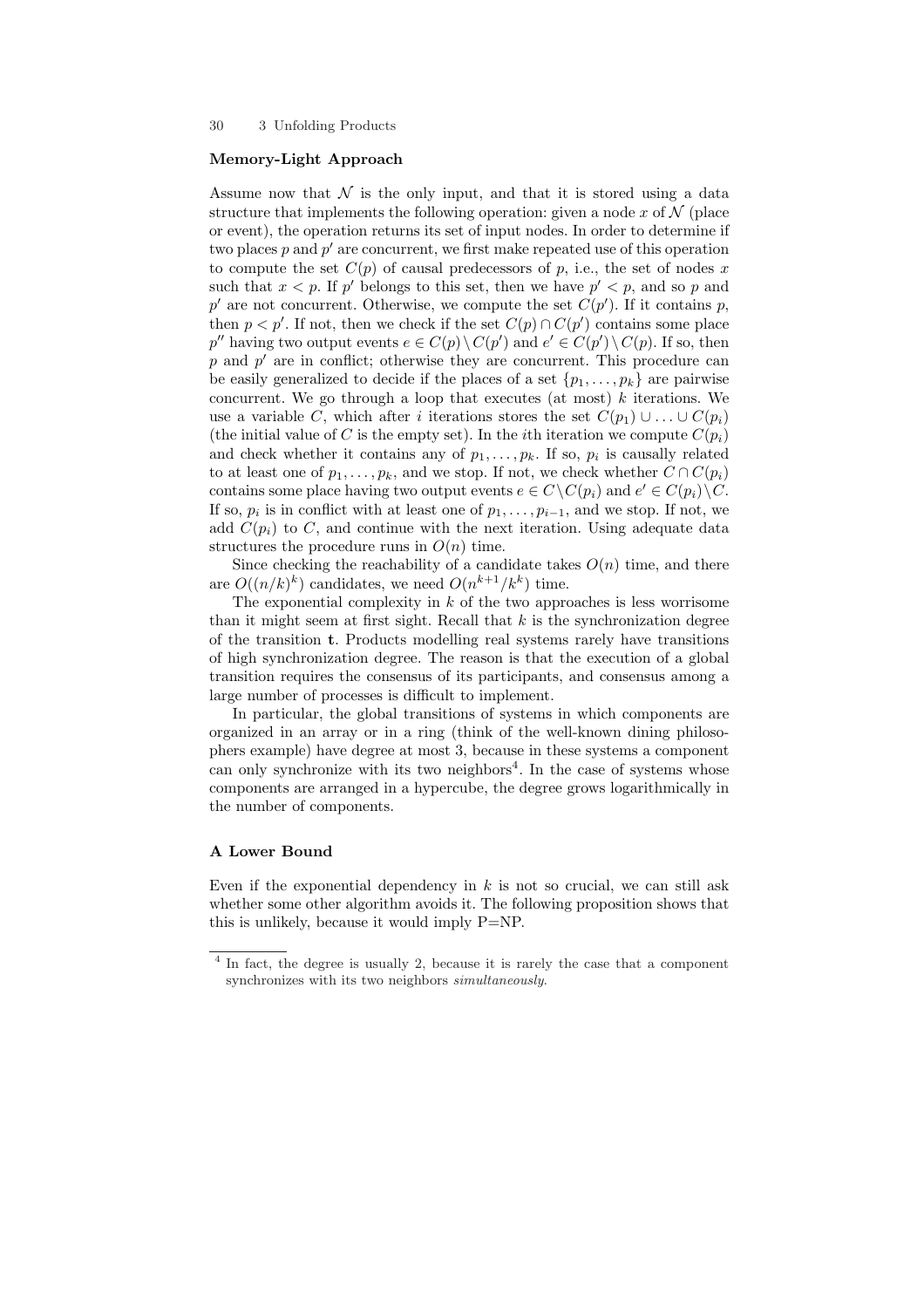**Proposition 3.21.** Let  $N$  be a branching process of a product **A**, and let **t** be a global transition of **A**. Deciding whether  $N$  can be extended with an event labeled by t is NP-complete.

Proof. For membership in NP we guess a global transition **t** and a set of places of the unfolding  $M = \{p_1, \ldots, p_k\}$  labeled by  $\mathbf{t} = \{s_1, \ldots, s_k\}$ , and check in polynomial time, using the procedure sketched above, that its input places are pairwise concurrent. After this we still need to check in polynomial time that no event exists in the unfolding labeled with t and having preset M to ensure the event is a proper extension of the unfolding.

We prove NP-hardness by a reduction from CNF-3SAT formula over variables  $x_1, x_2, \ldots, x_n$ . A literal is either a variable  $x_i$  or its negation  $\overline{x}_i$ . Let  $F = C_1 \wedge C_2 \wedge \ldots \wedge C_m$  be a CNF-3SAT formula, where each conjunct  $C_i$ is a disjunction of at most three literals. We construct in polynomial time a product F of transition systems defined as follows:



**Fig. 3.8.** Transition systems  $\mathcal{X}_1$  (a),  $\mathcal{C}_{1x_1}$  (b), and  $\mathcal{E}_1$  (c) for  $F = (x_1 \vee x_2) \wedge \overline{x}_1$ 

• For each variable  $x_i$ , let  $\mathcal{X}_i$  be the transition system having two states  $s_i^0, s_i^1$ , with  $s_i^0$  as initial state, and two transitions  $x_i, \overline{x}_i$  both leading from  $s_i^0$  to  $s_i^1$ .

Intuitively these transitions select the truth value of  $x_i$  to be either true or false.

For each clause  $C_j$  and each literal l of  $C_j$ , let  $C_{jl}$  be the transition system having three states  $r_{jl}^0, r_{jl}^1, r_{jl}^2$ , with  $r_{jl}^0$  as initial state, a transition l leading from  $r_{jl}^0$  to  $r_{jl}^1$ , and a transition  $sat_{jl}$  leading from  $r_{jl}^1$  to  $r_{jl}^2$ 

Intuitively,  $\mathcal{C}_{jl}$  moves from  $r_{jl}^0$  to  $r_{jl}^1$  when the literal l is set to true. It is then willing to execute transition  $sat_{jl}$ , signalling that the clause  $C_j$  is satisfied by the assignment because it contains literal  $l$ , and  $l$  has been set to true.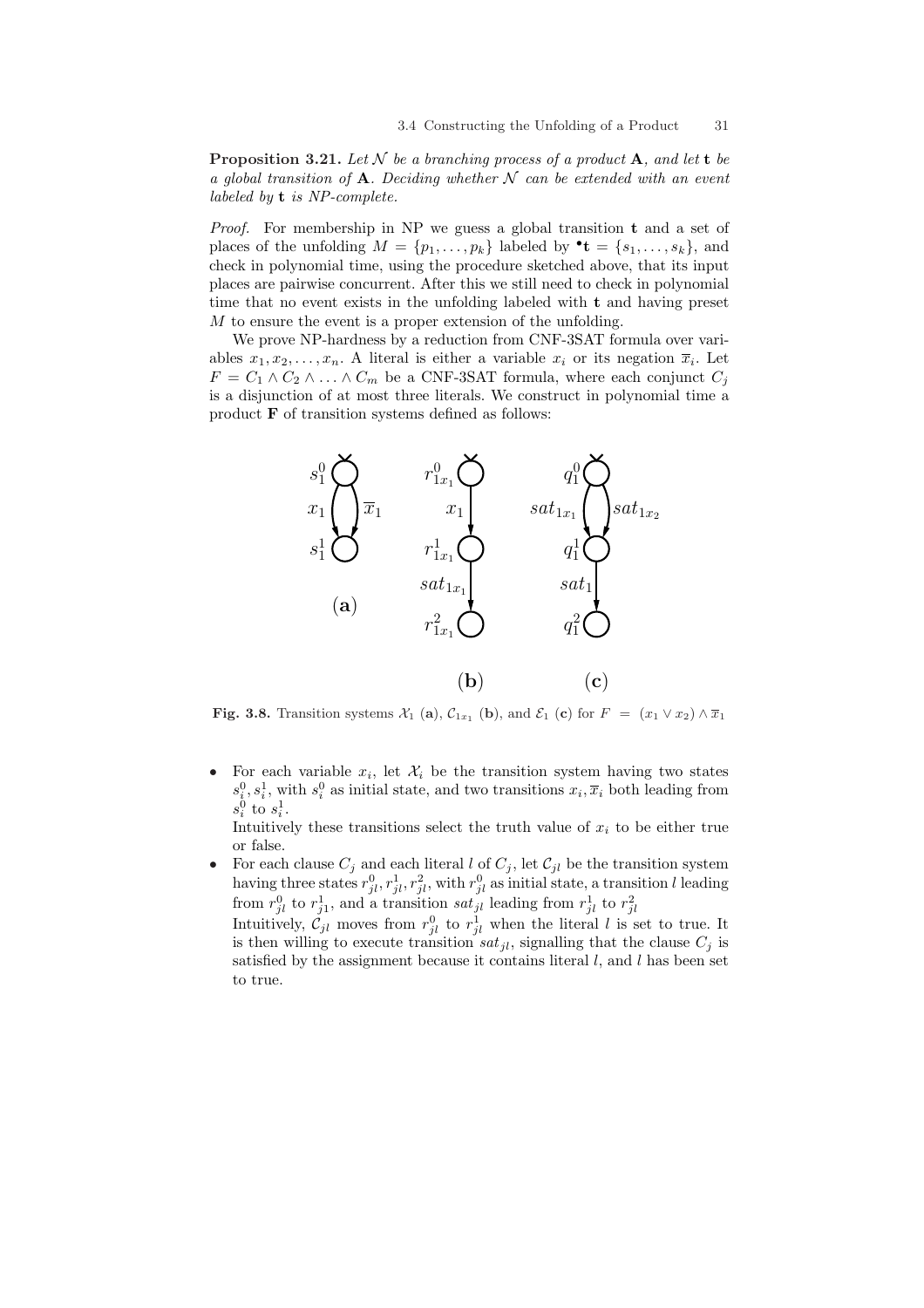#### 32 3 Unfolding Products



Fig. 3.9. Petri net representation of the product F for  $F = (x_1 \vee x_2) \wedge \overline{x}_1$ 

• For each clause  $C_j$ , let  $\mathcal{E}_j$  be the transition system having three states  $q_j^0, q_j^1, q_j^2$ , with  $q_j^0$  as initial state, a transition sat<sub>il</sub> leading from  $q_j^0$  to  $q_j^1$ for every literal l of  $C_j$ , and a transition  $sat_j$  leading from  $q_j^1$  to  $q_j^2$ . Intuitively the transitions from  $q_j^0$  model all the possible ways of satisfying the clause  $C_j$ . The transition  $sat_j$  leading from  $q_j^1$  to  $q_j^2$  signals that the clause  $C_j$  has been satisfied.

The set of global transitions contains:

• Two transitions  $\mathbf{x}_i$ ,  $\overline{\mathbf{x}}_i$  for every variable  $x_i$ . The components of the tuple  $\mathbf{x}_i$ corresponding to the transition system  $\mathcal{X}_i$  and to all the transition systems  $\mathcal{C}_{jl}$  such that  $l = x_i$  are the local transitions  $x_i$ ; all other components are equal to  $\epsilon$ . The global transition  $\bar{\mathbf{x}}_i$  is defined similarly.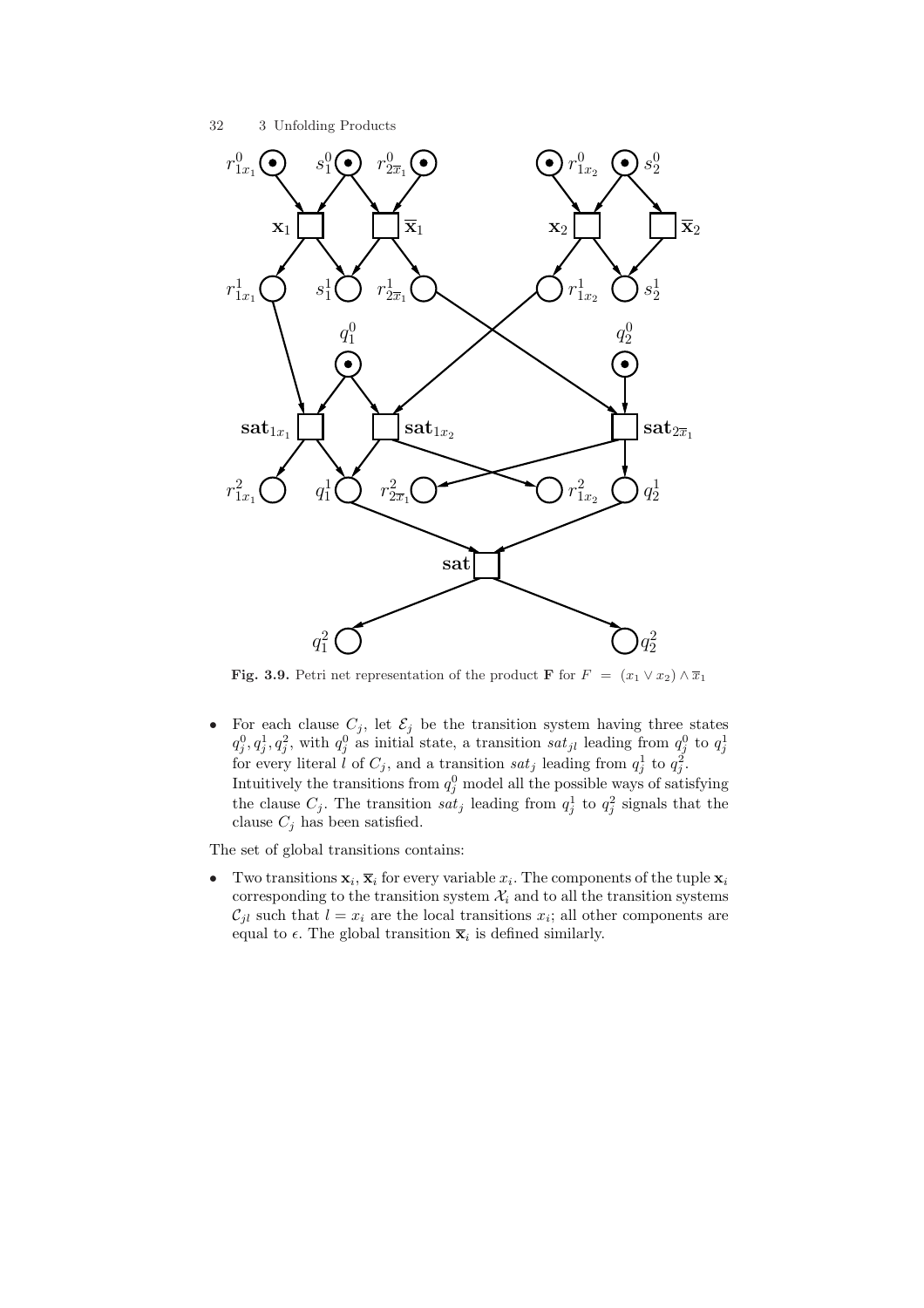- A transition  $\textbf{sat}_{il}$  for every clause  $C_i$  and every literal l of  $C_i$ . The components of the tuple  $\textbf{sat}_{il}$  corresponding to the transition systems  $\mathcal{C}_{il}$  and  $\mathcal{E}_i$  are the local transitions sat<sub>il</sub>; all other components are equal to  $\epsilon$ .
- A transition sat. For every  $j \in \{1, \ldots, m\}$  the component of the tuple sat corresponding to  $\mathcal{E}_i$  is the local transition sat<sub>i</sub>; all other components are equal to  $\epsilon$ .

Intuitively, the execution of the transition  $x_i$  and  $\overline{x}_i$  corresponds to setting  $x_i$  to true or false, respectively. After  $\mathbf{x}_i$  or  $\overline{\mathbf{x}}_i$  has occurred for each variable, an assignment has been chosen, and the transition system  $\mathcal{C}_{jl}$  is in state  $r_{jl}^1$  if and only if this assignment makes the clause  $C_j$  true. Those transition systems that have reached  $r_{jl}^1$  are willing to execute  $sat_{jl}$ . It follows that the transition system  $\mathcal{E}_j$  can move to state  $q_j^1$  if and only if the assignment makes the clause  $C_j$  true. So sat can occur if and only if the assignment makes all clauses true, i.e., if  $F$  is satisfiable.

Consider now the prefix of the unfolding of  **obtained by removing from** the full unfolding all events labeled by sat. This prefix can be easily constructed in polynomial time in the size of  $F$  because all global transitions (except for sat) have a bounded synchronization degree. The prefix can be extended with an event labeled by **sat** if and only if the formula  $F$  is satisfiable.  $\Box$ 

Example 3.22. Consider the formula  $F = (x_1 \vee x_2) \wedge \overline{x}_1$ . We have  $C_1 = x_1 \vee x_2$ and  $C_2 = \overline{x}_1$ . Figure 3.8 shows some of the components of the product **F**, namely the transition systems  $\mathcal{X}_1, \mathcal{C}_{1x_1}$ , and  $\mathcal{E}_1$ .

Figure 3.9 shows the Petri net representation of the product F. For clarity, some places which are not connected to any net transition have been omitted.

## 3.5 Search Procedures

In this book we consider verification questions of the form: "Does the system have a (possibly infinite) history satisfying a given property?" Our computational approach consists of computing larger and larger prefixes of the unfolding, until we have enough information to answer the question. The prefixes are generated by search procedures.

A search procedure consists of a search scheme and a search strategy. The search strategy determines, given the current prefix of the unfolding, which event should be added to it next. Notice that a strategy may be nondeterministic, i.e., it may decide that any element out of the set of possible extensions should be added next. Depth-first and breadth-first are typical strategies for transition systems. The search scheme depends on the property we are interested in. It determines which leaves of the prefix need not be explored further, and whether the search is successful. More precisely, a search scheme consists of two parts: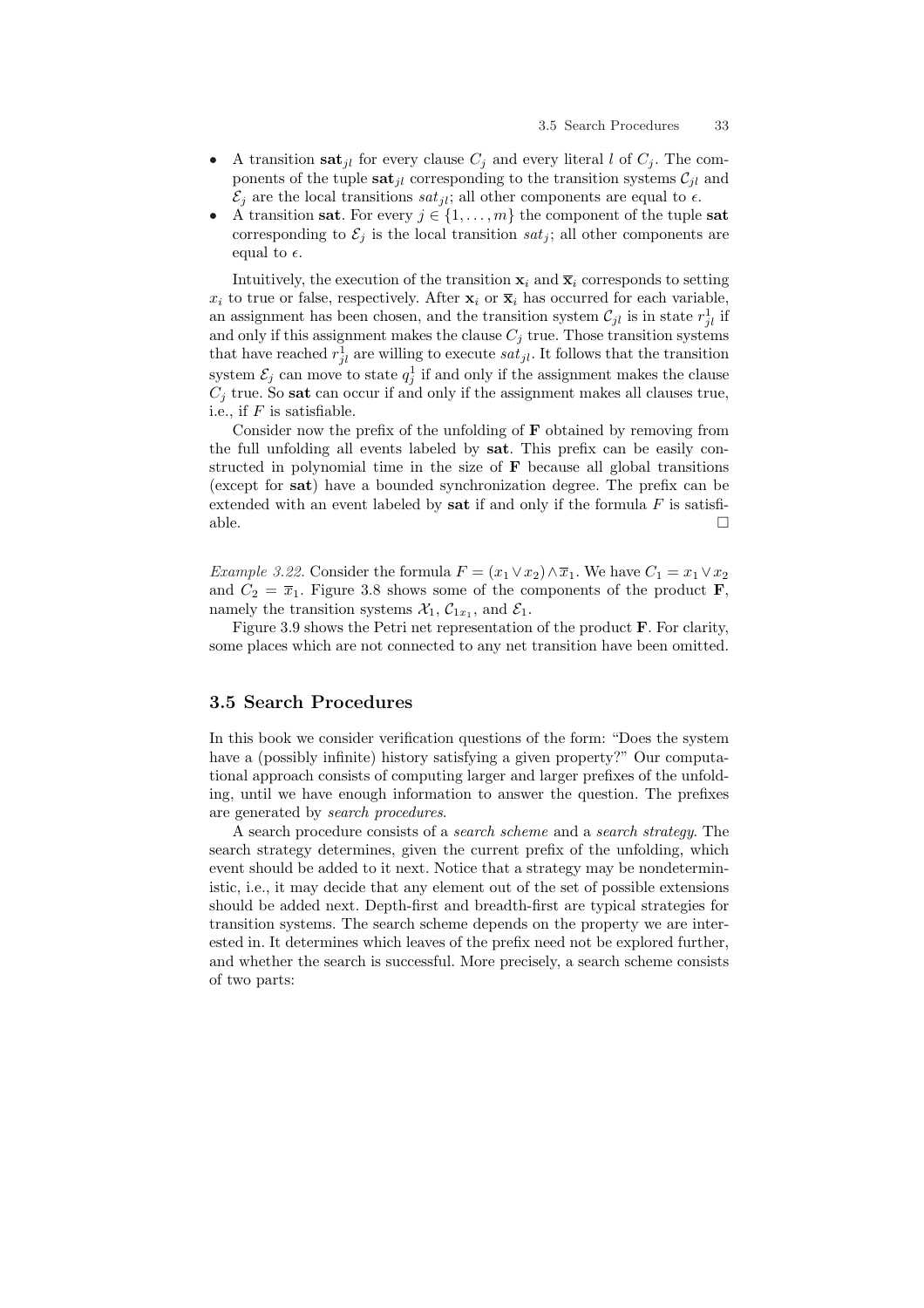## 34 3 Unfolding Products

procedure unfold(product A) {  $\mathcal{N} :=$  unique branching process of **A** without events;  $T := \emptyset$ ;  $S := \emptyset$ ;  $X := Ext(\mathcal{N}, T)$ ; while  $(X \neq \emptyset)$  { choose an event  $e \in X$  according to the search strategy; extend  $N$  with  $e$ ; if e is a terminal according to the search scheme then {  $T := T \cup \{e\};$ if e is successful according to the search scheme then {  $S := S \cup \{e\};$  /\* A successful terminal found \*/ }; };  $X := Ext(\mathcal{N}, T);$ }; return  $\langle \mathcal{N}, T, S \rangle;$ };



- A termination condition determining which leaves of the current prefix are terminals, i.e., nodes whose causal successors need not to be explored.<sup>5</sup>
- A success condition determining which terminals are successful, i.e., terminals proving that the property holds.

Once a search strategy and a search scheme have been fixed, the search procedure generates a prefix of the unfolding according to the pseudo-code of Fig. 3.10.  $T$  is a program variable containing the set of terminal events of the current prefix  $N$ , while S is the variable containing the set of successful terminals of N.  $Ext(N,T)$  denotes the set of events that can be added to N according to Def. 3.5 on p. 18 and have no causal predecessor in the set of terminal events T. The search procedure terminates if and when  $Ext(\mathcal{N}, T)$  is empty, i.e., when each leaf of the current prefix is either a terminal or has no successors. (In practice, the procedure can also terminate whenever it finds a successful terminal, but for the analysis it is more convenient to consider this definition.) Given a product  $A$  and a terminating search procedure  $P$ , the final prefix is the prefix generated by  $P$  on input  $\bf{A}$  after termination. The final prefix is *successful* if it contains at least one successful terminal. Given a property  $\phi$ , a terminating procedure P is *complete* if the final prefix it generates is successful for every product **A** satisfying  $\phi$ , and sound if every product **A** such that the final prefix is successful satisfies  $\phi$ .

Remark 3.23. There is an important difference between the prefixes generated by search procedures in the transition system case and in the product case. In the transition system case, if an event is not a terminal, then all its successor events belong to the final prefix. This is no longer true in the case of products.

 $\overline{\text{5}}$  Terminals are often called  $\textit{cut-offs}$  in the literature.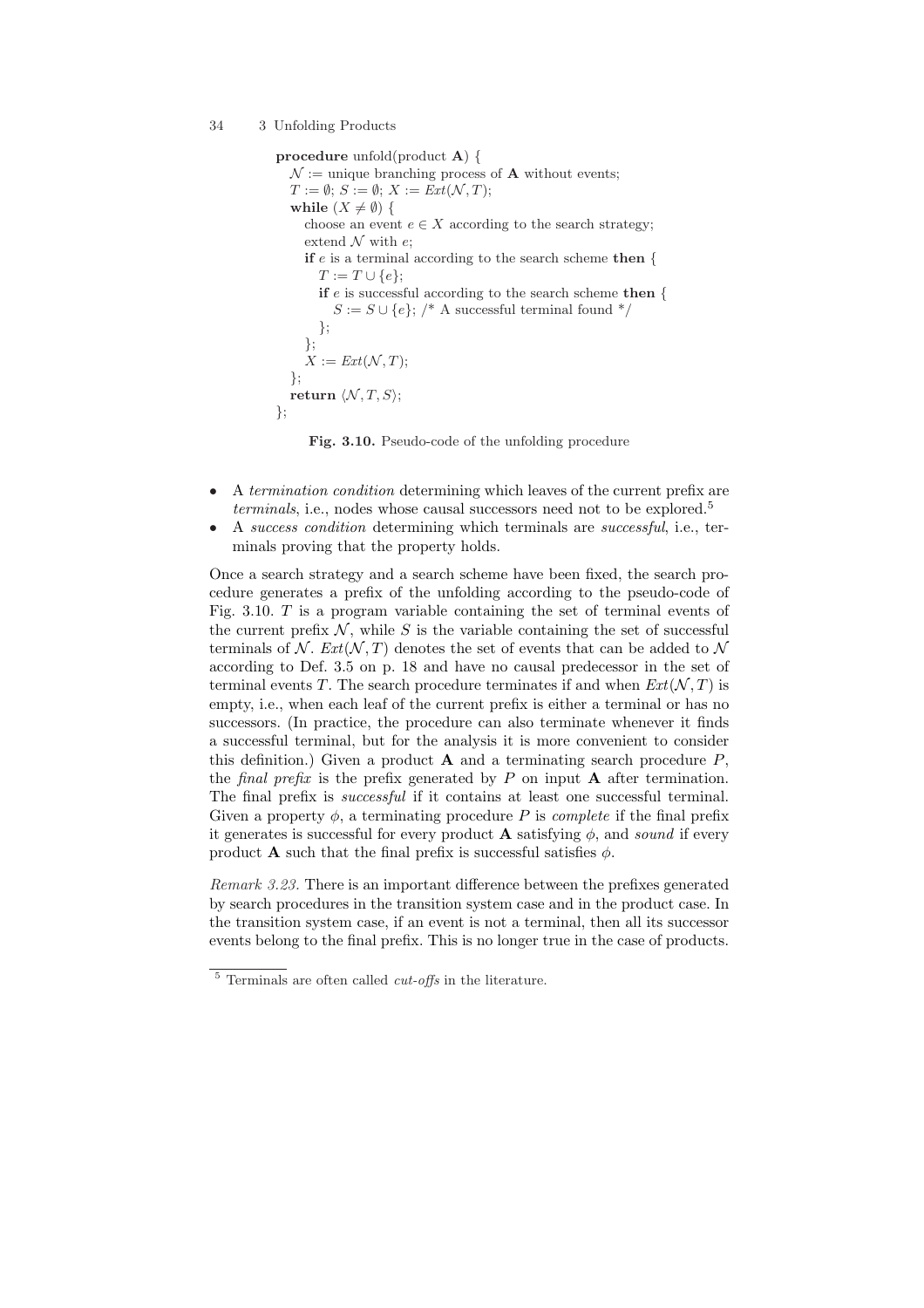

Fig. 3.11. A particularity of branching processes in the product case

The reason is that, since in the case of products events may have several input places, a successor of an event e may have a predecessor  $e' \neq e$  that is a terminal. In this case, the successor will not be explored because of  $e'$ , even though e may not be a terminal itself. This situation is illustrated in Fig. 3.11. The figure shows a fragment of a prefix that will appear in the next chapter. Assume that the event labeled by h is a terminal, but the event labeled by g is not. Event i is a successor of event g, but does not belong to the final prefix, because it is also a successor of event h.

## 3.6 Goals and Milestones for Next Chapters

The ultimate goal of this book is to present a search procedure for model checking a product A against arbitrary properties expressed in Linear Temporal Logic (LTL), a popular specification language.<sup>6</sup> The search procedure is presented in Chap. 8. It is based on search procedures for three central verification problems which are also interesting on their own:

 $^6$  For the reader familiar with LTL we must be more precise: our model checker will only work for the fragment of LTL that does not contain the next time operator X.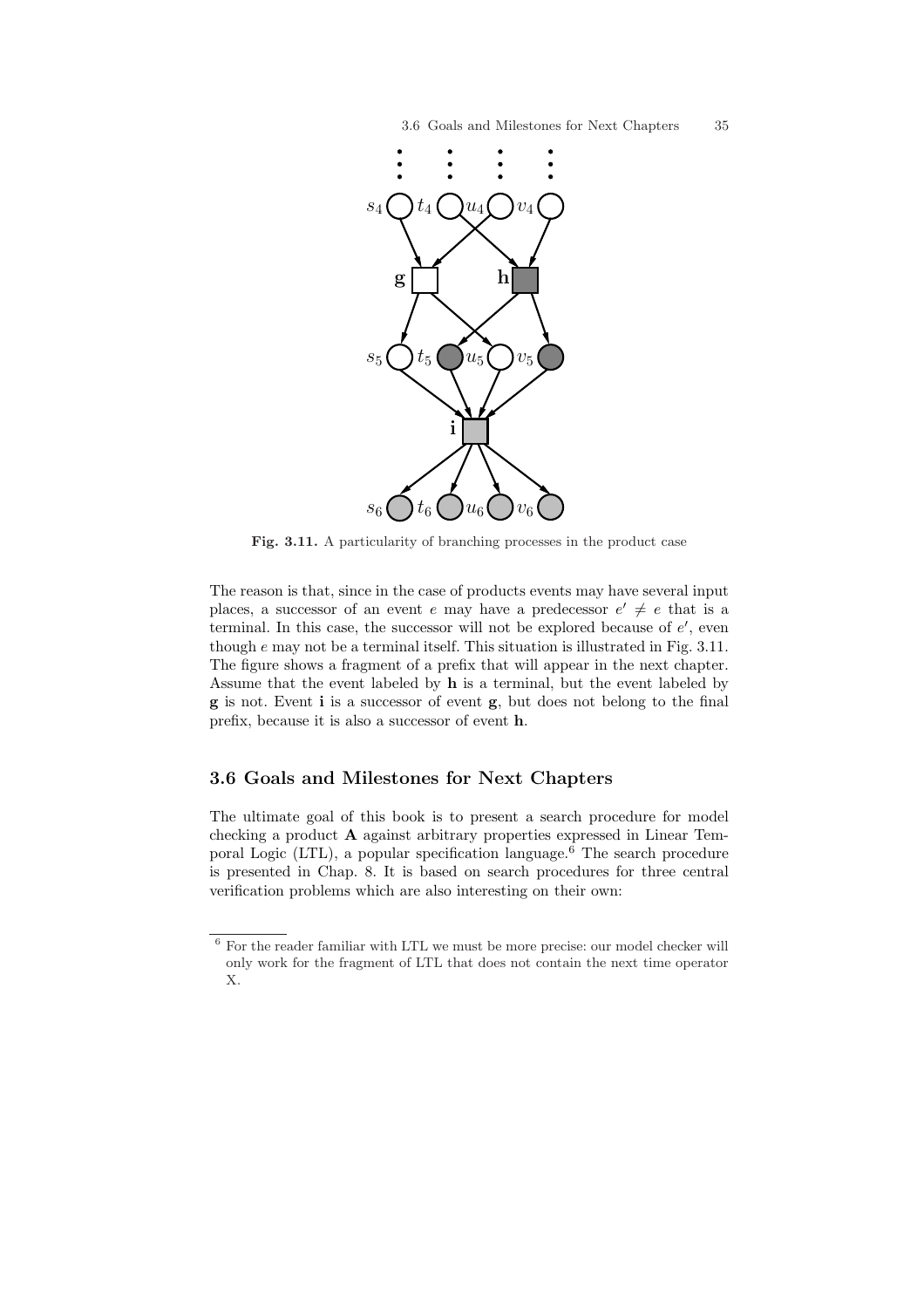- 36 3 Unfolding Products
- The executability problem: Given a set  $G \subseteq T$  of global transitions, can some transition of G ever be executed, i.e., is there a global history whose last event is labeled by an element of G?
- The repeated executability problem: Given a set  $R \subseteq T$  of global transitions, can some transition of  $\bf{R}$  be executed infinitely often, i.e., is there an infinite global history containing infinitely many events labeled by transitions of R?
- **The livelock problem:** Given a partitioning of the global transitions into *visible* and *invisible*, and given a set  $L \subseteq T$  of visible transitions, is there an infinite global history in which a transition of L occurs, followed by an infinite sequence of invisible transitions?

In the next chapters we present search procedures for these problems. The chapters follow the same systematic approach. First, we design a search procedure for transition systems, i.e., for products with  $n = 1$  components, and then we generalize it to the general case  $n \geq 1$ . This allows us to expose the parts of the search procedure that are necessary for the cases in which  $n > 1$ . Since in the interleaving representation products are reduced to transition systems, our search procedures for the case  $n = 1$  can be seen as solutions to our three problems in which the interleaving representation instead of the Petri net representation is used.

Before closing the chapter, we establish the computational complexity of the three problems above. We assume that the reader is familiar with basic notions of complexity theory, and only sketch the proof.

## Theorem 3.24. The executability, repeated executability, and livelock problems are PSPACE-complete for products.

Proof. (Sketch.) We only consider the executability problem, since the proof for the other two problems is similar. To prove membership in PSPACE we observe first that, since NPSPACE=PSPACE by Savitch's theorem (see, e.g., [98]), it suffices to provide a nondeterministic algorithm for the problem using only polynomial space. The algorithm uses a variable  $\bf{v}$  to store one global state; initially,  $\mathbf{v} = \mathbf{is}$ . While  $\mathbf{v} \neq \mathbf{s}$ , the algorithm repeatedly selects a global transition **t** enabled at **v**, computes the global state **s'** such that  $\langle \mathbf{v}, \mathbf{t}, \mathbf{s}' \rangle$ , and sets  $\mathbf{v} := \mathbf{s}'$ . If at some point  $\mathbf{v} = \mathbf{s}$ , the algorithm stops and outputs the result "reachable". Obviously, the algorithm only needs linear space.

PSPACE-hardness is proved by reduction from the following problem: given a polynomially space-bounded Turing machine  $M$  and an input  $x$ , does M accept x? We assume w.l.o.g. that M has one single accepting state  $q_f$ .

Let  $p(n)$  be the polynomial limiting the number of tape cells that M uses on an input of length n. We construct a product  $\mathbf{A} = (A_Q, A_1, \ldots, A_{p(|x|)}, \mathbf{T}).$ The component  $\mathcal{A}_Q$  contains one state  $s_q$  for each control state q of M. The intended meaning of  $s_q$  is that the machine M is currently in state q. For every  $i \in \{1, \ldots, p(|x|)\}\$  and for every tape symbol a of M, the component  $\mathcal{A}_i$  contains two states  $s_{\langle a,0\rangle}$  and  $s_{\langle a,1\rangle}$ . The intended meaning of  $s_{\langle a,0\rangle}$  is: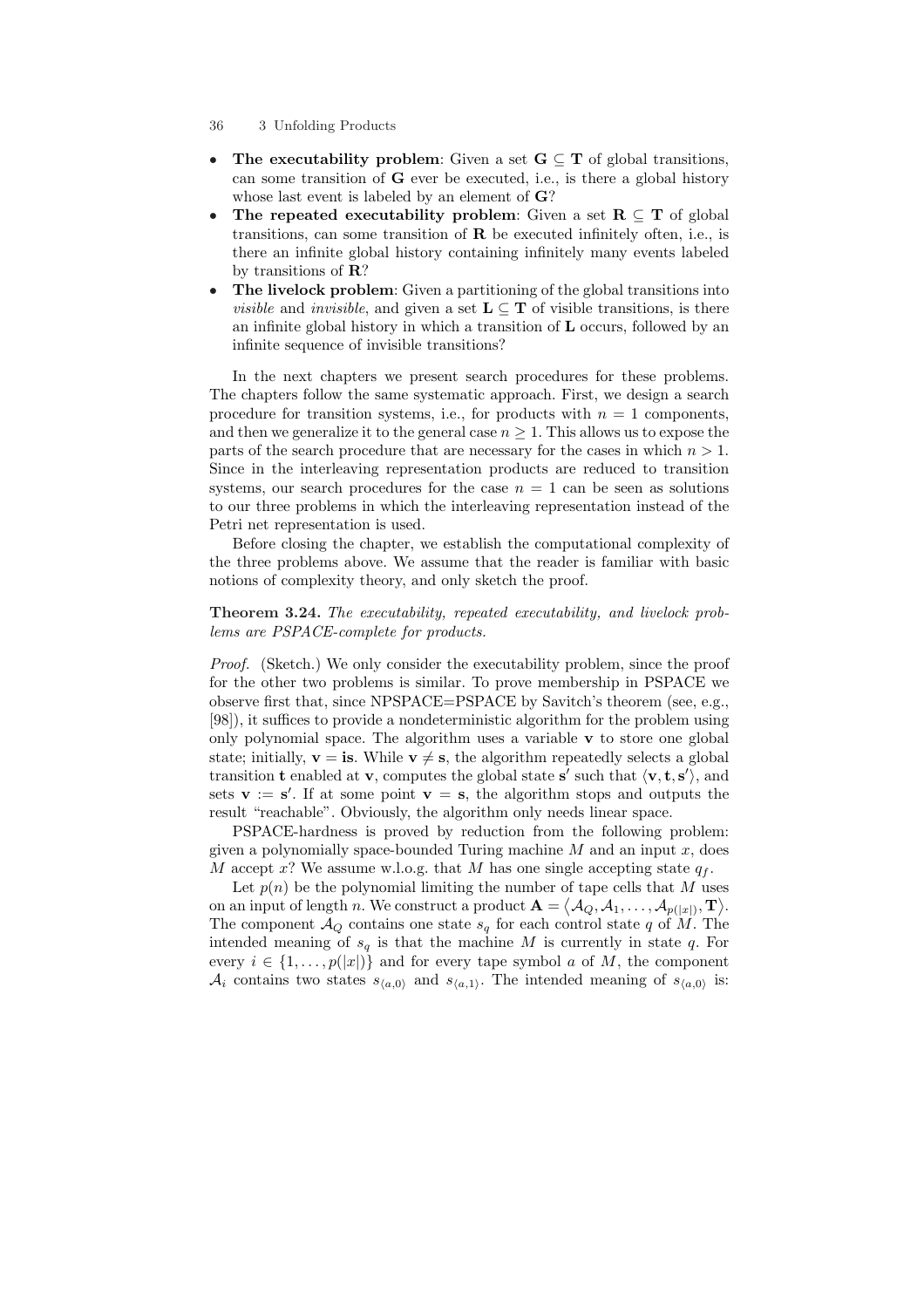the *i*th tape cell currently contains the symbol  $a$ , and the head of  $M$  is not reading the cell. The intended meaning of  $s_{\langle a,1\rangle}$  is: the *i*th tape cell currently contains the symbol a, and the head of  $\overrightarrow{M}$  is reading the cell. The initial states of the component are chosen according to the initial configuration of M: the initial state of  $\mathcal{A}_Q$  is  $s_{q_0}$ , where  $q_0$  is the initial state of M; the initial state of component  $A_1$  is  $s_{(x_1,1)}$ , where  $x_1$  is the first letter of the input x; and so on. The transitions of the components and the synchronization vector T are chosen so that the execution of a global transition of A corresponds to a move of M. Additionally, the component  $A_q$  has a transition  $t_f$  with  $s_{q_f}$  as both source and target state, and **T** contains a synchronization vector  $\mathbf{t}_f = \langle t_f, \epsilon, \ldots, \epsilon \rangle.$ 

Clearly,  $M$  halts for input  $x$  if and only if the instance of the executability problem for **A** given by  $\mathbf{G} = {\mathbf{t}_{f}}$  has a positive answer.

## Bibliographical Notes

Definition 3.5 (branching processes and unfolding of a product of transition systems) can be traced back to [103], where Petri introduced nonsequential processes as a truly concurrent semantics of Petri nets.<sup>7</sup> A nonsequential process, also called a causal net or an occurrence net in the literature, describes a partial run of a Petri net. It contains information about the events that have occurred, their causal relationship, and which events occurred independently of each other. The theory of nonsequential processes has been extensively studied already early on by Goltz, Reisig, Best, Devillers, and Fernández, among others [49, 11, 13].

A Petri net may have many different nonsequential processes. Loosely speaking, each of them corresponds to a different way of solving a *conflict*, i.e., a situation in which two different transitions are enabled at a marking, but letting one occur disables the other. The unfolding of a Petri net was introduced by Nielsen, Plotkin, and Winskel in [93] (see also Sects. 3.1 and 3.3 of [123]) as a way of describing all possible full runs (the "full branching run" of the net) by means of a single object. In [94, 95] Nielsen, Rozenberg, and Thiagarajan gave axiomatic and categorical definitions of the unfoldings of Elementary Net Systems, a class of Petri nets very close to ours, and studied their properties. Unfoldings constituted the initial inspiration for Winskel's theory of event structures [123, 124].

In [32], Engelfriet observed that nonsequential processes described partial runs and the unfolding described the unique full branching run of a Petri

<sup>7</sup> A semantics is truly concurrent if it distinguishes between a system in which two fully independent subsystems execute two actions, say  $a$  and  $b$ , and a system which nondeterministically chooses between executing the sequence  $ab$  or the sequence  $b\,a$ .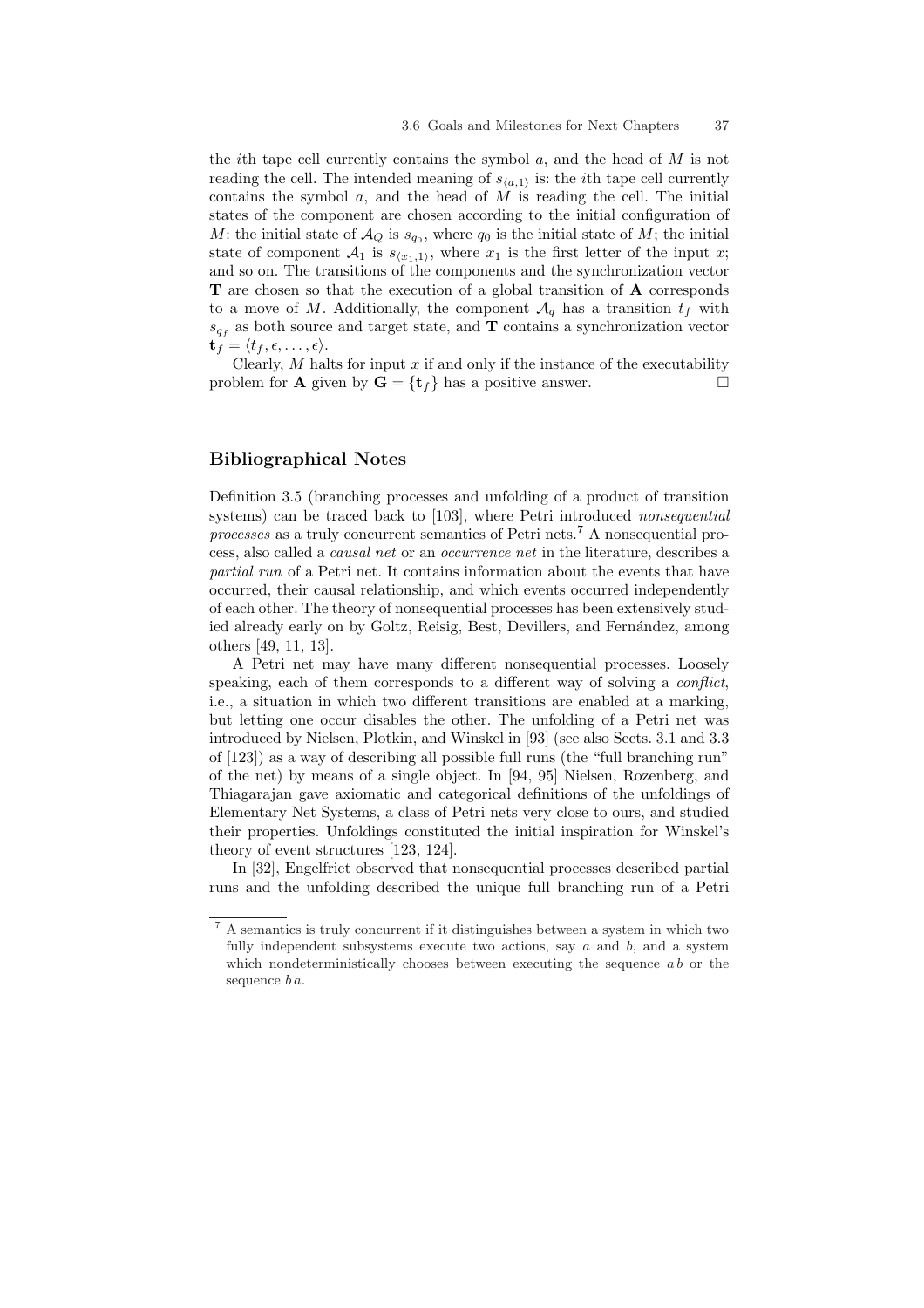## 38 3 Unfolding Products

net, but no objects had been defined to describe "partial branching runs". He introduced branching processes for this purpose. Engelfriet's definition is axiomatic, i.e., it defines branching processes as the set of Petri nets satisfying a number of conditions. Definition 3.5 is more operational and combines the definitions given by Esparza and Römer in [39] and by Khomenko, Koutny, and Vogler in [73].

The theory of nonsequential processes and branching processes has been extended to more general classes of Petri nets, like high-level Petri nets [72], Petri nets with inhibitor arcs, and Petri nets with read arcs (see for instance [67, 6, 121, 77]).

The idea that unfoldings can be interesting not only semantically but also from an algorithmic point of view is due to McMillan. In [84] he presented an algorithm to check deadlock-freedom of Petri nets based on the explicit construction of a prefix of the unfolding, and conducted experiments showing that the approach alleviated the state explosion problem in the verification of asynchronous hardware systems. McMillan's work will be discussed in more detail in the Bibliographical Notes of the next chapter. An earlier paper by Best and Esparza [12] already used the theory of nonsequential processes to obtain a polynomial model checking algorithm for Petri nets without conflicts, but this class of nets had very limited expressive power. McMillan was the first to convincingly apply the unfolding technique to verification problems.

Exploiting the concurrency of the system in order to alleviate the state explosion problem is also the idea behind partial-order reduction techniques. However, the approach is different. Given a product of transition systems, the unfolding technique explores the unfolding of the Petri net representation instead of the interleaving representation. Partial-order reduction techniques explore the interleaving representation, but exploit information about the concurrency of the system in order to reduce the set of global states that need to be explored. For this, given a global state, the techniques compute a subset of the set of transitions leaving it, the *reduced* set, and only explore the transitions of this set. The literature contains different proposals for the computation of reduced sets: Valmari's stubborn sets [115, 116], Peled's ample sets [99], and Wolper and Godefroid's sleep sets [48, 125, 47] are based on similar principles. Valmari's survey paper on the state explosion problem [118] presents all of them. Finally, local first search is still another partial-order reduction technique, due to Niebert, Huhn, Zennou, and Lugiez [91], based on a different principle.

The problem of computing the events that can be added to a given branching process was studied by Esparza and Römer in  $[39]$  (see also  $[107]$ ). Khomenko and Koutny improved the algorithms in [70]. McMillan had already in his thesis [85] shown NP-hardness of deadlock detection using the unfolding as input. The NP-hardness of possible extensions calculation has been later discussed in detail by Heljanko, Esparza, and Schröter  $[56, 42]$ . For the PSPACE-hardness reduction details, see the survey of Esparza [34], where a polynomially space-bounded Turing machine is mapped to a 1-bounded Petri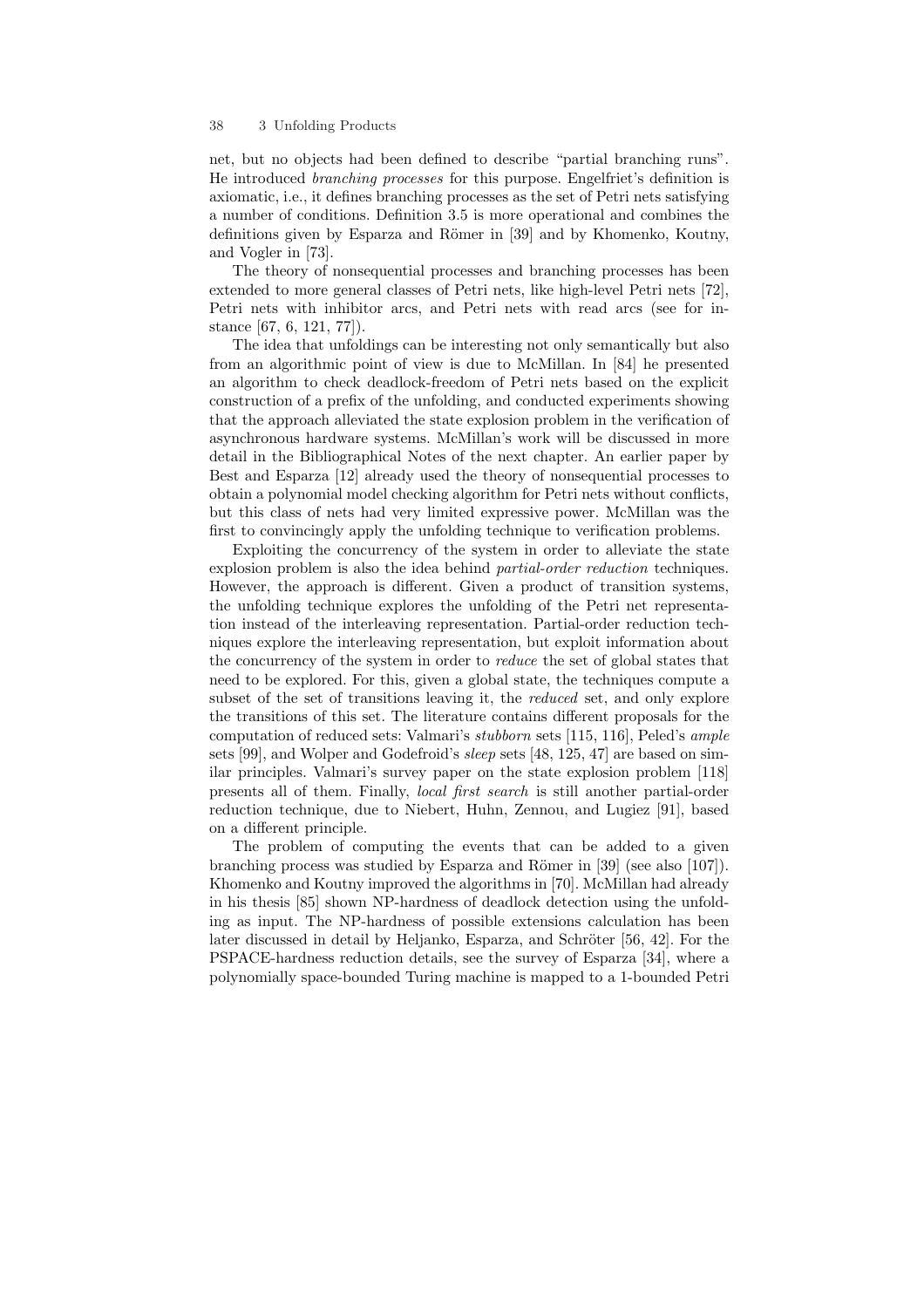net, a model that can be easily simulated by products of polynomial size. See also the work of Heljanko [59] extending some of the results to finite prefixes.

The terminology we use for search procedures (terminals, successful terminal, soundness, and completeness) is inspired by the terminology of tableau systems for logics. In particular, we have been influenced by the work of Stirling, Bradfield, and Walker on tableau methods for the  $\mu$ -calculus [113, 17].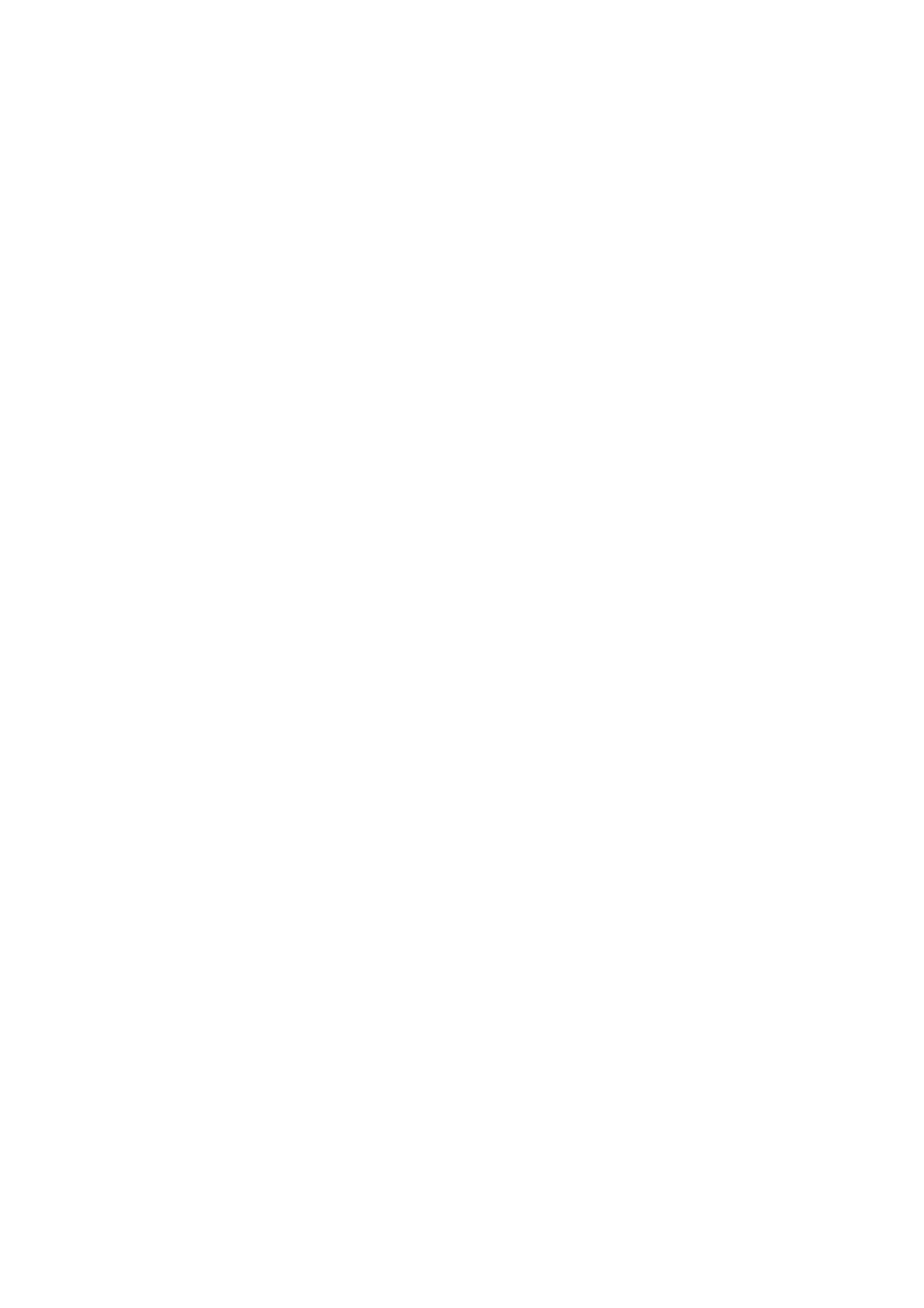The executability problem consists of deciding if a product can execute any transition out of a given set of global transitions. It is a fundamental problem, and many others can be easily reduced to it.

## 4.1 Search Strategies for Transition Systems

We fix a transition system  $A = \langle S, T, \alpha, \beta, i\mathfrak{s} \rangle$  and a set  $G \subseteq T$  of goal transitions. We wish to solve the problem of whether some history of  $A$  executes some transition of G by means of a finite, sound, and complete search procedure. It is not difficult to see that such procedures exist; for instance depth-first or breadth-first search will do the job. However, we wish to prove a stronger result, namely the existence of a search *scheme* that leads to a terminating, sound, and complete search procedure *for every search strategy*. In this section we formalize the notion of strategy, and in the next one we proceed to define the search scheme.

To define search strategies, it is convenient to define the notion of order :

Definition 4.1. An order is a relation that is both irreflexive and transitive.

Orders are often called strict partial orders in the literature but we use the term order for brevity.

Recall that, loosely speaking, a search strategy determines, given the current prefix, which of its possible extensions should be added to it next. So, in full generality, a search strategy can be defined as a priority relation or as an order between branching processes. Assume the current branching process is N with possible extensions  $e_1, \ldots e_k$ , and for every  $i \in \{1, \ldots, k\}$  let  $\mathcal{N}_i$  be the result of adding  $e_i$  to N. Then the event  $e_j$  such that  $\mathcal{N}_j$  has the highest priority among  $\mathcal{N}_1, \ldots, \mathcal{N}_k$  is the one selected to extend  $\mathcal{N}$ . In terms of orders, we select an event  $e_j$  such that  $\mathcal{N}_j$  is minimal according to the order.

Given two events  $e_1, e_2$ , there can be many different branching processes having  $e_1$  and  $e_2$  as possible extensions. For some of them the priority relation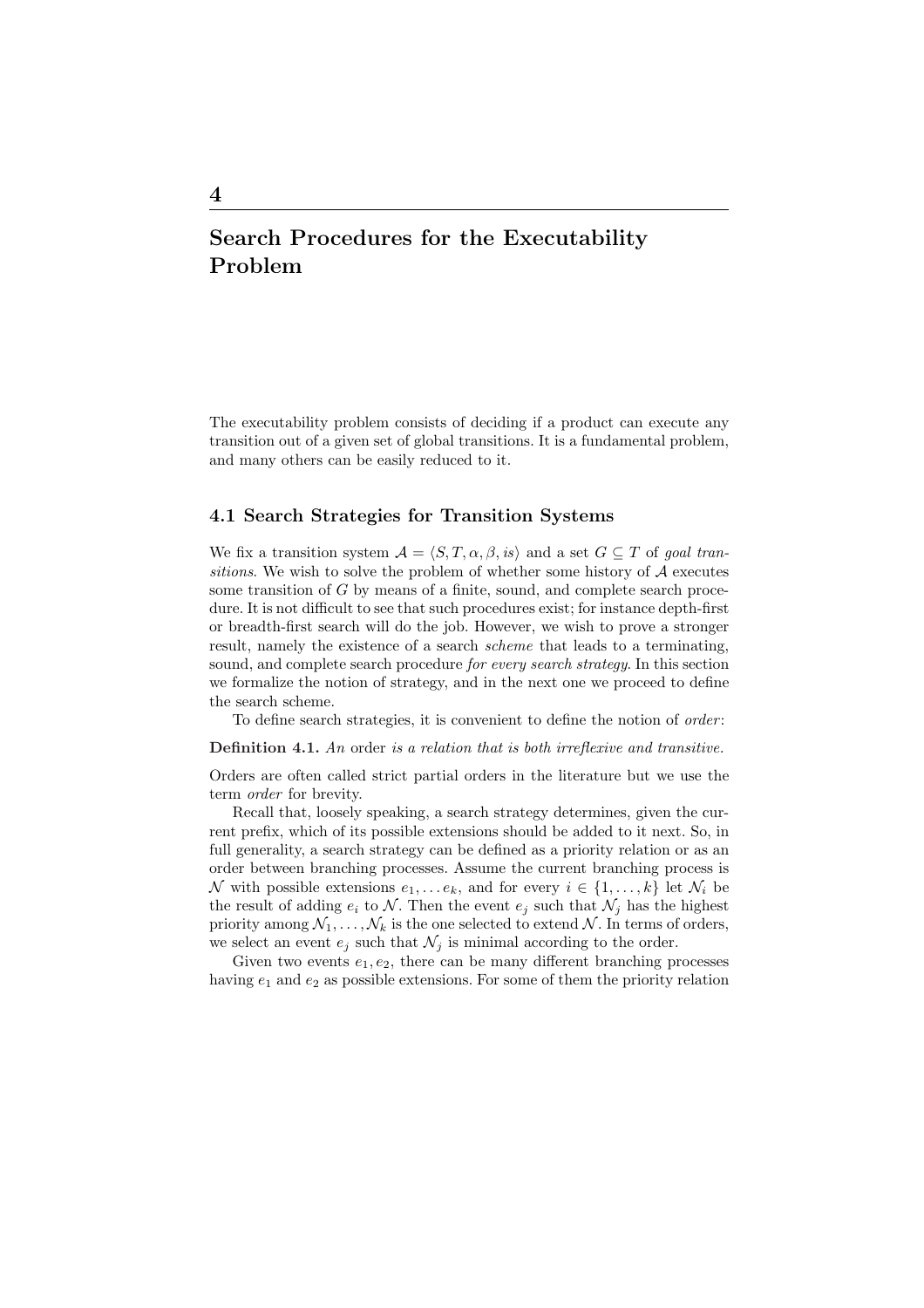may prefer  $e_1$  to  $e_2$ , while for others it may be the other way round. Such strategies can be called "context-dependent", since the choice between  $e_1$  and  $e_2$  does not only depend on  $e_1$  and  $e_2$  themselves, but also on their context. For simplicity, we restrict our attention to "context-free" strategies in which the choice between  $e_1$  and  $e_2$  depends only on the events themselves.

Notice that, from a computational point of view, it does not make sense to define strategies as priority relations (i.e., orders) on events. The reason is that the events are what the search procedure has to compute, and so the procedure does not know them in advance. To solve this problem we introduce the notion of an event's history.

**Definition 4.2.** Let e be an event of the unfolding of A, and let  $e_1e_2...e_m$  be the unique occurrence sequence of the unfolding and ending with e, i.e.,  $e_m =$ e. The history of e, denoted by  $H(e)$ , is the computation  $t_1t_2 \ldots t_m$ , where  $t_i$ is the label of  $e_i$ . We call the events  $e_1, \ldots, e_{m-1}$  the causal predecessors of  $e_m$ . We denote by  $e' < e$  that  $e'$  is a causal predecessor of e. The state reached by  $H(e)$ , denoted by  $St(e)$ , is defined as  $\beta(e)$ , i.e., as the state reached after executing e.

*Example 4.3.* In the unfolding of Fig. 3.4 on p. 21 the history of event 7 is  $H(7) = t_1 t_3 t_5 t_1$ , and the state reached by  $H(7)$  is  $St(7) = s_2$ . The causal predecessors of event 7 are the events 1, 3, and 5. We have, for instance,  $H(7) = H(3) t_5 t_1.$ 

The following proposition is obvious:

**Proposition 4.4.** An event is characterized by its history, i.e.,  $e = e^t$  holds if and only if  $H(e) = H(e')$ .

This proposition allows us to define strategies as orders on the set of all words, i.e., as orders  $\prec$  ⊆  $T^* \times T^*$ . Since histories are words and events are characterized by their histories, every order on words induces an order on events. Moreover, since the set  $T$  is part of the input to the search procedure, it makes perfect computational sense to define a strategy like "choose among the possible extensions to the current prefix anyone having a shortest history".

Abusing notation, the order on events induced by an order  $\prec$  on words is also denoted by ≺. The order need not be total (i.e., there may be distinct events  $e, e'$  such that neither  $e \prec e'$  nor  $e' \prec e$  holds). However, we require that  $\prec$  refines the prefix order on  $T^*$ , i.e., for every  $w, w' \in T^*$ , if w is a proper prefix of w', then  $w \prec w'^{1}$ . The reason is that if  $H(e)$  is a proper prefix of  $H(e')$  then e' can only be added to the unfolding after e, and so e' should have lower priority than e.

<sup>&</sup>lt;sup>1</sup> Intuitively, we refine a given order by ordering pairs of elements that are currently unordered. For instance, if  $x$  and  $y$  are unordered, we can refine by declaring that  $x$  is smaller than  $y$  (or vice versa).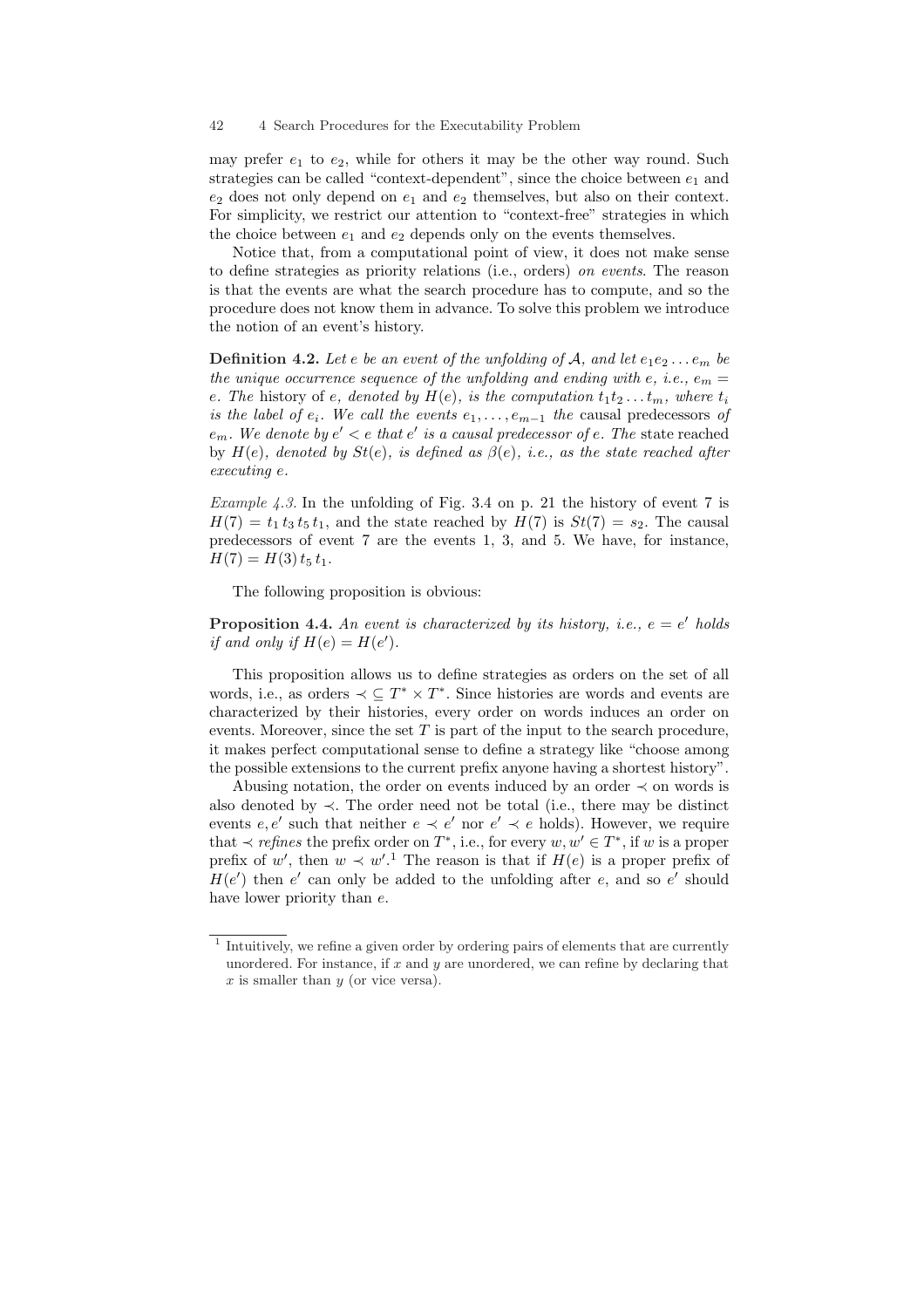**Definition 4.5.** A search strategy on  $T^*$  is an order on  $T^*$  that refines the prefix order.

Notice that e is a causal predecessor of  $e'$  if and only if  $H(e)$  is a proper prefix of  $H(e')$ . Therefore, if  $e < e'$  then  $H(e) \prec H(e')$  and so  $e \prec e'$ . We say that a search strategy refines the causal order on events.

## 4.2 Search Scheme for Transition Systems

We are ready to present a search scheme for the executability problem that is sound and complete for every search strategy. A search scheme is determined by its terminals and successful terminals, which we now define. The definition of terminals may look circular at first sight (terminals are defined in terms of the auxiliary notion of feasible events, and vice versa) but, as we shall see, it is not.

**Definition 4.6.** Let  $\prec$  be a search strategy. An event e is feasible if no event  $e' < e$  is a terminal. A feasible event e is a terminal if either

- $(a)$  it is labeled with a transition of  $G$ , or
- (b) there is a feasible event  $e' \prec e$ , called the companion of e, such that  $St(e') = St(e).$

A terminal is successful if it is of type (a). The  $\prec$ -final prefix is the prefix of the unfolding of A containing the feasible events.

The intuition behind the definition of a terminal is very simple: If we add an event labeled by a goal transition  $g \in G$ , then the history of the event ends with the execution of  $g$  and so, since  $g$  is executable, the search can terminate successfully; this explains type (a) terminals. The idea behind type (b) terminals is that if two events lead to places labeled with the same state of  $A$ , then the two subtrees of the unfolding rooted at these places are isomorphic, and so it suffices to explore only one of them. We explore the subtree of the smallest event w.r.t. the strategy  $\prec$ .

*Example 4.7.* Fig. 4.1 shows a transition system. Let  $G = \{t_5\}$ , and consider the strategy  $\prec_1$  defined as follows:  $e \prec_1 e'$  if  $H(e)$  is lexicographically smaller than  $H(e')$ . The  $\prec_1$ -final prefix is shown in Fig. 4.2(a). Events 3 and 5 are terminals of type (b) with events 1 and 2 as companions, respectively. Event 4 is a successful terminal. Observe that  $\prec_1$  is a total order, and therefore the search procedure is deterministic. The numbering of the events corresponds to the order in which they are added by the procedure.

Consider now the strategy  $\prec_2$  defined by:  $e \prec_2 e'$  if  $|H(e)| < |H(e')|$ . The  $\prec_2$ -final prefix s shown in Fig. 4.2(b). Events 3 and 4 are terminals of type (b) with events 1 and 2 as companions, respectively. Event 5 is a successful terminal. Since  $\prec_2$  is not total, the search procedure is nondeterministic. The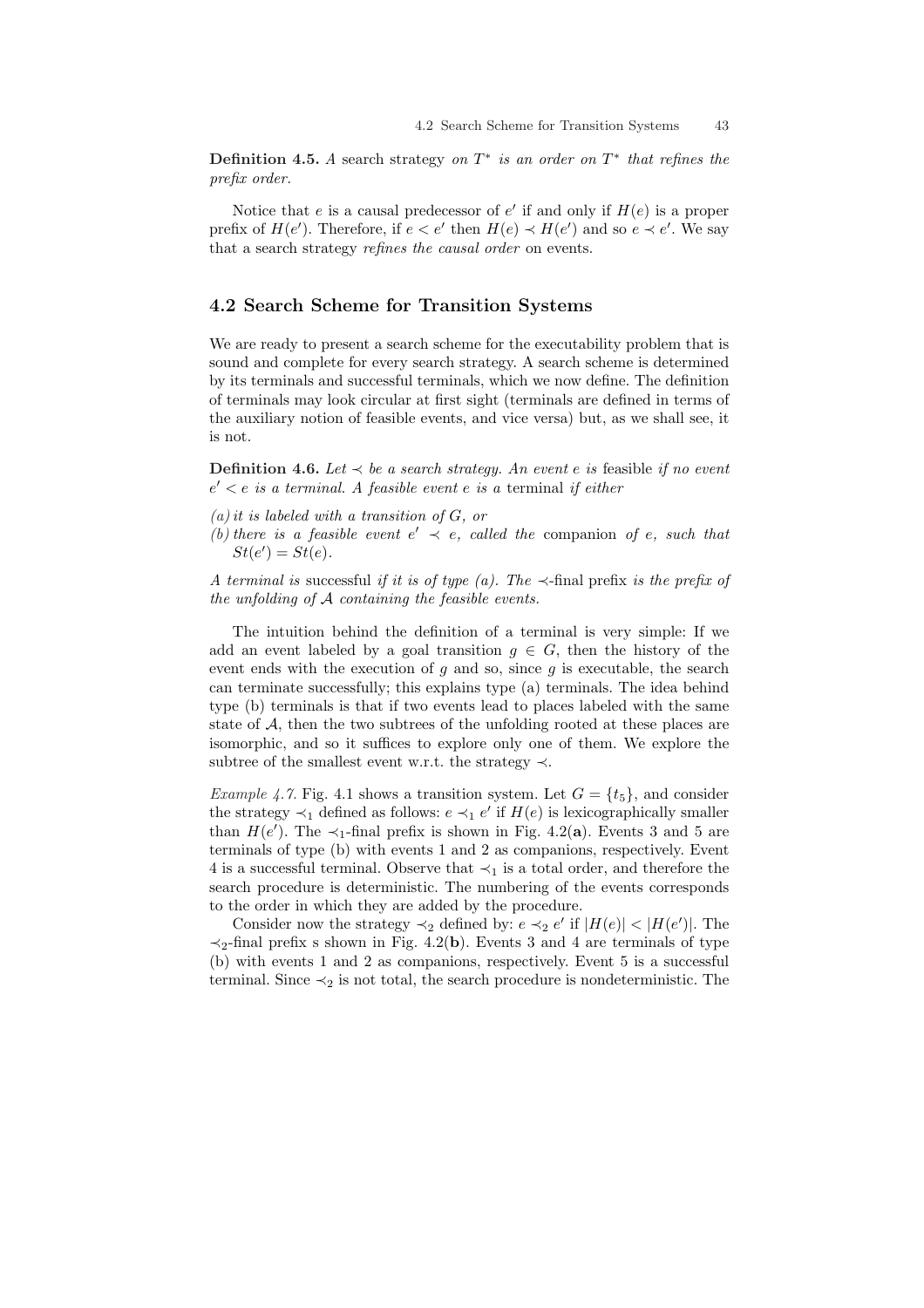

Fig. 4.1. A transition system

numbering of the events corresponds to a possible order in which the procedure may add them. The procedure might also have added the events in, say, order 2 1 5 3 4.



**Fig. 4.2.** Final prefixes for  $G = \{t_5\}$  and two different strategies:  $\prec_1$  (a) and  $\prec_2$  (b)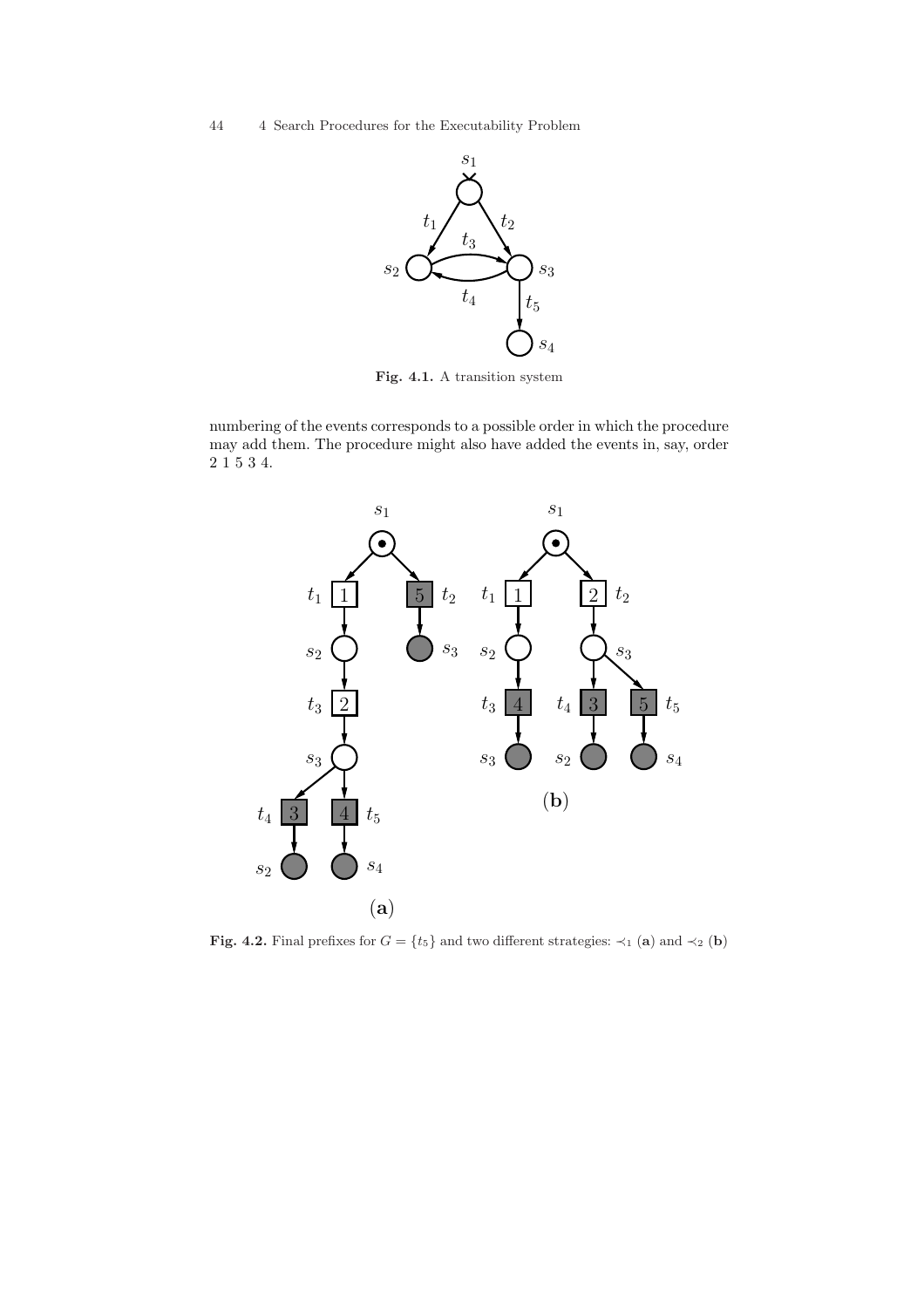In order to prove that the set of terminal events is well-defined we need a lemma.

**Lemma 4.8.** Let  $\prec$  be an arbitrary search strategy, and let  $(F, T)$  be a pair of sets of events satisfying the conditions of Def. 4.6 for the sets of feasible and terminal events, respectively. Then for every feasible event  $e \in F$  the history  $H(e)$  has length at most  $|S|+1$ .

*Proof.* Assume that e is a feasible event such that the length of  $H(e)$  is larger than  $|S| + 1$ . Then, by the pigeonhole principle, there are two events  $e_1 < e_2 < e$  such that  $St(e_1) = St(e_2)$ . Since  $e \in F$ , no event  $e' < e$  belongs to T, and so the same holds for  $e_1$  and  $e_2$ . It follows  $e_1, e_2 \in F$ . Since  $e_1 < e_2$ and the search strategy  $\prec$  refines the causal order, we have  $e_1 \prec e_2$ , and, by condition (b),  $e_2 \in T$ . Since  $e_2 < e$ , the event e cannot be feasible, contradicting the assumption.  $\Box$ 

A direct corollary of the proof above is that for all non-terminal events e the length of  $H(e)$  is at most  $|S|$ .

Proposition 4.9. The search scheme of Def. 4.6 is well-defined for every strategy  $\prec$ , *i.e.*, there is a unique set of feasible events and a unique set of terminal events satisfying the conditions of the definition. Moreover, the  $\prec$ final prefix is finite.

*Proof.* Let  $(F_1, T_1)$  and  $(F_2, T_2)$  be two pairs of sets of events satisfying the conditions of Def. 4.6 on the feasible and terminal events. Since there are only finitely many histories of length at most  $|S| + 1$ , it follows from Lemma 4.8 that the sets  $F_1$  and  $F_2$  are finite. We prove  $F_1 = F_2$ , which implies  $T_1 = T_2$ . Assume  $F_1 \neq F_2$ , and let e be a  $\prec$ -minimal event satisfying  $e \in (F_1 \setminus F_2) \cup (F_2 \setminus F_1)$  (this event exists because  $F_1$  and  $F_2$  are finite). Assume w.l.o.g. that  $e \in F_1 \setminus F_2$ . By the definition of a terminal there is an event  $e' < e$  such that  $e' \in T_2 \setminus T_1$ . The event  $e'$  cannot be of type (a) because the definition of a terminal of type (a) only depends on the transition that labels  $e'$ , and so if  $e' \in T_2$  then it must also be the case that  $e' \in T_1$ . So  $e'$  is of type (b). By the definition of a terminal event of type (b),  $e'$  has a companion  $e'' \prec e'$  in  $F_2$ , and moreover  $e'' \notin F_1$  (if  $e'' \in F_1$  then we would also have  $e'' \in T_1$ ). So  $e'' \in F_2 \setminus F_1$  and  $e'' \prec e' \prec e$ , giving  $e'' \prec e$  and thus contradicting the  $\prec$ -minimality of e.

Since the ≺-final prefix contains the feasible events, and there are only finitely many of them, the prefix is finite.  $\Box$ 

Notice that the  $\prec$ -final prefix is exactly the prefix generated by the algorithm of Fig. 3.10 on p. 34 with  $\prec$  as search strategy (in both cases the unfolding is "cut-off" at the terminal events). Since this prefix is finite, the algorithm terminates. Notice also that even though the algorithm itself is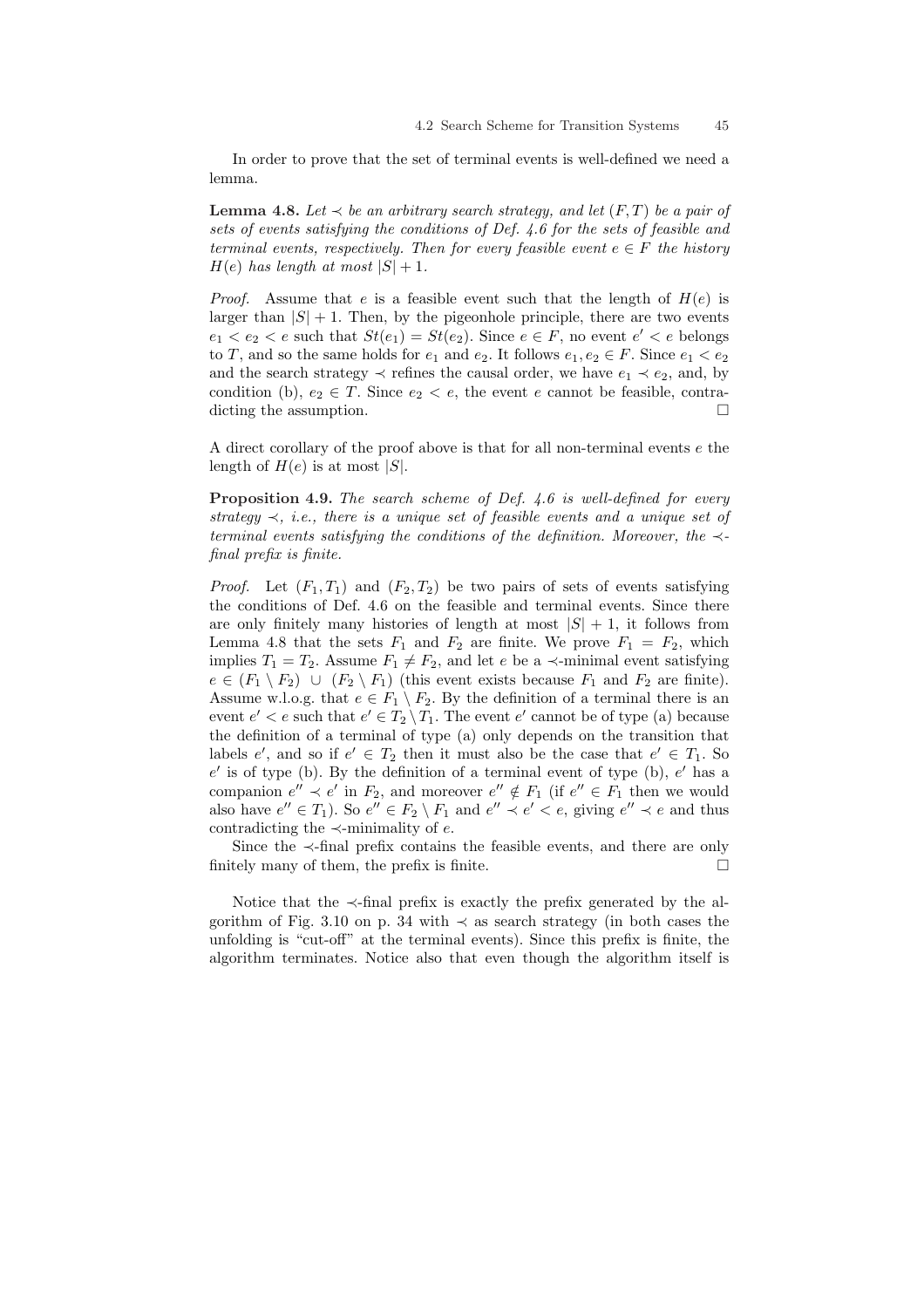nondeterministic, it can be shown that the ≺-final prefix (where all isomorphic prefixes are considered equivalent) will always be generated by it for all different nondeterministic choices the algorithm makes.

The soundness of the scheme for every strategy is also easy to prove:

Proposition 4.10. The search scheme of Def. 4.6 is sound for every strategy.

Proof. If the final prefix is successful then it contains a terminal e labeled by a goal transition g, and so  $H(e)$  is a history containing g. Thus, g is executable.  $\Box$ 

We now show that the search scheme is also complete for every search strategy. We present the proof in detail, because all the completeness proofs in the rest of the book reuse the same argumentation. It proceeds by contradiction: it is assumed that the product satisfies the property, but the final prefix is not successful. First, a set of witnesses is defined; these are the events of the unfolding "witnessing" that the property holds, i.e., if the search algorithm would have explored any of them then the search would have been successful. Second, an order on witnesses is defined; it is shown that the order has at least one minimal element  $e_m$ , and, using the assumption that the search was not successful, a new event  $e'_m$  is constructed. Third, it is shown that  $e'_m$  must be smaller than  $e_m$  w.r.t. the order on witnesses, contradicting the minimality of  $e_m$ .

Theorem 4.11. The search scheme of Def. 4.6 is complete for every strategy. *Proof.* Let  $\prec$  be an arbitrary search strategy. Assume that some goal transition  $g \in G$  is executable, but no terminal of the  $\prec$ -final prefix is successful. We derive a contradiction in three steps.



Fig. 4.3. Illustration of the proof of Thm. 4.11

Witnesses. Let an event of the unfolding of  $A$  be a witness if it is labeled with g. Since g is executable, the unfolding of  $A$  contains witnesses. However, no witness is feasible, because otherwise it would be a successful terminal. So for every witness e there is an unsuccessful terminal  $e_s < e$ . We call  $e_s$  the spoiler of e. (see Fig. 4.3).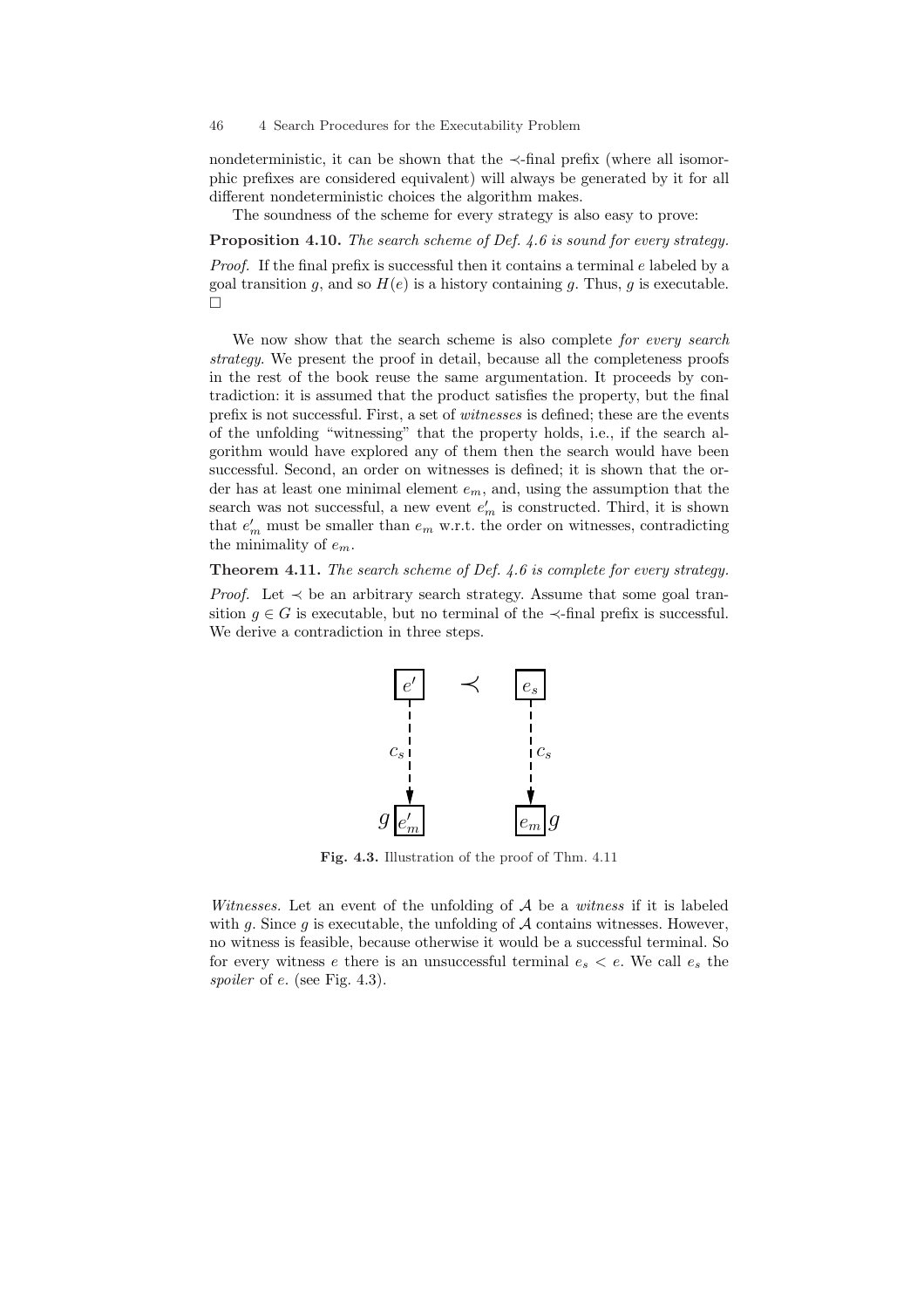Minimal witnesses. Let e be a witness and let  $e_s$  be its spoiler. Since  $e_s < e$ , some computation c satisfies  $H(e_s)c = H(e)$ . Let  $l(e)$  denote the (finite) length of c. We define an order  $\ll$  on witnesses as follows:  $e \ll e'$  if either  $l(e) < l(e')$ or  $l(e) = l(e')$  and  $e_s \prec e'_s$ .

We claim that  $\ll$  is well-founded. Assume this is not the case. Then there is an infinite decreasing chain of witnesses  $e_w^1 \gg e_w^2 \gg e_w^3 \dots$ , and because  $l(e_w^i)$  can only decrease a finite number of times, we must from some index j onwards have an infinite decreasing chain of spoilers  $e_s^j \succ e_s^{j+1} \succ e_s^{j+2} \ldots$ Thus, since spoilers are terminals, the set of terminals must be infinite. So the ≺-final prefix is infinite, contradicting Prop. 4.9. This proves the claim.

Since  $\ll$  is well-founded, there is at least one  $\ll$ -minimal witness  $e_m$ . Let  $e_s$ be the spoiler of  $e_m$  and let  $c_s$  be the unique computation satisfying  $H(e_m)$  =  $H(e_s)c_s$ . Notice that, since  $e_m$  is labeled by g, the computation  $c_s$  ends with g. Since  $e_s$  is an unsuccessful terminal, it has a companion  $e' \prec e_s$  such that  $St(e') = St(e_s)$ . Since  $St(e') = St(e_s)$ , both  $H(e_s)c_s$  and  $H(e')c_s$  are histories of A. Let  $e'_{m}$  be the event having  $H(e')c_{s}$  as history, i.e.,  $H(e'_{m})=$  $H(e')c_s$ . Since  $c_s$  ends with g, the event  $e'_m$  is also labeled by g, like  $e_m$ . So  $e'_m$  is a witness, and has a spoiler  $e'_s$ . Let  $c'_s$  be the computation satisfying  $H(e'_m) = H(e'_s)c'_s.$ 

Contradiction. Since  $H(e_s')c_s' = H(e_m') = H(e')c_s$ , we have  $e' < e_m'$  and  $e'_s < e'_m$ . So there are three possible cases:

- $e'_s < e'$ . Then, since  $e'_s$  is a spoiler and spoilers are terminals,  $e'$  is not feasible, contradicting our assumption that  $e'$  is the companion of  $e_s$ , which according to Def. 4.6 requires  $e'$  to be feasible.
- $e'_s = e'$ . Then, since  $H(e'_s)c'_s = H(e'_m) = H(e')c_s$ , we have  $c_s = c'_s$ . Moreover, since  $e'_s = e'$  and  $e' \prec e_s$  we have  $e'_s \prec e_s$ . This implies  $e'_m \ll e_m$ , contradicting the minimality of  $e_m$ .
- $e' < e'_s$ . Then, since  $H(e'_s)c'_s = H(e'_m) = H(e')c_s$ , the computation  $c'_s$  is shorter than  $c_s$ , and so  $e'_m \ll e_m$ , contradicting the minimality of  $e_m$ .

 $\Box$ 

The next example shows that the size of the final prefix depends on the choice of strategy. In the worst case, the final prefix can be exponentially larger than the transition system.

Example 4.12. Consider the transition system of Fig. 4.4 with  $G = \emptyset$ . If we choose  $\prec$  as the prefix order on histories, then the final prefix is the complete unfolding, shown in the same figure on the right. The same happens if we define  $e \prec e' \Leftrightarrow |H(e)| < |H(e')|$ , i.e., if e has priority on e' when  $H(e)$  is shorter than  $H(e')$ . In this case, since all histories reaching a state have the same length, no event is a terminal. If the transition system of Fig. 4.4 is extended with more "diamonds", the size of the final prefix grows exponentially in the number of "diamonds".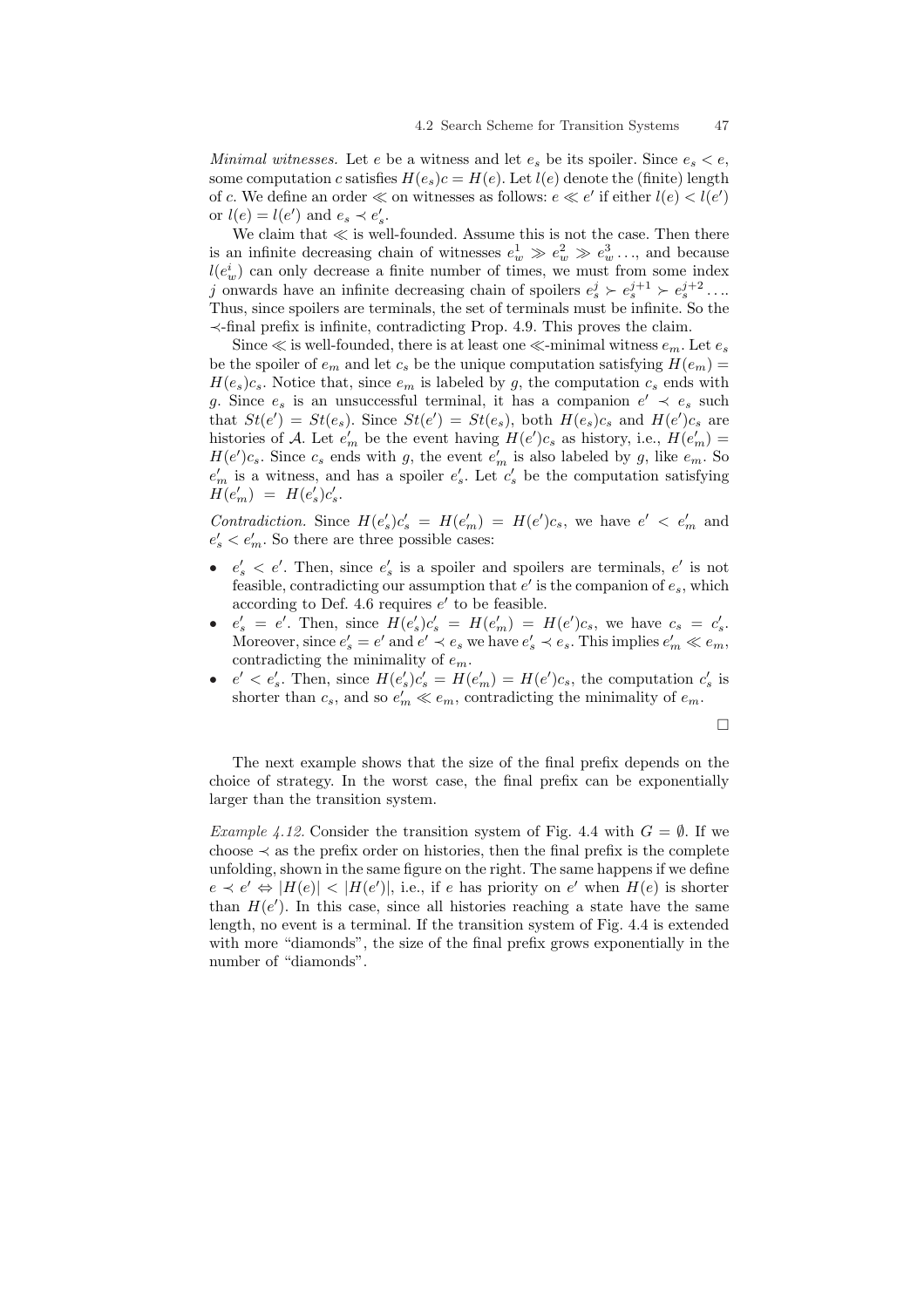Now define:  $e \prec e'$  if and only if  $H(e)$  is lexicographically smaller than  $H(e')$ , where we assume that the order of the transitions as the basis of the lexicographic order is just the alphabetical order of the transition labels. In this case, the event of the unfolding labeled by  $d$  and the leftmost events labeled by  $h$  and  $l$  are terminals. The final prefix has now linear size in the number of "diamonds".

One way to make the final prefix smaller is to require the strategy  $\prec$  to be a total order.

Theorem 4.13. If  $\prec$  is a total order on  $T^*$ , then the  $\prec$ -final prefix of Def. 4.6 has at most  $|S|$  feasible non-terminal events.

*Proof.* If  $\prec$  is total, then, by condition (b) in the definition of a terminal, we have  $St(e) \neq St(e')$  for any two feasible non-terminal events e and e'. So the final prefix contains at most as many non-terminal events as there are states in  $\mathcal A$ .

## 4.3 Search Strategies for Products

We fix a product  $\mathbf{A} = \langle A_1, \ldots, A_n, \mathbf{T} \rangle$  of transition systems, where  $A_i =$  $\langle S_i, T_i, \alpha_i, \beta_i, is_i \rangle$ , and a set of goal global transitions  $\mathbf{G} \subseteq \mathbf{T}$ . We wish to solve the problem of whether some global history of A executes some transition of G. Our goal is to generalize Def. 4.6 to a search scheme for an arbitrary product of transition systems.

In this section we generalize the notion of a search strategy to products. Recall that, intuitively, a search strategy determines the order in which new events are added when constructing the unfolding. In the transition system case we modeled strategies as order relations on  $T^*$ . This was possible because an event was uniquely determined by its history, and so an order on  $T^*$  induced an order on events. However, in the case of products, an event does not have a unique history, as illustrated by the example below.

Example 4.14. Consider event 10 in the unfolding of Fig. 3.3 on p. 17. Recall that this is the unfolding of the product of Fig. 2.2 on p. 7. Many occurrence sequences of events contain this event, and all of them correspond to histories of the product. Here are some examples:

| Event sequence | History                                                                                                                                                                                                        |
|----------------|----------------------------------------------------------------------------------------------------------------------------------------------------------------------------------------------------------------|
| 134761210      | $\langle t_1, \epsilon \rangle \langle \epsilon, u_1 \rangle \langle t_3, u_2 \rangle \langle \epsilon, u_3 \rangle \langle t_5, \epsilon \rangle \langle \epsilon, u_1 \rangle \langle t_1, \epsilon \rangle$ |
| 134610         | $\langle t_1, \epsilon \rangle \langle \epsilon, u_1 \rangle \langle t_3, u_2 \rangle \langle t_5, \epsilon \rangle \langle t_1, \epsilon \rangle$                                                             |
| 314610         | $\langle \epsilon, u_1 \rangle \langle t_1, \epsilon \rangle \langle t_3, u_2 \rangle \langle t_5, \epsilon \rangle \langle t_1, \epsilon \rangle$                                                             |
| 1346107        | $\langle t_1, \epsilon \rangle \langle \epsilon, u_1 \rangle \langle t_3, u_2 \rangle \langle t_5, \epsilon \rangle \langle t_1, \epsilon \rangle \langle \epsilon, u_3 \rangle$                               |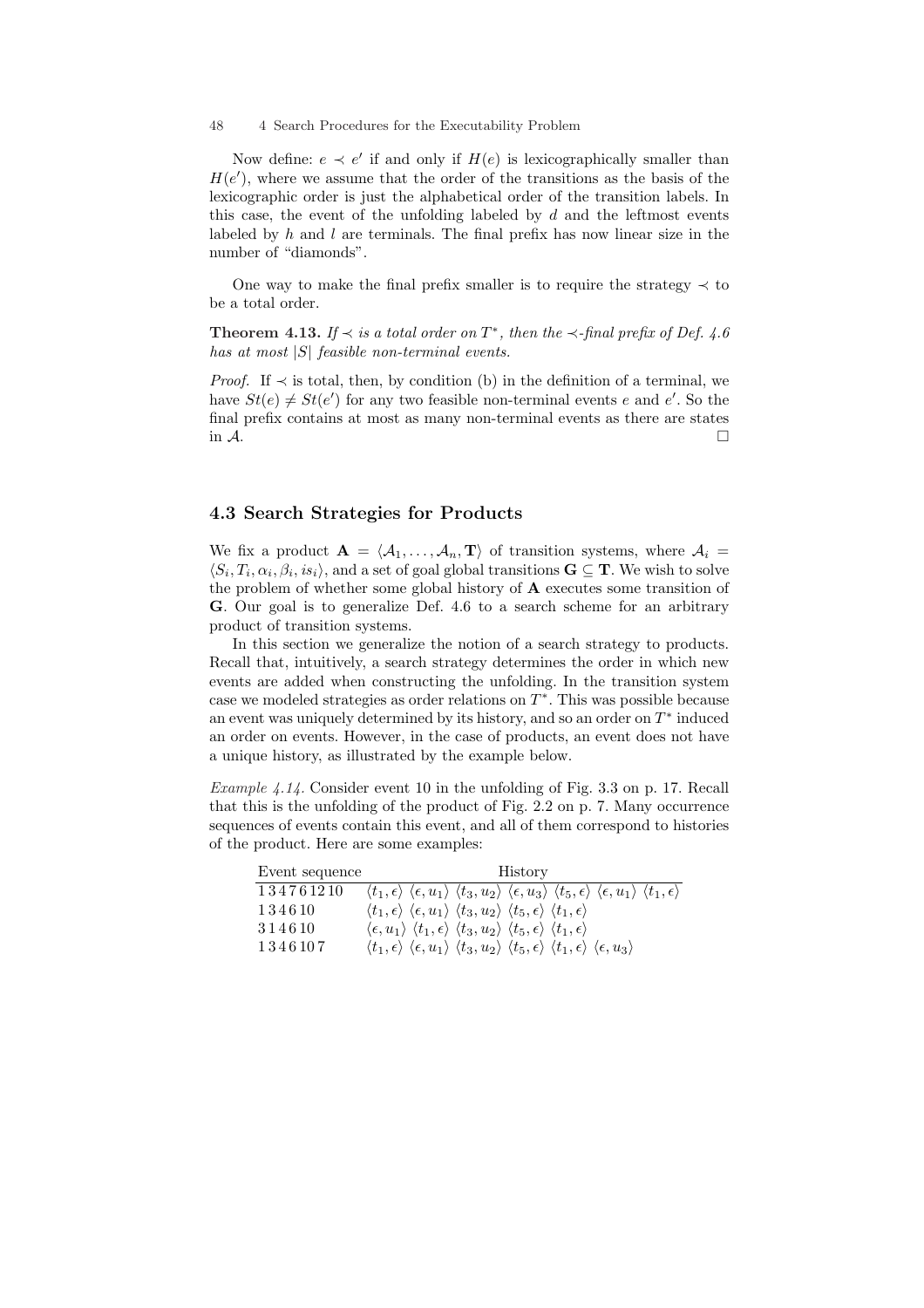

Fig. 4.4. A transition system (a) and its unfolding (b)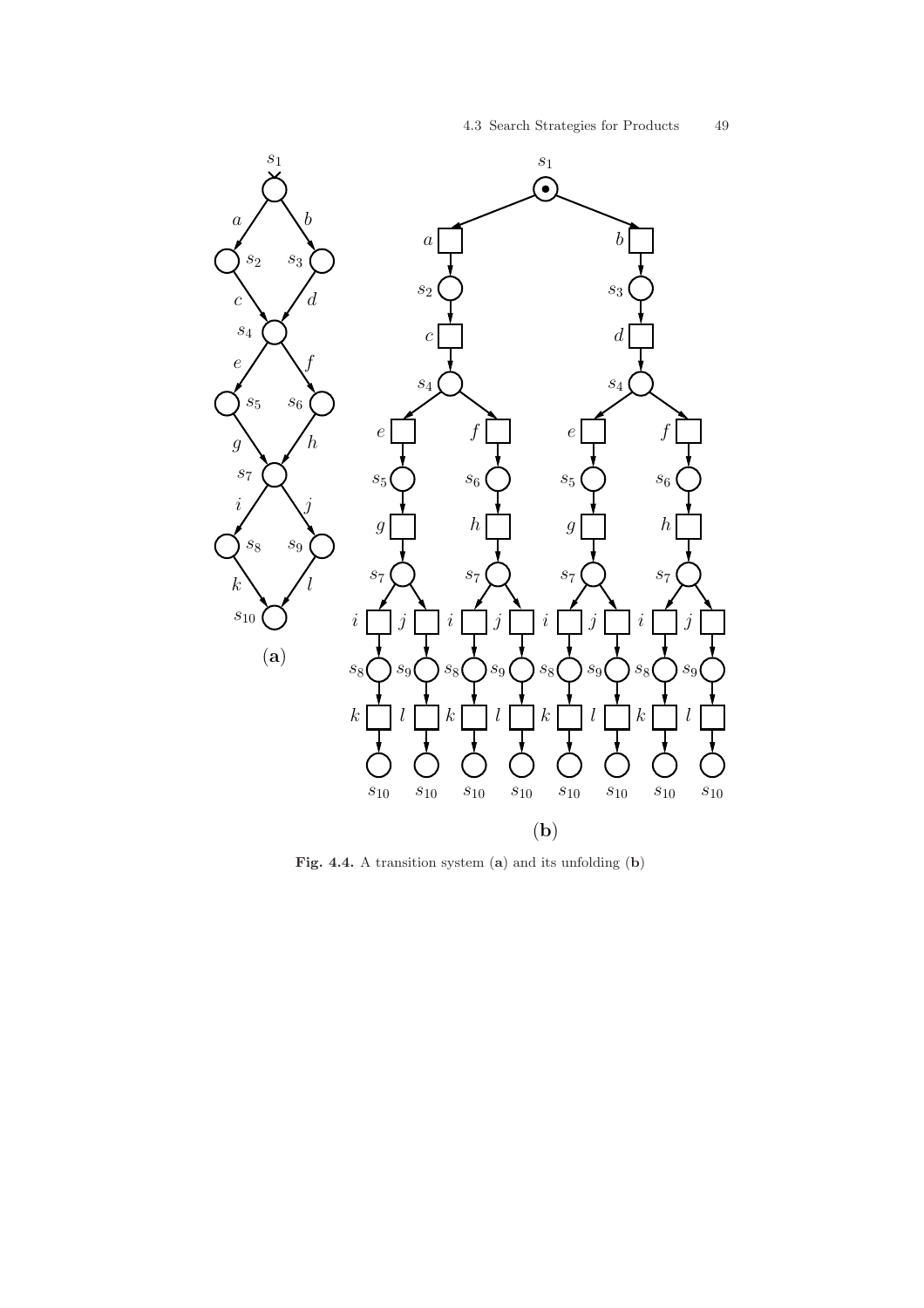Which of them is "the" history of event 10? In the case of transition systems, the history of an event contains the events that must necessarily occur for the event to occur. If we adopt this point for products as well, we conclude that the first and fourth histories are not histories of 10: they contain the events 7 and 12, which are not necessary for 10 to occur.

However, there is no reason why we should choose the second or third history as "the" history of event 10. We conclude that an event of a product does not have a unique history, but a set of histories.

This example suggests that a strategy should no longer be an order on transition words, but on *sets of words*, i.e., an order on the powerset of  $T^*$ . However, for many sets of words we can easily tell that they are not the sets of histories of an event. For instance, since the histories of an event always have the same length, all sets containing words of different length can be excluded. So maybe it is better to define strategies over the sets of words whose elements have the same length? Which is the right universe for strategies? While a good part of the theory that follows could be developed using the powerset of T<sup>∗</sup> as universe, the theory takes a much nicer shape if we restrict our attention to sets of histories being Mazurkiewicz traces, a well-known notion of concurrency theory introduced by Antoni Mazurkiewicz in the 1970s. In the next section we introduce some basic definitions and results about Mazurkiewicz traces.

#### 4.3.1 Mazurkiewicz Traces

The definition of Mazurkiewicz traces is based on the notion of independence of transitions. Recall that a component  $A_i$  of **A** participates in the execution of a global transition  $\mathbf{t} = \langle t_1, \ldots, t_n \rangle$  when  $t_i \neq \epsilon$ . We define:

**Definition 4.15.** Two global transitions are independent if no component  $A_i$ of A participates in both of them.

*Example 4.16.* The transitions  $\langle t_1, \epsilon \rangle$  and  $\langle \epsilon, u_1 \rangle$  of the product of Fig. 2.2 on p. 7 are independent, but the transitions  $\langle t_1, \epsilon \rangle$  and  $\langle t_4, u_2 \rangle$  are not, because  $\mathcal{A}_1$  participates in both of them.

It follows easily from this definition that a pair t and u of independent transitions satisfies the following two properties for every  $w, w' \in T^*$ :

(1) if  $w \mathbf{t} u w'$  is a history of **A**, then so is  $w u \mathbf{t} w'$ ; and

(2) if  $w t$  and  $w u$  are histories of **A**, then so are  $w t u$  and  $w u t$ .

*Example 4.17.* The sequence  $\langle t_1, \epsilon \rangle$   $\langle \epsilon, u_1 \rangle$   $\langle t_3, u_2 \rangle$  is a history of the product of Fig. 2.2 on p. 7, and so is  $\langle \epsilon, u_1 \rangle \langle t_1, \epsilon \rangle \langle t_3, u_2 \rangle$ , as demanded by (1). (In this case **w** is the empty sequence and  $\mathbf{w}' = \langle t_3, u_2 \rangle$ .) The sequences of length 1,  $\langle t_1, \epsilon \rangle$  and  $\langle \epsilon, u_1 \rangle$ , are histories of the same product, and so are  $\langle t_1, \epsilon \rangle$   $\langle \epsilon, u_1 \rangle$ and  $\langle \epsilon, u_1 \rangle$   $\langle t_1, \epsilon \rangle$ , as demanded by (2). (In this case **w** is the empty sequence.)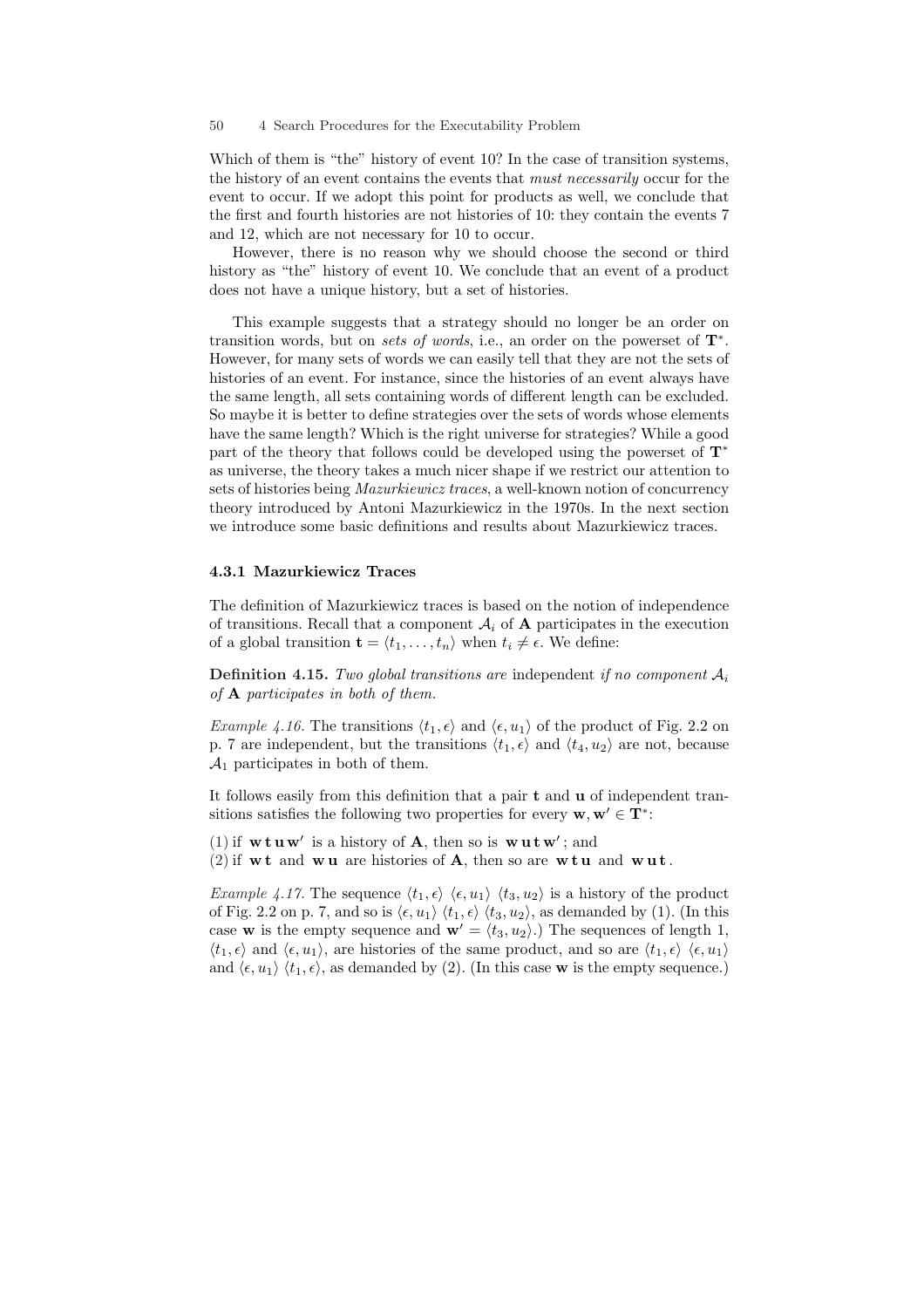The independence relation induces an equivalence relation on the set T<sup>∗</sup> of transition words. Loosely speaking, two words are equivalent if one can be obtained from the other by swapping consecutive independent transitions.

Definition 4.18. Two transition words  $\mathbf{w}, \mathbf{w}' \in \mathbf{T}^*$  are 1-equivalent, denoted by  $\mathbf{w} \equiv_1 \mathbf{w}'$ , if  $\mathbf{w} = \mathbf{w}'$  or if there are two independent transitions **t** and **u** and two words  $\mathbf{w}_1, \mathbf{w}_2 \in \mathbf{T}^*$  such that  $\mathbf{w} = \mathbf{w}_1 \mathbf{t} \mathbf{u} \mathbf{w}_2$  and  $\mathbf{w}' = \mathbf{w}_1 \mathbf{u} \mathbf{t} \mathbf{w}_2$ . Two words  $\mathbf{w}, \mathbf{w}' \in \mathbf{T}^*$  are equivalent if  $\mathbf{w} \equiv \mathbf{w}'$ , where  $\equiv$  denotes the transitive closure of  $\equiv_1$ .

Since  $\equiv_1$  is reflexive and symmetric,  $\equiv$  is an equivalence relation. It follows easily from this definition and property  $(1)$  above that if **h** is a history of **A**, then every word  $\mathbf{w} \equiv \mathbf{h}$  is also a history of **A**.

**Definition 4.19.** A Mazurkiewicz trace (or just a trace) of a product  $\bf{A}$  is an equivalence class of the relation  $\equiv$ . The trace of a word w is denoted by  $[\mathbf{w}]$ , and the set of all traces of **A** by  $[\mathbf{T}^*]$ .

A trace of  $\bf{A}$  is a history trace if all its elements are histories.

Example 4.20. The sequence  $\mathbf{w} = \langle t_1, \epsilon \rangle \langle \epsilon, u_1 \rangle \langle t_3, u_2 \rangle \langle t_5, \epsilon \rangle \langle \epsilon, u_3 \rangle$  is a history of the product of Fig. 2.2 on p. 7. Its corresponding history trace is:

$$
[\mathbf{w}] = \{ \langle t_1, \epsilon \rangle \langle \epsilon, u_1 \rangle \langle t_3, u_2 \rangle \langle t_5, \epsilon \rangle \langle \epsilon, u_3 \rangle, \langle t_1, \epsilon \rangle \langle \epsilon, u_1 \rangle \langle t_3, u_2 \rangle \langle \epsilon, u_3 \rangle \langle t_5, \epsilon \rangle, \langle \epsilon, u_1 \rangle \langle t_1, \epsilon \rangle \langle t_3, u_2 \rangle \langle t_5, \epsilon \rangle \langle \epsilon, u_3 \rangle, \langle \epsilon, u_1 \rangle \langle t_1, \epsilon \rangle \langle t_3, u_2 \rangle \langle \epsilon, u_3 \rangle \langle t_5, \epsilon \rangle \}.
$$

The sequence  $\mathbf{w}' = \langle t_1, \epsilon \rangle \langle \epsilon, u_3 \rangle \langle t_1, \epsilon \rangle$  is not a history. Its corresponding trace is:

$$
[\mathbf{w}'] = \{ \langle t_1, \epsilon \rangle \langle \epsilon, u_3 \rangle \langle t_1, \epsilon \rangle, \langle \epsilon, u_3 \rangle \langle t_1, \epsilon \rangle \langle t_1, \epsilon \rangle, \langle t_1, \epsilon \rangle \langle t_1, \epsilon \rangle \langle \epsilon, u_3 \rangle \}.
$$

We conclude this section with a fundamental result. Loosely speaking, it states that a trace of a product is characterized by the projections of any of its elements onto the product's components.

**Theorem 4.21.** For every  $i \in \{1, \ldots, n\}$ , let  $\mathbf{T}_i \subseteq \mathbf{T}$  be the set of global transitions of **A** in which  $A_i$  participates. Two words  $\mathbf{w}, \mathbf{w}' \in \mathbf{T}^*$  satisfy  $\mathbf{w} \equiv \mathbf{w}'$  if and only if for every  $i \in \{1, \ldots, n\}$  their projections onto  $\mathbf{T}_i$ coincide.

*Proof.* (⇒): Assume  $\mathbf{w}' \equiv \mathbf{w}$ , and let  $i \in \{1, ..., n\}$  be an arbitrary index. We show that **w** and **w**<sup>'</sup> have the same projection onto  $\mathbf{T}_i$ . It suffices to prove the result for the case  $\mathbf{w}' \equiv_1 \mathbf{w}$ . By the definition of  $\equiv_1$ , there are two independent transitions **t**, **u** such that  $\mathbf{w} = \mathbf{w}_1 \mathbf{t} \mathbf{u} \mathbf{w}_2$  and  $\mathbf{w}' = \mathbf{w}_1 \mathbf{u} \mathbf{t} \mathbf{w}_2$ . By the definition of independence, at most one of **t** and **u** belongs to  $\mathbf{T}_i$ . So **t u** and  $\mathbf{u} \mathbf{t}$  have the same projection onto  $\mathbf{T}_i$ , and we are done.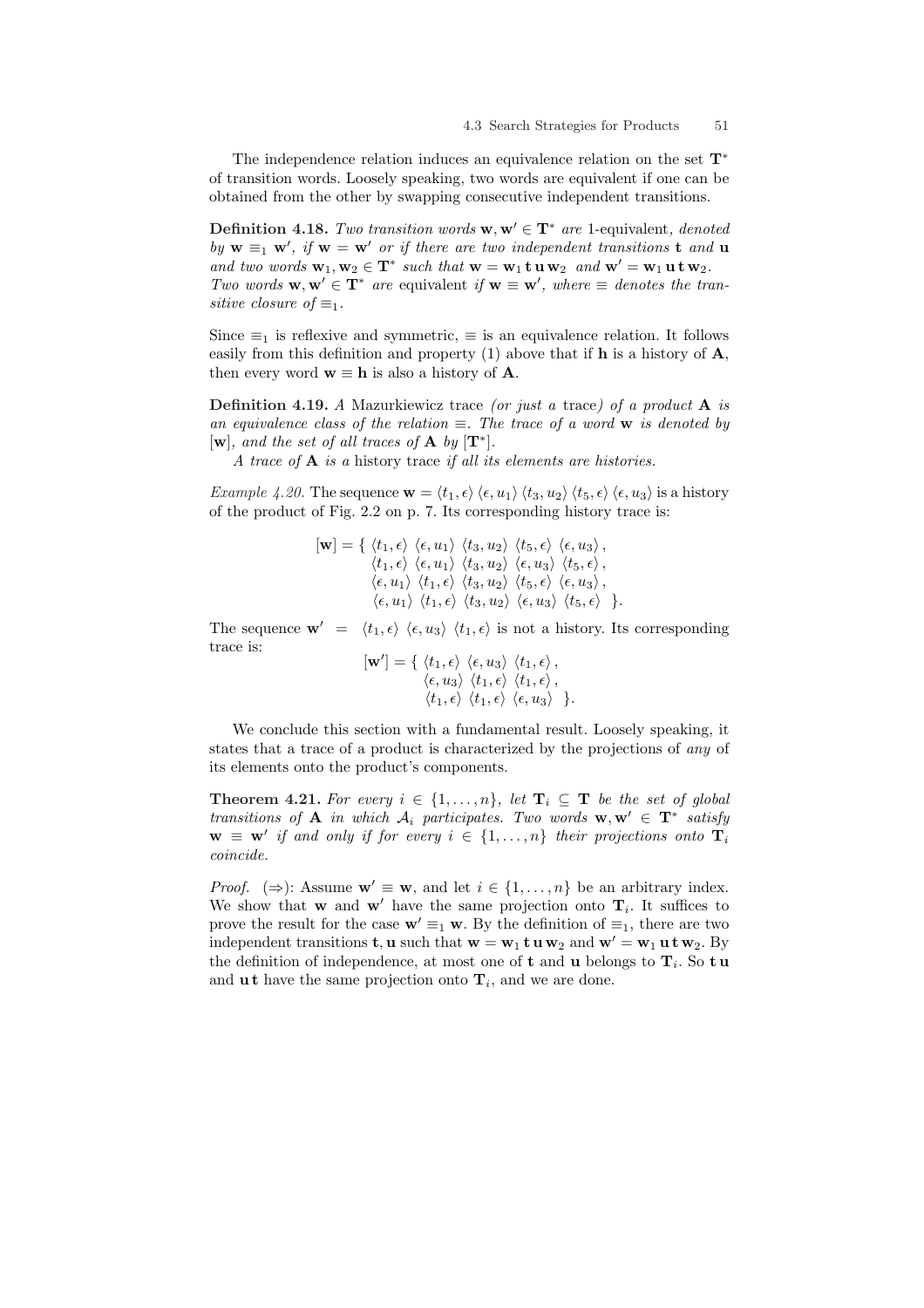( $\Leftarrow$ ): Assume **w** and **w**<sup>'</sup> have the same projection onto  $\mathbf{T}_i$  for every  $i \in \{1, \ldots, n\}$ . We first claim that the length of a word  $\mathbf{v} \in \mathbf{T}^*$  is completely determined by the length of its projections onto the  $T_i$ 's, so that w and  $\mathbf{w}'$  have the same length. For this, observe that if exactly k components participate in a transition **t**, then each occurrence of **t** in **v** appears in exactly k of the projections of **v** onto  $\mathbf{T}_1, \ldots, \mathbf{T}_n$ . So, if we attach weight  $1/k$  to transitions with  $k$  participating components, then the length of  $\bf{v}$  is equal to the total weight of all the projections of **v** on  $\mathbf{T}_1, \ldots, \mathbf{T}_n$ . This proves the claim.

We now prove  $w \equiv w'$  by induction on the common length k of w and  $\mathbf{w}'$ . If  $k = 0$  then both **w** and **w**' are the empty sequence, and we are done. If  $k > 0$ , then there are transitions **t** and **t'** and words **w**<sub>1</sub>, **w**'<sub>1</sub> such that  $\mathbf{w} = \mathbf{t} \mathbf{w}_1$  and  $\mathbf{w}' = \mathbf{t}' \mathbf{w}'_1$ . We consider two cases:

Case 1:  $\mathbf{t} = \mathbf{t}'$ . Then  $\mathbf{w}_1$  and  $\mathbf{w}'_1$  have the same projection onto  $\mathbf{T}_i$  for every  $i \in \{1, \ldots, n\}$ . So, by induction hypothesis, we have  $\mathbf{w}_1 \equiv \mathbf{w}'_1$ , and so  $w = \mathbf{t} w_1 \equiv \mathbf{t} w'_1 = w'.$ 

Case 2:  $t \neq t'$ . We first claim that t and t' are independent. Assume the contrary. Then some component  $A_i$  participates in both **t** and **t'**. But then the projection of **w** on  $\mathbf{T}_i$  starts with **t**, and the projection of **w**' on  $\mathbf{T}_i$  starts with  $t'$ , a contradiction, and the claim is proved.

Let  $\mathcal{A}_j$  be any of the components that participates in **t'**. Since **w** and **w'** have the same projection onto  $\mathbf{T}_j$ , and  $\mathbf{w}'$  contains at least one occurrence of  $t'$ , the word  $w_1$  also contains at least one occurrence of  $t'$ . So there exist words  $\mathbf{w}_2$  and  $\mathbf{w}_3$  such that  $\mathbf{w} = \mathbf{t} \mathbf{w}_2 \mathbf{t}' \mathbf{w}_3$ , and w.l.o.g. we can further assume that  $\mathbf{w}_2$  contains no occurrence of  $\mathbf{t}'$  (notice that  $\mathbf{w}_2$  may be empty).

We claim  $\mathbf{w} \equiv \mathbf{t}' \mathbf{t} \mathbf{w}_2 \mathbf{w}_3$ . Since  $\mathbf{t}$  and  $\mathbf{t}'$  are independent, it suffices to prove that  $t'$  is independent of every transition occurring in  $w_2$ . Assume this is not the case, i.e., assume that  $w_2$  contains some transition **u** such that  $t'$ and **u** are dependent. We have  $u \neq t$ , because **t** and **t'** are independent, and  $\mathbf{u} \neq \mathbf{t}'$ , because  $\mathbf{t}'$  does not occur in  $\mathbf{w}_2$ . Since  $\mathbf{t}'$  and  $\mathbf{u}$  are dependent, some component  $A_k$  participates in both  $t'$  and **u**. We examine the projections of **w** and **w**' onto  $\mathbf{T}_k$ . In the former, transition **u** appears before transition  $\mathbf{t}'$ (recall that  $t'$  does not appear in  $w_2$ ). In the latter, transition  $t'$  appears before transition  $\bf{u}$ . But this contradicts our assumption that  $\bf{w}$  and  $\bf{w}'$  have the same projection onto  $\mathbf{T}_k$ , and proves the claim.

Since  $\mathbf{w} \equiv \mathbf{t}' \mathbf{t} \mathbf{w}_2 \mathbf{w}_3$ , we can apply the first part of this theorem and conclude that the projections of **w** and  $\mathbf{t}' \mathbf{t} \mathbf{w}_2 \mathbf{w}_3$  onto  $\mathbf{T}_1, \ldots, \mathbf{T}_n$  coincide. So the same holds for  $\mathbf{w}'$  and  $\mathbf{t}' \mathbf{t} \mathbf{w}_2 \mathbf{w}_3$ . Since  $\mathbf{w}'$  also starts with  $\mathbf{t}'$ , we can continue as in Case 1, and prove  $\mathbf{w}' \equiv \mathbf{t}' \mathbf{t} \mathbf{w}_2 \mathbf{w}_3$ . So, since both w and  $\mathbf{w}'$ are equivalent to the same word, we have  $\mathbf{w} \equiv \mathbf{w}'$ . . The contract of  $\Box$ 

*Example 4.22.* Consider the trace  $[\mathbf{w}]$  of Ex. 4.20. In this case we have

$$
\mathbf{T}_1 = \{ \langle t_1, \epsilon \rangle, \langle t_2, \epsilon \rangle, \langle t_3, u_2 \rangle, \langle t_4, u_2 \rangle, \langle t_5, \epsilon \rangle \}, \text{ and}
$$
  

$$
\mathbf{T}_2 = \{ \langle t_3, u_2 \rangle, \langle t_4, u_2 \rangle, \langle \epsilon, u_1 \rangle, \langle \epsilon, u_3 \rangle \}.
$$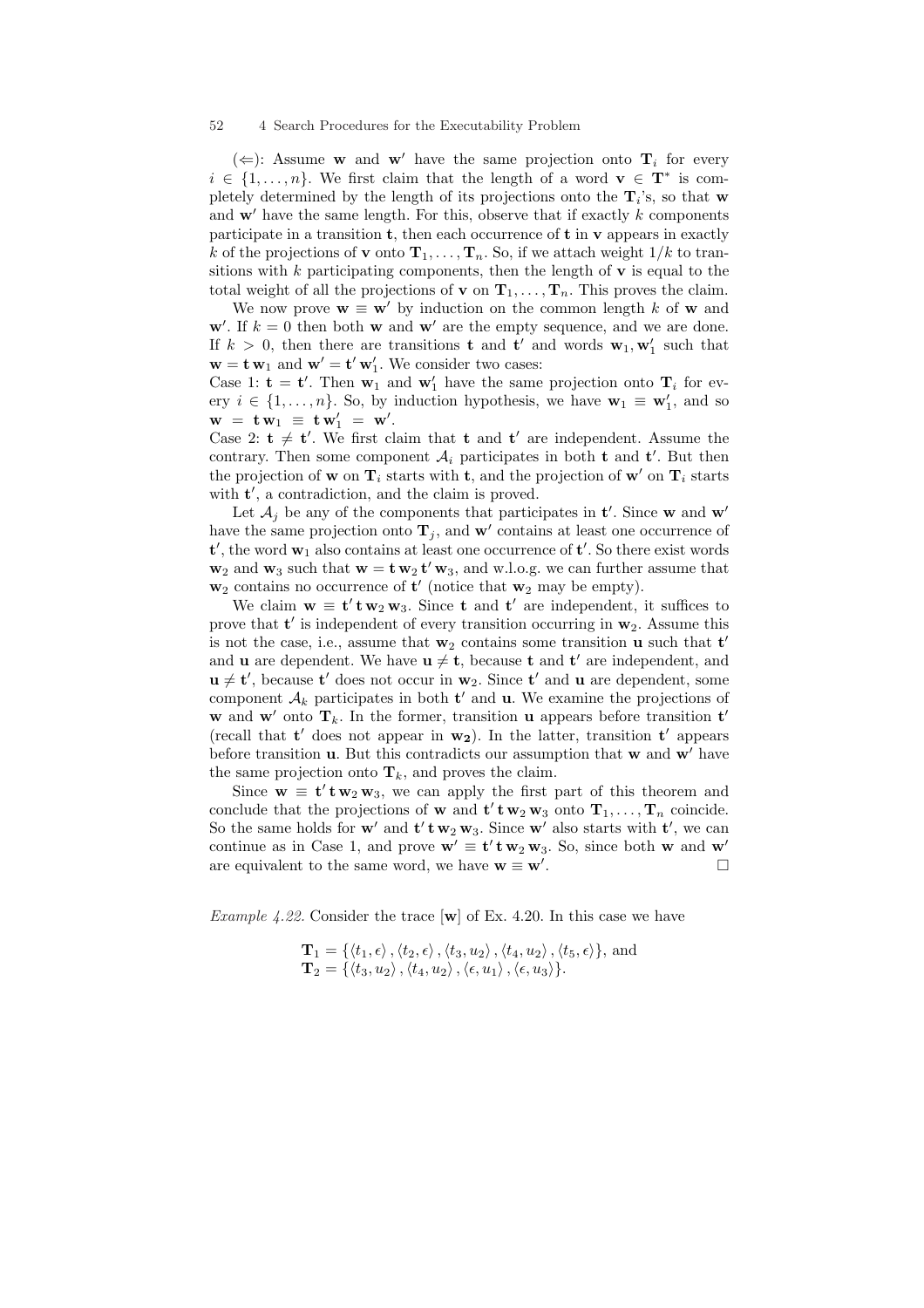As guaranteed by Thm. 4.21, the projections of all the elements of  $[w]$  onto  $T_1$  coincide, and the same holds also for  $T_2$ . The projections are

$$
\langle t_1, \epsilon \rangle \langle t_3, u_2 \rangle \langle t_5, \epsilon \rangle
$$
 and  $\langle \epsilon, u_1 \rangle \langle t_3, u_2 \rangle \langle \epsilon, u_3 \rangle$ .

At this point the reader might like to ask the following question: Does Thm. 4.21 still hold if we replace the projections of **w** and **w**' onto  $\mathbf{T}_1, \ldots, \mathbf{T}_n$ by their projections onto  $T_1, \ldots, T_n$ , the sets of *local* transitions of  $A_1, \ldots, A_n$ ? This would look more natural, since then the projections of a global history would be local histories of its components. However, the theorem then fails, as shown by the following example.

*Example 4.23.* Consider the product shown in Fig. 4.5(a), and the global histories  $\mathbf{w}_1 = \langle t_1, u_1, \epsilon \rangle \langle \epsilon, u_2, v_1 \rangle$  and  $\mathbf{w}_2 = \langle \epsilon, u_1, v_1 \rangle \langle t_1, u_2, \epsilon \rangle$ . We have  $[w_1] = \{w_1\} \neq \{w_2\} = [w_2]$ . However, the projections of  $w_1$  and  $w_2$  onto the sets  $T_1$ ,  $T_2$ , and  $T_3$  of local transitions coincide; they are in both cases  $t_1$ ,  $u_1u_2$ , and  $v_1$ . So a trace is not characterized by the projections of its elements onto the sets of local transitions.

The Fig. 4.5(b) shows the unfolding of the product. The sequences  $w_1$  and w<sup>2</sup> are the unique histories of events 3 and 4, respectively.

#### 4.3.2 Search Strategies as Orders on Mazurkiewicz Traces

We define search strategies following the same steps of the transition system case (see Sect. 4.1). First, we formally define the set of histories of an event (Def. 4.26). Then we show that this set is always a Mazurkiewicz trace (Prop. 4.28). So an order on Mazurkiewicz traces induces an order on events, and so it makes sense to define strategies as orders on Mazurkiewicz traces (Def. 4.32).

We start by introducing the notion of the past of an event. Intuitively, this is the set of events that must occur for the event to occur.

**Definition 4.24.** The past of an event e, denoted by past $(e)$ , is the set of events e' such that  $e' \leq e$  (recall that  $e' < e$  if there is a path leading from  $e'$ to  $e^2$ .

It is easy to see that  $past(e)$  is always a configuration.

Example 4.25. The past of event 10 in Fig. 3.3 on p. 17 is  $past(10) =$  $\{1, 3, 4, 6, 10\}$ . While the past of an event is a configuration, not every configuration is the past of an event. For instance the configuration  $\{2, 3\}$  is not the past of an event. However, it is easy to see that every configuration is the union of the pasts of some events. For instance, for  $\{2,3\}$  we have  $past(2) = \{2\}$  and  $past(3) = \{3\}.$ 

 $2$  In other papers the past of an event is called a *local configuration*. We avoid here this terminology, because it does not correspond to the way in which the word local is used in this book.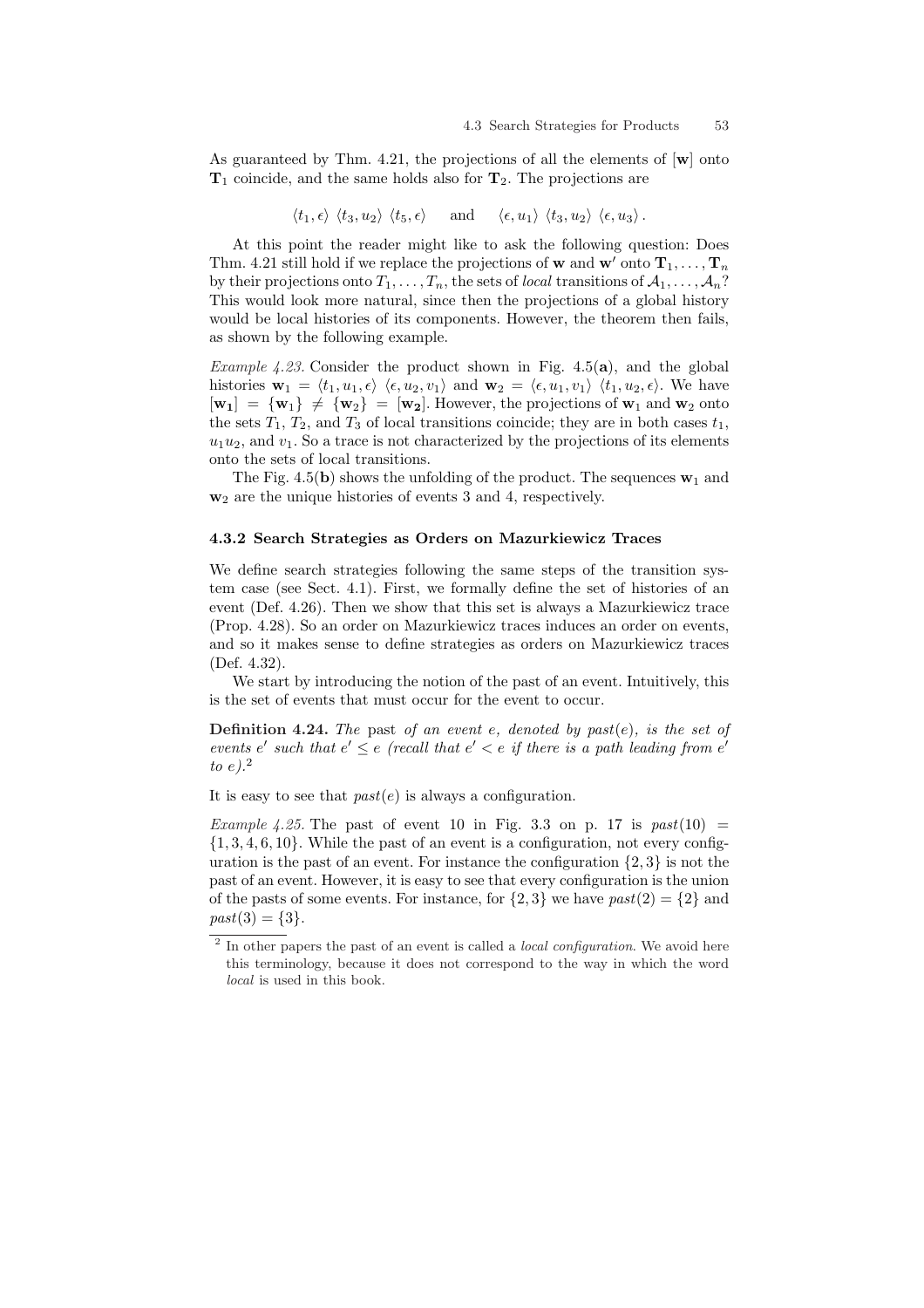

(a)



Fig. 4.5. A product of transition systems (a) and its unfolding (b)

Now we define the set of histories of an event as the set of realizations of its past.

**Definition 4.26.** A transition word  $\mathbf{t}_1 \mathbf{t}_2 \dots \mathbf{t}_n$  is a history of a configuration C if there is a realization  $e_1 e_2 \ldots e_n$  of C such that  $e_i$  is labeled by  $\mathbf{t}_i$  for every  $i \in \{1, \ldots, n\}$ . The set of histories of C is denoted by  $H(C)$ . If  $C = past(e)$ for some event e, then we also call the elements of  $\mathbf{H}(past(e))$  histories of e. To simplify notation, we write  $H(e)$  instead of  $H(past(e))$ .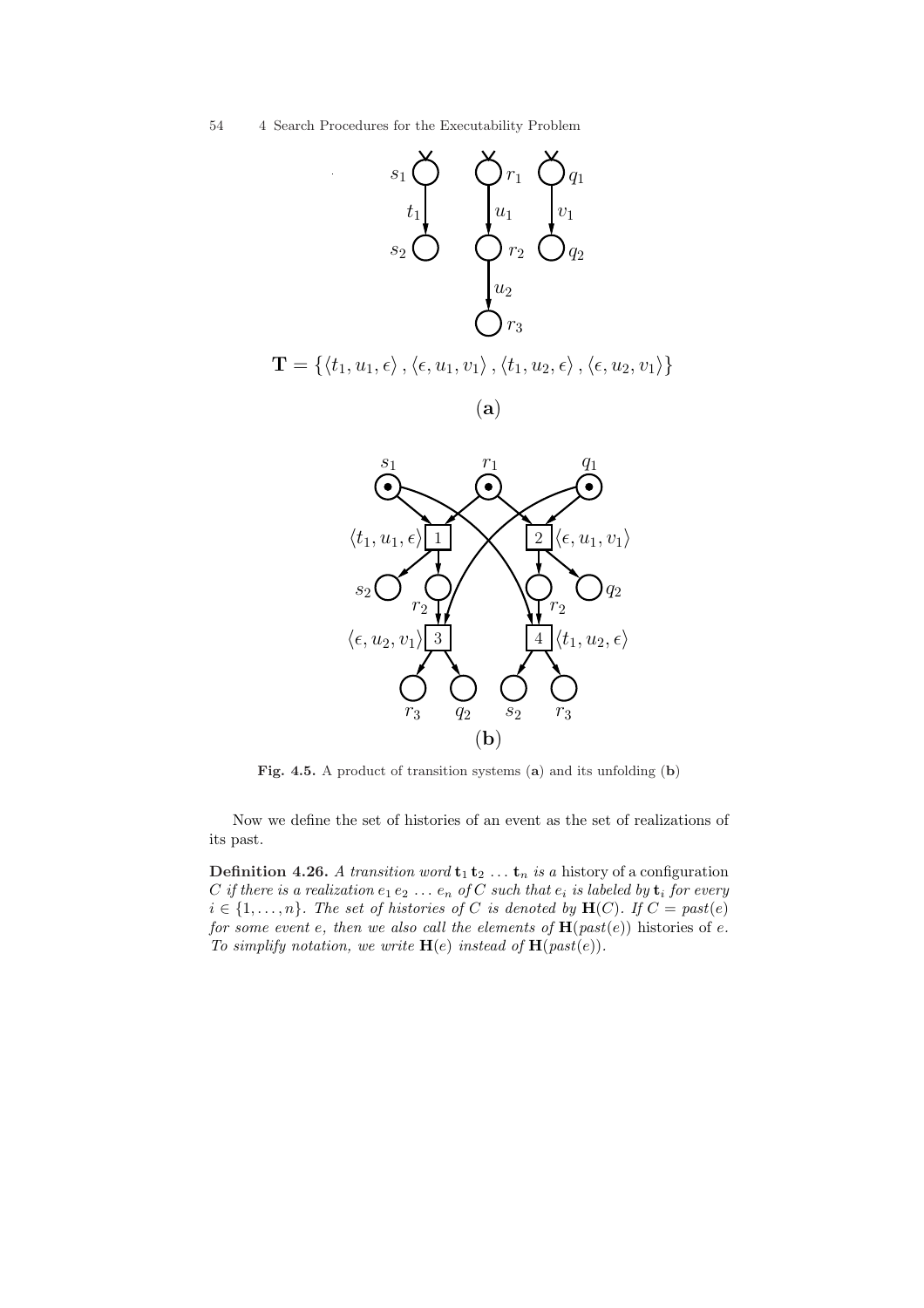Example 4.27. The configuration  $past(10) = \{1, 3, 4, 6, 10\}$  has two realizations, namely the occurrence sequences 1 3 4 6 10 and 3 1 4 6 10. So event 10 in Fig. 3.3 on p. 17 has two histories, which are the second and third histories in the list of four shown in Ex. 4.14 on p. 48.

The next proposition shows that a configuration is characterized by its set of histories, and that this set is always a Mazurkiewicz trace.

## **Proposition 4.28.** (a) Let  $C_1$ ,  $C_2$  be two configurations. Then  $C_1 = C_2$  if and only if  $\mathbf{H}(C_1) = \mathbf{H}(C_2)$ .

(b) Let C be a configuration. Then  $H(C)$  is a Mazurkiewicz trace.

*Proof.* (a) If  $C_1 = C_2$ , then  $\mathbf{H}(C_1) = \mathbf{H}(C_2)$ . Assume that  $\mathbf{H}(C_1) = \mathbf{H}(C_2)$ , and let  $h \in H(C_1)$ . We proceed by induction on the length k of h. If  $k = 0$ , then  $C_1 = \emptyset = C_2$  and we are done. If  $k > 0$ , then  $\mathbf{h} = \mathbf{h}' \mathbf{t}$  for some history  $\mathbf{h}'$ and some transition **t**, and there are configurations  $C'_1, C'_2$  and events  $e_1, e_2$ labeled by **t** such that  $C_1 = C'_1 \cup \{e_1\}$ ,  $C_2 = C'_2 \cup \{e_2\}$ , and  $\mathbf{h}' \in \mathbf{H}(C'_1)$ ,  $\mathbf{H}(C'_2)$ . By induction hypothesis we have  $C'_1 = C'_2$ . So it remains to prove  $e_1 = e_2$ . For this, let M be the marking reached after executing any of  $C'_1$  or  $C'_2$  (recall  $C'_1 = C'_2$ ). Since both  $e_1$  and  $e_2$  are labeled with **t**, the set  $\bullet e_1$  contains some *i*-place if and only if  $\bullet e_2$  does. Since M contains exactly one *i*-place for each component  $A_i$ , we have  $\bullet e_1 = \bullet e_2$ . By the definition of branching processes, if two events have the same set of input places and are labeled by the same global transition, then they have the same canonical names, which implies that they are equal. So  $e_1 = e_2$ .

(b) Let **h** be an arbitrary history of  $H(C)$ . We prove  $[h] = H(C)$ .

 $H(C) \supseteq [h]$  follows easily from property (1) of independent transitions. For  $H(C) \subseteq [h]$ , let w be an arbitrary realization of  $H(C)$ . We have to show  $\mathbf{w} \in [\mathbf{h}]$ . We apply Thm. 4.21. For every  $i \in \{1, \ldots n\}$ , let  $\mathbf{T}_i$  denote the set of global transitions in which component  $A_i$  participates. We claim that the projections of **w** and **h** on  $\mathbf{T}_i$  coincide. By Thm. 4.21, this implies  $[\mathbf{w}] = [\mathbf{h}],$ and so, in particular,  $\mathbf{w} \in [\mathbf{h}]$ .

To prove the claim, recall that the set of  $i$ -nodes of a branching process forms a tree that branches only at places (Prop. 3.11 (3)). It follows that for every two distinct *i*-events *e* and  $e'$ , either  $e < e'$ , or  $e' < e$ , or there is a place x such that  $x < e$  and  $x < e'$ . However, this last case is impossible, because then  $e$  and  $e'$  would be in conflict, contradicting the fact that  $C$  is a configuration and so conflict-free. So any two distinct  $i$ -events of  $C$  are causally related. Since in every realization of  $C$  causally related events appear in the same order, the projections of all realizations onto the set of *i*-events coincide. It follows that the projections of all histories of C onto  $\mathbf{T}_i$  also coincide. Since both **w** and **h** are realizations of C, we are done.  $\Box$ 

Example 4.29. Consider again the configuration  $past(10) = \{1, 3, 4, 6, 10\}$ . Its two realizations correspond to the histories: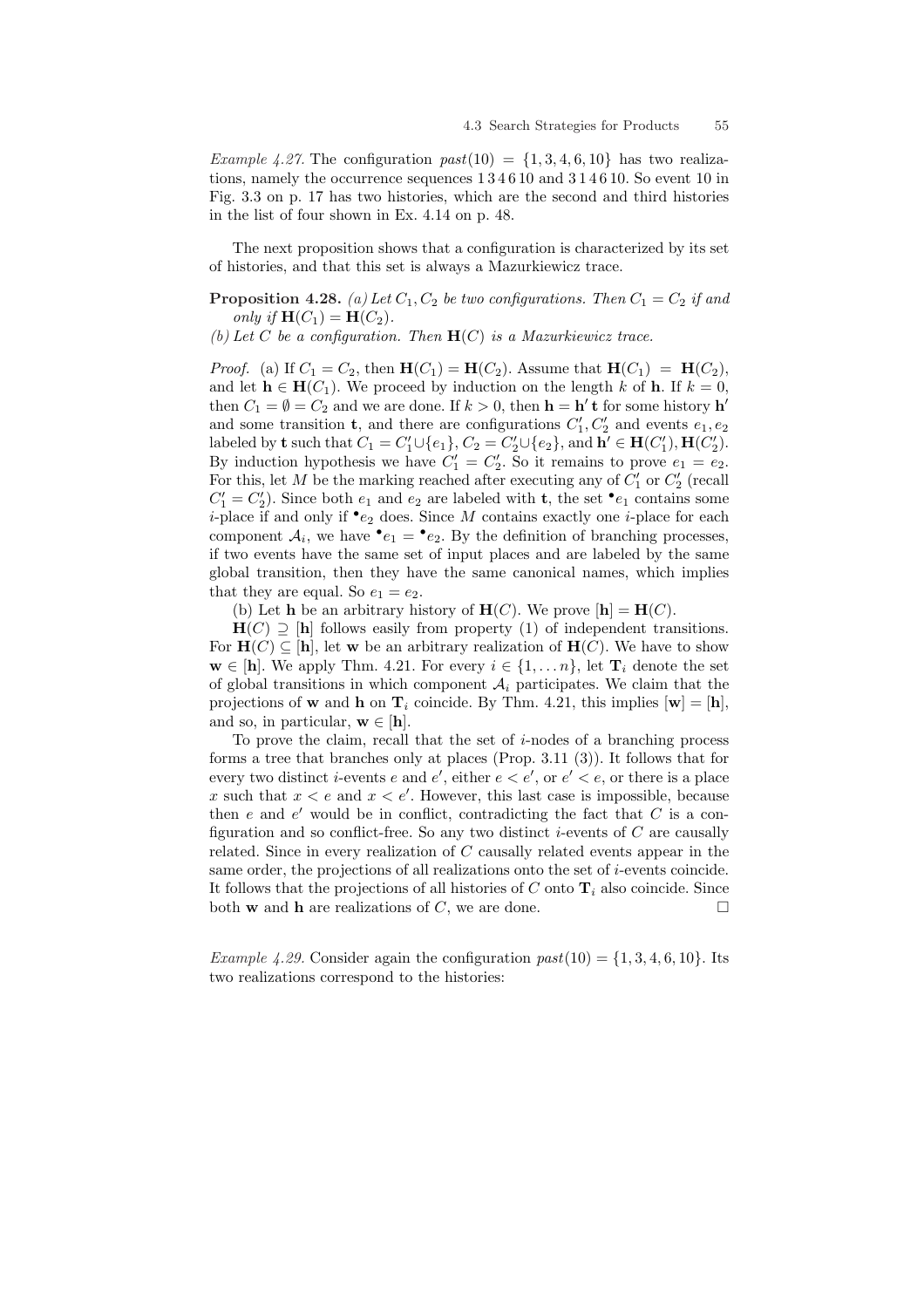$\langle t_1, \epsilon \rangle \langle \epsilon, u_1 \rangle \langle t_3, u_2 \rangle \langle t_5, \epsilon \rangle \langle t_1, \epsilon \rangle$ , and  $\langle \epsilon, u_1 \rangle \langle t_1, \epsilon \rangle \langle t_3, u_2 \rangle \langle t_5, \epsilon \rangle \langle t_1, \epsilon \rangle,$ 

which constitute a Mazurkiewicz trace.

Proposition 4.28 shows that we can define strategies for products as orders on the Mazurkiewicz traces of A. Recall however that in the transition system case a strategy was defined as an order that refines the prefix order, the idea being that a history must be generated before any of its extensions are generated. We need the same condition in the general case.

**Definition 4.30.** The concatenation of two traces  $[\mathbf{w}]$  and  $[\mathbf{w}']$  is denoted by  $[\mathbf{w}] [\mathbf{w}']$  and defined as the trace  $[\mathbf{w} \mathbf{w}']$ . We say that  $[\mathbf{w}]$  is a prefix of  $[\mathbf{w}']$  if there is a trace  $[\mathbf{w}^{\prime\prime}]$  such that  $[\mathbf{w}^{\prime\prime}] = [\mathbf{w}][\mathbf{w}^{\prime\prime}].$ 

We list some useful properties of trace concatenation and prefixes.

#### Proposition 4.31.

(a) The prefix relation on traces is an order.

- (b)  $[w_1][w_2] \supseteq {v_1v_2 | v_1 \in [w_1], v_2 \in [w_2]}.$
- (c) If  $[\mathbf{w}_1] = [\mathbf{w}_2]$  then  $[\mathbf{w}][\mathbf{w}_1] [\mathbf{w}'] = [\mathbf{w}][\mathbf{w}_2] [\mathbf{w}']$  for all words w and w'. (d) If  $[w] [w_1] [w'] = [w] [w_2] [w']$  for some words w and w', then  $[w_1] =$ 
	- $|\mathbf{w_2}|.$

Proof. Parts (a), (b), and (c) follow easily from the definitions. We prove (d). Given a word **v** and  $i \in \{1, ..., n\}$ , let **v**|<sub>i</sub> denote the projection of **v** onto  $\mathbf{T}_i$ , the set of transitions the *i*th component participates in. Choose an arbitrary  $i \in \{1, ..., n\}$ . By definition,  $[\mathbf{w}][\mathbf{w}_1][\mathbf{w}'] = [\mathbf{w} \mathbf{w}_1 \mathbf{w}']$  and  $[\mathbf{w}][\mathbf{w}_2][\mathbf{w}'] = [\mathbf{w}\,\mathbf{w}_2\,\mathbf{w}']$ . By Thm. 4.21,  $(\mathbf{w}\,\mathbf{w}_1\,\mathbf{w}')|_i = (\mathbf{w}\,\mathbf{w}_2\,\mathbf{w}')|_i$ . Since  $(\mathbf{w}\,\mathbf{w}_1\,\mathbf{w}')|_i = \mathbf{w}|_i\,\mathbf{w}_1|_i\,\mathbf{w}'|_i$  and  $(\mathbf{w}\,\mathbf{w}_2\,\mathbf{w}')|_i = \mathbf{w}'|_i\,\mathbf{w}_1|_i\,\mathbf{w}'|_i$  we have  $\mathbf{w}_1|_i =$  $\mathbf{w}_2|_i$ . By Thm. 4.21, we get  $[\mathbf{w}_1] = [\mathbf{w}_2]$ .

We can now formulate the generalization of search strategies.

Definition 4.32. A search strategy for A is an order on  $[T^*]$  that refines the prefix order on traces.

## 4.4 Search Scheme for Products

We generalize the search scheme of Def. 4.6 to products. For this, we replace  $H(e)$  by  $H(e)$ , which by Prop. 4.28 is a Mazurkiewicz trace. It remains to replace  $St(e)$  by a suitable generalization. For this, recall that  $St(e)$  is the state reached after the execution of  $H(e)$ . So we would have to replace it by the set of global states reached after the execution of the different histories in  $H(e)$ . However, since all these histories are realizations of  $past(e)$ , by Prop. 3.18 on p. 25 all of them lead to the same global state.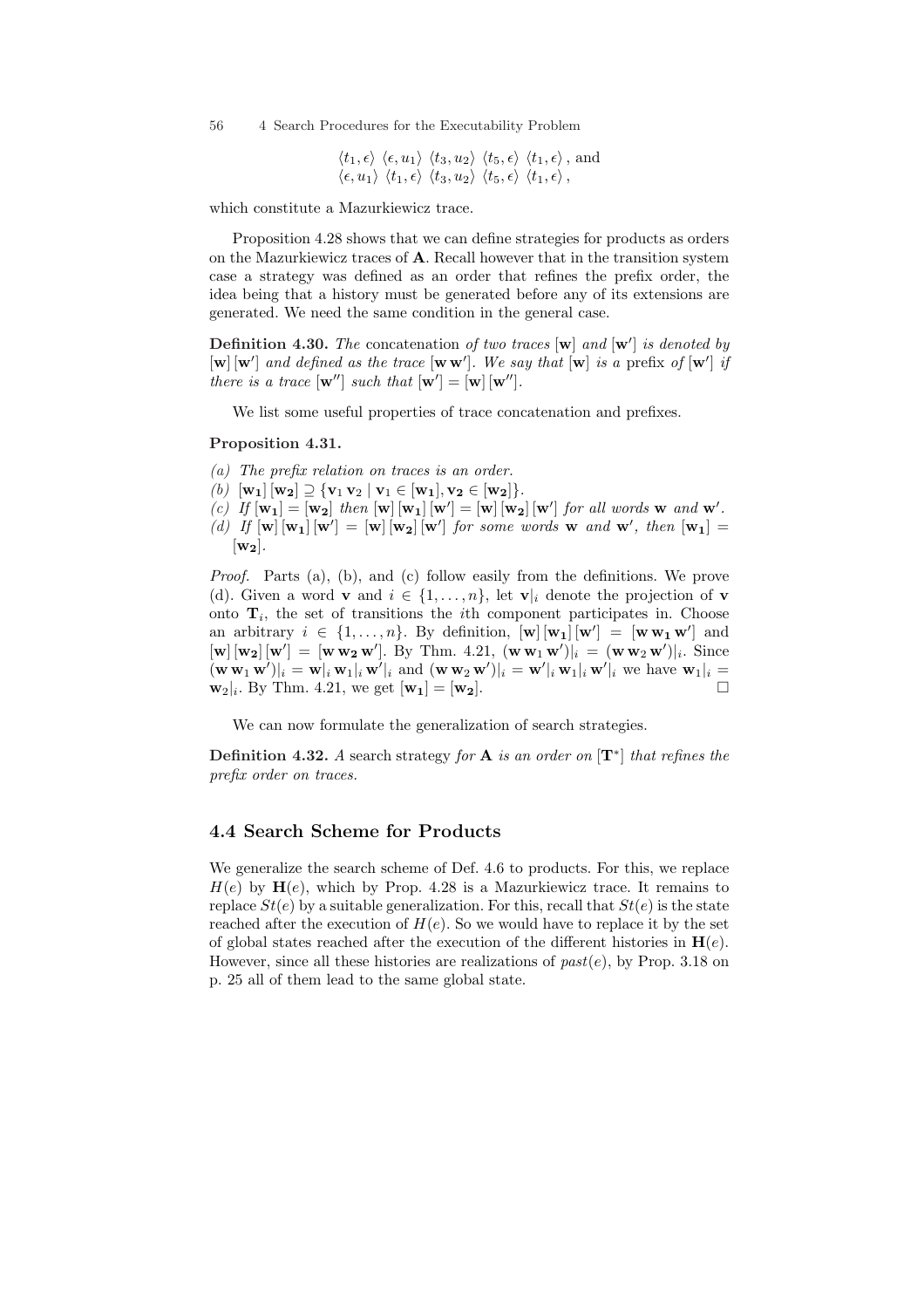**Definition 4.33.** Let C be a configuration of the unfolding of  $A$ . The global state reached by C, denoted by  $\mathbf{St}(C)$ , is the global state reached by the execution of any of the histories of  $H(C)$ .

To lighten the notation we define  $\mathbf{St}(e)$  as a shorthand for  $\mathbf{St}(past(e)).$ 

*Example 4.34.* In Fig. 3.3 on p. 17 we have  $past(10) = \{1, 3, 4, 6, 10\}$ . The marking reached by all the realizations of  $past(10)$  puts a token on the unique output place of event 10 and on the output place of event 4 labeled by  $r_3$ . We have  $\textbf{St}(10) = \langle s_2, r_3 \rangle$ .

Here is the generalized search scheme:

Definition 4.35. Let  $\prec$  be a search strategy on [T<sup>\*</sup>]. An event e of the unfolding of **A** is feasible if no event  $e' < e$  is a terminal. A feasible event e is a terminal if either

(a) e is labeled with a transition of  $G$ , or

(b) there is a feasible event  $e' \prec e$ , called the companion of e, such that  $\mathbf{St}(e') = \mathbf{St}(e).$ 

A terminal is successful if it is of type (a). The  $\prec$ -final prefix is the prefix of the unfolding of  $A$  containing the feasible events.

It is easy to show that the scheme is well-defined and sound for every strategy (compare with Lemma 4.8, Prop. 4.9 and Prop. 4.10).

**Lemma 4.36.** Let  $\prec$  be an arbitrary search strategy, and let  $(F, T)$  be a pair of sets of events satisfying the conditions of Def. 4.35 for the sets of feasible and terminal events, respectively. For every event  $e \in F$ , every history of  $H(e)$ has length at most  $nK + 1$ , where n is the number of components of **A** and K is the number of reachable global states of A.

*Proof.* Assume that some history of  $H(e)$  has length greater than  $nK + 1$ . Then, by the pigeonhole principle there is a component  $A_i$  of **A** and two *i*events  $e_1 < e_2 < e$  such that  $\text{St}_i(e_1) = \text{St}_i(e_2)$ . Since  $e_1 < e_2$  and the search strategy  $\prec$  refines the prefix order, we have  $e_1 \prec e_2$ . By condition (b) we have  $e_2 \in T$ . Since  $e_2 < e$ , e cannot be feasible, i.e.,  $e \notin F$ , and we are done.  $\Box$ 

A direct corollary of the proof above is that for all non-terminal feasible events e the maximal length of the histories in  $H(e)$  is at most  $nK$ .

Proposition 4.37. The search scheme of Def. 4.35 is well-defined for every search strategy  $\prec$ , i.e., there is a unique set of feasible events and a unique set of terminal events satisfying the conditions of the definition. Moreover, the ≺-final prefix is finite.

*Proof.* Analogous to the proof of Prop. 4.9.  $\Box$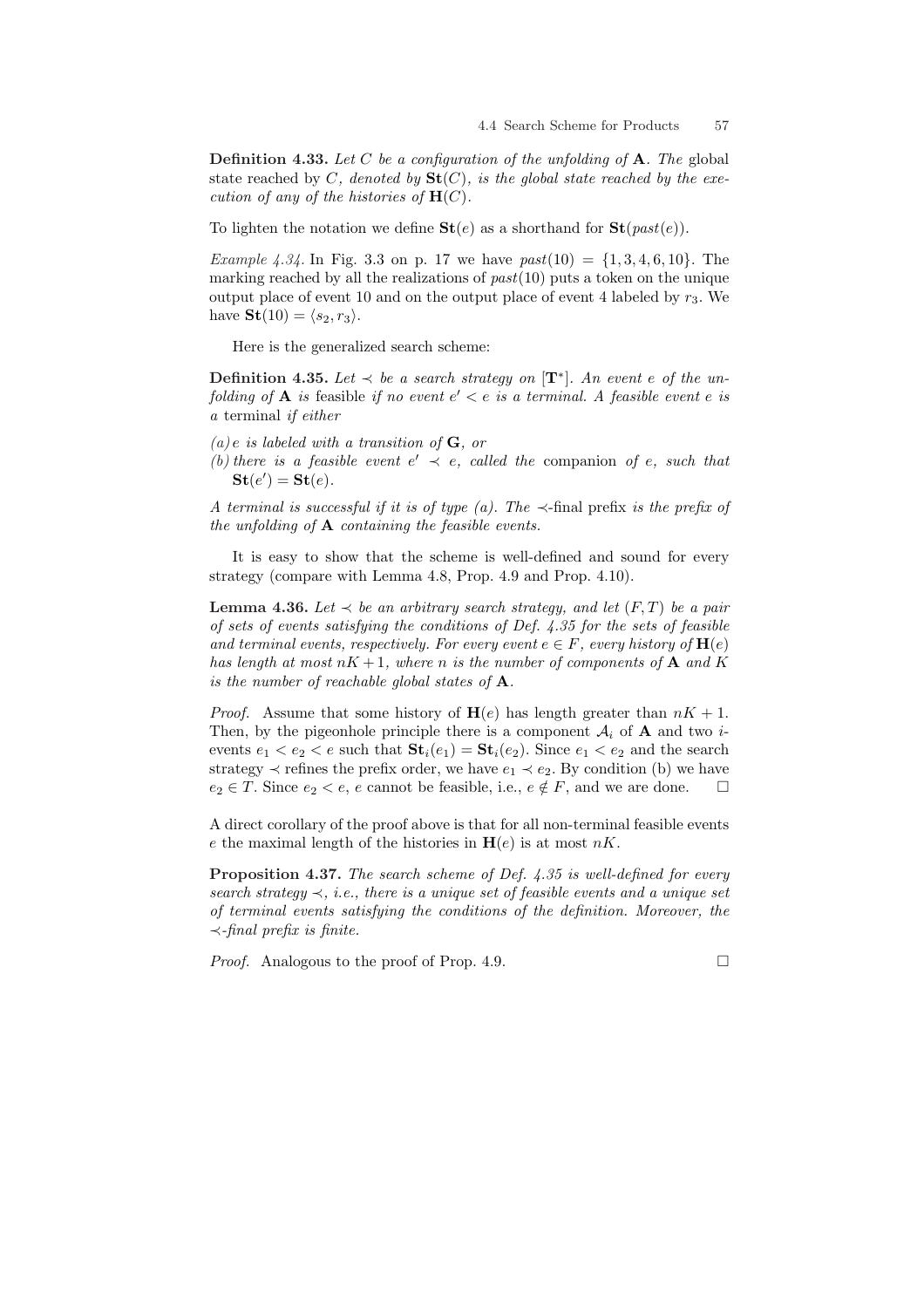Proposition 4.38. The search scheme of Def. 4.35 is sound for every strategy.

Proof. If the final prefix is successful then it contains a terminal e labeled by a goal transition **g**. So every history of  $H(e)$  contains **g** and therefore **g** is executable.  $\Box$ 

In the worst case, the size of the final prefix can be exponential in the number K of reachable global states of  $\bf{A}$ . This is not surprising, since this is already the case for transition systems, which are products with only one component. As in the case of transition systems, we can do better by using total strategies.

Theorem 4.39. If  $\prec$  is a total search strategy on  $[T^*]$ , then the  $\prec$ -final prefix generated by the search scheme of Def.  $4.35$  with  $\prec$  as search strategy has at most K non-terminal events.

*Proof.* Analogous to the proof of Thm. 4.13.  $\Box$ 

## 4.4.1 Counterexample to Completeness

Unfortunately, a direct generalization of Thm. 4.11 does not hold: the search scheme of Def. 4.35 is not complete for every strategy, as shown by the next example.

Example 4.40. Figure 4.6 shows a product of transition systems with four components. The corresponding Petri net is shown in Fig. 4.7, while the unfolding is shown in Fig. 4.8. In this case the unfolding is finite, and can be represented in full.

We wish to solve the executability problem for the global transition  $\mathbf{i} =$  $\langle i_1, i_2, i_3, i_4 \rangle$ . Let  $\prec$  be a search strategy that orders the events of the unfolding according to the numbering shown in Fig. 4.8 (a lower number corresponds to higher priority). We use the generalization of the search scheme of Def. 4.6, with  $H(e)$  replaced by  $\mathbf{H}(e)$  and  $St(e)$  by  $\mathbf{St}(e)$ . The  $\prec$ -final prefix is the branching process containing events 1 to 9. To see this, observe that events 8 and 10 are terminals, with events 7 and 9 as companions, respectively, because

$$
\mathbf{St}(8) = \{s_5, t_4, u_5, v_4\} = \mathbf{St}(7) \quad \text{and} \quad \mathbf{St}(10) = \{s_4, t_5, u_4, v_5\} = \mathbf{St}(9).
$$

The prefix with events 1 to 9 cannot be extended, because the only two possible extensions, namely events 11 and 12, have terminals among their predecessors. So this prefix is the final prefix. Since events 8 and 10 are unsuccessful terminals, the final prefix is unsuccessful. Since the global transition i is executable, the search scheme is not complete for this search strategy.

We can ask at which point the completeness proof of Thm. 4.11 breaks down in the case of products. In the *Contradiction* part of the completeness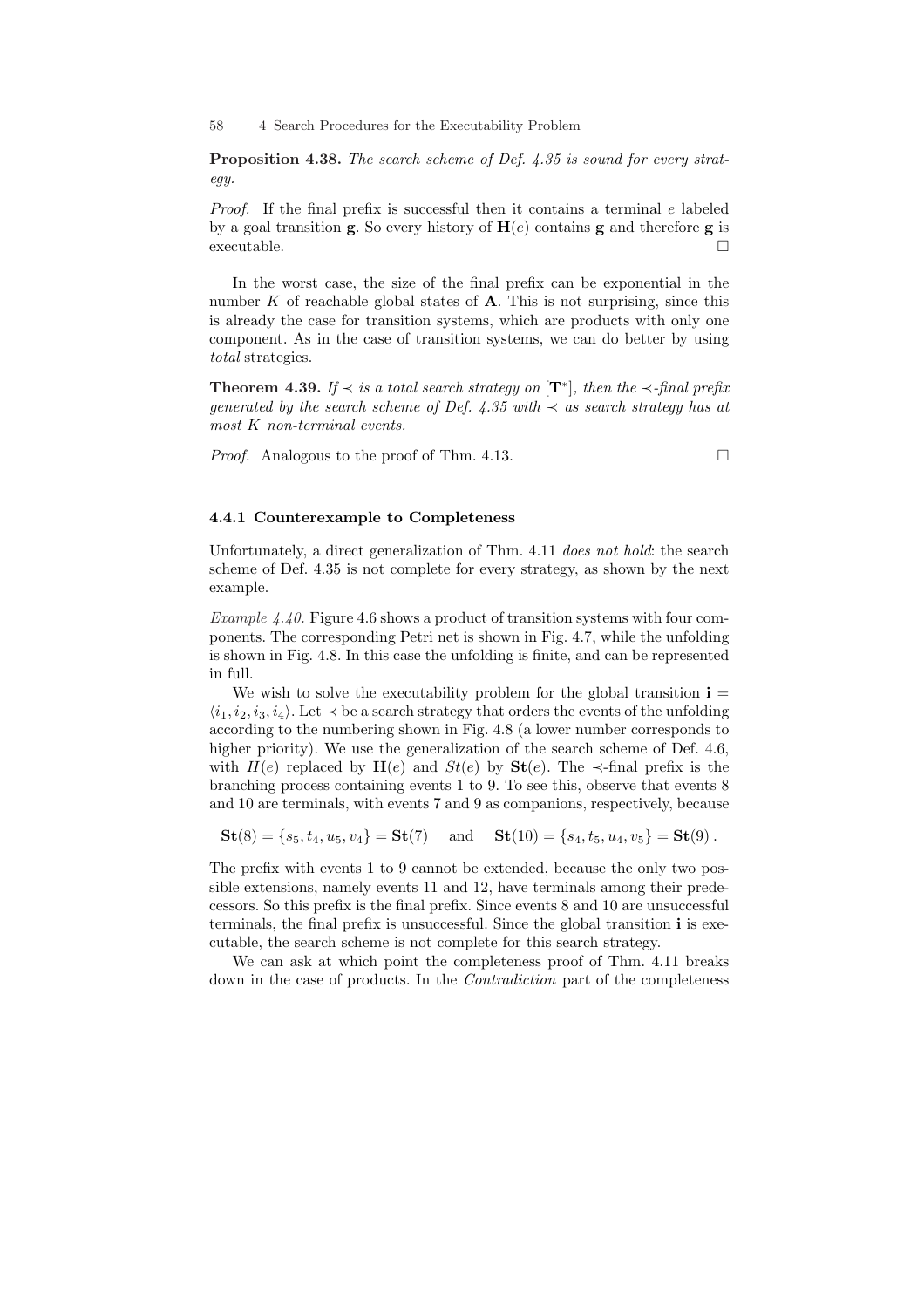

Fig. 4.6. An instance of the executability problem

proof we consider two events  $e'$  and  $e'_s$ , both satisfying  $e' < e'_m$  and  $e'_s < e'_m$ for a certain event  $e'_m$ . We then argue that there are three possible cases:  $e' < e'_{s}$ ,  $e' = e'_{s}$ , and  $e'_{s} < e'$ . However, in the case of products we also have a *fourth* case: the events  $e'$  and  $e'_{s}$  can also be concurrent. This fourth case occurs in Fig. 4.8. For the reader that has read the proof of Thm. 4.11 in detail: Event 12 (playing the role of  $e_m$ ) does not belong to the final prefix, and event 8 (playing the role of  $e_s$ ) is its spoiler. The companion  $e'$  of  $e_s$  is event 7, and  $e'_m$  is event 11. The spoiler  $e'_s$  of event  $e'_m$  11 is event 10. But the events 7 and 10 are concurrent.

## 4.5 Adequate Search Strategies

Intuitively, the problem in the counterexample of Fig. 4.8 is that the events are added "in the wrong order". For instance, if the events 7, 8, 9, 10 were added in the order 7, 10, 8, 9, then events 8 and 9 would be marked as unsuccessful terminals, but we would still be able to add event 11, which would then be a successful terminal.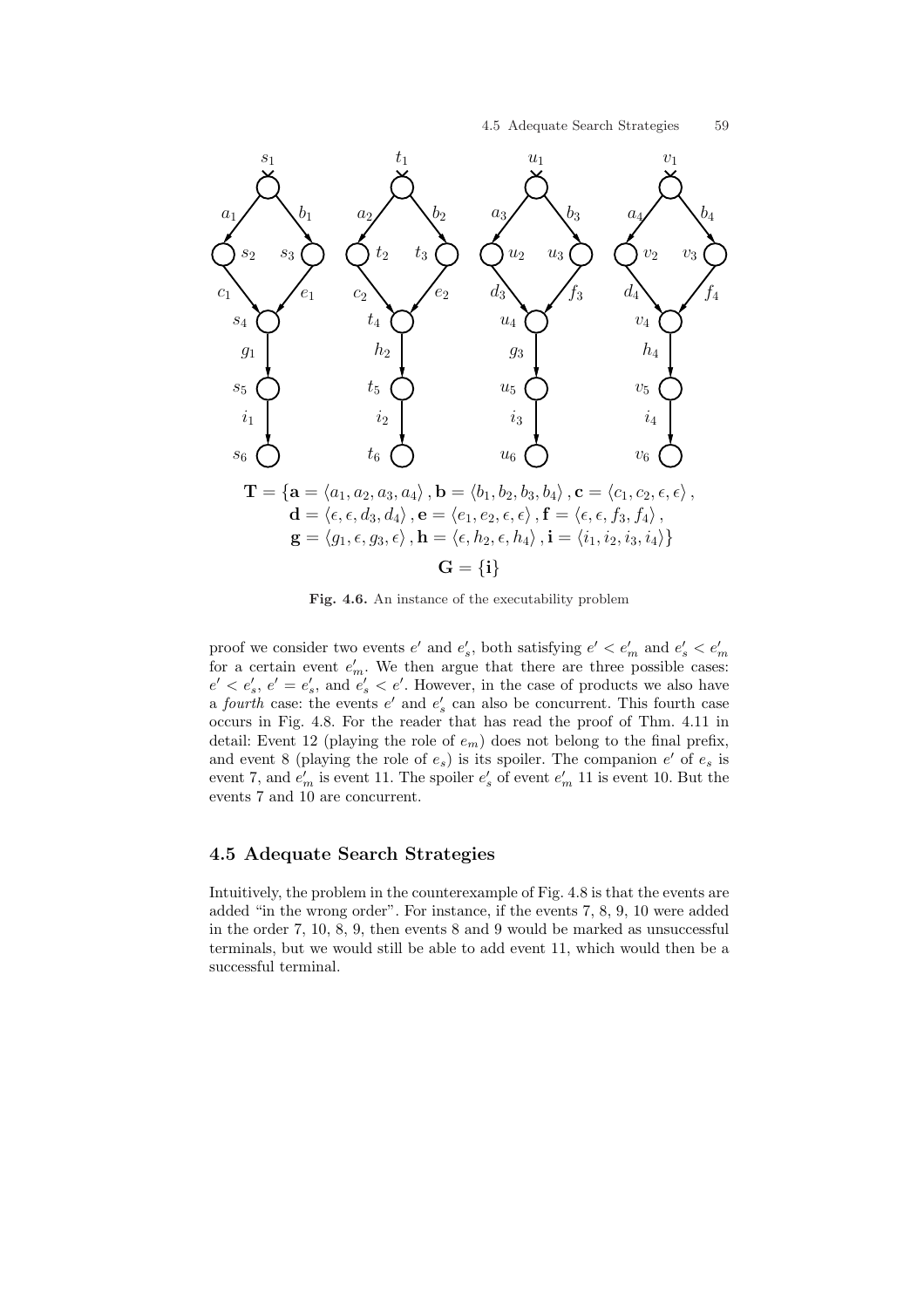

Fig. 4.7. Petri net representation of the product of Fig. 4.6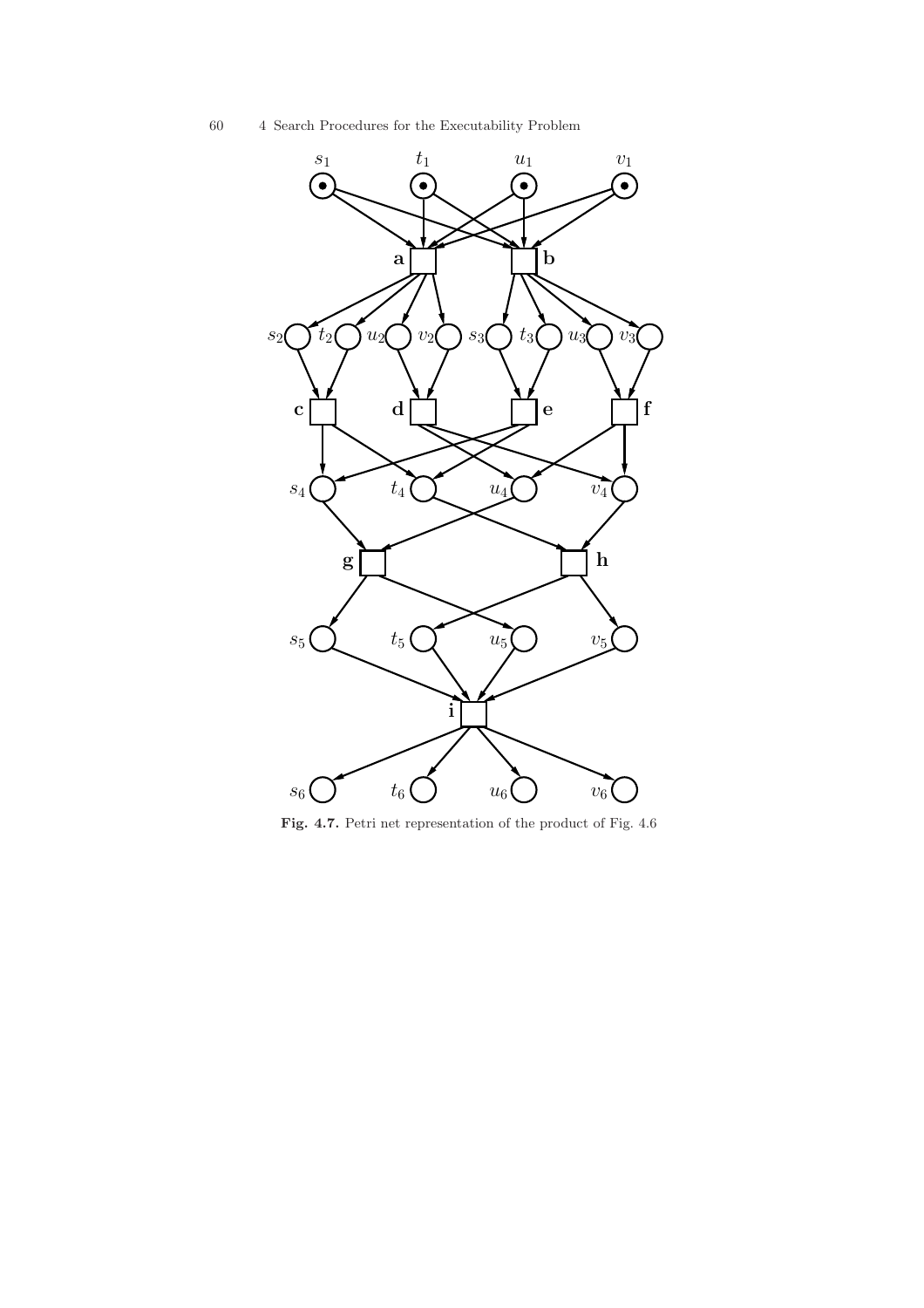



Fig. 4.8. Unfolding of the product of Fig. 4.6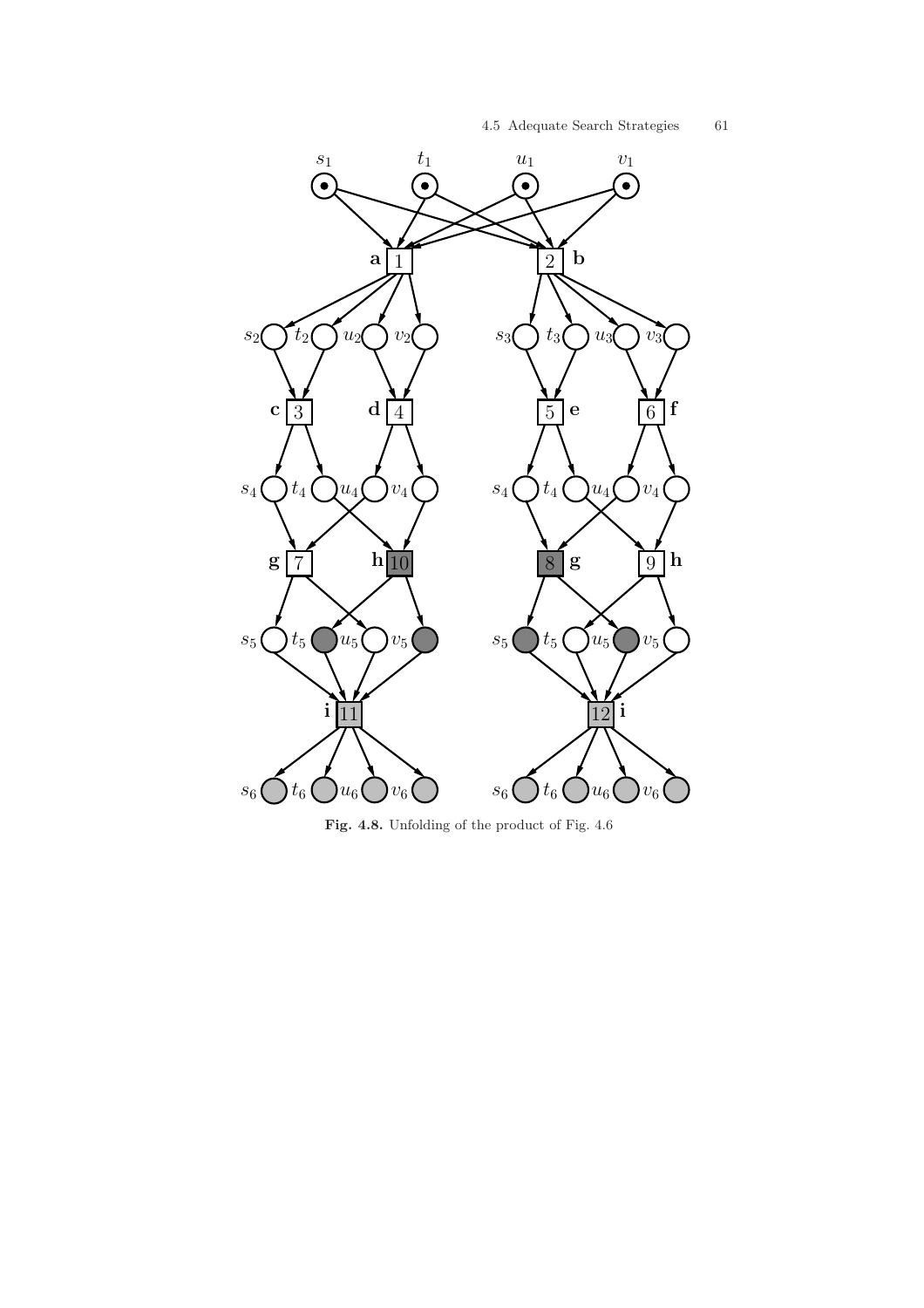The question is, which are the search strategies that in combination with the search scheme lead to complete search procedures? The next definition introduces such a class of strategies.

Definition 4.41. A strategy  $\prec$  on  $[T^*]$  is adequate if

- $\bullet$  *it is well-founded, and*
- it is preserved by extensions: For all traces  $[\mathbf{w}]$ ,  $[\mathbf{w}'], [\mathbf{w}'] \in [\mathbf{T}^*],$  if  $[\mathbf{w}] \prec$  $[\mathbf{w}'], \text{ then } [\mathbf{w}][\mathbf{w}'] \prec [\mathbf{w}'] [\mathbf{w}]].$

The following surprising result is due to Chatain and Khomenko. The proof requires some notions of the theory of well-quasi-orders, and can be found in Sect. 5.4 of the next chapter.

**Proposition 4.42.** Every strategy on  $[T^*]$  preserved by extensions is wellfounded.

It follows that a strategy is adequate if and only if it is preserved by extensions. However, since the term "adequate" has already found its place in the literature, we keep it.

We prove that the search scheme of Def. 4.35 together with an adequate search strategy always yields a complete search procedure.

Theorem 4.43. The search scheme of Def. 4.35 is complete for all adequate strategies.

*Proof.* Let  $\prec$  be an adequate search strategy. Assume that some goal transition  $g \in G$  is executable, but no terminal of the final prefix is successful. We derive a contradiction.

We follow the scheme of the completeness proof of Thm. 4.11, just changing the definition of minimal witness, and using the definition of an adequate strategy to derive the contradiction.



Fig. 4.9. Illustration of the proof of Thm. 4.43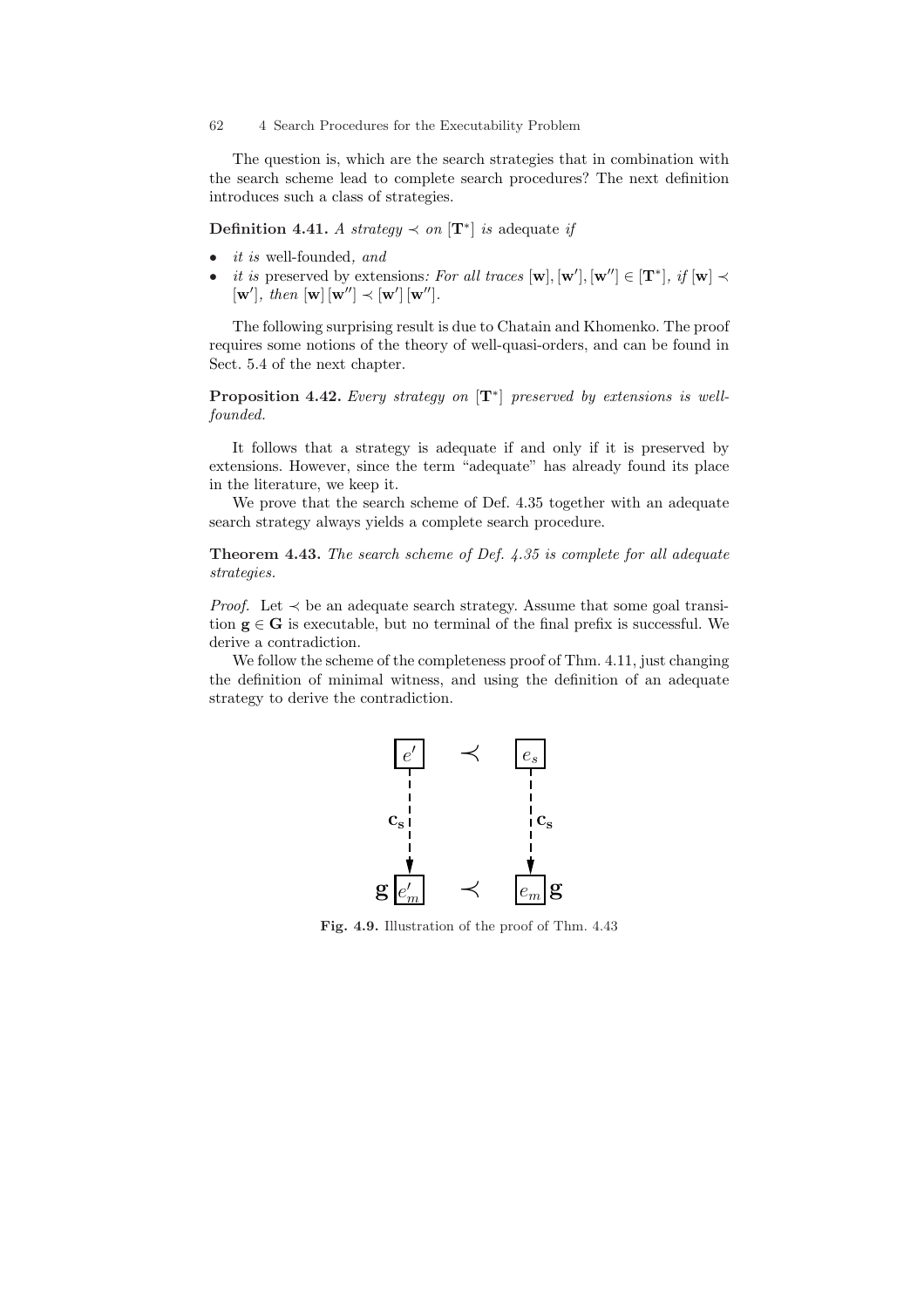Witnesses. Let an event of the unfolding of **A** be a witness if it is labeled with **g**. Using the same argument as in the proof of Thm. 4.11, we conclude that for every witness  $e$  there is an unsuccessful terminal  $e_s \leq e$  that we call the spoiler of e.

Minimal witnesses. Since  $\prec$  is well-founded by definition, the set of witnesses has at least one minimal element  $e_m$  w.r.t.  $\prec$ . Let  $e_s$  be the spoiler of  $e_m$ (see Fig. 4.9), and let  $[\mathbf{c}_s]$  be a trace satisfying  $\mathbf{H}(e_m) = \mathbf{H}(e_s) [\mathbf{c}_s]$ . Since  $e_s$ is an unsuccessful terminal, it has a companion  $e' \prec e_s$  such that  $\mathbf{St}(e') =$  $\mathbf{St}(e_s)$ , and so  $\mathbf{H}(e')$   $[\mathbf{c}_s]$  is also a history of **A**. Let  $e'_m$  be the event satisfying  $\mathbf{H}(e'_m) = \mathbf{H}(e')[\mathbf{c}_s]$ . Then  $e'_m$  is labeled with **g**, and so it is a witness.

*Contradiction.* Since  $\prec$  is preserved by extensions and **H**( $e'$ )  $\prec$  **H**( $e_s$ ) holds, we have  $\mathbf{H}(e'_m) = \mathbf{H}(e')[\mathbf{c}_s] \prec \mathbf{H}(e_s)[\mathbf{c}_s] = \mathbf{H}(e_m)$ , and so  $\mathbf{H}(e'_m) \prec \mathbf{H}(e_m)$ . But this implies  $e'_m \prec e_m$ , which contradicts the minimality of  $e_m$ .

Let us summarize the results of this section and Sect. 4.4. The search scheme of Def. 4.35 is well-defined and sound for all search strategies. Moreover,

- the final prefix has at most  $K$  non-terminal events (where  $K$  is the number of reachable global states) for total strategies, and
- the scheme is complete for adequate strategies.

The obvious question is whether total and adequate strategies exist. In the rest of the section we show that this is indeed the case.

#### 4.5.1 The Size and Parikh Strategies

In order to avoid confusions, we use the following notational convention:

Notation 2. We denote strategies by adding a mnemonic subscript to the symbol  $\prec$ , as in  $\prec_x$ . Given a strategy  $\prec_x$ , we write  $[\mathbf{w}] = x [\mathbf{w'}]$  to denote that neither  $[\mathbf{w}] \prec_x [\mathbf{w}']$  nor  $[\mathbf{w}'] \prec_x [\mathbf{w}]$  holds.

A simple example of an adequate strategy is the size strategy.

Definition 4.44. The size strategy  $\prec_s$  on  $[T^*]$  is defined as:  $[w] \prec_s [w']$  if  $|\mathbf{w}| < |\mathbf{w}'|$ , *i.e.*, *if* **w** *is shorter than* **w'**.

Notice that the size strategy is well-defined because all words that belong to a trace have the same length. Observe also that, as required of a strategy, it refines the prefix order. Finally, the size strategy is clearly adequate, because  $[\mathbf{w}] \prec_s [\mathbf{w}']$  implies  $|\mathbf{w}| < |\mathbf{w}'|$  implies  $|\mathbf{w}\mathbf{w}''| < |\mathbf{w}'\mathbf{w}''|$  implies  $[\mathbf{w}][\mathbf{w}''] \prec_s$  $[\mathbf{w}'][\mathbf{w}'']$  for every trace  $[\mathbf{w}], [\mathbf{w}'], [\mathbf{w}'']$ .

Unfortunately, as we saw in Ex. 4.12 on p. 47, the size strategy may lead to very large final prefixes, even for transition systems. In the worst case, the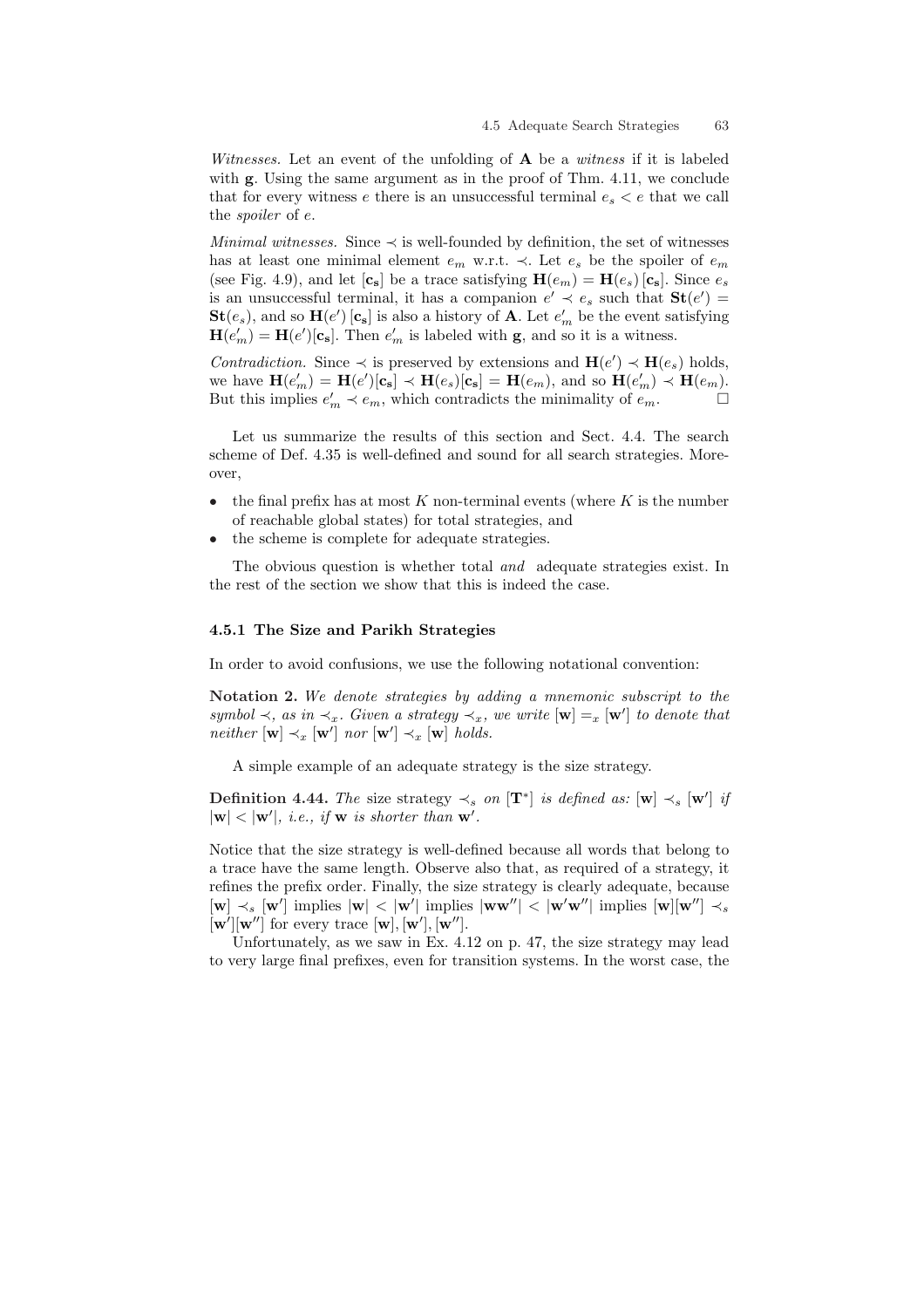#### 64 4 Search Procedures for the Executability Problem

prefix can be exponentially larger than the transition system itself, and so potentially much too large for verification purposes.

The Parikh strategy is a refinement of the size strategy that compares not only the total number of occurrences of transitions, but also the number of occurrences of each individual transition. In order to define it, we introduce the Parikh image of a trace.

**Definition 4.45.** Let  $[\mathbf{w}]$  be a trace. The Parikh mapping of  $[\mathbf{w}]$ , denoted by  $\mathcal{P}([\mathbf{w}])$ , is the mapping that assigns to each global transition **t** the number of times that **t** occurs in **w**.

Notice that the Parikh mapping is well-defined because all the words of a trace have the same Parikh mapping. The Parikh strategy is defined in two stages: first, the sizes of the traces are compared, and then, if necessary, their Parikh mappings.

**Definition 4.46.** Let  $\lt_a$  be a total order on **T**, called the alphabetical order. The Parikh strategy  $\prec_P$  on [T<sup>\*</sup>] is defined as follows: [w]  $\prec_P$  [w'] if either  $[\mathbf{w}] \prec_s [\mathbf{w}']$ , or  $[\mathbf{w}] = \mathbf{s} [\mathbf{w}']$  and there is a global transition **t** such that

- $\mathcal{P}([\mathbf{w}])(\mathbf{t}) < \mathcal{P}([\mathbf{w}'])(\mathbf{t}), \text{ and}$
- $\mathcal{P}([\mathbf{w}])(\mathbf{t}') = \mathcal{P}([\mathbf{w}'])(\mathbf{t}')$  for every  $\mathbf{t}' <_{a} \mathbf{t}$ .

The Parikh strategy refines the prefix order because the size strategy does. It is easily seen to be adequate: Since  $\mathcal{P}([\mathbf{w}][\mathbf{w}']) = \mathcal{P}([\mathbf{w}]) + \mathcal{P}([\mathbf{w}'])$ , we have that  $[\mathbf{w}] \prec_P [\mathbf{w}']$  implies  $[\mathbf{w}][\mathbf{w}''] \prec_P [\mathbf{w}'] [\mathbf{w}'']$  for every trace  $[\mathbf{w}], [\mathbf{w}'], [\mathbf{w}'']$ .

The Parikh strategy leads to smaller final prefixes than the size strategy, and it is in fact a useful strategy in practical applications. However, it is easy to show that it is not a total strategy, not even for products with only one component. So Thm. 4.39 cannot be applied to it.

## 4.5.2 Distributed Strategies

In this section we show that the problem of finding a total adequate strategy on the set  $[T^*]$  of traces can be reduced to the much simpler problem of finding a total adequate strategy for the set  $T^*$  of words.

Recall Thm. 4.21: Given a trace, the projections of its elements onto  ${\bf T}_1,\ldots,{\bf T}_n$  coincide, where  ${\bf T}_i$  is the set of global transitions in which the *i*th component participates. Moreover, these projections characterize the trace, i.e., different traces have different projections. It follows that searching for total adequate orders on Mazurkiewicz traces reduces to searching for total adequate orders on their tuples of projections onto  $\mathbf{T}_1, \ldots, \mathbf{T}_n$ . Since these are just tuples of words, we can try the following approach: find a total adequate order on  $\mathbf{T}^*$ , and then use some generic procedure to "lift" it to a total adequate order on tuples of words.

In the following we develop this approach. We start with a useful notational convention: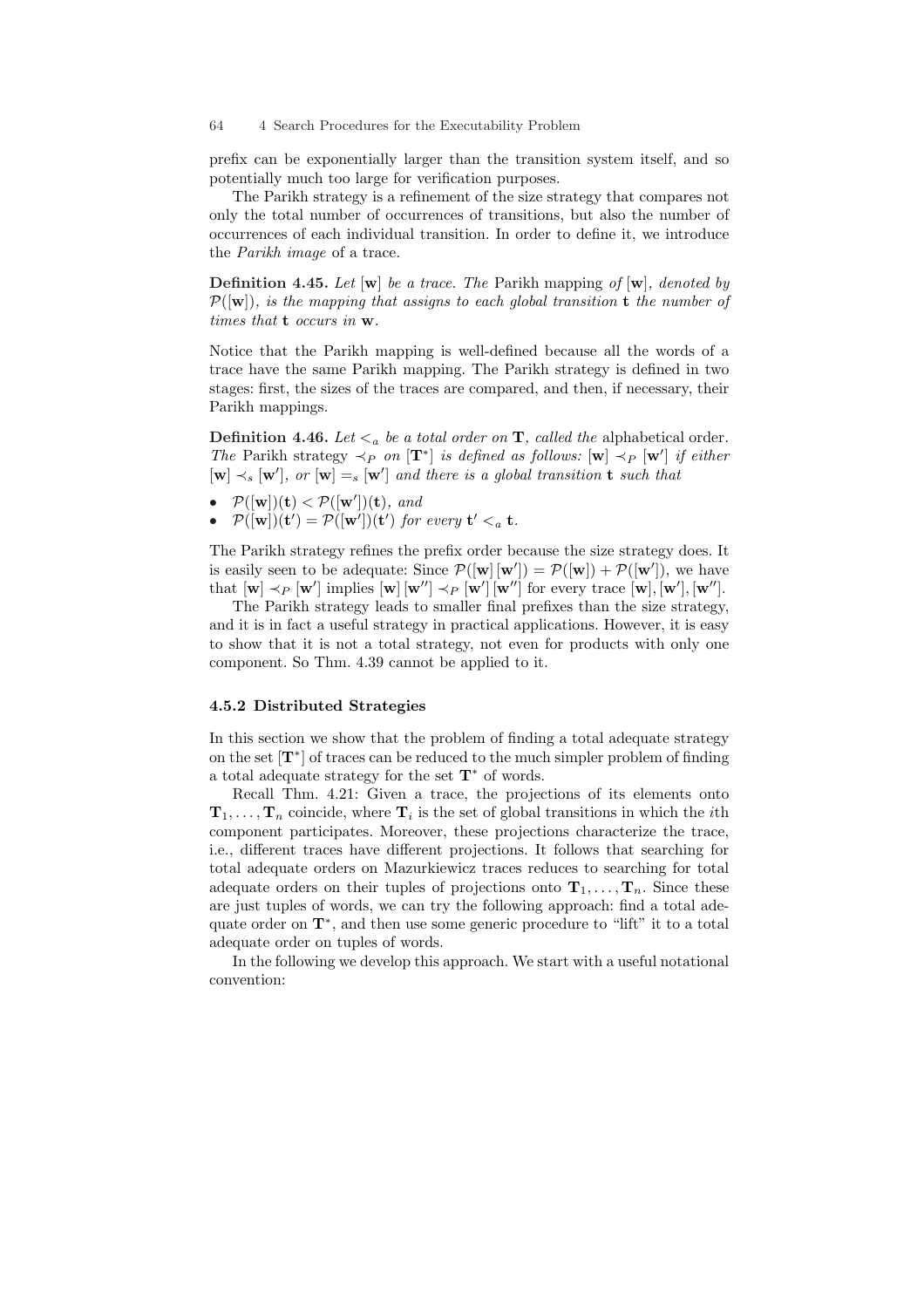Notation 3. We write  $[\mathbf{w}] = [\mathbf{w}_1, \dots, \mathbf{w}_n]$  to denote that  $\mathbf{w}_1, \dots, \mathbf{w}_n$  are the projections of **w** onto  $\mathbf{T}_1, \ldots, \mathbf{T}_n$  and that  $[\mathbf{w}]$  is the unique trace with this property.

Example 4.47. For instance, we have

$$
[\langle t_1, \epsilon \rangle \langle \epsilon, u_1 \rangle \langle t_3, u_2 \rangle \langle t_5, \epsilon \rangle \langle \epsilon, u_3 \rangle] = [\langle t_1, \epsilon \rangle \langle t_3, u_2 \rangle \langle t_5, \epsilon \rangle ,\langle \epsilon, u_1 \rangle \langle t_3, u_2 \rangle \langle \epsilon, u_3 \rangle].
$$

The following little proposition shows that the prefix order on words and the prefix order on traces fit nicely with each other.

Proposition 4.48. If  $[\mathbf{w}] = [\mathbf{w}_1, \dots, \mathbf{w}_n]$  and  $[\mathbf{w}'] = [\mathbf{w}'_1, \dots, \mathbf{w}'_n]$  then  $\left[\mathbf{w}\right]\left[\mathbf{w}'\right]=\left[\mathbf{w}_1\,\mathbf{w}'_1,\ldots,\mathbf{w}_n\,\mathbf{w}'_n\right].$ 

*Proof.* By definition we have  $[\mathbf{w}][\mathbf{w}'] = [\mathbf{w}\,\mathbf{w}']$ . Since for every  $i \in \{1, ..., n\}$ the projection of **w w'** onto **T**<sub>i</sub> is **w**<sub>i</sub> **w'**<sub>i</sub>, we are done.

We are now ready to define the "lifting" procedure and prove its correctness.

Definition 4.49. Let  $\prec$  be a total search strategy on  $\mathbf{T}^*$ . The distributed strategy  $\prec^d$  is the total search strategy on  $[\mathbf{T}^*]$  defined as follows. Given  $[\mathbf{w}] =$  $[\mathbf{w}_1, \dots, \mathbf{w}_n]$  and  $[\mathbf{w}'] = [\mathbf{w}'_1, \dots, \mathbf{w}'_n]$ , we have  $[\mathbf{w}] \prec^d [\mathbf{w}']$  if there is an index  $i \in \{1, \ldots, n\}$  such that  $\mathbf{w}_i \prec \mathbf{w}'_i$ , and  $\mathbf{w}_j = \mathbf{w}'_j$  for every  $1 \leq j < i$ .

By Prop. 4.48, and since  $\prec$  refines the prefix order on words,  $\prec^d$  refines the prefix order on traces. Moreover, if  $\prec$  is adequate and total then so is  $\prec^d$ :

Theorem 4.50. If  $\prec$  is a total adequate strategy on  $\mathbf{T}^*$ , then  $\prec^d$  is a total adequate strategy on  $[T^*]$ .

Proof. By the definition of an adequate strategy and Prop. 4.42, it suffices to prove that  $\prec^d$  is preserved by extensions. Let  $[\mathbf{w}] = [\mathbf{w}_1, \dots, \mathbf{w}_n]$  and  $[\mathbf{w}'] =$  $[\mathbf{w}'_1, \dots, \mathbf{w}'_n]$  be traces such that  $[\mathbf{w}] \prec^d [\mathbf{w}']$ , and let  $[\mathbf{w}''] = [\mathbf{w}''_1, \dots, \mathbf{w}''_n]$ be an arbitrary trace. By definition, there is an index i such that  $\mathbf{w}_i \prec \mathbf{w}'_i$ be an arbitrary trace. By definition, there is an index i such that  $w_i \prec w_i$ <br>and  $w_j = w'_j$  for every  $j < i$ . Then we have  $w_j w''_j = w'_j w''_j$  for every  $j < i$ and, since  $\prec$  is preserved by extensions,  $\mathbf{w}_i \mathbf{w}_i'' \prec \mathbf{w}_i' \mathbf{w}_i''$ . So  $\mathbf{w} \mathbf{w}'' \prec \mathbf{w}' \mathbf{w}''$ .  $\Box$ 

So to finish our quest for a total adequate strategy on  $[T^*]$  we just have to find a total adequate strategy on  $\mathbf{T}^*$ . But this is easy:

**Definition 4.51.** Let  $\lt_a$  be the alphabetical order on **T**. The lexicographic strategy on  $\mathbf{T}^*$ , denoted by  $\prec_l$ , is defined as follows:  $\mathbf{w} \prec_l \mathbf{w}'$  if either  $\mathbf{w}$  is a proper prefix of **w**' or there are words  $\overline{\mathbf{w}}, \mathbf{v}, \mathbf{v}'$  and transitions **a** and **b** such that  $\mathbf{a} \leq_a \mathbf{b}$ ,  $\mathbf{w} = \overline{\mathbf{w}} \mathbf{a} \mathbf{v}$ , and  $\mathbf{w}' = \overline{\mathbf{w}} \mathbf{b} \mathbf{v}'$ . The size-lexicographic strategy on  $\mathbf{T}^*$ , denoted by  $\prec_{sl}$ , is defined as follows:  $\mathbf{w} \prec_{sl} \mathbf{w}'$  if either  $\mathbf{w} \prec_s \mathbf{w}'$  or  $\mathbf{w} =_{s} \mathbf{w}'$  and  $\mathbf{w} \prec_{l} \mathbf{w}'$ .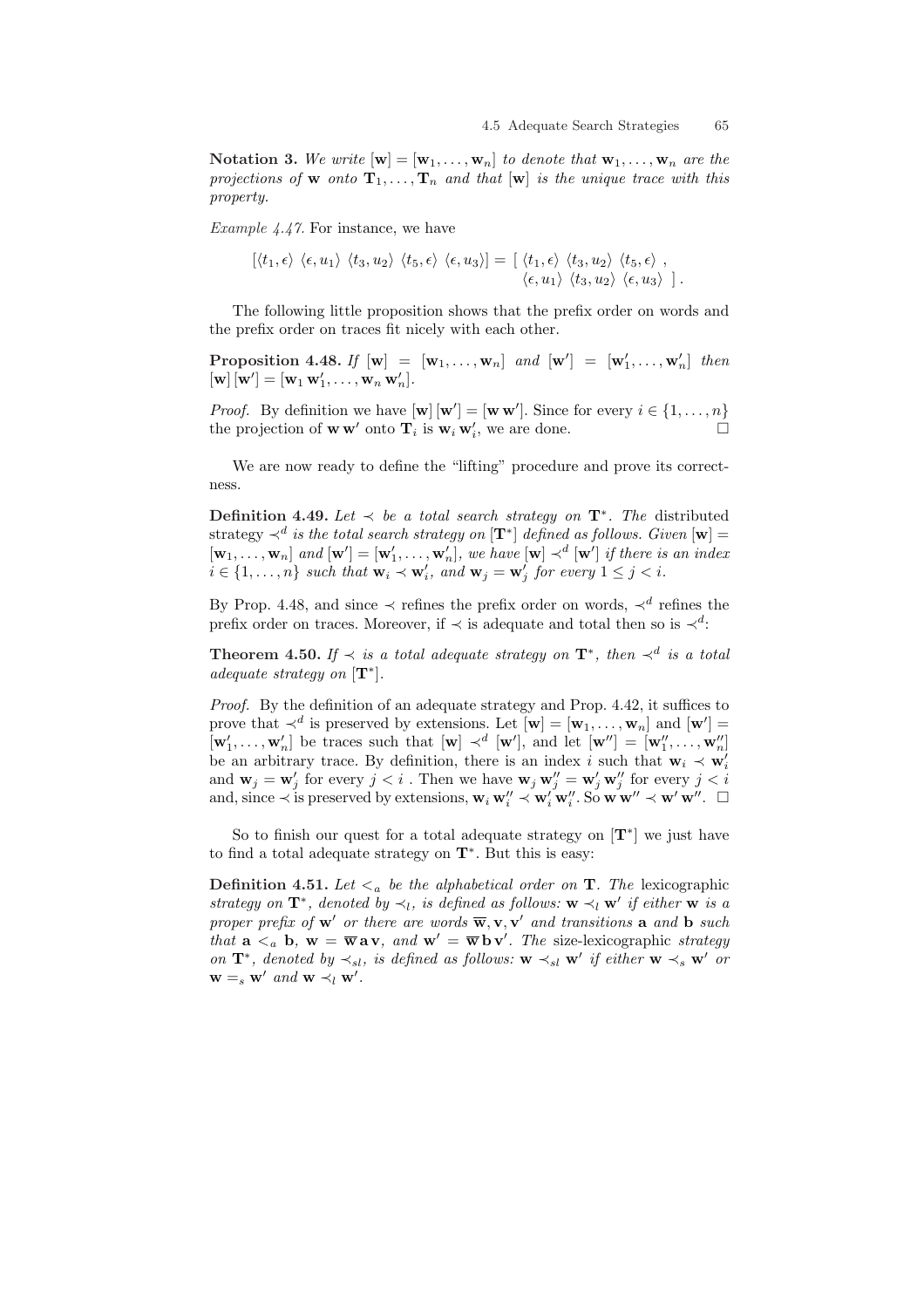#### 66 4 Search Procedures for the Executability Problem

Theorem 4.52.  $\prec_{sl}$  is a total adequate strategy on  $\mathbf{T}^*$ , and so  $\prec_{sl}^d$  is a total adequate strategy on  $[T^*]$ .

*Proof.* By Thm. 4.50 it suffices to prove the first part. Clearly,  $\prec_{sl}$  is a wellfounded total order on  $T^*$ . We show that it is preserved by extensions. Let  $\mathbf{w}, \mathbf{w}'$ , w'' be words such that  $\mathbf{w} \prec_{sl} \mathbf{w}'$ . There are two possible cases:

- $\mathbf{w} \prec_s \mathbf{w}'$ . Then  $\mathbf{w} \mathbf{w}'' \prec_s \mathbf{w} \mathbf{w}''$  and so  $\mathbf{w} \mathbf{w}'' \prec_{sl} \mathbf{w} \mathbf{w}''$ .
- $\mathbf{w} =_{s} \mathbf{w}'$  and  $\mathbf{w} \prec_{l} \mathbf{w}'$ . Then there are words  $\overline{\mathbf{w}}, \mathbf{v}, \mathbf{v}'$  and transitions **a** and **b** such that  $a \lt_a b$ ,  $w = \overline{w} a v$  and  $w' = \overline{w} b v'$ . But then we have  $\mathbf{w}\,\mathbf{w}'' = \overline{\mathbf{w}}\,\mathbf{a}\,\mathbf{v}\,\mathbf{w}'' \prec_l \overline{\mathbf{w}}\,\mathbf{b}\,\mathbf{v}'\,\mathbf{w}'' = \mathbf{w}'\,\mathbf{w}'$ , and so  $\mathbf{w}\,\mathbf{w}'' \prec_{sl} \mathbf{w}'\mathbf{w}''$ .

$$
\Box
$$

Since  $\prec_{sl}^d$  is a total adequate order on  $[T^*]$ , it is also complete, and so the search procedure based on it will return the correct answer when applied to the product of Fig. 4.6 on p. 59.

*Example 4.53.* Consider again the executability problem for  $G = \{i\}$  in the product of Fig. 4.6 on p. 59. The unfolding is shown in Fig. 4.8 on p. 61. Table 4.1 shows for every event e the projections of  $H(e)$  onto  $T_1, \ldots, T_4$ (columns  $\mathbf{T}_1$  to  $\mathbf{T}_4$ ). On the left table the events are ordered according to their number, while on the right table they are ordered according to  $\prec_{sl}^d$ .

Table 4.1. Histories of the events in Fig. 4.8 sorted according to event numbers (left) and according to  $\prec_{sl}^d$  (right)

| Event          | $\mathbf{T}_1$ | $\mathbf{T}_2$      | $\mathbf{T}_3$ | $\mathbf{T}_4$      | Event          | $\mathbf{T}_1$ | $\mathbf{T}_2$      | $\mathbf{T}_3$ | $\mathbf{T}_4$ |
|----------------|----------------|---------------------|----------------|---------------------|----------------|----------------|---------------------|----------------|----------------|
| 1              | a              | a                   | a              | a                   | 1              | a              | a                   | a              | a              |
| $\overline{2}$ | b              | b                   | b              | b                   | 4              | a              | a                   | ad             | ad             |
| 3              | ac             | ac                  | a              | a                   | $\overline{2}$ | b              | b                   | b              | b              |
| $\overline{4}$ | a              | a                   | ad             | ad                  | 6              | b              | b                   | bf             | bf             |
| 5              | be             | be                  | b              | b                   | 3              | ac             | ac                  | a              | a              |
| 6              | b              | b                   | bf             | bf                  | 10             | ac             | ach                 | ad             | adh            |
| 7              | $\arg$         | ac                  | adg ad         |                     | 5              | be             | be                  | b              | b              |
| 8              | beg            | be                  | bfg            | bf                  | 9              | be             | beh bf              |                | bfh            |
| 9              | be             | beh bf              |                | bfh                 | 7              | $\arg$         | ac                  | adg ad         |                |
| 10             | ac             | ach                 | ad             | adh                 | 8              | beg            | be                  | bfg bf         |                |
| 11             |                |                     |                | acgi achi adgi adhi | 11             |                | acgi achi adgi adhi |                |                |
| 12             |                | begi behi bfgi bfhi |                |                     | 12             |                | begi behi bfgi bfhi |                |                |
|                |                |                     |                |                     |                |                |                     |                |                |

So a search procedure based on  $\prec_{sl}^d$  generates the events in order 1, 4, 2, 6, 3, 10, 5, 9, 7, 8, 11, and marks events 9 and 8 as terminals with corresponding events 10 and 7, respectively. Even though event 12 is not generated, the final prefix is still successful because it contains event 11, which is a successful terminal. Intuitively, in this example the adequate order guarantees that the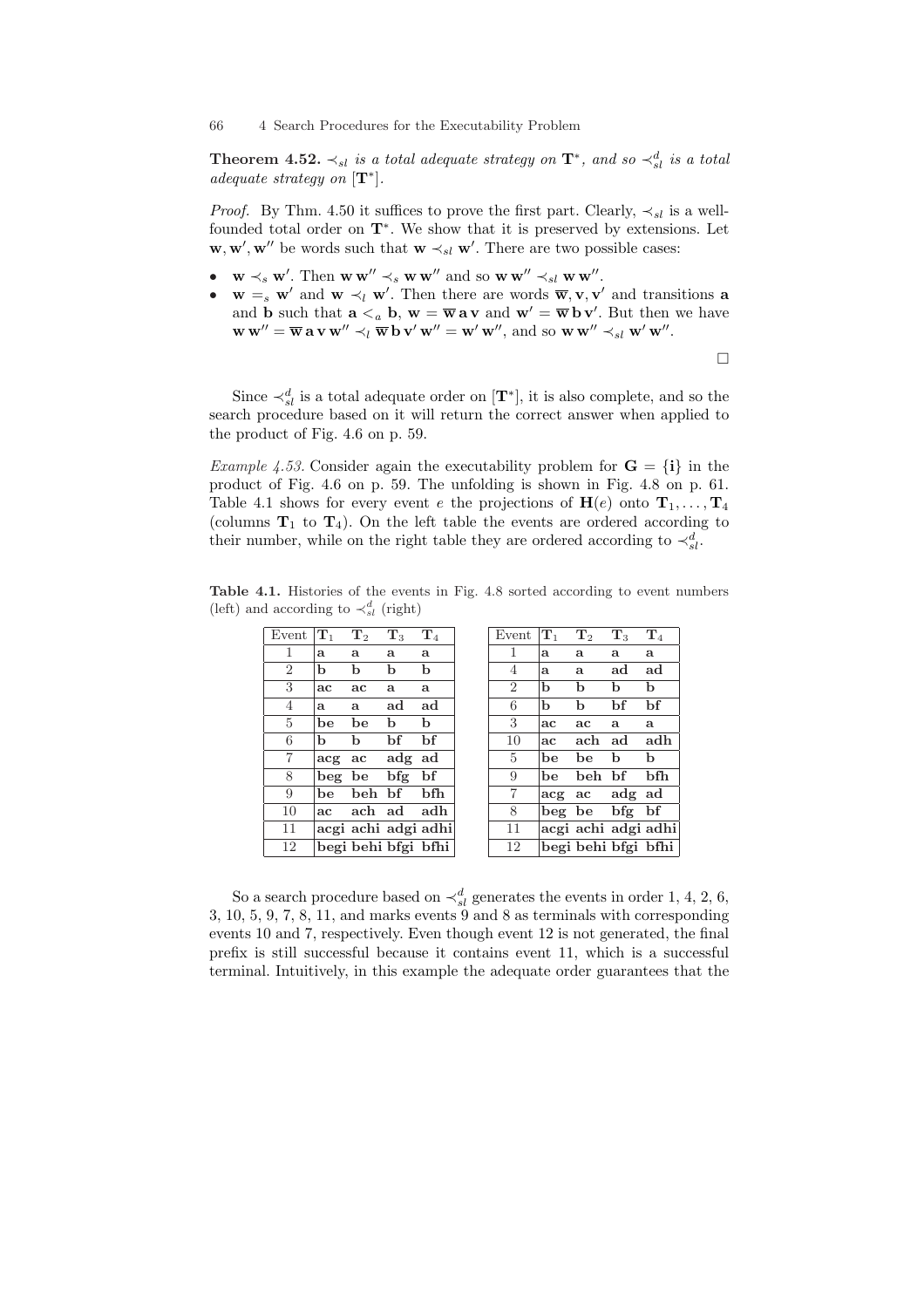events of the "left side" of Fig. 4.8 on p. 61 are always added to the unfolding a bit earlier than their counterparts on the "right side" of the unfolding.

Notice, however, that adequacy is only a sufficient condition for the completeness of the associated search procedure. This is illustrated by the prefix order on traces. While it is obviously a search strategy, it is not adequate: for instance, if  $\mathbf{a}, \mathbf{b}, \mathbf{c}$  are pairwise-dependent transitions, then  $[\mathbf{a}]$  is a prefix of [a b], but [a] [c] is not a prefix of [a b] [c], and therefore the prefix order on traces is not preserved by extensions. However, the search procedure based on the prefix strategy is still complete. This fact is a consequence of the following generalization of Thm. 4.43:

Theorem 4.54. Let  $\prec_1$  and  $\prec_2$  be two strategies on [T<sup>\*</sup>]. If  $\prec_1$  is adequate and refines  $\prec_2$ , then the search procedure with  $\prec_2$  as strategy is complete.

*Proof.* Recall the definition of  $\prec_1$  refines  $\prec_2$ : for every two events e, e' of the unfolding,  $e \prec_2 e'$  implies  $e \prec_1 e'$ .

It suffices to show that if an unfolding contains events labeled by goal transitions, then the  $\prec_2$ -final prefix contains at least one successful terminal.

Let  $e_m$  be a  $\prec_1$ -minimal event labeled by a goal transition. This event exists, because  $\prec_1$  is adequate and therefore well-founded. We prove by contradiction that  $e_m$  is  $\prec_2$ -feasible, and so a  $\prec_2$ -successful terminal.

Assume  $e_m$  is not  $\prec_2$ -feasible. Then some event  $e_s < e_m$  (the spoiler of  $e_m$ ) is a  $\prec_2$ -terminal. Since  $\prec_1$  is a strategy, we have  $e_s \prec_1 e_m$ , and so, by the minimality of  $e_m$ , the event  $e_s$  cannot be labeled by a goal transition. So  $e_s$ is not a successful  $\prec_2$ -terminal. It follows that  $e_s$  is unsuccessful. Let  $e' \prec_2 e_s$ be the companion of  $e_s$ . Since  $\prec_1$  refines  $\prec_2$ , we also have  $e' \prec_1 e_s$ . Let  $[\mathbf{c}]$ be the trace satisfying  $\mathbf{H}(e_s)$  [**c**] =  $\mathbf{H}(e_m)$ . Since  $\mathbf{St}(e') = \mathbf{St}(e_s)$ , there is an event  $e'_m$  satisfying  $\mathbf{H}(e')$   $[\mathbf{c}] = \mathbf{H}(e'_m)$ . This event is labeled by the same goal transition as  $e_m$  and, since  $\prec_1$  is preserved by extensions, we have  $e'_m \prec_1 e_m$ . But this contradicts the minimality of  $e_m$ .

Corollary 4.55. The search scheme of Def. 4.35 is complete for the distributed prefix strategy.

*Proof.* It is easy to see that  $\prec_{sl}^d$  refines the prefix strategy on traces. Since  $\prec_{sl}^d$  is adequate, we can apply Thm. 4.54.  $\Box$ 

## 4.6 Complete Search Scheme for Arbitrary Strategies

We have seen that the search scheme of Def. 4.35, called  $S$  in this section for brevity, is not complete for every search strategy.

This result should not be interpreted as forbidding the use of some strategies. It only states that they cannot be used in combination with S. In this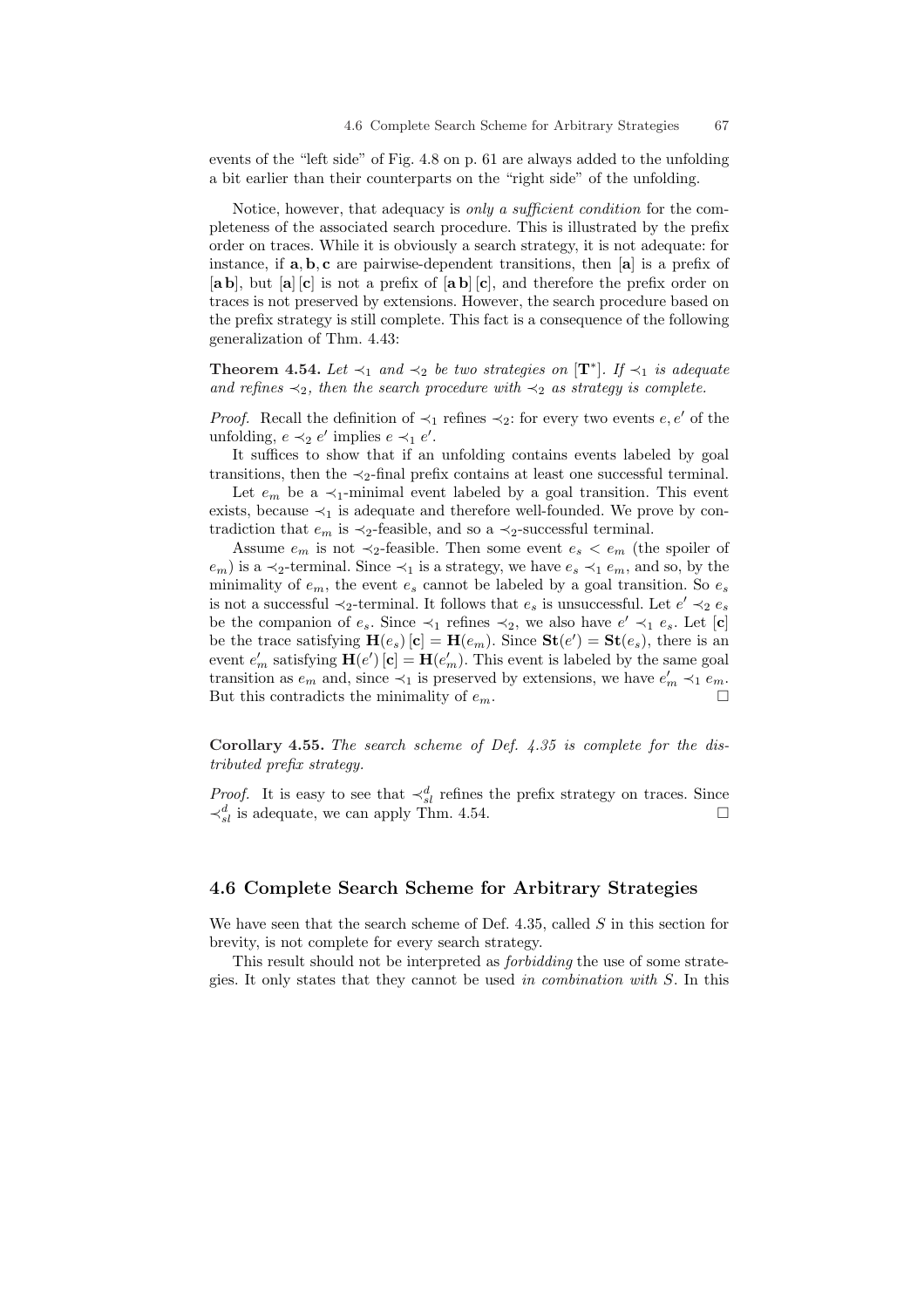68 4 Search Procedures for the Executability Problem

section we show that  $S$  can be modified in a rather straightforward way to yield a new search scheme complete for every strategy. The price to pay is that the new search scheme may lead to larger final prefixes in the worst case. In particular, Thm. 4.39, stating that the combination of  $S$  with a total adequate strategy does not generate more non-terminals than the number of reachable states of the product, does not hold for the new scheme. This approach is originally due to Bonet, Haslum, Hickmott and Thiébaux.

Recall that  $S$  defines a terminal as a feasible event satisfying one of these properties:

- (a)  $e$  is labeled with a transition of  $\bf{G}$ , or
- (b) there is a feasible event  $e' \prec e$  such that  $\mathbf{St}(e') = \mathbf{St}(e)$ .

We replace (b) by a *stronger* condition  $(b')$ :

(b') there is a feasible event  $e' \prec e$  such that  $\mathbf{St}(e') = \mathbf{St}(e)$  and  $P(e', e)$ ,

where  $P(e', e)$  is a to-be-determined predicate on pairs of events. The question is: how to choose  $P(e', e)$  so that the resulting scheme is complete for all strategies, without losing soundness or finiteness.

The perhaps surprising, but in fact very simple observation is that we can take  $P(e', e) \Leftrightarrow e' \ll e$ , where  $\ll$  is any strategy for which S is complete. As we shall see, the new scheme, whatever the strategy, always generates at least (and possibly more than) the events generated by S with strategy  $\ll$ . So, if the set G of goal transitions is executable, then S with strategy  $\ll$  generates an event labeled by some transition of  $\bf{G}$ , and since this event is also generated by the new scheme, the new scheme is also complete.

Before giving a formal definition of the new scheme, let us consider once more the example of Fig. 4.6, whose full unfolding is shown again in Fig. 4.10. The numbers inside the boxes correspond to the total strategy  $\prec$  for which S is not complete (events 8 and 10 are terminals, and so the search procedure never adds events 11 or 12). For  $\ll$  we take the size strategy  $\prec_s$ , which is adequate and so complete in combination with S.

The new search procedure adds events in the order given by  $\prec$ ; however, when it adds event 8, it observes that  $7 \nless s$  8 holds, and so that condition (b') fails. So the procedure does not mark event 8 as a terminal. In the same way, event 10 is not marked either. So events 11 and 12 are feasible in the new scheme, and become part of the final prefix.

This same example allows us to illustrate the practical interest in the new search scheme. In Sect. 5.3 we shall consider depth-first strategies (see the section for a formal definition), and will show that, unfortunately, they are not complete for S. However, they can be safely used in combination with the new scheme. This is useful, because in favorable cases depth-first strategies may quickly lead to a successful terminal, which allows us to stop the search. For instance, consider Fig. 4.11, which shows the unfolding of Fig. 4.8, but orders the events according to a depth-first strategy. In combination with this strategy, the new scheme stops after the addition of event 6, which is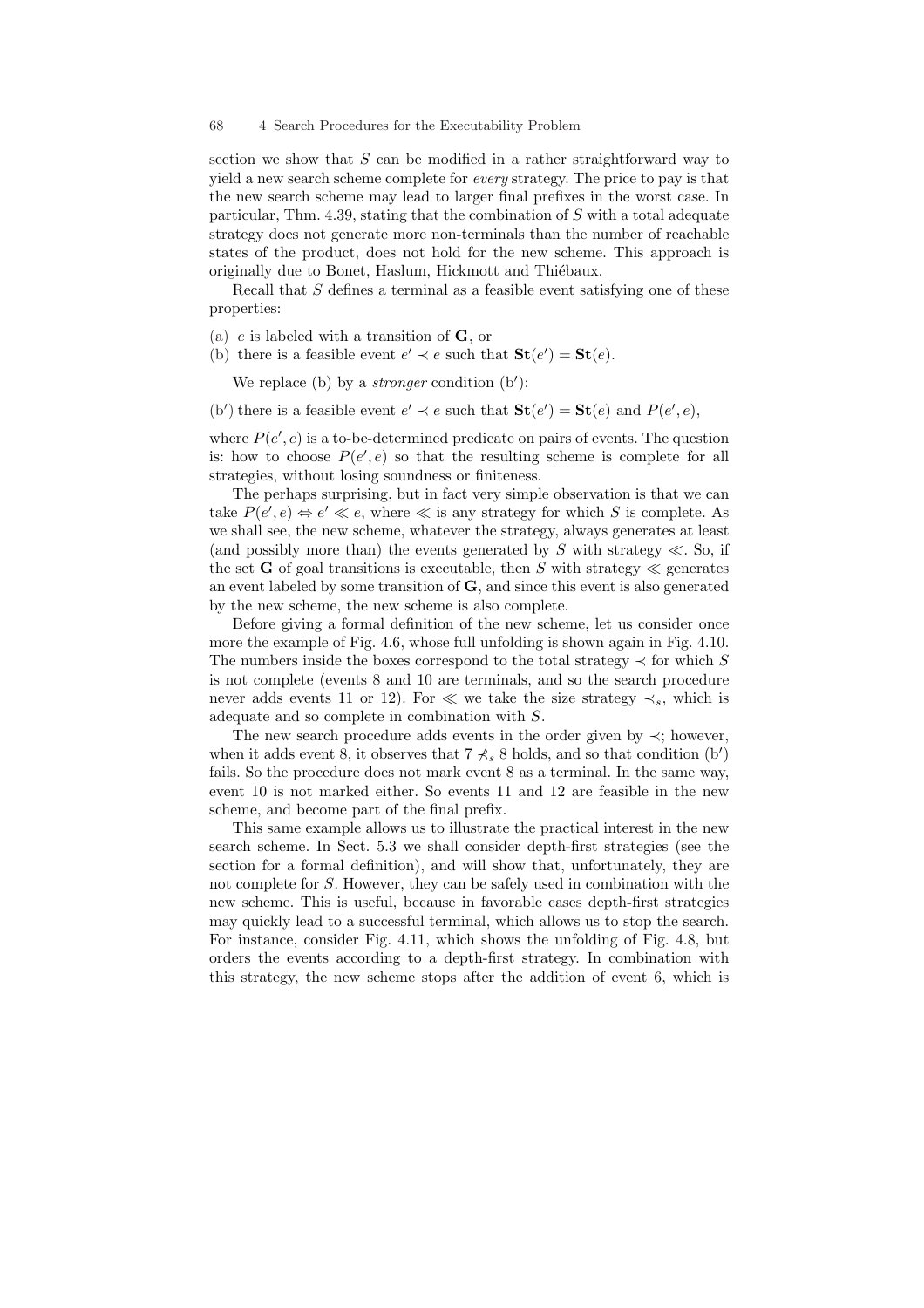

Fig. 4.10. Unfolding of the product of Fig. 4.6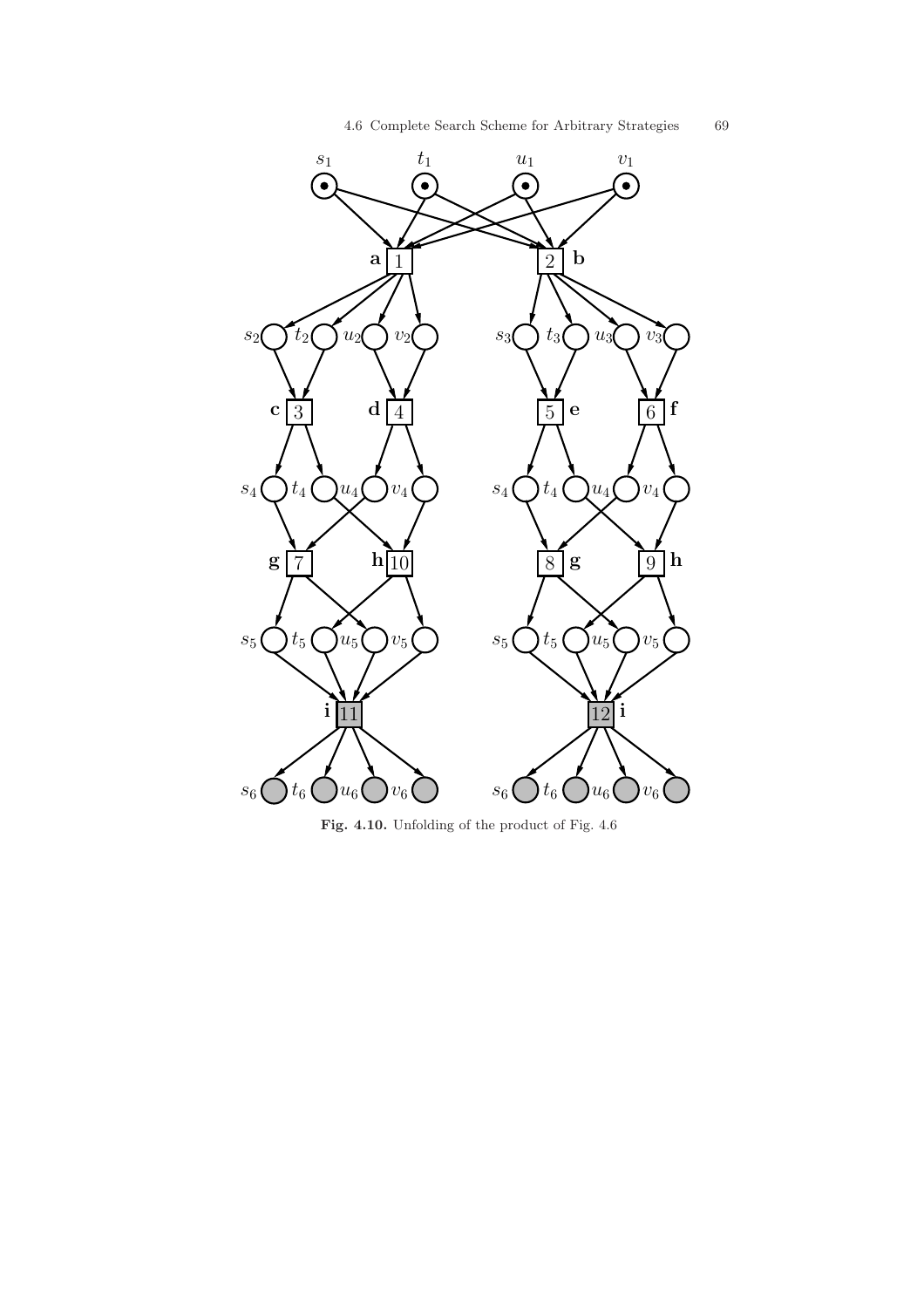## 70 4 Search Procedures for the Executability Problem

a successful terminal. This is a better result than the one obtained with scheme S and the distributed version of the size-lexicographic strategy, which requires us to generate 11 events.



Fig. 4.11. Unfolding of the product of Fig. 4.6 with depth-first strategy; only events 1 to 6 are part of the final prefix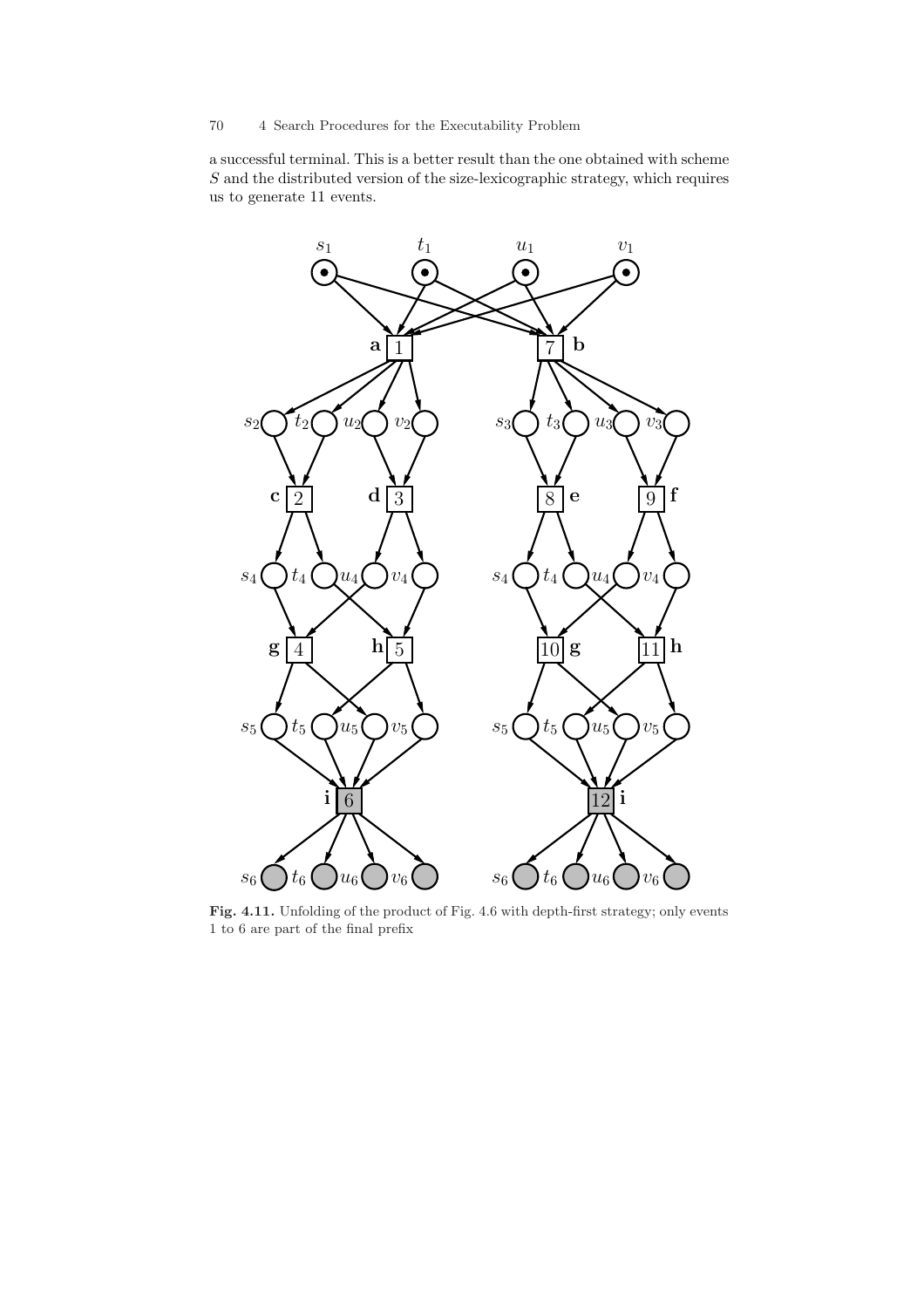4.6 Complete Search Scheme for Arbitrary Strategies 71

Summarizing: when the answer to the executability problem is positive, the new scheme can reach a successful terminal faster by making use of its freedom for choosing strategies. On the other hand, when the answer to the problem is negative, the new scheme can never outperform  $S$ , because it generates at least as many events, and in unfavorable cases it may generate many more events.

We conclude the section with the formal definition of the new search scheme.

**Definition 4.56.** Let  $\prec$  be a strategy on  $[T^*]$ , and let  $\ll$  be any strategy on [T<sup>∗</sup> ] that together with the search scheme of Def. 4.35 yields a complete search procedure.

An event e of the unfolding of  $A$  is feasible if no event  $e' < e$  is a terminal. A feasible event e is a terminal if either

(a) e is labeled with a transition of  $\bf{G}$ , or

(b') there is a feasible event  $e' \prec e$ , called the companion of e, such that  $\mathbf{St}(e') = \mathbf{St}(e) \text{ and } e' \ll e.$ 

A terminal is successful if it is of type (a). The  $\prec$ -final prefix is the prefix of the unfolding of  $A$  containing the feasible events.

Well-definedness (including finiteness) and soundness for arbitrary strategies are proved exactly as for the scheme of Def. 4.35; see proofs of Props. 4.37 and 4.38. Completeness is also easy:

Theorem 4.57. The search scheme of Def. 4.56 is complete for every strategy.

*Proof.* Let S and S' be the search schemes of Defs. 4.35 and 4.56, respectively. Since the combination of S and  $\ll$  is complete, the  $\ll$ -final prefix contains a successful terminal  $e_t$ . So  $e_t$  is feasible and labeled by some goal transition. We show that  $e_t$  is a feasible event of  $S'$  for any strategy. Since  $e_t$  is labeled by a goal transition, this implies that  $e_t$  is a successful terminal of  $S'$ , and so that  $S'$  is complete for every strategy.

Fix any strategy  $\prec$ , and assume that  $e_t$  is not feasible in  $S'$ . Then, some event  $e < e_t$  is an unsuccessful terminal of S'. Let  $e'$  be the companion of e. By condition (b'), we have  $e' \ll e$ . But then e is a terminal of S, and since  $e < e_t$  the event  $e_t$  is not feasible, contradicting the assumption.

## Bibliographical Notes

The search schemes of Defs. 4.6 and 4.35 for the executability problem owe very much to the work of Khomenko, Koutny, and Vogler on canonical prefixes of Petri net unfoldings [73]. They observed that this kind of seemingly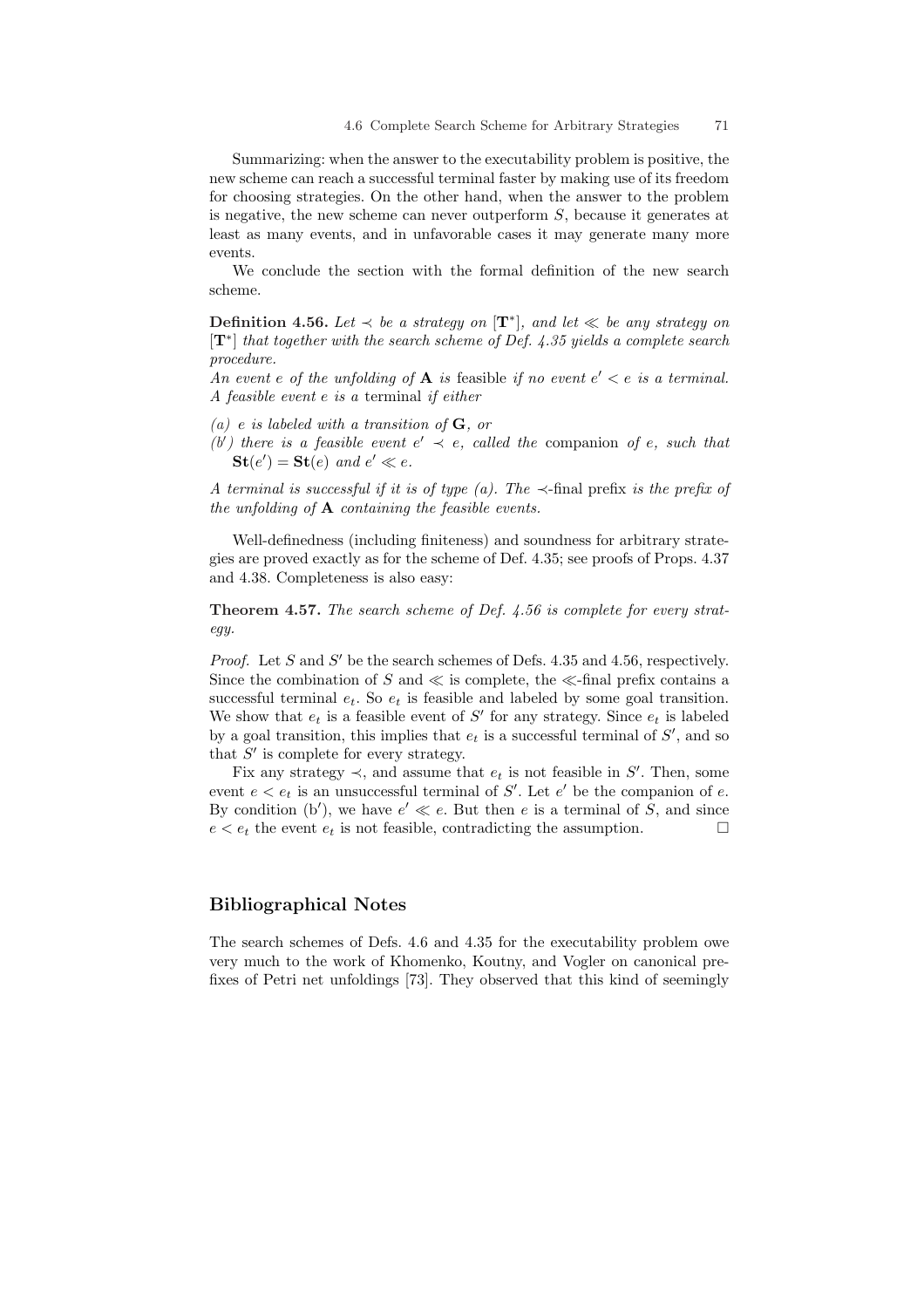#### 72 4 Search Procedures for the Executability Problem

circular definition is actually correct. The immediate consequence is that for any arbitrary search strategy  $\prec$  there is a unique  $\prec$ -final prefix (Khomenko, Koutny, and Vogler would call it the canonical prefix).

Mazurkiewicz traces were introduced by Mazurkiewicz in the early 1970s and have been very extensively studied. The standard reference is [31]. The counterexample of Sect. 4.4.1 is taken from [40, 41].

Adequate search strategies were introduced in [40, 41] under the name of adequate orders. The size strategy was introduced by McMillan in [84]. The section on distributed strategies is taken from [39].

The complete search scheme for arbitrary strategies presented in Sect. 4.6 is due to Bonet, Haslum, Hickmott, and Thiébaux, and as far as we know still unpublished in this form at the time this book goes to print. An earlier version of the approach was presented in [15].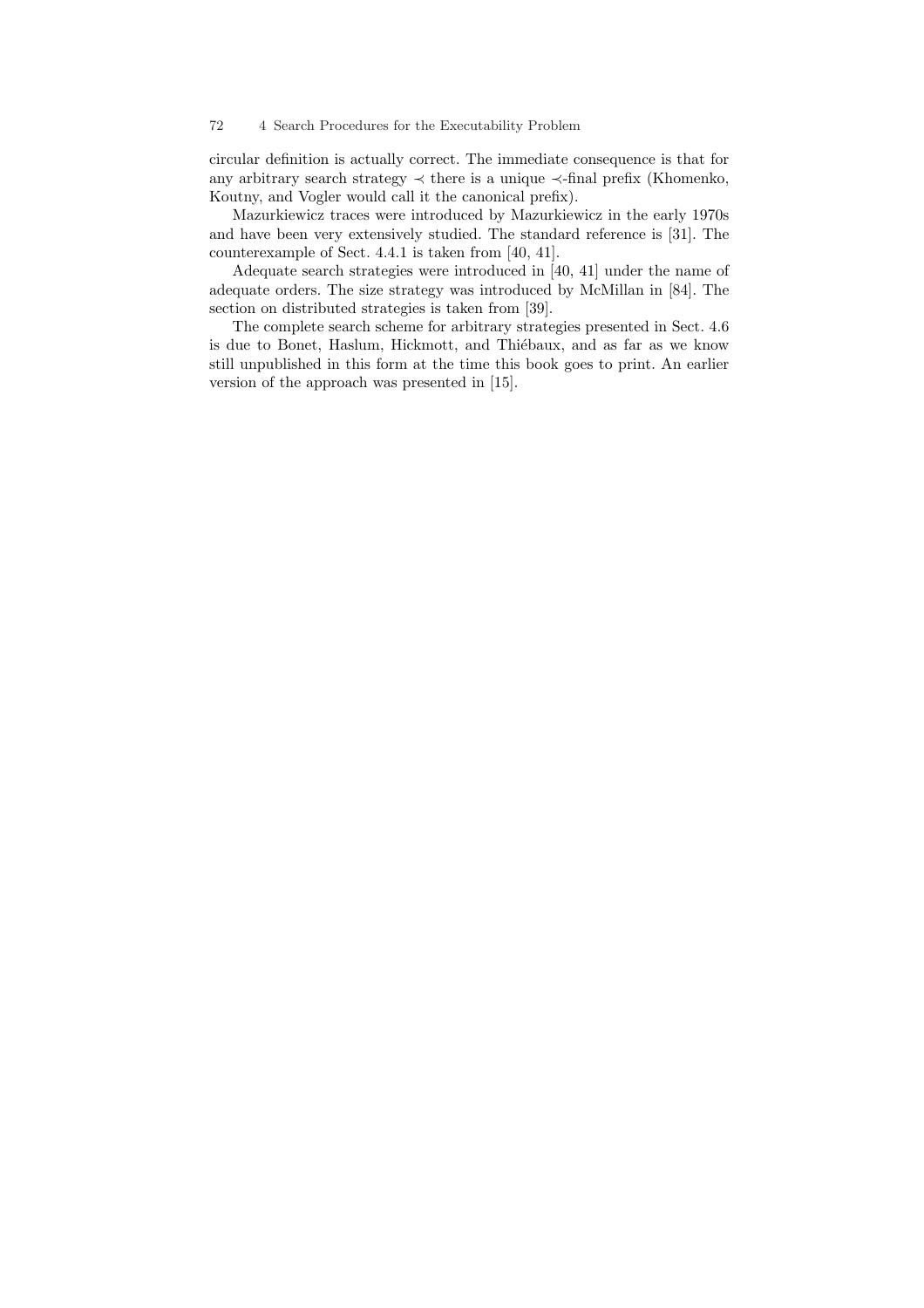In this chapter we present some additional results on the executability problem, and in particular on adequate strategies, that are not used in the rest of the book. The reader interested in the essentials of the model checking procedure for LTL can safely skip them and move to Chap. 6.

In Sect. 5.1 we introduce *complete prefixes*. These are prefixes of the unfolding which, loosely speaking, contain all reachable states. Once a complete prefix is computed, it can be used to solve many different verification problems.

The other sections of the chapter present further results on adequate strategies. Section 5.2 introduces a second total adequate strategy, different from the distributed version of the size-lexicographic strategy that was defined in the previous chapter. Section 5.3 generalizes the concept of breadth-first and depth-first search to products. Finally, Sect. 5.4 proves Prop. 4.42, stating that every strategy on Mazurkiewicz traces preserved by extensions is well-founded.

## 5.1 Complete Prefixes

Consider the special case of the executability problem in which the set G of goal transitions is empty. Obviously, the answer to the question of whether G contains an executable transition is "no", and we do not need to construct any branching process to answer it. However, the case  $\mathbf{G} = \emptyset$  is interesting for another reason. We show in this section that, given an arbitrary adequate strategy ≺, every reachable state of the product is represented by at least one reachable state of the  $\prec$ -final prefix. So, in particular, the  $\prec$ -final prefix can be seen as a (potentially very compact) representation of the complete set of reachable global states. For this reason, this prefix is known in the literature as the  $\prec$ -complete prefix (or just the complete prefix if the strategy  $\prec$  is clear from the context). In this section we prove this fact, show that the global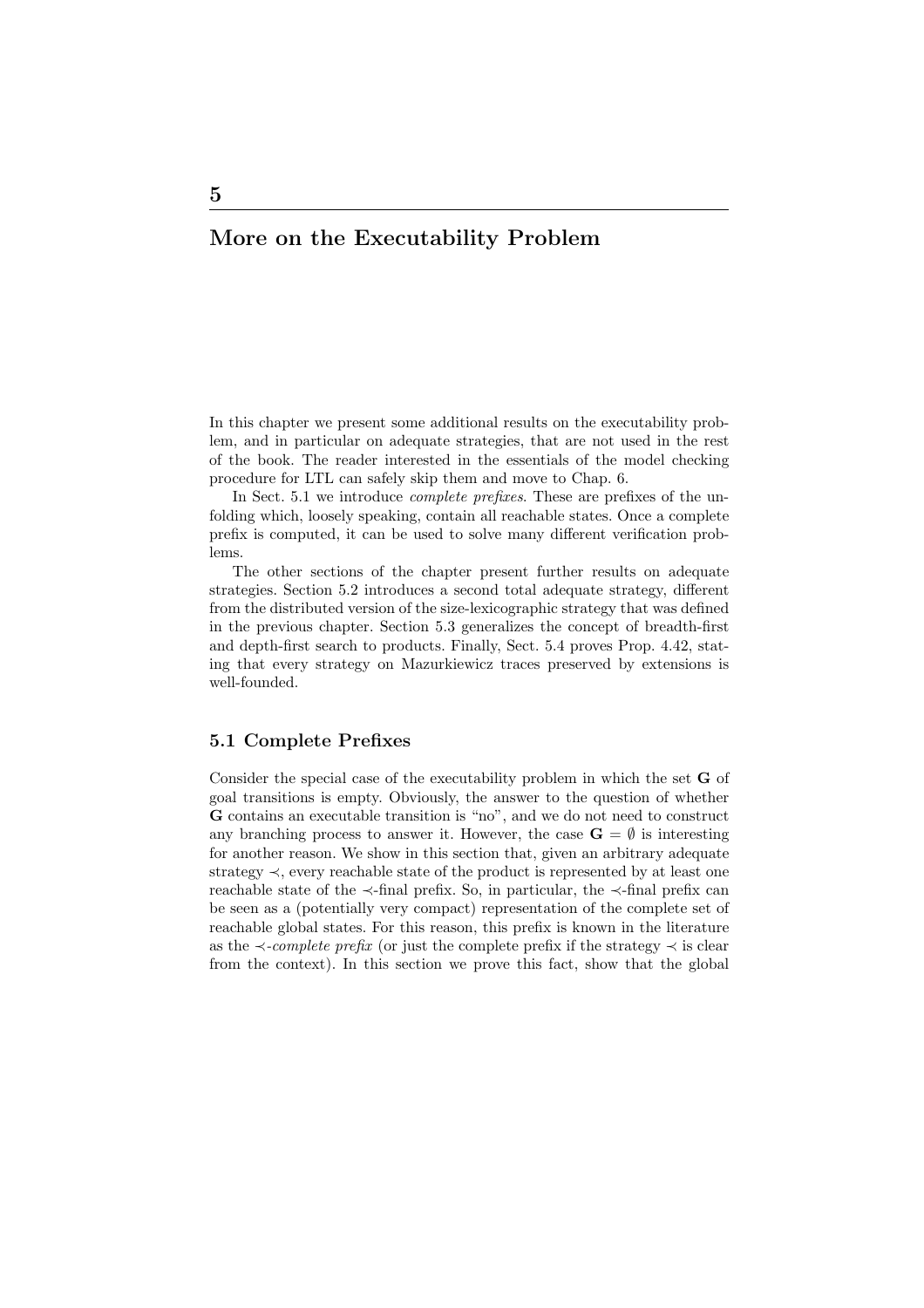reachability problem for complete finite prefixes (formally defined below) is NP-complete, and briefly discuss the applications of this result.

Recall that in the search scheme of Def. 4.35 on p. 57 an event is a terminal if (a) it is labeled by a transition of **G** or (b) there is a feasible event  $e' \prec e$ such that  $\mathbf{St}(e') = \mathbf{St}(e)$ . If  $\mathbf{G} = \emptyset$  then case (a) cannot occur. This leads to the following definition of the complete prefix:

**Definition 5.1.** Let  $\prec$  be an adequate search strategy on  $[T^*]$ . An event e of the unfolding of **A** is feasible if no event  $e' < e$  is a terminal. A feasible event e is a terminal if there is a feasible event  $e' \prec e$ , called the companion of e, such that  $\mathbf{St}(e') = \mathbf{St}(e)$ . The  $\prec$ -complete prefix is the prefix of the unfolding of A containing the feasible events.

The fact that this definition is not circular follows immediately from the fact that it is a special case of Def. 4.35 with  $\mathbf{G} = \emptyset$ .

Example 5.2. Consider the product of Fig. 2.2 on p. 7, whose unfolding can be found in Fig. 3.3 on p. 17. Consider the distributed size lexicographic strategy  $\prec_{sl}^d$ , where the alphabetical order  $\lt_a$  on global transitions is given by:

$$
\langle t_1, \epsilon \rangle <_a \langle t_2, \epsilon \rangle <_a \langle t_3, u_2 \rangle <_a \langle t_4, u_2 \rangle <_a \langle t_5, \epsilon \rangle <_a \langle \epsilon, u_1 \rangle <_a \langle \epsilon, u_3 \rangle \; .
$$

Recall that  $\prec_{sl}^d$  is a total adequate strategy on traces. Fig. 5.1 shows the complete finite prefix for this strategy. The events 7, 11, and 12, shown in dark grey, are terminals. All of them have event 4 as companion. Table 5.1 shows for every event e the projections of the history  $H(e)$  onto  $T_1$  and  $T_2$ . The events are numbered in the order in which they are added to the complete prefix, and the column  $\mathbf{St}(e)$  shows the state reached by  $past(e)$ .

| Event <sup> </sup> | Projection on $T_1$                                                                                                                                                            | Projection on $T_2$                                                                                                                                                                                                                                                | $\mathbf{St}(e)$           |
|--------------------|--------------------------------------------------------------------------------------------------------------------------------------------------------------------------------|--------------------------------------------------------------------------------------------------------------------------------------------------------------------------------------------------------------------------------------------------------------------|----------------------------|
| 1                  |                                                                                                                                                                                | $\langle \epsilon, u_1 \rangle$                                                                                                                                                                                                                                    | $\langle s_1, r_2 \rangle$ |
| $\overline{2}$     | $\langle t_1, \epsilon \rangle$                                                                                                                                                |                                                                                                                                                                                                                                                                    | $\langle s_2,r_1\rangle$   |
| 3                  | $\langle t_2, \epsilon \rangle$                                                                                                                                                |                                                                                                                                                                                                                                                                    | $\langle s_3, r_1 \rangle$ |
| 4                  | $\langle t_1, \epsilon \rangle \langle t_3, u_2 \rangle$                                                                                                                       | $\langle \epsilon, u_1 \rangle \langle t_3, u_2 \rangle$                                                                                                                                                                                                           | $\langle s_4, r_3 \rangle$ |
| 5                  | $\langle t_1, \epsilon \rangle \langle t_3, u_2 \rangle$                                                                                                                       | $\langle \epsilon, u_1 \rangle \langle t_3, u_2 \rangle \langle \epsilon, u_3 \rangle$                                                                                                                                                                             | $\langle s_4, r_1 \rangle$ |
| 6                  | $\langle t_1, \epsilon \rangle \langle t_3, u_2 \rangle$                                                                                                                       | $\langle \epsilon, u_1 \rangle \langle t_3, u_2 \rangle \langle \epsilon, u_3 \rangle \langle \epsilon, u_1 \rangle$                                                                                                                                               | $\langle s_4, r_2 \rangle$ |
| 7                  | $\langle t_2, \epsilon \rangle \langle t_4, u_2 \rangle$                                                                                                                       | $\langle \epsilon, u_1 \rangle \langle t_4, u_2 \rangle$                                                                                                                                                                                                           | $\langle s_4, r_3 \rangle$ |
| 8                  | $\langle t_1, \epsilon \rangle \langle t_3, u_2 \rangle \langle t_5, \epsilon \rangle$                                                                                         | $\langle \epsilon, u_1 \rangle \langle t_3, u_2 \rangle$                                                                                                                                                                                                           | $\langle s_1, r_3 \rangle$ |
| 9                  | $\langle t_1, \epsilon \rangle \langle t_3, u_2 \rangle \langle t_5, \epsilon \rangle \langle t_1, \epsilon \rangle  \langle \epsilon, u_1 \rangle \langle t_3, u_2 \rangle$   |                                                                                                                                                                                                                                                                    | $\langle s_2, r_3 \rangle$ |
| 10                 | $\langle t_1, \epsilon \rangle \langle t_3, u_2 \rangle \langle t_5, \epsilon \rangle \langle t_2, \epsilon \rangle  \langle \epsilon, u_1 \rangle \langle t_3, u_2 \rangle  $ |                                                                                                                                                                                                                                                                    | $\langle s_3, r_3 \rangle$ |
| 11                 |                                                                                                                                                                                | $\langle t_1, \epsilon \rangle \langle t_3, u_2 \rangle \langle t_5, \epsilon \rangle \langle t_1, \epsilon \rangle  \langle \epsilon, u_1 \rangle \langle t_3, u_2 \rangle \langle \epsilon, u_3 \rangle \langle \epsilon, u_1 \rangle  \langle s_4, r_3 \rangle$ |                            |
|                    | $\langle t_3, u_2 \rangle$                                                                                                                                                     | $\langle t_3, u_2 \rangle$                                                                                                                                                                                                                                         |                            |
| 12                 |                                                                                                                                                                                | $\langle t_1, \epsilon \rangle \langle t_3, u_2 \rangle \langle t_5, \epsilon \rangle \langle t_2, \epsilon \rangle  \langle \epsilon, u_1 \rangle \langle t_3, u_2 \rangle \langle \epsilon, u_3 \rangle \langle \epsilon, u_1 \rangle  \langle s_4, r_3 \rangle$ |                            |
|                    | $\langle t_4, u_2 \rangle$                                                                                                                                                     | $\langle t_4, u_2 \rangle$                                                                                                                                                                                                                                         |                            |

Table 5.1. Projections of histories for the events in Fig. 5.1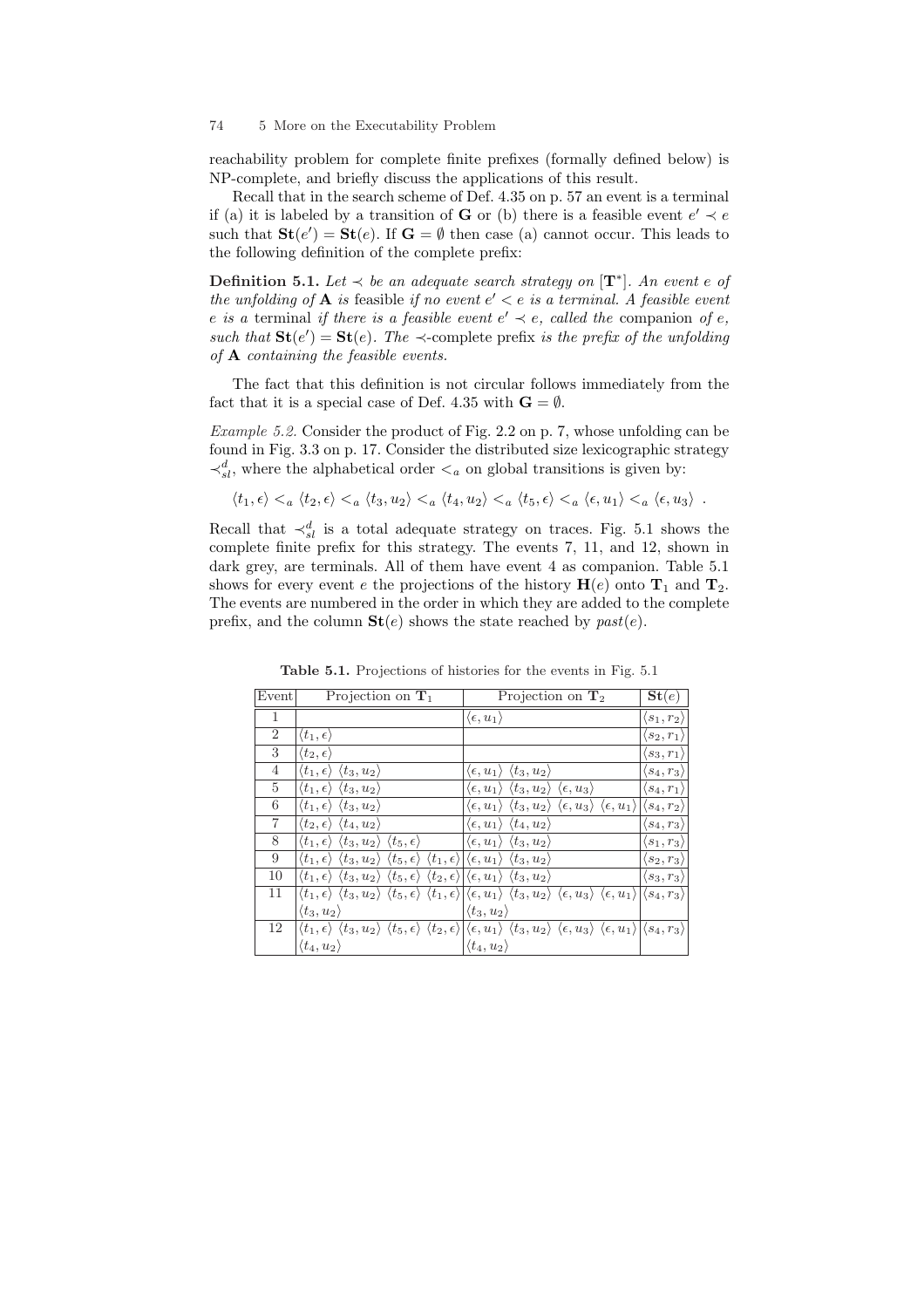

Fig. 5.1. The complete prefix of the product of Fig. 2.2 on p. 7

We show that every reachable global state of a product **A** "corresponds" to some configuration of the complete prefix.

**Theorem 5.3.** Let  $\prec$  be an adequate search strategy on  $[T^*]$ . A global state s of  $A$  is reachable if and only if some configuration C of the  $\prec$ -complete prefix of **A** containing no terminals satisfies  $\text{St}(C) = \text{s}$ .

Proof. We start with the first statement.

 $(\Leftarrow)$  Obvious, because every realization of C corresponds to a history of A whose execution leads to s.

(⇒:) Since s is reachable, at least one history of A leads to it. Let h be a history of **A** leading to **s** such that the trace [h] is minimal w.r.t.  $\prec$ .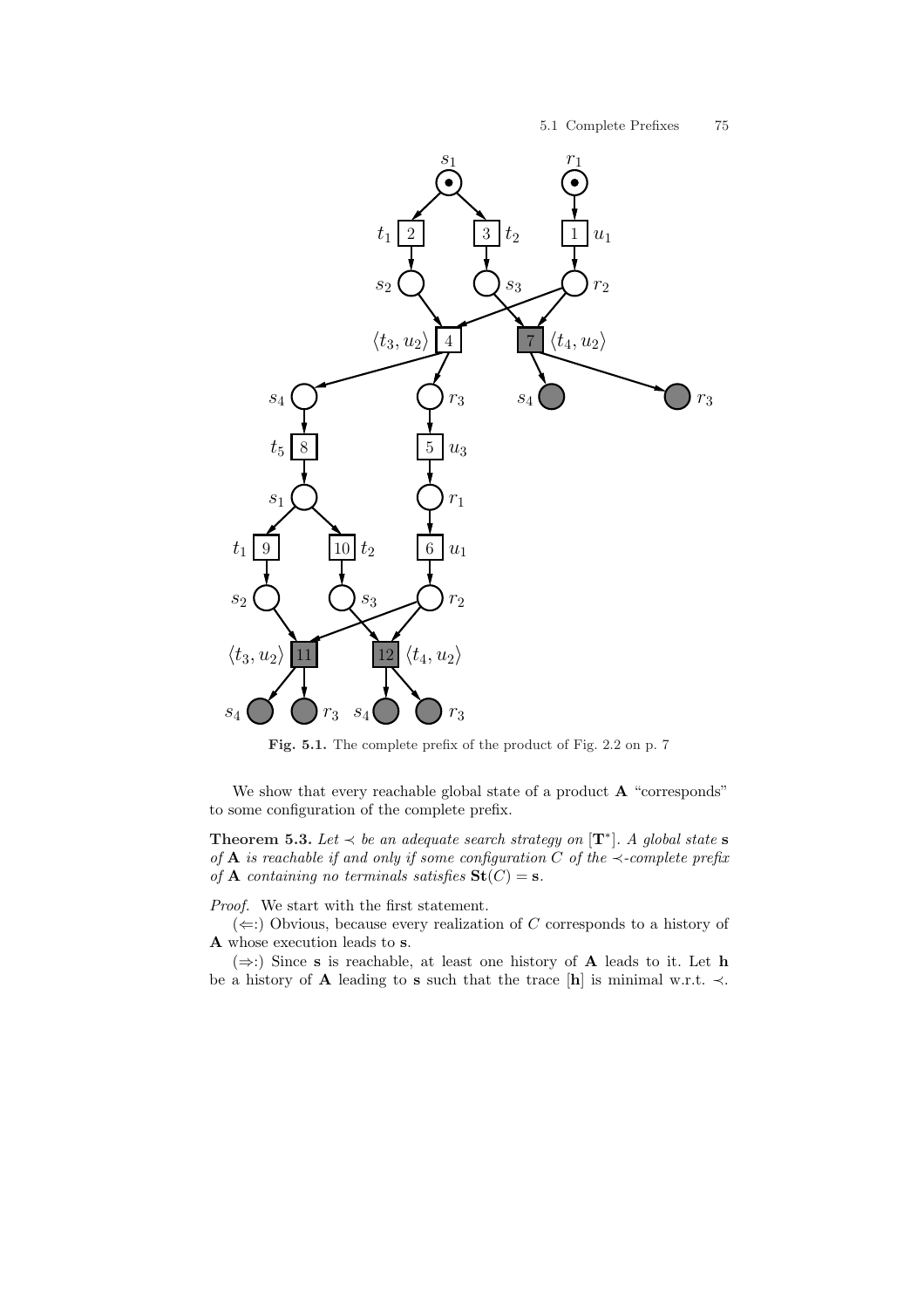(Notice that  $[h]$  exists because  $\prec$  is well-founded.) By Prop. 3.7 on p. 19, some occurrence sequence of the unfolding of  $A$  is labeled by  $h$ . The set of events occurring in this sequence is realizable, and so, by definition, it constitutes a configuration C. This configuration satisfies  $H(C) = [h]$  and  $St(C) = s$ .

We prove that C contains no terminals and is therefore contained in the complete prefix. Assume that  $C$  contains a terminal  $e$  with companion  $e'$ . Let **c** be any computation such that  $H(C) = H(e)$  [**c**]. Since  $St(e') = St(e)$ , we have that  $H(e')$  [c] is also a history trace of **A**. Let C' be the configuration satisfying  $H(C') = H(e')$  [c]. We have  $St(C') = s$  and, since  $\prec$  is preserved by extensions,  $H(C') \prec H(C)$  holds, contradicting the minimality of [h]. This proves that C contains no terminals. Moreover, it implies that all events of C are feasible, and so that C is a configuration of the complete prefix.  $\Box$ 

## 5.1.1 Some Complexity Results

It follows from Thm. 5.3 that a global transition t of a product is executable if and only if the complete prefix contains an event labeled by it. Indeed, if t is executable, then it is enabled by some reachable marking. By Thm. 5.3, the complete prefix contains a configuration containing no terminal leading to this marking, which can be extended with an event labeled by t, and also belonging to the prefix. Note that the event labeled with t may itself be a terminal. So we have the following result:

Proposition 5.4. The following problem can be solved in linear time: Given: A complete prefix of a product **A**, a set  $G \subseteq T$  of global transitions. Decide: Can some transition of **G** ever be executed?

This must be compared with Thm. 3.24 on p. 36, which states that the executability problem is PSPACE-complete for products. In the executability problem we ask the same question, but the input is the product A itself, not a complete prefix. There is no contradiction between the two results, because in the worst case the complete prefix of  $A$  is exponentially larger than  $A$ , and so "linear time in the size of the complete prefix" may mean "exponential time in the size of A".

The same results (PSPACE-completeness with A as input, linear time with the complete prefix as input) hold for the local state reachability problem: Given a product  $A$  and a local state s of the *i*th component, decide if there is a reachable global state  $s = \langle s_1, \ldots, s_n \rangle$  such that  $s_i = s$ . The proof is a simple reduction from and to the executability problem.

Let us now examine the problem of deciding if a *global* state is reachable. If the input is the product  $\mathbf{A}$ , then the problem is again PSPACE-complete, as can be easily shown by mutual reduction to the executability problem or by a slight modification of the proof of Thm. 3.24 on p. 36. But if the input is the complete prefix we have: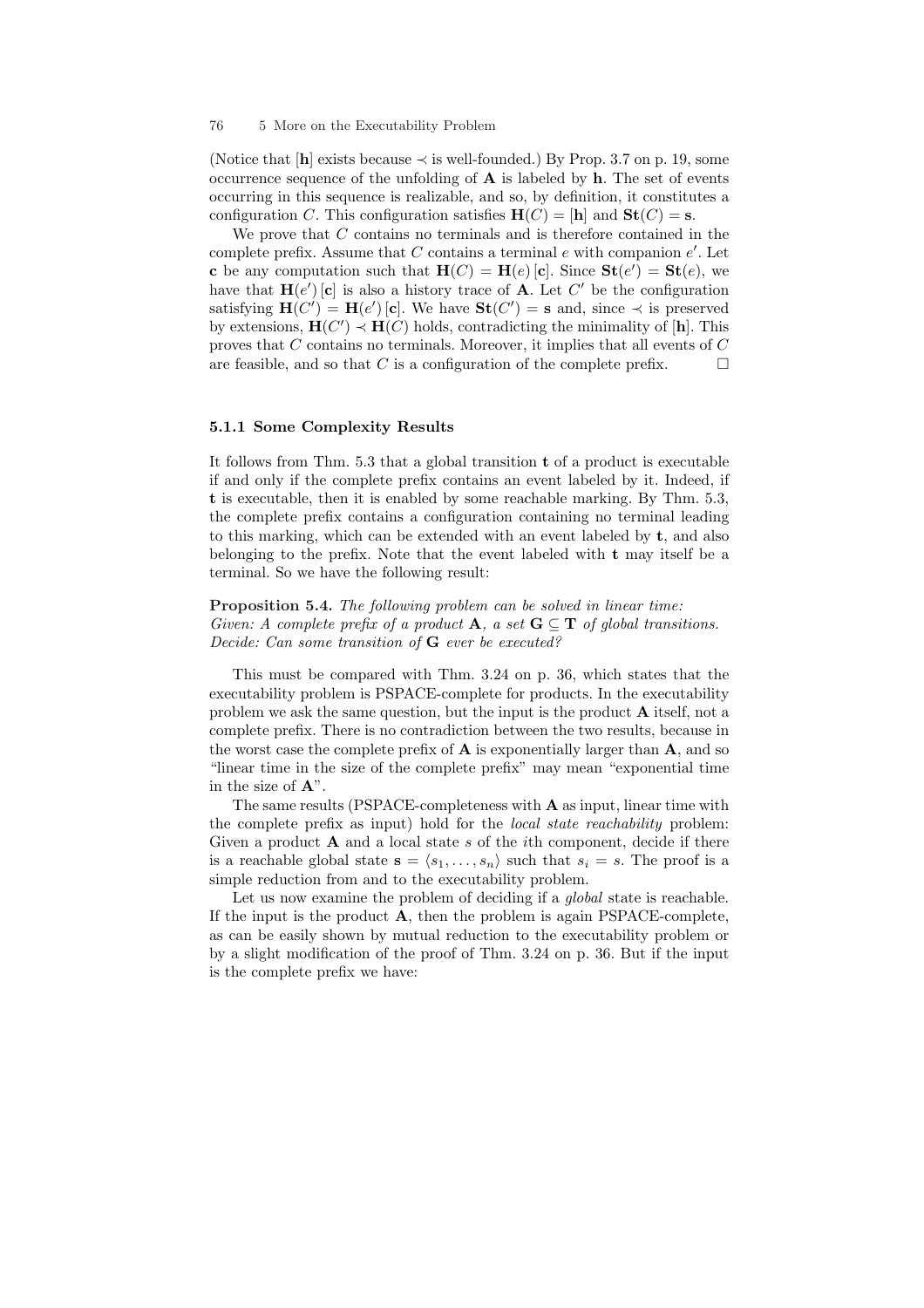Proposition 5.5. The following problem is NP-complete: Given: A complete prefix of a product  $\bf{A}$ , a global state  $\bf{s}$ . Decide: Is s reachable?

Proof. To prove membership in NP, we start by observing that in an occurrence sequence of the complete prefix no event can occur twice. This can be easily proved by structural induction on the causal order: minimal events w.r.t. the order can obviously occur at most once, and if the immediate causal predecessors of an event can occur at most once, then so can the event itself. Now, if s is reachable, we can guess a sequence of events of the complete prefix, check that it is an occurrence sequence and that it leads to a reachable marking labeled by s, and do all this checking in polynomial time.

NP-hardness can be proved by means of a reduction from the propositional logic satisfiability problem (SAT). The proof is very similar to that of Prop. 3.21 on p. 31.  $\Box$ 

Finally, we can consider a third version of the global reachability problem in which the input is the transition system  $\mathcal{T}_{A}$ . Since the states of  $\mathcal{T}_{A}$  are the global states of A, in this case the problem can be solved in linear time.

An interesting way of interpreting these results is to consider the product **A**, its complete prefix, and the transition system  $T_A$  as three representations of the set of reachable global states. The product  $A$  is a very succinct representation, while  $T_A$  is very "verbose". The complete prefix lies in between. The price to pay for a succinct representation is a higher cost in retrieving information. In the case of A, almost any interesting information has "PSPACE-complete cost" (it is well known that most problems of interest are PSPACE-complete for products). In the case of  $\mathcal{T}_A$ , almost any kind of information (for instance, deciding any property expressible in CTL and LTL, two popular temporal logics) has polynomial cost in the size of  $\mathcal{T}_{\mathbf{A}}$ . Again, the complete prefix lies in between. If we are interested in local properties, i.e., in properties concerning a bounded number of components, then retrieving the information has polynomial cost. For instance, deciding the executability of one transition has linear cost, and deciding the mutual exclusion of two local states has quadratic cost. However, global information, like the reachability of a global state, has "NP-complete cost".

It is important to notice the difference between "complete prefix" (as defined in this work) and "prefix in which every reachable state is represented". Let us call the latter a *full* prefix. While every complete prefix is full, not every full prefix is complete. Intuitively, when constructing a complete prefix the only information we have about which global states are reachable comes from the states  $\mathbf{St}(e)$  associated with the events. These are the only global states that are explicitly constructed and stored by a search procedure. In particular, when adding a new event e, the search procedure cannot check whether  $\mathbf{St}(e)$  is already represented in the prefix constructed so far; it can only check whether  $\mathbf{St}(e)$  is also the state associated with some other event. "Minimal"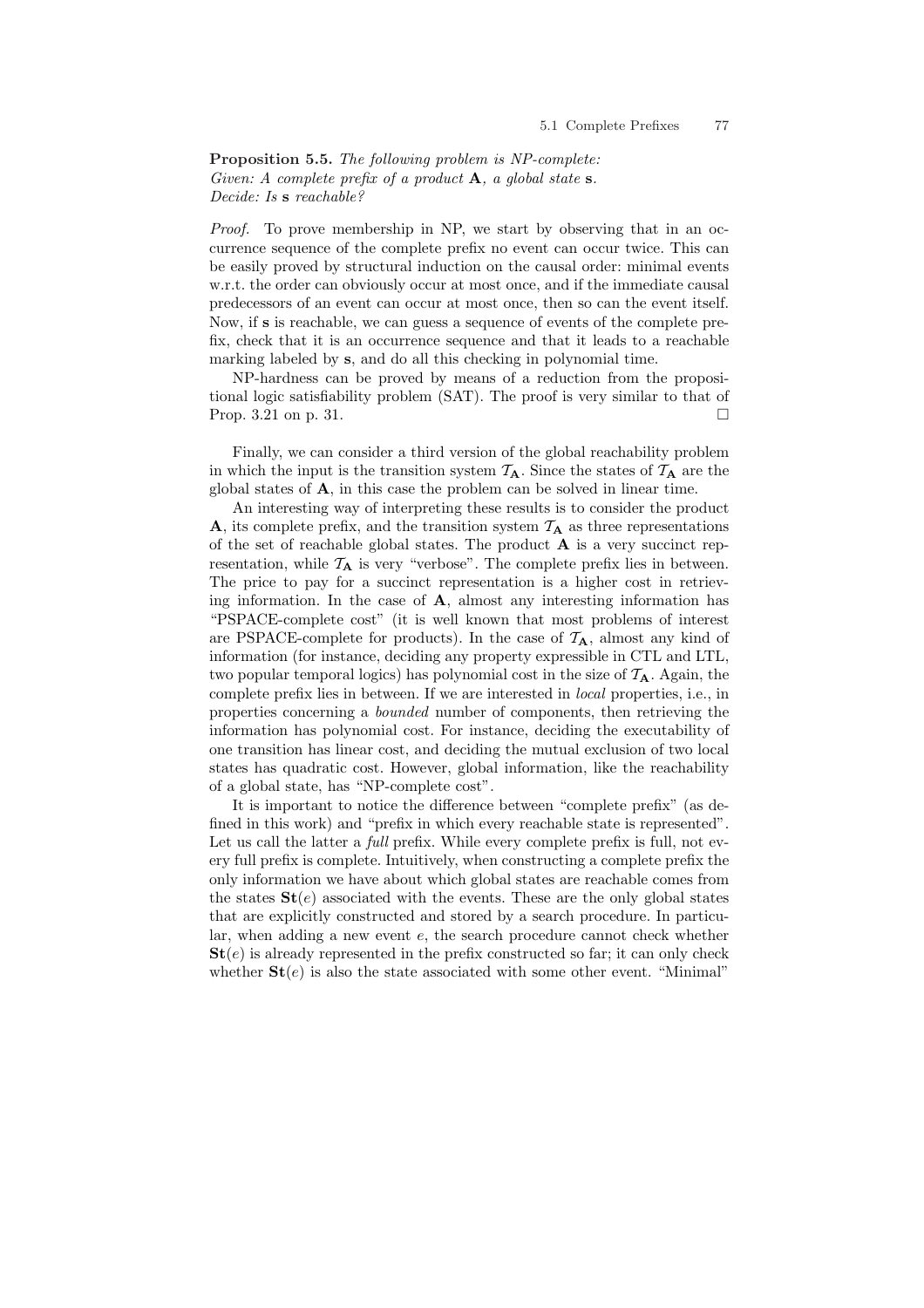full prefixes can be constructed by performing this check (reachability of a global state can be done using Prop. 5.5), and can therefore be much more compact representations of the set of reachable states than complete prefixes. However, retrieving information from them is more costly: the second author has shown that certain nested local state reachability problems with full prefixes as input are PSPACE-complete. The exact lower bound of these nested local state reachability problems for the much less succinct complete prefixes is an open question.

By Prop. 5.5 we should not expect to find polynomial algorithms for the global reachability problem with a complete prefix as input. Let us however give a rough estimate of the complexity of a naive exponential algorithm. Assume that the product  $A$  has  $k$  components, and that its complete prefix has size *n*. Assume further that  $\mathbf{s} = \langle s_1, \ldots, s_k \rangle$ . By Thm. 5.3 and Prop. 3.14 on p. 23, s is reachable if and only if the complete prefix contains a set  $\{p_1, \ldots, p_k\}$ of places such that

(1)  $p_i$  and  $p_j$  are concurrent for every  $1 \leq i \leq j \leq k$ , and

(2)  $p_i$  is labeled by  $s_i$  for every  $i \in \{1, \ldots, k\}.$ 

To check if such a set exists, we proceed in two steps. First, in a preprocessing step we compute all concurrent pairs of places. It is easy to see that this can be done in  $O(n^2)$  time (and space). Then, for each subset  $\{p_1, \ldots, p_k\}$  we check (1) and (2) in time  $O(k^2)$  by going through the places pairwise. Since there are  $O((n/k)^k)$  possible subsets, the existence of a set satisfying (1) and (2) can be decided in  $O(n^k/k^{k-2})$  time with a  $O(n^2)$  preprocessing step. See also Sect. 3.4, especially Prop. 3.20 on p. 29.

The important observation here is that the algorithm is only exponential in the number  $k$  of components, which is usually much smaller than  $n$ .

## 5.1.2 Reducing Verification Problems to SAT

In the rest of the section we show that the reachability problem with a complete prefix as input can be reduced in an elegant way to SAT. In fact, similar reductions can be given for many other problems. These reductions are important, because they allow us to apply SAT solvers to reachability problems.

In a first preprocessing step we remove all terminals and their output places from the complete prefix. The reason is Thm. 5.3: since all global states are reachable by configurations containing no terminals, they can be safely removed.

The heart of the result is the construction of a formula  $\phi_{\bf A}$  over a set of Boolean variables containing a variable e for every event e, and a variable p for every place  $p$  of the preprocessed complete prefix. In the following we present this construction, but without paying much attention to efficiency questions; many encoding tricks can be used to reduce the size of  $\phi_{\mathbf{A}}$ .

An assignment to the variables of  $\phi_{\mathbf{A}}$  determines and is completely determined by the pair  $(E, P)$ , where E and P are the sets of events e and places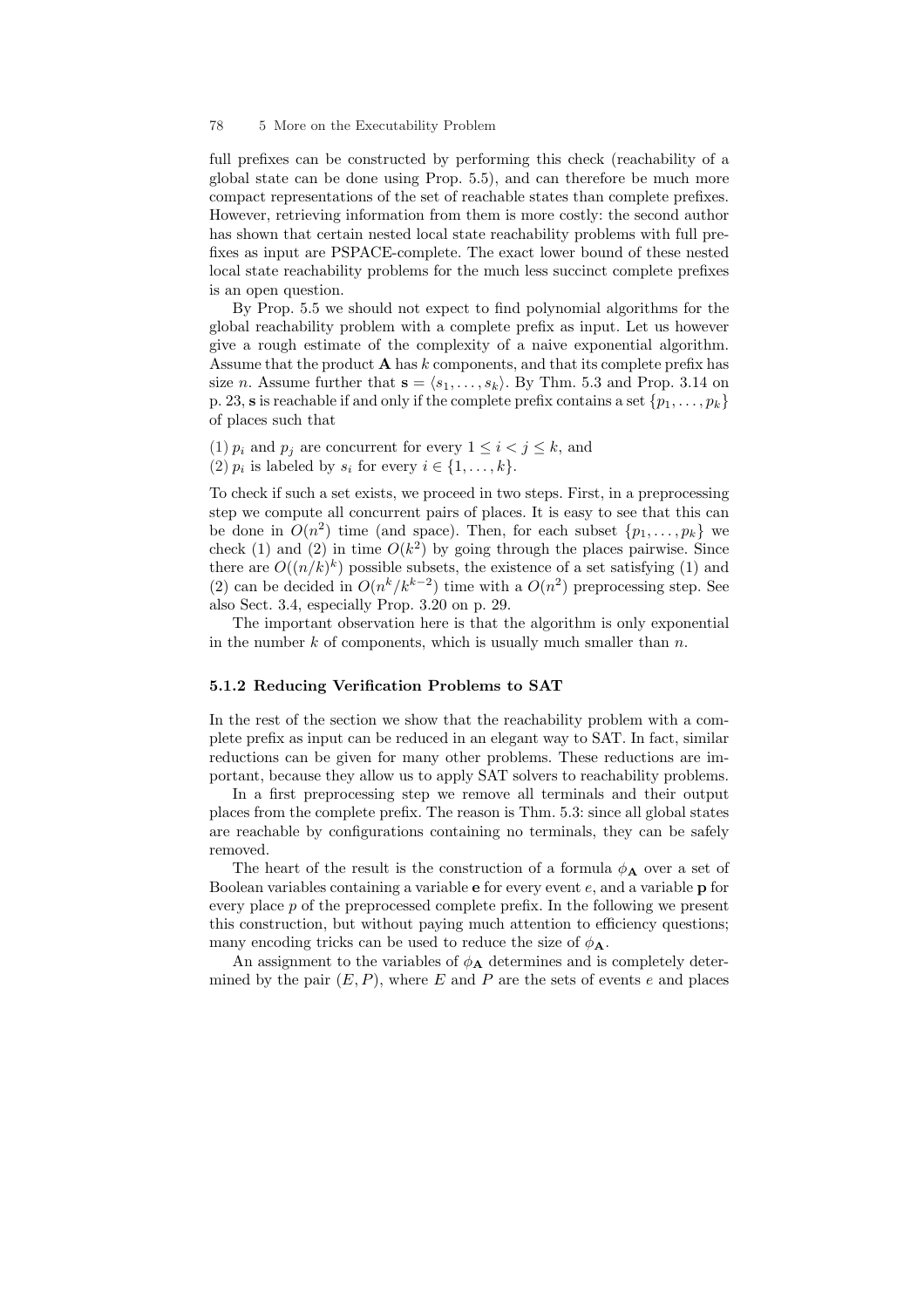$p$  such that the variables **e** and **p** are set to true by the assignment, respectively. So we identify an assignment and its associated pair, and speak of "the assignment  $(E, P)$ ". The formula  $\phi_A$  has the following fundamental property:

An assignment  $(E, P)$  satisfies  $\phi_{\mathbf{A}}$  if and only if E is a configuration, and  $P$  is the marking reached by any realization of  $E$ .

So in  $\phi_{\mathbf{A}}$  we can interpret the variable **e** as "the event *e* has occurred", and the variable  $\bf{p}$  as "the place  $p$  is marked".

The formula  $\phi_{\mathbf{A}}$  is a conjunction of formulas  $\phi_p$ , one for each place p of the preprocessed complete prefix. Assume that  $p$  has an input event  $e$  and output events  $e_1, e_2, \ldots, e_n$ . We set

$$
\phi_p=\left(\left(\bigvee_{i=1}^{n}\mathbf{e}_i\right)\to\mathbf{e}\right)\ \wedge\ \left(\bigwedge_{1\leq i
$$

The first conjunct expresses that if any of  $e_1, \ldots, e_n$  have occurred, then e must also have occurred. The second conjunct expresses that at most one of  $e_1, \ldots, e_n$  have occurred. Finally, the third conjunct expresses that p is marked if and only if e has occurred and none of  $e_1, \ldots, e_n$  has occurred. So, if an assignment  $(E, P)$  satisfies the first two conjuncts for every place p, then E is causally closed and conflict-free, and therefore a configuration (Prop. 3.18). Moreover,  $P$  is the marking reached by any realization of  $C$ .

The preprocessed complete prefix may contain places having no input event, no output events, or (in pathological cases) having neither input nor output events. If a place has no input event, then its associated formula is obtained by replacing all occurrences of the input event variable e in the formula above by true. If it has no output events, then all occurrences of output event variables  $e_i$  are replaced by *false*. In particular, if the place has neither input nor output events we get  $\phi_p = \mathbf{p}$ , expressing the fact that the place p is marked in all configurations.

We illustrate the construction by means of an example.

Example 5.6. Consider the Petri net of Fig. 5.2. It is easy to see that it is the Petri net representation of a product with two components, one with states labeled  $s_i$ , and one with states labelled  $r_i$ . Figure 5.3 shows the complete prefix for the  $\prec_{sl}^d$  strategy. The name of a node (place or event) is written inside the node, whereas its label is written next to it. As usual, the names of the events correspond to the order in which they are added to the unfolding. For the names of the places we have chosen Greek letters. Events 5 and 7 (that are ignored by the encoding together with their output places) are terminals with event 1 as their companion. Table 5.2 shows the conjuncts  $\phi_p$  of  $\phi_A$  for every  $p \in {\alpha, ..., \zeta, \kappa, \lambda, \mu, \nu}$ . (The places  $\theta$ ,  $\iota$ , and  $\xi$  are removed by the preprocessing step.)

With the help of the formula  $\phi_{\mathbf{A}}$  we can reduce many safety problems to the satisfiability problem of a SAT formula. We give some examples: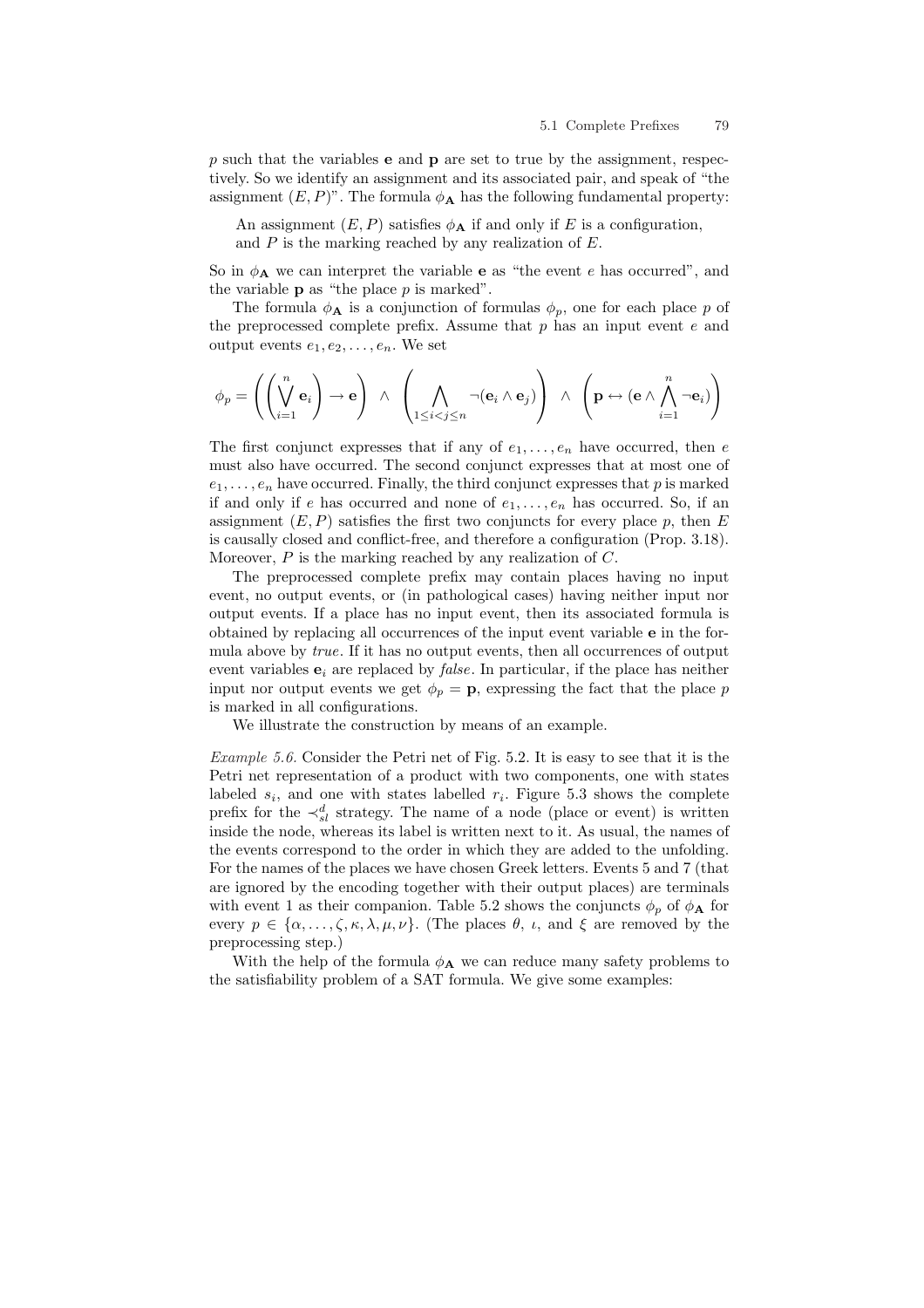

Fig. 5.2. A Petri net model



Fig. 5.3. A complete prefix of the Petri net of Fig. 5.2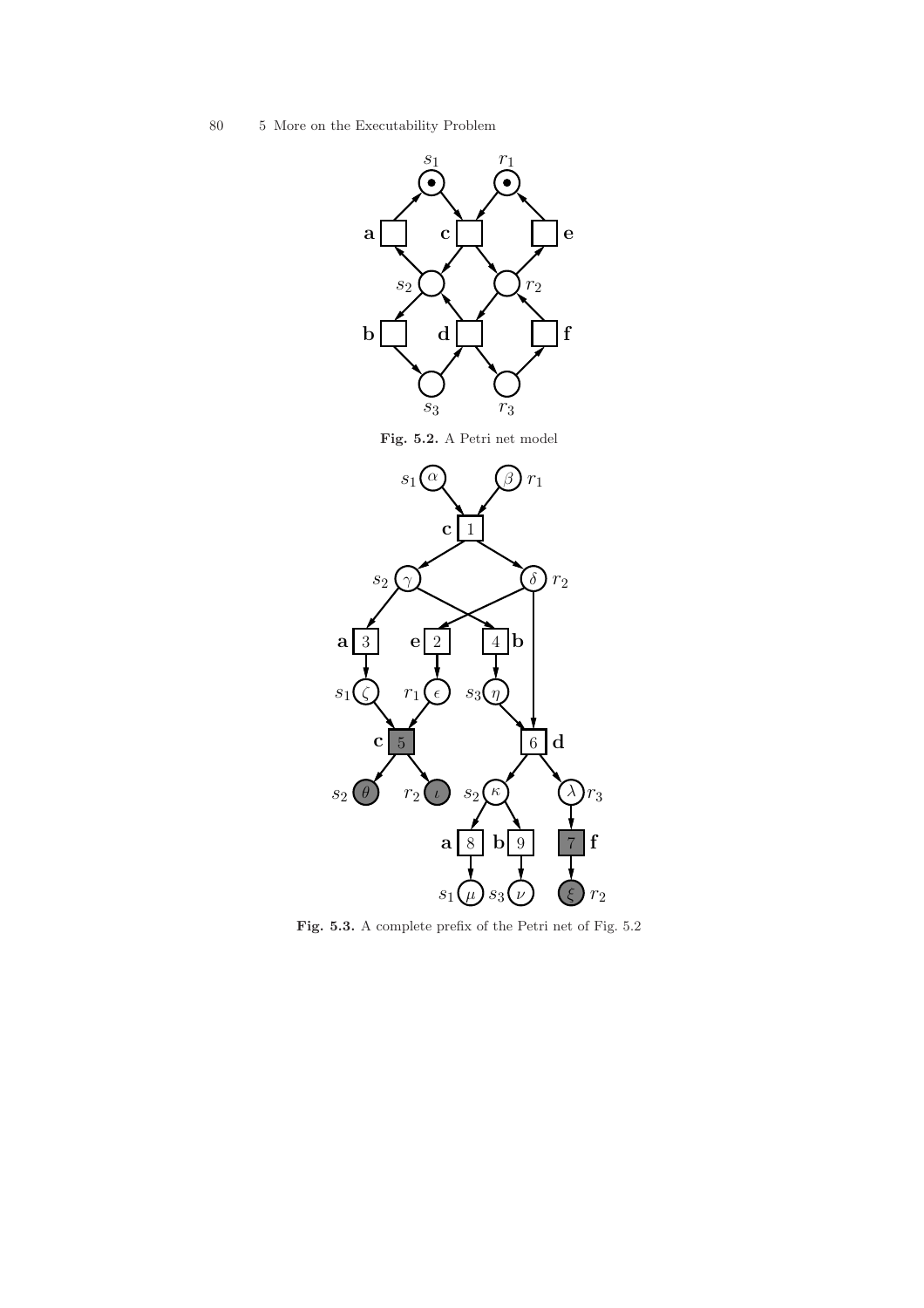Table 5.2. The conjuncts of  $\phi_{\mathbf{A}}$  for the complete prefix of Fig. 5.3

| $\boldsymbol{p}$ | $\phi_{\bm v}$                                                                                                        |
|------------------|-----------------------------------------------------------------------------------------------------------------------|
| $\alpha$         | $\alpha \leftrightarrow \neg 1$                                                                                       |
| β                | $\beta \leftrightarrow \neg 1$                                                                                        |
| $\gamma$         | $((3 \vee 4) \rightarrow 1) \wedge \neg (3 \wedge 4) \wedge (\gamma \leftrightarrow (1 \wedge \neg 3 \wedge \neg 4))$ |
| $\delta$         | $((2 \vee 6) \rightarrow 1) \wedge \neg (2 \wedge 6) \wedge (\delta \leftrightarrow (1 \wedge \neg 2 \wedge \neg 6))$ |
| $\epsilon$       | $\epsilon \leftrightarrow 2$                                                                                          |
| $\zeta$          | $\mathcal{C}\leftrightarrow\mathbf{3}$                                                                                |
| $\eta$           | $(6 \rightarrow 4) \wedge (\eta \leftrightarrow (4 \wedge \neg 6))$                                                   |
| $\kappa$         | $((8 \vee 9) \rightarrow 6) \wedge \neg(8 \wedge 9) \wedge (\kappa \leftrightarrow (6 \wedge \neg 8 \wedge \neg 9))$  |
| $\lambda$        | $\lambda \leftrightarrow 6$                                                                                           |
| $\mu$            | $\mu \leftrightarrow 8$                                                                                               |
| $\nu$            | $\nu \leftrightarrow 9$                                                                                               |

• Is  $\langle s_2, r_3 \rangle$  a reachable state of **A**? This is the case if and only if some reachable marking of the complete prefix marks a place labeled by  $s_2$  and a place labeled by  $r_3$ . This is the case if and only if the formula

$$
\phi_{\mathbf{A}} \wedge (\boldsymbol{\gamma} \vee \boldsymbol{\kappa}) \wedge \boldsymbol{\lambda}
$$

is satisfiable.

• Does every reachable marking mark either  $s_1$  or  $r_2$ ? This is the case if and only if the formula

$$
\phi_{\mathbf{A}} \rightarrow ((\boldsymbol{\alpha} \vee \boldsymbol{\zeta} \vee \boldsymbol{\mu}) \vee \boldsymbol{\delta})
$$

is valid, i.e., if and only if its negation is unsatisfiable.

• Can the Petri net deadlock?

This is an interesting property. By definition, the Petri net of Fig. 5.2 can deadlock if and only if some reachable marking does not enable any transition. Assume that for every transition  $t \in \{a, \ldots, f\}$  we have constructed a formula enables(t) which holds for an assignment  $(P, E)$  if and only if P enables some event labeled by **t**. Then, the net is deadlock-free if and only if the formula

$$
\phi_{\mathbf{A}} \rightarrow (enables(\mathbf{a}) \lor enables(\mathbf{b}) \lor \dots \lor enables(\mathbf{f}))
$$

is valid.

We explain how to construct the formula  $enables(t)$  by means of an example. The formula  $enables(c)$  should be true for the assignments that mark a place labeled by  $s_1$  and a place labeled by  $r_1$ . So we have:

$$
enables(\mathbf{c})=(\boldsymbol{\alpha}\vee\boldsymbol{\zeta}\vee\boldsymbol{\mu})\wedge(\boldsymbol{\beta}\vee\boldsymbol{\epsilon}).
$$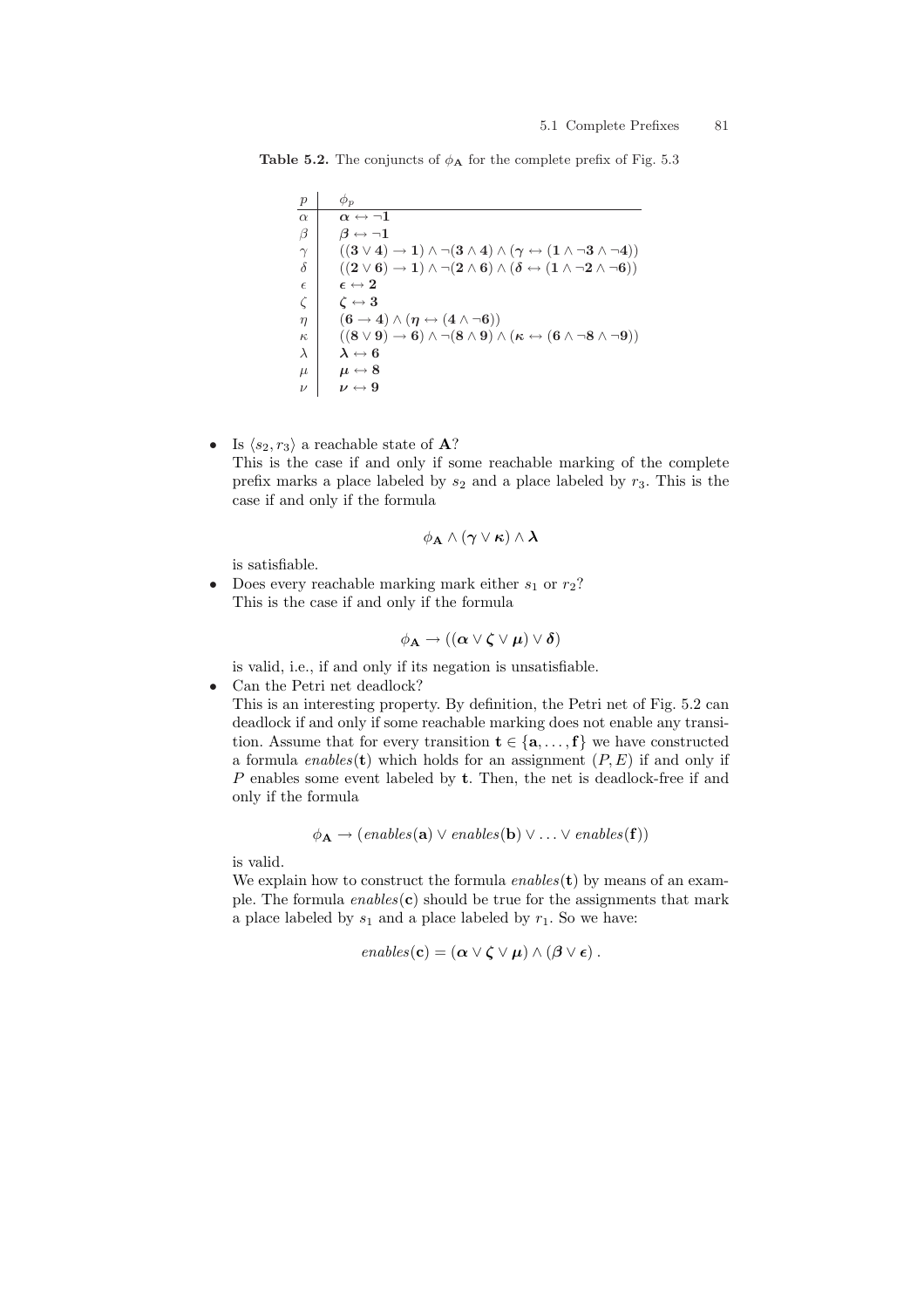The formula  $\phi_{\bf A}$  can be seen as a database that can be queried in order to solve different problems. This approach has been studied from an experimental point of view in different papers (see the Bibliographical Notes at the end of the chapter). The main conclusion is that the bottleneck of the approach lies in the construction of the complete prefix. In practice, the time required for the construction of the complete prefix is usually far larger than the time required by a state-of-the-art SAT solver to solve the SAT instances corresponding to typical queries.

## 5.2 Least Representatives

In this section we present another total adequate strategy due to Niebert and Qu. It can be seen as a way of refining the Parikh strategy so that it becomes a total order. Historically, this strategy is older than the previous one we presented in Sect. 4.5.2 (see Bibliographical Notes). Its main feature is that it does not use the product structure, i.e., it is not a distributed strategy.

Recall that a trace is an equivalence class of words. The classical way to deal with equivalence classes is to assign them representatives. A function rep that assigns to each trace  $[\mathbf{w}]$  a representative  $rep([\mathbf{w}]) \in [\mathbf{w}]$  can be used to lift an order  $\prec$  on  $\mathbf{T}^*$  to an order  $\prec^r$  on traces as follows:  $[\mathbf{w}] \prec^r [\mathbf{w}']$ if  $rep([w]) \prec rep([w'])$ . In this section we follow this path and choose as representative of a trace its smallest word according to the lexicographic order.

**Definition 5.7.** Let  $[w]$  be a trace. The least lexicographic representative of  $[\mathbf{w}]$ , denoted by  $[\mathbf{w}]_l$ , is defined as follows:  $[\mathbf{w}]_l \in [\mathbf{w}]$ , and  $[\mathbf{w}]_l \prec_l \mathbf{w}'$  for every  $\mathbf{w}' \in [\mathbf{w}] \setminus \{[\mathbf{w}]_l\}$ , where  $\prec_l$  denotes the lexicographic order on sequences of global transitions. The order  $\prec_l^r$  on traces is defined by  $[\mathbf{w}] \prec_l^r [\mathbf{w}']$  if  $[\mathbf{w}]_l \prec_l [\mathbf{w}']_l.$ 

Notice that  $\prec_l^r$  is *not* a strategy, because it does not refine the prefix order, as shown by the following example.

*Example 5.8.* If the transitions **a** and **b** are independent, then we have **a b**  $\prec_l$  **b** and so  $[\mathbf{b} \mathbf{a}] \prec_l^r [\mathbf{b}]$ , even though  $[\mathbf{b}]$  is a prefix of  $[\mathbf{b}][\mathbf{a}] = [\mathbf{b} \mathbf{a}]$ .

However, we can use it to refine the Parikh strategy.

Definition 5.9. The Parikh-lexicographic strategy  $\prec_{PL}$  on  $[T^*]$  is defined as follows:  $[\mathbf{w}] \prec_{PL} [\mathbf{w}']$  if  $[\mathbf{w}] \prec_P [\mathbf{w}']$  or  $[\mathbf{w}] =_P [\mathbf{w}']$  and  $[\mathbf{w}] \prec_l^r [\mathbf{w}']$ .

Since the lexicographic order on words is total, so is the Parikh-lexicographic strategy. We prove that it is not only total, but also adequate. We start with a basic property of the lexicographic representatives.

Lemma 5.10. If  $[\mathbf{w}\,\mathbf{w}']_l = \mathbf{w}\,\mathbf{w}'$  then  $[\mathbf{w}]_l = \mathbf{w}$ .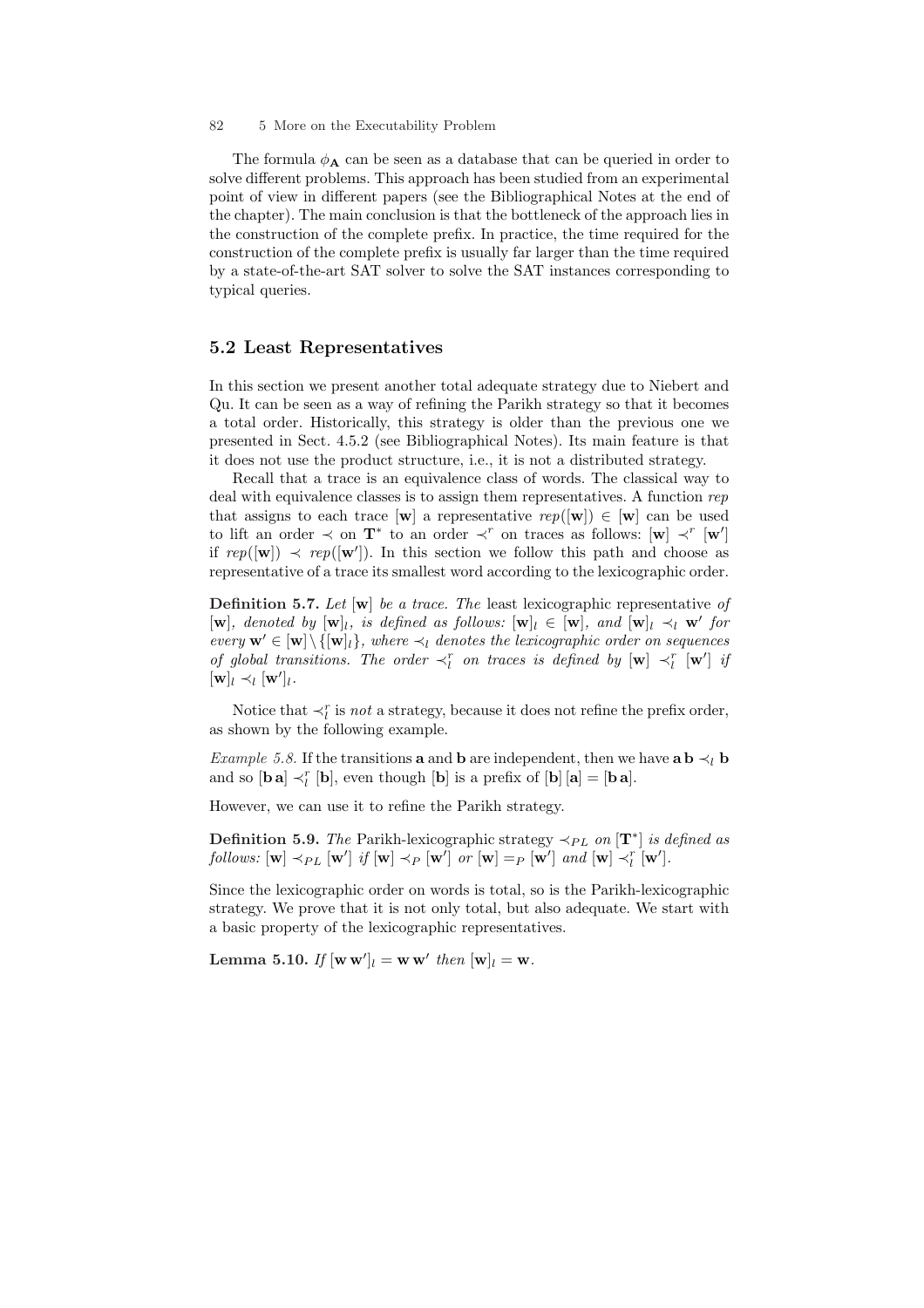*Proof.* We prove the contrapositive. Assume  $[\mathbf{w}]_l = \mathbf{v}$  and  $\mathbf{v} \neq \mathbf{w}$ . Then  $\mathbf{v} \equiv \mathbf{w}$ , which implies that  $\mathbf{w}$  and  $\mathbf{v}$  have the same length, and  $\mathbf{v} \prec_l \mathbf{w}$ . It follows  $\mathbf{v}\mathbf{w}' \equiv \mathbf{w}\mathbf{w}'$  and  $\mathbf{v}\mathbf{w}' \prec_l \mathbf{w}\mathbf{w}'$ , and so  $[\mathbf{w}\mathbf{w}']_l \neq \mathbf{w}\mathbf{w}'$ .  $\Box$ 

The second lemma shows the relation between  $[\mathbf{w} \mathbf{t}]_l$  and  $[\mathbf{w}]_l$ , where **t** is a global transition. Notice that  $[\mathbf{w}]_l = \mathbf{w}'$  does not necessarily imply  $[\mathbf{w} \mathbf{t}]_l =$  $\mathbf{w}'$  **t**. For instance, if **a** and **b** are independent then we have  $[\mathbf{b}]_l = \mathbf{b}$  and  $[\mathbf{ba}]_l = \mathbf{ab} \neq [\mathbf{b}]_l \mathbf{a}.$ 

**Lemma 5.11.** Let  $[w]$  be a trace and let **t** be a transition. Then there exist words  $\mathbf{w}_1, \mathbf{w}_2 \in \mathbf{T}^*$  such that  $[\mathbf{w}]_l = \mathbf{w}_1 \mathbf{w}_2$ ,  $[\mathbf{w} \mathbf{t}]_l = \mathbf{w}_1 \mathbf{t} \mathbf{w}_2$  and  $\mathbf{t}$  is independent of every transition occurring in  $w_2$ .

*Proof.* Let  $\mathbf{w}_1, \mathbf{w}_2 \in \mathbf{T}^*$  be the unique words such that  $[\mathbf{w} \mathbf{t}]_l = \mathbf{w}_1 \mathbf{t} \mathbf{w}_2$ and  $w_2$  contains no occurrence of **t**. Since  $w \mathbf{t} \equiv w_1 \mathbf{t} w_2$ , the transition **t** is independent of every transition of  $w_2$ . So in order to prove the result it only remains to show  $[\mathbf{w}]_l = \mathbf{w}_1 \mathbf{w}_2$ . For this, let  $\mathbf{w}'_1 \mathbf{w}'_2$  be the words satisfying  $[\mathbf{w}]_l = \mathbf{w}'_1 \mathbf{w}'_2$ ,  $|\mathbf{w}'_1| = |\mathbf{w}_1|$  and  $|\mathbf{w}'_2| = |\mathbf{w}_2|$ . In the rest of the proof we show that  $\mathbf{w}'_1 = \mathbf{w}_1$  and  $\mathbf{w}'_2 = \mathbf{w}_2$ . We start by showing  $\mathbf{w}'_1 = \mathbf{w}_1$ .

*Claim 1*:  $\mathbf{w}'_1 \preceq_l \mathbf{w}_1$ . We first prove  $\mathbf{w}'_1 \mathbf{w}'_2 \mathbf{t} \equiv \mathbf{w}_1 \mathbf{w}_2 \mathbf{t}$ :

$$
\mathbf{w}'_1 \mathbf{w}'_2 \mathbf{t} = [\mathbf{w}]_l \mathbf{t} \qquad (\mathbf{w}'_1 \mathbf{w}'_2 = [\mathbf{w}]_l)
$$
  
\n
$$
\equiv \mathbf{w} \mathbf{t} \qquad (\mathbf{w} \equiv [\mathbf{w}]_l)
$$
  
\n
$$
\equiv [\mathbf{w} \mathbf{t}]_l \qquad (\mathbf{w} \mathbf{t} \text{ and } [\mathbf{w} \mathbf{t}]_l \text{ are elements of } [\mathbf{w} \mathbf{t}])
$$
  
\n
$$
= \mathbf{w}_1 \mathbf{t} \mathbf{w}_2 \quad (\text{def. of } \mathbf{w}_1, \mathbf{w}_2)
$$
  
\n
$$
\equiv \mathbf{w}_1 \mathbf{w}_2 \mathbf{t} \quad (\mathbf{t} \text{ is independent of every transition of } \mathbf{w}_2)
$$

Now we have:

$$
\begin{array}{rcl}\n\mathbf{w}_1' \mathbf{w}_2' \mathbf{t} & \equiv \mathbf{w}_1 \mathbf{w}_2 \mathbf{t} \\
\Rightarrow & \mathbf{w}_1' \mathbf{w}_2' \equiv \mathbf{w}_1 \mathbf{w}_2 \\
\Rightarrow & [\mathbf{w}]_l \equiv \mathbf{w}_1 \mathbf{w}_2 \qquad (\mathbf{w}_1' \mathbf{w}_2' = [\mathbf{w}]_l) \\
\Rightarrow & [\mathbf{w}]_l \preceq_l \mathbf{w}_1 \mathbf{w}_2 \qquad (\text{def. of least representative}) \\
\Rightarrow & \mathbf{w}_1' \mathbf{w}_2' \preceq_l \mathbf{w}_1 \mathbf{w}_2 \qquad (\mathbf{w}_1' \mathbf{w}_2' = [\mathbf{w}]_l) \\
\Rightarrow & \mathbf{w}_1' \preceq_l \mathbf{w}_1 \qquad (\mathbf{w}_1 \text{ and } \mathbf{w}_1' \text{ have the same length})\n\end{array}
$$

*Claim 2*:  $w_1 \preceq_l w_1'$ . Since  $w_1$  and  $w_1'$  have the same length, it suffices to prove  $\mathbf{w}_1 \mathbf{v} \preceq_l \mathbf{w}'_1 \mathbf{v}'$  for some words **v** and **v**'. We prove  $\mathbf{w}_1 \mathbf{t} \mathbf{w}_2 \preceq_l \mathbf{w}_1' \mathbf{w}_2' \mathbf{t}$ .

| $\mathbf{w} \equiv  \mathbf{w} _l$                                             | ( <b>w</b> and $[\mathbf{w}]_l$ are elements of $[\mathbf{w}]$ )                                                                                                                                                         |
|--------------------------------------------------------------------------------|--------------------------------------------------------------------------------------------------------------------------------------------------------------------------------------------------------------------------|
| $\Rightarrow$ w t $\equiv$ [w] <sub>l</sub> t                                  |                                                                                                                                                                                                                          |
| $\Rightarrow$ $[\mathbf{w}\,\mathbf{t}]_l \preceq_l [\mathbf{w}]_l \mathbf{t}$ | (def. of least representative)                                                                                                                                                                                           |
|                                                                                | $\Rightarrow$ $\mathbf{w}_1 \mathbf{t} \mathbf{w}_2 \preceq_l \mathbf{w_1}' \mathbf{w_2}' \mathbf{t}$ $(\mathbf{w}_1 \mathbf{t} \mathbf{w}_2 = [\mathbf{w} \mathbf{t}]_l, \mathbf{w}_1' \mathbf{w}_2' = [\mathbf{w}]_l)$ |

By Claims 1 and 2, and since the lexicographic order is total, we get  $\mathbf{w}_1 \preceq_l \mathbf{w}'_1$ . Now we prove  $\mathbf{w}_2 = \mathbf{w}'_2$ .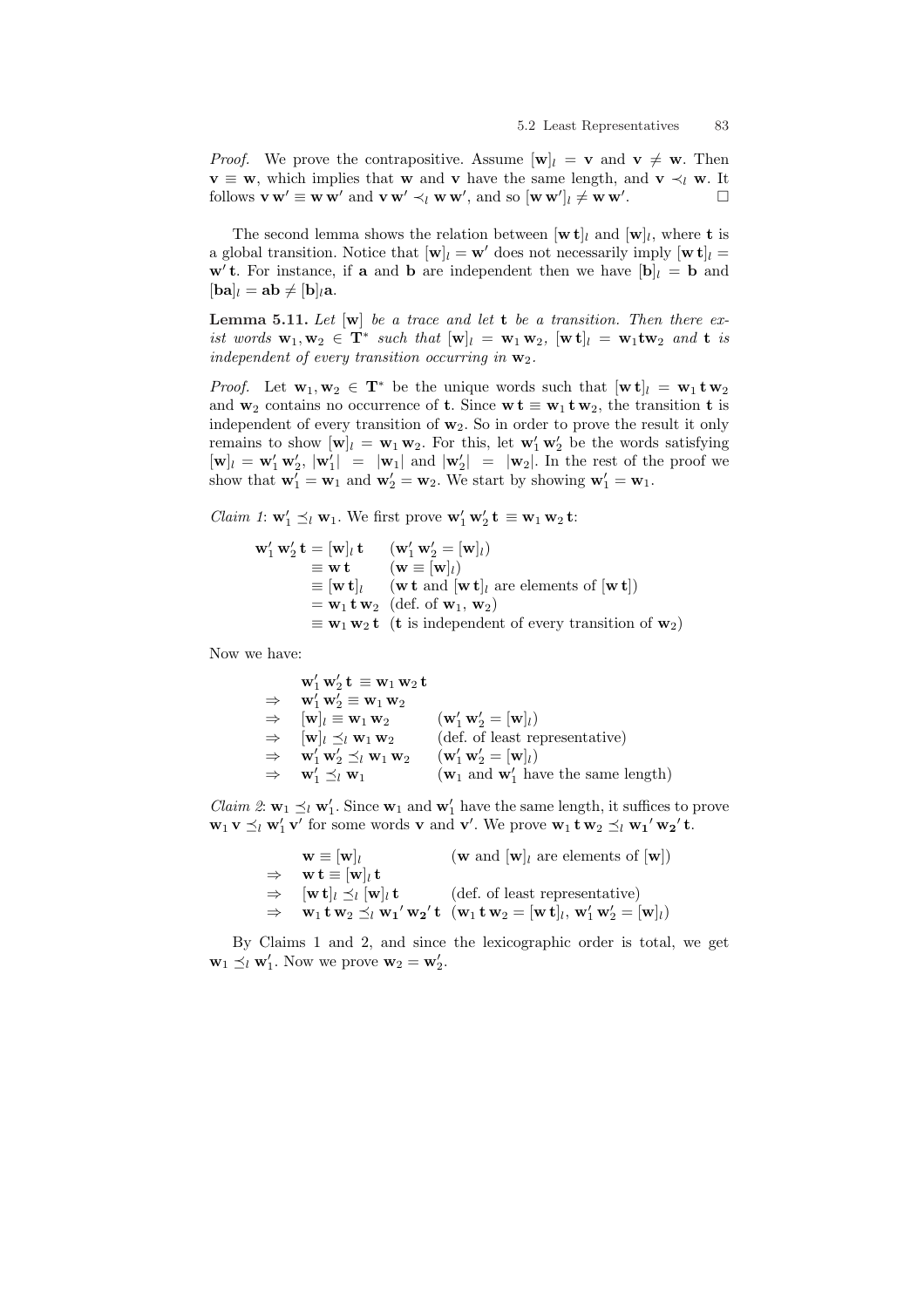*Claim 3*:  $\mathbf{w}'_2 \preceq_l \mathbf{w}_2$ . In Claim 1 we proved  $\mathbf{w}'_1 \mathbf{w}'_2 \preceq_l \mathbf{w}_1 \mathbf{w}_2$ . Since  $\mathbf{w}_1 = \mathbf{w}'_1$ , we get  $\mathbf{w}'_1 \mathbf{w}'_2 \preceq_l \mathbf{w}'_1 \mathbf{w}_2$ , and the claim follows.

*Claim 4*:  $w_2 \preceq_l w_2'$ . In Claim 1 we proved  $w_1 w_2 \mathbf{t} \equiv w_1' w_2' \mathbf{t}$ . Now we have:

 $\mathbf{w}_1 \mathbf{w}_2 \mathbf{t} \equiv \mathbf{w}'_1 \mathbf{w}'_2 \mathbf{t}$  $\Rightarrow$  w<sub>1</sub> w<sub>2</sub> t  $\equiv$  w<sub>1</sub> w<sub>2</sub> t  $(w'_1 = w_1)$  $\Rightarrow$   $\mathbf{w}_2 \equiv \mathbf{w}'_2$  $\Rightarrow$  w<sub>1</sub> t w<sub>2</sub>  $\equiv$  w<sub>1</sub> t w<sub>2</sub>  $\Rightarrow$   $\mathbf{w}_1 \mathbf{t} \mathbf{w}_2 \preceq_l \mathbf{w}_1 \mathbf{t} \mathbf{w}'_2$  ([**w t**]<sub>l</sub> = **w**<sub>1</sub> **t w**<sub>2</sub>, def. of least representative)  $\Rightarrow$   $\mathbf{w}_2 \preceq_l \mathbf{w}'_2$ 

By Claims 1 and 2, and since the lexicographic order is total, we get  $\mathbf{w}_2 \prec_l \mathbf{w}'_2$ . ¤

We can now proceed to prove the result.

Theorem 5.12. The Parikh-lexicographic strategy on traces is adequate and total.

Proof. Totality follows immediately from the definition. We show that the strategy is preserved by extensions, which by Prop. 4.42 implies that it is adequate. Assume  $[\mathbf{w}] \prec_{PL} [\mathbf{w}']$ . We show that  $[\mathbf{w}][\mathbf{w}'] \prec_{PL} [\mathbf{w}'] [\mathbf{w}']$  holds for every trace  $[w'']$ . It suffices to consider the case in which  $w''$  has length 1, since the result can then be easily proved by induction on the length of  $w''$ . So we assume that  $\mathbf{w}'' = \mathbf{t}$  for some transition  $\mathbf{t}$  and prove  $[\mathbf{w} \mathbf{t}] \prec_{PL} [\mathbf{w}' \mathbf{t}]$ .

If  $[w] \prec_P [w']$ , then we have  $[w t] \prec_P [w' t]$  (recall that the Parikh strategy is adequate), and we are done. So we consider the case in which  $[\mathbf{w}] = P [\mathbf{w}']$ and  $[\mathbf{w}] \prec_l [\mathbf{w}']$ , i.e,  $[\mathbf{w}]_l \prec_l [\mathbf{w}']_l$ . Without loss of generality we can assume  $[\mathbf{w}]_l = \mathbf{w}$  and  $[\mathbf{w}']_l = \mathbf{w}'$ . Moreover,  $[\mathbf{w}] = P [\mathbf{w}']$  implies  $[\mathbf{w} \mathbf{t}] = P [\mathbf{w}' \mathbf{t}]$ , and so in order to prove  $[\mathbf{w}\mathbf{t}] \prec_{PL} [\mathbf{w'}\mathbf{t}]$  it suffices to show  $[\mathbf{w}\mathbf{t}] \prec_l [\mathbf{w'}\mathbf{t}]$ , i.e.,  $[\mathbf{w} \mathbf{t}]_l \prec_l [\mathbf{w}' \mathbf{t}]_l$ . So, summarizing, we can assume  $\mathbf{w} \prec_l \mathbf{w}'$  and it suffices to prove  $[\mathbf{w}\,\mathbf{t}]_l \prec_l [\mathbf{w}'\,\mathbf{t}]_l$ .

Since  $[\mathbf{w}] = P [\mathbf{w}']$ , the words **w** and **w**' have the same length. So, since  $\mathbf{w} \prec_l \mathbf{w}'$ , there are words  $\overline{\mathbf{w}}, \mathbf{v}, \mathbf{v}' \in \mathbf{T}^*$  and transitions  $\mathbf{a} \prec_l \mathbf{b}$  such that

$$
\mathbf{w} = \overline{\mathbf{w}} \mathbf{a} \mathbf{v} \quad \text{and} \quad \mathbf{w}' = \overline{\mathbf{w}} \mathbf{b} \mathbf{v}' \tag{5.1}
$$

Moreover, by Lemma 5.11 there are words  $\mathbf{w}_1, \mathbf{w}_2, \mathbf{w}'_1, \mathbf{w}'_2 \in \mathbf{T}^*$  such that:

$$
[\mathbf{w}\ \mathbf{t}]_l = \mathbf{w}_1 \mathbf{t}\ \mathbf{w}_2
$$
 and  $[\mathbf{w}'\ \mathbf{t}]_l = \mathbf{w}'_1 \mathbf{t}\ \mathbf{w}'_2$  (5.2)

$$
\mathbf{w} = \mathbf{w}_1 \mathbf{w}_2 \quad \text{and} \quad \mathbf{w}' = \mathbf{w}'_1 \mathbf{w}'_2 \tag{5.3}
$$

$$
\mathbf{w}_2 \, \mathbf{t} \equiv \mathbf{t} \, \mathbf{w}_2 \quad \text{and} \quad \mathbf{w}'_2 \, \mathbf{t} \equiv \mathbf{t} \, \mathbf{w}'_2 \tag{5.4}
$$

Observe that  $(5.1)$  and  $(5.3)$  give two different decompositions of w and w'. To prove  $[\mathbf{w}\mathbf{t}]_l \prec_l [\mathbf{w}'\mathbf{t}]_l$  we consider two cases: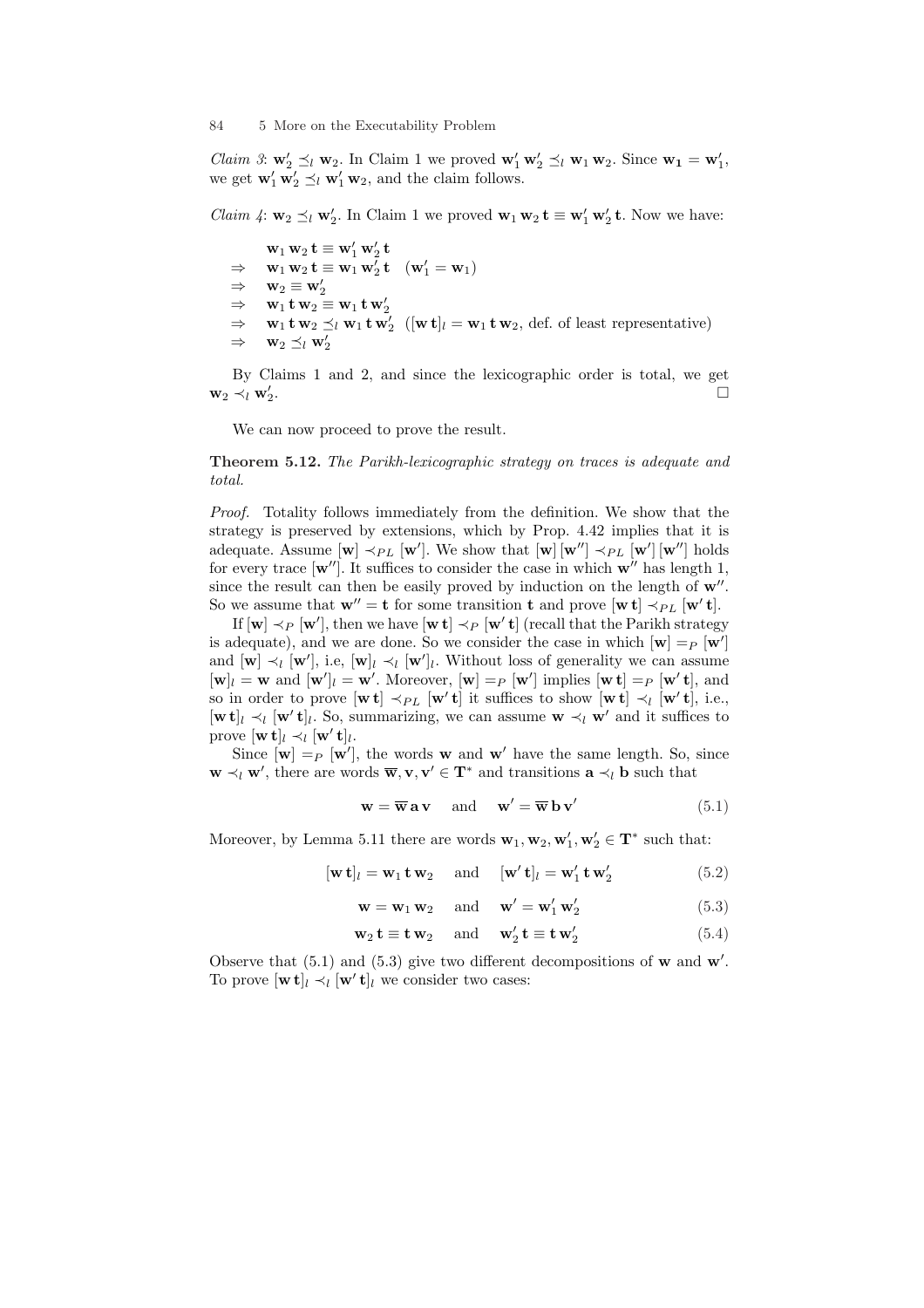•  $|\overline{\mathbf{w}}| < |\mathbf{w}_1|$ . By (5.1) and (5.3) there are (possibly empty) words  $\mathbf{v}_1, \mathbf{v}'_1 \in$ T<sup>∗</sup> such that

$$
\overline{\mathbf{w}} \mathbf{a} \mathbf{v}_1 = \mathbf{w}_1 \quad \text{and} \quad \overline{\mathbf{w}} \mathbf{b} \mathbf{v}'_1 = \mathbf{w}'_1
$$
\n(5.5)

Since  $\mathbf{a} \prec_l \mathbf{b}$  we have

$$
[\mathbf{w}\,\mathbf{t}]_l\stackrel{(5.2)}{=}\mathbf{w}_1\,\mathbf{t}\,\mathbf{w}_2\stackrel{(5.5)}{=}\overline{\mathbf{w}}\,\mathbf{a}\,\mathbf{v}_1\,\mathbf{t}\,\mathbf{w}_2\prec_l\overline{\mathbf{w}}\,\mathbf{b}\,\mathbf{v}_1'\,\mathbf{t}\,\mathbf{w}_2'\stackrel{(5.5)}{=}\mathbf{w}_1'\,\mathbf{t}\,\mathbf{w}_2'\stackrel{(5.2)}{=}[\mathbf{w}'\,\mathbf{t}]_l
$$

•  $|\overline{\mathbf{w}}| \geq |\mathbf{w}_1|$ . By (5.1) and (5.3) there are (possibly empty) words  $\mathbf{v}_2, \mathbf{v}'_2 \in$ T<sup>∗</sup> such that

$$
\mathbf{w}_2 = \mathbf{v}_2 \mathbf{a} \mathbf{v} \quad \text{and} \quad \mathbf{w}_2' = \mathbf{v}_2' \mathbf{b} \mathbf{v}' \tag{5.6}
$$

Moreover, again by (5.1) and (5.3), these words satisfy

$$
\mathbf{w}_1 \mathbf{v}_2 = \mathbf{w}_1' \mathbf{v}_2' \tag{5.7}
$$

*Claim*:  $\mathbf{w}_1 \mathbf{t} \mathbf{v}_2 \mathbf{a} \mathbf{v} \preceq_l \mathbf{w}'_1 \mathbf{t} \mathbf{v}'_2 \mathbf{a} \mathbf{v}$ . It suffices to prove  $\mathbf{w}_1 \mathbf{t} \mathbf{v}_2 \mathbf{a} \mathbf{v} \equiv \mathbf{w}_1' \mathbf{t} \mathbf{v}_2' \mathbf{a} \mathbf{v}$  and  $[\mathbf{w}_1 \mathbf{t} \mathbf{v}_2 \mathbf{a} \mathbf{v}]_l =$  $\mathbf{w}_1 \mathbf{t} \mathbf{v}_2 \mathbf{a} \mathbf{v}$ . For the first part:

|               | $t w_2 \equiv w_2 t$                                                                                                             | (5.4)                                           |
|---------------|----------------------------------------------------------------------------------------------------------------------------------|-------------------------------------------------|
| $\Rightarrow$ | $t v_2 \equiv v_2 t$                                                                                                             | (by $(5.6)$ and $(5.4)$ <b>t</b> is independent |
|               |                                                                                                                                  | of every transition in $\mathbf{v}_2$ )         |
|               | $\Rightarrow$ $w_1$ t $v_2 \equiv w_1 v_2$ t                                                                                     |                                                 |
|               | $\Rightarrow$ $\mathbf{w}_1 \mathbf{t} \mathbf{v}_2 \equiv \mathbf{w}'_1 \mathbf{v}'_2 \mathbf{t}$                               | (bv 5.7)                                        |
|               | $\Rightarrow$ $\mathbf{w}_1 \mathbf{t} \mathbf{v}_2 \equiv \mathbf{w}'_1 \mathbf{t} \mathbf{v}'_2$                               | (by $(5.6)$ and $(5.4)$ <b>t</b> is independent |
|               |                                                                                                                                  | of every transition in $\mathbf{v}'_2$ )        |
| $\Rightarrow$ | $\mathbf{w}_1 \mathbf{t} \mathbf{v}_2 \mathbf{a} \mathbf{v} \equiv \mathbf{w}'_1 \mathbf{t} \mathbf{v}'_2 \mathbf{a} \mathbf{v}$ |                                                 |

For the second part:

$$
[\mathbf{w_1}\,\mathbf{t}\,\mathbf{v_2}\,\mathbf{a}\,\mathbf{v}]_l\stackrel{(5.6)}{=} [\mathbf{w_1}\,\mathbf{t}\,\mathbf{w_2}]_l\stackrel{(5.2)}{=} \mathbf{w_1}\,\mathbf{t}\,\mathbf{w_2}\stackrel{(5.6)}{=} \mathbf{w_1}\,\mathbf{t}\,\mathbf{v_2}\,\mathbf{a}\,\mathbf{v}
$$

Now we have:

$$
[\mathbf{w} \mathbf{t}]_l \stackrel{(5.2)}{=} \mathbf{w}_1 \mathbf{t} \mathbf{w}_2 \stackrel{(5.6)}{=} \mathbf{w}_1 \mathbf{t} \mathbf{v}_2 \mathbf{a} \mathbf{v}
$$
\n
$$
\stackrel{(Claim)}{\leq_l} \mathbf{w}_1' \mathbf{t} \mathbf{v}_2' \mathbf{a} \mathbf{v}
$$
\n
$$
\prec_l \mathbf{w}_1' \mathbf{t} \mathbf{v}_2' \mathbf{b} \mathbf{v}' \stackrel{(5.6)}{=} \mathbf{w}_1' \mathbf{t} \mathbf{w}_2' \stackrel{(5.2)}{=} [\mathbf{w}' \mathbf{t}]_l
$$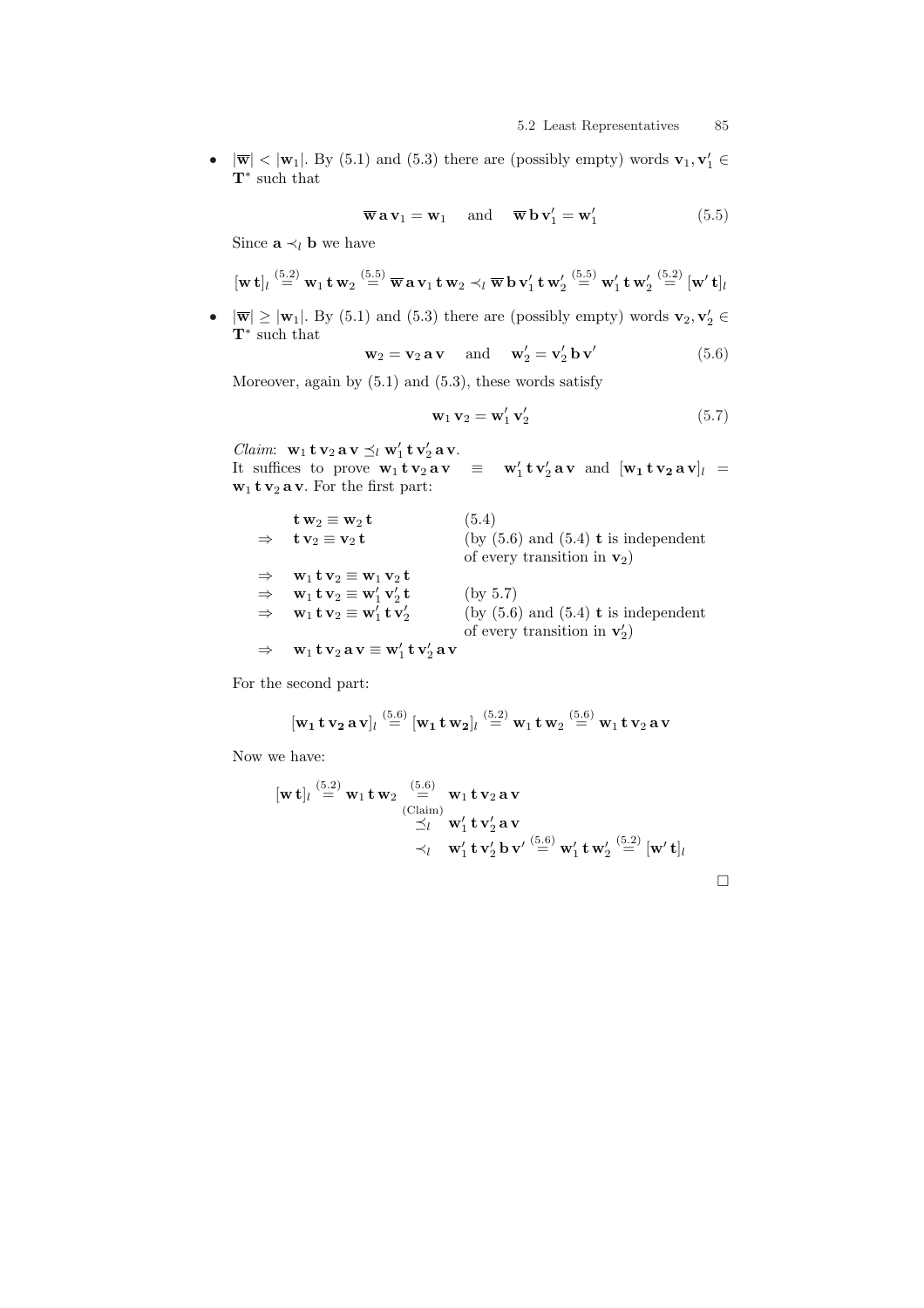## 5.3 Breadth-First and Depth-First Strategies

The two most popular classes of strategies for transition systems are the breadth-first and depth-first strategies. Loosely speaking, a breadth-first strategy gives priority to short histories over long ones, while a depth-first strategy gives priority to extending a branch of the final prefix over generating other branches. Breadth-first strategies are good for finding the shortest history satisfying some property, while depth-first strategies are the key to many efficient algorithms.

We have introduced two total strategies that are complete for the scheme of Def. 4.35 on p. 57: the distributed version of the size-lexicographic strategy (Def. 4.51 on p. 65) and the Parikh-lexicographic strategy (Def. 5.9). In this section we study the question of whether total strategies exist that are not only complete, but also breadth-first or depth-first. We shall see that the answers are positive and negative, respectively.

## 5.3.1 Total Breadth-First Strategies

Let A be a transition system with T as set of transitions and let  $\prec$  be a total strategy on  $T^*$ . Recall that  $\prec$  induces an order on the events of the unfolding of A. We say that  $\prec$  is *breadth-first* if  $|H(e)| < |H(e')|$  implies  $e \prec e'$  for any two events  $e, e'$ . The generalization to products is immediate. Let **A** be a product with T as set of global transitions, and let  $\prec$  be a total strategy on [T<sup>\*</sup>]. We say that  $\prec$  is *breadth-first* if  $|\mathbf{H}(e)| < |\mathbf{H}(e')|$  implies  $e \prec e'$  for any two events  $e, e'$ .

Recall that the size strategy  $\prec_s$  (Def. 4.44 on p. 63) induces the order on events given by:  $e \prec_s e'$  if and only if  $|H(e)| < |H(e')|$ . So a total strategy is breadth-first if it refines the size strategy. Since the Parikh-lexicographic strategy refines the Parikh strategy (Def. 4.45 on p. 64), which in turn refines the size strategy, the Parikh-lexicographic strategy is breadth-first.

Distributed strategies (Def. 4.49 on p. 65) are not breadth-first, because, loosely speaking, they compare the projections of two traces without first comparing their sizes. But this can be easily changed. Consider the strategy that gives priority to the shortest of two given traces, and, if the traces have the same length, gives priority to the smallest of the two w.r.t. the sizelexicographic strategy. This strategy is still total and breadth-first.

## 5.3.2 Total Depth-First Strategies

We first formalize the notion of depth-first strategy for transition systems.

**Definition 5.13.** Let  $A$  be a transition system with  $T$  as set of transitions and let  $\prec$  be a total strategy on  $T^*$ . We say that  $\prec$  is depth-first if it satisfies the following property for any three events  $e, e', e''$  of the unfolding: if  $e#e'$ and  $e \prec e'$ , then  $e \prec e''$  implies  $e'' \prec e'$ .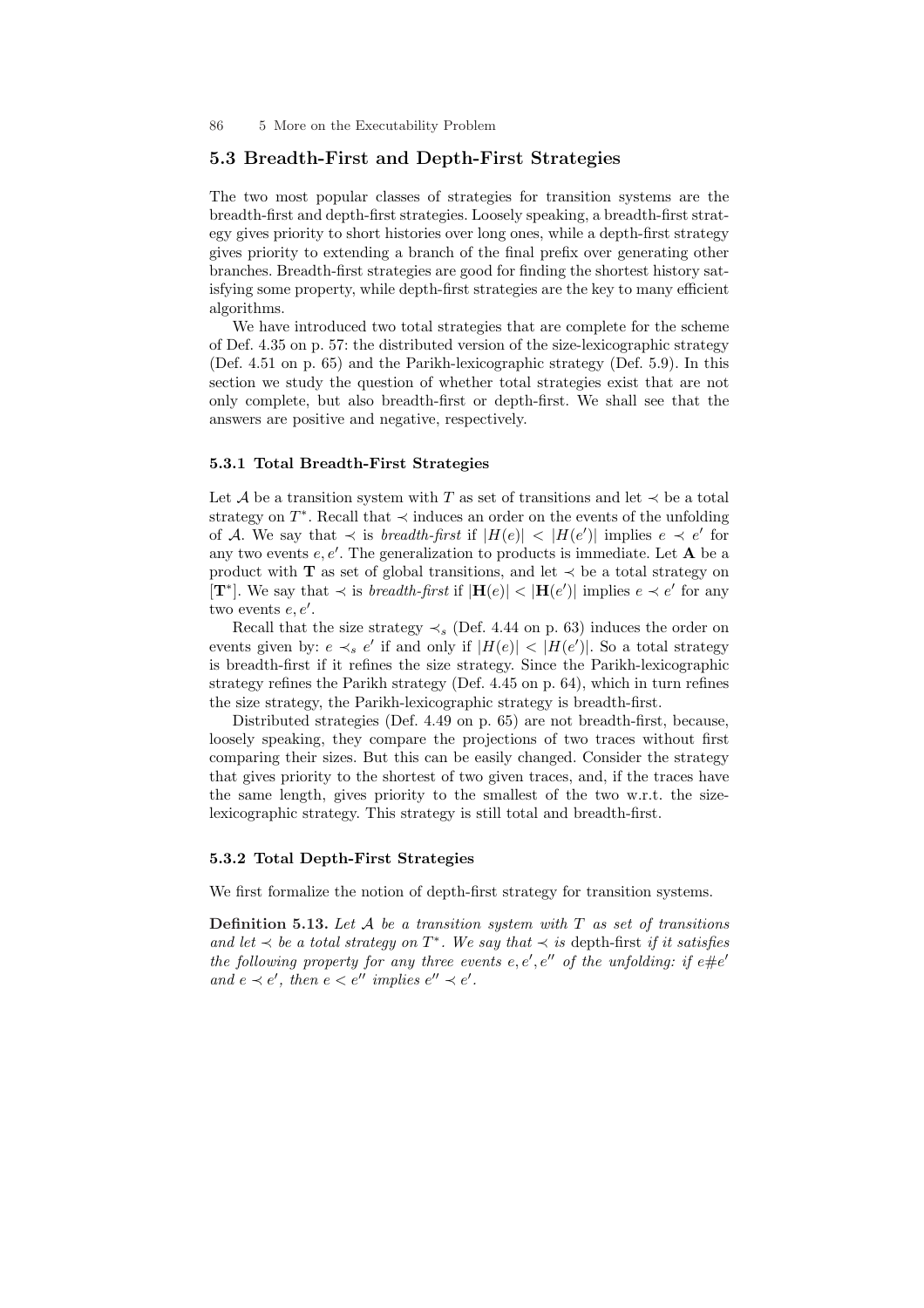So, intuitively, a depth-first strategy extends existing branches of the current prefix before generating new ones. In the case of products, branches correspond to configurations, and extending a branch corresponds to extending a configuration with a new event. In the transition system case, a configuration C can be extended by an event e only if  $e' < e$  for every  $e' \in C$ . In the product case this is no longer true: C can be extended by e only if either  $e' < e$  or  $e'$  co e hold for every  $e' \in C$ . This suggests that, after adding one event e, a depth-first strategy should give priority to the events that are causally related or concurrent to  $e$  over the events that are in conflict with  $e$ . More formally, one is tempted to define depth-first strategies for products as follows:

A total strategy  $\prec$  on  $[T^*]$  is depth-first if it satisfies the following property for every three events  $e, e', e''$ : if  $e \# e'$  and  $e \prec e'$ , then  $e \prec e''$ implies  $e'' \prec e'$  and  $e$  co  $e''$  implies  $e'' \prec e'$ .

Unfortunately, this definition is inconsistent, in the sense that many products have no depth-first strategies at all. The following example shows one of them.

Example 5.14. Consider a product with two components. The first component can choose between transitions  $a$  and  $b$ , and the second one between transitions c and d. There are no synchronization constraints, and so these choices are independent of each other. It is easy to see that the full unfolding contains



Fig. 5.4. A product without depth-first strategies according to the first definition

four events, one for each global transition. Call these events  $e_a, e_b, e_c$ , and  $e_d$ , respectively. We have  $e_a \# e_b$  and  $e_c \# e_d$ , while all other pairs of events are concurrent.

Assume there exists a depth-first strategy ≺. We can assume w.l.o.g. that  $e_a \prec e_b$  and  $e_c \prec e_d$ . Then, since  $e_a$  co  $e_d$  and  $e_c$  co  $e_b$  hold, we have  $e_d \prec e_b$ and  $e_b \prec e_d$ , contradicting that  $\prec$  is an order.

The lesson learned from this example is that, after exploring an event  $e$ , we cannot always give priority to events concurrent with e over events in conflict with e. Loosely speaking, strategies cannot satisfy " $co$  before  $#$ ". On the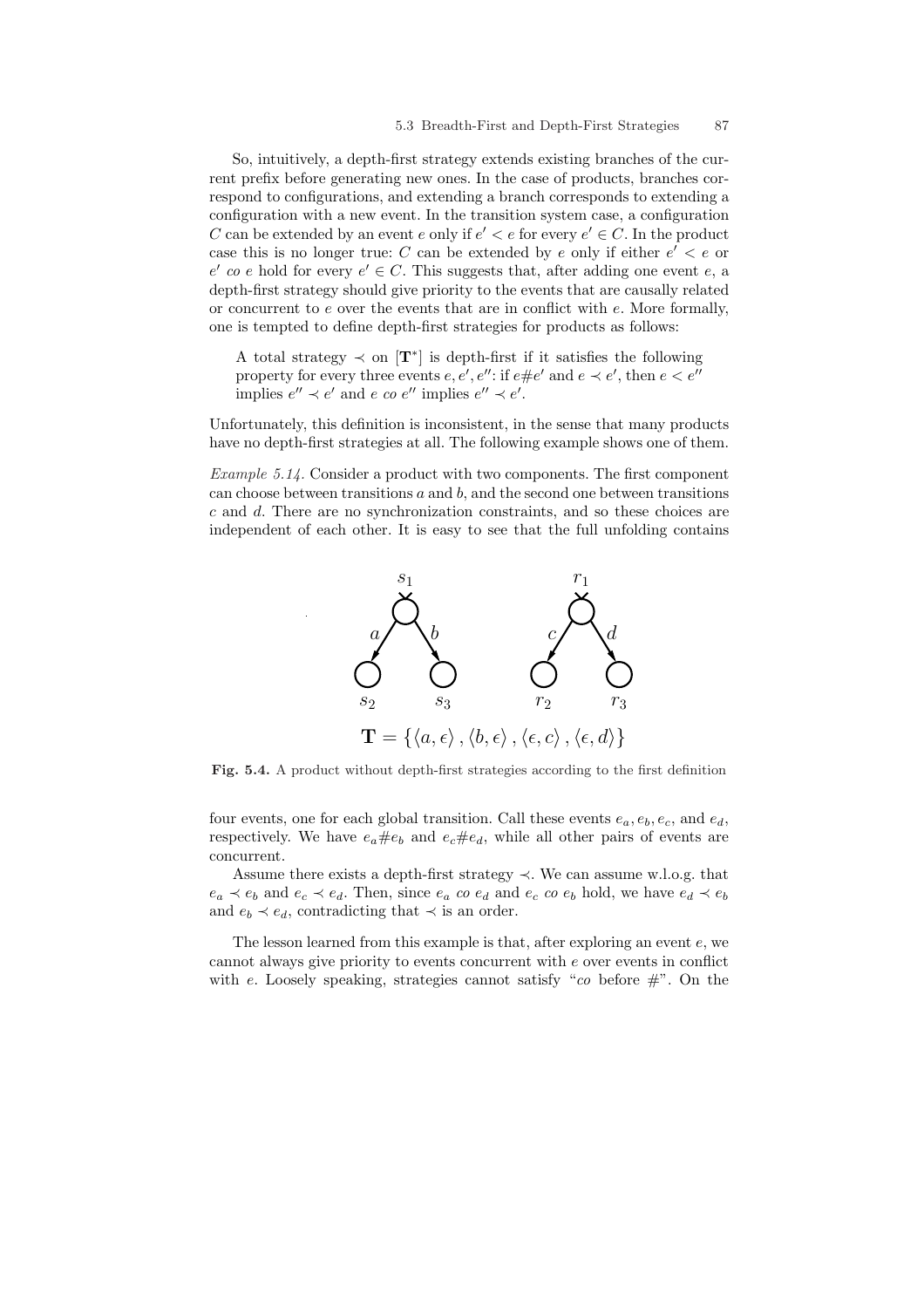other hand, depth-first strategies must definitely give priority to the causal descendants of an event over the events in conflict with it, i.e., they must satisfy " $\lt$  before  $\#$ ". It follows that strategies cannot satisfy " $co$  before  $\lt$ " either, because "co before  $\lt$ " and " $\lt$  before  $\#$ " imply together "co before #".

We now investigate the possibility of defining " $\lt$  before  $co$ ". That is, causal successors are given priority over both concurrent events and events in conflict.

Definition 5.15. A total strategy  $\prec$  on  $[T^*]$  is depth-first if it satisfies the following properties for every three events  $e, e', e''$ :

(1) if  $e \# e'$ ,  $e \prec e'$ , and  $e \prec e''$ , then  $e'' \prec e'$ ; and (2) if e co e',  $e \prec e'$ , and  $e \prec e''$ , then  $e'' \prec e'$ .

Let us compute the order in which these depth-first strategies would explore events when applied to the example of Fig. 4.6 on p. 59.

*Example 5.16.* Consider again the executability problem for  $G = \{i\}$  in the product of Fig. 4.6 on p. 59. The unfolding is shown in Fig. 4.8 on p. 61. We consider a search procedure based on a depth-first strategy as defined in Def. 5.15. Assume that the strategy gives priority to event 1 over event 2 (the other possibility is analogous). The next event cannot be 2, because it is in conflict with 1. So the next event must be 3 or 4. Both cases are similar, because after adding 3 the next event must be 4, and vice versa. The search procedure continues with 7 and 10 (or vice versa), and then with 11. At this point the procedure can stop, since it has found a successful terminal.

The depth-first strategy performs in this example better than the sizelexicographic or Parikh-lexicographic strategies: it generates only six events instead of 11.

Definition 5.15 looks attractive, and for some years the problem of whether these strategies were complete for the search scheme of Def. 4.35 on p. 57 remained open. Unfortunately, the answer to this question is negative. We prove this by showing that any search procedure based on the search scheme of Def. 4.35 and a depth-first strategy of Def. 5.15 returns the wrong answer to the following instance of the executability problem: Can transition i of the product of Fig. 5.5 be executed? The answer is "yes" because, for instance, the sequence  $\mathbf{b} \, \mathbf{d} \, \mathbf{i}$  is a global history of the product. However, every search procedure of this class returns "no".

We claim that every search procedure of the class produces either the final prefix shown in Fig. 5.7 or a symmetric one. Since b and d are the only two global transitions enabled at the initial global state, the procedure must start by exploring either event 1 or event 12. Due to the symmetry of the product, both cases are similar, and so w.l.o.g. we can assume that event 1 is chosen. After that, the order in which events can be explored is almost completely determined by the depth-first condition. The procedure must continue with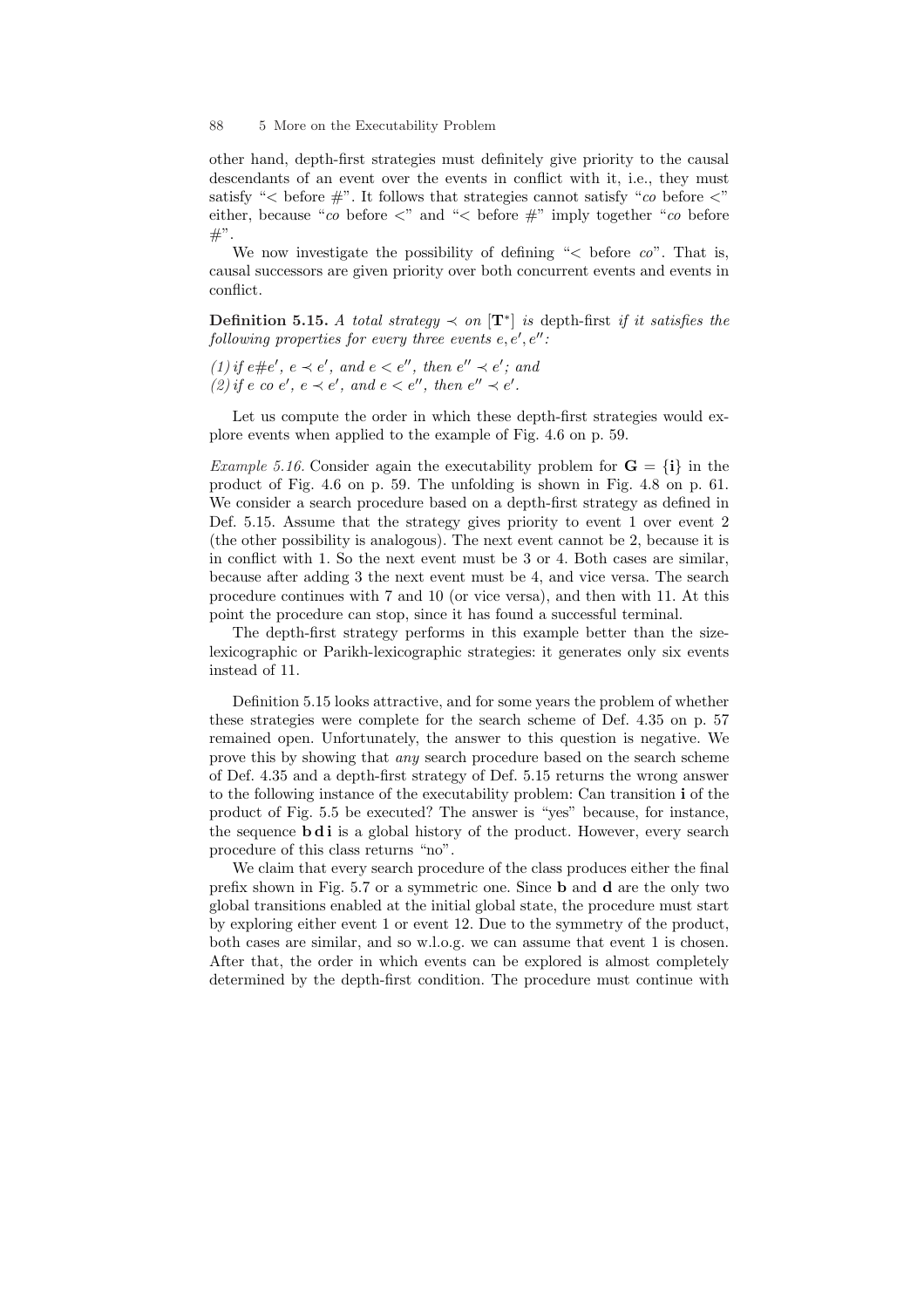

Fig. 5.5. An instance of the executability problem

event 2, because 2 is a causal descendant of 1, and 12 is not. Event 2 is followed by event 3 and then 4 (both have priority over event 12 because they are causally related to event 2, which is in conflict with event 12). Event 5 may or may not be explored next, but in fact the moment at which it is added is irrelevant, since whenever it is added it is marked as a terminal event:

$$
\mathbf{St}(5) = \langle s_1, t_1, u_2, v_2 \rangle = \mathbf{St}(1)
$$

The search procedure continues with events 6, 7, and then with events 8 and 9 (or 9 and 8). Finally, it explores events 10, 11, and 12, not necessarily in this order, but marking all of them as terminals, because:

$$
\mathbf{St}(10) = \langle s_1, t_1, u_2, v_2 \rangle = \mathbf{St}(1)
$$
  

$$
\mathbf{St}(11) = \mathbf{St}(12) = \langle s_2, t_2, u_1, v_1 \rangle = \mathbf{St}(6)
$$

No further events can be added, and so, since no event labeled by  $\mathbf i$  is ever explored, the search procedure wrongly claims that i is not executable.

Our examples indicate that there does not seem to be a simple way of generalizing depth-first strategies to the case of products while preserving completeness. Any other candidate one might come up with should be tested on the example of Fig. 5.5. Consider for instance the following approach. Since in products with only one component the sets  $T$  and  $T$  of local and global transitions coincide, we can define depth-first strategies on  $\mathbf{T}^*$  as in Def. 5.13. Now, we can call a strategy  $\prec$  on  $[\mathbf{T}^*]$  depth-first if  $\prec = \prec_{df}^d$  for some depthfirst strategy  $\prec_{df}$  on  $\mathbf{T}^*$ . In other words, we define depth-first strategies for products as the distributed strategies obtained from depth-first strategies for transition systems. While we do not know if all these strategies also fail on the example of Fig. 5.5, we can show that some of them do. Consider the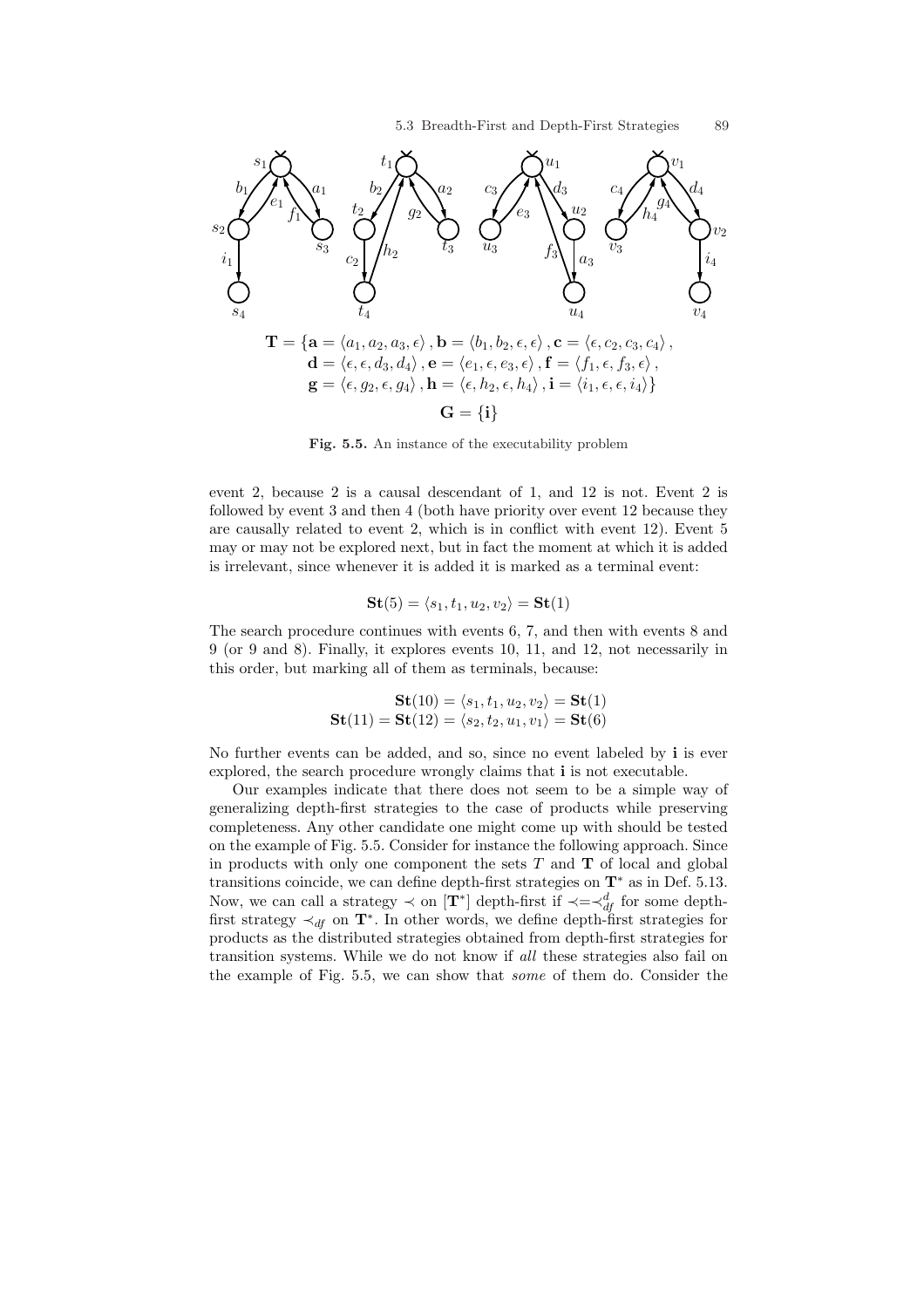

Fig. 5.6. Petri net representation of the product of Fig. 5.5

lexicographic strategy  $\prec_l$  on  $\mathbf{T}^*$ . Clearly,  $\prec_l$  is a depth-first search strategy on T<sup>∗</sup> . Table 5.3 shows the projections onto the four components of the product of the event histories, sorted according to the strategy  $\prec_l^d$ . The final prefix is the one of Fig. 5.7.

Notice that  $\prec_l^d$  is based on two arbitrary orders: the order of the components of the product and the order of the global transitions. It is not difficult to see that, as long as the order on global transitions is the alphabetical order, the final prefix remains unsuccessful for any order of the components.<sup>1</sup> If we change the order on global transitions, then we can have a final prefix that contains i. For instance, if we modify the alphabetical order by declaring that b is smaller than a, and keep the order on the components, then the first two events generated by the search procedure are labeled by d and b enabling an event labelled with i, which is then bound to be added some events later. However, finding the right order on transitions seems to require deep insight into the semantics of the product.

 $\frac{1}{1}$  For another order of the components the final prefix may differ from the one shown in Fig. 5.7, but it does not contain any event labeled by i.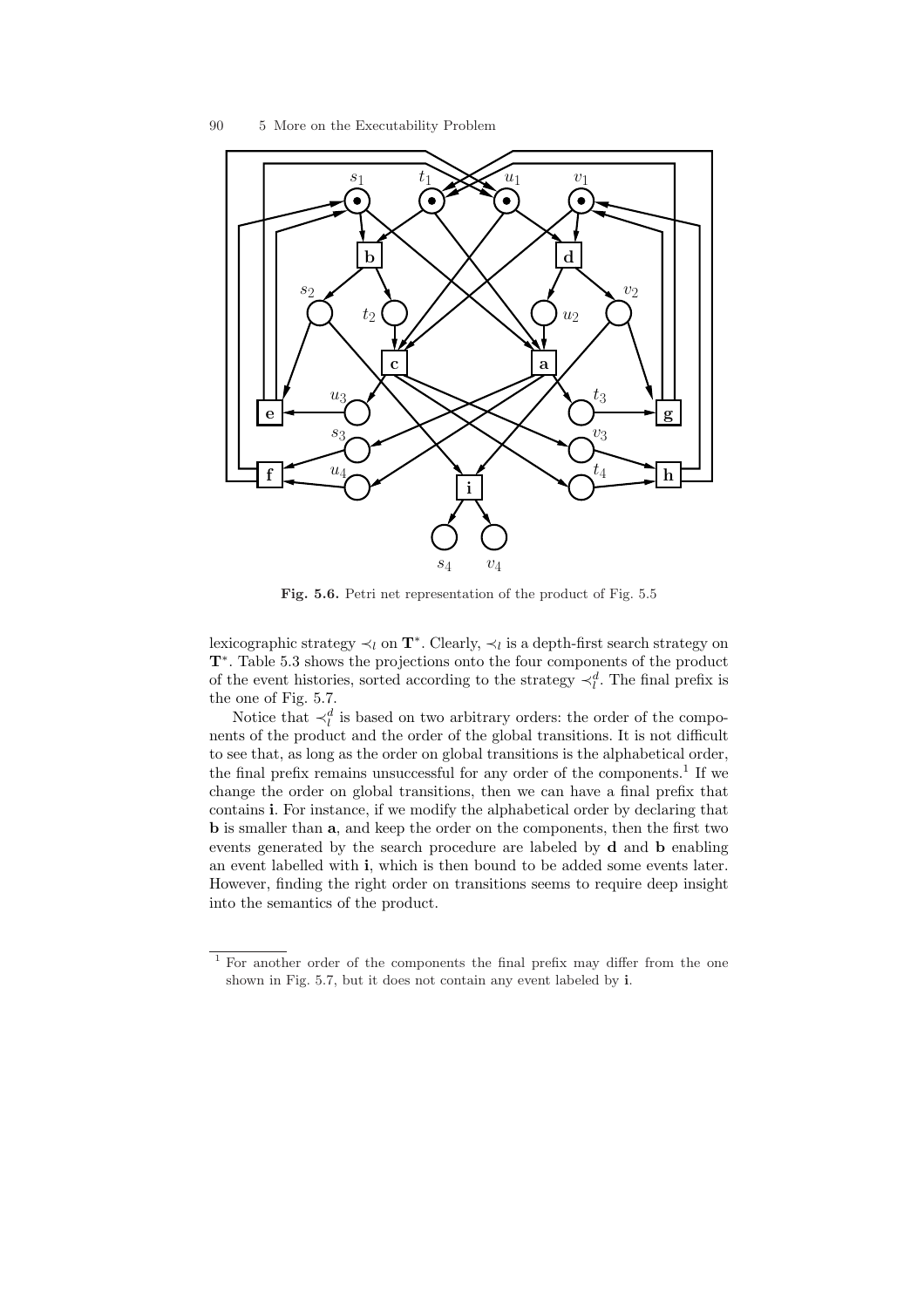

Fig. 5.7. Final prefix of the product of Fig. 5.5

## 5.4 Strategies Preserved by Extensions Are Well-Founded

We have defined an adequate strategy on  $[T^*]$  as a well-founded strategy that is preserved by extensions (see Def. 4.41 on p. 62). In this section we show a result due to Chatain and Khomenko, stating that every order preserved by extensions is necessarily well-founded. So in fact the well-foundedness condition of Def. 4.41 on p. 62 is redundant.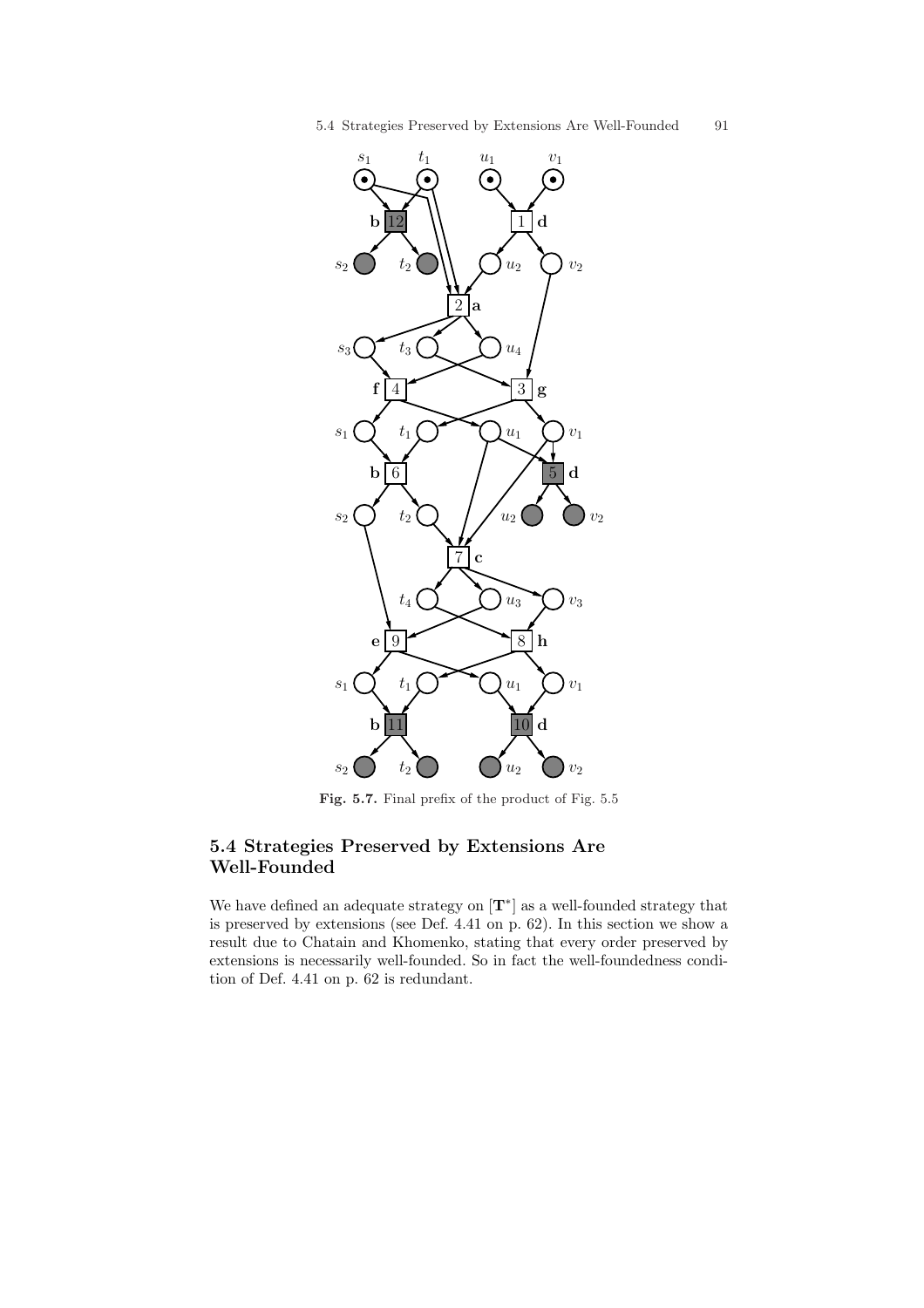| Event          | $\mathbf{T}_1$ | $\mathbf{T}_2$     | $\mathbf{T}_3$                                | $\mathbf{T}_4$ |
|----------------|----------------|--------------------|-----------------------------------------------|----------------|
| 1              |                |                    | $\mathbf d$                                   | d              |
| $\overline{2}$ | a              | a                  | da                                            | $\mathbf d$    |
| 3              | a              | ag                 | da                                            | $\mathbf{dg}$  |
| 4              | af             | a                  | daf                                           | d              |
| 5              | af             | ag                 | $\mathrm{d} \mathrm{a} \mathrm{f} \mathrm{d}$ | $\bold{dgd}$   |
| 6              | afb            | agb                | $\operatorname{daf}$                          | $\deg$         |
| 7              | afb            | agbc               | dafc                                          | $\bf{dgc}$     |
| 8              | afb            | agbch              | dafc                                          | dgch           |
| 9              | afbe           | agbc               | $d$ afce                                      | dgc            |
| 10             | afbe           | agbc               | dafced dgchd                                  |                |
| 11             |                | afbeb agbchb dafce |                                               | bf             |
| 12             | b              |                    |                                               |                |

**Table 5.3.** Projections of event histories sorted according to  $\prec_l^d$ 

The proof makes use of the theory of well-quasi-orders.

Definition 5.17. An order  $\prec$  on a set X is a well-quasi-order if every infinite subset Y ⊆ X contains an infinite ≺-chain, i.e., an infinite set  $\{y_1, y_2, \ldots\} \subseteq Y$  such that  $y_1 \prec y_2 \prec y_3 \prec \ldots$ 

The following lemma presents two basic properties of well-quasi-orders.

## Lemma 5.18. (1) Well-quasi-orders are well-founded. (2) If  $\prec$  is a well-quasi-order and  $\prec'$  refines  $\prec$ , then  $\prec'$  is also a well-quasiorder.

*Proof.* (1) We prove the contrapositive. Let  $\prec$  be a non-well-founded order on a set X. Then there is an infinite descending chain  $\mathbf{x}_1 \succ \mathbf{x}_2 \succ \mathbf{x}_3 \succ \ldots$ But this implies that the set  $Y = \{x_1, x_2, x_3, \ldots\}$  contains no infinite  $\prec$ -chain, and so  $\prec$  is not a well-quasi-order.

(2) If  $\prec'$  refines  $\prec$  then every  $\prec$ -chain is also a  $\prec'$ -chain.  $□$ 

Lemma 5.18 suggests a way to prove that a given order is well-founded: show that it refines some well-quasi-order. This is the way we proceed, choosing the subword order (defined below) as well-quasi-order. (The fact that the subword order is a well-quasi-order is known as Higman's lemma.)

In the rest of the section we

- introduce the subword order on  $\mathbf{T}^*$  (Def. 5.19),
- lift it to a subtrace order on  $[T^*]$ , the set of traces (Def. 5.20),
- show that the subtrace order is a well-quasi-order (Lemma 5.21), and
- prove that every strategy preserved by extensions refines the subtrace order (Lemma 5.22).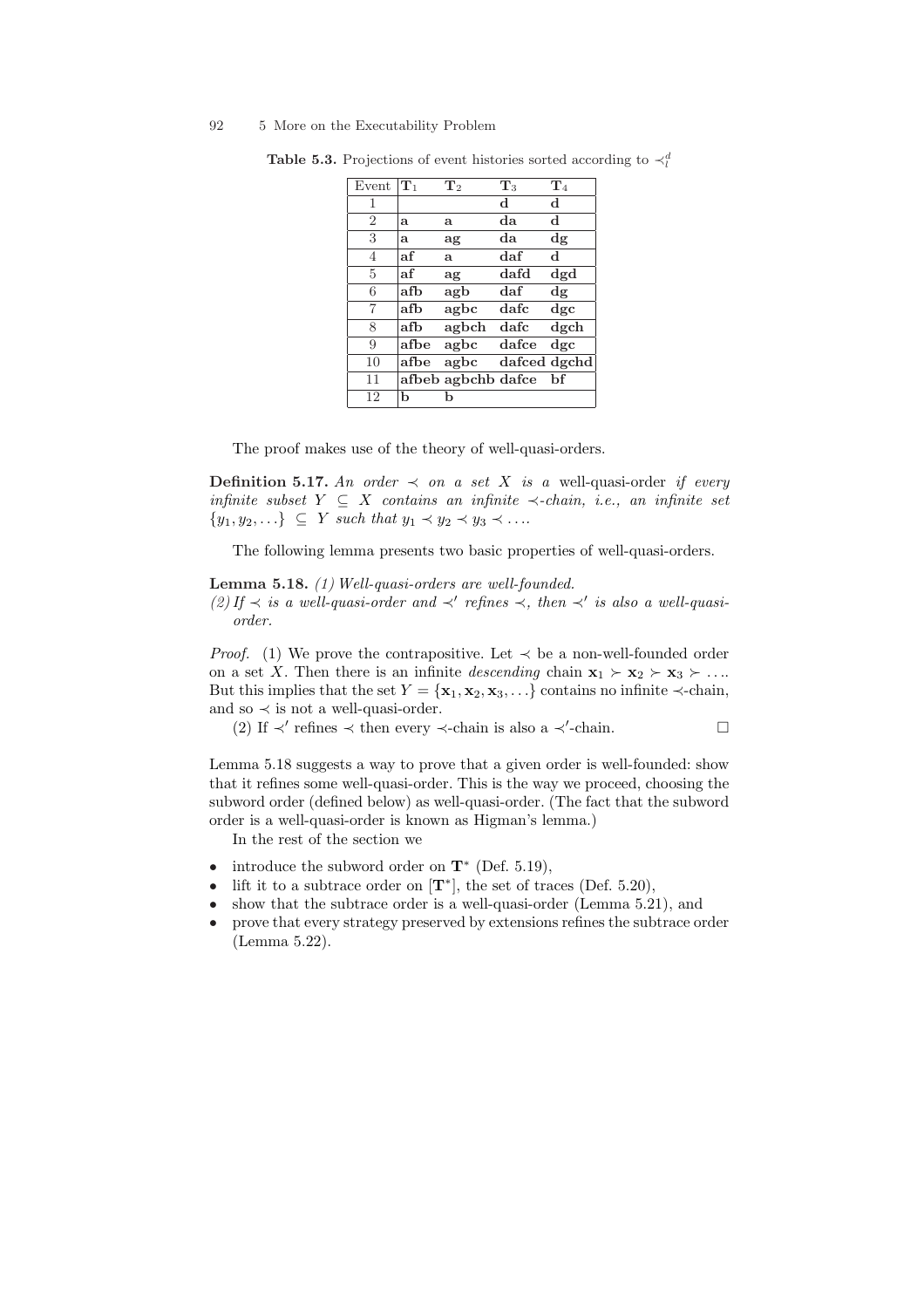Definition 5.19. Given  $\mathbf{w}, \mathbf{w}' \in \mathbf{T}^*$  such that  $\mathbf{w} \neq \mathbf{w}'$ , we say that  $\mathbf{w}$ is a subword of w', denoted by  $w \prec_{sw} w'$  if  $w \neq w'$  and there exist words  $\mathbf{u}_1,\ldots,\mathbf{u}_k,\mathbf{v}_0,\ldots,\mathbf{v}_k \in \mathbf{T}^*$  such that  $\mathbf{w} = \mathbf{u}_1 \mathbf{u}_2 \ldots \mathbf{u}_k$  and  $\mathbf{w}' =$  ${\bf v}_0$  **u**<sub>1</sub> **v**<sub>1</sub> **u**<sub>2</sub> . . .  ${\bf v}_{k-1}$  **u**<sub>k</sub> **v**<sub>k</sub>.

Loosely speaking, w is a subword of  $w'$  if it can be obtained from  $w'$ through deletion of letters. It is easy to see that  $\prec_{sw}$  is an order on words.

Higman's lemma [63] states that the subword order is a well-quasi-order. Both the subword order and Higman's lemma can be lifted to traces.

**Definition 5.20.** Given  $[\mathbf{w}], [\mathbf{w'}] \in [\mathbf{T}^*]$ , we say that  $[\mathbf{w}]$  is a subtrace of  $[\mathbf{w}'],$  denoted by  $[\mathbf{w}] \prec_{st} [\mathbf{w}']$  if  $\mathbf{v} \prec_{sw} \mathbf{v}'$  for some  $\mathbf{v} \in [\mathbf{w}]$  and  $\mathbf{v}' \in [\mathbf{w}'].$ 

Lemma 5.21. The subtrace relation is a well-quasi-order.

Proof. We first show that the subtrace relation is an order, i.e., irreflexive and transitive (Def. 4.1 on p. 41). Transitivity follows immediately from the transitivity of  $\prec_{sw}$ . Irreflexivity follows from the fact that all the words of a trace have the same length, while all subwords of a word w are shorter than w. To show that  $\prec_{st}$  is a well-quasi-order, take an arbitrary infinite subset  $X \subseteq [T^*]$ . Then, the set X' of words contained in the elements of X is also infinite. Since the subword order is a well-quasi-order,  $X'$  contains an infinite chain  $\mathbf{w}_1 \prec_{sw} \mathbf{w}_2 \prec_{sw} \mathbf{w}_3 \ldots$  But then  $[\mathbf{w}_1] \prec_{st} [\mathbf{w}_2] \prec_{st} [\mathbf{w}_3] \ldots$   $\Box$ 

We can now prove the key lemma:

**Lemma 5.22.** Every strategy on  $[T^*]$  preserved by extensions refines the subtrace order.

*Proof.* Let  $\prec$  be a strategy on  $[T^*]$  preserved by extensions. Let  $[w], [w'] \in$  $[\mathbf{T}^*]$  such that  $[\mathbf{w}] \prec_{st} [\mathbf{w}']$ . We show  $[\mathbf{w}] \prec [\mathbf{w}']$ .

Assume w.l.o.g.  $\mathbf{w} \prec_{sw} \mathbf{w}'$ . By the definition of the subword order, there exist  $\mathbf{u}_1, \ldots, \mathbf{u}_k$  and  $\mathbf{v}_0, \ldots, \mathbf{v}_k$  such that  $\mathbf{w} = \mathbf{u}_1 \mathbf{u}_2 \ldots \mathbf{u}_k$  and  $\mathbf{w}' =$  $\mathbf{v}_0 \mathbf{u}_1 \mathbf{v}_1 \mathbf{u}_2 \dots \mathbf{v}_{k-1} \mathbf{u}_k \mathbf{v}_k$ . We proceed by induction on k, with the convention that if  $k = 0$  then w is the empty word and  $w' = v_0$ . If  $k = 0$ , then w is a prefix of **w'**, and so  $[\mathbf{w}] \prec [\mathbf{w}']$  because, by definition, strategies refine the prefix order. If  $k > 0$ , then let  $\widetilde{\mathbf{w}} = \mathbf{u}_1 \mathbf{u}_2 \dots \mathbf{u}_{k-1}$  and  $\widetilde{\mathbf{w}}' = \mathbf{v}_0 \mathbf{u}_1 \mathbf{v}_1 \mathbf{u}_2 \dots \mathbf{u}_{k-1} \mathbf{v}_{k-1}$ . By induction hypothesis,  $[\widetilde{\mathbf{w}}] \prec [\widetilde{\mathbf{w}}']$ . Since  $\prec$  is preserved by extensions, we have  $[\widetilde{\mathbf{w}} \mathbf{u}_{\mathbf{k}}] = [\widetilde{\mathbf{w}}] [\mathbf{u}_{\mathbf{k}}] \prec [\widetilde{\mathbf{w}}'] [\mathbf{u}_{\mathbf{k}}] = [\widetilde{\mathbf{w}}' \mathbf{u}_{\mathbf{k}}]$ . Since  $\prec$  refines the prefix order, we have  $[\widetilde{\mathbf{w}} \mathbf{u}_{\mathbf{k}}] \preceq [\widetilde{\mathbf{w}}' \mathbf{u}_{\mathbf{k}}] [\mathbf{v}_{\mathbf{k}}]$  (notice that  $\mathbf{v}_k$  may be empty). So, finally,

$$
\left[\mathbf{w}\right]=\left[\widetilde{\mathbf{w}}\,\mathbf{u}_{\mathbf{k}}\right]\prec\left[\widetilde{\mathbf{w}}'\,\mathbf{u}_{\mathbf{k}}\right]\preceq\left[\widetilde{\mathbf{w}}'\,\mathbf{u}_{\mathbf{k}}\right]\left[\mathbf{v}_{\mathbf{k}}\right]=\left[\mathbf{w}'\right]
$$

and we are done.  $\Box$ 

The main result of the section follows easily: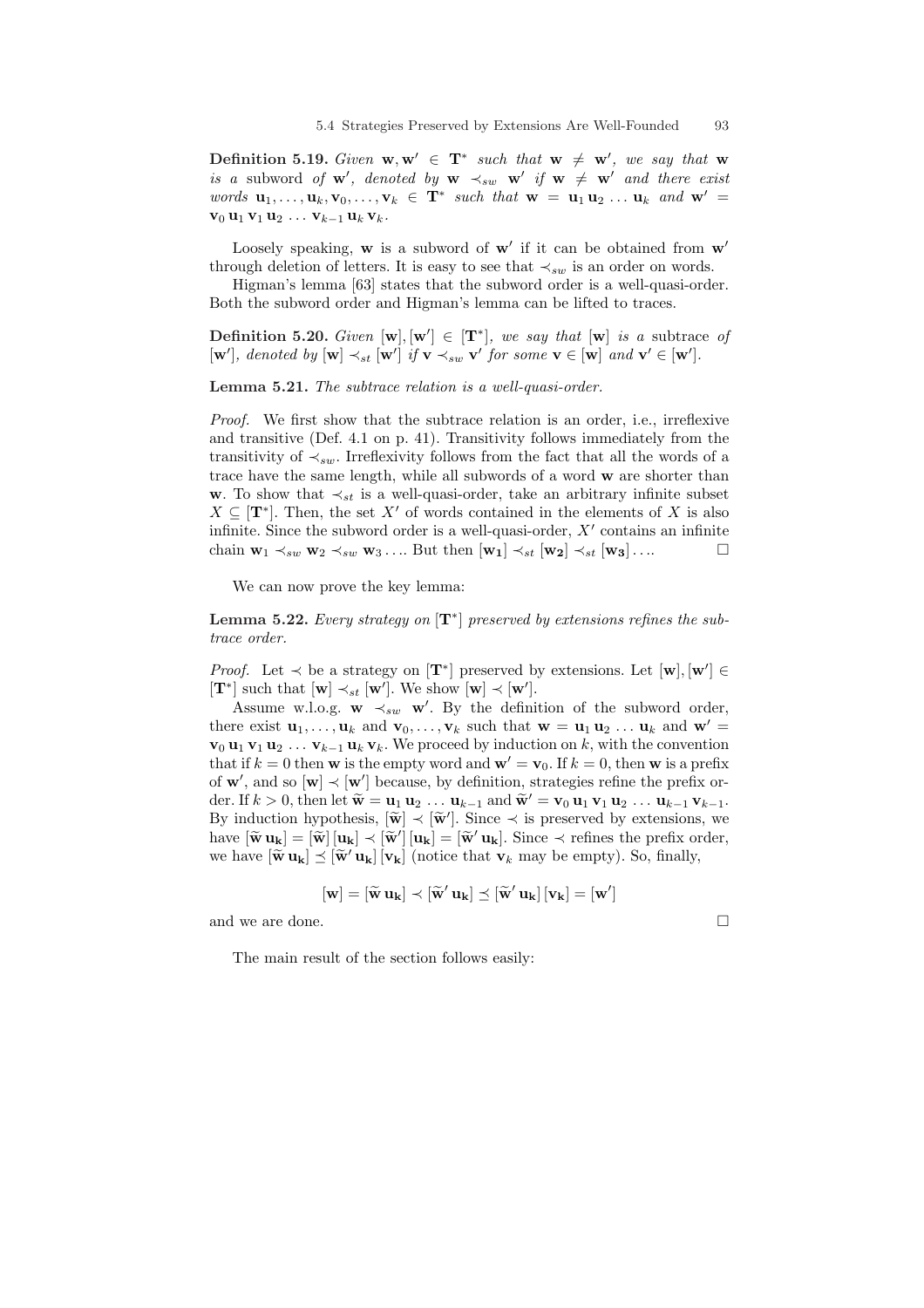**Theorem 5.23.** Every strategy on  $[T^*]$  that is preserved by extensions is also well-founded.

*Proof.* Let  $\prec$  be a strategy on  $[T^*]$  preserved by extensions. By Lemma 5.22,  $\prec$  refines the subtrace order. By Lemma 5.21,  $\prec$  refines a well-quasi-order. By Lemma 5.18(2),  $\prec$  is itself a well-quasi-order. By Lemma 5.18(1),  $\prec$  is well-founded.

Corollary 5.24. A search strategy on  $[T^*]$  is adequate if and only if it is preserved by extensions.

## Bibliographical Notes

Complete prefixes were introduced by McMillan in [84], although not under this name. There is rather substantial experimental evidence showing that they are reasonably small for many concurrent systems. For instance, experiments of this kind have been conducted in [84, 87, 40, 41, 39, 107]. Many other papers have experimentally studied the complexity of different verification problems with a complete prefix as input. The deadlock problem was studied by McMillan in [84, 85], Melzer and Römer in [88], Heljanko in [58], and Khomenko and Koutny in [70]. Esparza and Schröter studied the global reachability problem in [42] (see also [109]). Both problems were studied by Heljanko in [56, 58, 60] and by Khomenko in [69]. Heljanko also studies nested local state reachability problems in compact "full prefixes" in [59].

These papers rely on different algorithmic techniques. In [84], McMillan used a branch-and-bound technique. In [88], Melzer and Römer observed that the deadlock problem (and in fact also the reachability problem) could be solved using Integer Linear Programming, and obtained experimental results using a commercial Integer Programming tool. Khomenko and Koutny developed in [70] a specialized algorithm for solving Integer Linear programming problems, and showed that it was faster than the commercial package. In [56, 58], Heljanko used a reduction to logic programs with stable model semantics, another NP-complete problem. The search for stable models is implemented by using the smodels system [96]. However, a SAT mapping similar to the one shown in this section is immediate from these results as remarked on p. 25 of Chap. 4.2 in  $[60]$ . In  $[42]$ , Esparza and Schröter compare the performance of different algorithms.

The Parikh-lexicographic strategy was defined by Niebert and Qu in [92]. It is very similar to a total adequate strategy of [40] that also compares two traces in three steps, but differs from the Parikh-lexicographic strategy only in the last one. There, instead of comparing the lexicographically smallest representatives of the two traces, it compares their Foata normal forms.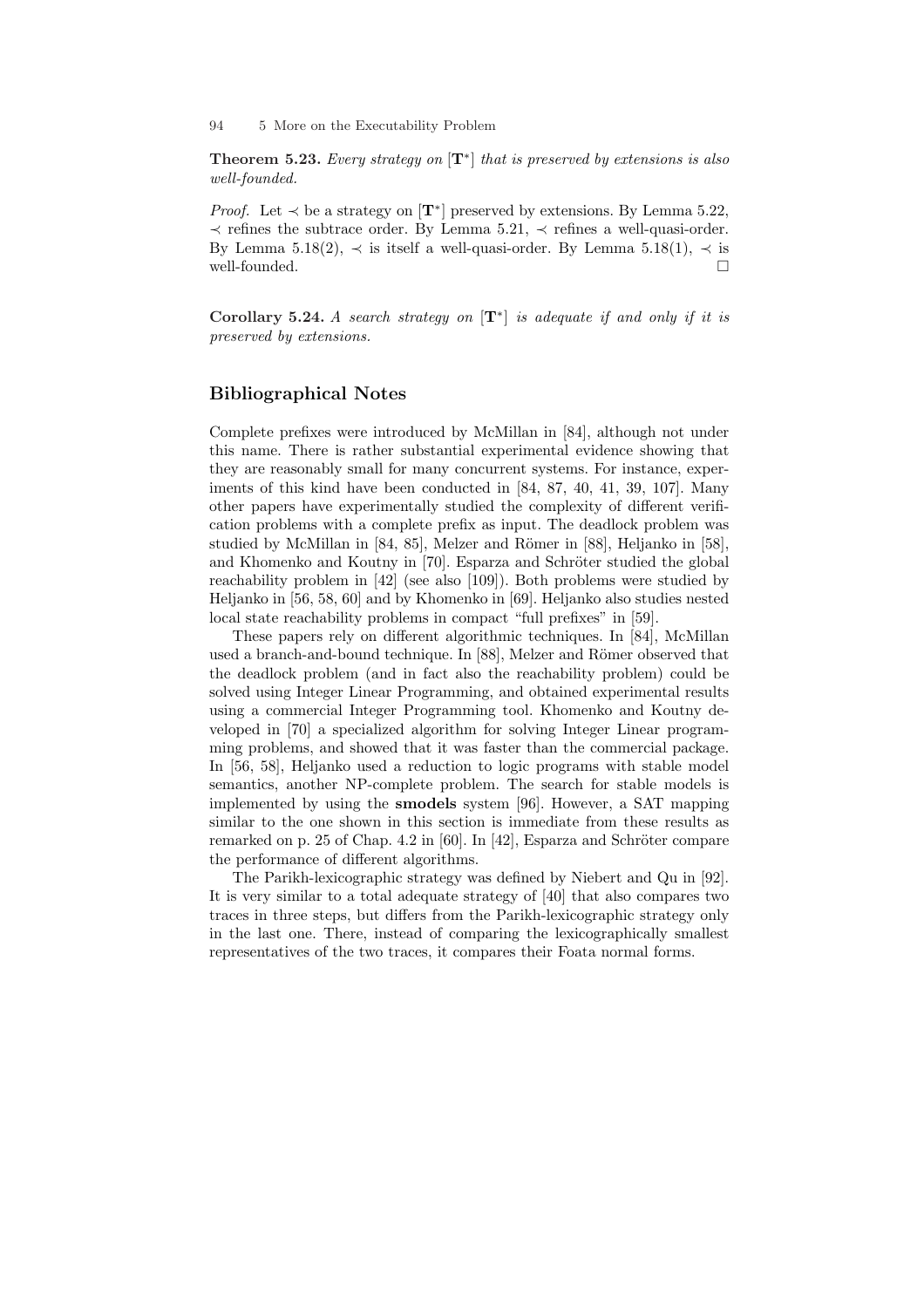The counterexample showing that depth-first strategies are not complete is due to Esparza, Kanade, and Schwoon [38]. Theorem 5.23 (every strategy preserved by extensions is well-founded) is due to Chatain and Khomenko [23].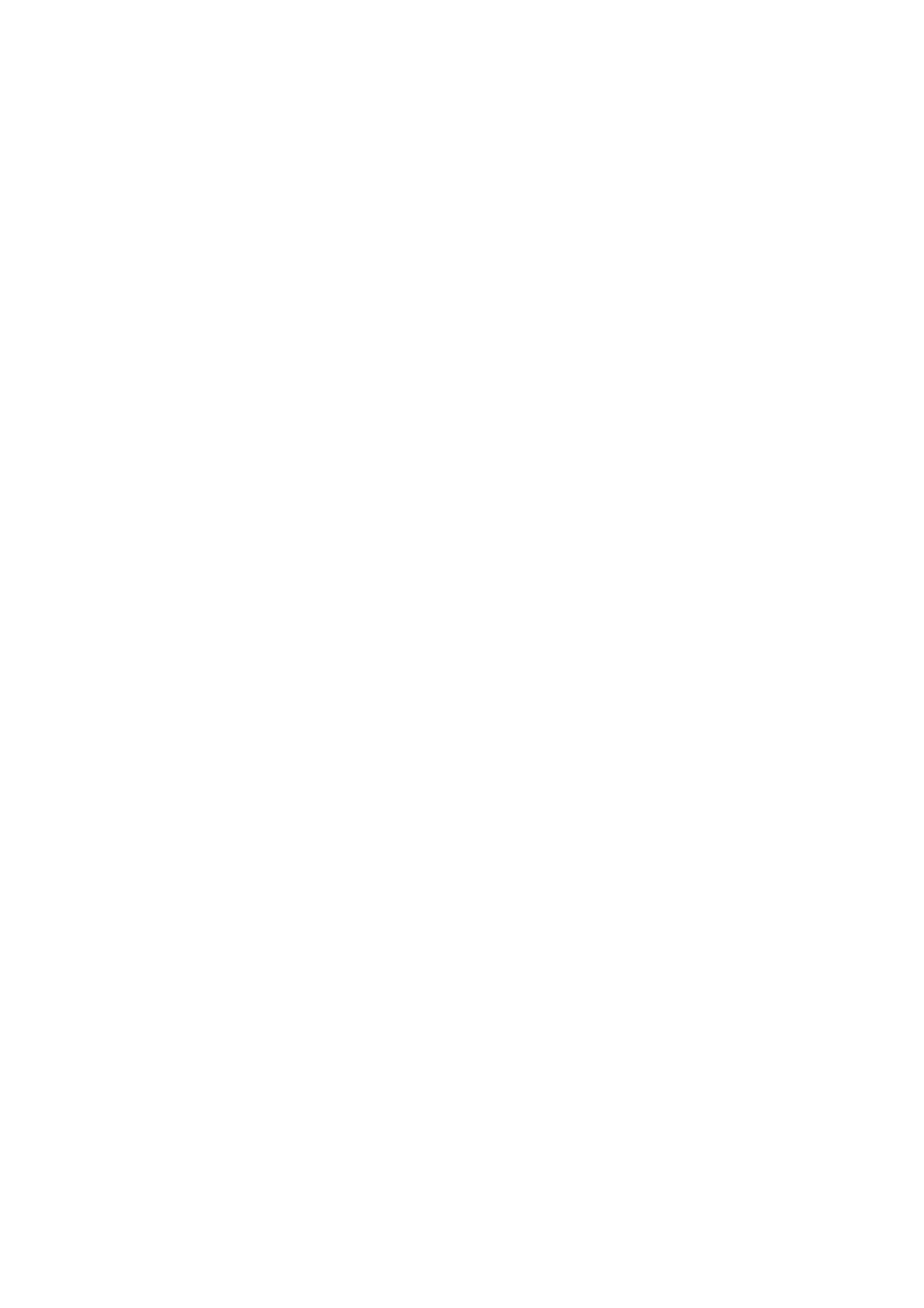# Search Procedures for the Repeated Executability Problem

The repeated executability problem consists of deciding if some infinite history of the system executes a goal transition infinitely often. We provide search procedures for this problem. We start with the transition system case and then continue with the generalization to products. As in the last section, we give a search scheme for transition systems that is sound and complete for every search strategy. Then, we generalize the search scheme to a scheme for products, and show that the scheme yields a complete search procedure for every adequate search strategy.

## 6.1 Search Scheme for Transition Systems

We fix a transition system  $A = \langle S, T, \alpha, \beta, iS \rangle$  and a set of transitions  $R \subseteq T$ . We wish to solve the problem of whether some infinite history of  $A$  executes some transition of  $R$  infinitely often. We define the following search scheme.

**Definition 6.1.** Let  $\prec$  be a search strategy on  $T^*$ . An event e is feasible if no event  $e' < e$  is a terminal. A feasible event e is a terminal if there exists a feasible event  $e' \prec e$ , called the companion of e, such that  $St(e') = St(e)$ and at least one of (a)  $e' < e$  or (b)  $\#_R(e') \geq \#_R(e)$  holds, where  $\#_R(e)$ denotes the number of occurrences of transitions of R in the history  $H(e)$ .

A terminal is successful if it satisfies (a) and  $\#_R(e') < \#_R(e)$  holds. The ≺-final prefix is the prefix of the unfolding of A containing the feasible events.

The intuition behind terminals of type  $(a)$  is easy. Let c be the computation satisfying  $H(e')c = H(e)$ . Since  $St(e) = St(e')$ , we can repeat c infinitely often. If  $\#_R(e') < \#_R(e)$ , then some transition of R occurs in c, and the search is successful. If not, we can still label  $e$  as terminal because, loosely speaking, for any infinite computation extending  $H(e)$  and containing a transition of R infinitely often there is a corresponding computation extending  $H(e')$ .

Terminals of type (b) are a bit more delicate. The example below shows a case in which they are required.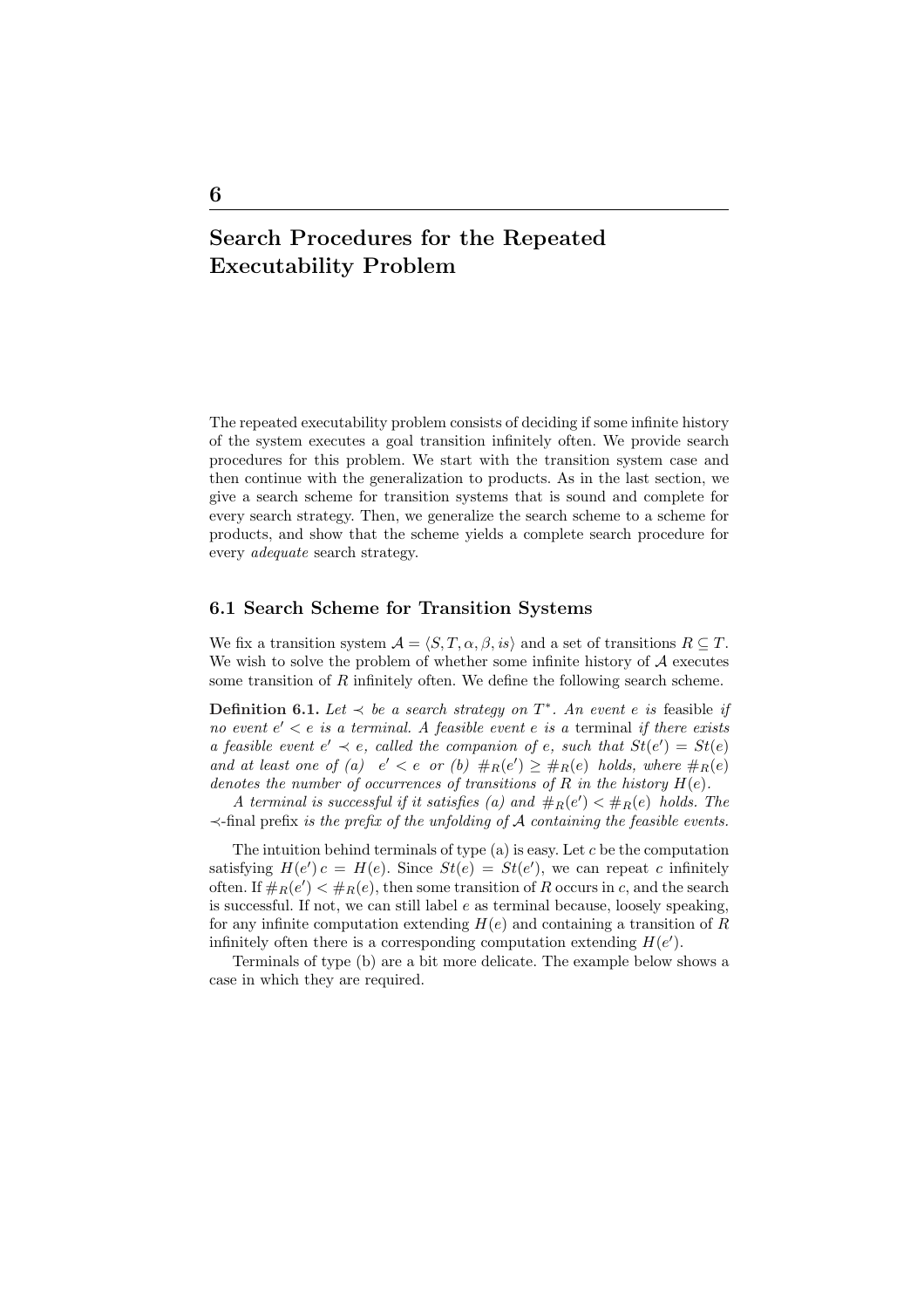#### 98 6 Search Procedures for the Repeated Executability Problem

Example 6.2. Consider the instance of the repeated executability problem shown in Fig.  $6.1(a)$ . The transition system has the infinite computation  $a (r c)^{\omega}$ , which executes an infinite number of transitions of R.

The final prefix for a breadth-first strategy  $\prec$  (i.e.,  $e \prec e'$  if and only if  $|H(e)| < |H(e')|$  is shown in Fig. 6.1(b). The events are numbered in the order in which they are added by the search procedure. Event 3 is not a terminal of type (b), because even though  $2 \lt 3$  holds, we have  $\#_R(2) = 0 \lt 1 = \#_R(3)$ . Event 4 is a terminal of type (b) with event 1 as the companion. Event 5 is a terminal of type (a) with event 1 as companion. We have  $H(1)$   $r c = H(5)$ , and so event  $5$  is a successful terminal because the computation  $r c$  contains a transition of R.

We can now show that the search scheme obtained by dropping the condition  $\#_R(e') \geq \#_R(e)$  in the terminals of type (b) is no longer complete. The new final prefix is shown in Fig.  $6.1(c)$ . This time event 3 is a terminal of type (b) with event 2 as the companion. Event 4 is a terminal of type (b) with 1 as companion. Both terminals are unsuccessful, and thus the search procedure system is incomplete, i.e., even though the infinite computation  $a (r c)^{\omega}$  exists the final prefix is not successful.

It is easy to see that the search scheme of Def. 6.1 is well-defined, finite, and sound for every search strategy.

## Proposition 6.3. The search scheme of Def. 6.1 is well-defined for every strategy  $\prec$ . Moreover, the  $\prec$ -final prefix is finite.

Proof. Well-definedness is proved as in Prop. 4.9 on p. 45. In particular, Lemma 4.8 on p. 45 (feasible events have histories of length at most  $|S|+1$ ) still holds: As usual, if  $|H(e)| > |S| + 1$  then there are events  $e', e''$  such that  $e'' < e' < e$  and  $St(e'') = St(e')$ , and so e' is a terminal of type (a). For soundness, assume that a terminal e with companion  $e'$  is successful. Since  $e' < e$ , some computation c satisfies  $H(e')c = H(e)$ . Since  $\#_R(e') < \#_R(e)$ , this c contains some transition  $r \in R$ . Since  $St(e') = St(e)$ , the sequence  $H(e')c^{\omega}$ is an infinite history containing infinitely many occurrences of  $r$ .

Completeness is, as usual, a bit more delicate.

Theorem 6.4. The search scheme of Def. 6.1 is complete for every strategy.

*Proof.* Assume that  $A$  has an infinite history containing infinitely many occurrences of R-transitions, but the final prefix contains no successful terminals. We derive a contradiction following the general scheme of the proof of Thm. 4.11 on p. 46.

Witnesses. We call an event e of the unfolding of A a witness if  $\#_R(e)$  $|S| + 1$ . We make the following two observations: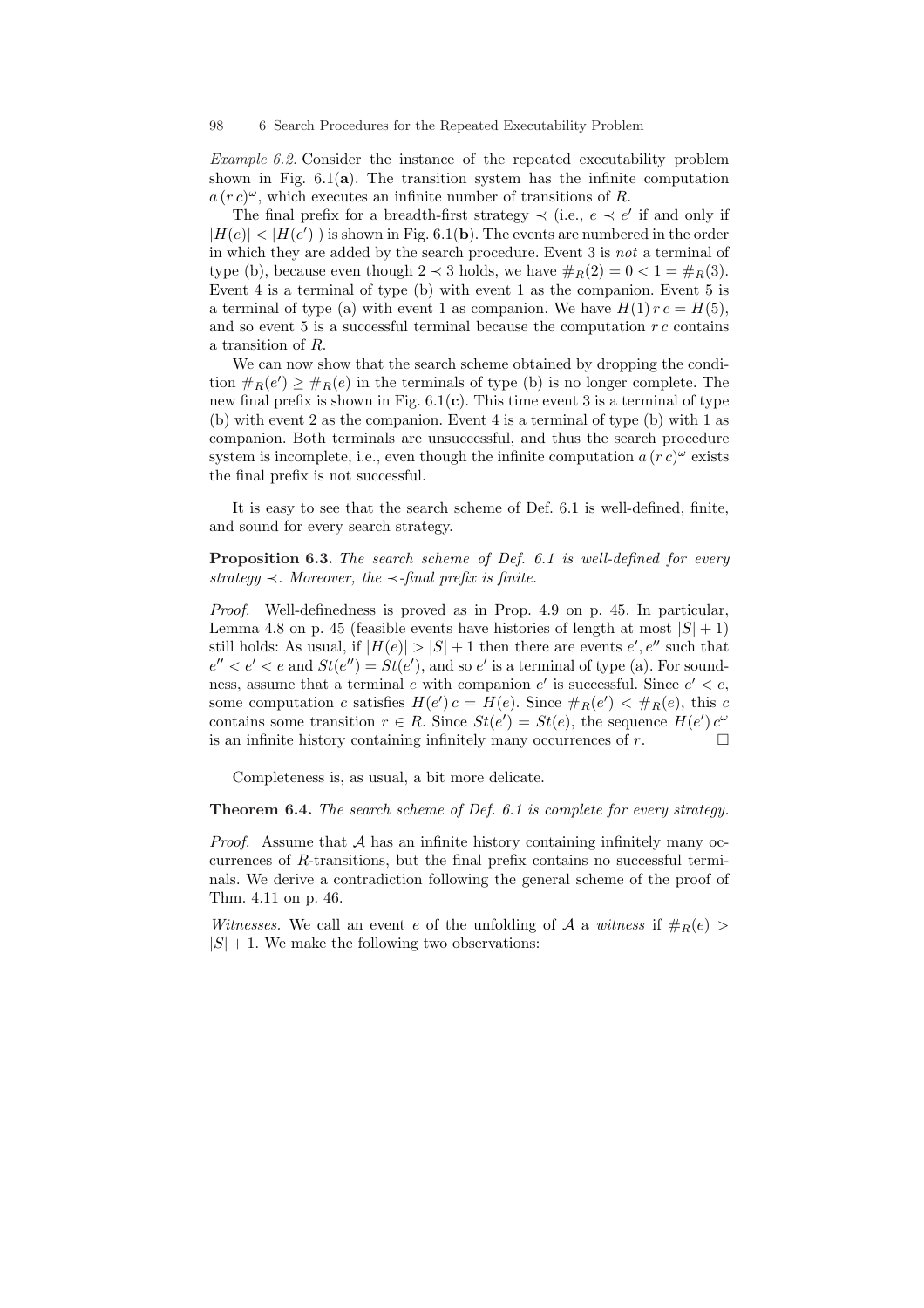

Fig. 6.1. An instance of the repeated executability problem (a), its corresponding final prefix (b), and final prefix with the condition  $\#_R(e') \geq \#_R(e)$  dropped (c)

• A has a history containing infinitely many occurrences of transitions of  $R$ if and only if the unfolding of  $A$  contains witnesses.

The only-if direction is obvious. For the if direction, we use the same argument as for soundness. Let e be a witness. Since  $\#_R(e) > |S| + 1$ , the history  $H(e)$  contains more than  $|S|+1$  occurrences of R-transitions. By the pigeonhole principle,  $e$  has two distinct predecessors, say  $e'$  and  $e''$ , both labeled with transitions of R, such that  $St(e') = St(e'')$ . Assume w.l.o.g. that  $e'' < e'$ , and that c is the computation satisfying  $H(e') = H(e'') c$ . Then  $H(e'')c^{\omega}$  is an infinite history containing infinitely many occurrences of R-transitions.

• If  $e$  is a witness, then some predecessor of  $e$  is a terminal. We have just seen that for every witness  $e$  there exist events  $e'' < e' < e$ such that  $St(e') = St(e'')$ . If e' is feasible, then e' is a terminal of type (a). If  $e'$  is not feasible, then, by the definition of feasibility, some predecessor of  $e'$  is a terminal.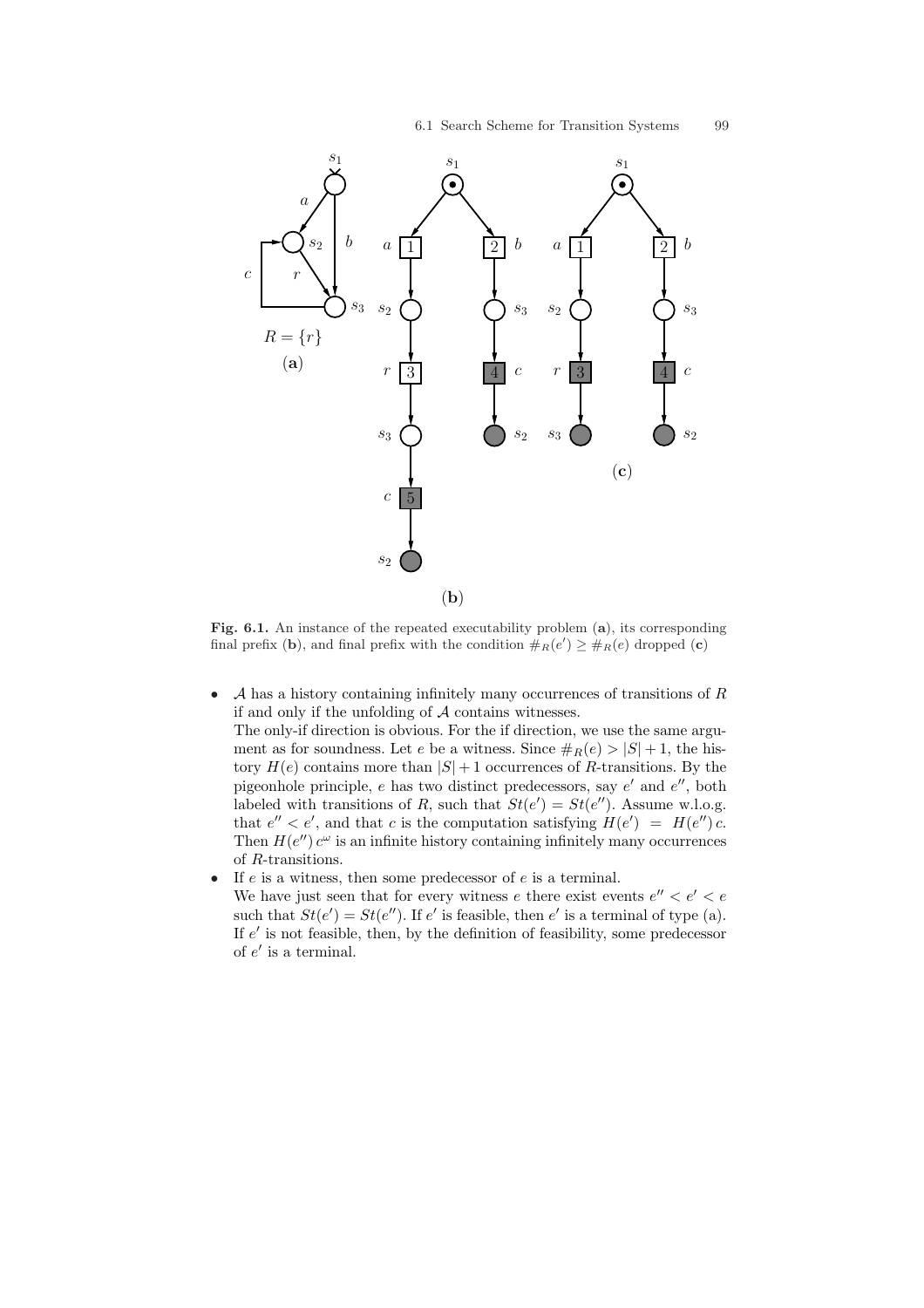100 6 Search Procedures for the Repeated Executability Problem

Since A has a history containing infinitely many occurrences of transitions of R, the unfolding of  $A$  contains witnesses. Since the final prefix is unsuccessful, each witness has an unsuccessful terminal in its past, which we call the *spoiler* of the witness.

*Minimal witnesses.* Let  $e_m$  be a minimal witness w.r.t. the order  $\ll$  defined as in the proof of Thm. 4.11 on p. 46 ( $e \ll e'$  if either  $l(e) < l(e')$  or  $l(e) = l(e')$ and  $e_s \prec e'_s$ ) and let  $e_s$  be its spoiler. Since  $e_s$  is an unsuccessful terminal, it has a companion  $e' \prec e_s$  such that  $St(e') = St(e_s)$ . Moreover, since  $e_s$  is unsuccessful, either it satisfies (a) and  $\#_R(e') = \#_R(e_s)$ , or it satisfies (b), and in both cases  $\#_R(e') \geq \#_R(e_s)$  holds. Since  $St(e') = St(e_s)$ , the sequence  $H(e')c_s$  is also a history of A. Let  $e'_m$  be the event satisfying  $H(e'_m) = H(e')c_s$ . Since  $\#_R(e') \geq \#_R(e_s)$ , we have  $\#_R(H(e'_m)) =$  $\#_R(H(e')c_s) = \#_R(H(e')) + \#_R(c_s) \ge \#_R(H(e_s)) + \#_R(c_s) = \#_R(H(e_m))$ and so  $\#_R(e'_m) \geq \#_R(e_m)$ . But then, since  $e_m$  is a witness, so is  $e'_m$ . Let  $e'_s$ be the spoiler of  $e'_m$ .

Contradiction. This part is exactly as in the proof of Thm. 4.11 on p. 46. Since both  $e' < e'_m$  and  $e'_s < e'_m$  hold, there are three possible cases, namely  $e'_s < e', e'_s = e'$  and  $e' < e'_s$ , and all three lead to contradiction.

As for the executability problem, one way to reduce the size of the final prefix is to require the strategy  $\prec$  to be a total order. However, in this case the number of non-terminals of the final prefix may grow quadratically in the number of states of A.

Theorem 6.5. If  $\prec$  is a total order on  $T^*$ , then the  $\prec$ -final prefix of Def. 6.1 has at most  $|S|^2$  non-terminal events.

*Proof.* Given an event e, if  $H(e)$  contains more than |S| occurrences of transitions of R, then there are events  $e_1 < e_2 \leq e$  labeled by transitions of R such that  $St(e_1) = St(e_2)$ , and so  $e_2$  is a terminal. Therefore, for every non-terminal event e of the final prefix we have  $\#_R(e) \leq |S|$ .

We prove that for any state  $s \in S$  there are at most  $|S|$  non-terminal events such that  $St(e) = s$ . Assume the contrary, and let  $e_1, \ldots, e_{|S|+1}$  be pairwise different non-terminal events such that  $St(e_i) = s$  for all  $1 \leq i \leq |S|+1$ . Since  $\#_R(e_i) \leq |S|$  for all  $1 \leq i \leq |S| + 1$ , by the pigeonhole principle there are two non-terminal events  $e_j \neq e_k$  such that  $\#_R(e_j) = \#_R(e_k)$ . Since  $\prec$  is a total order we have that either  $e_j \prec e_k$  or  $e_k \prec e_j$ . So either  $e_j$  or  $e_k$  is a terminal of type (b), a contradiction.

Since for each state  $s \in S$  there are at most |S| non-terminal events such that  $St(e) = s$ , the final prefix contains at most  $|S|^2$  non-terminal events.  $\Box$ 

We can ask whether there exist search procedures such that the maximal number of non-terminal events is linear in  $|S|$ , instead of quadratic. The answer is affirmative. The nested-depth-first-search algorithm, due to Courcoubetis, Vardi, Wolper, and Yannakakis, is a linear-time algorithm for the repeated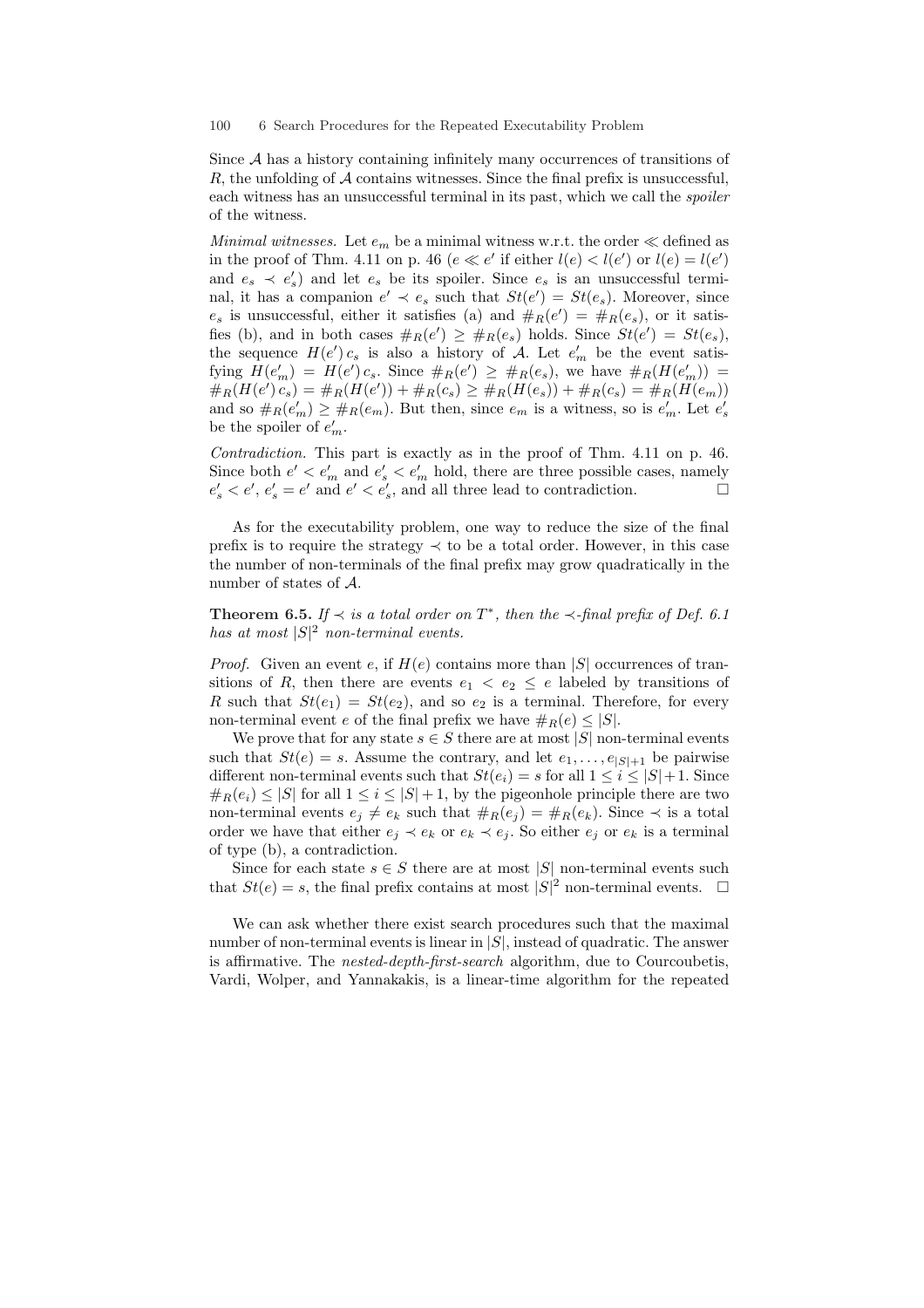executability problem of transition systems. In a first phase, the algorithm uses depth-first search to sort the transitions of the set  $R$ . Recall that depth-first search traverses every transition twice: a first time when the search discovers the transition, and a second time when it backtracks along the transition. Transition  $t$  is defined to be smaller than  $t'$  if the depth-first search backtracks through  $t$  (visits  $t$  for the second time) before it backtracks through  $t'$ . In a second phase, the algorithm conducts a depth-first search for each transition  $t \in R$  in the order defined by the first search. This search, however, stops if t is hit again, or if a state that has already been visited while searching from smaller transitions is discovered. This guarantees that in the second phase each transition is explored at most twice.<sup>1</sup>

It is a simple exercise to formulate the nested-depth-first search algorithm as a search procedure. The crucial point for us is that the search scheme underlying the nested-depth-first search algorithm is not correct for every strategy: its correctness relies on properties of depth-first search. Unfortunately, as mentioned in Sect. 5.3, depth-first search strategies do not lead to complete search procedures in the case of products. In other words, a direct generalization of the nested-depth-first-search algorithm to products does not yield a correct search procedure.

## 6.2 Search Scheme for Products

We fix a product  $\mathbf{A} = \langle A_1, \ldots, A_n, \mathbf{T} \rangle$ , where  $A_i = \langle S_i, T_i, \alpha_i, \beta_i, i s_i \rangle$ , and a set of global transitions  $\mathbf{R} \subseteq \mathbf{T}$ . The problem to solve is whether some infinite global history of  $\bf{A}$  executes transitions of  $\bf{R}$  infinitely often. We call the elements of  $\bf R$  (global)  $\bf R$ -transitions, and call the events labeled by them R-events.

We generalize the search scheme of Def. 6.1 to products. Following the ideas introduced in Sect. 4.4, we replace  $St(e)$  by  $St(e)$ , and  $H(e)$  by  $H(e)$ . The remaining question is how to generalize  $\#_R(e)$ . Recall that in the transition system case we defined  $#_R(e)$  as the number of occurrences of transitions of R in  $H(e)$ .

**Definition 6.6.** Let e be an event, and let **h** be any history of the trace  $\mathbf{H}(e)$ . We denote by  $\#_{\mathbf{R}}([\mathbf{h}])$  the number of occurrences of  $\mathbf{R}$ -transitions in  $\mathbf{h}$ , and define  $\#\mathbf{R}(e) = \#\mathbf{R}([\mathbf{h}]).$ 

Notice that  $\#_{\mathbf{R}}(e)$  is well-defined because every transition occurs the same number of times in all histories of  $H(e)$ .

Example 6.7. Consider again the product of Fig. 2.2 on p. 7 with the Petri net representation shown in Fig. 2.4 on p. 10, and choose  $\mathbf{R} = \{ \langle t_1, \epsilon \rangle \}$ . Consider the history trace [h], where

 $^{\rm 1}$  Actually, the nested-depth-first-search algorithm interleaves the two phases, but this is not relevant for our discussion.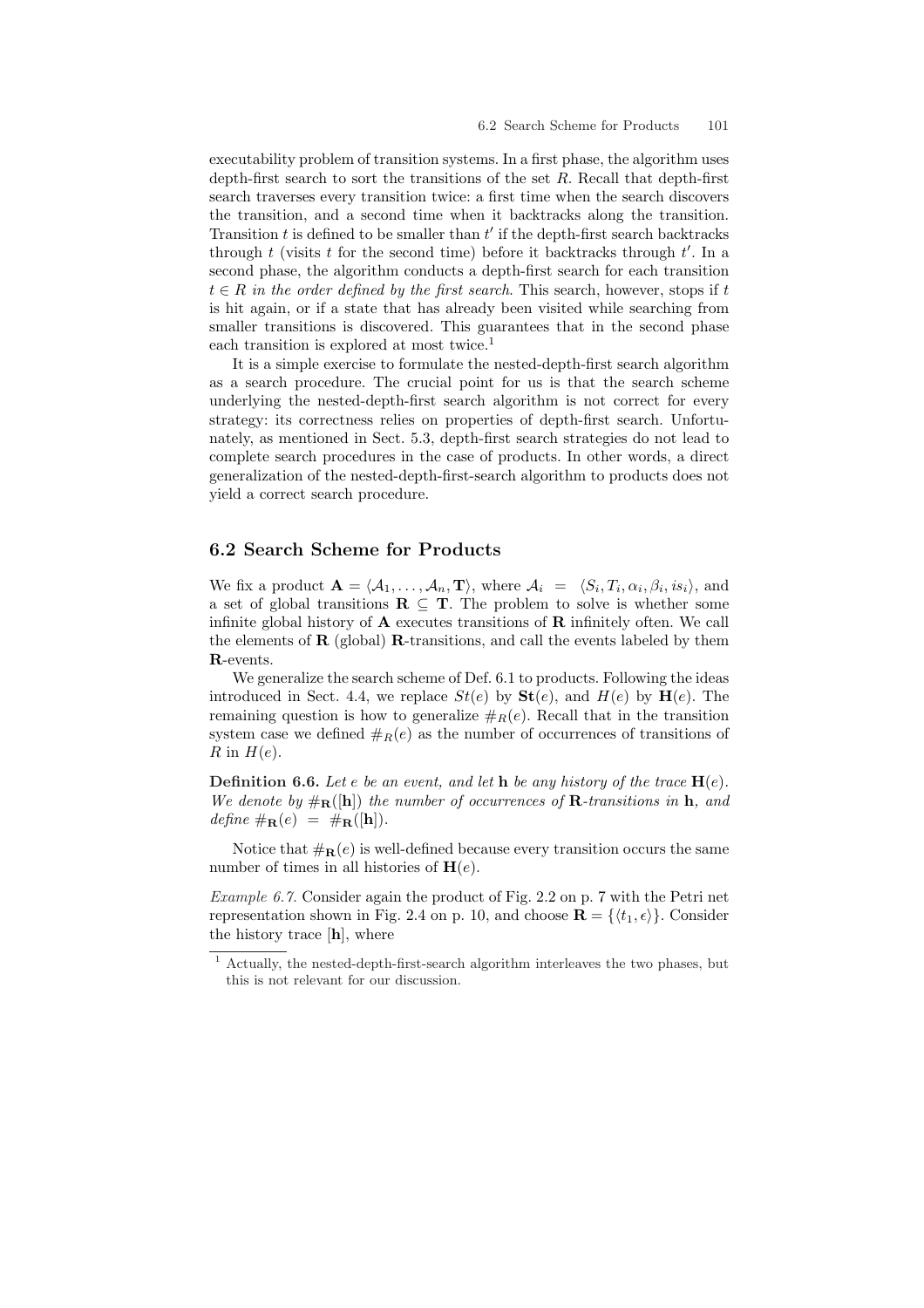102 6 Search Procedures for the Repeated Executability Problem

$$
\mathbf{h} = \langle t_1, \epsilon \rangle \langle \epsilon, u_1 \rangle \langle t_3, u_2 \rangle \langle t_5, \epsilon \rangle \langle \epsilon, u_3 \rangle.
$$

The trace [h] contains four elements, namely

 $\langle t_1, \epsilon \rangle \langle \epsilon, u_1 \rangle \langle t_3, u_2 \rangle \langle t_5, \epsilon \rangle \langle \epsilon, u_3 \rangle,$  $\langle t_1, \epsilon \rangle \langle \epsilon, u_1 \rangle \langle t_3, u_2 \rangle \langle \epsilon, u_3 \rangle \langle t_5, \epsilon \rangle,$  $\langle \epsilon, u_1 \rangle \langle t_1, \epsilon \rangle \langle t_3, u_2 \rangle \langle t_5, \epsilon \rangle \langle \epsilon, u_3 \rangle$ , and  $\langle \epsilon, u_1 \rangle \langle t_1, \epsilon \rangle \langle t_3, u_2 \rangle \langle \epsilon, u_3 \rangle \langle t_5, \epsilon \rangle.$ 

These four histories only differ in the order in which global transitions occur. They all contain one single occurrence of **R**-transitions, and so  $\#_{\mathbf{B}}([h]) = 1$ . Furthermore, we have  $[\mathbf{h}] = [\mathbf{h_1}, \mathbf{h_2}]$ , where

$$
\mathbf{h}_1 = \langle t_1, \epsilon \rangle \, \langle t_3, u_2 \rangle \, \langle t_5, \epsilon \rangle \quad \text{and} \quad \mathbf{h}_2 = \langle \epsilon, u_1 \rangle \, \langle t_3, u_2 \rangle \, \langle \epsilon, u_3 \rangle \, .
$$

It is possible to compute  $\#_{\mathbf{R}}([\mathbf{h}])$  directly from  $\mathbf{h}_1$  and  $\mathbf{h}_2$ . If an **R**-transition has  $k$  participants, then its occurrence is recorded in  $k$  components. If we give each of these records a weight of  $1/k$ , then we can compute  $\#_{\mathbf{R}}([\mathbf{h}])$  as the weighted sum over all components of [h] of the number of occurrences of **R**-transitions. In our example, the occurrence of  $\langle t_1, \epsilon \rangle$  is recorded only by the first component, and so it has weight 1. If we had  $\mathbf{R} = \{ \langle t_3, u_2 \rangle \}$ , then each of the occurrences of  $\langle t_3, u_2 \rangle$  in h would have weight 1/2.

We are now ready to define the search scheme for products.

**Definition 6.8.** Let  $\prec$  be a search strategy on  $[T^*]$ . An event e is feasible if no event  $e' < e$  is a terminal. A feasible event e is a terminal if there exists a feasible event  $e' \prec e$ , called the companion of e, such that  $\text{St}(e') = \text{St}(e)$  and at least one of (a)  $e' < e$  or (b)  $\#\mathbf{R}(e') \geq \#\mathbf{R}(e)$  holds.

A terminal is successful if it satisfies (a) and  $\#\mathbf{R}(e') < \#\mathbf{R}(e)$ . The  $\prec$ final prefix is the prefix of the unfolding of  $A$  containing the feasible events.

As happened in the executability case, this search scheme is well-defined and sound for every strategy, but not complete for every search strategy. The proof of well-definedness and soundness is so close to that of the transition system case that we leave it as an easy exercise for the reader.

Example 6.9. Modify the product of Fig. 4.6 on p. 59 as follows: Turn each transition  $i_j$  into a self loop (i.e., set  $\beta(i_1) = s_5, \ldots, \beta(i_4) = v_5$ ). Then, transition **i** can occur infinitely often; for instance,  $\mathbf{a} \mathbf{c} \mathbf{d} \mathbf{g} \mathbf{h}(\mathbf{i})^{\omega}$  is an infinite global history of the new product. Set  $\mathbf{R} = \{i\}$ , and run the search procedure consisting of the search scheme of Def. 6.8 with a strategy that assigns priorities to events according to the numbering shown in Fig. 4.8 on p. 61. This procedure marks events 10 and 8 as unsuccessful terminals. Event 8 has event 7 as companion, because  $\#_{\mathbf{R}}(8) = 0 = \#_{\mathbf{R}}(7)$ , and similarly event 10 has event 9 as companion. So neither event 11 nor event 12 is a feasible event, and the search procedure is unsuccessful.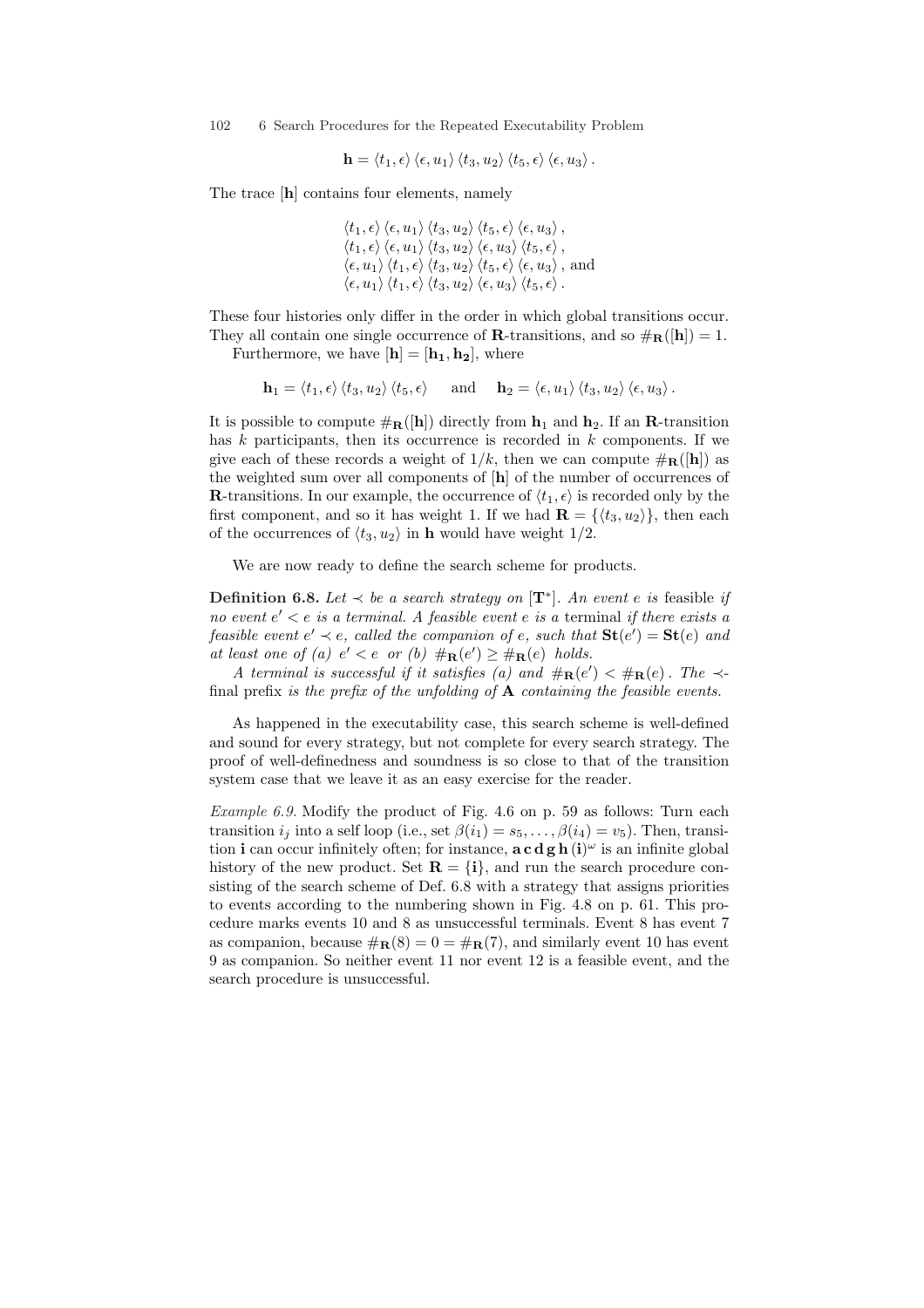As could be expected, the search scheme is however complete for adequate strategies. Before proving it, we show it at work on an example.

Example 6.10. Consider again the product of Fig. 2.2 on p. 7 having the Petri net representation shown in Fig. 2.4 on p. 10. We construct the final prefix for  $\mathbf{R} = \{ \langle t_1, \epsilon \rangle \}$  and the distributed size-lexicographic strategy, i.e.,  $\prec = \prec_{sl}^d$ . We take the same order as in Ex. 5.2 on p. 74.

The final prefix is shown in Fig. 6.2. Notice that in this example it happens to be identical to the complete prefix of Ex. 5.2 on p. 74 shown in Fig. 5.1 on p. 75 but this is of course not true in general. Events are numbered according to the order in which they are added. Event 7 is a terminal because  $\mathbf{St}(7) = \langle s_4, r_3 \rangle = \mathbf{St}(4), 4 \prec 7, \text{ and } 1 = \#_R(4) \ge \#_R(7) = 0.$  To see that 4 ≺ 7 holds, consider the distributions of the history traces of both events:

$$
\mathbf{H}(4) = [\langle t_1, \epsilon \rangle \langle t_3, u_2 \rangle , \langle \epsilon, u_1 \rangle \langle t_3, u_2 \rangle], \text{ and}
$$
  

$$
\mathbf{H}(7) = [\langle t_2, \epsilon \rangle \langle t_4, u_2 \rangle , \langle \epsilon, u_1 \rangle \langle t_4, u_2 \rangle].
$$

We start by comparing the first components. Since  $\langle t_1, \epsilon \rangle$  is smaller than  $\langle t_2, \epsilon \rangle$ , no further comparisons are necessary, and we conclude  $H(4) \prec H(7)$ . Since the events 4 and 7 are not causally related, event 7 is an unsuccessful terminal.

Events 11 and 12 are terminals of type (a), both having event 4 as companion. Event 11 is successful, because it is a causal successor of event 4, and  $\#_{\mathbf{R}}(4) = 1 < 2 = \#_{\mathbf{R}}(11)$ . Event 12 is an unsuccessful terminal.

Theorem 6.11. The search scheme of Def. 6.8 is complete for every adequate strategy.

*Proof.* Let  $\prec$  be an arbitrary adequate strategy. Assume that **A** has an infinite global history containing infinitely many occurrences of R-transitions, but the final prefix contains no successful terminals. We derive a contradiction, following the general scheme of the proof of Thm. 4.11 on p. 46.

Witnesses. Let  $K$  be the number of reachable global states of  $A$ . We call an event e of the unfolding of **A** a witness if  $\#_{\mathbf{R}}(e) > nK + 1$ . We make the following two observations:

• A has an infinite global history containing infinitely many occurrences of transitions of  $\bf{R}$  if and only if the unfolding of  $\bf{A}$  contains witnesses.

The proof is very similar to that of the corresponding observation in Thm. 6.4. The only-if direction is obvious. For the if direction, let e be a witness. Since  $\#_{\mathbf{R}}(e) > nK + 1$ , there is a component of **A**, say  $\mathcal{A}_i$ , that participates in at least  $K + 1$  events labeled with transitions from **R**. Since the *i*-events of a history are causally ordered, these  $K + 1$  events are pairwise causally ordered. By the pigeonhole principle, at least two of them, say e' and e'', satisfy  $\textbf{St}(e') = \textbf{St}(e'')$ . Assume w.l.o.g. that  $e'' < e'$ holds, and that **c** is the computation trace satisfying  $H(e') = H(e'') [c]$ . Then  $H(e'')$  ( $[c]$ ) $\omega$  is an infinite history trace of **A** containing infinitely many occurrences of R-transitions.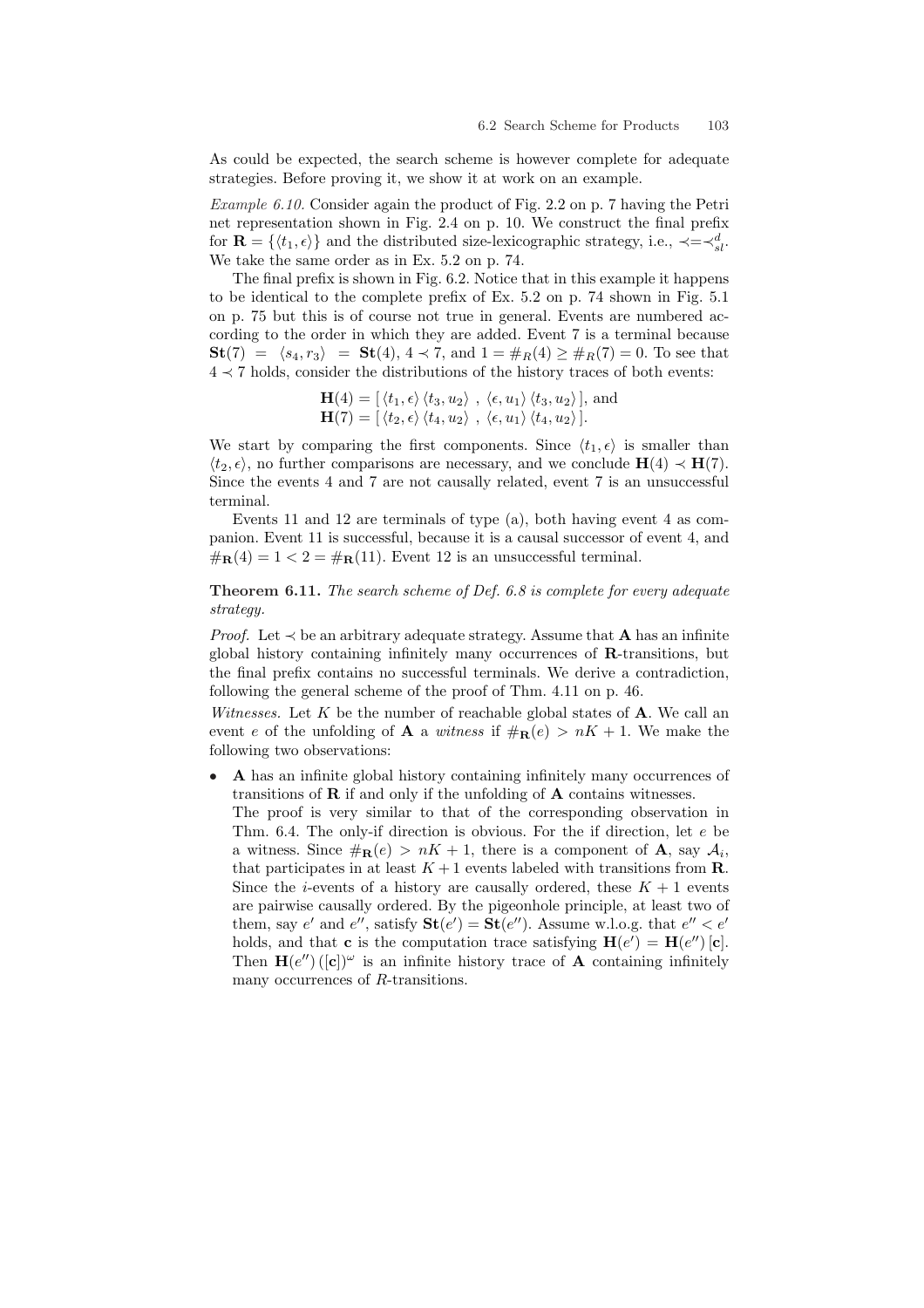

Fig. 6.2. Repeated executability final prefix of the product of Fig. 2.2 on p. 7 for  $\mathbf{R} = \{\langle t_1, \epsilon \rangle\}$ 

• If  $e$  is a witness, then some predecessor of  $e$  is a terminal. Replace  $St(e)$  by  $St(e)$  in the corresponding part of the proof of Thm. 4.11 on p. 46.

Since A has an infinite global history containing infinitely many occurrences of R-transitions, the unfolding of A contains witnesses. Since the final prefix is unsuccessful, each witness has an unsuccessful terminal in its past, which we call the *spoiler* of the witness.

*Minimal witnesses.* As in the proof of Thm. 4.43 on p. 62, let  $e_m$  be a witness that is minimal w.r.t.  $\prec$ , let  $e_s$  be its spoiler, and let  $[\mathbf{c}_s]$  be the computation trace satisfying  $\mathbf{H}(e_m) = \mathbf{H}(e_s) [\mathbf{c}_s]$ . Since  $e_s$  is an unsuccessful terminal, it has a companion  $e' \prec e_s$  such that  $\mathbf{St}(e') = \mathbf{St}(e_s)$ . Moreover, since  $e_s$  is unsuccessful, either it satisfies (a) and  $\#\mathbf{R}(e') = \#\mathbf{R}(e_s)$ , or it satisfies (b), and in both cases  $\#_{\mathbf{R}}(e') \geq \#_{\mathbf{R}}(e_s)$  holds. Since  $\mathbf{St}(e') = \mathbf{St}(e_s)$ , the trace  $\mathbf{H}(e')\left[\mathbf{c}_s\right]$  is also a history trace of **A**. Let  $e'_m$  be the event satisfying  $\mathbf{H}(e'_m)$  =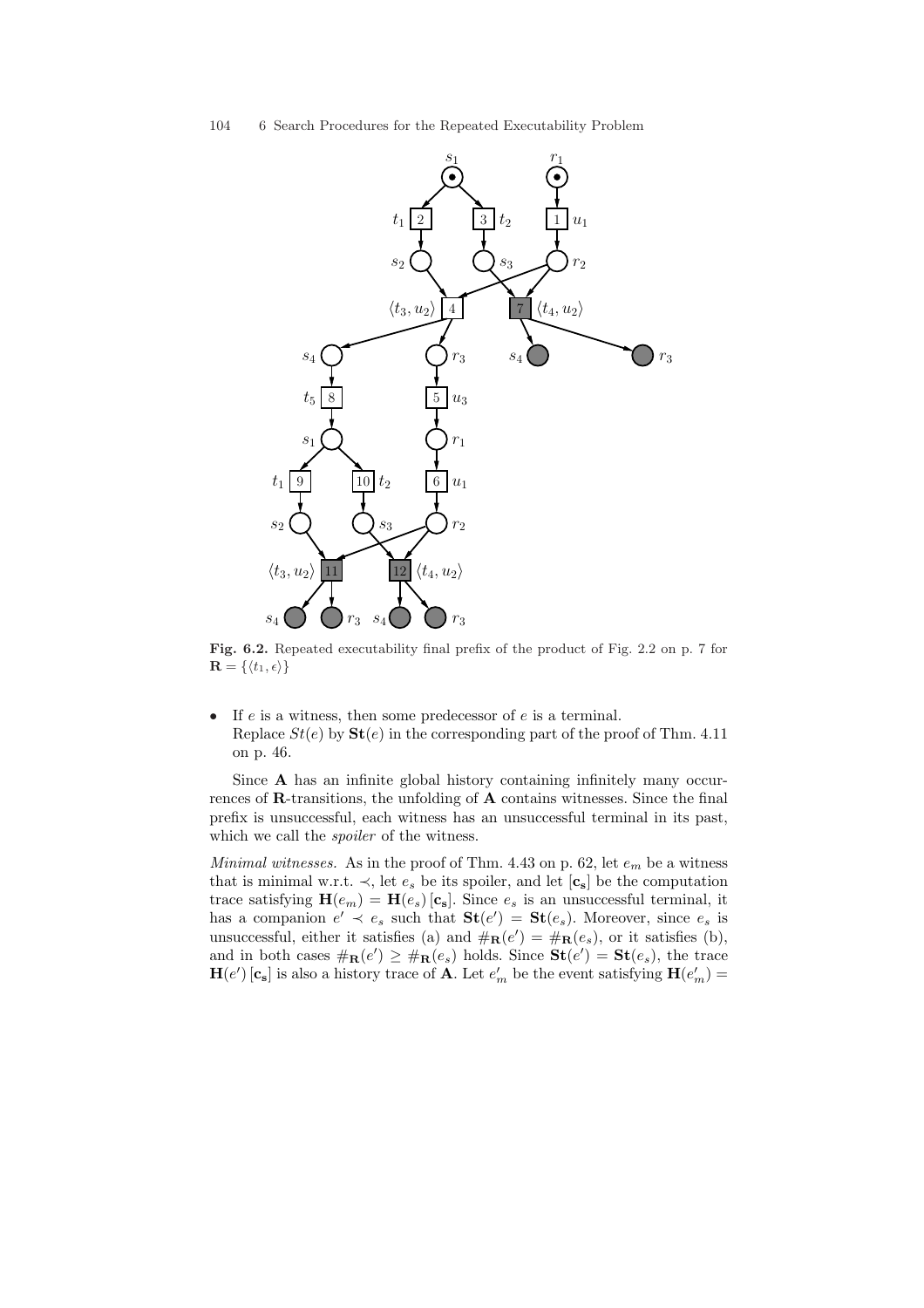$\mathbf{H}(e')\left[\mathbf{c}_s\right]$ . Since  $\#\mathbf{R}(e') \geq \#\mathbf{R}(e_s)$ , we have  $\#\mathbf{R}(\mathbf{H}(e')\left[\mathbf{c}_s\right]) \geq \#\mathbf{R}(\mathbf{H}(e_s)\left[\mathbf{c}_s\right])$ , and so  $\#\mathbf{R}(e'_m) \geq \#\mathbf{R}(e_m)$ . But then, since  $e_m$  is a witness, so is  $e'_m$ .

Contradiction. This part is exactly as in the proof of Thm. 4.43 on p. 62.  $\Box$ 

As in the transition system case, we can show that the number of nonterminal events of the final prefix is at most quadratic on the number of reachable global states of A. However, the bound on the size of the prefix also includes a factor bounded by the number of components of A.

**Theorem 6.12.** Let  $C_R$  be any set of components such that for every transition  $\mathbf{t} \in \mathbf{R}$  at least one component  $A_i \in C_R$  participates in  $\mathbf{t}$ . Let K be the number of reachable global states of **A**.

If  $\prec$  is a total adequate search strategy on  $[T^*]$ , then the  $\prec$ -final prefix generated by the search scheme of Def. 6.8 with  $\prec$  as search strategy has at most  $|C_R|K^2$  feasible non-terminal events.

*Proof.* Given an event e, if  $H(e)$  contains more than  $|C_R|K$  occurrences of transitions of **R**, then by the pigeonhole principle there is a component  $A_j \in$  $C_R$  such that more than K events of past(e) are j-events. Since the j-events of a configuration are all causally related, two of them satisfy  $e'' < e' < e$  and  $\mathbf{St}(e'') = \mathbf{St}(e')$ . So e' is a terminal. Therefore, for every feasible non-terminal event e of the final prefix we have  $\#_R(e) \leq |C_R|K$ .

Proceed now as in the proof of Thm. 6.5.  $\Box$ 

Notice that the set of all components is always a possible choice for  $C_R$ , which leads to  $|C_R| = n$  and so to an  $nK^2$  bound. In the particular case in which one fixed component participates in all transitions of  $\bf{R}$  we have  $|C_R| = 1$  and we obtain a  $K^2$  bound. This special case will in fact happen when we consider the model checking problem in Chap. 8.

## Bibliographical Notes

The repeated executability problem has been studied in great detail for transition systems. Courcoubetis, Vardi, Wolper, and Yannakakis proposed the nested-depth-first search algorithm in [26]. The algorithm was further improved by Holzmann, Peled, and Yannakakis in [66], and is implemented in the Spin model checker [65]. Couvreur presented an alternative algorithm inspired by Tarjan's procedure for the computation of strongly connected components in [27]. A similar algorithm was proposed by Geldenhuys and Valmari [45]. These algorithms are discussed and compared (and slightly improved) by Esparza and Schwoon in [112].

Depth-first search is difficult to implement in a parallel or distributed setting. For this reason, the research community working on parallel model checking algorithms has also studied solutions to the repeated executability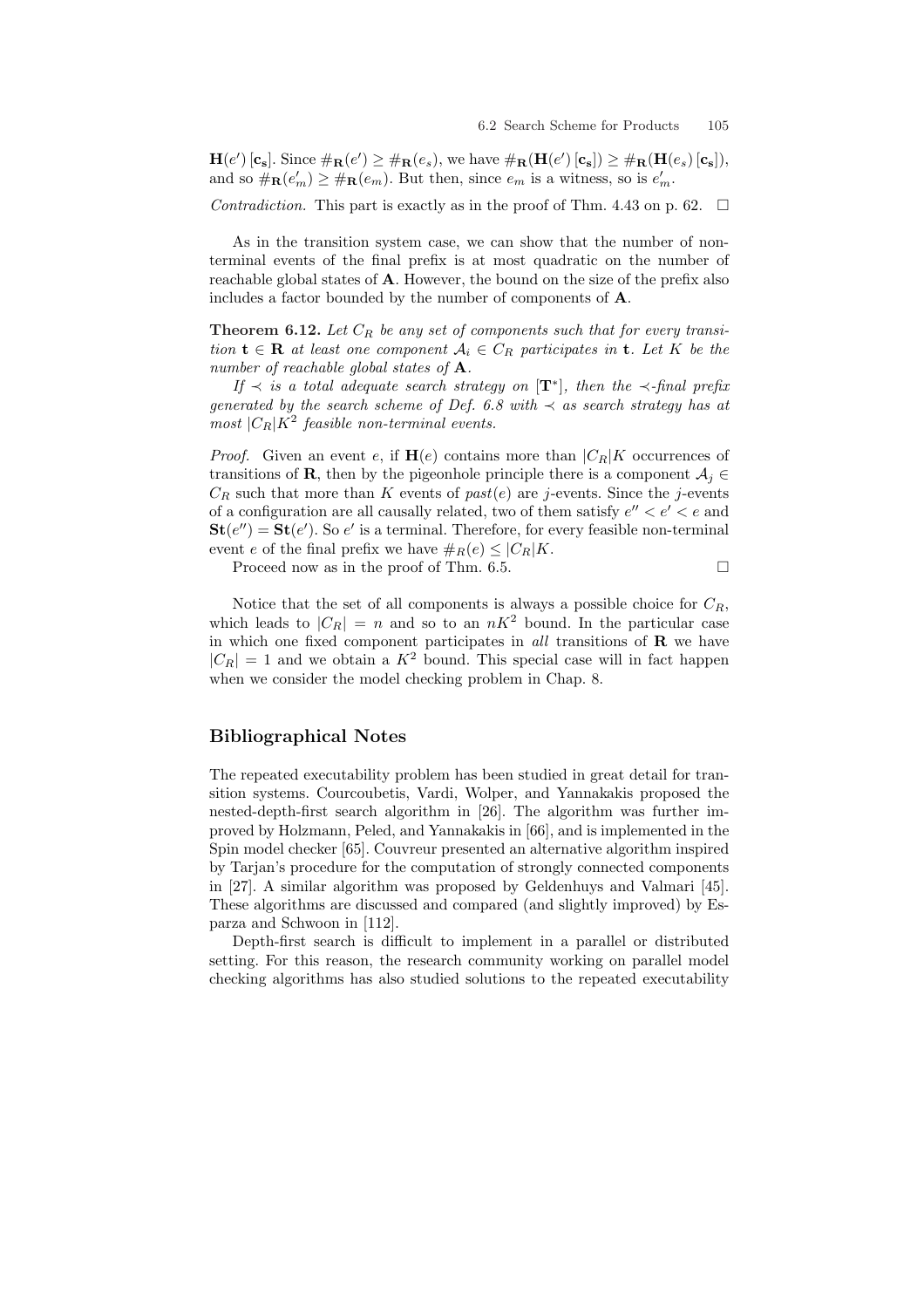#### 106 6 Search Procedures for the Repeated Executability Problem

problem not requiring depth-first search. In particular, Brim and Barnat have discovered breadth-first algorithms similar to our search procedures for transition systems [18].

Heljanko considers in [59] the complexity of model checking using prefixes of unfoldings. However, [59] does not use a specialized search scheme as presented in Def. 6.8, and so the results do not carry over to the search scheme presented here.

The repeated executability problem for products was studied by the authors in [35, 36], and the contents of this chapter are taken from there.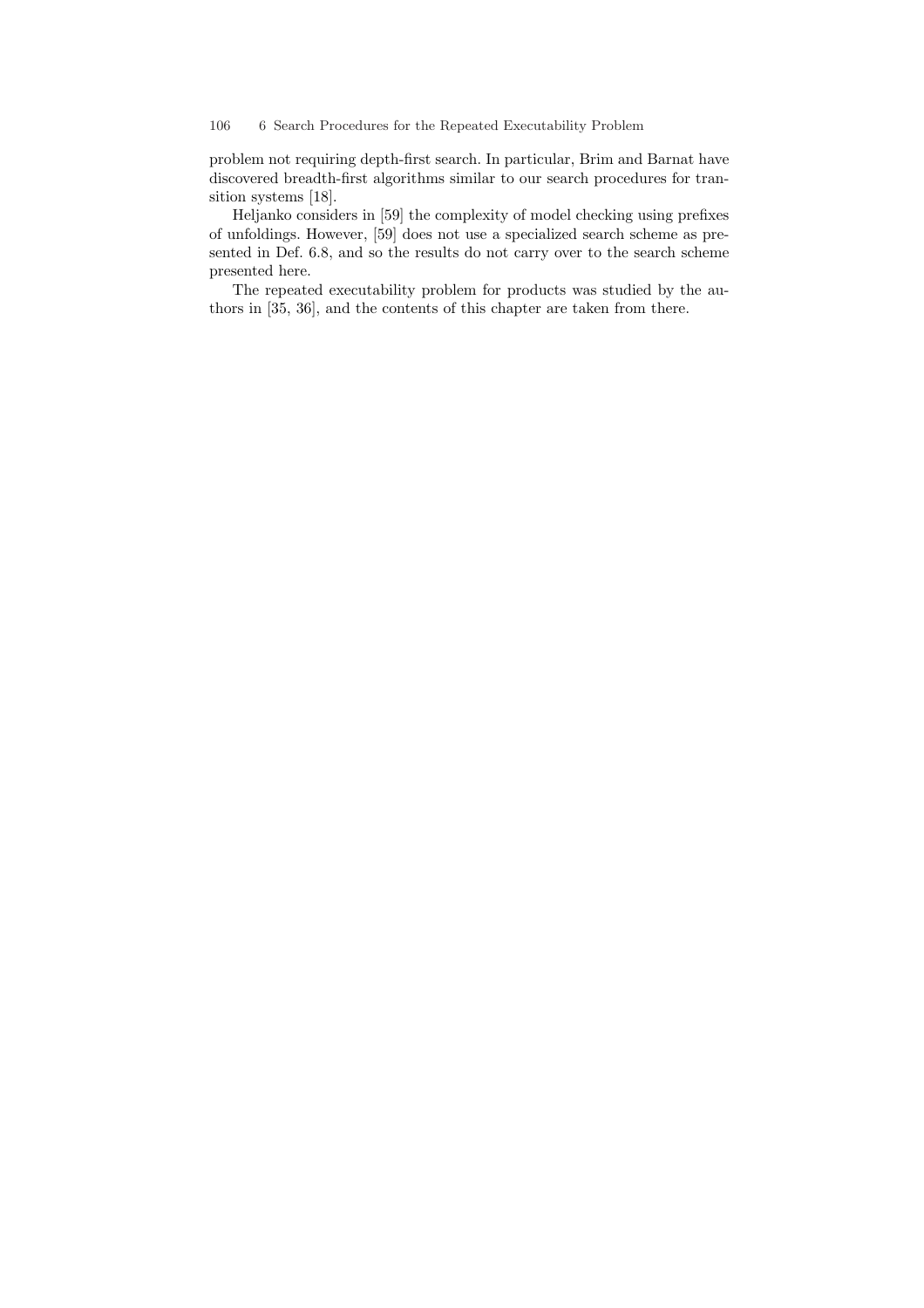# Search Procedures for the Livelock Problem

In this chapter we present search procedures for the livelock problem. They are a bit more technical than those for the executability and repeated executability problems. As in the former chapters, we first present a search scheme for transition systems which is complete for arbitrary search strategies. Then, we generalize it for products, showing along the way several pitfalls that must be avoided.

# 7.1 Search Scheme for Transition Systems

We fix a transition system  $A = \langle S, T, \alpha, \beta, iS \rangle$ , and partition the set T into a set V of *visible* and a set  $I = T \setminus V$  of *invisible* transitions. We also fix a set  $L \subset V$  of livelock monitors.

A *livelock* is an infinite history of the form  $h\,t\,c$ , where  $h\in T^*$  is a finite history,  $t \in L$  is a livelock monitor, and  $c \in I^{\omega}$  is an infinite computation containing only invisible transitions. We call the occurrence of  $t$  after the history h the *livelock's root*. Intuitively, livelocks are undesirable behaviors in which right after the livelock's root the system enters an infinite loop of unobservable actions. We wish to solve the problem of whether  $A$  has some livelock.

Example 7.1. Figure 7.1 shows an instance of the livelock problem. It has several livelocks. For instance, the infinite histories  $a c(fi)^{\omega}$  and  $a b d g (if)^{\omega}$  are livelocks with (the only occurrences of) transitions  $c$  and  $b$  as roots. However, the infinite history  $ab(dgh)^\omega$  is not a livelock because h is a visible transition. Notice that whereas a livelock's root is always the occurrence of a livelock monitor, the converse does not hold in general. In particular, a livelock history may contain several instances of livelock monitor transitions.

Our solution to the livelock problem requires us to slightly modify the definition of unfolding. In order to present this modification it is useful to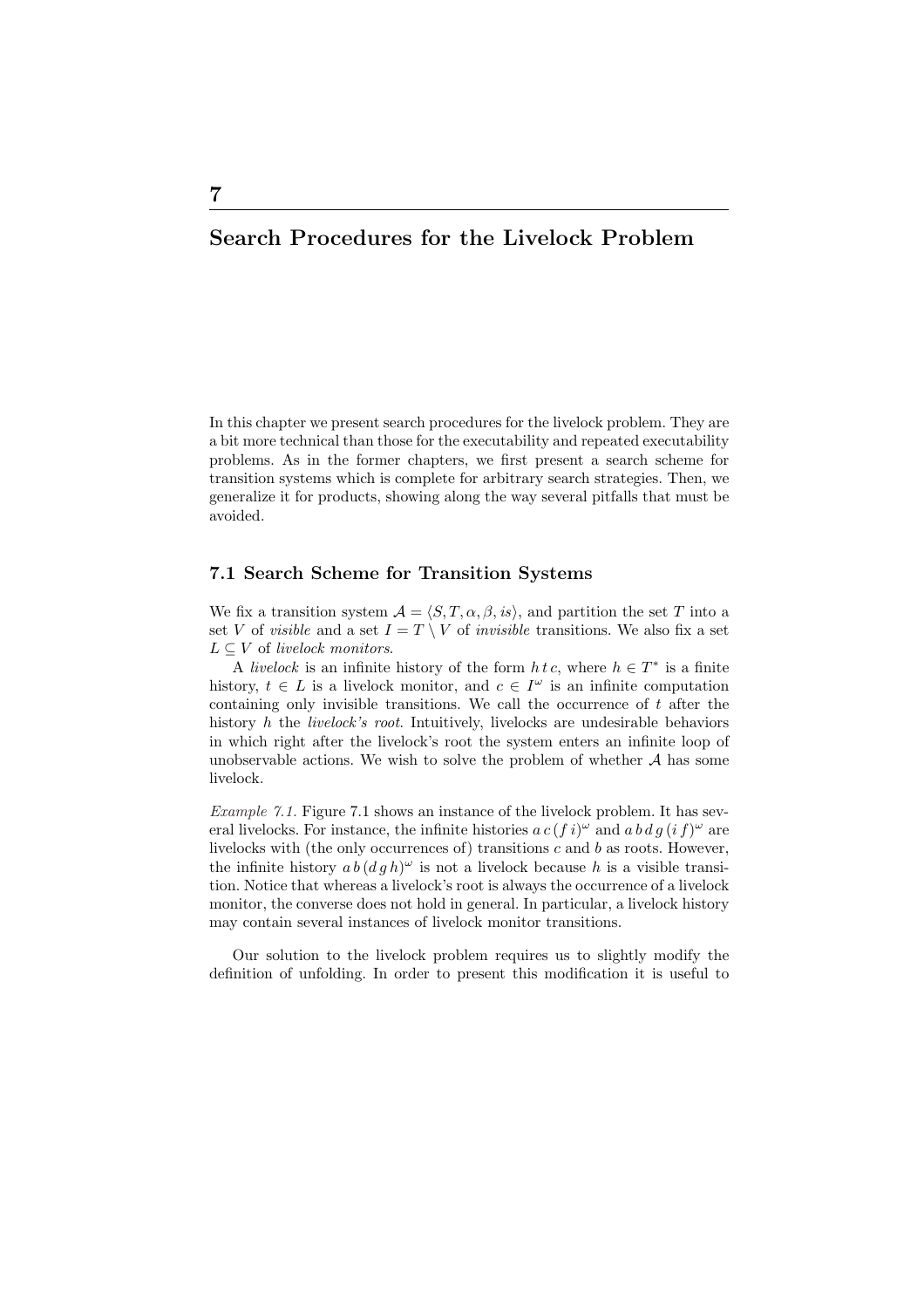

Fig. 7.1. An instance of the livelock problem for transition systems

imagine a nondeterministic program which on input A behaves as follows. The program has a variable v that ranges over the states of  $A$ , intended to store the current state of the system. The initial value of  $v$  is the initial state is. Moreover, the program has a Boolean flag  $f$ , initially set to 0. The program repeatedly chooses a transition  $t$  enabled at the current state (stored in v), executes it, and updates v to the target state of t. If t happens to be a livelock monitor, then after updating  $v$  the program nondeterministically chooses between setting  $f$  to 0 or to 1. Clearly,  $A$  has a livelock if and only if in some execution the program sets  $f$  to 1 and then executes an infinite sequence of invisible transitions. We say that the program is in main mode or in *livelock mode* if the current value of  $f$  is 0 or 1, respectively.

We define a new unfolding that instead of the possible executions of A models the possible executions of the nondeterministic program as described above. Recall that if the current prefix generated so far contains a node labeled by a state s, and s enables a transition  $t$ , then we add a new event  $e$  to the prefix, labeled by  $t$ . In this chapter, if  $t$  belongs to the set  $L$  of livelock monitors (and only in this case), we add not only the event e, but also a second event  $e_d$ , labeled by t as well. We call  $e_d$  the *duplicate* of e. The addition of e and  $e_d$ reflects the nondeterministic choice between the main mode and the livelock mode. We call the new unfolding defined this way the *d-unfolding* of  $A$ .

The search procedure defined below explores a finite prefix of the dunfolding. It also has a main mode and a livelock mode. In the main mode, its goal is to compute all the livelock monitors that can be executed from the initial state. When it adds the event  $e_d$ , the search procedure enters the livelock mode, whose goal is to determine whether there is an infinite computation rooted at  $e_d$  and containing only invisible transitions.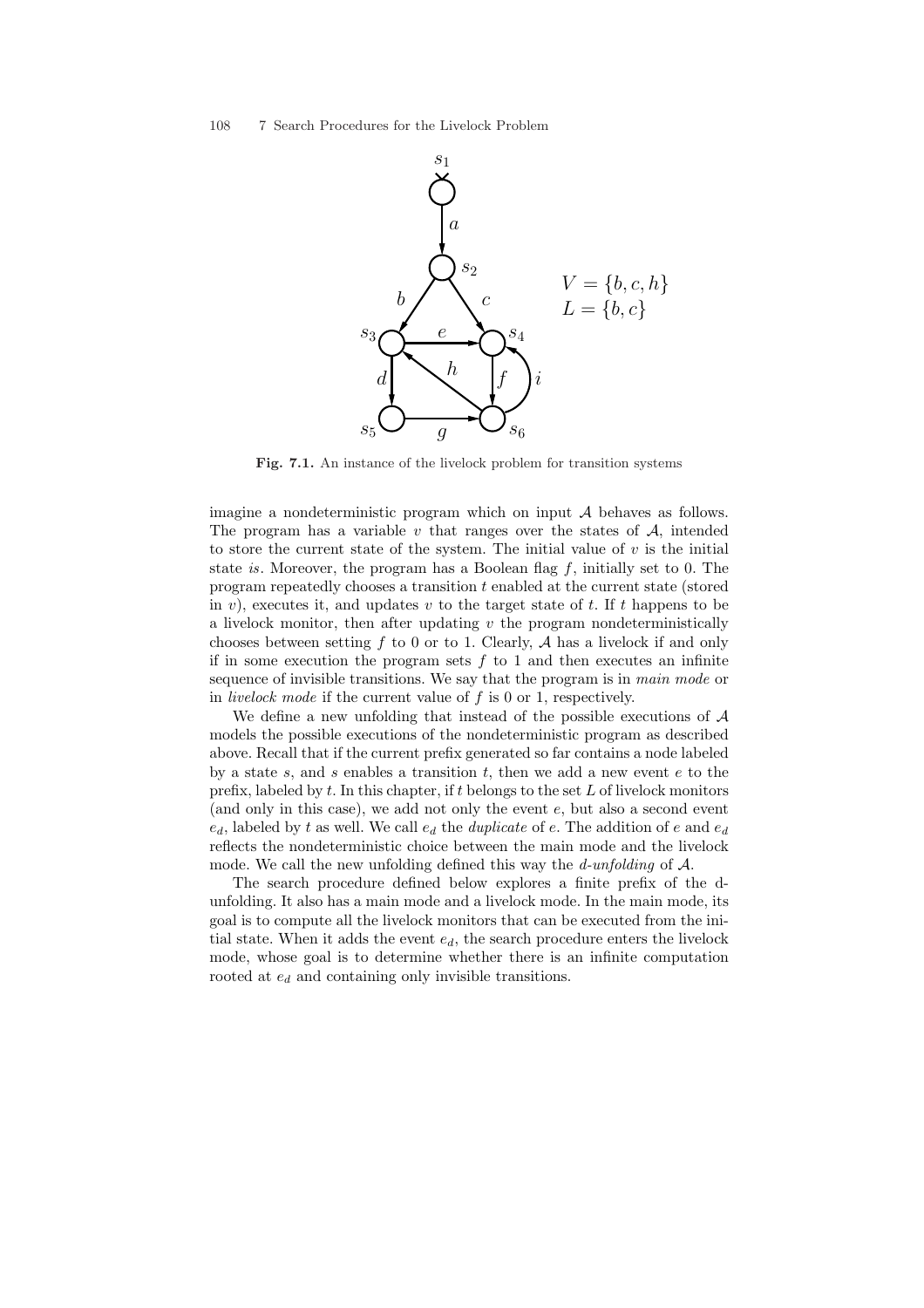Example 7.2. Figure 7.1 is an instance of the livelock problem. A prefix of the d-unfolding is shown in Fig. 7.2 (this prefix will actually be the final prefix of the search procedure). Events 10 and 17 are the duplicates of events 2 and 3.

In order to distinguish between the events belonging to the two search modes, we introduce the following definition.

**Definition 7.3.** An event of the d-unfolding of  $A$  is visible if it is labeled by a visible transition, and invisible otherwise. An event e of the d-unfolding of A is of

- type 0 if no event  $e' \leq e$  is a duplicate;
- type 1 if exactly one event  $e' \leq e$  is a duplicate, and all events  $e''$  satisfying  $e' < e'' \leq e$  are invisible;
- type  $2$  if it is not of type  $0$  or type 1.

If e is of type 1, then we denote by  $d(e)$  the unique duplicate preceding e.

The events of type 0 and 1 correspond to the main and the livelock modes. The events of type 2 will not be explored by the search procedures, or, more precisely, events of type 2 explored by the search will be labeled as terminals.

Definition 7.4. Let  $\prec$  be an arbitrary strategy on  $T^*$ .

An event e of the d-unfolding of A is feasible if no event  $e' < e$  is a terminal.

A feasible event e of type 0 is a terminal if there is a feasible event  $e' \prec e$ of type 0, called the companion of e, such that  $St(e') = St(e)$ .

A feasible event e of type 1 is a terminal if there is a feasible event  $e' \prec e$ of type 1, called the companion of e, such that  $St(e') = St(e)$  and

- (1a)  $d(e') \prec d(e)$ ; or
- (1b)  $d(e') = d(e)$  and  $e' < e$ ; or
- (1c)  $d(e') = d(e)$  and  $\#_I(e') \geq \#_I(e)$ , where  $\#_I(e)$  denotes the number of events  $e''$  satisfying  $d(e) < e'' \leq e$ .

A feasible event of type 2 is always a terminal.

A terminal is successful if it is of type (1b). The  $\prec$ -final prefix is the prefix of the unfolding of  $A$  containing the feasible events.

The intuition behind the terminals is rather simple. When adding events of type  $0$  (main search mode) we are looking for the transitions of  $L$  that are reachable from the initial state. Therefore, we can stop whenever we hit a state we have seen before, because the transitions we would explore from the event  $e$  will be explored from its companion  $e'$ . When adding events of type 1 (livelock mode) we are searching for infinite sequences of invisible transitions. For terminals of type (1a) the reasoning is that, loosely speaking, if some infinite sequence of invisible transitions starts at the event  $d(e)$ , then there is also such a corresponding sequence starting at  $d(e')$ , and it will be found from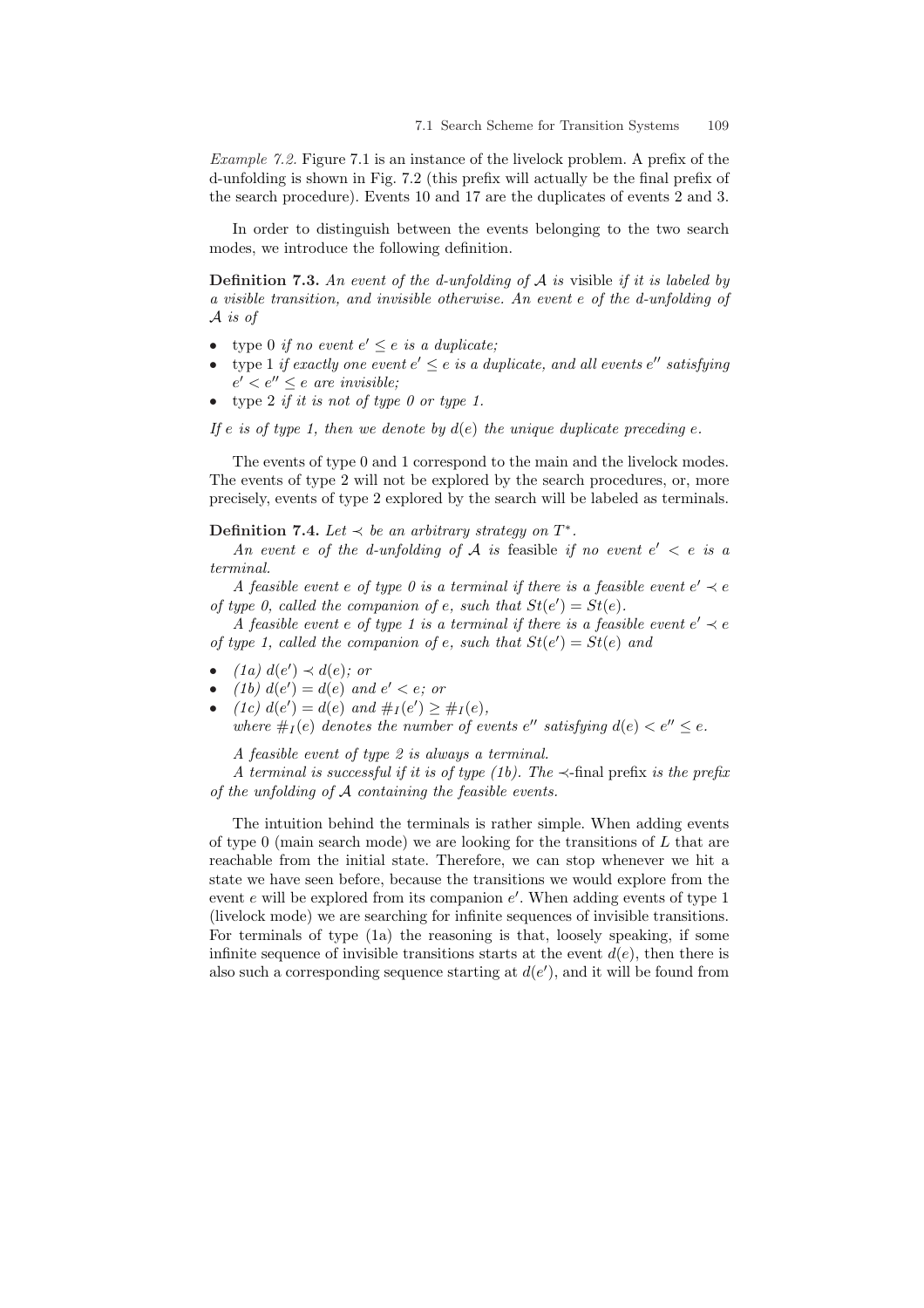#### 110 7 Search Procedures for the Livelock Problem

there. A terminal of type (1b) signals that such a sequence has been found: Since  $e' < e$ , there is a computation c such that  $H(e) = H(e')c$ , and since  $St(e') = St(e)$ , it corresponds to a loop of invisible transitions that can be executed infinitely often. Terminals of type (1c) are similar to the unsuccessful terminals for the repeated executability problem. Notice that in the livelock case the set  $R$  is replaced with the set  $I$  of invisible transitions.

Example 7.5. Figure 7.1 shows an instance of the livelock problem. Fig. 7.2 shows the final prefix generated by a search procedure consisting of the search scheme of Def. 7.4 and the following strategy. Events of type 0 have priority over events of type 1, which have priority over events of type 2. The numbering of events in the final prefix corresponds to the order in which they are added by the strategy.

Terminals of type 0 (events 5, 7, 8, and 9) are shown in dark grey, terminals of type 1 (events 14, 16, and 17) are line patterned, and terminals of type 2 (only event 18) are cross patterned. Type 0 events (if they are not terminals) are in white, and type 1 events (again, if they are not terminals) are light grey. The events are numbered according to the order in which they have been added to the prefix.

Events 5, 7, 8, and 9 are terminals of type 0 with 3, 6, 2, and 3 as companions, respectively. Events 10 and 17 are the duplicates of the events 2 and 3, respectively. Event 14 is a terminal of type (1c) with event 13 as companion:  $d(13) = 10 = d(14)$  and  $\#_I(13) = 2 = \#_I(14)$ . Event 16 is a successful terminal of type (1b) with event 13 as companion and corresponds to the livelock:  $a b d g (if)^{\omega}$  with b as root. Event 17 is a terminal of type (1a) with event 12 as companion (we have  $d(12) = 10 \prec 17 = d(17)$ ). Finally, event 18 is a terminal of type 2.

We prove well-definedness and soundness of the search scheme for every strategy.

**Lemma 7.6.** Let  $\prec$  be an arbitrary strategy, and let  $(F,T)$  be a pair of sets of events satisfying the conditions of Def. 7.4 for the sets of feasible and terminal events, respectively. Then for every non-terminal event  $e \in F \setminus T$  the history  $H(e)$  has length at most  $2|S|$ .

*Proof.* Let e be a feasible, non-terminal event. We show first that  $past(e)$ contains at most  $|S|$  events of type 0. Assume the contrary. Then, by the pigeonhole principle two events e' and e'' of past(e) satisfy  $St(e') = St(e'')$ . Since in the transition system case any two events of  $past(e)$  are causally related, we have w.l.o.g.  $e'' < e' \leq e$ , and so  $e'$  is a terminal of type 0, contradicting that  $e$  is feasible and a non-terminal. Similarly,  $past(e)$  contains at most |S| events of type 1, because otherwise two of them, say  $e'' < e' \leq e$ , satisfy  $St(e') = St(e'')$ , and so e' is a terminal of type (1b). Since events of type 2 are terminals, we have that  $past(e)$  contains at most  $2|S|$  events, and so all non-terminals have a history of at most this length.  $\Box$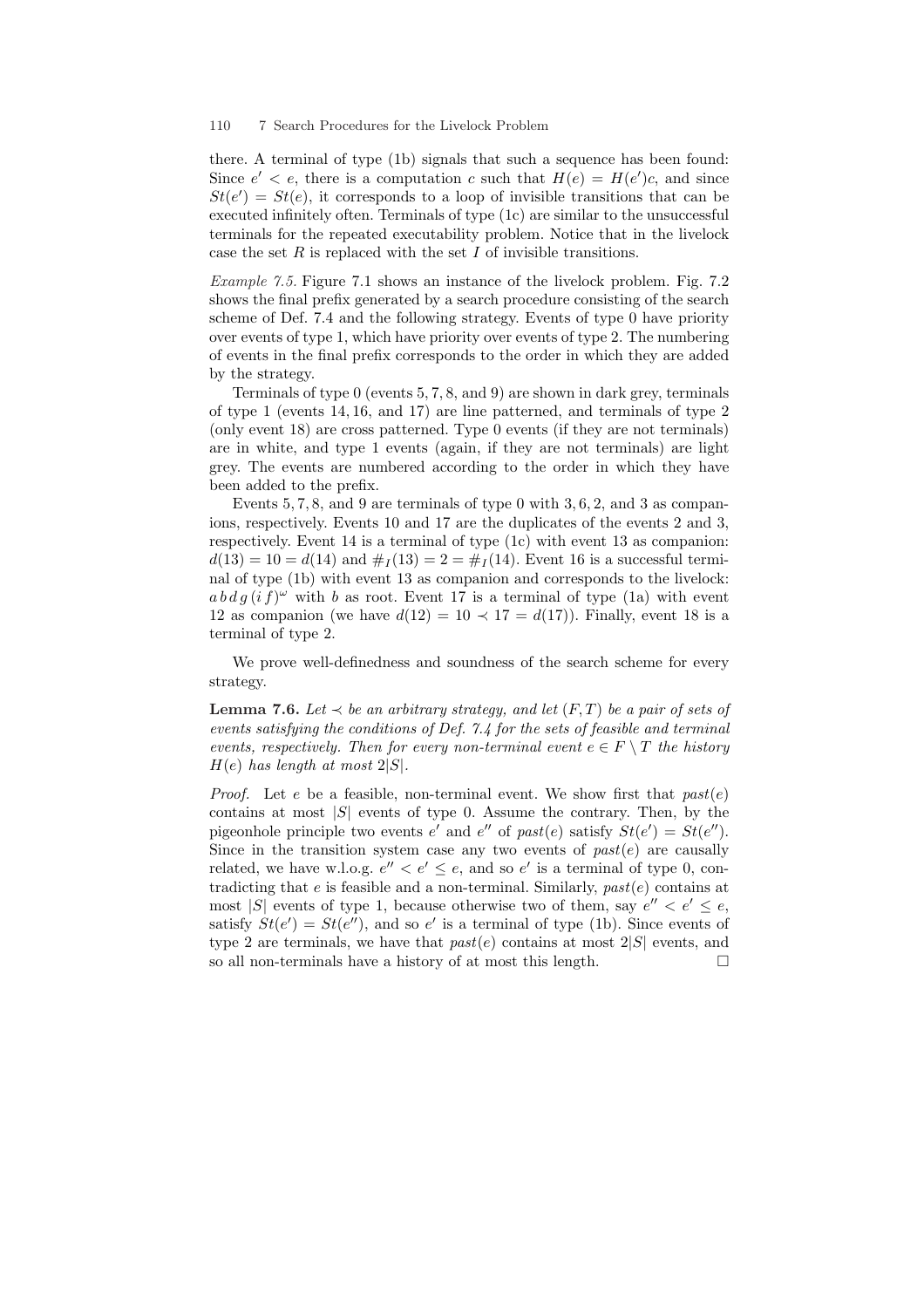

Fig. 7.2. The final prefix of the livelock problem instance of Fig. 7.1

**Proposition 7.7.** Let  $\prec$  be an arbitrary strategy. The search scheme of Def. 7.4 is well-defined. Moreover, the  $\prec$ -final prefix is finite.

*Proof.* Let  $(F_1, T_1)$  and  $(F_2, T_2)$  be two pairs of sets of events satisfying the conditions of Def. 7.4 on the feasible and terminal events. By Lemma 7.6, and since there are only finitely many histories of length at most  $2|S|+1$ , the sets  $F_1$  and  $F_2$  are finite. We prove  $F_1 = F_2$ , which also implies  $T_1 = T_2$ . Assume  $F_1 \neq F_2$ , and let e be a ≺-minimal event satisfying  $e \in (F_1 \backslash F_2) \cup (F_2 \backslash F_1)$  (this event exists because  $F_1$  and  $F_2$  are finite). Assume w.l.o.g. that  $e \in F_1 \setminus F_2$ . Since  $e \notin F_2$  there is an event  $e' < e$  such that  $e' \in T_2$ , and since  $e' \in F_1$ we have  $e' \in T_2 \setminus T_1$ . As element of  $T_2$ , the event  $e'$  must be a terminal of type 0, 1, or 2. If  $e'$  is of type 2, then  $e' \in F_2$ , because terminals are feasible, and  $e' \notin F_1$  (otherwise, since all feasible events of type 2 are terminals, we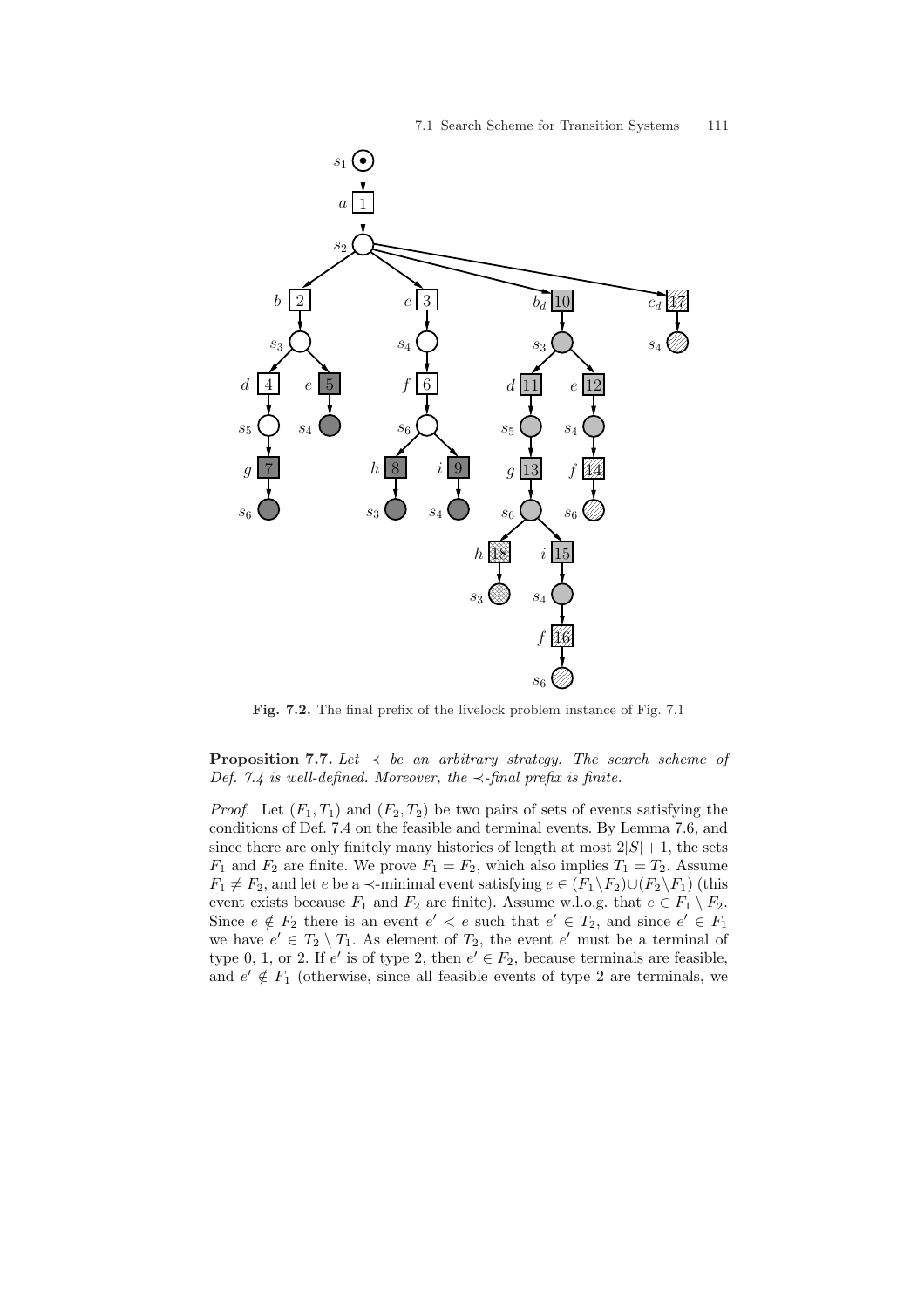#### 112 7 Search Procedures for the Livelock Problem

would have  $e \in T_1$ ). So  $e' \in F_2 \setminus F_1$ . Since  $e' < e$  and  $\prec$  refines the causal order, we have  $e' \prec e$ , contradicting the  $\prec$ -minimality of e. If e' is of type 0 or 1, then e' has a companion  $e'' \prec e'$  satisfying  $e'' \in F_2$ . Moreover, we have  $e'' \notin F_1$  (otherwise we would have  $e \in T_1$ ). So  $e'' \in F_2 \setminus F_1$ , contradicting the  $\prec$ -minimality of e.

Since the  $\prec$ -final prefix contains the feasible events, and these are finitely many, the prefix is finite.  $\Box$ 

#### Proposition 7.8. The search scheme of Def. 7.4 is sound for every strategy.

Proof. If the final prefix is successful, then, whatever the strategy, it has a terminal of type (1b). Let  $e$  be this terminal, and let  $e'$  be its companion. Since  $e' < e$ , there is a computation c satisfying  $H(e')c = H(e)$ . Moreover, since e and  $e'$  are of type 1, c contains only invisible transitions. Since  $St(e') = St(e)$ , the computation c can be iterated infinitely often, and so the history  $H(e')c^{\omega}$ is a livelock.  $\Box$ 

For the completeness proof we need the following lemma.

**Lemma 7.9.** For every executable transition t of A and for every strategy  $\prec$ , the  $\prec$ -final prefix of Def. 7.4 contains at least one event of type 0 labeled by t.

*Proof.* If t is executable in  $A$ , then the d-unfolding contains at least one event of type 0 labeled by  $t$ . Call such an event a  $t$ -witness. Assume that no  $t$ -witness is feasible. Then every  $t$ -witness  $e_w$  has a spoiler, i.e., an unsuccessful terminal  $e_s < e_w$ . Since  $e_w$  is of type 0, so is  $e_s$ . We can now choose a minimal *t*-witness  $e<sub>m</sub>$  exactly as in the proof of Thm. 4.11 on p. 46, and derive a contradiction. So some *t*-witness is feasible, and so it belongs to the  $\prec$ -final prefix.  $\Box$ 

#### Theorem 7.10. The search scheme of Def. 7.4 is complete for every strategy.

*Proof.* Assume that  $A$  has a livelock, but the final prefix contains no successful terminals. We derive a contradiction following the general scheme of the proof of Thm. 4.11 on p. 46.

Witnesses. We call an event  $e$  of type 1 a pre-witness if it is of type 1, the event  $d(e)$  is feasible, and  $\#_I(e) > |S| + 1$ . A pre-witness e is a witness if no pre-witness  $e'$  satisfies  $d(e') \prec d(e)$ .

Let an event be a *root event* (a root for short) if it is of type 0 and it is labeled by a transition that is the root of a livelock. We make the following two observations.

 $(a)$  A has a livelock if and only if its d-unfolding contains a witness.

Assume that  $A$  has at least one livelock  $h t c$ , where c is an infinite computation containing only invisible transitions. We prove first that the dunfolding contains a pre-witness. By Lemma 7.9, the final prefix contains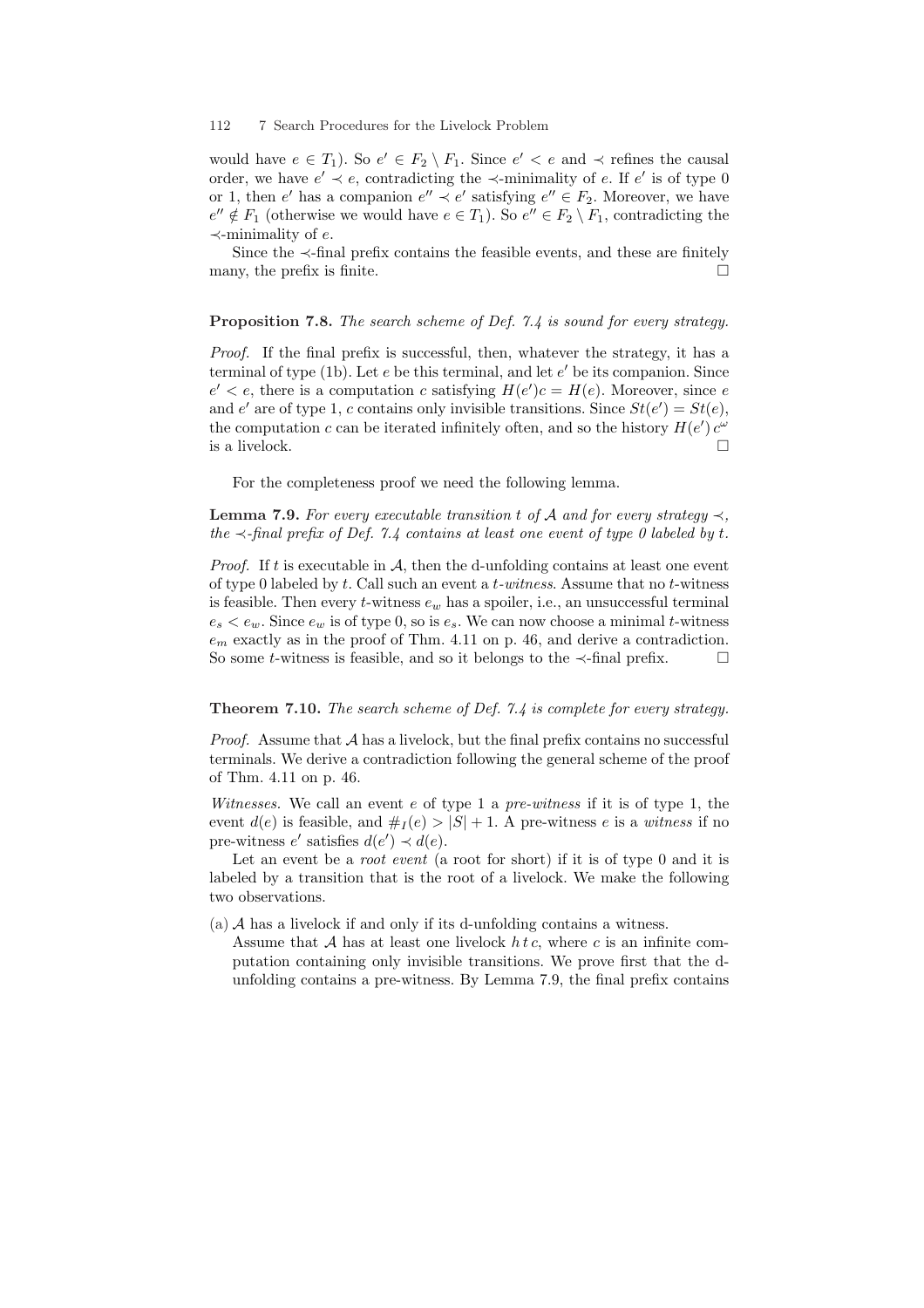at least one event  $e$  of type 0 labeled by  $t$ . Let  $e_d$  be the duplicate of  $e$ . Since e is labeled by t and  $h t c$  is a history of A, the computation c starts at the state  $St(e)$ . Since c is infinite and contains only invisible transitions, infinitely many causal successors of  $e$  in the d-unfolding are labeled by invisible transitions, and, since  $e_d$  is the duplicate of e, the same holds for  $e_d$ . So for every number k there is a causal successor  $e_k$  of  $e_d$  such that the number of events between  $e_d$  and  $e_k$  is at least k. In particular, there is a successor  $e'$  of  $e_d$  satisfying  $\#_I(e') > |S| + 1$ . Then  $e'$  is a pre-witness because  $d(e') = e_d$  and since e is feasible, so is  $e_d$ . Now we prove that the d-unfolding also contains a witness. Observe that, since the set of feasible events is finite (Prop. 7.7), the set  $\{d(e) | e$  is a pre-witness} is finite. So this set has a  $\prec$ -minimal element, say d. Any pre-witness e satisfying  $d(e) = d$  is a witness.

For the other direction, let e be a witness. Then there are at least  $|S|+1$ events e' satisfying  $d(e) < e' < e$ . By the pigeonhole principle, two of them, say  $e_1 < e_2$ , satisfy  $St(e_1) = St(e_2)$ . Let l be the computation satisfying  $H(e_2) = H(e_1) l$ . The history  $H(e_1) l^{\omega}$  is a livelock.

(b) If  $e$  is a witness, then some predecessor of  $e$  is a terminal.

We have just seen that for every witness  $e$  there exist events  $e_1, e_2$  such that  $d(e) < e_1 < e_2 < e$  and  $St(e_1) = St(e_2)$ . So we have  $d(e_1) = d(e_2) = d(e)$ . If  $e_2$  is feasible, then it is a terminal of type (1b). If  $e_2$  is not feasible, then, by the definition of feasibility, some predecessor of  $e_2$  is a terminal.

Since  $A$  has a livelock, the unfolding of  $A$  contains witnesses by (a). By (b), for each witness  $e_w$  there is a terminal  $e_s < e_w$ , and since the final prefix is unsuccessful,  $e_s$  is unsuccessful. We call  $e_s$  the *spoiler* of  $e_w$ . Notice that, since  $d(e_w)$  is feasible by the definition of a witness and since  $e_s$  is a terminal, we have  $d(e_w) \leq e_s$ . We prove that  $e_s$  satisfies (1c) by excluding all other possibilities.

 $(1)$   $e_s$  is not of type 0.

By the definition of event of type 1, the event  $d(e_w)$  is of type 1. Since  $d(e_w) \leq e_s$  and the successors of an event of type 1 must be of type 1 or type 2,  $e_s$  is not of type 0.

 $(2)$   $e_s$  is not of type  $(1a)$ .

Since  $d(e_w) \le e_s < e_w$ , we have  $d(e_s) = d(e_w)$ . Since  $d(e_s)$  is a root, from  $St(d(e_s))$  we can execute an infinite computation of invisible transitions. Now, let  $e'$  be the companion of  $e_s$ . Since  $e'$  is of type 1, the event  $d(e')$ exists. Moreover, the events  $e''$  satisfying  $d(e') < e'' \leq e'$  cannot be visible, because otherwise they would be of type 2 and so terminals, contradicting the fact that  $e'$  is a feasible event. So they are all invisible. Since  $St(e') =$  $St(e_s)$ , we can execute an infinite sequence of invisible events starting from  $St(e')$ , and therefore we can do the same from  $St(d(e'))$ . So some successor of  $d(e')$ , say  $e'_m$ , is a pre-witness. But then  $d(e'_m) = d(e') \prec d(e_s) = d(e_m)$ , contradicting the fact that  $d(e_w)$  is  $\prec$ -minimal among pre-witnesses.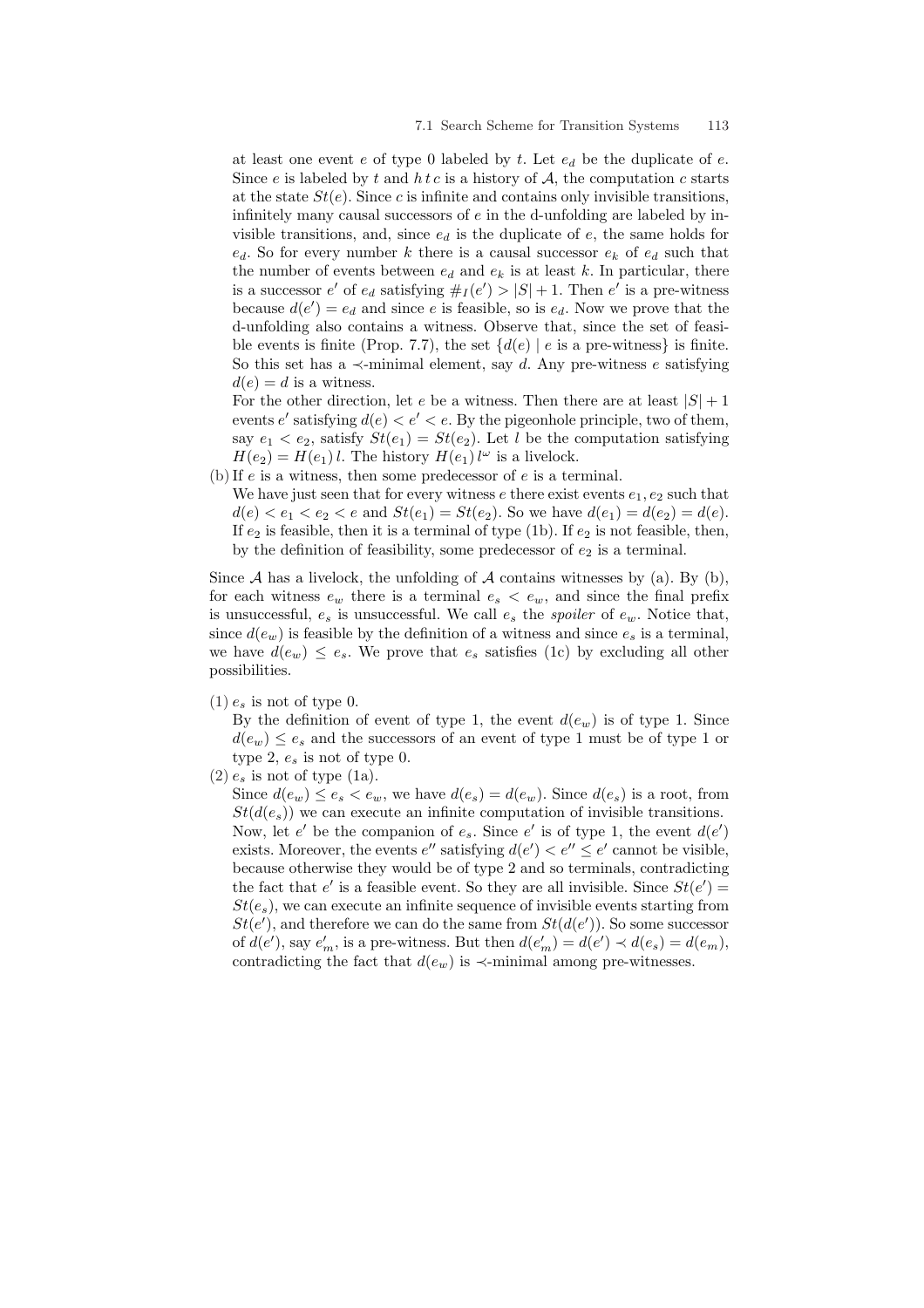- 114 7 Search Procedures for the Livelock Problem
- $(3) e_s$  is not of type  $(1b)$ .

Obvious, because  $e_s$  is unsuccessful.

- $(4)$   $e_s$  is not of type 2.
	- Obvious, because  $e_s < e_w$ , and  $e_w$  is of type 1.

Minimal witnesses. Define the order  $\ll$  as in the proof of Thm. 4.11 on p. 46. Let  $e_m$  be a  $\ll$ -minimal witness, and let  $e_s$  be its spoiler. Since  $e_s$  is of type (1c), it has a companion  $e' \prec e_s$  such that  $St(e') = St(e_s)$ ,  $d(e') = d(e_s)$ , and  $\#_I(e') \geq \#_I(e_s)$ . Let  $c_s$  be the computation satisfying  $H(e_m) = H(e_s) c_s$ . Since  $St(e') = St(e_s)$ , the sequence  $H(e')c_s$  is also a history. Since  $\#_I(e') \ge$  $\#_I(e_s)$ , the event  $e'_m$  satisfying  $H(e'_m) = H(e')c_s$  is also a pre-witness. Since  $d(e'_m) = d(e') = d(e_s) = d(e_m)$ , the event  $e'_m$  is a witness.

Contradiction. The contradiction is derived exactly as in the proof of Thm. 4.11 on p. 46.  $\Box$ 

As usual, if  $\prec$  is a total order then we get a polynomial bound for the size of the final prefix. If we restrict ourselves to strategies satisfying the following mild condition, then the bound is quadratic.

Definition 7.11. A strategy  $\prec$  is a livelock strategy if it satisfies the following condition for every two type 1 events  $e, e' : if e \prec e'$ , then  $d(e) \prec d(e')$  or  $d(e) = d(e').$ 

The intuition behind this definition is particularly clear for a total livelock strategy  $\prec$ . Assume  $e_1$  and  $e_2$  are duplicates and  $e_1 \prec e_2$  holds, i.e., the strategy gives priority to  $e_1$  over  $e_2$ . Let  $e'_1$  and  $e'_2$  be any two events of type 1 such that  $e_1 < e'_1$  and  $e_2 < e'_2$ . Then, since  $\prec$  is a total livelock strategy and  $d(e'_1) = e_1, d(e'_2) = e_2$ , we have  $e'_1 \prec e'_2$ . So, loosely speaking, when a duplicate  $e_1$  is added, a livelock strategy gives priority to exploring its successors: no successors of another duplicate  $e_2 \succ e_1$  can be explored before the search finishes the exploration of the successors of  $e_1$ .

Theorem 7.12. If  $\prec$  is a total livelock strategy, then the  $\prec$ -final prefix of Def. 7.4 contains at most  $|S|^2 + |S|$  non-terminal events.

*Proof.* The final prefix has at most  $|S|$  non-terminal events of type 0, because otherwise two type 0 events  $e, e'$  satisfy  $St(e) = St(e')$ , and since  $\prec$  is a total order one of them is a terminal.

We have seen in the proof of Lemma 7.6 that the history of a non-terminal event of type 1 contains at most  $|S|$  events of type 1. Therefore, for every non-terminal event e of type 1 we have  $\#_I(e) \leq |S|$ . We prove that for any state  $s \in S$  there are at most |S| non-terminal events such that  $St(e) = s$ . Assume the contrary, and let  $e_1, \ldots, e_{|S|+1}$  be pairwise different non-terminal events such that  $St(e_i) = s$  for all  $1 \leq i \leq |S| + 1$ . Consider two cases:

There are  $e_i \neq e_k$  of type 1 such that  $d(e_i) \neq d(e_k)$ . Since  $\prec$  is total, we can assume w.l.o.g. that  $e_i \prec e_k$  holds. Since  $\prec$  is a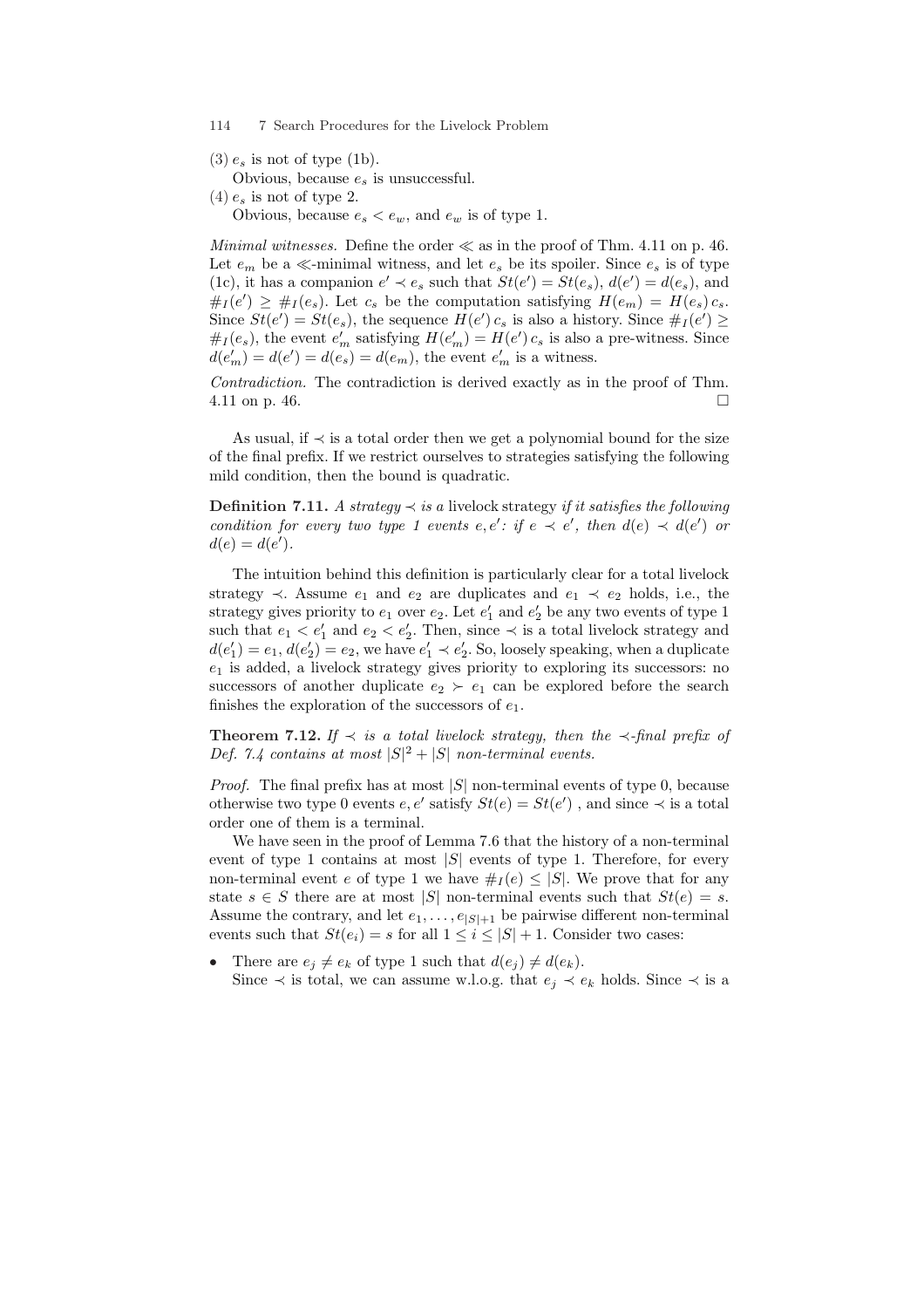livelock strategy, we have  $d(e_i) \prec d(e_k)$ , and so  $e_k$  is a terminal of type (1a), a contradiction.

All of  $e_1, \ldots, e_{|S|+1}$  are type 1 events satisfying  $d(e_1) = \ldots = d(e_{|S|+1})$ . Then, since  $\#_I(e_i) \leq |S|$  for all  $1 \leq i \leq |S|+1$ , by the pigeonhole principle there are two non-terminal events  $e_i \neq e_k$  such that  $\#_I (e_i) = \#_I (e_k)$ . Since  $\prec$  is a total order we have that either  $e_j \prec e_k$  or  $e_k \prec e_j$ . So either  $e_i$  or  $e_k$  is a terminal of type (1c), a contradiction.

Since for each state  $s \in S$  there are at most |S| non-terminal events of type 1 such that  $St(e) = s$ , the final prefix contains at most  $|S|^2$  non-terminal events of type 1.

Because all type 2 events are terminals, there are in total at most  $|S|^2 + |S|$ non-terminal events.

# 7.2 Search Scheme for Products

We fix a product  $\mathbf{A} = \langle A_1, \ldots, A_n, \mathbf{T} \rangle$  of transition systems, where  $A_i =$  $\langle S_i, T_i, \alpha_i, \beta_i, is_i \rangle$ . We partition the set **T** of global transitions into a set **V** of *visible* and a set  $I = T \setminus V$  of *invisible* transitions. We also fix a set  $L \subseteq V$  of livelock monitors.

The livelock problem consists of deciding whether A has an infinite global history of the form  $h \, t \, c$ , where  $h \in T^*$ ,  $t \in L$ , and  $c \in I^{\omega}$ , i.e., c only contains invisible global transitions. We call this history a livelock with root t.

For our application to the model checking problem of LTL we do not need to solve the livelock problem for arbitrary instances. It suffices to solve it for instances satisfying the following useful constraint.

Visibility constraint: Some component of the product participates in all visible global transitions.

In particular, this implies that in the unfolding of  $\bf{A}$  any two V-events are either causally related or in conflict. In the LTL model checking approach of Chap. 8 the component taking part in all visible actions is the one also responsible for detecting executions of the system that violate the temporal formula being model checked.

In order to generalize the search scheme of Def. 7.4, our first task is to define the d-unfolding of A. Recall that the d-unfolding of a transition system  $\mathcal A$  actually models the behavior of a nondeterministic program that simulates the execution of A but has two possible modes of operation.

In the transition system case the d-unfolding was obtained by duplicating events labeled with L-transitions. So our first attempt could be to duplicate events labeled with L-transitions. Intuitively, this corresponds to having a nondeterministic program for each component of  $A$ , each with its own variable and flag. The addition of a duplicate event  $e_d$  models that all the components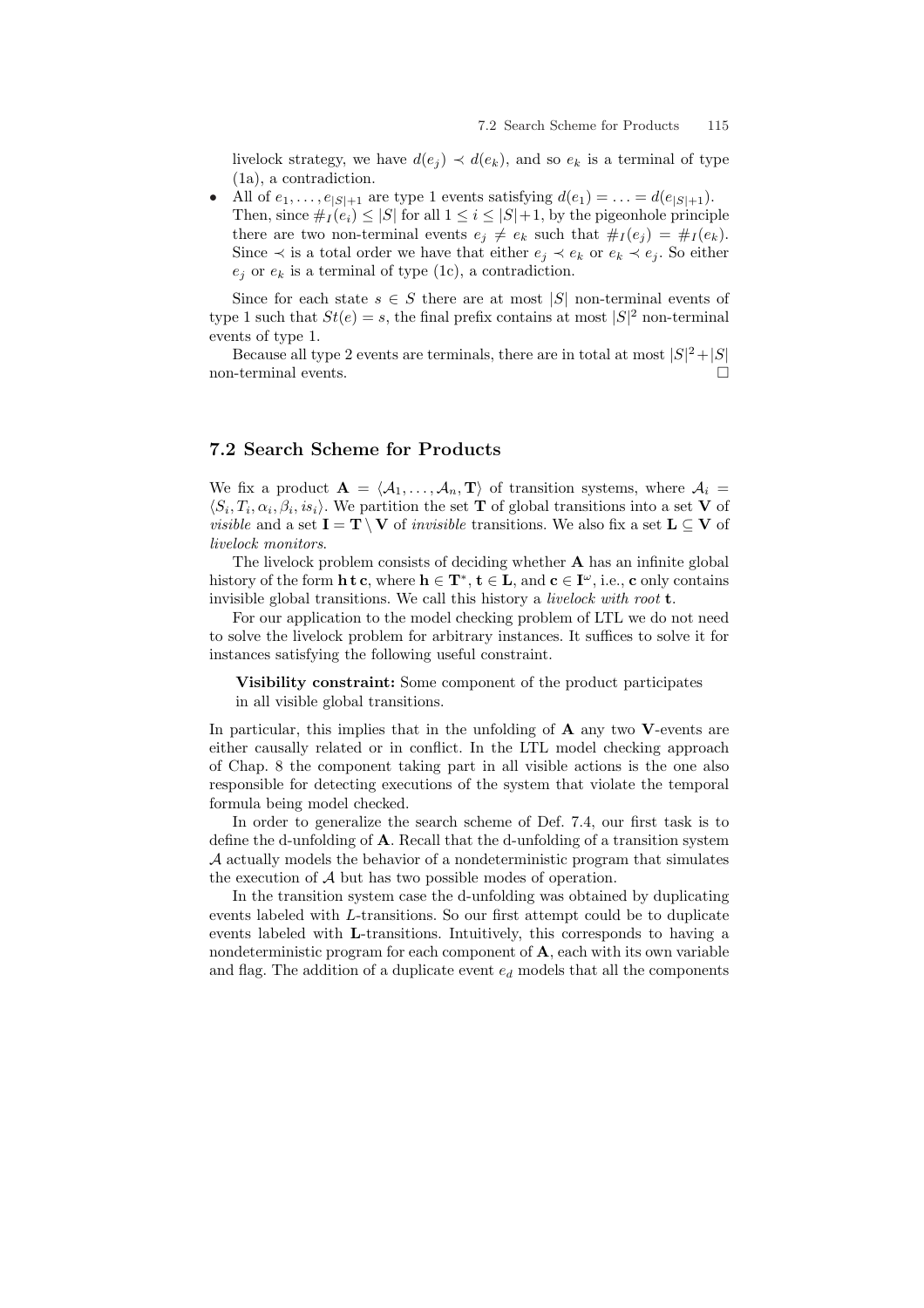#### 116 7 Search Procedures for the Livelock Problem

participating in the transition labeling the event  $e$  enter the livelock mode. However, this can lead to a problem. Imagine a system whose components can be partitioned into two groups, say  $G_1$  and  $G_2$ , such that no component of  $G_1$ participates in any invisible transition and no component of  $G_2$  participates in any livelock monitor. Then, none of the nondeterministic programs can detect any livelock. The programs for the components of  $G_1$  can enter the livelock mode, but never execute any invisible transition; the programs for the components of  $G_2$  can execute invisible transitions, but never enter the livelock mode. So we can have products that exhibit a livelock, but where the final prefix generated by the naive generalization of Def. 7.4 is unsuccessful.

*Example 7.13.* Consider the product in Fig. 7.3(a), where we take  $T =$  $\{\langle a,\epsilon\rangle,\langle \epsilon,b\rangle,\langle \epsilon,c\rangle,\langle \epsilon,d\rangle\}.$  For clarity, we use **a**, **b**, **c**, **d** instead of  $\langle a,\epsilon\rangle,\langle \epsilon,b\rangle,$  $\langle \epsilon, c \rangle$ ,  $\langle \epsilon, d \rangle$  in what follows. Notice that the first component does not participate in any invisible transition and the second one does not participate in any livelock monitor. The global history  $\mathbf{a} \mathbf{b} (\mathbf{c} \mathbf{d})^{\omega}$  is a livelock. Figure 7.3(b) shows the final prefix obtained by the naive generalization of Def. 7.4. Intuitively, when event 5 is added the program of the first component enters the livelock mode. Event 4, shown in dark grey, is a terminal of type 0 having event 2 as companion. Since terminals of type 0 are unsuccessful, the final prefix is unsuccessful.



Fig. 7.3. An instance of the livelock problem (a) and a failed attempt at a final prefix (b)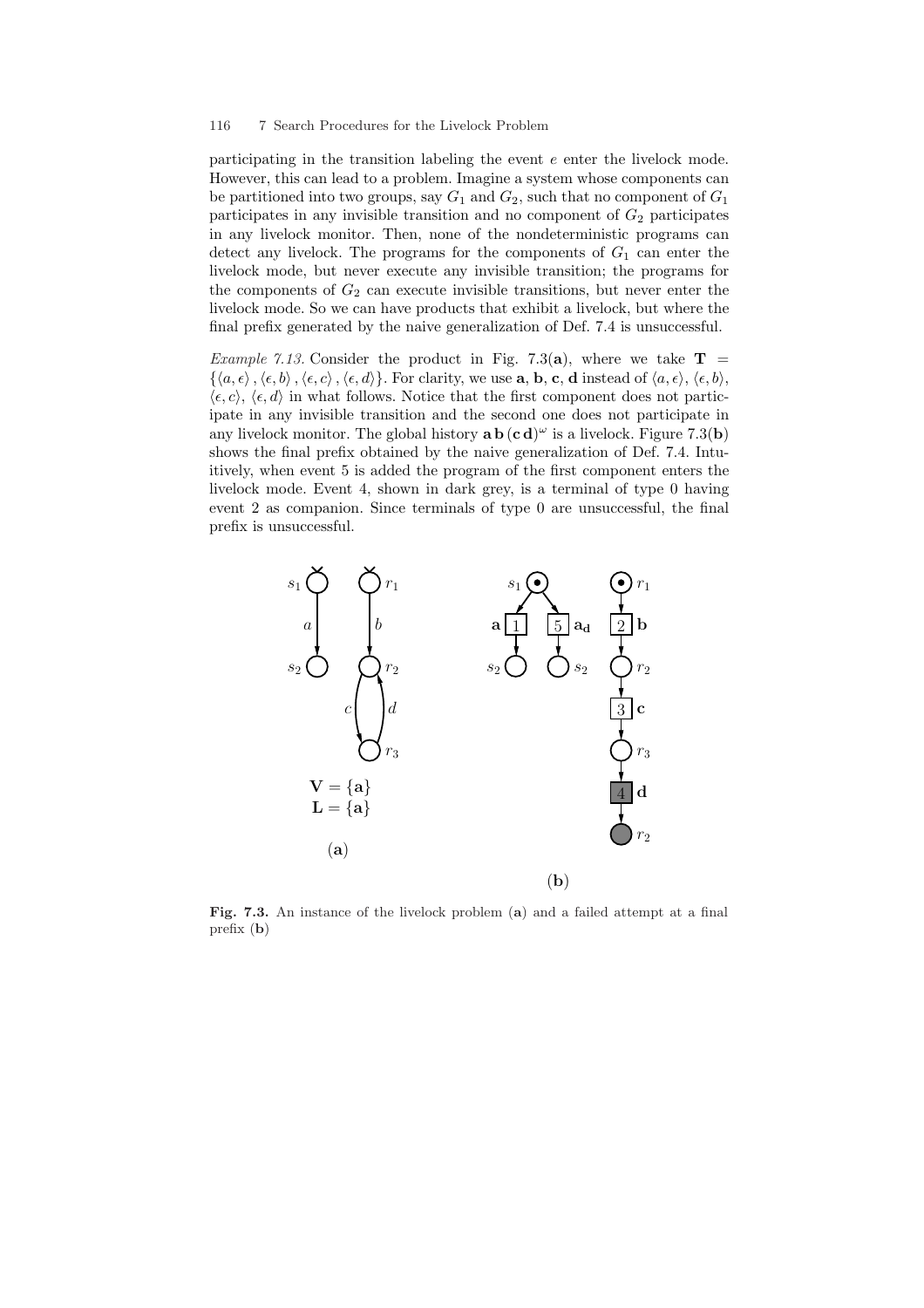#### 7.2 Search Scheme for Products 117

To solve this problem we assume that every component participates in the duplicate events. In Ex. 7.13, when we add event 5, the duplicate of event 1, we synchronize with the other component. Figure 7.4(b) shows the new prefix. Non-terminal events of type 1 are shown in light grey, and terminal



Fig. 7.4. An instance of the livelock problem (a) and a correct final prefix revealing a livelock (b)

events of type 1 are line-patterned. Event 8 is a successful terminal with 6 as companion.

We define the d-unfolding as follows:

**Definition 7.14.** Let  $e$  be an event of the unfolding of  $A$  labeled by a global transition  $\mathbf{t} = \langle t_1, \ldots, t_n \rangle$ . For every component  $A_i$ , let  $e_i$  be the largest i-event (w.r.t. the causal order  $\langle$ ) such that  $e_i \langle e_i \rangle$  and let  $p_i$  be either the unique *i*-place of  $e_i^{\bullet}$ , or the place is<sub>i</sub> if there are no *i*-events  $e_i < e$ . The duplicate of e is a new event  $e_d$ , also labeled by **t**, such that  $\bullet e = \{p_1, \ldots, p_n\}$ , and  $e^{\bullet} = \{p'_1, \ldots, p'_n\}$ , where  $p'_i$  is a new place for every  $i \in \{1, \ldots, n\}$ . If  $t_i = \epsilon$ , then  $p'_i$  carries the same label as  $p_i$ . If  $t_i \neq \epsilon$ , then  $p'_i$  carries the label  $\beta(t_i)$ .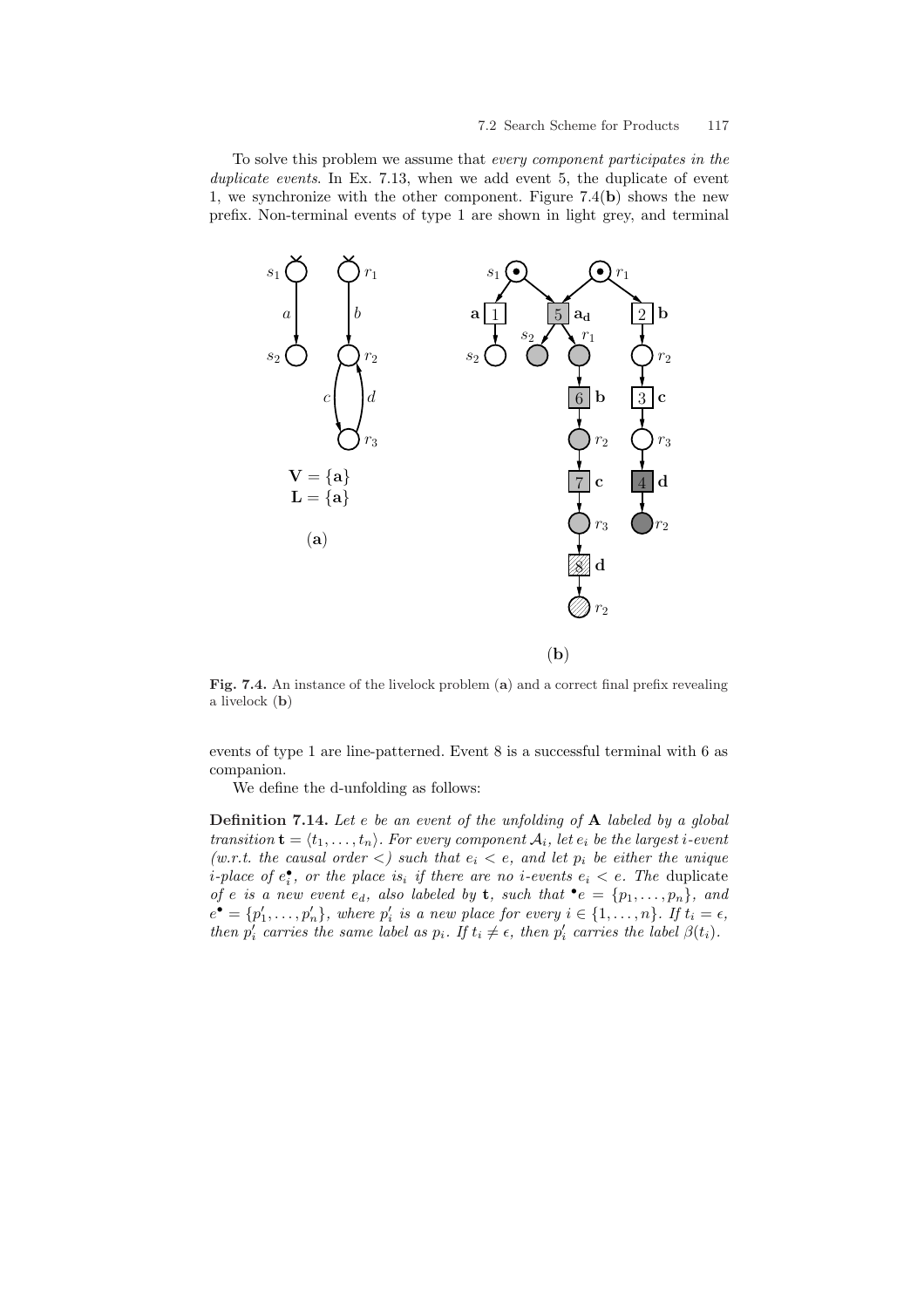118 7 Search Procedures for the Livelock Problem

Example 7.15. In the final prefix of Fig. 7.4(b) event 5 is the duplicate of event 1. In this case the places  $p_1$  and  $p_2$  of Def. 7.14 are the initial states  $s_1$  and  $r_1$ , i.e., the two places at the top of the figure.

Notice that we have  $\mathbf{St}(e) = \mathbf{St}(e_d)$ . We can see  $e_d$  as adding a new "branch" to the prefix from the global state  $\mathbf{St}(e)$ .

We can now generalize Def. 7.4. The definition of type 0, type 1, and type 2 events does not change at all. By  $\#_{\mathbf{I}}(e)$  we denote the number of events  $e''$ such that  $d(e) < e'' \leq e$ ; all of them are labeled by global transitions of **I**.

**Definition 7.16.** Let  $\prec$  be a strategy on  $[T^*]$ . An event e of the d-unfolding of **A** is feasible if no event  $e' < e$  is a terminal.

A feasible event e of type 0 is a terminal if there is a feasible event  $e' \prec e$ of type 0, the companion of e, such that  $\mathbf{St}(e') = \mathbf{St}(e)$ .

A feasible event e of type 1 is a terminal if there is a feasible event  $e' \prec e$ of type 1, the companion of e, such that  $\mathbf{St}(e') = \mathbf{St}(e)$  and

- (1a)  $d(e') \prec d(e)$ ; or
- (1b)  $d(e') = d(e)$  and  $e' < e$ ; or
- (1c)  $d(e') = d(e)$  and  $\#_{\mathbf{I}}(e') \geq \#_{\mathbf{I}}(e)$ .

A feasible event of type 2 is always a terminal.

A terminal is successful if it satisfies (1b). The  $\prec$ -final prefix is the prefix of the unfolding of  $A$  containing the feasible events.

Well-definedness and soundness of the search scheme are proved as in the transition system case.

**Lemma 7.17.** Let  $\prec$  be an arbitrary strategy, and let  $(F, T)$  be a pair of sets of events satisfying the conditions of Def. 7.16 for the sets of feasible and terminal events, respectively. Then for every non-terminal feasible event  $e \in$  $F \setminus T$ , every component  $H_i(e)$  of the history  $H(e)$  has length at most  $2K$ , where K is the number of reachable states of  $A$ .

Proof. Let e be an arbitrary non-terminal feasible event. Use the same argument as in the proof of Lemma 7.6 (replacing  $St$  by  $St$ ) to prove that for each  $i \in \{1, \ldots, n\}$  the history  $H_i(e)$  contains at most K events of type 0 and at most K events of type 1.  $\Box$ 

Proposition 7.18. The search scheme of Def. 7.16 is well-defined for every strategy  $\prec$ . Moreover, the  $\prec$ -final prefix is finite.

*Proof.* Analogous to the proof of Prop. 7.7.  $\Box$ 

Proposition 7.19. The search scheme of Def. 7.16 is sound for every strategy.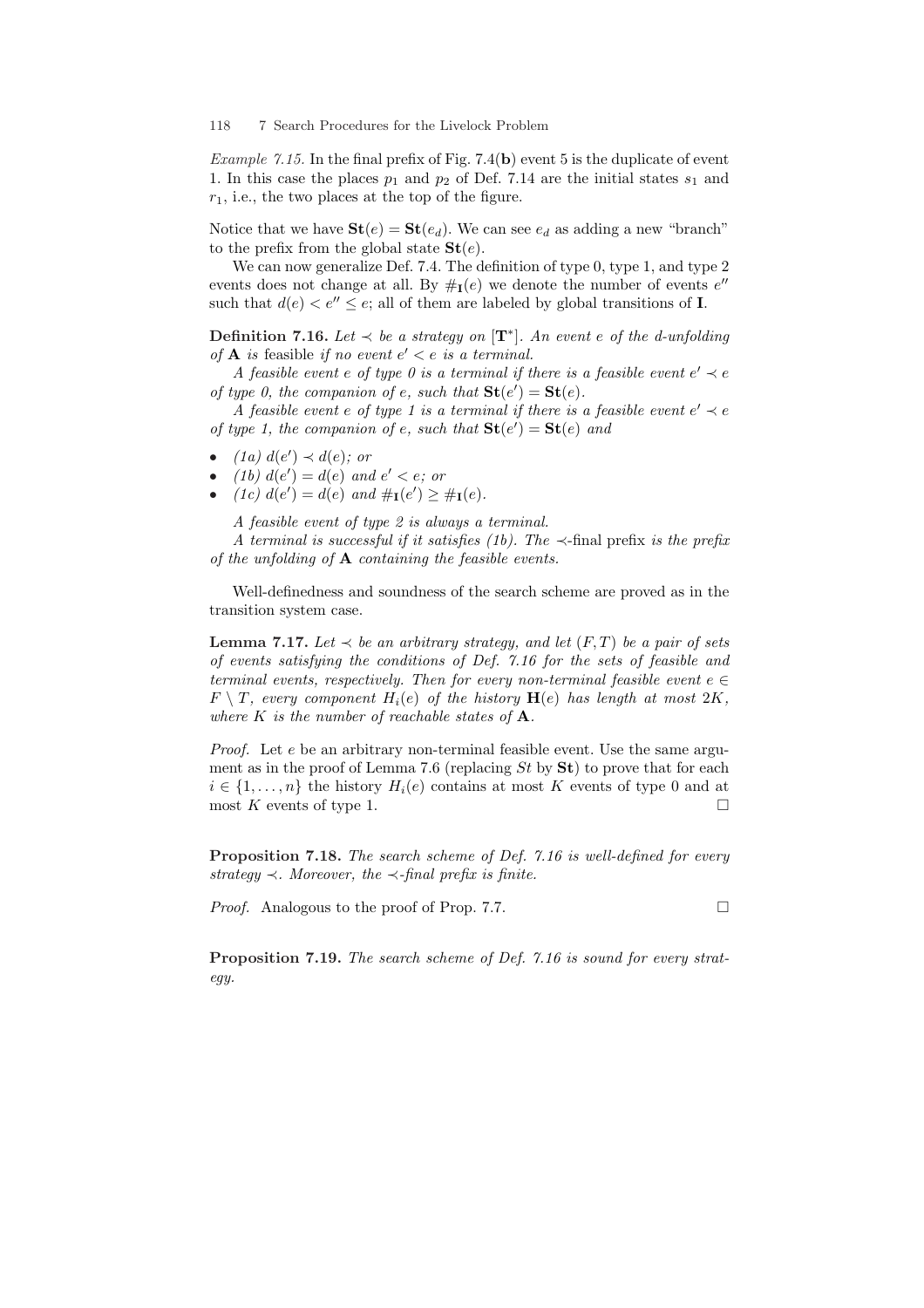#### *Proof.* Analogous to the proof of Prop. 7.8.  $\Box$

So far we have not made use of the visibility constraint we mentioned at the beginning of the section. The following slight modification of Ex. 7.13 shows that the scheme of Def. 7.16 is not complete for systems that do not satisfy this constraint.



Fig. 7.5. Another instance of the livelock problem (a) and the role of the visibility constraint (b)

*Example 7.20.* Consider again the product of Fig. 7.3(a), but change the set of visible transitions from  $\{a\}$  to  $\{a, b\}$ , as shown in Fig. 7.5(a). This product does not satisfy the visibility constraint, because neither of the two components participates in both a and b.

The global history  $\mathbf{b} \mathbf{a} (\mathbf{c} \, \mathbf{d})^{\omega}$  is a livelock with root **a**. In Fig. 7.5(**b**) we show the final prefix obtained by Def. 7.16. The terminals are events 4 and 6. Event 4 is, as before, a terminal of type 0. Event 6, which was invisible in Ex. 7.13, is now visible, and so, since event 5 is a duplicate, it becomes a terminal of type 2. Since terminals of type 0 and 2 are unsuccessful, the final prefix is unsuccessful.

To understand why the search procedure fails, observe that in the case of a transition system, given a livelock  $h t c$  with  $t$  as root there is an event e labeled by t such that the infinite computation c starts at  $St(e)$ . So it is correct to search for infinite invisible computations that start from  $St(e)$ , and this is the purpose of the duplicate  $e_d$ .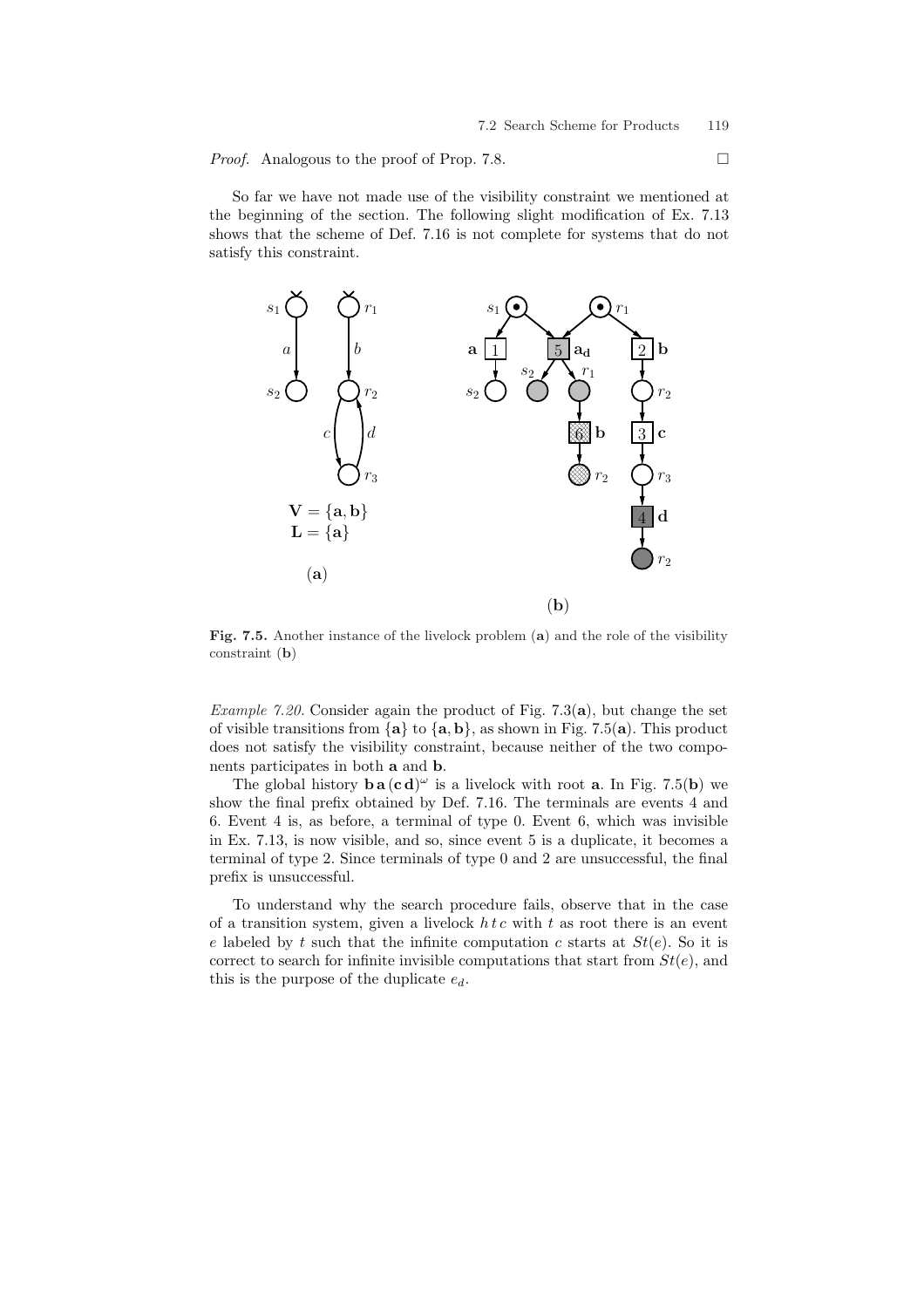#### 120 7 Search Procedures for the Livelock Problem

In the case of a product, given a livelock  $h \, t \, c$  with root  $t$  there may be no event e labeled by **t** such that the global computation **c** starts at  $\mathbf{St}(e)$ . In Ex. 7.20, the only candidate for e is event 1, but the computation  $(\mathbf{c}\,\mathbf{d})^{\omega}$ starts at  $\langle s_2, r_2 \rangle$ , while  $\mathbf{St}(1) = \langle s_2, r_1 \rangle$ . So it may be wrong to search for infinite invisible computations that start from  $\mathbf{St}(e)$ , which is the purpose of  $e_d$ . All these computations may contain visible transitions corresponding to events that are concurrent to e.

However, if the product satisfies the visibility constraint, then we are on the safe side. In such a product, since  $e$  is visible, no visible event can be concurrent to e. Therefore, the events concurrent to e correspond to invisible transitions that extend the computation c without changing its property of containing only invisible transitions.

**Definition 7.21.** A livelock  $\mathbf{h} \mathbf{t} \mathbf{c}$  of  $\mathbf{A}$  with root  $\mathbf{t}$  is good if the d-unfolding contains an event  $e$  such that  $\bf{h}t$  is a realization of past $(e)$ .

An event e of the unfolding of  $A$  is a root event if it is of type 0 and  $A$ has a livelock  $\mathbf{h} \mathbf{t}$  c with root  $\mathbf{t}$  such that e is labeled by  $\mathbf{t}$ , and  $\mathbf{St}(e)$  is the global state reached after the execution of  $\mathbf{h}\mathbf{t}$ .

We can prove the following lemmata, which will replace Lemma 7.9 in the completeness proof.

**Lemma 7.22.** Let  $A$  be a product satisfying the visibility constraint. If  $A$  has a livelock, then it also has a good livelock.

*Proof.* Assume A has a livelock  $h \, t \, c$ . Then, by the same argument as in Lemma 7.9, the d-unfolding contains a configuration  $C$  such that  $\mathbf{h}$  t is a realization of C. Let  $e$  be the event of C corresponding to the occurrence of **t**, and  $h'$ **t** c' be the realization of C in which  $h'$ **t** is a realization of past(e). In this realization, the transitions of  $h'$ t correspond to the events  $e' \in C$  satisfying  $e' \leq e$ , while the transitions of **c**' correspond to the events  $e' \in C$  satisfying  $e'$  co e. So no component that participates in the transitions of  $c'$ . By the visibility constraint, the transitions of  $c'$  are invisible, and so  $h'$ t c' is a livelock with root t. Since  $h'$ t is a realization of the configuration  $past(e)$ , the livelock is good.  $\square$ 

**Lemma 7.23.** Let  $\prec$  be an adequate strategy. If the product **A** has at least one livelock, then the  $\prec$ -final prefix of Def. 7.16 contains at least one root event.

*Proof.* Assume A has a livelock. By Lemma 7.22 it has a good livelock  $h \, t \, c$ . So the d-unfolding contains an event  $e$  of type 0 labeled by **t** such that  $h$  **t** is a realization of  $past(e)$ . It follows that  $St(e)$  is the state reached after the execution of  $h t$ , and so the d-unfolding contains at least one root event  $e$ . Let  $e<sub>m</sub>$  be a ≺-minimal root event ( $e<sub>m</sub>$  exists because  $\prec$  is well-founded). Assume that  $e_m$  is not feasible. Then, some event  $e_s < e_m$  is a terminal and, since  $e_m$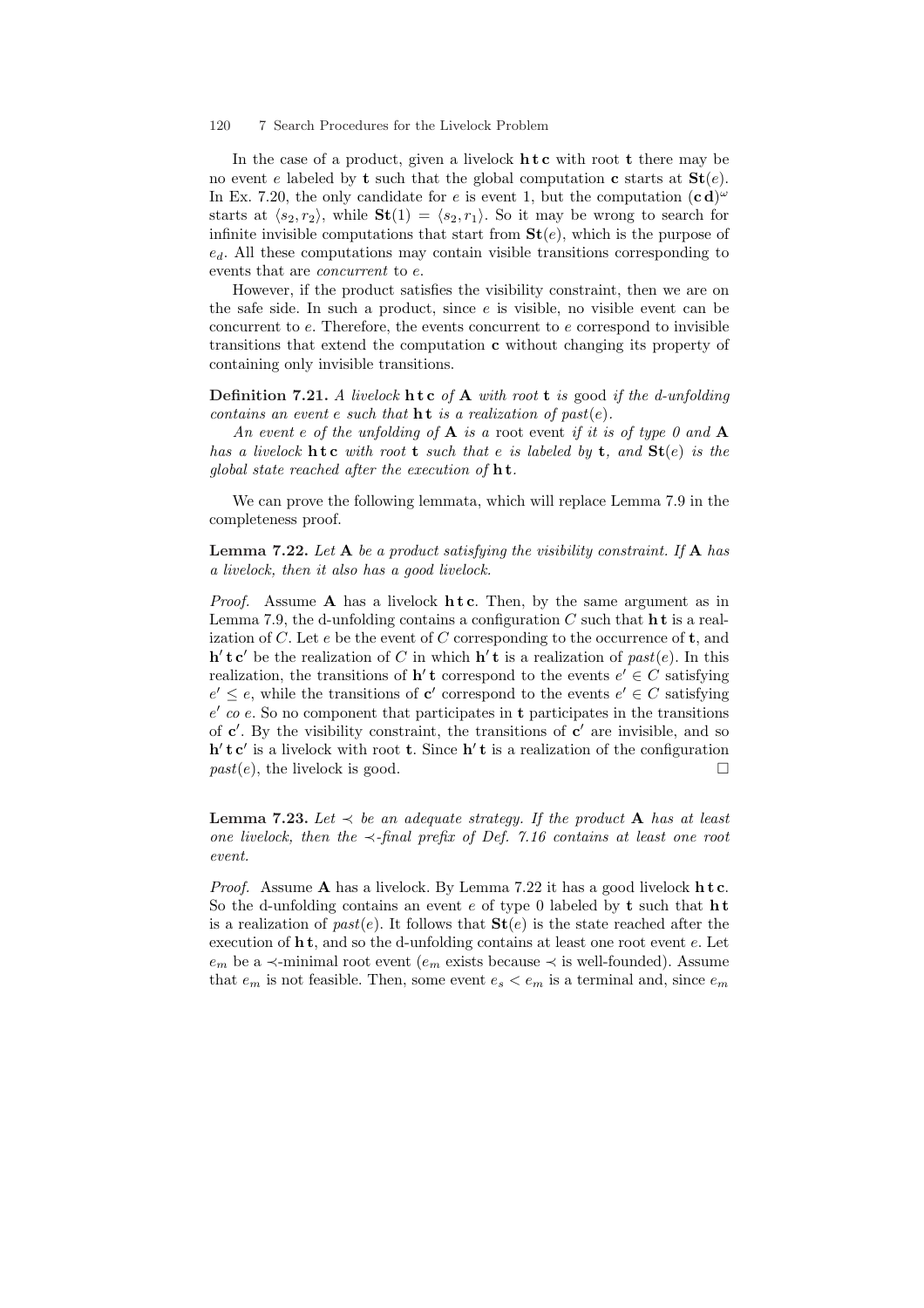is of type 0,  $e_s$  is also of type 0. Let  $e'$  be the companion of  $e_s$ . As in the proof of Thm. 4.43 on p. 62, and using the fact that  $\prec$  is preserved by extensions, we can construct another root event  $e'_{m}$  satisfying  $e'_{m} \prec e_{m}$ , contradicting the minimality of  $e_m$ . So  $e_m$  is feasible, and so it belongs to the  $\prec$ -minimal prefix.  $\Box$ 

We can finally prove the completeness result.

Theorem 7.24. The search procedure of Def. 7.16 is complete for every adequate strategy.

*Proof.* Let  $\prec$  be an arbitrary adequate strategy. Assume that **A** has a livelock, but the final prefix contains no successful terminals. We derive a contradiction following the general scheme of the proof of Thm. 4.11 on p. 46.

Witnesses. We call an event  $e$  of type 1 a pre-witness if it is of type 1, the event  $d(e)$  is feasible, and  $\#_{\mathbf{I}}(e) > nK+1$ , where K is the number of reachable global states of **A**. A pre-witness e is a witness if there is no pre-witness  $e' \neq e$ such that  $d(e') \prec d(e)$ .

We make the following two observations:

(a) A has a livelock if and only if its d-unfolding contains a witness.

Assume that A has a livelock. By Lemma 7.23, the final prefix contains at least one root event. Let e be a root event of the final prefix, and let  $e_d$  be its duplicate (notice that, by definition, root events are labeled by transitions of **L**). Since  $\mathbf{St}(e_d) = \mathbf{St}(e)$ , there is a livelock **h** t **c** with root **t** such that  $\mathbf{St}(e_d)$  coincides with the global state reached after the execution of **h** t. It follows that the computation **c** can occur from  $\mathbf{St}(e_d)$ . So there is a causal successor  $e' > e_d$  satisfying  $\#_{\mathbf{I}}(e') > nK + 1$ . Since  $d(e') = e_d$ , the event e' is a pre-witness. To prove that the d-unfolding also contains a witness, observe that the set of feasible events is finite, and so the set  $\{d(e) \mid e \text{ is a pre-witness}\}$  is also finite. So this set has at least one ≺-minimal event  $e'' = d(e_w)$  for some pre-witness  $e_w$ , making  $e_w$  also a witness.

For the other direction, let e be a witness. Then there are at least  $nK + 1$ events e' satisfying  $d(e) < e' < e$ . By the pigeonhole principle there is a component, say the *i*th, such that there are at least  $K + 1$  *i*-events between  $d(e)$  and e. All these events are causally ordered and so, again by the pigeonhole principle, two of them, say  $e_1 < e_2$ , satisfy  $\mathbf{St}(e_1) = \mathbf{St}(e_2)$ . Let  $[\mathbf{c}]$  be any computation trace satisfying  $\mathbf{H}(e_2) = \mathbf{H}(e_1)[\mathbf{c}]$ . Then any realization of the configuration  $past(d(e))$  followed by  $\mathbf{c}^{\omega}$  is a livelock.

(b) If  $e$  is a witness, then some predecessor of  $e$  is a terminal. The proof is as in Thm. 7.10, just observing that  $\#I(e) > nK + 1$  implies that for some component, say the *i*th, there are at least  $K + 1$  *i*-events between  $d(e)$  and e.

By (a), and since  $\bf{A}$  has a livelock, the unfolding of  $\bf{A}$  contains witnesses. By (b), and since the final prefix is unsuccessful, for each witness  $e_w$  there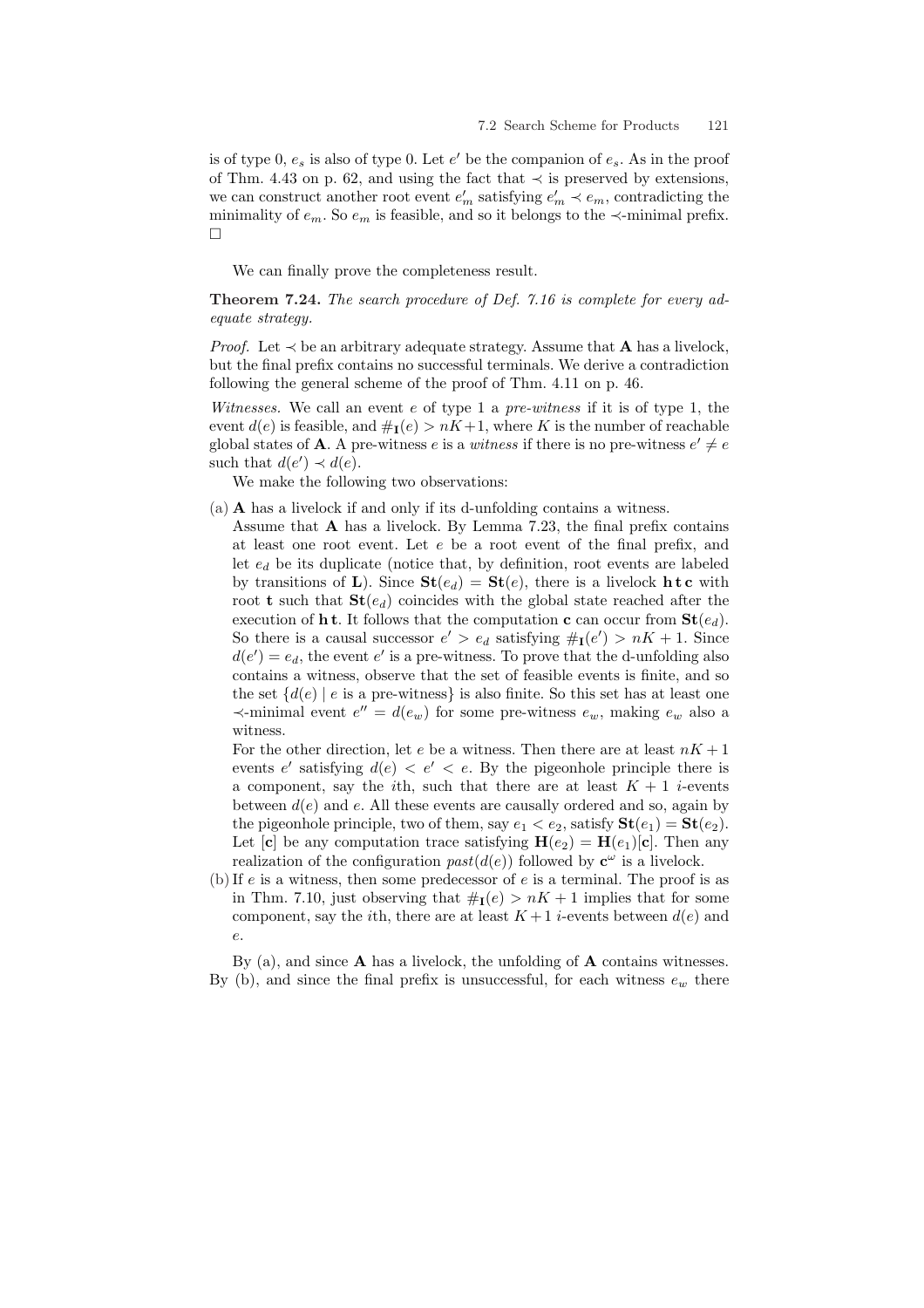#### 122 7 Search Procedures for the Livelock Problem

is an unsuccessful terminal  $e_s < e_w$ . We call  $e_s$  the *spoiler* of  $e_w$ . We prove that  $e_s$  has type (1c) exactly as in Thm. 7.10 (replacing, as usual, histories by distributed histories).

Minimal witnesses. As in the proof of Thm. 4.43 on p. 62, let  $e_m$  be a  $\prec$ minimal witness, and let  $e_s$  be its spoiler. Since  $e_s$  has type (1c), it has a companion  $e' \prec e_s$  such that  $d(e') = d(e_s)$ ,  $\mathbf{St}(e') = \mathbf{St}(e_s)$ , and  $\#_{\mathbf{I}}(e') \ge$  $\#_{\mathbf{I}}(e_s)$ . Let  $[\mathbf{c}_s]$  be a computation trace satisfying  $\mathbf{H}(e_m) = \mathbf{H}(e_s)[\mathbf{c}_s]$ . Since  $\mathbf{St}(e') = \mathbf{St}(e_s), \, \mathbf{H}(e')[\mathbf{c}_s]$  is also a history trace. Since  $\#_{\mathbf{I}}(e') \geq \#_{\mathbf{I}}(e_s)$ , the event  $e'_m$  satisfying  $\mathbf{H}(e'_m) = \mathbf{H}(e')[\mathbf{c}_s]$  is also a pre-witness. Since  $d(e'_m)$  =  $d(e') = d(e_s) = d(e_m)$ , the event  $e'_m$  is a witness.

*Contradiction.* As in the proof of Thm. 4.43 on p. 62.  $\Box$ 

As for transition systems, we obtain a quadratic bound on the number of non-terminal events for total livelock strategies.

Theorem 7.25. If  $\prec$  is a total livelock strategy, then the  $\prec$ -final prefix of Def. 7.16 contains at most  $nK^2 + K$  non-terminal events.

Proof. The proof is very similar to that of Thm. 7.12. The final prefix has at most  $K$  non-terminal events of type  $0$ , because otherwise two type  $0$  events  $e, e'$  satisfy  $\textbf{St}(e) = \textbf{St}(e')$ , and since  $\prec$  is a total order one of them is a terminal.

We have seen in the proof of Lemma 7.17 that for every non-terminal event e of type 1 in the final prefix and for every component  $A_i$  the configuration  $past(e)$  contains at most K *i*-events of type 1. It follows that  $past(e)$  contains at most nK events of type 1, and so  $\#I(e) \leq nK$ . We prove that for any global state s the final prefix contains at most  $nK$  non-terminal events such that  $\mathbf{St}(e) = \mathbf{s}$ . Assuming the contrary, let  $e_1, \ldots, e_{nK+1}$  be pairwise different non-terminal events such that  $\mathbf{St}(e_i) = \mathbf{s}$  for all  $1 \leq i \leq nK + 1$ . Consider two cases:

- There are  $e_i \neq e_k$  of type 1 such that  $d(e_i) \neq d(e_k)$ .
	- Since  $\prec$  is total, we can assume w.l.o.g. that  $e_i \prec e_k$  holds. Since  $\prec$  is a livelock strategy, we have  $d(e_j) \prec d(e_k)$ , and so  $e_k$  is a terminal of type (1a), a contradiction.
- All of  $e_1, \ldots, e_{nK+1}$  are type 1 events satisfying  $d(e_1) = \ldots = d(e_{K+1})$ . Then, since  $\#_{\mathbf{I}}(e_i) \leq nK$  for all  $1 \leq i \leq nK+1$ , by the pigeonhole principle there are two non-terminal events  $e_i \neq e_k$  such that  $\#_I(e_i) = \#_I(e_k)$ . Since  $\prec$  is a total order we have either  $e_i \prec e_k$  or  $e_k \prec e_i$ . So either  $e_i$  or  $e_k$  is a (1c)-terminal, a contradiction.

Since for each global state there are at most  $nK$  non-terminal events e of type 1 such that  $\textbf{St}(e) = \textbf{s}$ , the final prefix contains at most  $nK^2$  non-terminal events of type 1.

Because all type 2 events are terminals, there are in total at most  $nK^2+K$ non-terminal events.  $\Box$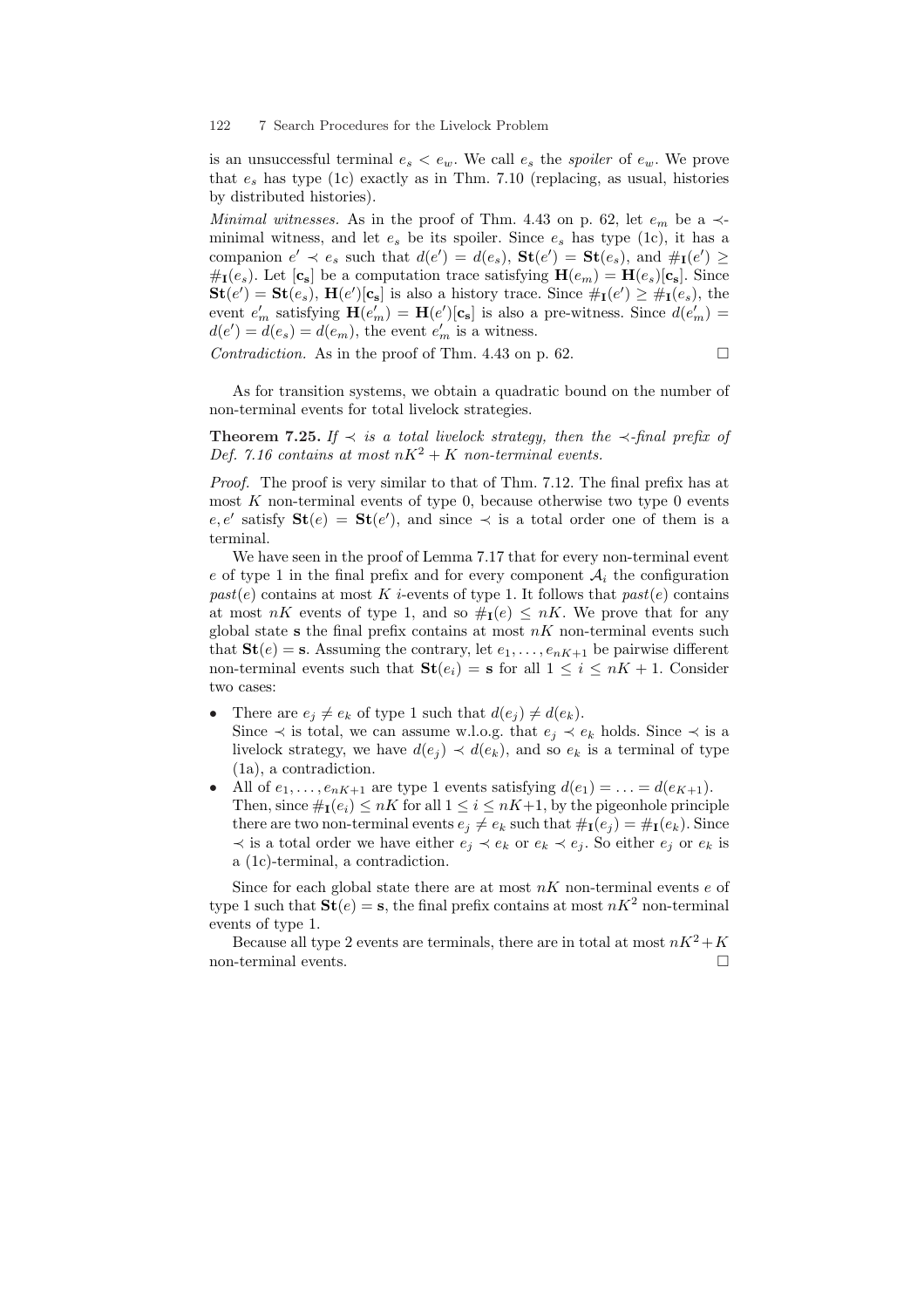# Bibliographical Notes

In the literature livelocks are also called divergences. The livelock problem for products was studied by the authors in  $[35, 36]$ , and the contents of this chapter are an extended and modified version of these references. The approach is heavily based on ideas of Valmari in tester-based verification [117]. See also more recent work by Helovuo, Valmari, Hansen, and Penczek in tester-based verification [62, 55, 54].

The nondeterministic algorithm for guessing when to move from main mode to livelock detection mode bears close resemblance to the liveness-tosafety reduction by Biere, Artho, and Schuppan [14].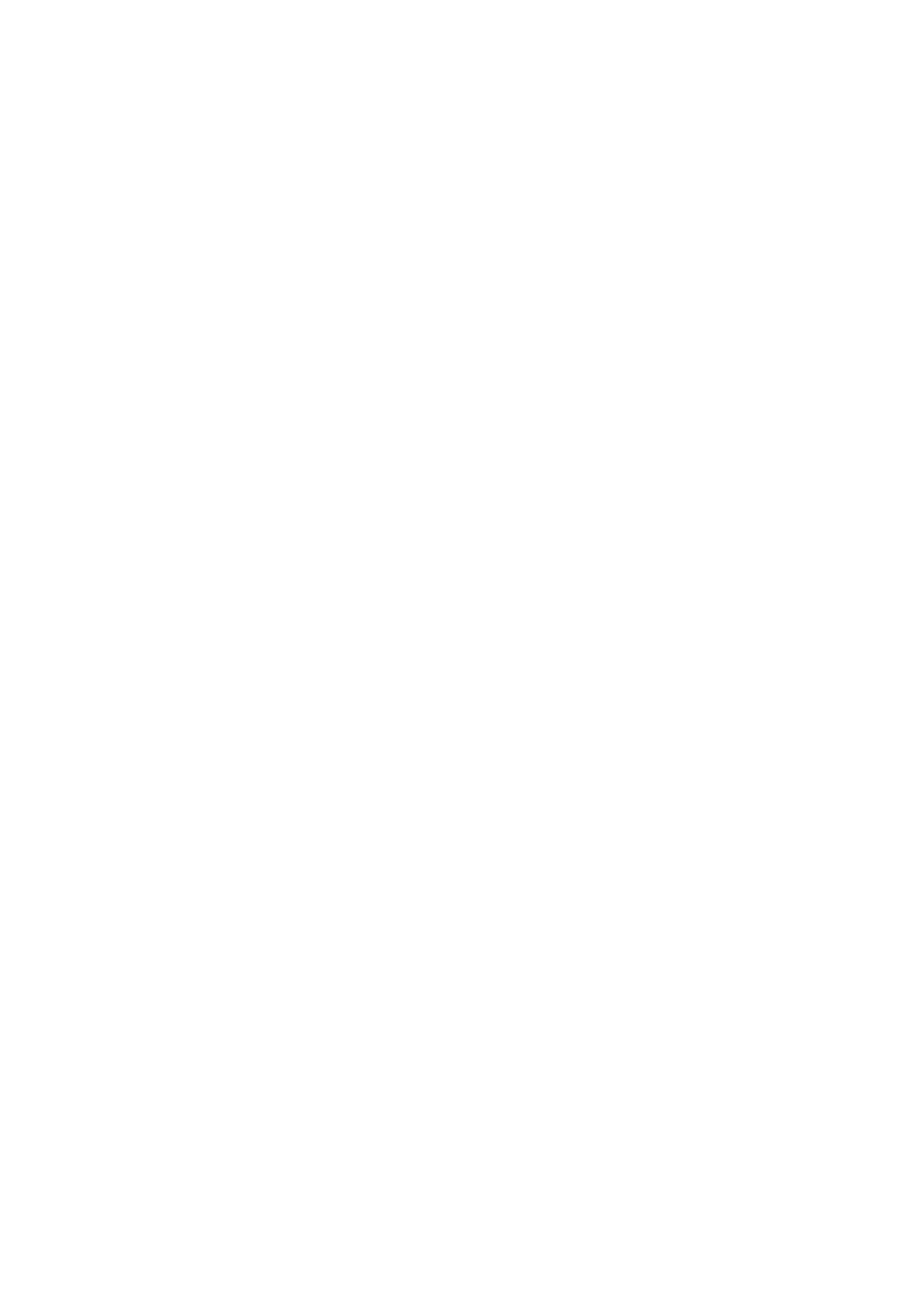# Model Checking LTL

In this chapter we present the main result of this work, a search procedure for model checking products of transition systems against specifications written in Linear Temporal Logic (LTL).<sup>1</sup> The chapter is divided in several sections.

In Sects. 8.1 and 8.2 we recall the syntax and semantics of LTL, show how to interpret LTL on products, and define the model checking problem.

In Sect. 8.3 we introduce the concept of *Büchi tester for an LTL property*. Loosely speaking, a tester of a product is a new component added to the product in order to observe and register the occurrences of (some) global transitions. A tester may "recognize" a history of the product based on the occurrences it has observed. The tester for an LTL property is designed to recognize the histories that violate the property. We show that every LTL property has a Büchi tester.

Section 8.4 presents a first approach to the model checking problem, in which the Büchi tester is synchronized with the product in a very tight way: Every global transition of the product is synchronized with at least one transition of the tester. This is the classical approach due to Vardi and Wolper, and we observe that it is not suitable for the unfolding method. Since the tester is a sequential transition system, its synchronization with the product yields a new product in which no two global transitions can ever occur concurrently. As a result our search procedures generate final prefixes which are at least as large as the transition system of the new product, and so unfolding techniques have no advantage over the classical approach.

In Sect. 8.5 a second approach is presented in which, intuitively, the tester is far more loosely coupled with the product: It only observes those occurrences of global transitions which are relevant for the LTL property being checked. Since these are typically only a small number, the new product can retain much of the concurrency present in the original one.

 $1$  To be precise, the net unfolding approach can be more efficient than traditional methods only for the so-called stuttering-invariant subset of LTL; see Sect. 8.5 for details.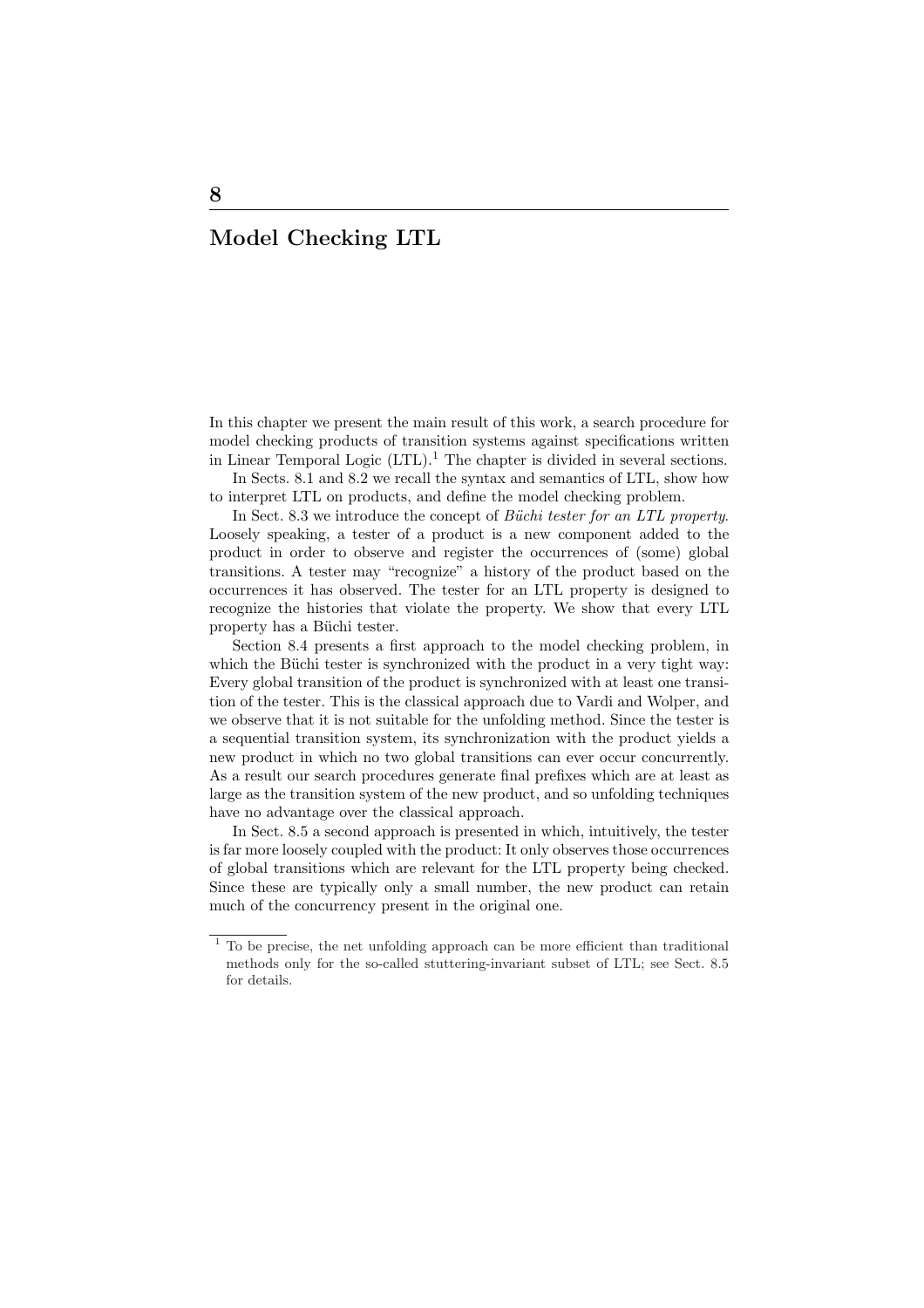126 8 Model Checking LTL

## 8.1 Linear Temporal Logic

The set of formulas of Linear Temporal Logic (LTL) over a given nonempty set AP of *atomic propositions* is inductively defined as follows:

- every atomic proposition is an LTL formula,
- if  $\psi_1$  is an LTL formula, then  $\neg \psi_1$  and  $\mathbf{X} \psi_1$  are LTL formulas; and
- if  $\psi_1, \psi_2$  are LTL formulas, then  $\psi_1 \vee \psi_2$  and  $\psi_1 \mathbf{U} \psi_2$  are LTL formulas.

Formulas are interpreted over infinite words whose letters are sets of atomic propositions, i.e., infinite words over the alphabet  $2^{AP}$ . Intuitively, atomic propositions correspond to the basic assertions about which we wish to reason, and the ith letter of a word corresponds to the assertions that hold at the ith time instant. Given a formula  $\psi$  and a word  $\pi = x_0 x_1 x_2 \dots$ , where  $x_i \in 2^{AP}$ for every  $i \geq 0$ , we denote by  $\pi \models \psi$  that  $\pi$  satisfies  $\psi$ . The satisfaction relation  $\models$  is inductively defined as follows, where p denotes an element of *AP* and  $\pi^{i}$  denotes the suffix  $x_{i}x_{i+1}x_{i+2} \dots$  of  $\pi$ :

 $\pi \models p$  if  $p \in x_0$ ,  $\pi \models \neg \psi_1$  if  $\pi \not\models \psi_1$ ,  $\pi \models \psi_1 \lor \psi_2$  if  $\pi \models \psi_1$  or  $\pi \models \psi_2$ ,  $\pi \models \mathbf{X} \psi_1$  $1 \models \psi_1$ , and  $\pi \models \psi_1 \mathbf{U} \psi_2$  if  $\exists n \geq 0$  such that  $\pi^n \models \psi_2$  and  $\pi^i \models \psi_1$  for all  $0 \leq i < n$ .

As usual, we read  $\mathbf{X} \psi$  as "next  $\psi$ " and  $\psi_1 \mathbf{U} \psi_2$  as " $\psi_1$  until  $\psi_2$ ". Loosely speaking,  $\mathbf{X} \psi$  holds if  $\psi$  holds at the next time instant, and  $\psi_1 \mathbf{U} \psi_2$  holds if eventually  $\psi_2$  holds and  $\psi_1$  holds until then.

We employ the usual shorthands for LTL formulas:  $true = \neg p \lor p$  for an arbitrary  $p \in AP$ , false =  $\neg \text{true}, \psi_1 \wedge \psi_2 = \neg(\neg \psi_1 \vee \neg \psi_2), \psi_1 \Rightarrow \psi_2 = \neg \psi_1 \vee \psi_2$  $\psi_2, \psi_1 \mathbf{R} \psi_2 = \neg(\neg \psi_1 \mathbf{U} \neg \psi_2), \mathbf{F} \psi_1 = \text{true } \mathbf{U} \psi_1, \text{ and } \mathbf{G} \psi_1 = \text{false } \mathbf{R} \psi_1.$ 

Example 8.1.  $\mathbf{G}(p \Rightarrow \mathbf{X} \neg p)$  and  $\mathbf{F}(p \land \mathbf{X} p)$  are LTL formulas over the set  ${p}$  of atomic propositions. Loosely speaking, they assert "if p holds at a time" instant then it does not hold at the next one" and "there exist two consecutive time instants at which p holds", respectively. Let  $({p} \, \emptyset)^{\omega}$  and  $\emptyset \emptyset {p}$   ${p} \, \emptyset^{\omega}$ denote the infinite sequences  $\{p\} \emptyset \{p\} \emptyset \{p\} \emptyset \ldots$ , and  $\emptyset \emptyset \{p\} \{p\} \emptyset \emptyset \ldots$ , respectively. We have

$$
(\{p\}\emptyset)^{\omega} \models \mathbf{G}\ (p \Rightarrow \mathbf{X} \neg p) \qquad \emptyset \emptyset \{p\} \{\emptyset\} \emptyset^{\omega} \not\models \mathbf{G}\ (p \Rightarrow \mathbf{X} \neg p) (\{p\}\emptyset)^{\omega} \not\models \mathbf{F}\ (p \land \mathbf{X} p) \qquad \emptyset \emptyset \{p\} \{\emptyset\} \emptyset^{\omega} \not\models \mathbf{F}\ (p \land \mathbf{X} p)
$$

In fact, as the reader has probably observed, the second formula is equivalent to the negation of the first.

## 8.2 Interpreting LTL on Products

Let  $\mathbf{A} = \langle A_1, \ldots, A_n, \mathbf{T} \rangle$  be a product, where  $A_i = \langle S_i, T_i, \alpha_i, \beta_i, is_i \rangle$ . The basic assertions we are interested in are of the form "the current local state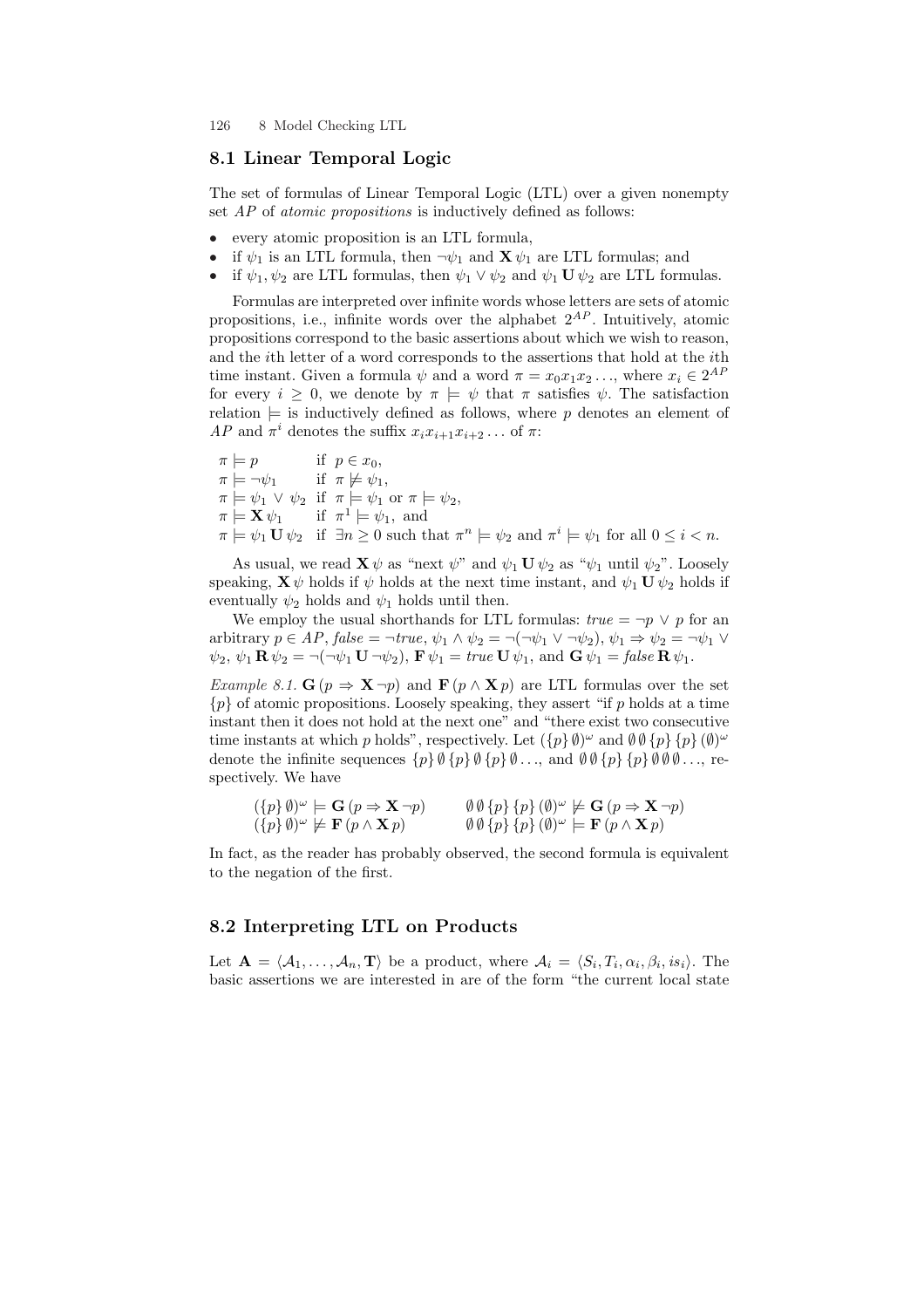of the *i*th component is  $s_j$ ", and so we choose  $AP = \bigcup_{i=1}^n S_i$  as the set of atomic propositions.

Given an infinite global history  $h = t_1 t_2 t_3 \dots$  of **A**, there is a unique sequence  $s_0 s_1 s_2 \dots$  of global states such that  $s_0 = \textbf{is}$  and  $\langle s_i, t_{i+1}, s_{i+1} \rangle$  is a step of **A** for every  $i \geq 0$  (this is the sequence of global states visited by **A** along the execution of h). We define the infinite sequence  $\pi(\mathbf{h})$  of sets of atomic propositions as follows: for every  $i \geq 0$ , the *i*th element of  $\pi(\mathbf{h})$  is the set of local states of the global state  $s_i$  (i.e., the set of local states of the components at the ith time instant). Observe that, by the definition of step, if  $S_i$  and  $S_{i+1}$  are the *i*th and  $(i + 1)$ th elements of  $\pi(\mathbf{h})$ , then we have  $\mathcal{S}_{i+1} = (\mathcal{S}_i \setminus \mathbf{^{\bullet}t}_i) \cup \mathbf{t}_i^{\mathbf{^{\bullet}t}}$ .

Example 8.2. Consider the product of Fig. 8.1. We consider LTL over the set of atomic propositions  $AP = \{t_1, t_2, u_1, u_2\}$ . The sequence  $\mathbf{h} = \mathbf{a} \mathbf{b} \mathbf{c} \, (\mathbf{a} \mathbf{b})^{\omega}$ is an infinite history. The sequence of global states visited along its execution is  $\langle t_1, u_1 \rangle \langle t_1, u_2 \rangle \langle t_1, u_1 \rangle \langle t_2, u_1 \rangle \langle t_2, u_2 \rangle$ , and we have  $\pi(\mathbf{h}) =$  ${t_1, u_1} {t_1, u_2} {t_1, u_1} (\{t_2, u_1\} {\{t_2, u_2\}})^\omega.$ 



Fig. 8.1. A running example for LTL model checking

We can now interpret an LTL formula  $\psi$  on  $\pi(\mathbf{h})$ . We say that **h** satisfies  $\psi$  if  $\pi(\mathbf{h}) \models \psi$ , and write  $\mathbf{h} \models \psi$ . We say that **A** satisfies  $\psi$ , and write  $\mathbf{A} \models \psi$ , if every infinite history of **A** satisfies  $\psi$ . So, loosely speaking, a product satisfies a property if all its infinite histories satisfy it.<sup>2</sup> The model checking problem consists of deciding, given **A** and  $\psi$ , whether  $\mathbf{A} \models \psi$  holds.

Example 8.3. Consider the setting of Ex. 8.2 and the formulas

$$
\mathbf{G}(u_1 \Rightarrow \mathbf{X} \neg u_1) \quad \text{and} \quad \mathbf{F}(u_1 \land \mathbf{X} u_1).
$$

Since  $\pi(\mathbf{h})$  contains  $\{t_1, u_1\}$   $\{t_2, u_1\}$  as subword, we have

<sup>&</sup>lt;sup>2</sup> Note that, by this definition, in the rest of this book finite histories ending in a deadlock state are not among the infinite histories of A.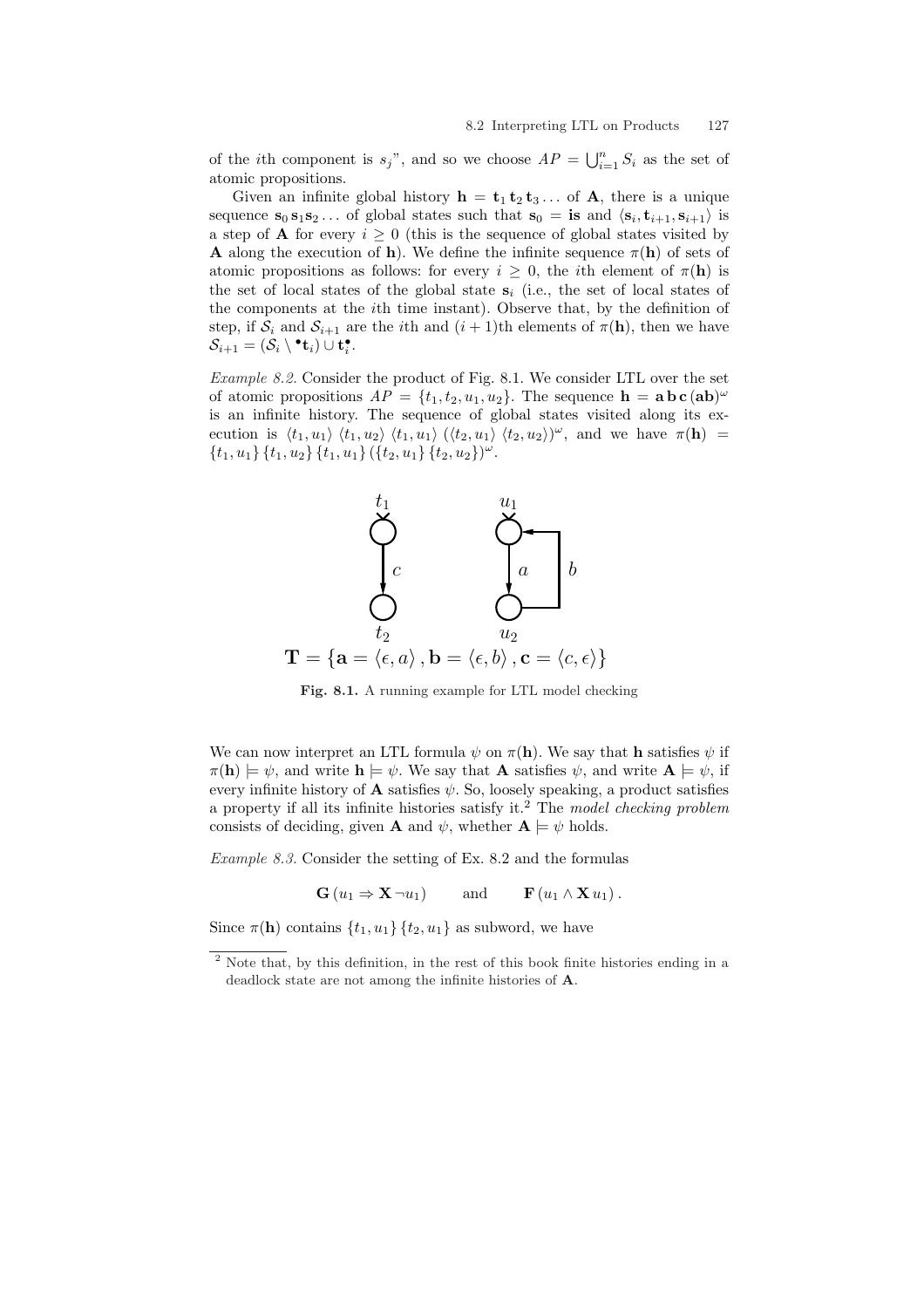128 8 Model Checking LTL

$$
\pi(\mathbf{h}) \not\models \mathbf{G}(u_1 \Rightarrow \mathbf{X} \neg u_1) \quad \text{and} \quad \pi(\mathbf{h}) \models \mathbf{F}(u_1 \land \mathbf{X} u_1).
$$

So, by definition, we have

$$
\mathbf{h} \not\models \mathbf{G}(u_1 \Rightarrow \mathbf{X} \neg u_1) \quad \text{and} \quad \mathbf{h} \models \mathbf{F}(u_1 \land \mathbf{X} u_1) .
$$

The reader can easily check that the history  $(\mathbf{a}\,\mathbf{b})^{\omega}$  violates  $\mathbf{F}(u_1 \wedge \mathbf{X} u_1)$ . So both properties are violated by at least one history; hence

$$
\mathbf{A} \not\models \mathbf{G}(u_1 \Rightarrow \mathbf{X} \neg u_1) \quad \text{and} \quad \mathbf{A} \not\models \mathbf{F}(u_1 \land \mathbf{X} u_1) .
$$

Notice that this is the case even though each of the properties is equivalent to the negation of the other. In general,  $A \models \psi$  implies  $A \not\models \neg \psi$ , but the converse does not hold.

#### 8.2.1 Extending the Interpretation

So far we know how to interpret a formula  $\psi$  on the infinite histories of the product A, but it is convenient to extend the interpretation to what we call the  $\psi$ -histories of **A**. The reason is that in order to solve the model checking problem we will later construct an automaton accepting exactly these histories.

Let  $AP_{\psi}$  be the set of atomic propositions that appear in  $\psi$ . A  $\psi$ -state is a tuple  $\mathbf{r} = \langle r_1, \ldots, r_n \rangle$  such that for every  $i \in \{1, \ldots, n\}$  either  $r_i \in S_i \cap AP_{\psi}$  or  $s_i = \perp$ , where  $\perp$  is an special symbol. Given a global state  $\mathbf{s} = \langle s_1, \ldots, s_n \rangle$ , we assign to it a  $\psi$ -state  $\mathbf{s}_{\psi} = \langle s_{1\psi}, \ldots, s_{n\psi} \rangle$  as follows. For every  $i \in \{1, \ldots, n\}$ ,

$$
s_{i\psi} = \begin{cases} s_i & \text{if } s_i \in AP_{\psi}, \text{ and} \\ \perp & \text{otherwise.} \end{cases}
$$

So, intuitively,  $s_{\psi}$  is the information on the global state s available to an observer that can only see the local states of  $AP_{\psi}$ .

A tuple  $\langle \mathbf{r}, \mathbf{t}, \mathbf{r}' \rangle$ , where  $\mathbf{r}, \mathbf{r}'$  are  $\psi$ -states and  $\mathbf{t}$  is a global transition, is a  $\psi\text{-}step$  if there exists a step  $\langle \mathbf{s}, \mathbf{t}, \mathbf{s}' \rangle$  such that  $\mathbf{r} = \mathbf{s}_{\psi}$  and  $\mathbf{r}' = \mathbf{s}'_{\psi}$ . We define  $\psi$ -computations and  $\psi$ -histories by taking the definitions of computation and history, respectively, and replacing steps by  $\psi$ -steps. A sequence  $\mathbf{t}_1 \dots \mathbf{t}_k$ of global transitions is a  $\psi$ -computation if there is a sequence  $\mathbf{r}_0, \ldots, \mathbf{r}_k$  of  $\psi$ -states such that  $\langle \mathbf{r}_{i-1}, \mathbf{t}_i, \mathbf{r}_i \rangle$  is a  $\psi$ -step for every  $i \in \{1, ..., k\}$ . A  $\psi$ computation is a  $\psi$ -history if one can choose the sequence  $\mathbf{r}_0, \ldots, \mathbf{r}_k$  such that  $\mathbf{r}_0 = \mathbf{is}_{\psi}$ . Infinite  $\psi$ -computations and infinite  $\psi$ -histories are defined analogously. To gain some intuition, imagine that an observer can only see the local states of  $AP_{\psi}$  and the transitions having them as source or target states. A sequence of transitions is a  $\psi$ -history if this observer cannot conclude that it is not a history by just observing the marking changes in all the places in  $AP_{\psi}$ .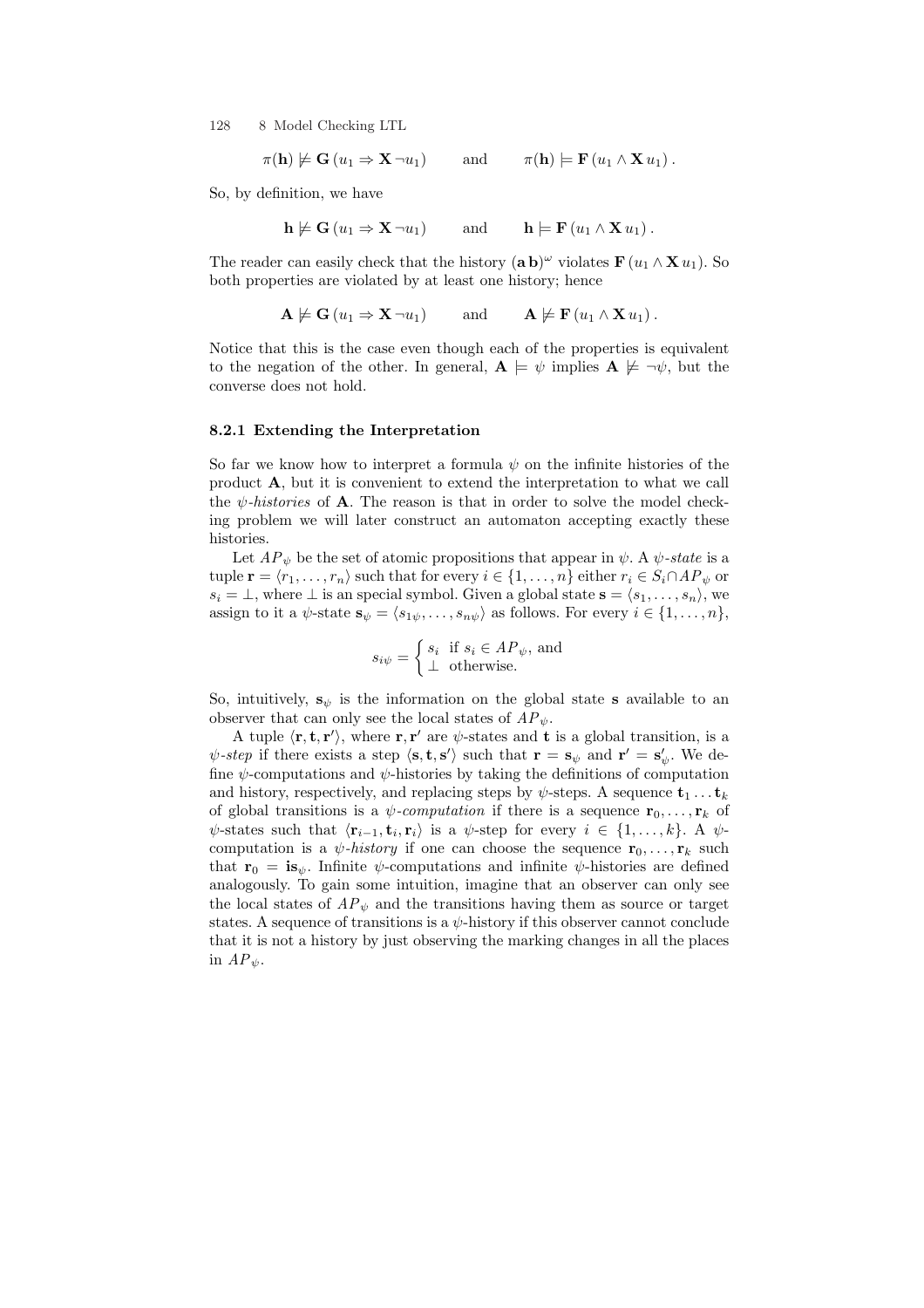Example 8.4. Consider again the product of Fig. 8.1, and assume that we have  $AP_{\psi} = \{u_1\}$  (the exact formula  $\psi$  is irrelevant for this example). The triple  $\langle\langle t_1, u_1 \rangle, \mathbf{c}, \langle t_2, u_1 \rangle \rangle$  is a step, and  $\langle\langle \perp, u_1 \rangle, \mathbf{c}, \langle \perp, u_1 \rangle \rangle$  is its corresponding  $\psi$ -step. It follows that **c c** is a  $\psi$ -history because of the two  $\psi$ -steps

$$
\langle \langle \bot, u_1 \rangle, \mathbf{c}, \langle \bot, u_1 \rangle \rangle \langle \langle \bot, u_1 \rangle, \mathbf{c}, \langle \bot, u_1 \rangle \rangle.
$$

Observe however that  $\mathbf{c} \mathbf{c}$  is not a history.

On the other hand, the sequence  $\mathbf{a} \mathbf{a}$  is not a  $\psi$ -history. To see why, assume there are  $\psi$ -steps  $\langle \mathbf{r}_0, \mathbf{a}, \mathbf{r}_1 \rangle$  and  $\langle \mathbf{r}_1, \mathbf{a}, \mathbf{r}_2 \rangle$  such that  $\mathbf{r}_0$  is the initial  $\psi$ -state, i.e.,  $\mathbf{r}_0 = \langle \perp, u_1 \rangle$ . By the definition of  $\psi$ -step we have  $\mathbf{r}_1 = \langle \perp, \perp \rangle$ . But, since a can only occur at global states such that the second component is in state  $u_1$ , there is no  $\mathbf{r}_2$  such that  $\langle \mathbf{r}_1, \mathbf{a}, \mathbf{r}_2 \rangle$  is a  $\psi$ -step.

As in the case of histories, it is easy to see that given an infinite  $\psi$ -history  $\sigma = \mathbf{t}_1 \mathbf{t}_2 \mathbf{t}_3 \dots$  of **A**, there is a unique sequence  $\mathbf{r}_0 \mathbf{r}_1 \mathbf{r}_2 \dots$  of  $\psi$ -states such that  $\mathbf{r}_0 = \mathbf{is}_{\psi}$  and  $\langle \mathbf{r}_{i-1}, \mathbf{t}_i, \mathbf{r}_i \rangle$  is a  $\psi$ -step of **A** for every  $i \geq 1$ . We denote this sequence by  $\pi_{\psi}(\sigma)$ , and call it the  $\psi$ -sequence of  $\sigma$ . We say that  $\sigma$  satisfies  $\psi$ , denoted by  $\sigma \models \psi$ , if  $\pi_{\psi}(\sigma) \models \psi$ .

# 8.3 Testers for LTL Properties

Deciding whether all infinite histories of a product **A** satisfy  $\psi$  is equivalent to deciding whether some infinite history violates  $\psi$ , which in turn is equivalent to deciding if some infinite history satisfies  $\neg \psi$ . The tester approach to the model checking problem reduces this last question to the simpler one of checking if some history of a new product, which depends on  $\psi$ , satisfies a fixed property.

The tester approach looks at **A** as a device that recognizes a language  $L_1$ of infinite words, namely the  $\psi$ -histories corresponding to the infinite histories of A. In a nutshell, it provides the following procedure to check a formula:

- Construct a tester recognizing the set  $L_2$  of all  $\psi$ -histories satisfying  $\neg \psi$ .
- Using this tester, construct a new product recognizing the intersection
- $L_1 \cap L_2$ , i.e., the set of  $\psi$ -histories of **A** violating  $\psi$ .
- Check whether  $L_1 \cap L_2$  is empty or not.

We will see that the check can be reduced to the repeated executability problem. Then, in Sect. 8.5 we additionally resort to also solving the livelock problem for efficiency reasons. We know how both of these problems can be solved from the previous chapters.

The testers suitable for checking LTL properties are called Büchi testers. A Büchi tester of **A**, or simply a tester, is a triple  $\mathcal{BT} = (\mathcal{B}, F, \lambda)$ , where  $\mathcal{B} = (S, T, \alpha, \beta, is)$  is a transition system,  $F \subseteq S$  is a set of accepting states, and  $\lambda: T \to \mathbf{T}$  is a *labeling function* that assigns to each transition of  $\mathcal{B}$  a global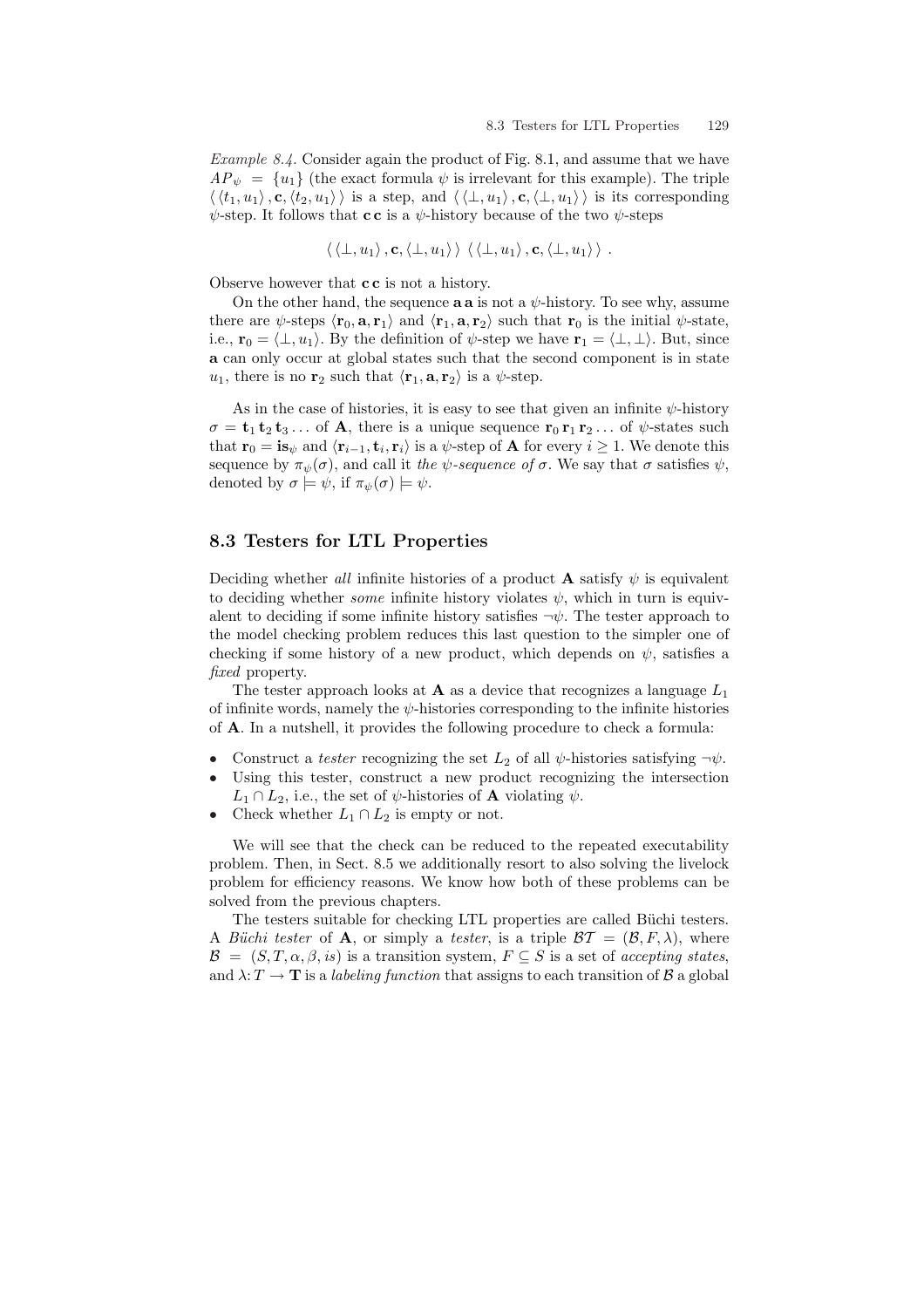#### 130 8 Model Checking LTL

transition of **A**. A tester  $\mathcal{BT}$  recognizes an infinite sequence  $\mathbf{t}_1 \mathbf{t}_2 \mathbf{t}_3 \dots \in \mathbf{T}^{\omega}$ if there is an infinite history  $h = u_1 u_2 u_3 \dots$  of  $\beta$  and an accepting state  $s \in F$ such that  $\mathbf{t}_i = \lambda(u_i)$  for every  $i \geq 1$  and h visits the state s infinitely often, i.e., the sequence  $\pi(h)$  contains infinitely many occurrences of s. The *language* of  $\beta\mathcal{T}$  is the set of words of  $\mathbf{T}^{\omega}$  recognized by  $\beta\mathcal{T}$ .

Example 8.5. Figure 8.2 shows a tester of the product of Fig. 8.1 for the property  $\mathbf{F} t_2$ . The names of the tester transitions have been omitted; we show only the global transitions of the product they are labeled with. The states drawn using two circles are the accepting states, and states drawn with a single circle are the non-accepting states. The tester recognizes the sequence  $c(a b)^{\omega}$ , but not  $(\mathbf{a}\,\mathbf{b})^{\omega}$ .



Fig. 8.2. A tester of the product of Fig. 8.1 for  $F t_2$ 

Let  $\psi$  be a formula of LTL. A tester  $BT$  tests the property  $\psi$  or is a tester for  $\psi$  if it recognizes the infinite  $\psi$ -histories of **A** that satisfy  $\psi$ .

In the rest of this chapter we show that every LTL formula over  $AP$  has a Büchi tester. This is a very well-known topic in the area of model checking, and there exist many different constructions. We sketch a very simple one, without giving a formal proof of correctness. Readers familiar with LTL to Büchi automata translations may wish to jump directly to Sect. 8.4.

#### 8.3.1 Constructing a Tester

The construction proceeds in two steps. First, we construct a *generalized* Büchi tester for  $\psi$ , and then transform it into a Büchi tester.

A generalized Büchi tester of **A** is a triple  $\mathcal{GT} = \langle \mathcal{B}, \{F_0, \ldots, F_{k-1}\}, \lambda \rangle$ , where B and  $\lambda$  are as for Büchi testers, and  $F_0, \ldots, F_{k-1}$  are sets of accepting states.  $\mathcal{GT}$  recognizes an infinite sequence  $\mathbf{t}_1 \mathbf{t}_2 \mathbf{t}_3 \ldots \in \mathbf{T}^{\omega}$  if there is an infinite history  $h = u_1 u_2 u_3 \dots$  and accepting states  $s_0 \in F_0, \dots, s_{k-1} \in F_{k-1}$  such that  $\mathbf{t}_i = \lambda(u_i)$  for every  $i \geq 1$  and h visits each of the states  $s_0, \ldots, s_{k-1}$ infinitely often. The *language* of  $\mathcal{GT}$  is the set of words it recognizes.

#### From Formulas to Generalized Büchi Testers

The key notion for the construction of the tester is that of *Hintikka sequence* of a  $\psi$ -history  $\sigma$ . The Hintikka sequence is an infinite sequence of sets of sub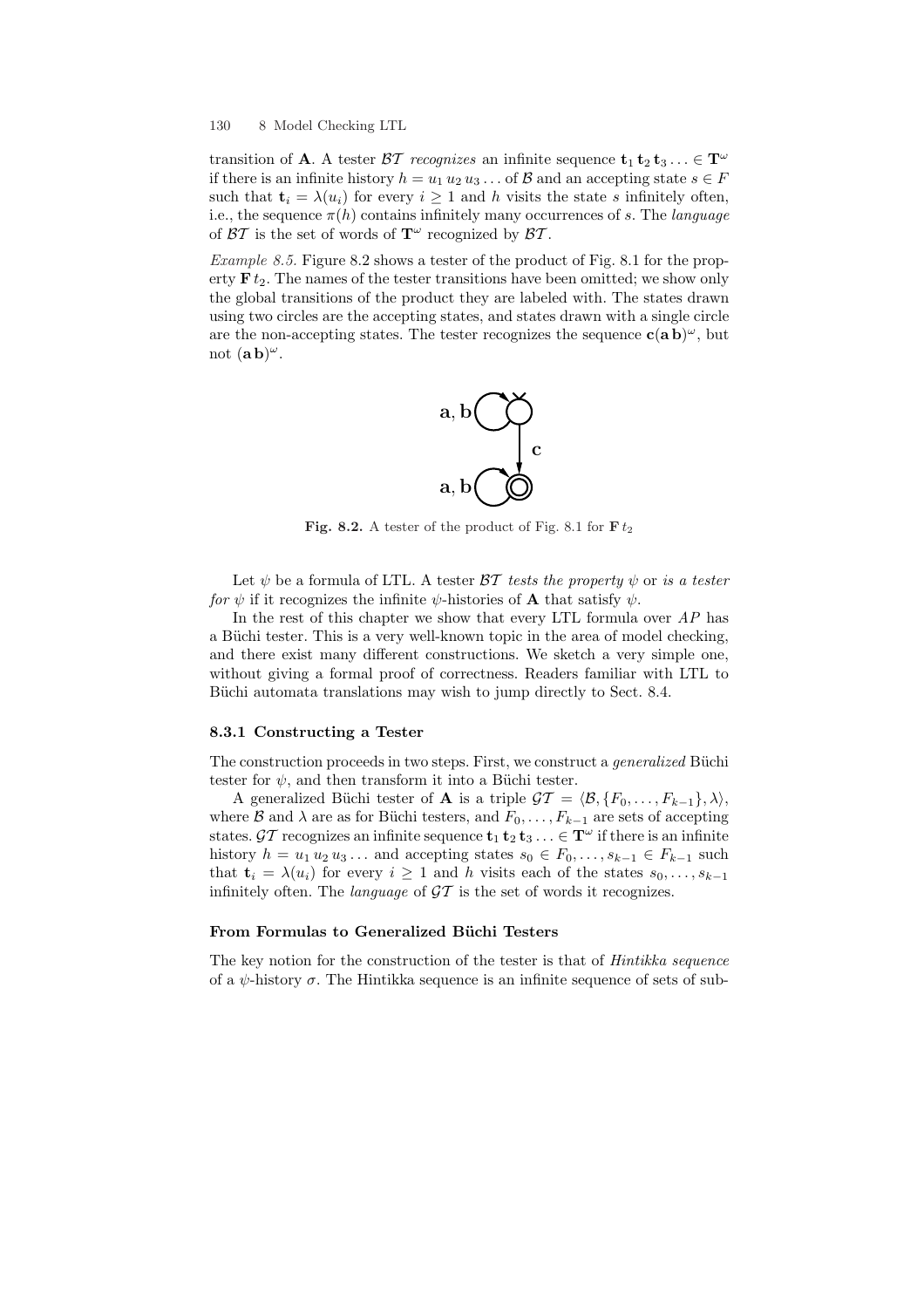formulas of  $\psi$  and their negations. Intuitively, the *i*th set of this sequence contains the subformulas of  $\psi$  (and their negations) that hold after the occurrence of the first *i* transitions of  $\sigma$ .

Before formally defining Hintikka sequences, we need to introduce atoms:

**Definition 8.6.** Let  $\psi$  be a formula of LTL. The closure  $cl(\psi)$  of an LTL formula  $\psi$  is the set containing all the subformulas of  $\psi$  and their negations. An atom a of  $\psi$  is a propositionally consistent subset of  $cl(\psi)$ , i.e., a subset satisfying the following two conditions:

- For every subformula  $\neg \phi$  of  $\psi$ :  $\phi \in \alpha$  if and only if  $\neg \phi \notin \alpha$ .
- For every subformula  $\phi_1 \vee \phi_2$  of  $\psi$ :  $\phi_1 \vee \phi_2 \in a$  if and only if  $\phi_1 \in a$  or  $\phi_2 \in a$ .

Notice that if a subset of the closure has a model then it must be an atom.

Example 8.7. The closure of  $\psi = t_1 \mathbf{U} (\neg \mathbf{X} u_1)$  is the set

$$
cl(\psi) = \{t_1, \neg t_1, u_1, \neg u_1, \mathbf{X} u_1, \neg \mathbf{X} u_1, \psi, \neg \psi\}.
$$

The set  $\{t_1, \neg u_1, \mathbf{X} u_1, \psi\}$  is an atom, but the set  $\{t_1, \neg u_1, \psi\}$  is not: by the first condition in the definition of an atom, either  $\mathbf{X} u_1$  or  $\neg \mathbf{X} u_1$  must belong to an atom (but not both).

**Definition 8.8.** Let  $\sigma = \mathbf{t}_1 \mathbf{t}_2 \mathbf{t}_3 \dots$  be a  $\psi$ -history. For every  $i \geq 0$ , let  $a_i$ be the set of all formulas  $\phi$  in the closure of  $\psi$  such that  $\mathbf{t}_{i+1} \mathbf{t}_{i+2} \mathbf{t}_{i+3} \dots \models$ φ. The Hintikka sequence of σ, denoted by  $hin(σ)$ , is the infinite sequence  $a_0 a_1 a_2 \ldots$ 

Notice that for every  $i \geq 0$  the set  $a_i$  of formulas has a model, and so it is an atom. So a Hintikka sequence is a sequence of atoms. Observe also the relation between  $\pi_{\psi}(\sigma)$  and  $\text{h}in(\sigma)$ . Loosely speaking, the *i*th element of  $\pi_{\psi}(\sigma)$  contains the elements of  $AP_{\psi}$  that hold after the occurrence of the first i transitions of  $\sigma$ . The ith element of  $\lim(\sigma)$  contains not only those elements, but all the formulas in the closure of  $\psi$  that hold at that point.

Example 8.9. Let  $\psi = t_1 \mathbf{U}(-\mathbf{X} u_1)$ , and consider the history  $\sigma = \mathbf{a} \mathbf{c} (\mathbf{b} \mathbf{a})^{\omega}$ of the product of Fig. 8.1. We have

$$
\pi(\sigma) = \langle t_1, u_1 \rangle \langle t_1, u_2 \rangle \langle t_2, u_2 \rangle \langle t_2, u_1 \rangle)^{\omega}.
$$

In order to obtain the Hintikka sequence, we start with  $\pi_{\psi}(\sigma)$  and transform its elements into subsets of  $AP_{\psi}$ . Abusing notation, we also call the result  $\pi_{\psi}(\sigma)$ :

$$
\pi_{\psi}(\sigma) = \langle t_1, u_1 \rangle \langle t_1, \bot \rangle \langle \bot, \bot \rangle \langle \bot, u_1 \rangle \rangle^{\omega}
$$

$$
= \{t_1, u_1\} \{t_1\} \langle \emptyset \langle u_1 \rangle \rangle^{\omega}.
$$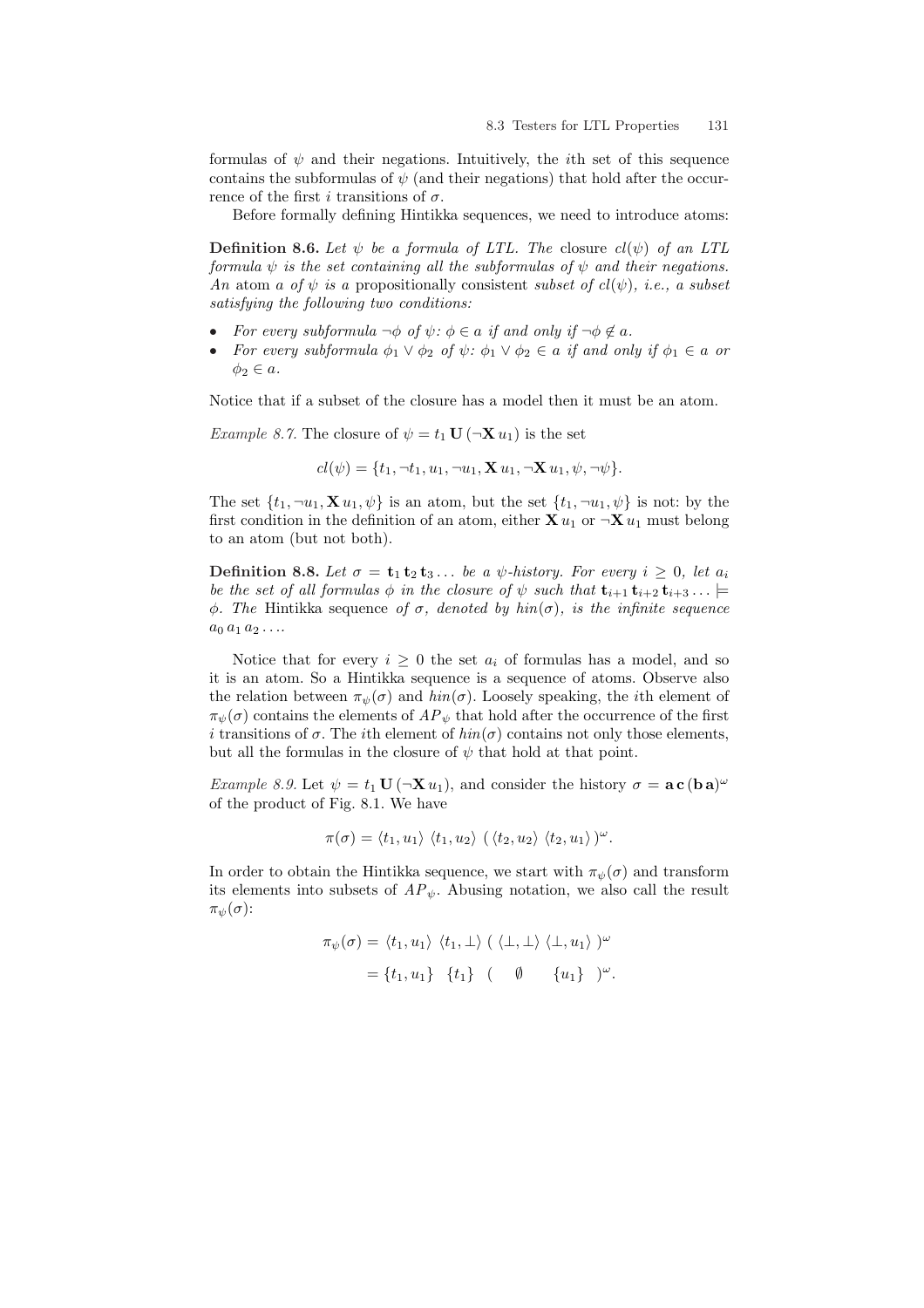### 132 8 Model Checking LTL

We now add to each set of atomic propositions the other formulas of the closure of  $\psi$  that hold at that point. For instance, we add to  $\{t_1, u_1\}$  the formulas  $\psi'$ from the closure of  $\psi$  such that  $\langle t_1, u_1 \rangle \langle t_1, \perp \rangle \langle \perp, \perp \rangle \langle \perp, u_1 \rangle$ )<sup> $\omega$ </sup>  $\models \psi'$ , and to  $\langle t_1, \perp \rangle$  the formulas  $\psi''$  such that  $\langle t_1, \perp \rangle$   $\langle \perp, \perp \rangle$   $\langle \perp, u_1 \rangle$ )<sup> $\omega$ </sup>  $\models \psi''$ . We have

$$
hin(\sigma) = \{t_1, u_1, \neg \mathbf{X} u_1, \psi\} \{t_1, \neg u_1, \neg \mathbf{X} u_1, \psi\} (\{\neg t_1, \neg u_1, \mathbf{X} u_1, \neg \psi\} \{\neg t_1, u_1, \neg \mathbf{X} u_1, \psi\})^{\omega}.
$$

Notation 4. In what follows, we continue abusing notation and identifying a  $\psi$ -state  $\langle r_1, \ldots, r_n \rangle$  with the set  $\{r_1, \ldots, r_n\} \setminus \{\perp\}$ . With this convention, if  $\mathbf{r}_i$ and  $a_i$  are the ith elements of  $\pi_{\psi}(\sigma)$  and  $\text{hin}(\sigma)$ , respectively, then we have  $\mathbf{r}_i = a_i \cap AP_{\psi}.$ 

#### Characterizing Hintikka Sequences

We obtain an alternative, more syntactic, characterization of the Hintikka sequences of the  $\psi$ -histories that satisfy  $\psi$ , i.e., of the set  $\{\hbar i n(\sigma) | \sigma \models \psi\}.$ 

For this, let  $\sigma$  be a  $\psi$ -history such that  $\sigma \models \psi$ , and let  $\mathit{hin}(\sigma) = a_0 a_1 a_2 \ldots$ We enumerate properties satisfied by  $a_0 a_1 a_2 \ldots$  until we reach a point at which the conjunction of these conditions is not only necessary but also sufficient. We mean by this that every other sequence  $a'_0 a'_1 a'_2 \dots$  satisfying the same conditions must be the Hintikka sequence of some  $\psi$ -history  $\sigma'$  satisfying ψ.

By the definition of the Hintikka sequence, the atom  $a_0$  contains all the subformulas  $\psi'$  of  $\psi$  such that  $\sigma \models \psi'$ . Since  $\sigma \models \psi$ , we have that, in particular:

 $(1)$  a<sub>0</sub> contains  $\psi$ .

Since  $\sigma$  is a  $\psi$ -history, the atom  $a_0$  is the one corresponding to the initial  $\psi$ -state of **A**, and so:

(2)  $(a_0 \cap AP_{\psi}) = \mathbf{is}_{\psi} = (\mathbf{is} \cap AP_{\psi}).$ 

For all  $i \geq 0$ , the two consecutive atoms  $a_i a_{i+1}$  of a Hintikka sequence must satisfy additional conditions. The first one handles next operators:

(3) For every formula  $\mathbf{X} \psi_1$  in the closure of  $\psi$ ,  $a_i$  contains  $\mathbf{X} \psi_1$  if and only if  $a_{i+1}$  contains  $\psi_1$ .

The next condition is related to the until operator and is a consequence of the following fundamental equivalence law of LTL:

$$
\psi_1 \mathbf{U} \psi_2 \equiv \psi_2 \vee (\psi_1 \wedge \mathbf{X} (\psi_1 \mathbf{U} \psi_2)) \tag{8.1}
$$

(where  $\equiv$  denotes logical equivalence). Intuitively, this means that  $\psi_1 \mathbf{U} \psi_2$ holds now if and only if it is either the case that  $\psi_2$  holds now, or  $\psi_1$  holds now and  $\psi_1 \mathbf{U} \psi_2$  holds at the next time instant. It follows that for all  $i \geq 0$ every pair  $a_i a_{i+1}$  of consecutive atoms of a Hintikka sequence must also satisfy: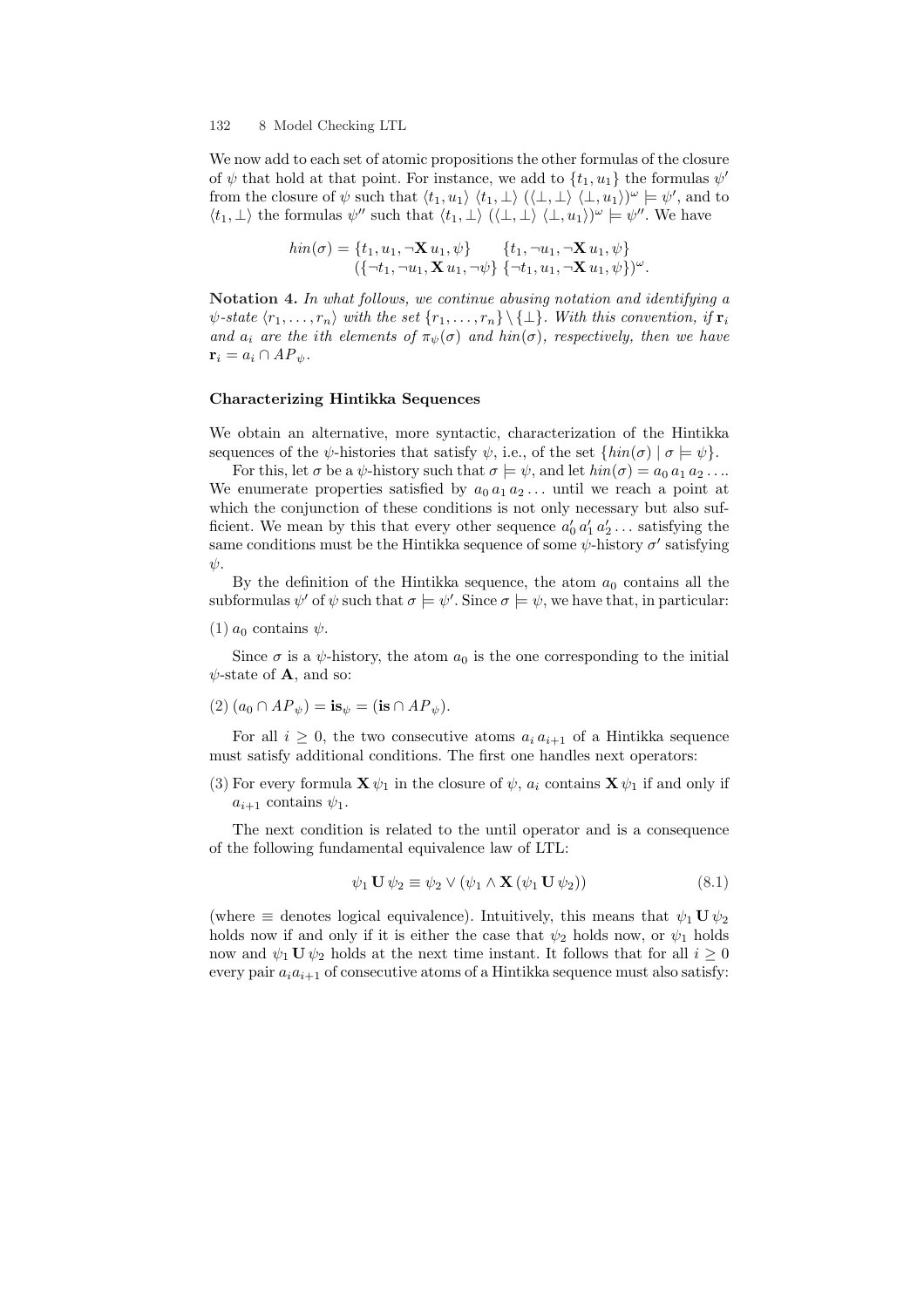(4) For every formula  $\psi_1 \mathbf{U} \psi_2$  in the closure of  $\psi$ ,  $a_i$  contains  $\psi_1 \mathbf{U} \psi_2$  if and only if either  $a_i$  contains  $\psi_2$ , or  $a_i$  contains  $\psi_1$  and  $a_{i+1}$  contains  $\psi_1 \mathbf{U} \psi_2$ .

Conditions  $(1)$ – $(4)$  are not yet sufficient for a sequence to be a Hintikka sequence, as shown by the following example.

Example 8.10. Consider the product of Fig. 8.1 and let  $\psi = u_1 \mathbf{U} u_2$ . We have  $AP_{\psi} = \{u_1, u_2\}.$  The sequence of atoms  $(\{u_1, \neg u_2, u_1 \mathbf{U} u_2\})^{\omega}$  satisfies  $(1)$ (4). However, it is not a Hintikka sequence. The reason is that if an atom of a Hintikka sequence contains the formula  $u_1 \mathbf{U} u_2$ , then, by the semantics of until formulas,  $u_2$  must hold at some later point, and so some later atom must contain  $u_2$ . Loosely speaking the formula  $u_1 \mathbf{U} u_2$  "promises" that eventually  $u_2$  will hold, and the sequence above keeps "delaying" the promise for ever.

So we add a new condition:

(5) For every formula  $\psi_1 \mathbf{U} \psi_2$  in the closure of  $\psi$  and for every  $i \geq 0$ , if  $a_i$ contains  $\psi_1 \mathbf{U} \psi_2$  then there is an index  $j \geq i$  such that  $a_j$  contains  $\psi_2$ .

Observe that conditions  $(1)$ – $(4)$  are local, while condition  $(5)$  is global, i.e., in order to check it we need to examine arbitrarily large "windows" of the sequence of atoms.

We still have a last problem to solve.

*Example 8.11.* Consider the product of Fig. 8.1 and let  $\psi = u_1 \mathbf{U} t_2$ . The sequence

$$
{u_1, \neg t_2, u_1 \mathbf{U} t_2} (\{\neg u_1, t_2, u_1 \mathbf{U} t_2\})^{\omega}
$$

is a sequence of atoms satisfying (1)–(5). However, no  $\psi$ -history  $\sigma$  exists such that  $\pi_{\psi}(\sigma)$  is equal to this sequence of atoms. Intuitively, the reason is that no global transition of  $A$  can "transform" the first atom of the sequence into the second. For that, the global transition should make the second component leave the state  $u_1$ , and should also make the first component enter the state  $t_2$ . Formally, there should be a global transition **t** such that  $\langle \langle \perp, u_1 \rangle, \mathbf{t}, \langle t_2, \perp \rangle \rangle$ is a  $\psi$ -step. But no such transition exists.

So every two consecutive atoms  $a_i, a_{i+1}$  have to be consistent with some  $\psi$ step, meaning that there is a  $\psi$ -step  $\langle \mathbf{r}_i, \mathbf{t}_{i+1}, \mathbf{r}_{i+1} \rangle$  consistent with it:

(6) For every  $i \geq 0$ : there exists a global transition  $\mathbf{t}_{i+1}$  such that  $\langle \mathbf{r}_i, \mathbf{t}_{i+1}, \mathbf{r}_{i+1} \rangle$ is a  $\psi$ -step, where  $\mathbf{r}_i = a_i \cap AP_{\psi}$  and  $\mathbf{r}_{i+1} = a_{i+1} \cap AP_{\psi}$ .

We have now gathered enough conditions and present the following result without proof:

Proposition 8.12. An infinite sequence of atoms is a Hintikka sequence for a formula  $\psi$  if and only if it satisfies conditions (1)–(6).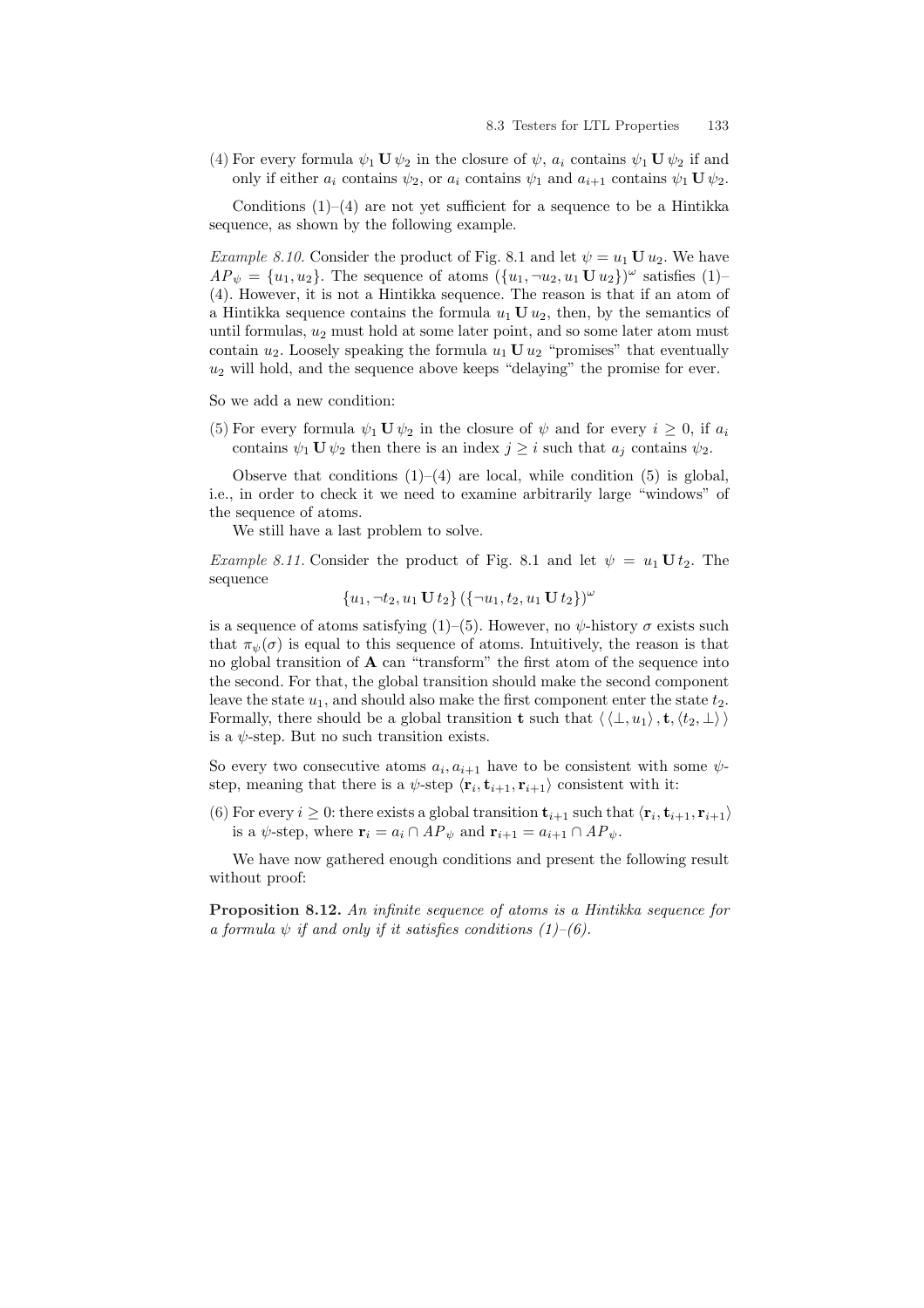134 8 Model Checking LTL

#### The Generalized Büchi Tester

We now more formally show how to make from the definition of Hintikka sequences a Büchi tester for a particular product of transition systems  $\mathbf{A}$ . After this we will also show how condition (5) mentioned above is handled with acceptance sets. We define a generalized Büchi tester  $\mathcal{GT}_{\psi}$  =  $\langle \mathcal{B}_{\psi}, \{F_0, \ldots, F_{k-1}\}, \lambda_{\psi} \rangle$  of a product of transition systems **A** and prove that it tests the formula  $\psi$ . We first define the transition system  $\mathcal{B}_{\psi}$  and the labeling function  $\lambda_{\psi}$ .

- The states of  $\mathcal{B}_{\psi}$  consist of all the atoms together with a special state  $is_{\psi}$ , which is also the initial state of the tester.
- The set of transitions of  $\mathcal{B}_{\psi}$  contains:
	- A transition for every global transition  $t_i$  and every pair  $a_i$   $a_{i+1}$  of states which together satisfy the conditions  $(3)-(4)$ ,  $(6)$ . The source and target of the transition are  $a_i$  and  $a_{i+1}$ , respectively, and the transition is labeled by  $\mathbf{t}_i$ .
	- To connect the initial state to the rest of the tester: A transition for every global transition  $t_i$  and every pair  $a_i$   $a_{i+1}$  of states which together satisfy the conditions (3)–(4), (6) and  $a_i$  also satisfies (1)–(2). The source and target of the transition are  $is_{\psi}$  and  $a_{i+1}$ , respectively, and the transition is labeled by  $t_i$ .

It remains to choose sets  $F_0, \ldots, F_{k-1}$  of accepting states in such a way that the histories of  $\mathcal{B}_{\psi}$  that visit each of  $F_0, \ldots, F_{k-1}$  infinitely often satisfy condition (5). This is not difficult. Let  $\psi_0 \mathbf{U} \psi'_0, \dots, \psi_{k-1} \mathbf{U} \psi'_{k-1}$  be the Usubformulas of  $\psi$ . For every  $i \in \{0, \ldots k-1\}$ , define  $F_i$  as follows:

•  $F_i$  contains the states a such that  $\psi_i \mathbf{U} \psi'_i \notin a$  or  $\psi'_i \in a$ .

**Proposition 8.13.** An infinite history  $\sigma = \mathbf{t}_1 \mathbf{t}_2 \mathbf{t}_3 \dots$  of **A** satisfies conditions (1)–(6) if and only if it is recognized by  $\mathcal{GT}_{\psi}$ .

Putting together this proposition and Prop. 8.12 we get:

Corollary 8.14. An infinite history  $\sigma = \mathbf{t}_1 \mathbf{t}_2 \mathbf{t}_3 \dots$  of **A** satisfies  $\psi$  if and only if  $\mathcal{GT}_{\psi}$  recognizes  $\sigma$ .

*Example 8.15.* Figure 8.3 shows the tester of the product of Fig. 8.1 for the formula  $\psi = \mathbf{F}(u_1 \wedge \mathbf{X} u_1)$ . Notice that  $u_1$  holds in the initial state. We have  $\psi = \mathbf{F}(u_1 \wedge \mathbf{X} u_1) \equiv (u_1 \vee \neg u_1) \mathbf{U}(u_1 \wedge \mathbf{X} u_1)$ . Thus we get  $cl(\psi) =$  ${u_1, \neg u_1, u_1 \vee \neg u_1, \neg (u_1 \vee \neg u_1), \mathbf{X} u_1, \neg \mathbf{X} u_1, u_1 \wedge \mathbf{X} u_1, \neg (u_1 \wedge \mathbf{X} u_1), (u_1 \vee \mathbf{X} u_1)}$  $\neg u_1)$  U  $(u_1 \wedge \mathbf{X} u_1), \neg ((u_1 \vee \neg u_1) \mathbf{U} (u_1 \wedge \mathbf{X} u_1))\}.$  By analyzing the formula further, we get that  $u_1 \vee \neg u_1$  holds in all atoms, and whether  $u_1 \wedge \mathbf{X} u_1$  holds in an atom or not is fully determined by whether  $u_1$  and  $\mathbf{X} u_1$  hold in the same atom. Thus, the contents of each atom is fully determined by whether any of the following three formulas hold or not:  $\{u_1, \mathbf{X} u_1, (u_1 \vee \neg u_1) \mathbf{U} (u_1 \wedge \mathbf{X} u_1)\}.$ We now obtain a tester by restricting our attention to those atoms that are reachable from the initial state of the tester by the transition relation of the tester defined above.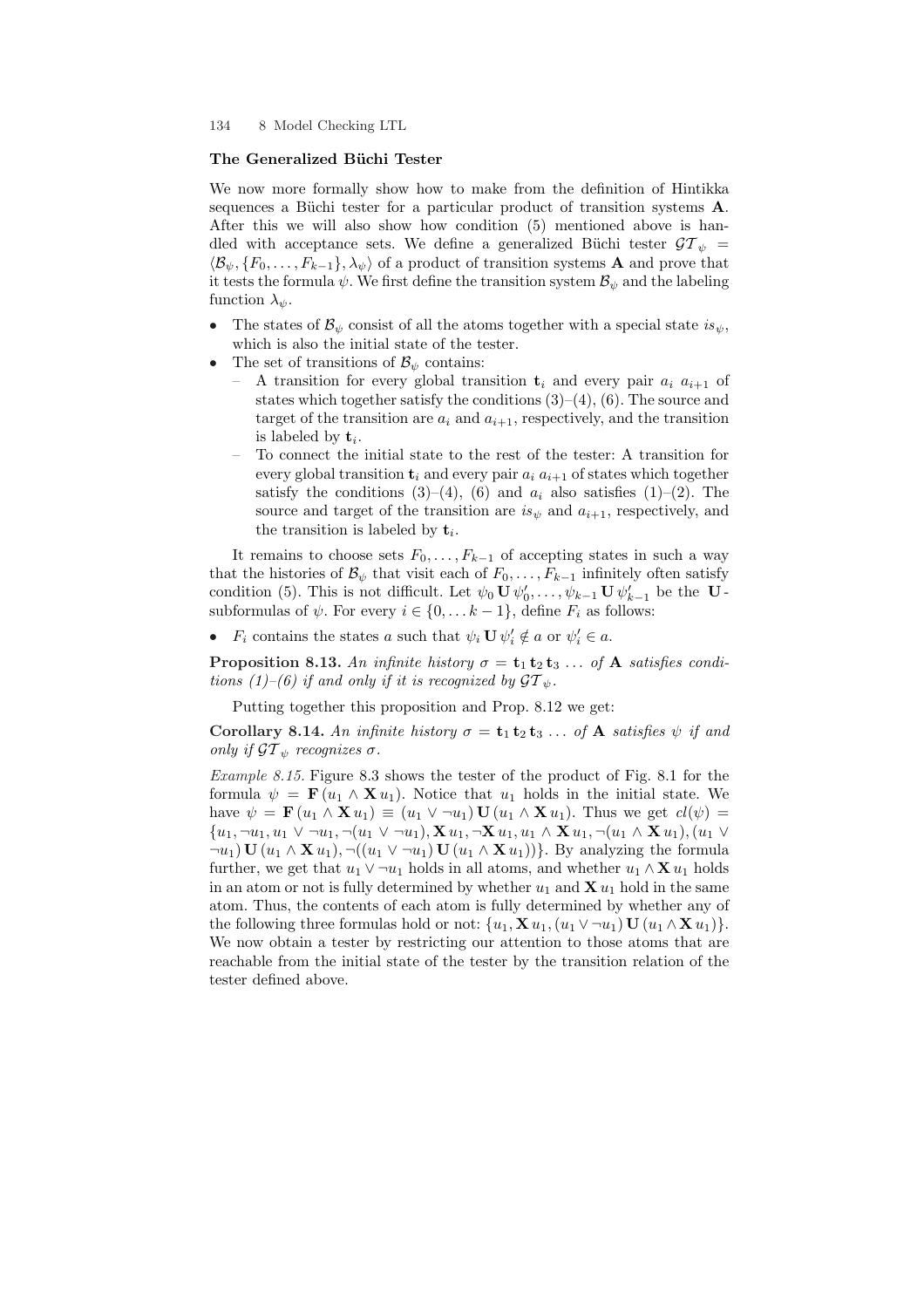

Fig. 8.3. A tester of the product of Fig. 8.1 for  $\mathbf{F}(u_1 \wedge \mathbf{X} u_1)$ 

#### From Generalized Büchi Testers to Büchi Testers

It is easy to see that for every generalized Büchi tester there is a Büchi tester that recognizes the same language. This is a well known construction (see, e.g., [26]). Intuitively, the transition system of the Büchi tester consists of  $k$ copies of the transition system of the generalized Büchi tester, one for each set of accepting states. The transitions are chosen so that the Büchi tester stays in the *i*th copy until it hits a state of  $F_i$ ; when this happens, instead of moving to a successor state in the ith copy it moves to the corresponding state in the  $(i + 1)$ th copy modulo k. The accepting states are the states in the first copy of the set  $F_0$ . The Büchi tester so defined satisfies the following property: between two visits to states of the first copy of  $F_0$  there must be a visit to the second copy of  $F_1$ , to the third copy of  $F_2$ , and so forth.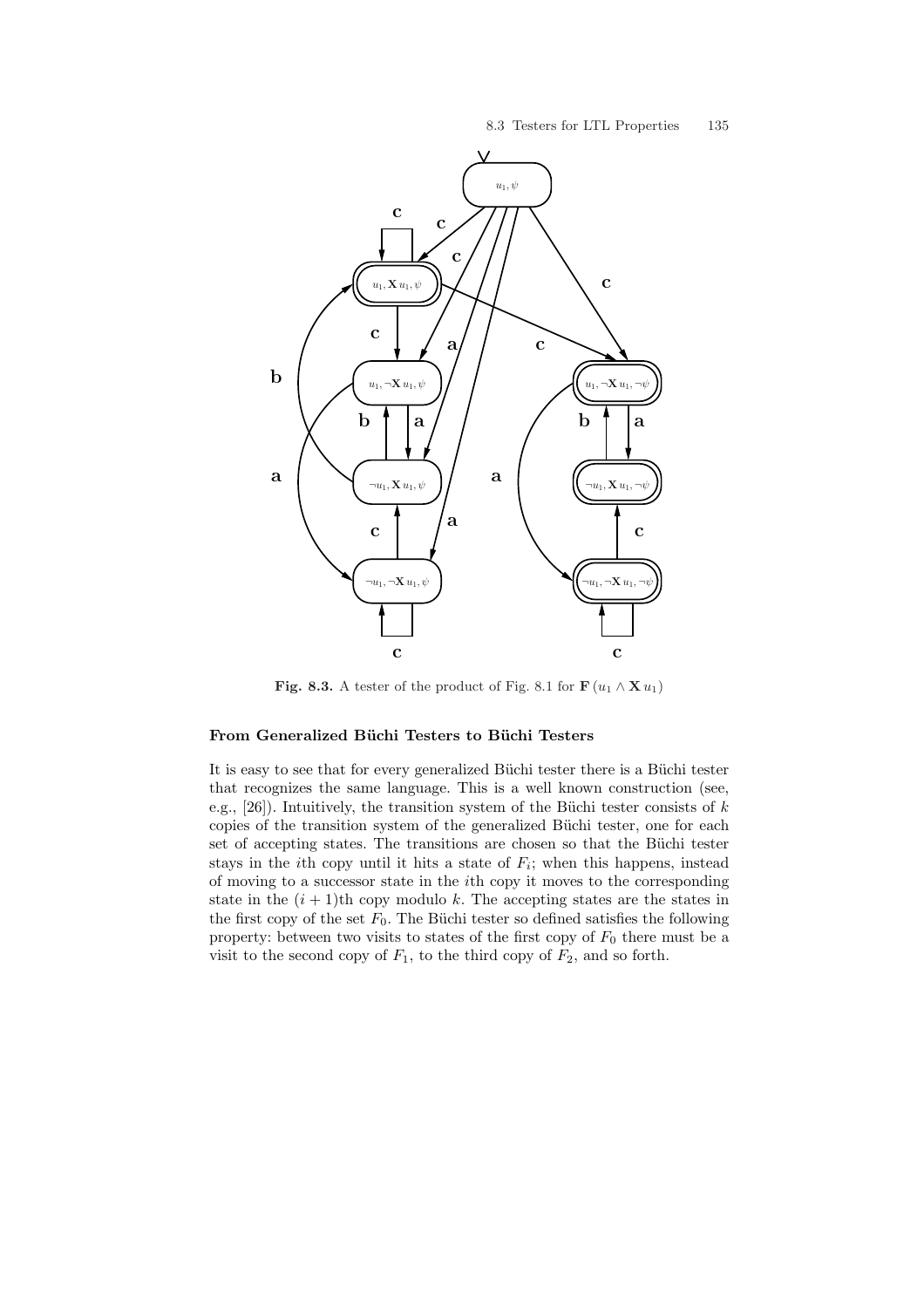136 8 Model Checking LTL

## 8.4 Model Checking with Testers: A First Attempt

We define a synchronization of a tester and product in which the tester observes all global transitions of the product. We show that this synchronization reduces the model checking problem to the repeated executability problem.

It is convenient to introduce some notation. Given a global transition  $\mathbf{t} = \langle t_1, \ldots, t_n \rangle$  of **A** and a transition u of a tester  $\mathcal{BT}$ , we use  $\langle \mathbf{t}, u \rangle$  as an abbreviation of the tuple  $\langle t_1, \ldots, t_n, u \rangle$ . Similarly, given a global state  $\mathbf{s} = \langle s_1, \ldots, s_n \rangle$  of **A** and a state r of  $\mathcal{BT}$ , we abbreviate  $\langle s_1, \ldots, s_n, r \rangle$  to  $\langle \mathbf{s}, r \rangle$ .

**Definition 8.16.** Let  $\mathcal{BT} = (\mathcal{B}, F, \lambda)$  be a tester. The full synchronization of **A** and  $\mathcal{BT}$  is the product  $\mathbf{A} \parallel \mathcal{BT} = \langle A_1, \ldots, A_n, \mathcal{B}, \mathbf{U} \rangle$ , where the synchronization constraint **U** contains a global transition  $\langle \mathbf{t}, u \rangle$  for every global transition **t** of **A** and every transition u of  $BT$  such that  $\lambda(u) = t$ .

Given a sequence  $\sigma = \langle \mathbf{t}_1, u_1 \rangle \langle \mathbf{t}_2, u_2 \rangle \langle \mathbf{t}_3, u_3 \rangle \dots$  of transitions of  $\mathbf{A} \parallel \mathcal{BT}$ , we call  $\sigma_{\mathcal{A}} = \mathbf{t}_1 \mathbf{t}_2 \mathbf{t}_3 \dots$  the projection of  $\sigma$  on **A**, and  $\sigma_{\mathcal{BT}} = u_1 u_2 u_3 \dots$ the projection of  $\sigma$  on  $\beta\mathcal{T}$ . It follows immediately from the definition of full synchronization that  $\sigma$  is a history of  $A \parallel \mathcal{BT}$  if and only if  $\sigma_{\mathcal{A}}$  and  $\sigma_{\mathcal{BT}}$ are histories of **A** and  $\beta$ T, respectively. We say that  $\sigma$  visits accepting states *infinitely often* if there are infinitely many indices  $i \geq 1$  such that the target state of the transition  $u_i$  is an accepting state of  $\beta\mathcal{T}$ .

**Proposition 8.17.** Let  $BT_{\neg \psi}$  be a tester for  $\neg \psi$ . A history of **A** violates  $\psi$ if and only if it is the projection on **A** of an infinite history of  $\mathbf{A} \parallel \mathcal{BT}_{\neg \psi}$  that visits accepting states infinitely often.

*Proof.* Recall that a history of **A** violates  $\psi$  if and only if it satisfies  $\neg \psi$ , and so if and only if it is recognized by  $\beta T_{\neg \psi}$ . So it suffices to show that a history of **A** is recognized by  $\mathcal{BT}$  if and only if it is the projection on **A** of an infinite history of  $A \parallel \mathcal{BT}$  that visits accepting states infinitely often.

If  $\mathcal{BT}$  recognizes an infinite history  $\mathbf{t}_1 \mathbf{t}_2 \dots$  of **A**, then there is an infinite history  $u_1u_2u_3...$  of  $\beta\mathcal{T}$  such that  $\mathbf{t}_i = \lambda(u_i)$  for every  $i \geq 1$  and  $u_1u_2u_3...$  visits accepting states of  $\beta\mathcal{T}$  infinitely often. By the definition of  $\mathbf{A} \parallel \mathcal{BT}$ , we have  $\langle \mathbf{t}_i, u_i \rangle \in \mathbf{U}$  for every  $i \geq 1$ . It follows that the sequence  $\langle \mathbf{t}_1, u_1 \rangle \langle \mathbf{t}_2, u_2 \rangle \dots$  is an infinite history of  $\mathbf{A} \parallel \mathcal{BT}$ , that visits accepting states infinitely often.

Conversely, assume that some infinite history  $\mathbf{h} = \langle \mathbf{t}_1, u_1 \rangle \langle \mathbf{t}_2, u_2 \rangle \dots$  of  $\mathbf{A} \parallel \mathcal{BT}$  visits accepting states infinitely often. Since **h** is a history of  $\mathbf{A} \parallel \mathcal{BT}$ , its projection on **A** is a history of **A**. By the definition of **U**, we have  $\mathbf{t}_i \in \lambda(u_i)$ for every  $i \geq 1$ , and the target state of  $u_i$  is an accepting state of  $\beta \mathcal{T}$  for infinitely many  $i > 1$ . It follows that  $\beta \mathcal{T}$  recognizes h.

*Example 8.18.* Consider the transition system  $\mathcal A$  shown in Fig. 8.4. Suppose we want to check whether A satisfies  $\psi_1 = \mathbf{F}(u_1 \wedge \mathbf{X} u_1)$ , i.e., whether all global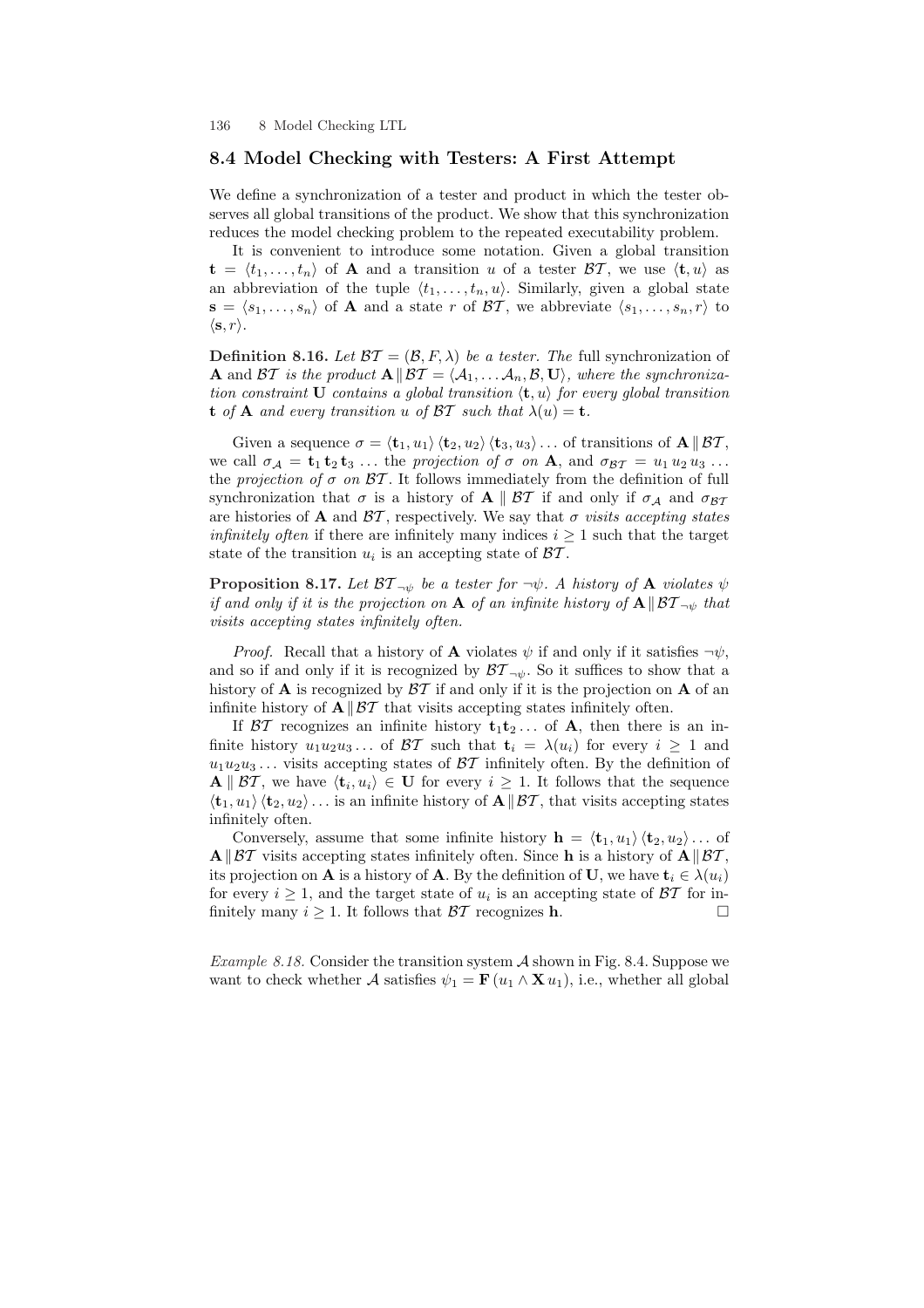histories of  $A$  eventually contain two consecutive time steps in which  $A$  is in state  $u_1$ . A Büchi tester  $\mathcal{BT}_{\neg \psi_1} = \mathcal{BT}_{\mathbf{G}(u_1 \Rightarrow \mathbf{X} \neg u_1)}$  is shown in Fig. 8.5. Note that this tester is much simpler than the tester of Fig. 8.3 for two reasons: first of all there are no invisible transitions in Fig 8.4, and secondly the extra initial state has been optimized away while still preserving the language accepted by the tester. The full synchronization of the transition system of Fig. 8.4 and the tester of Fig. 8.5, namely  $\mathcal{A} \parallel \mathcal{BT}_{\neg \psi_1}$ , is in Fig. 8.6. The full synchronization  $\mathcal{A} \parallel \mathcal{BT}_{\neg \psi_1}$  has an infinite history  $(\langle a, t_1 \rangle \langle b, t_2 \rangle)^\omega$ , and thus the infinite history  $(ab)^{\omega}$  of A violates  $\psi$ .



Fig. 8.4. A transition system A under LTL model checking



Fig. 8.5. A tester of the transition system of Fig. 8.4 for  $G (u_1 \Rightarrow X \neg u_1)$ 

Proposition 8.17 allows us to reduce the model checking problem to the repeated executability problem. Recall that in the repeated executability problem we check if there exists an infinite history that executes global transitions from a set  $\bf R$  infinitely often. In contrast, in order to apply Prop. 8.17 we have to check if the history visits accepting states infinitely often. To reduce the latter to the former, it suffices to choose the set  $R$  so that it contains the global transitions whose occurrence leads to an accepting state.

**Theorem 8.19.** Let **A** be a product and let  $\psi$  be a property of LTL. Let  $BT_{\neg \psi}$ be a tester for  $\neg \psi$ . Let **R** be the set of global transitions  $\langle \mathbf{t}, u \rangle$  of  $\mathbf{A} \parallel \mathcal{BT}_{\neg \psi}$ such that the target state of u is an accepting state of  $\beta T_{\neg \psi}$ . A satisfies  $\psi$ if and only if the answer to the instance of the repeated executability problem given by  $\mathbf{A} \parallel \mathcal{BT}_{\neg \psi}$  and  $\mathbf{R}$  is negative.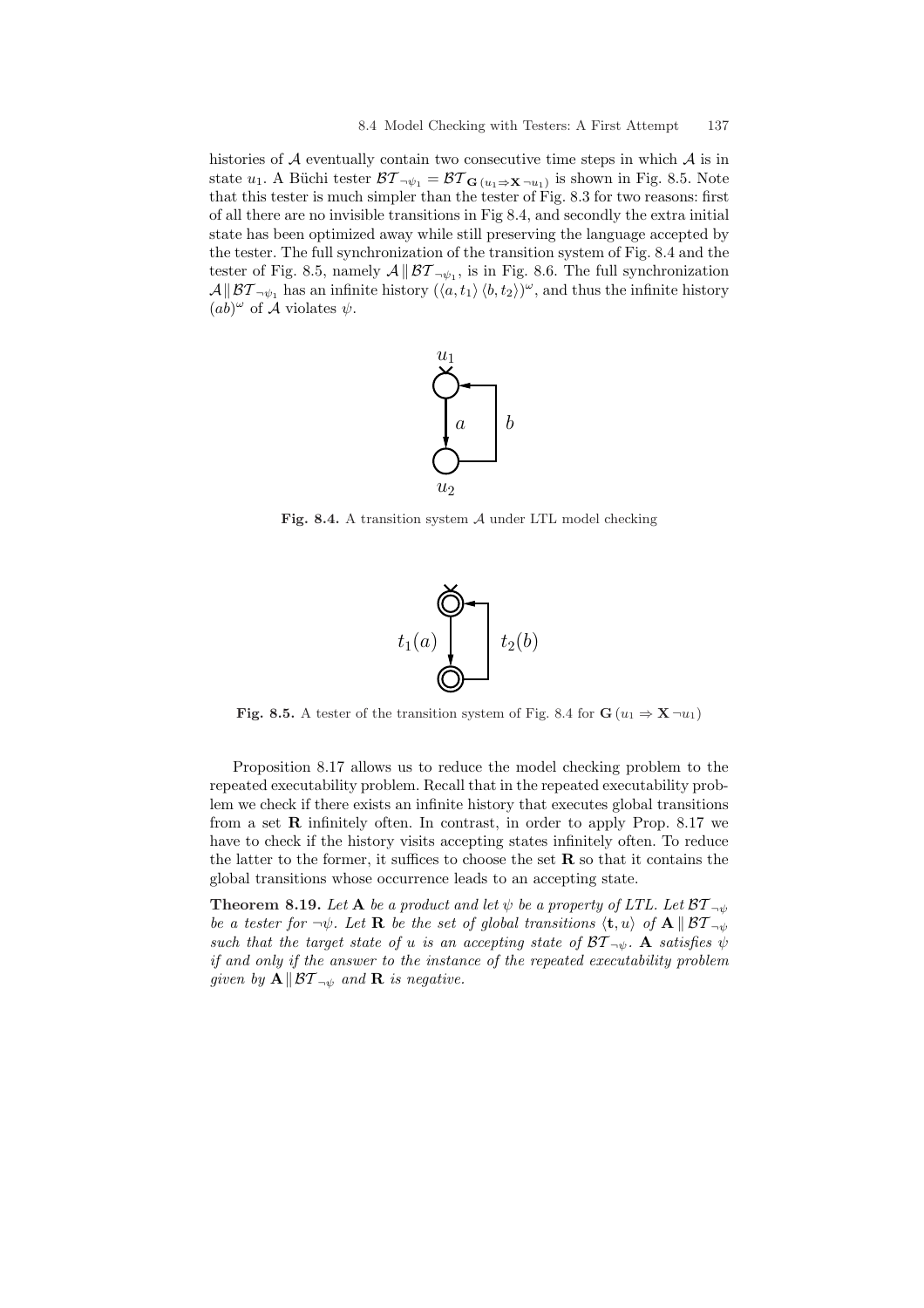

$$
\mathbf{U} = \left\{ \mathbf{a} = \langle a, t_1 \rangle \,, \mathbf{b} = \langle b, t_2 \rangle \right\}
$$

Fig. 8.6. Full synchronization of the tester of Fig. 8.5 with the transition system of Fig. 8.4

*Proof.* By Prop. 8.17 **A** violates  $\psi$  if and only if some infinite history **h** of  $\mathbf{A} \parallel \mathcal{BT}_{\neg \psi}$  visits accepting states infinitely often. This is the case if and only if the projection of **h** on  $BT_{\neg \psi}$  is an infinite history of  $BT_{\neg \psi}$  containing infinitely many transitions whose target state is an accepting state of  $BT_{\neg \psi}$ . Finally, this is the case if and only if h contains infinitely many occurrences of global transitions of  $\bf{R}$ .

While this approach is perfectly sensible when  $A$  only has one component, it has a serious problem for general products when used with the unfolding method. To understand why, we take a closer look at the definition of full synchronization (Def. 8.16). Recall that  $\langle \mathbf{t}, u \rangle$  if and only if  $\mathbf{t} \in \mathbf{T}, u \neq \epsilon$ , and  $\mathbf{t} \in \lambda(u)$ . In particular, it follows that  $\mathcal{BT}_{\neg \psi}$  participates in all global transitions of  $\mathbf{A} \parallel \mathcal{BT}_{\neg \psi}$ . But, in this case, the final prefix of  $\mathbf{A} \parallel \mathcal{BT}_{\neg \psi}$  does not contain any pair of concurrent events, and so the unfolding method does not present any advantage over exploring all the global states of the product.

## 8.5 Stuttering Synchronization

The solution to the problem above is to replace the full synchronization by a "less intrusive" synchronization, in which the tester does not participate in all global transitions. This approach, which is the subject of this section, comes at a price (not very high, as we shall see): it only works for the stutteringinvariant fragment of LTL.

**Definition 8.20.** Two infinite words  $\pi, \pi' \in (2^{AP})^{\omega}$  are stuttering equivalent if there are two infinite sequences of positive integers  $0 = i_0 < i_1 < i_2 < \ldots$ and  $0 = j_0 < j_1 < j_2 < \dots$  such that for every  $k \geq 0$ :

$$
\pi_{(i_k)} = \pi_{(i_k+1)} = \ldots = \pi_{(i_{(k+1)}-1)} = \pi'_{(j_k)} = \pi'_{(j_k+1)} = \ldots = \pi'_{(j_{(k+1)}-1)}.
$$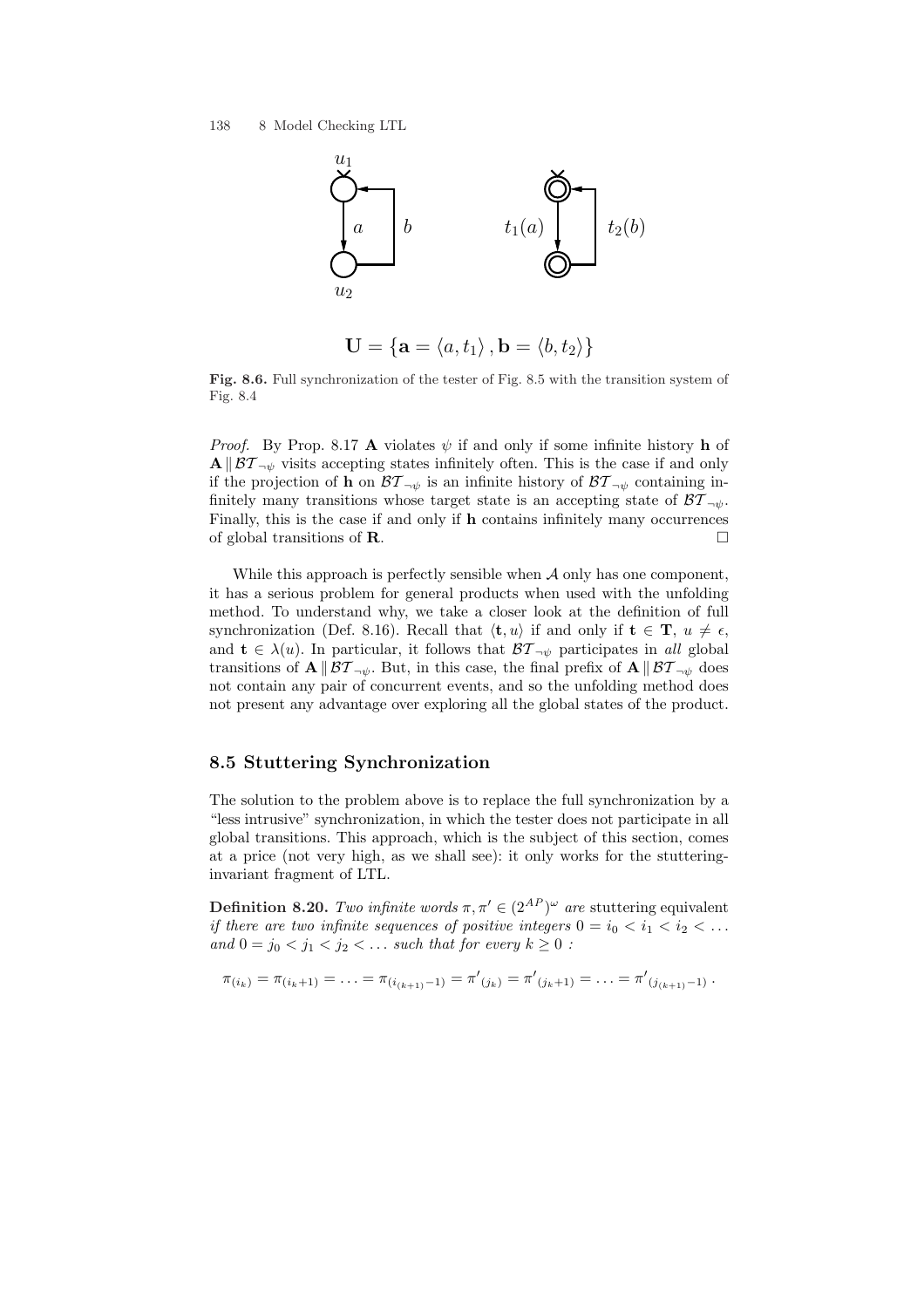A formula  $\psi$  of LTL is stuttering-invariant if  $\pi \models \psi$  implies  $\pi' \models \psi$  for every two stuttering equivalent words  $\pi, \pi'$ .

Loosely speaking, two stuttering equivalent words can be divided into blocks of letters whose starting points are at indexes  $i_0, i_1, i_2, \ldots$  for  $\pi$  and at indexes  $j_0, j_1, j_2, \ldots$  for  $\pi'$  such that for every  $k \geq 0$  the blocks starting at  $i_k$  and  $j_k$ consist of repetitions or "stutterings" of the same alphabet letter. A formula is stuttering equivalent if it is "insensitive" to the length of these blocks: a word satisfies the formula if and only if every other word stuttering equivalent to it satisfies the formula.

Example 8.21. Formulas like  $\mathbf{F} p$  and  $p \mathbf{U} q$  are stuttering-invariant. Loosely speaking, they promise that something will eventually happen, but do not specify when, which makes them insensitive to stuttering. On the contrary, the formula **X** p is not stuttering-invariant, since we have  $\theta({p})^{\omega} \models \mathbf{X} p$ , but  $\emptyset \emptyset (\{p\})^{\omega} \not\models \mathbf{X} p.$ 

In the tester approach, full synchronization is essentially unavoidable if we wish to check properties that are not stuttering-invariant. Intuitively, testers for properties that are not stuttering-invariant need to "count" the number of occurrences of global transitions up to a finite number. For instance, in order to decide if the property  $({\bf X})^k p$  holds, where  $({\bf X})^k$  denotes the concatenation of  $k$  "next" operators, the tester has to be able to determine the moment at which  $\bf{A}$  has executed exactly k global transitions. For this it needs to synchronize with all global transitions of the product that may occur during the first  $k$  steps of a computation.

Stuttering-invariant properties play a very prominent role in formal verification. Lamport has famously argued that every sensible LTL specification must be stuttering-invariant (see Bibliographical Notes at the end of this chapter). The reason is that whether a property holds or not should not depend on the "granularity" of the system. It is very difficult to agree on what is a step of a system; what looks like a step at a level of abstraction becomes a series of steps at the next level. Therefore, a property like "the system will react after at most five steps" makes little sense in many situations and should be replaced by "the system will eventually react".

The stuttering-invariant fragment of LTL is the set of LTL formulas that are stuttering-invariant. It is easy to prove by structural induction that  $X$ free formulas are stuttering-invariant. Moreover, Wilke and Peled have proved in [100] that every stuttering-invariant formula is equivalent to some  $X$ -free formula. So the stuttering-invariant fragment can be replaced by the fragment of X -free formulas, denoted by LTL-X, without loss of expressive power.

Let us now consider our particular context, in which the set of atomic propositions AP is the set of local states of all components.

Definition 8.22. A global transition t is stuttering w.r.t.  $\psi$  (or just stuttering, when  $\psi$  is clear from the context) if  $AP_{\psi} \cap \mathbf{t} = AP_{\psi} \cap \mathbf{t}^{\bullet}$ , where  $AP_{\psi}$ is the set of atomic propositions that occur in  $\psi$ .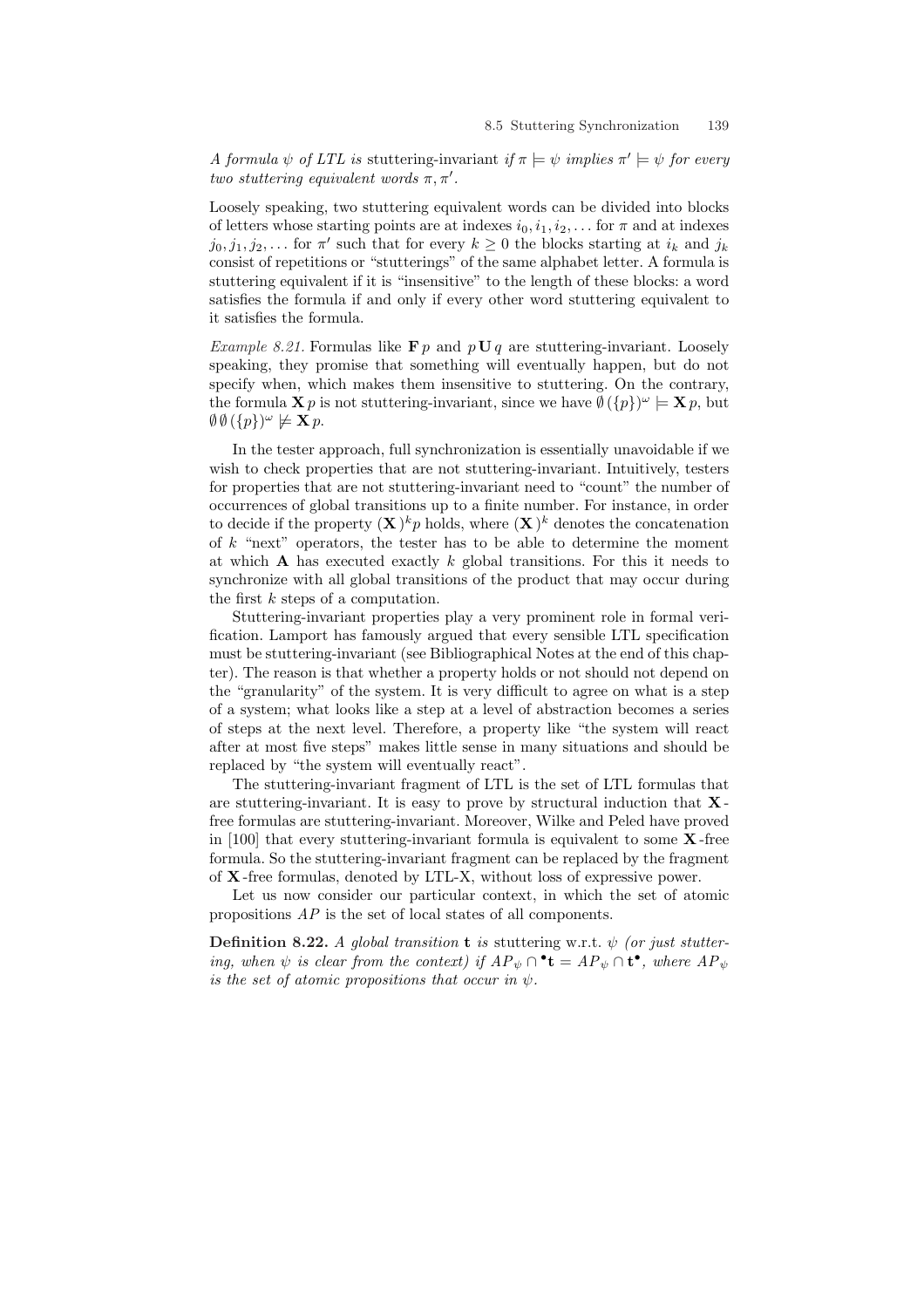## 140 8 Model Checking LTL

Observe that if **t** is stuttering then  $S = (\mathcal{S} \setminus \bullet_t) \cup t^{\bullet}$  holds for every  $S \subseteq AP_{\psi}$ . Intuitively, the occurrence of a stuttering transition does not change the values of the atomic propositions that appear in  $\psi$ . The non-stuttering projection of a sequence  $\sigma$  of global transitions is the sequence obtained by removing all occurrences of stuttering transitions from  $\sigma$ .

The following proposition follows easily from the definitions:

**Proposition 8.23.** Let  $\psi$  be a stuttering-invariant formula, and let  $\sigma$ ,  $\sigma'$  be two infinite sequences of global transitions having the same non-stuttering projection. Then  $\sigma \models \psi$  if and only if  $\sigma' \models \psi$ .

*Proof.* Let  $\sigma = \mathbf{t}_1 \mathbf{t}_2 \mathbf{t}_3 \dots$  and  $\sigma' = \mathbf{t}'_1 \mathbf{t}'_2 \mathbf{t}'_3 \dots$  Define an infinite increasing sequence of positive integers as follows. If the non-stuttering projection of  $\sigma$ is an infinite sequence  $\mathbf{t}_{i_1} \mathbf{t}_{i_2} \mathbf{t}_{i_3} \dots$ , then take the sequence  $0 = i_0 < i_1 < i_2 <$  $i_3 < \dots$  If it is a finite sequence  $\mathbf{t}_{i_1} \mathbf{t}_{i_2} \dots \mathbf{t}_{i_k}$ , then take  $0 = i_0 < i_1 < \dots <$  $i_k < i_{k+1} < i_{k+2} \ldots$  where  $i_{k+l} = i_k + l$  for every  $l \geq 1$ . Define the sequence  $0 = j_0 < j_1 < j_2 < j_3 \dots$  analogously, taking the sequence  $\sigma'$  instead of  $\sigma$ .

Consider the sequences  $\pi(\sigma) = S_0 S_1 S_2 \dots$  and  $\pi(\sigma') = S'_0 S'_1 S'_2 \dots$  We prove by induction on k that

$$
S_{i_k} = S_{i_k+1} = \ldots = S_{i_{k+1}-1} = S'_{j_k} = S'_{j_k+1} = \ldots = S'_{j_{k+1}-1}.
$$

For the induction basis, let  $k = 0$ . We have  $S_0 = S'_0$  by definition of  $\pi(\sigma)$ and  $\pi(\sigma')$ . The chains of equalities  $S_{i_0} = S_{i_0+1} = \ldots = S_{i_1-1}$  and  $S'_{j_0} =$  $\mathcal{S}'_{j_0+1} = \ldots = \mathcal{S}'_{j_1-1}$  follow from the fact that that the sequence  $\mathbf{t}_1 \ldots \mathbf{t}_{i_1-1}$ only contains stuttering transitions. For the induction step, let  $k > 0$ . By induction hypothesis we have  $S_{i_k-1} = S'_{j_k-1}$ . We first prove  $S_{i_k} = S'_{j_k}$ . By definition of  $\pi(\sigma)$  and  $\pi(\sigma')$  we have

$$
\mathcal{S}_{i_k} = (\mathcal{S}_{i_k-1} \setminus \mathbf{^{\bullet}t}_{i_k}) \cup \mathbf{t}_{i_k}^{\bullet} \text{ and } \mathcal{S}'_{j_k} = (\mathcal{S}'_{j_k-1} \setminus \mathbf{^{\bullet}t}_{j_k}) \cup \mathbf{t}_{j_k}^{\bullet}.
$$

Then, since  $\sigma$  and  $\sigma'$  have the same non-stuttering projection, we have  $\mathbf{t}_{i_k} = \mathbf{t}_{j_k}$  and so  $\mathcal{S}_{i_k} = \mathcal{S}'_{j_k}$ . As in the base case, the chains of equalities  $S_{i_k} = S_{i_k+1} = \ldots = S_{i_{k+1}-1}$  and  $S'_{j_k} = S'_{j_k+1} = \ldots = S'_{j_{k+1}-1}$  follow from the fact that that the sequence  $\mathbf{t}_{i_k+1} \dots \mathbf{t}_{i_{k+1}-1}$  only contains stuttering transitions.  $\Box$ 

We are now ready to define a new notion of synchronization between a tester for a stuttering-invariant property and a product.

**Definition 8.24.** Let  $\mathcal{BT}_{\psi} = (\mathcal{B}_{\psi}, F_{\psi}, \lambda_{\psi})$  be a tester for a stuttering-invariant formula  $\psi$ . The stuttering synchronization of **A** and  $\mathcal{BT}_{\psi}$  is the product  $\mathbf{A} \parallel^s \mathcal{B} \mathcal{T}_{\psi} = \langle \mathcal{A}_1, \dots \mathcal{A}_n, \mathcal{B}_{\psi}, \mathbf{U} \rangle$ , where the synchronization constraint U contains:

a transition  $\langle \mathbf{t}, u \rangle$  for every non-stuttering transition **t** of **A** and every transition u of  $\mathcal{BT}_{\psi}$  such that  $\mathbf{t} = \lambda(u)$ ; and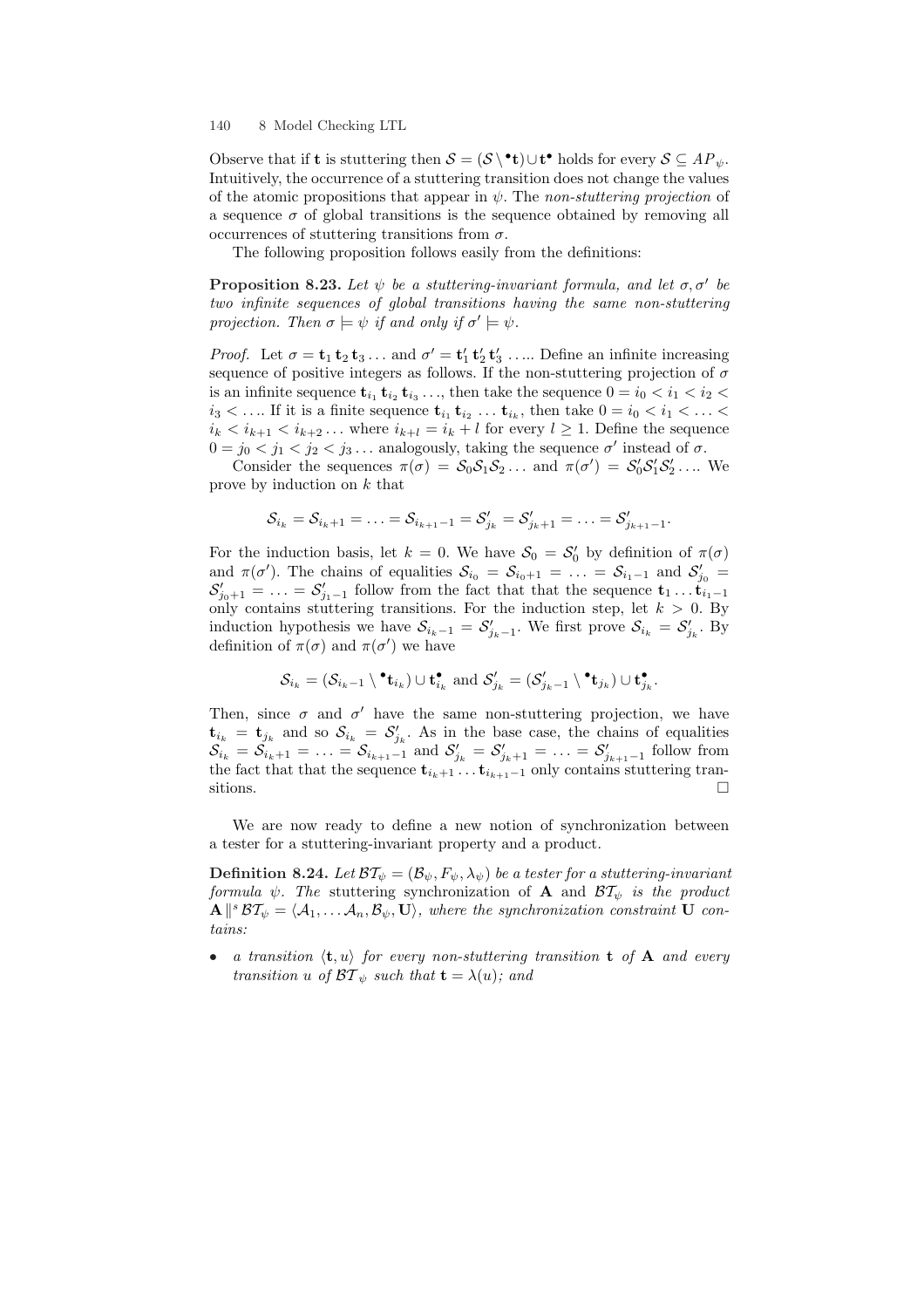• a transition  $\langle \mathbf{t}, \epsilon \rangle$  for every stuttering transition **t** of **A**.

A transition  $\langle \mathbf{t}, u \rangle$  of  $\mathbf{A} \parallel^s \mathcal{BT}_{\psi}$  is stuttering if  $\mathbf{t}$  is stuttering or, equivalently, if  $u = \epsilon$ .

Intuitively, the tester in a stuttering synchronization only observes the non-stuttering transitions executed by the product. All others occur "silently", without the knowledge of the tester. This motivates the following definition:

**Definition 8.25.** An infinite history of  $A$  is recurrent if it contains infinitely many occurrences of non-stuttering transitions. An infinite history of the stuttering synchronization  $\mathbf{A} \parallel^s \mathcal{BT}_{\neg \psi}$  is recurrent if its projection on  $\mathbf{A}$  is recurrent or, equivalently, if the tester participates in infinitely many transitions.

We will now show that Prop. 8.17 still holds for recurrent histories.

**Proposition 8.26.** Let  $\psi$  be a stuttering-invariant formula of LTL and let  $BT_{\neg \psi}$  be a tester for  $\neg \psi$ . A recurrent infinite history of **A** violates  $\psi$  if and only if it is the projection on **A** of an infinite history of  $\mathbf{A} \parallel^s \mathcal{BT}_{\neg \psi}$  that visits accepting states infinitely often.

*Proof.*  $(\Rightarrow)$ : Let  $t_1 t_2 t_3 \dots$  be a recurrent infinite history of **A** that violates  $\psi$ . Let  $\mathbf{t}_{i_1} \mathbf{t}_{i_2} \mathbf{t}_{i_3} \dots$  be the sequence obtained by removing all occurrences of stuttering transitions from  $t_1 t_2 t_3 \ldots$  By Prop. 8.23, and since  $\psi$  is stutteringinvariant,  ${\bf t}_{i_1}\,{\bf t}_{i_2}\,{\bf t}_{i_3}\ldots$  also violates  $\psi,$  and so it is recognized by  $\mathcal{BT}_{\neg\psi}$ . So there is a history  $u_1 u_2 u_3 ...$  of  $\mathcal{BT}_{\neg \psi}$  that visits accepting states of  $\mathcal{BT}_{\neg \psi}$  infinitely often and satisfies  $\mathbf{t}_{i_j} = \lambda(u_j)$  for every  $j \geq 1$ . By the definition of stuttering synchronization, the sequence  $c_1 c_2 c_3 \dots$  given by

$$
\mathbf{c}_1 = \langle \mathbf{t}_1, \epsilon \rangle \langle \mathbf{t}_2, \epsilon \rangle \dots \langle \mathbf{t}_{i_1-1}, \epsilon \rangle \langle \mathbf{t}_{i_1}, u_1 \rangle, \text{ and} \n\mathbf{c}_j = \langle \mathbf{t}_{i_j+1}, \epsilon \rangle \langle \mathbf{t}_{i_j+2}, \epsilon \rangle \dots \langle \mathbf{t}_{i_{j+1}-1}, \epsilon \rangle \langle \mathbf{t}_{i_{j+1}}, u_j \rangle \text{ for every } j > 1,
$$

is a sequence of global transitions of  $\mathbf{A} \parallel^s \mathcal{BT}_{\neg \psi}$ . Moreover, since  $\mathbf{t}_1 \mathbf{t}_2 \mathbf{t}_3 \dots$  is a history of **A** and  $u_1u_2u_3...$  is a history of  $\mathcal{BT}_{\neg \psi}$ , we have that  $\mathbf{c}_1 \mathbf{c}_2 \mathbf{c}_3 ...$ is a history of  $\mathbf{A} \parallel^s \mathcal{BT}_{\neg \psi}$  that visits accepting states infinitely often. Since  $t_1 t_2 t_3 \dots$  is the projection of  $c_1 c_2 c_3 \dots$  on **A**, we are done.

( $\Leftarrow$ ): Let  $\mathbf{h} = \langle \mathbf{t}_1, u_1 \rangle \langle \mathbf{t}_2, u_2 \rangle \langle \mathbf{t}_3, u_3 \rangle \dots$  be an infinite history of  $\mathbf{A} \parallel^s \mathcal{BT}_{\neg \psi}$ that visits accepting states infinitely often (here  $t_i$  is a global transition of **A**, and  $u_i$  is a transition of either  $\mathcal{BT}$  or  $\epsilon$ ). We prove that  $\mathbf{h}_{\mathbf{A}} = \mathbf{t}_1 \mathbf{t}_2 \mathbf{t}_3 \dots$ violates  $\psi$ .

Let  $\langle \mathbf{t}_{i_1}, u_{i_1} \rangle$   $\langle \mathbf{t}_{i_2}, u_{i_2} \rangle$   $\langle \mathbf{t}_{i_3}, u_{i_3} \rangle$ ... be the subsequence of **h** containing all transitions  $\langle \mathbf{t}_i, u_i \rangle$  such that  $u_i \neq \epsilon$ . By the definition of  $\mathbf{A} \parallel^s \mathcal{B} \mathcal{T}_{\neg \psi}$ , the sequence  $u_{i_1} u_{i_2} u_{i_3} \dots$  is a history of  $\mathcal{BT}_{\neg \psi}$  (the tester only "moves" when  $u_i \neq \epsilon$ ). Since **h** visits accepting states infinitely often, so does  $u_{i_1} u_{i_2} u_{i_3} \dots$ It follows that  $BT_{\neg \psi}$  recognizes the sequence  $\mathbf{t}_{i_1}\mathbf{t}_{i_2}\mathbf{t}_{i_3}\ldots$ , and so  $\mathbf{t}_{i_1}\mathbf{t}_{i_2}\mathbf{t}_{i_3}\ldots$ violates  $\psi$ . By the definition of stuttering synchronization,  $\mathbf{t}_i$  is non-stuttering if and only if  $u_i \neq \epsilon$ . So  $\mathbf{t}_{i_1} \mathbf{t}_{i_2} \mathbf{t}_{i_3} \dots$  is the non-stuttering projection of  $\mathbf{h}_{\mathbf{A}}$ and, in particular,  $\mathbf{h}_{\mathbf{A}}$  and  $\mathbf{t}_{i_1} \mathbf{t}_{i_2} \mathbf{t}_{i_3} \dots$  are stuttering equivalent. Since  $\psi$  is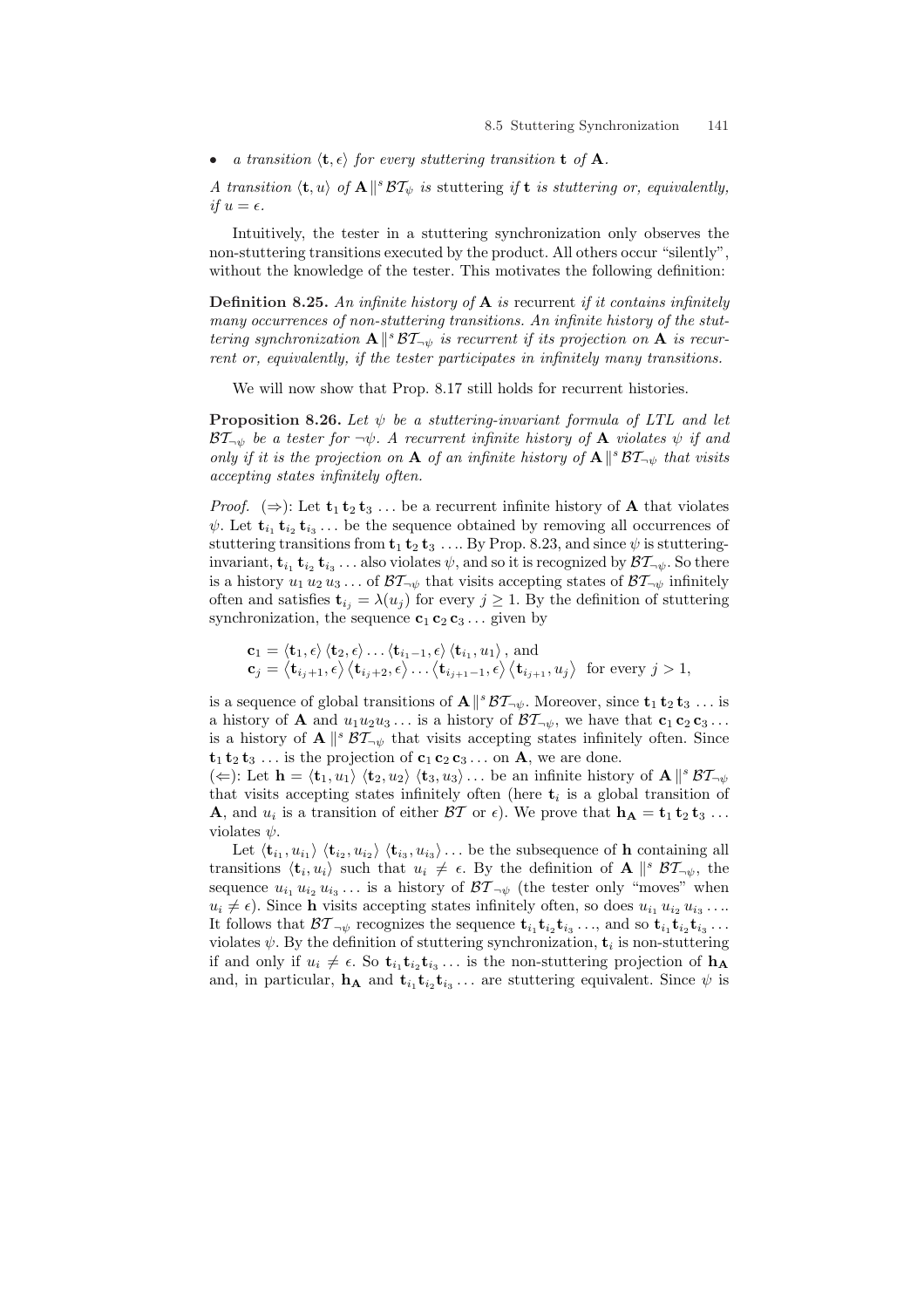## 142 8 Model Checking LTL

stuttering-invariant,  $h_A$  violates  $\psi$  (Prop. 8.23).

Consider now the case of non-recurrent histories. If an infinite history  $h'$ of **A**  $\parallel^s$  BT<sub> $\neg$ </sub> is non-recurrent, then it can be split into a minimal length prefix h and a suffix c that starts at the smallest index i such that  $c =$  $\langle \mathbf{t}_i, \epsilon \rangle \, \langle \mathbf{t}_{i+1}, \epsilon \rangle \, \langle \mathbf{t}_{i+2}, \epsilon \rangle \ldots$  contains only stuttering transitions. Let  $\langle \mathbf{s}, q \rangle$  be the global state reached by  $h'$  after executing  $h$ , i.e., right before the execution of  $\langle \mathbf{t}_i, \epsilon \rangle$ . The key intuition is that we can detect whether h' violates  $\psi$  by looking at the tester's state q reached after executing  $h$ . Prop. 8.28 proves that it suffices to check whether, loosely speaking,  $BT$  with q as initial state recognizes some infinite sequence of A containing only stuttering transitions. The intuition is that all such sequences are "indistinguishable"; if the tester recognizes any of them it will also recognize c.

**Definition 8.27.** A state q of  $BT$  is stutter-accepting if some computation starting at q visits accepting states infinitely often and contains only transitions of  $BT$  labeled by stuttering transitions of  $A$ .

**Proposition 8.28.** Let  $\psi$  be a stuttering-invariant formula of LTL and let  $BT_{\neg \psi}$  be a tester for  $\neg \psi$ . A non-recurrent infinite history of **A** violates  $\psi$  if and only if it is the projection on **A** of an infinite history  $h' = h c$  (split into **h** and **c** as described above) of  $\mathbf{A}$  ||<sup>s</sup>  $\mathcal{BT}_{\neg \psi}$  satisfying the following properties:

- the tester's state reached by the occurrence of  $\bf{h}$  is stutter-accepting; and
- c contains only stuttering transitions.

*Proof.*  $(\Rightarrow)$ : Let  $t_1 t_2 t_3 ...$  be an infinite non-recurrent history of **A** that violates  $\psi$ . By Prop. 8.17,  $t_1 t_2 t_3 \ldots$  is the projection on **A** of an infinite history  $\langle \mathbf{t}_1, u_1 \rangle \langle \mathbf{t}_2, u_2 \rangle \langle \mathbf{t}_3, u_3 \rangle \dots$  of  $\mathbf{A} \parallel \mathcal{BT}_{\neg \psi}$  (the full synchronization of **A** and  $BT_{\neg \psi}$ ) that visits accepting states infinitely often. Moreover, by the definition of full synchronization we have

$$
\lambda(u_1u_2u_3\ldots)=\lambda(u_1)\lambda(u_2)\lambda(u_3)\ldots=\mathbf{t}_1\,\mathbf{t}_2\,\mathbf{t}_3\,\ldots\,.
$$

Notice, however, that  $\langle \mathbf{t}_1, u_1 \rangle \langle \mathbf{t}_2, u_2 \rangle \langle \mathbf{t}_3, u_3 \rangle \dots$  need not be a history of  $\mathbf{A} \parallel^s$  $\mathcal{B}\mathcal{T}_{\neg\psi}$ .

Since  $t_1 t_2 t_3 \ldots$  is non-recurrent, it has a finite non-stuttering projection  $\mathbf{t}_{i_1} \mathbf{t}_{i_2} \dots \mathbf{t}_{i_k}$ , and so the following two infinite sequences  $\lambda(u_1u_2u_3\dots)$  and  $\lambda(u_{i_1}u_{i_2}\ldots u_{i_k}u_{i_k+1}u_{i_k+2}\ldots)$  are stuttering equivalent. Since  $\lambda(u_1u_2u_3\ldots)$  =  $t_1 t_2 t_3 \ldots$  and  $t_1 t_2 t_3 \ldots$  violates  $\psi$  and  $\psi$  is stuttering-invariant, the sequence  $\lambda(u_{i_1}u_{i_2}\ldots u_{i_k}u_{i_k+1}u_{i_k+2}\ldots)$  violates  $\psi$  too, and is recognized by the tester  $BT_{\neg \psi}$ . So  $BT_{\neg \psi}$  has a history  $v_1v_2v_3 \dots$  that visits accepting states infinitely often and satisfies  $\lambda(v_1v_2v_3...) = \lambda(u_{i_1}u_{i_2}\ldots u_{i_k}u_{i_k+1}u_{i_k+2}\ldots)$ . Define

$$
\mathbf{h} = \langle \mathbf{t}_1, \epsilon \rangle \dots \langle \mathbf{t}_{i_1-1}, \epsilon \rangle \langle \mathbf{t}_{i_1}, v_1 \rangle
$$
  
\n
$$
\langle \mathbf{t}_{i_1+1}, \epsilon \rangle \dots \langle \mathbf{t}_{i_2-1}, \epsilon \rangle \langle \mathbf{t}_{i_2}, v_2 \rangle
$$
  
\n
$$
\vdots
$$
  
\n
$$
\langle \mathbf{t}_{i_{(k-1)}+1}, \epsilon \rangle \dots \langle \mathbf{t}_{i_k-1}, \epsilon \rangle \langle \mathbf{t}_{i_k}, v_k \rangle
$$
, and  
\n
$$
\mathbf{c} = \langle \mathbf{t}_{i_k+1}, \epsilon \rangle \langle \mathbf{t}_{i_k+2}, \epsilon \rangle \langle \mathbf{t}_{i_k+3}, \epsilon \rangle \dots
$$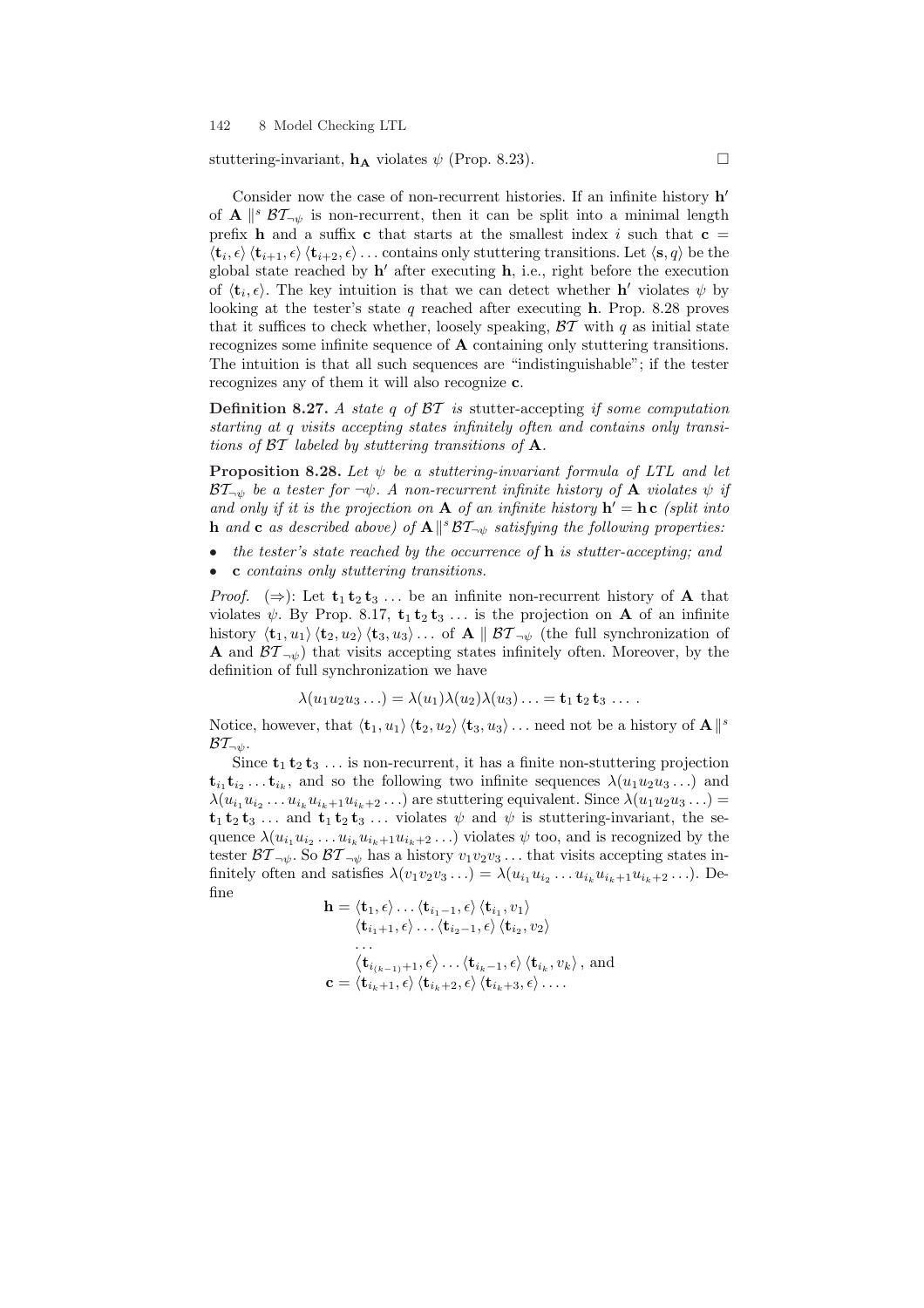By the definition of stuttering synchronization, hc is a history of  $\mathbf{A} \parallel^s \mathcal{BT}_{\neg \psi}$ and, by construction, c contains only stuttering transitions. Consider now the state of the tester reached by the execution of  $\mathbf{h}_{BT_{-\psi}} = v_1 \dots v_k$ . Since  $v_1v_2v_3...$  visits accepting states infinitely often,  $\lambda(v_{k+j}) = \mathbf{t}_{i_k+j}$  for every  $j > 0$ , and since  $t_{i_k+j}$  is stuttering for every  $j > 0$ , the state is stutteraccepting.

( $\Leftarrow$ ): Let  $\mathbf{h} = \langle \mathbf{t}_1, u_1 \rangle \langle \mathbf{t}_2, u_2 \rangle \dots \langle \mathbf{t}_k, u_k \rangle$  and let  $\mathbf{c} = \langle \mathbf{t}_{k+1}, \epsilon \rangle \langle \mathbf{t}_{k+2}, \epsilon \rangle \dots$  be sequences satisfying the properties. We show that the projection of  $\mathbf{h} \mathbf{c}$  on  $\mathbf{A}$ violates  $\psi$ .

Let  $\langle s, q \rangle$  be the state of **A**  $\parallel^s \mathcal{BT}_{\neg \psi}$  reached after the occurrence of **h**. Since q is stutter-accepting, some computation  $v_1v_2v_3...$  of  $\mathcal{BT}_{\neg\psi}$  visits accepting states infinitely often. So  $u_1 \ldots u_k v_1 v_2 v_3 \ldots$  is an infinite history of  $BT_{\neg \psi}$  that visits accepting states infinitely often, which implies that  $\lambda(u_1 \ldots u_k v_1 v_2 v_3 \ldots)$  violates  $\psi$ . Since the projection of **h** c on **A** is stuttering equivalent to  $\lambda(u_1 \ldots u_k v_1 v_2 v_3 \ldots)$ , it violates  $\psi$  as well.  $\Box$ 

Propositions 8.26 and 8.28 allow us to reduce the model checking problem for stuttering-invariant properties to instances of the repeated executability and the livelock problems. Recall that an instance of the livelock problem consists of a product with a distinguished subset  $V$  of visible transitions, and an even more distinguished subset L of visible transitions called livelock monitors. A livelock is a history  $h t c$  such that  $t$  is a livelock monitor and  $c$ is an infinite computation containing only invisible transitions. The reduction declares the non-stuttering transitions visible, and the stuttering transitions invisible. The livelock monitors are defined as the non-stuttering transitions whose occurrence leaves the tester in a stutter-accepting state. In this way, after the occurrence of the livelock monitor the product can execute an infinite computation of stuttering transitions, and the tester can execute an infinite computation that visits accepting states infinitely often and is labeled by stuttering transitions only.

However, we still have to solve a small problem. If the initial state of the tester happens to be stutter-accepting, then in the history  $\mathbf{h} \mathbf{c}$  the finite history h may be empty. In this case no livelock monitor leaves the tester in a stutter-accepting state, because the tester is in such a state from the very beginning! This technical problem can be solved by instrumenting  $\mathbf{A} \parallel^s \mathcal{BT}_{\neg \psi}$ :

**Definition 8.29.** The instrumentation of **A**  $\parallel^s$   $\mathcal{BT}_{\neg \psi}$ , which we denote by  $\mathcal{I}(\mathbf{A} \parallel^s \mathcal{B} \mathcal{T}_{\neg \psi}),$  is obtained by

- adding to each component  $A_i$  of  $A$  a new initial state is'<sub>i</sub> and a new transition it, leading from is, to the old initial state is,
- adding to  $\mathcal{BT}_{\psi}$  a new initial state is  $_{\mathcal{BT}}'$  and a new transition it  $_{\mathcal{BT}}$  leading from  $is'_{BT}$  to the old initial state  $is_{BT}$ ; and
- adding to the synchronization constraint a new transition  $\langle i\mathbf{t}, i\mathbf{t}_{\mathcal{B}\mathcal{T}}\rangle$ , where  $\mathbf{it} = \langle it_1, it_2, \ldots, it_n \rangle.$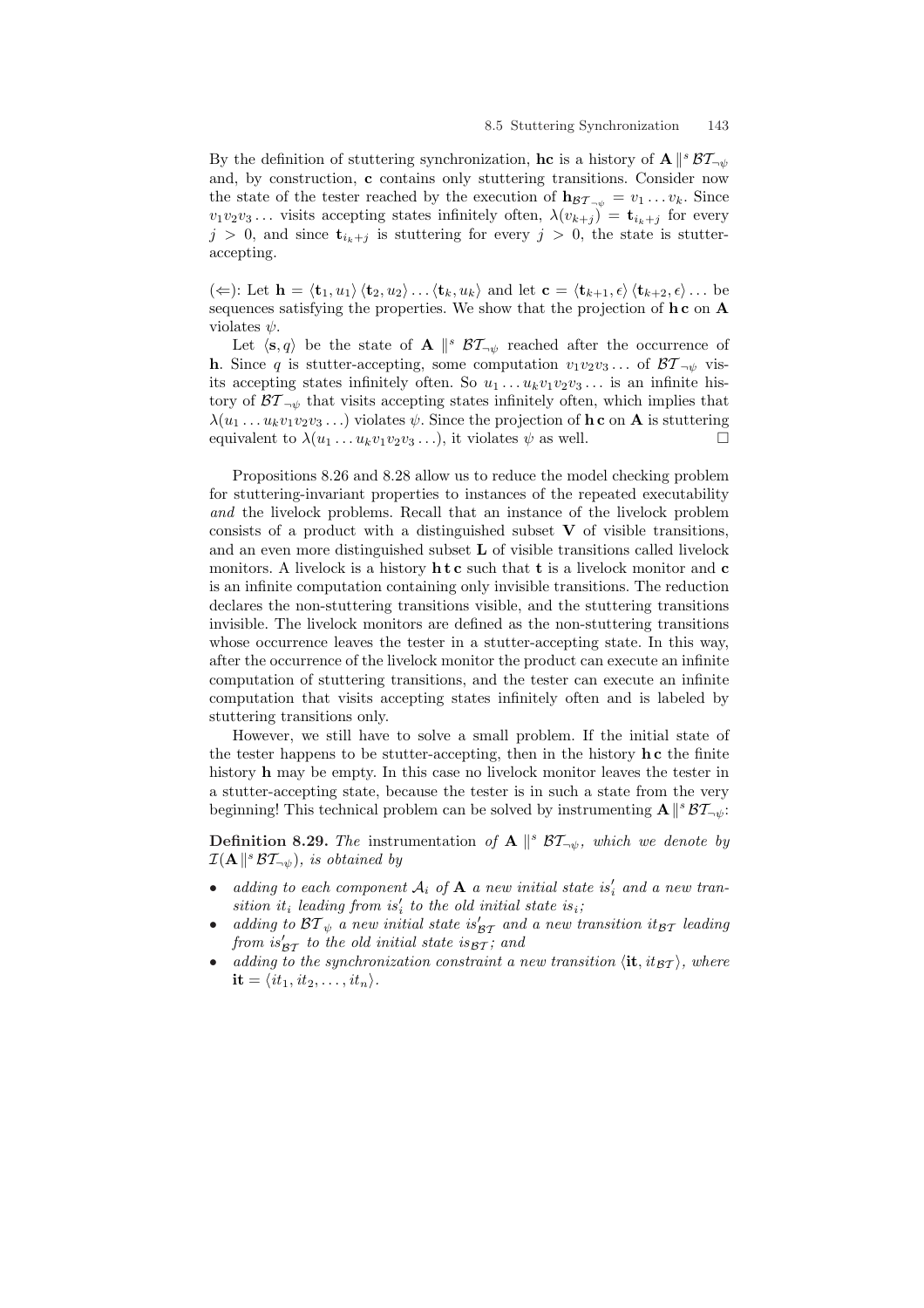#### 144 8 Model Checking LTL

We can now state and prove the desired theorem.

**Theorem 8.30.** Let **A** be a product and let  $\psi$  be a stuttering-invariant property of LTL. Let  $\mathcal{BT}_{\neg \psi}$  be a tester for  $\neg \psi$ . Define:

- V as the set containing the non-stuttering transitions of  $\mathcal{I}(\mathbf{A} \parallel^s \mathcal{B} \mathcal{T}_{\neg \psi})$  and the transition  $\langle$ **it**, it<sub>BT</sub> $\rangle$ ; and
- **R** and **L** as the subsets of **V** containing those transitions  $\langle \mathbf{t}, u \rangle$  such that the target state of u is, respectively, an accepting state and a stutteraccepting state of  $\mathcal{BT}_{\neg \psi}$ .

A satisfies  $\psi$  if and only if the answers to

- the instance of the repeated executability problem given by  $\mathcal{I}(\mathbf{A} \parallel^s \mathcal{BT}_{\neg \psi})$ and R; and
- the instance of the livelock problem given by  $\mathcal{I}(\mathbf{A} \parallel^s \mathcal{B} \mathcal{T}_{\neg \psi})$ , V, and L

are both negative.

*Proof.*  $(\Rightarrow)$ : We prove the contrapositive. If the answer to the repeated executability problem is positive, then  $\mathcal{I}(\mathbf{A} \parallel^s \mathcal{BT}_{\neg \psi})$  has an infinite history containing infinitely many occurrences of transitions of R. After removing the first transition from this sequence, we get a history of  $\mathbf{A} \parallel^s \mathcal{BT}_{\neg \psi}$ . By the definition of R, this history visits accepting states infinitely often. By Prop. 8.26, some (recurrent) history of **A** violates  $\psi$ .

If the answer to the livelock problem is positive, then  $\mathcal{I}(\mathbf{A} \parallel^s \mathcal{B} \mathcal{T}_{\neg \psi})$  has an infinite history  $h t c$  such that  $t i s$  a livelock monitor and  $c$  contains only invisible transitions. By the definition of a livelock monitor, the state of the tester reached after the execution of t is stutter-accepting. By the definition of  $V$ , the computation c contains only stuttering transitions. By Prop. 8.28, some (non-recurrent) history of **A** violates  $\psi$ .

 $(\Leftarrow)$ : We prove the contrapositive. If some recurrent history of **A** violates  $\psi$ , then, by Prop. 8.26 and the definition of instrumentation,  $\mathcal{I}(\mathbf{A} \parallel^s \mathcal{BT}_{\neg \psi})$ has a history that visits accepting states infinitely often. By the definition of **, the answer to the repeated executability problem is positive. If some** non-recurrent history of **A** violates  $\psi$ , then, by Prop. 8.28, **A**  $\|\mathbf{S}\mathbf{B}\mathbf{T}_{\neg\psi}\|$  has a history  $h c$  such that  $c$  contains only stuttering transitions and the state of the tester reached after the occurrence of h is stutter-accepting. By the definition of the instrumentation,  $(\langle i\mathbf{t}, it_{\mathcal{B}\mathcal{T}}\rangle \mathbf{h}\mathbf{c})$  is a history of  $\mathcal{I}(\mathbf{A} | S\mathcal{T}_{\neg\psi})$ . If  **is non-empty, then its last transition is a livelock monitor. If**  $**h**$  **is empty,** then the initial state is is stutter-accepting and, by the definition of  $\bf{L}$ , the transition  $\langle$ **it**,  $it_{BT}$  is a livelock monitor. In both cases, the answer to the livelock problem is positive.

Theorem 8.30 reduces the model checking problem for stuttering-invariant formulas to the repeated executability and the livelock problems, for which we have given algorithms in the previous chapters. To see that this is the case, notice that the visibility constraint defined in the beginning of Sect. 7.2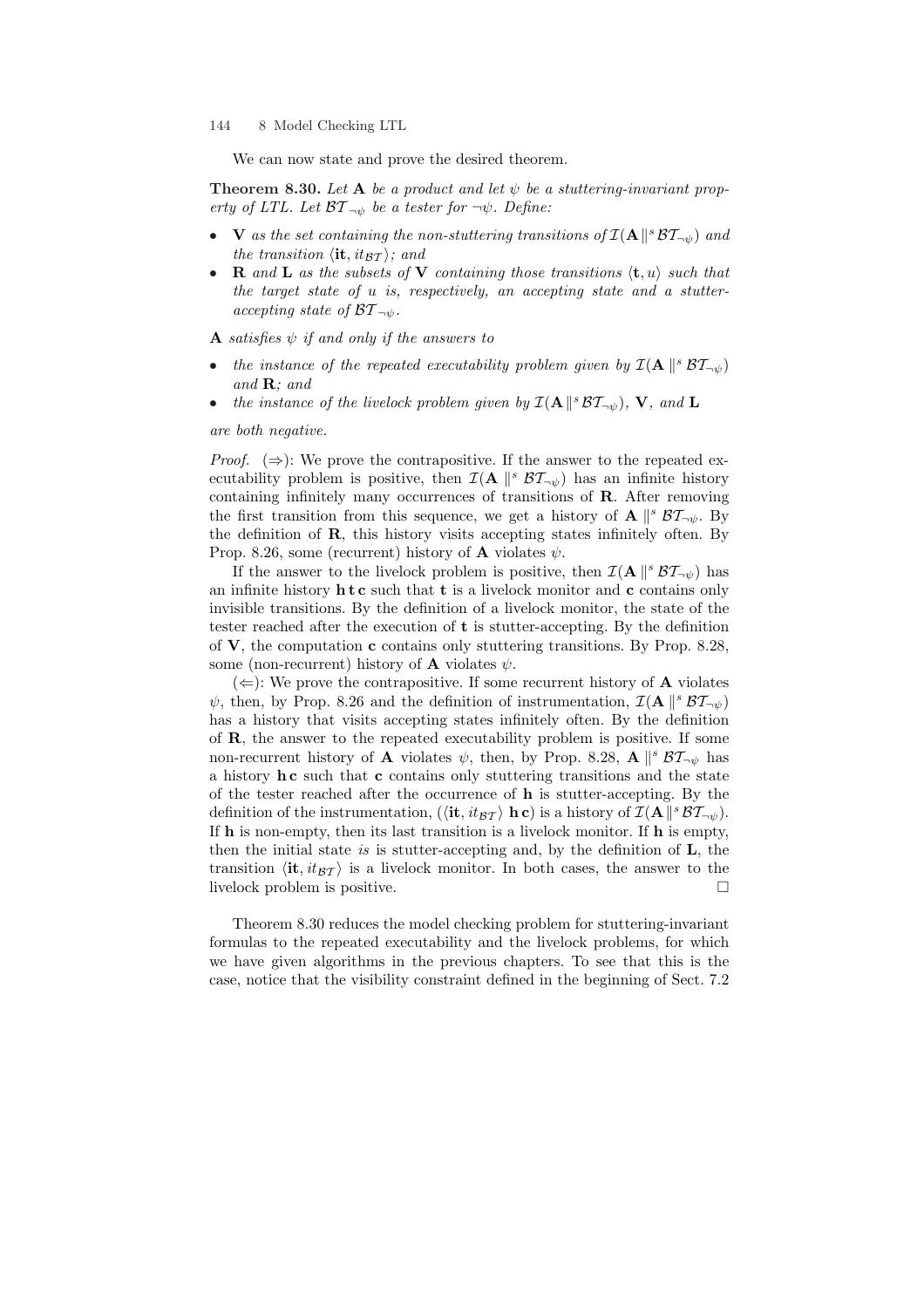is satisfied, as the tester participates in all visible global transitions of the stuttering synchronization. In order to obtain a model checking algorithm we still have to show how to compute the set of stutter-accepting states of  $\beta\mathcal{T}$ . The next proposition shows that this is a simple task.

**Proposition 8.31.** The set of stutter-accepting states of  $BT$  can be computed in linear time in the size of product  $\mathbf{A} \parallel^s \mathcal{BT}_{\neg \psi}$ .

*Proof.* Whether a given transition of  $\bf{A}$  is stuttering or not can be easily checked by inspecting its source and target states (Def. 8.22), and takes only linear time in the size of **A**. Let  $BT'$  be the result of removing from  $BT$  all transitions u whose label  $\lambda(u)$  is a non-stuttering transition of **A**. By the definition of stutter-accepting, we have to compute the states q of  $BT'$  such that some computation of  $\mathcal{BT}'$  starting at q visits accepting states infinitely often. A way to do this in linear time is to proceed in two steps:

- (1) compute the strongly connected components of  $BT'$  that contain at least one accepting state and at least one edge whose both source and destination states belong to the component; and
- (2) return the states from which any of these components can be reached by a path of  $BT'$ .

The algorithm is clearly correct. Step (1) can be performed in linear time using Tarjan's algorithm (see, e.g., [114]), while step (2) can be performed by means of a backward search starting at the states computed in  $(1)$ .  $\Box$ 

*Example 8.32.* Consider the product of transition systems  $\bf{A}$  in Fig. 8.7. We want to check whether the LTL formula  $\psi = \mathbf{F} \mathbf{G}(\neg u_2)$  holds in **A**. Since  $AP_{\psi} = \{u_2\}$ , a global transition **t** is stuttering if  $\{u_2\} \cap \mathbf{t} = \{u_2\} \cap \mathbf{t}$ (Def. 8.22). So the stuttering transitions are  $a_1, a_2, a_3$ , and **b**.

In order to check  $\psi$  we create a Büchi tester  $\mathcal{BT}_{\neg \psi} = \mathcal{BT}_{\mathbf{G} \mathbf{F}(u_2)}$ , depicted in Fig. 8.8.<sup>3</sup> In order to further simplify the figure we have used some conventions. By  $d(\tau)$  we mean that the tester has four transitions  $d(\mathbf{a}_1)$ ,  $d(\mathbf{a}_2)$ ,  $d(\mathbf{a}_3)$ , and  $d(\mathbf{b})$ , labeled with  $\mathbf{a}_1, \mathbf{a}_2, \mathbf{a}_3$ , and **b**, respectively. Similarly for  $f(\tau)$ . The transitions  $e(\mathbf{a}_4)$  and  $g(\mathbf{a}_4)$  are labeled by  $\mathbf{a}_4$ . Since the transitions  $f(\tau)$  are labeled by stuttering transitions of the product,  $v_2$  is also stutter-accepting The tester accepts all infinite histories of A which visit infinitely many global states at which  $u_2$  holds.

The stuttering synchronization of **A** and  $\mathcal{BT}_{\neg \psi}$  is a product **P**, whose Petri net representation is shown in Fig. 8.9 (some global transitions which can never occur have been removed from  $P$  to reduce clutter). The figure also shows the sets  $\mathbf{R}, \mathbf{V}, \mathbf{A}$  and  $\mathbf{L}$  defined in Thm. 8.30. The set  $\mathbf{V}$  contains the transition i and the non-stuttering transitions of P, i.e.,  $a_4$  and c. Since  $v_2$  is

<sup>&</sup>lt;sup>3</sup> This tester is not the tester generated by the procedure described earlier, but an optimized one accepting the same language.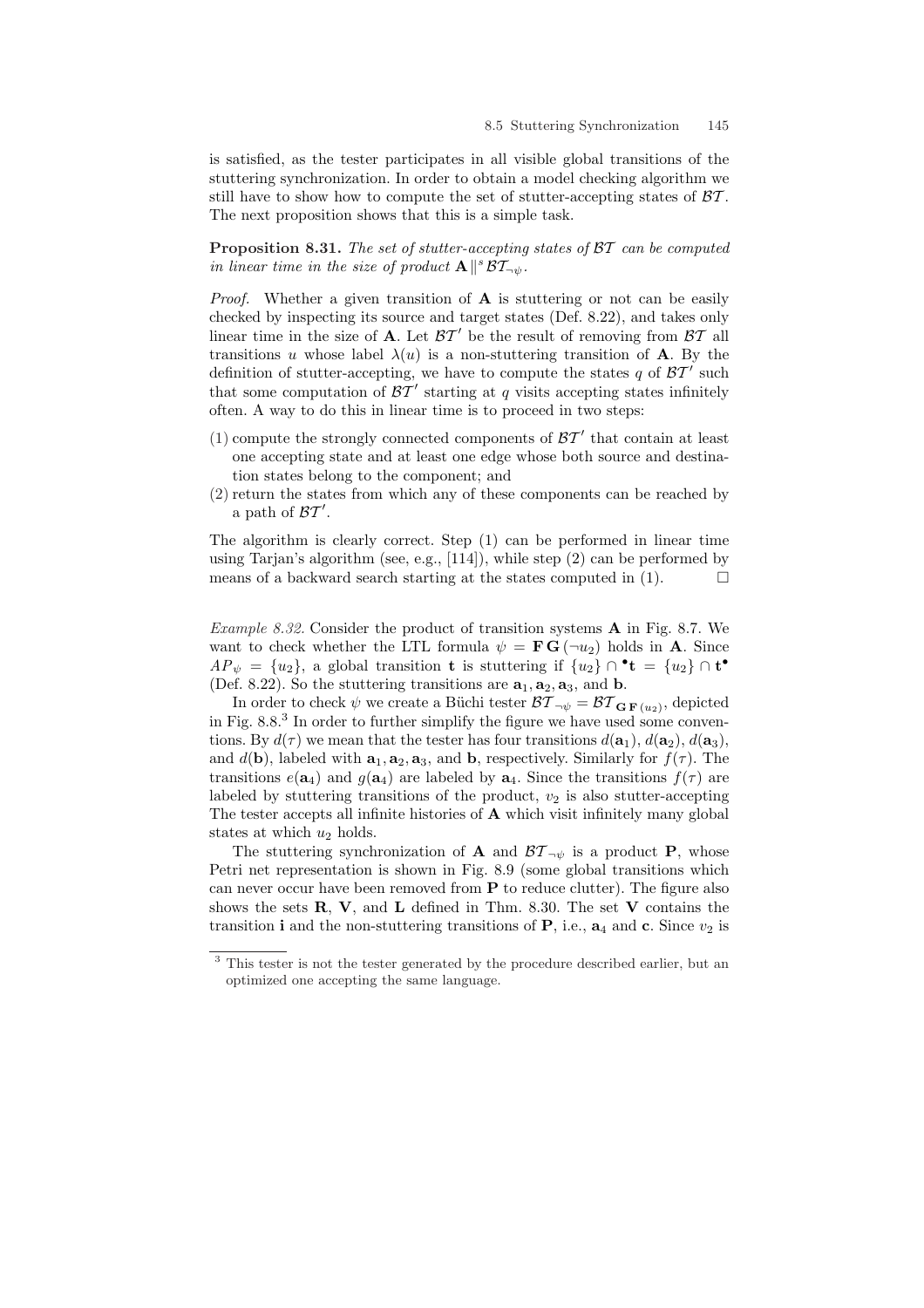

Fig. 8.7. A product of transition systems A under LTL model checking



Fig. 8.8. Büchi tester of A for  $GF(u_2)$ 

the only accepting and stuttering-accepting state of the tester, the sets  **and**  $L$  coincide, and both contain the transition  $a_4$ . Graphically, we signal that  $a_4$  belongs to  $R$  by drawing it with a double rectangle, and we signal that it belongs to L by coloring it light grey.

Notice that the transitions  $d$  and  $f$  of the tester do not produce any transition in the stuttering synchronization. However, it is because of f that  $v_2$  is stutter-accepting, and that is the reason why  $a_4$  is added to  $L$ .

Figure 8.10 shows the final prefix for the repeated executability problem using the distributed size-lexicographic search strategy. Event 4 is a successful terminal having event 1 as companion. Terminal and companion correspond to the infinite global history  $(a_4a_3c)^{\omega}$ , which constitutes a counterexample to the property  $\psi$ .

Similarly, Fig. 8.11 shows the final prefix for the livelock problem using a variant of the distributed size-lexicographic strategy. Also this prefix contains a successful terminal, corresponding to the infinite global history  $\mathbf{a}_4(\mathbf{a}_3\mathbf{a}_2\mathbf{a}_1\mathbf{b})^{\omega}$  of **A**. This is a second counterexample to  $\psi$ .

Consider now the family  $A_1, A_2, \ldots$  of products defined as follows. The product  $A_n$  consists of  $n-2$  transition systems like the one on the left of Fig. 8.7 and the two transition systems on the right of the same figure. Its global transitions are:  $a_1, \ldots, a_n$ , where the *i*th component of  $a_i$ is  $a_i$ , and all other components are equal to  $\epsilon$ ; **b** =  $\langle b_1, \ldots, b_{n-2}, \epsilon, \epsilon \rangle$ ; and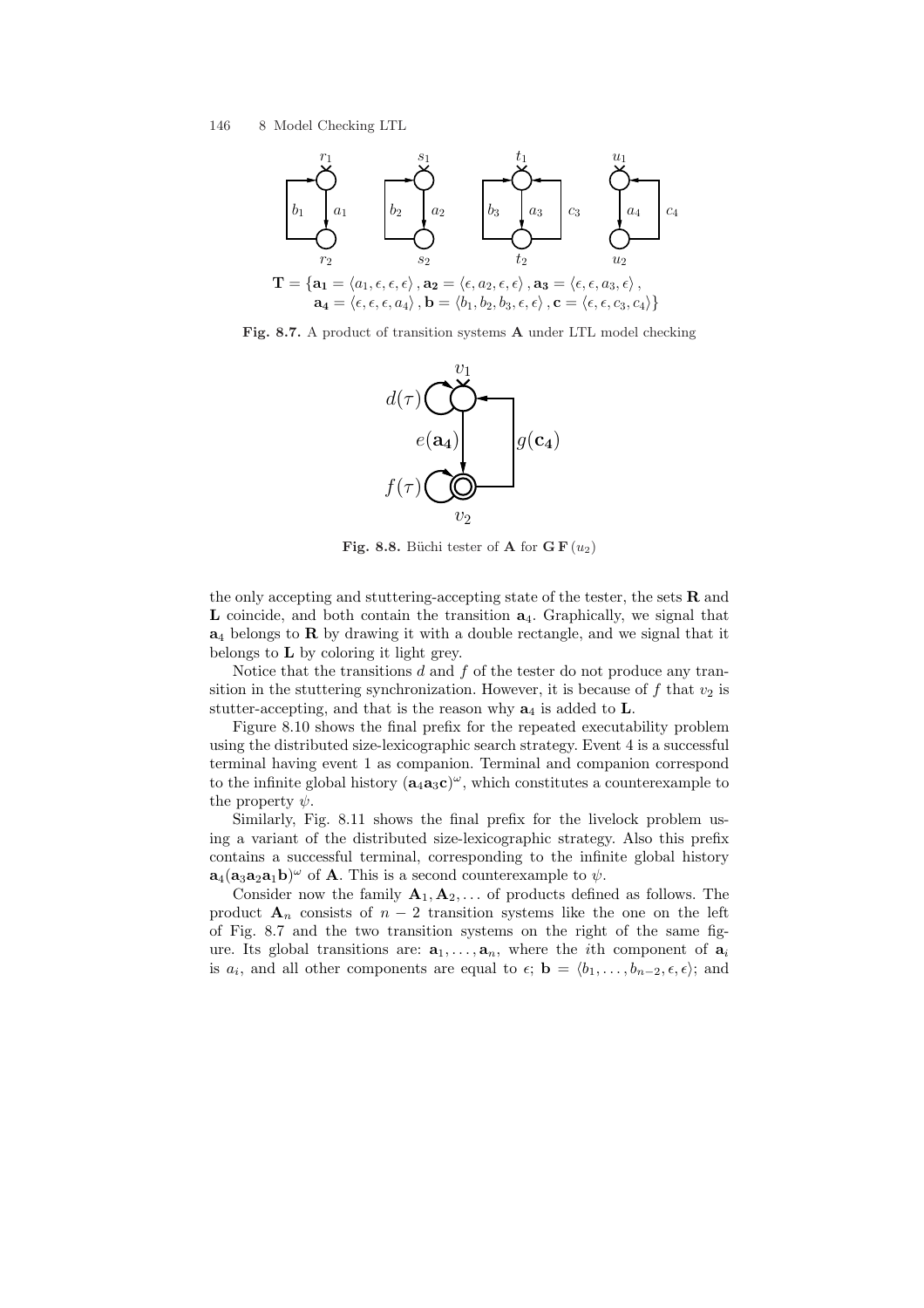#### 8.5 Stuttering Synchronization 147



Fig. 8.9. Petri net representation of the stuttering synchronization P

 $\mathbf{c} = {\epsilon, \ldots, \epsilon, c_{n-1}, c_n}.$  The product of Fig. 8.7 is the element of the family corresponding to  $n = 2$ . The transitions  $\mathbf{a}_1, \ldots, \mathbf{a}_n$  of  $\mathbf{A}_n$  are concurrent, and so  $\mathbf{A}_n$  has more than  $2^n$  reachable global states. A model checking approach based on the (naive) exploration of the interleaving semantics can take exponential time. On the other hand it is easy to see that, whatever the strategy, the final prefixes for the repeated reachability and the livelock problems only grow linearly in n.

## Bibliographical Notes

Temporal logic was first studied in the area of mathematical logic, most prominently by Arthur Prior; see, e.g., [105]. Linear temporal logic (LTL) was suggested as a formalism for program specification by Pnueli [104]. The idea of using Büchi automata to check LTL specifications was developed by Vardi and Wolper in a series of papers (see [119] for an early reference and [120] for a more polished journal version). Our algorithm for transforming an LTL formula into a Büchi automaton is fairly primitive. Better ones can be found in [46, 44]. Lamport was the first to introduce the idea of invariance under stut-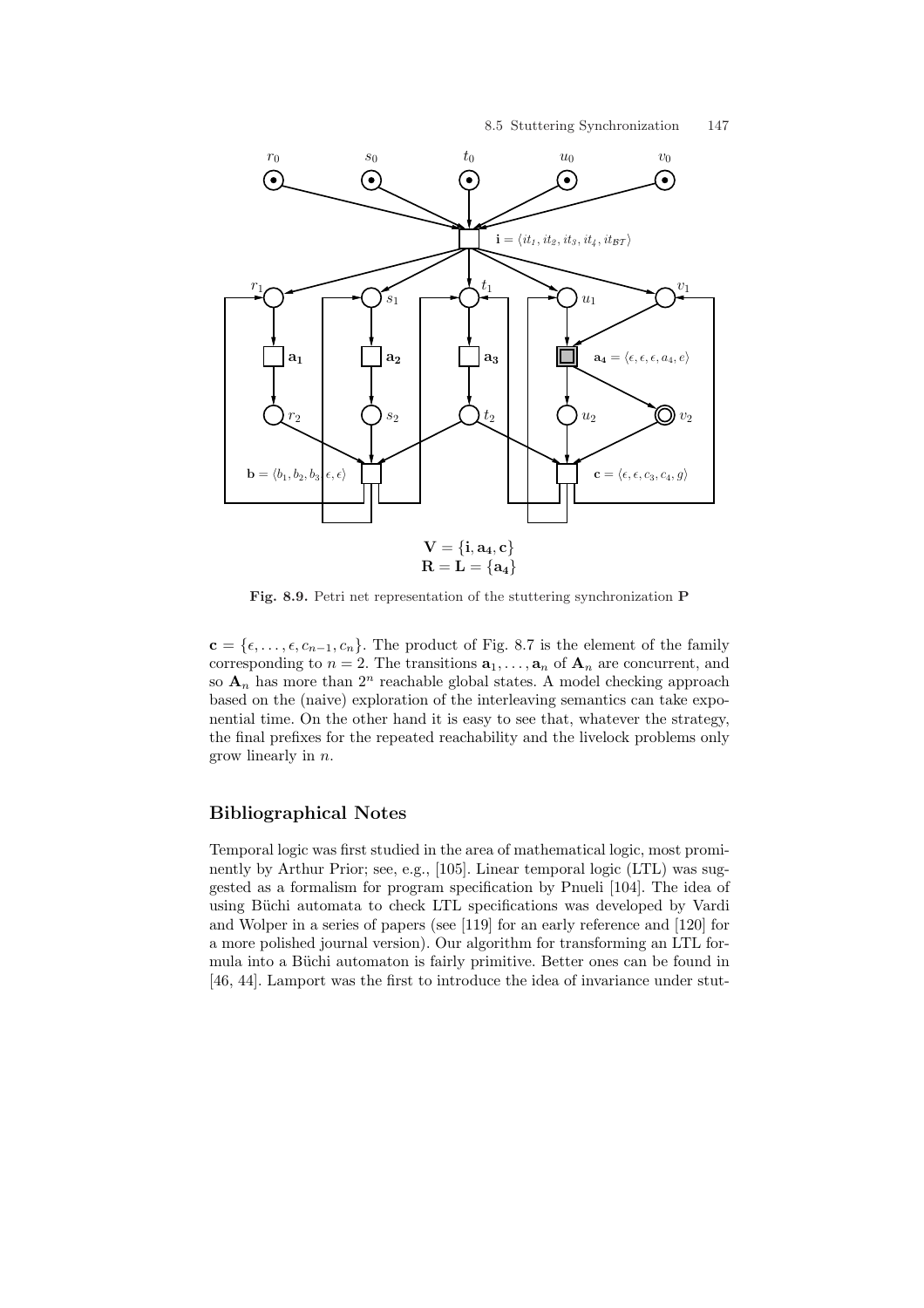#### 148 8 Model Checking LTL



Fig. 8.10. The final prefix for the repeated reachability problem of P

tering and to explain why it is a vital for temporal logics [79]. Our discussion of stuttering equivalence uses notation adapted from [24].

The reduction of the model checking problem to the repeated executability and livelock problems was introduced in [35] and later refined in [37]. It is heavily based on ideas of Valmari on tester-based verification [117]; see also [62, 55, 82] for more recent work. Part of the motivation for using an approach in which testers are synchronized with the system and the result is unfolded, instead of directly unfolding the system, was the high complexity results obtained by the second author in [59]. The model checking algorithm has been parallelized and extended to high-level Petri nets by Schröter and Khomenko [110].

The design of unfolding-based model checking algorithms is a delicate and error prone task. In [33], the first author introduced an algorithm for a simple branching time logic. Unfortunately, the algorithm contains a flaw, which was later dealt with by Graves [52]. Some years later, another algorithm for LTL-X was presented by Wallner in [122]. Again, it contained a subtle mistake which could lead to an incorrect answer for certain formulas. Due to these experiences, we have presented the proofs of our results in detail.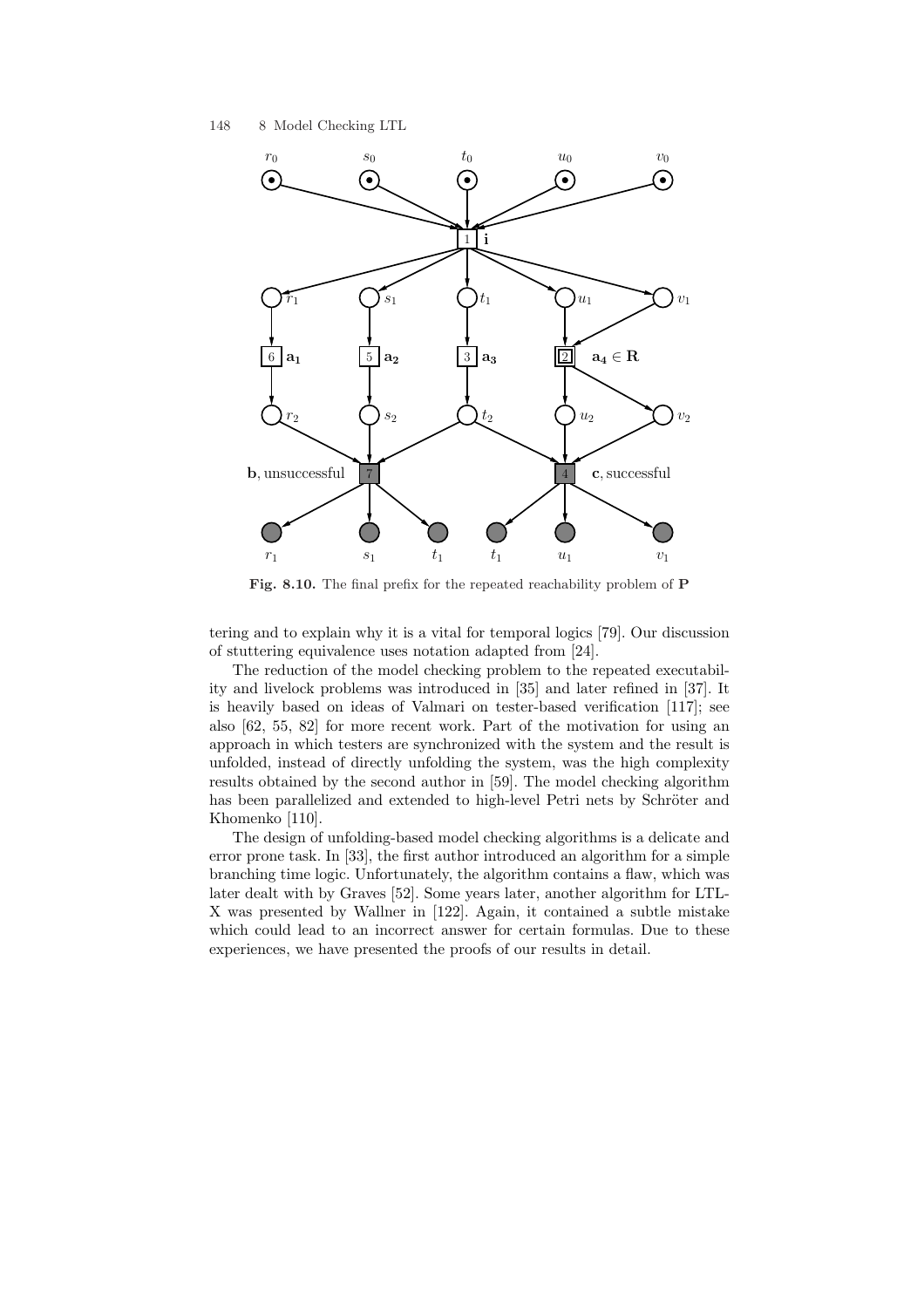

Fig. 8.11. The final prefix for the livelock problem of P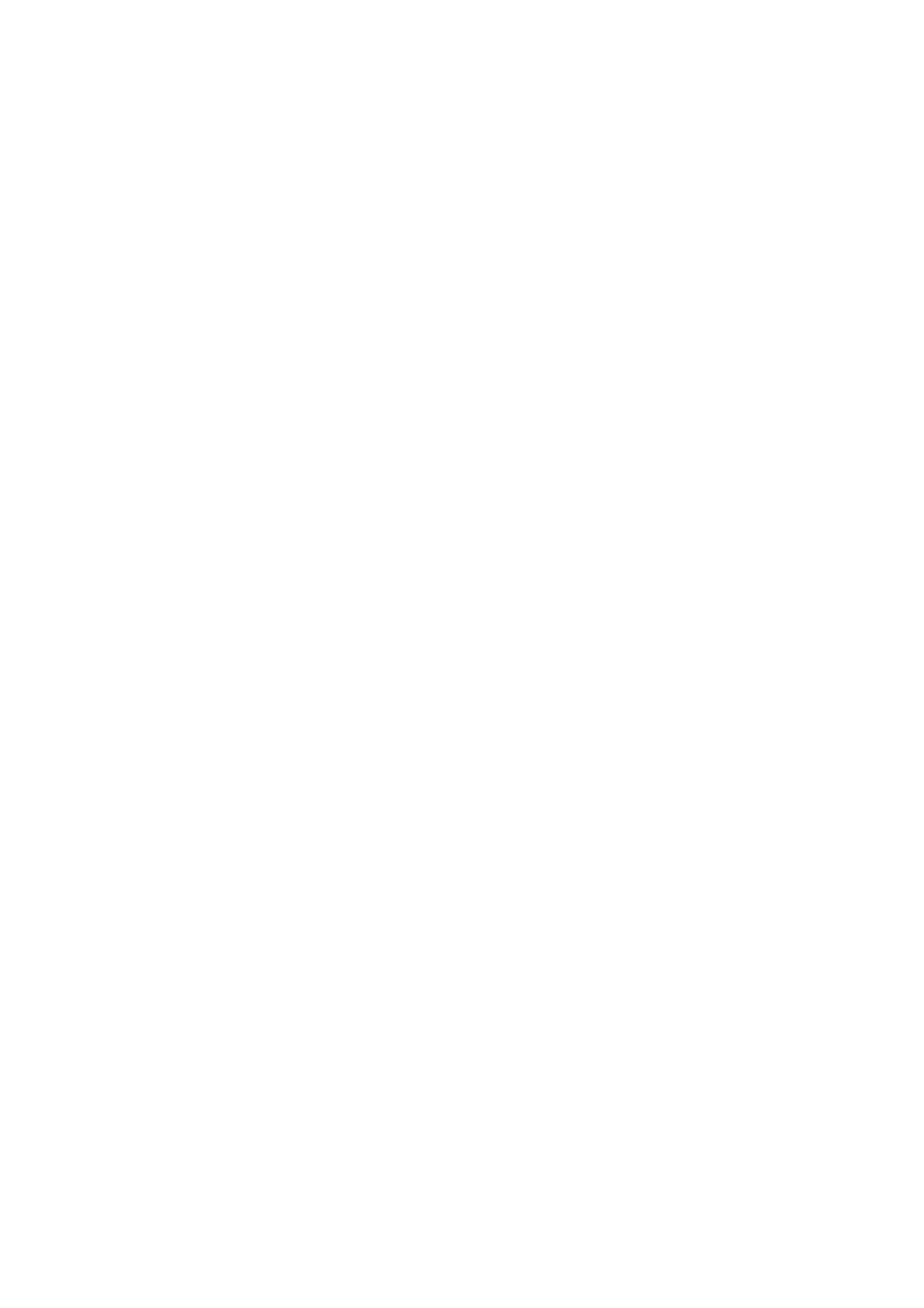## Summary, Applications, Extensions, and Tools

## 9.1 Looking Back: A Two-Page Summary of This Book

We have shown that unfoldings can be used as the basis of a model checking algorithm for products of transition systems and properties expressible in Linear Temporal Logic (LTL). In favorable cases (products with a high degree of concurrency) the algorithm only needs to construct very small prefixes of the unfolding, beating other algorithms based on the interleaving representation of the product.

The model checking algorithm has been presented following a bottom-up approach. First, algorithms for basic verification problems (executability, repeated executability, livelock), have been developed. Second, these algorithms have been combined to yield the model checker. In this section, with the benefit of hindsight, we summarize the main ideas behind the model checking algorithm, this time in a top-down fashion.

The model checking algorithm is based on the automata-theoretic approach. Given a property of LTL, we construct a tester (a Büchi automaton) accepting, loosely speaking, the behaviors of the product that violate the property. By fully synchronizing the tester and the product we can reduce the model checking problem to a repeated executability problem. Unfortunately, this synchronization destroys all the concurrency present in the product. Since the unfolding approach has no advantages for products exhibiting no concurrency, this idea does not work.

The way out is to let testers synchronize only with some of the transitions of the product, "destroying" as little concurrency as possible. However, there is collateral damage. First, since testers cannot know how many events occur between two events they have observed, they can only be used to check stuttering-invariant properties, and so we have to restrict ourselves to the fragment LTL-X. Second, since testers do not observe all transition occurrences, identifying runs that violate the property becomes more difficult. Given such a run, there are two possible cases: the tester observes infinitely many events of the run, or it observes only finitely many. In the first case, the tester has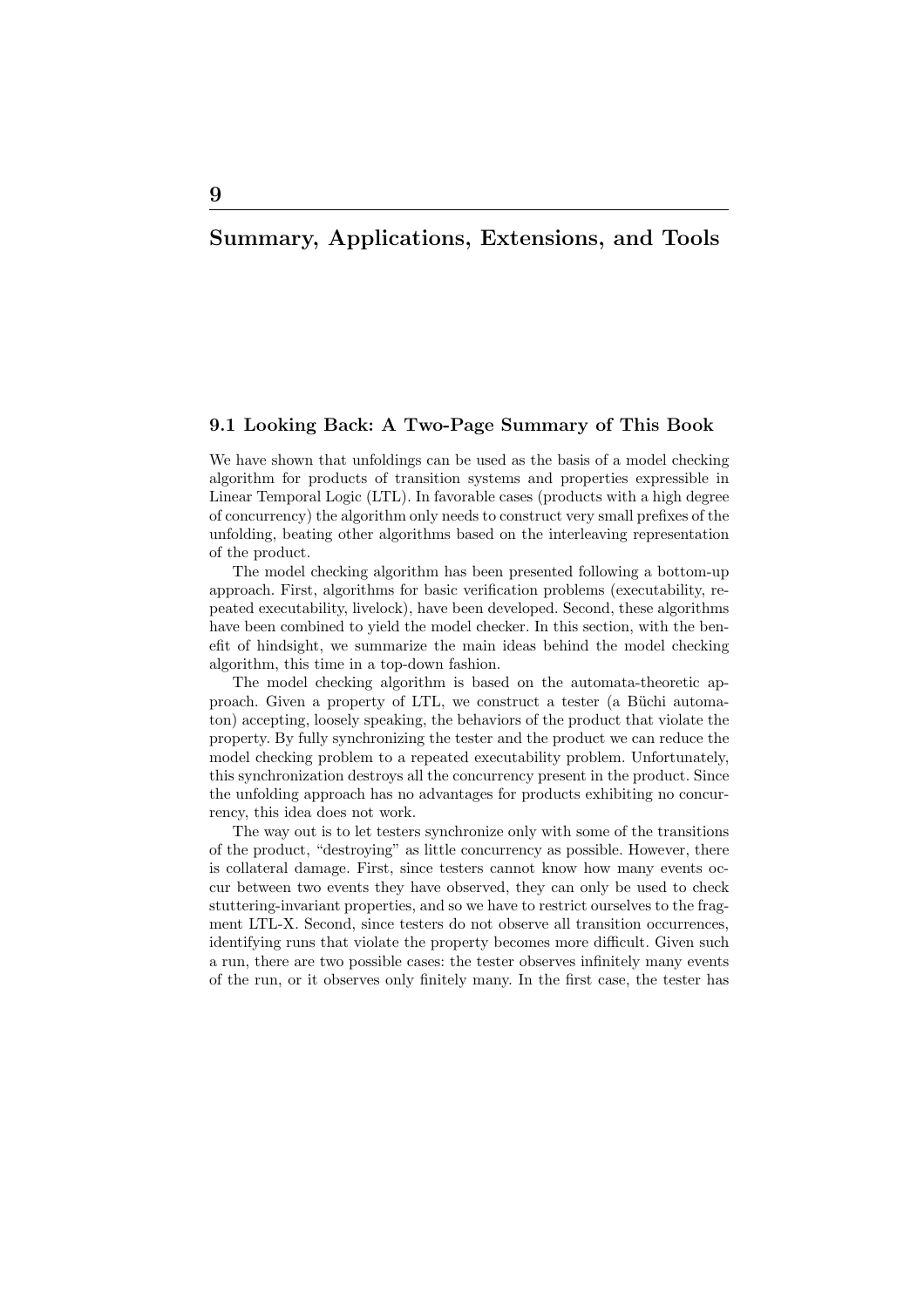## 152 9 Summary, Applications, Extensions, and Tools

all the necessary information to declare a violation, and the model checking problem still reduces to a repeated reachability problem. In the second case, however, the following scenario is possible:

- After synchronizing with the product for the last time, the tester deduces that if the product continues to run forever, then it will violate the property. Loosely speaking after the last synchronization the tester observes danger.
- After synchronizing with the tester for the last time, the product (more precisely, some components of the product, not necessarily all) continues to run forever.

In this scenario, neither the tester nor the product has the necessary information to declare a violation. The tester knows there is danger, but, since it never synchronizes with the product again, it ignores that the product runs forever. The product knows it runs forever, but, since it never synchronizes with the tester again, it ignores that the tester has observed danger.

This problem is solved by changing the definition of the unfolding: whenever the tester observes danger, it synchronizes with all the components of the product to tell them the news. Thus, any component running forever can declare the violation. In this case, the model checking problem reduces to a livelock problem.

The repeated executability and livelock problems can be solved by means of search procedures. Search procedures consist of a search scheme and a search strategy. In the case of transition systems, search schemes exist that are sound, complete, and quadratic for all total strategies, where quadratic means that the number of events explored by the search grows at most quadratically in the number of global states of the product. This no longer holds for products. If a scheme is sound and complete for every total strategy, then there are strategies for which it is not quadratic. If a scheme is quadratic for every total strategy, then there are strategies for which it is not complete. However, some schemes are sound, complete, and quadratic for all total *adequate* strategies. We have identified some total adequate strategies.

While it is not directly needed for model checking of LTL-X, we have extensively studied the executability problem. In a nutshell, we have the same situation as for the repeated executability and livelock problems, but replacing quadratic by linear.

## 9.2 Some Experiments

The material of this book attacks some questions of the theory of concurrency which we think have intrinsic interest. In particular, we have presented some fundamental results about which search strategies lead to correct search procedures. However, at least equally important is whether the theory leads to more efficient verification algorithms in terms of time, space,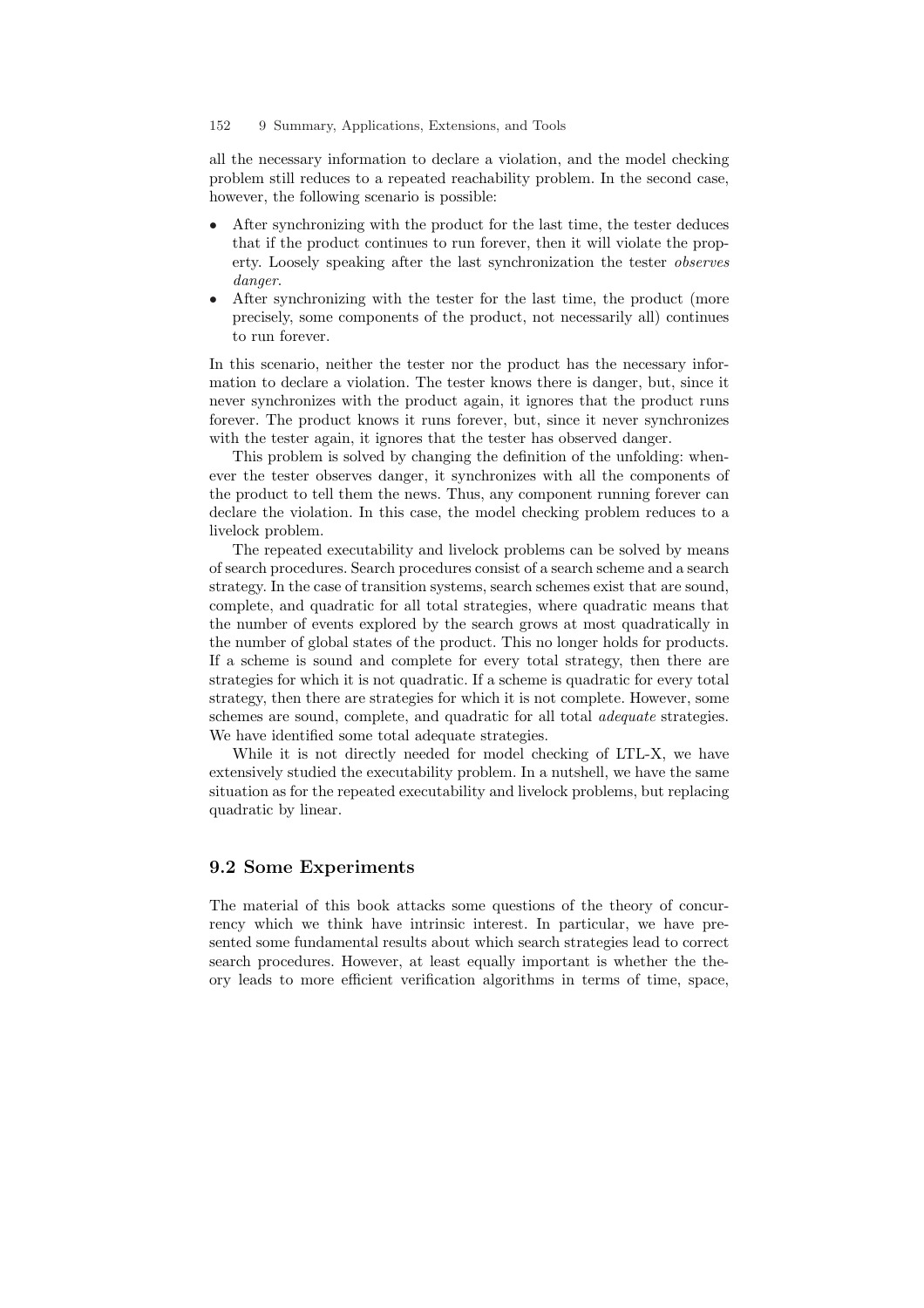or both. This question must be answered experimentally, and in fact many of the papers mentioned in the last chapters contain experimental sections [39, 41, 42, 56, 57, 58, 60, 61, 70, 71, 74, 85, 84, 86, 87, 88, 109, 110, 121] in which the performance of the unfolding technique is measured and compared with the performance of other techniques. In particular, [110] compares the performance of PUNF, an implementation of a model checking algorithm similar to the one described in this book, and the Spin model checker.

## 9.3 Some Applications

The unfolding technique can be seen as a general-purpose approach to the analysis and verification of concurrent systems. As such, it has been applied to analyze (models of) distributed algorithms, communication protocols, hardware and software systems, etc. There are two specific areas in which the unfolding technique seems to be particularly suitable:

- Analysis and synthesis of asynchronous logic circuits.
- Asynchronous circuits have no global clock. It is commonly agreed that they have important advantages, like absence of clock skew problems and low power consumption, but are notoriously difficult to design correctly. Signal transition graphs (STGs) are a popular formalism for specifying asynchronous circuits [25]. They are Petri nets in which the firing of a transition is interpreted as the rising or falling of a signal in the circuit. Not every STG can be implemented as a physical circuit. A central question related to implementability of an STG is whether it contains state coding conflicts. In a number of papers, a group at the University of Newcastle consisting of Alex Yakovlev, Maciej Koutny, and Victor Khomenko has developed an unfolding-based toolset which allows us to detect and solve these conflicts [74, 76, 75].
- Monitoring and diagnosis of discrete event systems.

In the area of telecommunication networks and services, faults are often transient. When a fault occurs, sensors can detect problems caused by it and raise alarms. Alarms are collected by local supervisors having only partial knowledge of the system's structure. In order to repair a fault, it is first necessary to diagnose it. For this one constructs "correlation scenarios" showing which faults are compatible with the observed pattern of alarms. Unfoldings are an ideal tool for this task, since they keep information about causal relationship and spatial distribution. A group at INRIA Rennes led by Albert Benveniste and Claude Jard works on the development of unfolding-based techniques for monitoring and diagnosis of these systems [9, 10, 20].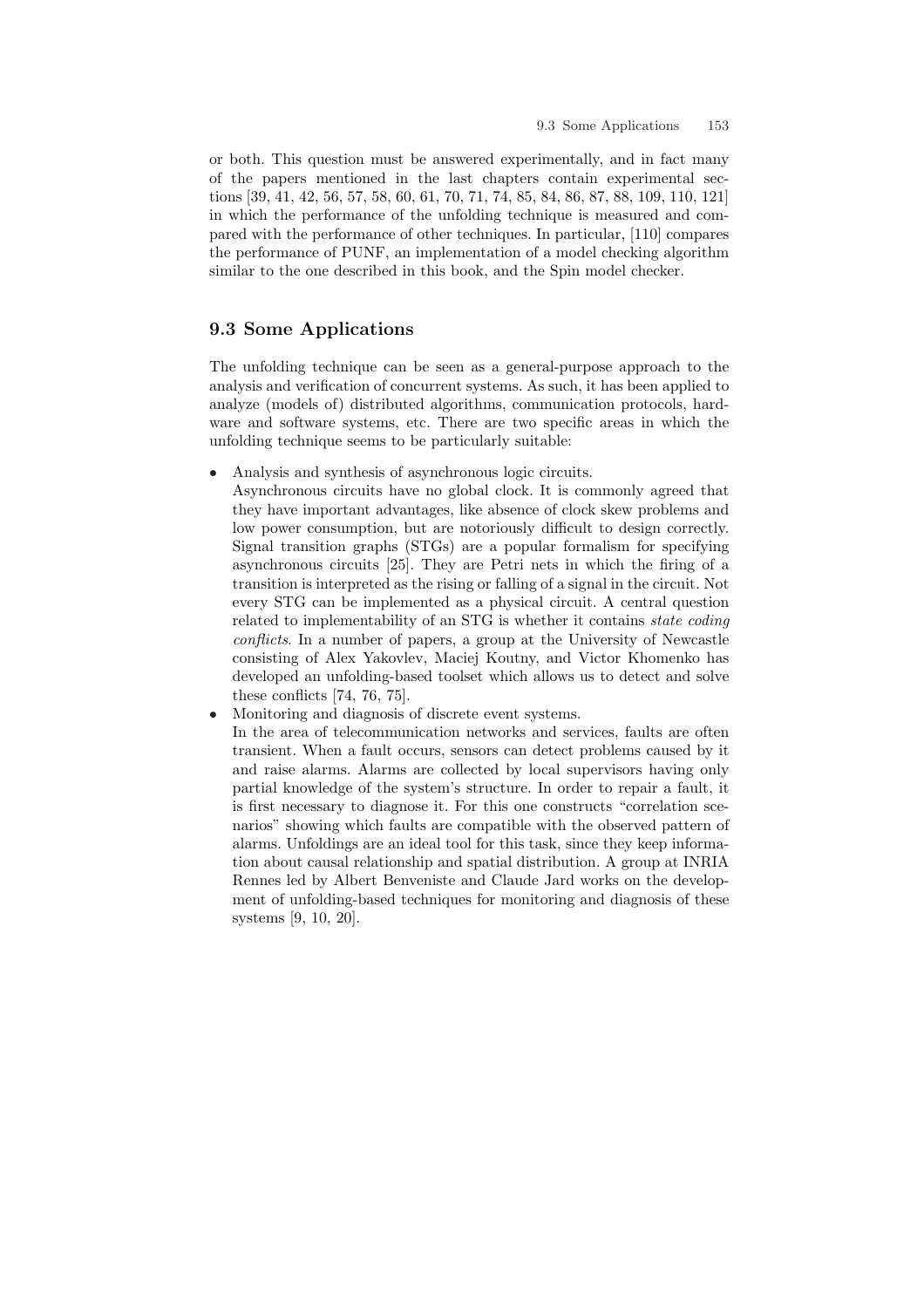154 9 Summary, Applications, Extensions, and Tools

## 9.4 Some Extensions

Petri nets and products of transition systems are fundamental and very simple models of concurrency, playing similar roles as finite automata or Turing machines in sequential computation. When modelling real systems it is convenient to add other features, which requires us to extend the definition of the unfolding, as well as the techniques to generate finite prefixes. Several such extensions have been studied in the literature, and we discuss briefly some of them.

## • Bounded Petri nets.

In this book we have considered Petri nets in which a place can contain at most one token. (This follows immediately from the fact that we defined markings as sets of places.) More generally, one can allow a place to contain a larger number of tokens, a capacity. Markings are then defined as multisets of places (or, equivalently, as mappings  $M: P \to \mathbb{N}$ , where P is the set of places). The transition rule must be modified accordingly. When a transition  $t$  occurs at a marking  $M$ , it no longer leads to the set-marking  $M' = (M \setminus \bullet t) \cup t^{\bullet}$ , as defined in the book, but to the multiset-marking  $M' = (M - \cdot t) + t^{\bullet}$ , where + and – denote multiset addition and multiset difference, respectively. The definition of the unfolding can be extended to nets with bounded capacity. Complete prefixes for this case have been discussed in numerous papers (see, e.g., [41]).

### Unbounded Petri nets.

Petri nets can be further generalized by allowing a place to contain arbitrarily many tokens. Unbounded Petri nets may have infinitely many reachable markings. It is not difficult to define the unfolding of an unbounded net. However, for unbounded Petri nets the existence of finite complete prefixes is not guaranteed. Some properties of unbounded Petri nets can be checked by means of a clever backwards reachability algorithm based on the theory of well-quasi-orders [1]. In [2], Abdulla, Purushothaman Iyer, and Nylén use the unfolding technique to give a more efficient version of this algorithm for nets with a high degree of concurrency.

## Petri nets with read arcs.

Read arcs are arcs connecting a place to a transition. Intuitively, the transition can only occur if the place carries a token, but its occurrence does not remove the token from the place. Read arcs are useful for modelling systems in which different agents can concurrently read the value of a variable, a register, or any other unit storing information. In [121], Vogler, Semenov, and Yakovlev define the unfolding of a Petri net with read arcs and show how to construct a complete prefix. The algorithm for the detection of terminal events is unfortunately more complicated. However, they also identify a class, called read-persistent nets, for which this additional complexity disappears. The class is of interest for modelling asynchronous circuits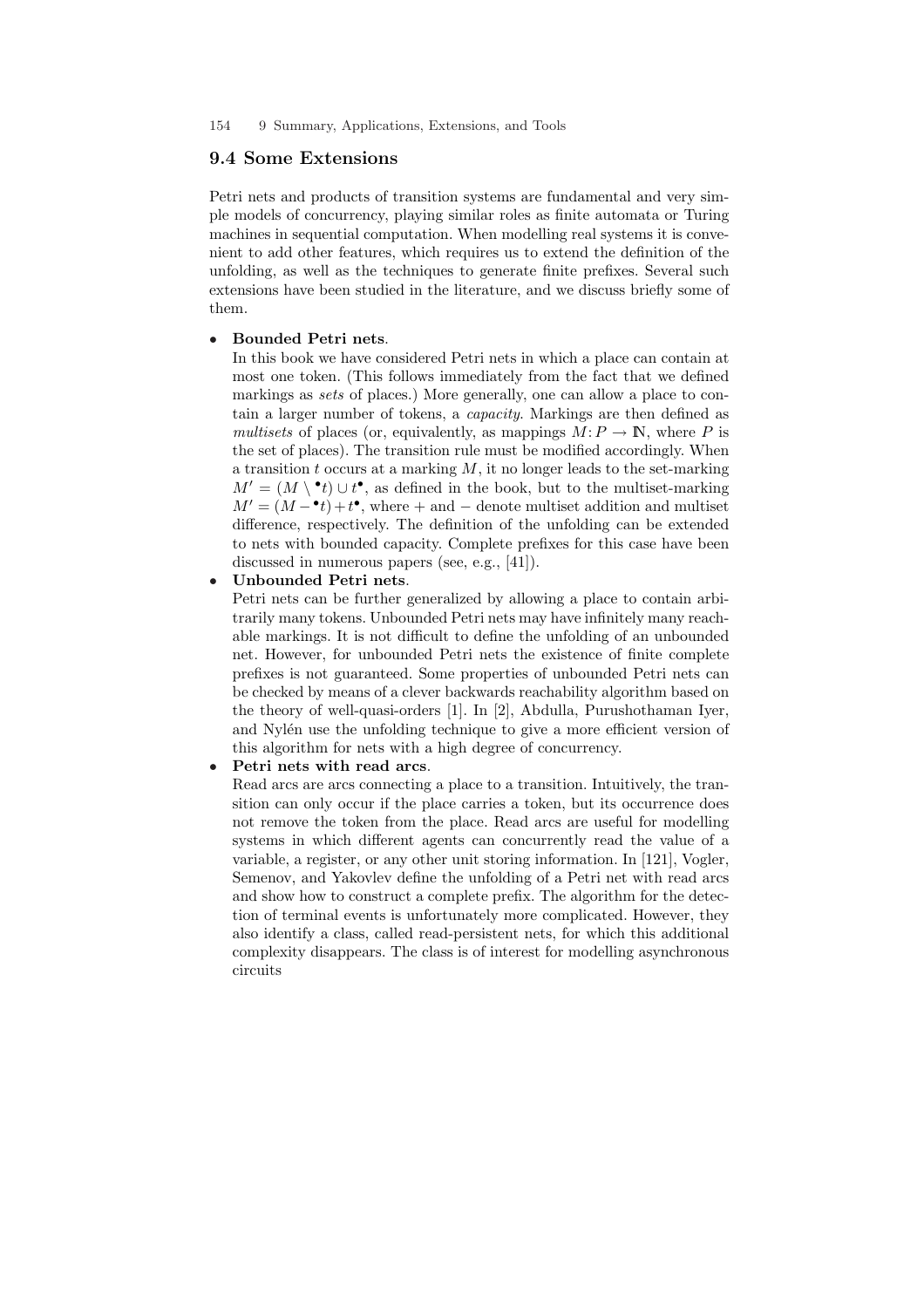## • High-level Petri nets.

In all the Petri net models discussed so far, tokens have no identity. For modelling purposes it is very convenient to allow tokens to carry data. This leads to high-level Petri net models, of which the most popular are Jensen's colored Petri nets [68]. The unfolding of a colored Petri net can be constructed by first expanding the colored net into a low-level net of the kind used in this book, and then unfolding this net. However, this procedure may be extremely inefficient: many of the transitions of the expansion (often a large majority) can never occur. These transitions are "dead wood" that delay the construction of the unfolding, but do not contribute to it. In some cases the low-level net can even be too large to fit into the memory of a high-end workstation, even though the unfolding itself is still quite manageable. In [110], Schröter and Khomenko have extended the model checking algorithm of this book to high-level nets. The algorithm constructs the necessary prefixes of the unfolding directly from the high-level Petri net, shortcutting the expansion to a low-level model.

### Time Petri nets.

Time Petri nets are an extension of Petri nets with timing information with the goal of modelling concurrent real-time systems. In time Petri nets, each transition is associated with an earliest and a latest firing delay. Intuitively, each token is assigned a clock which starts to tick when the token is "born" (created by the firing of an input transition of the place the token lives in) and stops when it "dies" (consumed by the firing of an output transition). A transition can fire only if the age of all the tokens it consume lies in the interval determined by the earliest and the latest firing delays.<sup>1</sup> The processes of time Petri nets have been studied by Aura and Lilius in [5]. An algorithm for the construction of a complete prefix has been proposed by Chatain and Jard [22]. Another construction with a discrete-time semantics has been given by Fleischhack and Stehno [43].

## • Networks of timed automata.

Timed automata [3] are the most popular formal model of real-time systems. In a sense, networks of timed automata are to time Petri nets what products of transition systems are to Petri nets (there are many other important differences concerning the urgency of actions which are beyond the scope of this paper). Complete prefixes for networks of timed automata have been proposed by Bouyer, Haddad, and Reynier [16], and by Cassez. Chatain, and Jard [19].

<sup>1</sup> There are different dialects of time Petri nets in which this condition takes a slightly different form.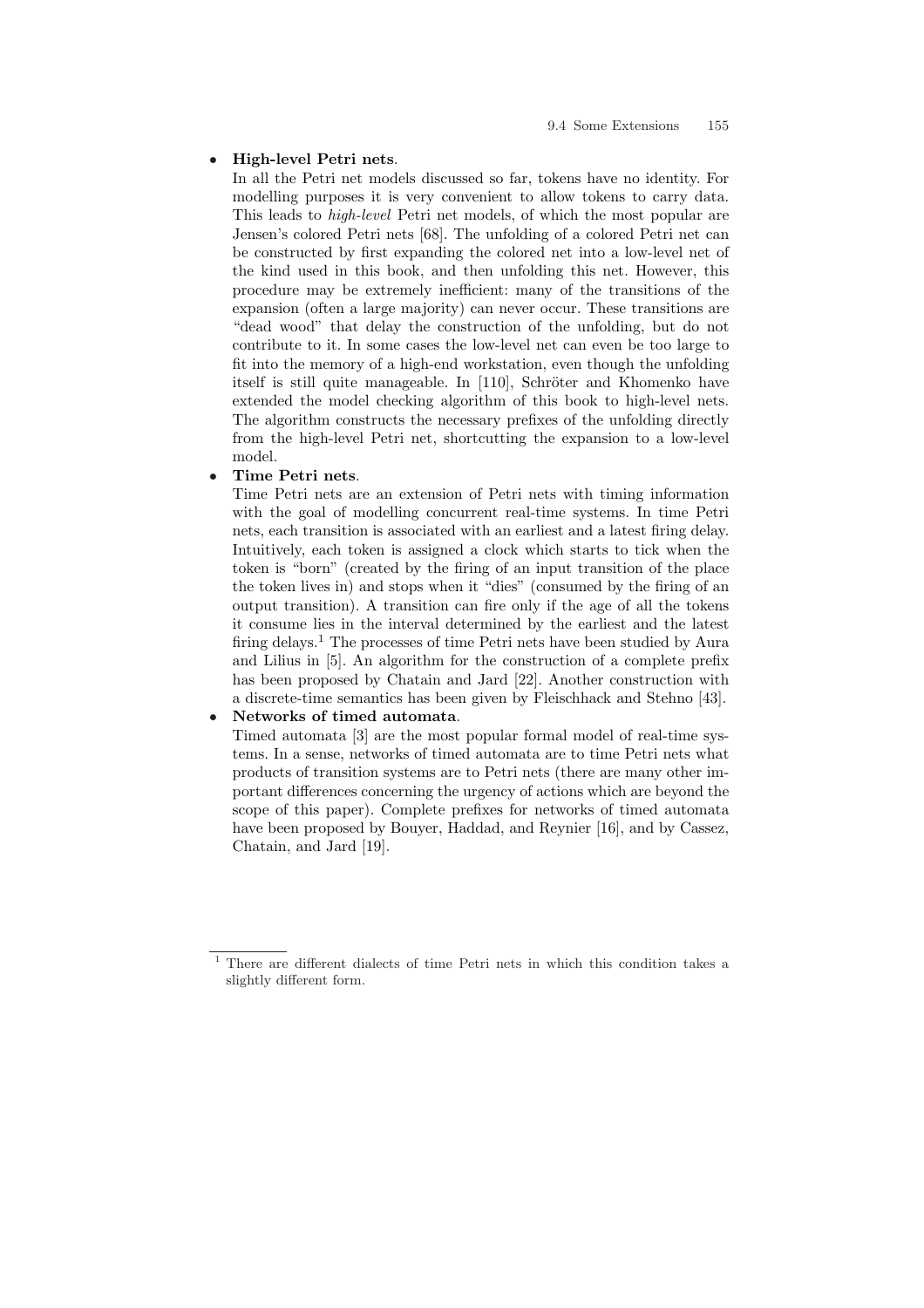156 9 Summary, Applications, Extensions, and Tools

## 9.5 Some Tools

A number of tools concerning different aspects of the unfolding technique (unfolders, checkers) have been implemented. At the time of writing this book, the tools below are available online. We refrain from providing the URLs since these change very often. The tools should be easy to locate with the help of a search engine.

- PEP. The PEP tool (Programming Environment based on Petri Nets) is a comprehensive set of modelling, compilation, simulation, and verification components, linked together within a Tcl/Tk-based graphical user interface. The verification component includes an unfolder that generates a finite complete prefix of a given net. PEP 1.0 was developed at the group of Eike Best by a number of people coordinated by Eike Best and Bernd Grahlmann. At the time of writing the current version is PEP 2.0, maintained by Christian Stehno.
- The Model Checking Kit. The Model Checking Kit is a collection of programs which allow us to model a finite-state system using a variety of modelling languages, and verify it using a variety of checkers, including deadlock checkers, reachability checkers, and model checkers for the temporal logics CTL and LTL. It has a textual user interface. The Kit includes implementations of several unfolding-based verification algorithms. The tools of the Kit were contributed by different research groups. The Kit itself was designed and implemented by Claus Schröter and Stefan Schwoon.
- Mole. Developed by Stefan Schwoon, Mole is an overhaul of a former program by Stefan Römer. Mole constructs a complete prefix of a given Petri net using the search strategy described in [40]. The strategy is similar to the Parikh-lexicographic strategy. Mole is designed to be compatible with the tools in the PEP project and with the Model Checking Kit.
- Unfsmodels. A research prototype of an LTL-X model checker based on unfoldings using the approach presented in this book. The search for possible extensions is done using a tool to find stable models of logic programs called smodels [96]. Part of the functionality requires other tools, which may be difficult to find. Developed by the second author.
- PUNF. PUNF (Petri Net Unfolder) builds a finite and complete prefix of a safe Petri net. It is an efficient parallel implementation, and can be used both as a separate utility and as a part of the PEP tool. The prefixes generated by PUNF can be passed as input to the CLP model checker. Developed by Victor Khomenko.
- CLP. CLP (Checker based on Linear Programming) uses a finite complete prefix of a Petri net and can check deadlock-freeness and the reachability of a given marking. It can also check if there exists a reachable marking satisfying the given predicate. CLP can be used both as a separate utility and as a part of the PEP tool. CLP is developed by Victor Khomenko.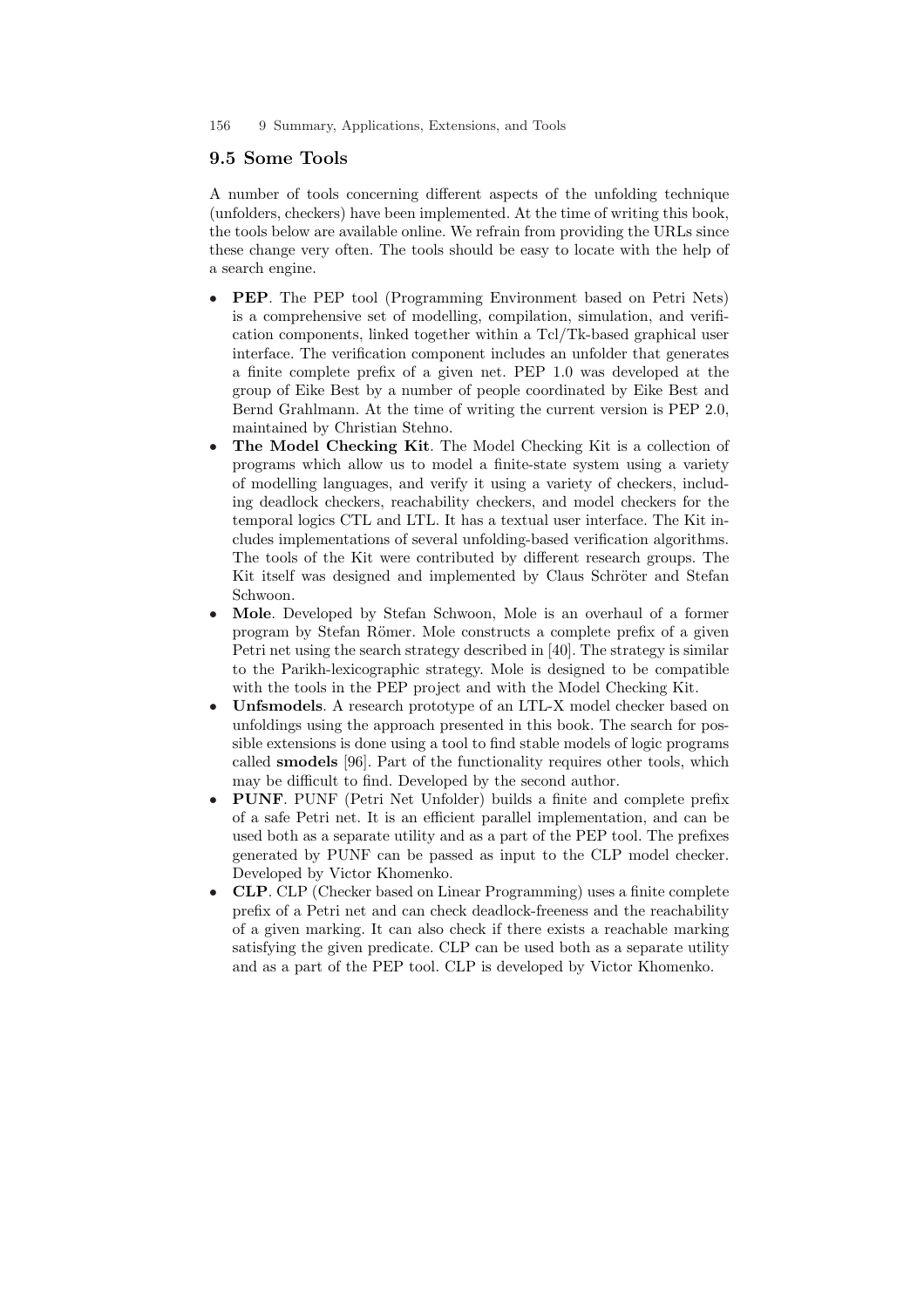# References

- 1. Parosh Aziz Abdulla, Karlis Cerans, Bengt Jonsson, and Yih-Kuen Tsay. Algorithmic analysis of programs with well quasi-ordered domains. Information and Computation, 160(1-2):109–127, 2000.
- 2. Parosh Aziz Abdulla, S. Purushothaman Iyer, and Aletta Nylén. Unfoldings of unbounded Petri nets. In E. Allen Emerson and A. Prasad Sistla, editors, CAV, volume 1855 of *Lecture Notes in Computer Science*, pages 495–507. Springer, 2000.
- 3. Rajeev Alur and David L. Dill. A theory of timed automata. Theoretical Computer Science, 126(2):183–235, 1994.
- 4. André Arnold. Finite Transition Systems: Semantics of Communicating Systems. Prentice Hall, 1994.
- 5. Tuomas Aura and Johan Lilius. A causal semantics for time Petri nets. Theoretical Computer Science, 243(1-2):409–447, 2000.
- 6. Paolo Baldan, Roberto Bruni, and Ugo Montanari. Pre-nets, read arcs and unfolding: A functorial presentation. In Martin Wirsing, Dirk Pattinson, and Rolf Hennicker, editors, WADT, volume 2755 of Lecture Notes in Computer Science, pages 145–164. Springer, 2002.
- 7. Paolo Baldan, Andrea Corradini, and Barbara König. Verifying finite-state graph grammars: An unfolding-based approach. In Philippa Gardner and Nobuko Yoshida, editors, CONCUR, volume 3170 of Lecture Notes in Computer Science, pages 83–98. Springer, 2004.
- 8. Paolo Baldan, Stefan Haar, and Barbara König. Distributed unfolding of Petri nets. In Luca Aceto and Anna Ingólfsdóttir, editors, FoSSaCS, volume 3921 of Lecture Notes in Computer Science, pages 126–141. Springer, 2006.
- 9. Albert Benveniste, Eric Fabre, Claude Jard, and Stefan Haar. Diagnosis of asynchronous discrete event systems, a net unfolding approach. IEEE Transactions on Automatic Control, 48(5):714–727, 2003.
- 10. Albert Benveniste, Stefan Haar, Eric Fabre, and Claude Jard. Distributed monitoring of concurrent and asynchronous systems. In Roberto M. Amadio and Denis Lugiez, editors, CONCUR, volume 2761 of Lecture Notes in Computer Science, pages 1–26. Springer, 2003.
- 11. Eike Best and Raymond R. Devillers. Sequential and concurrent behaviour in Petri net theory. Theoretical Computer Science, 55(1):87-136, 1987.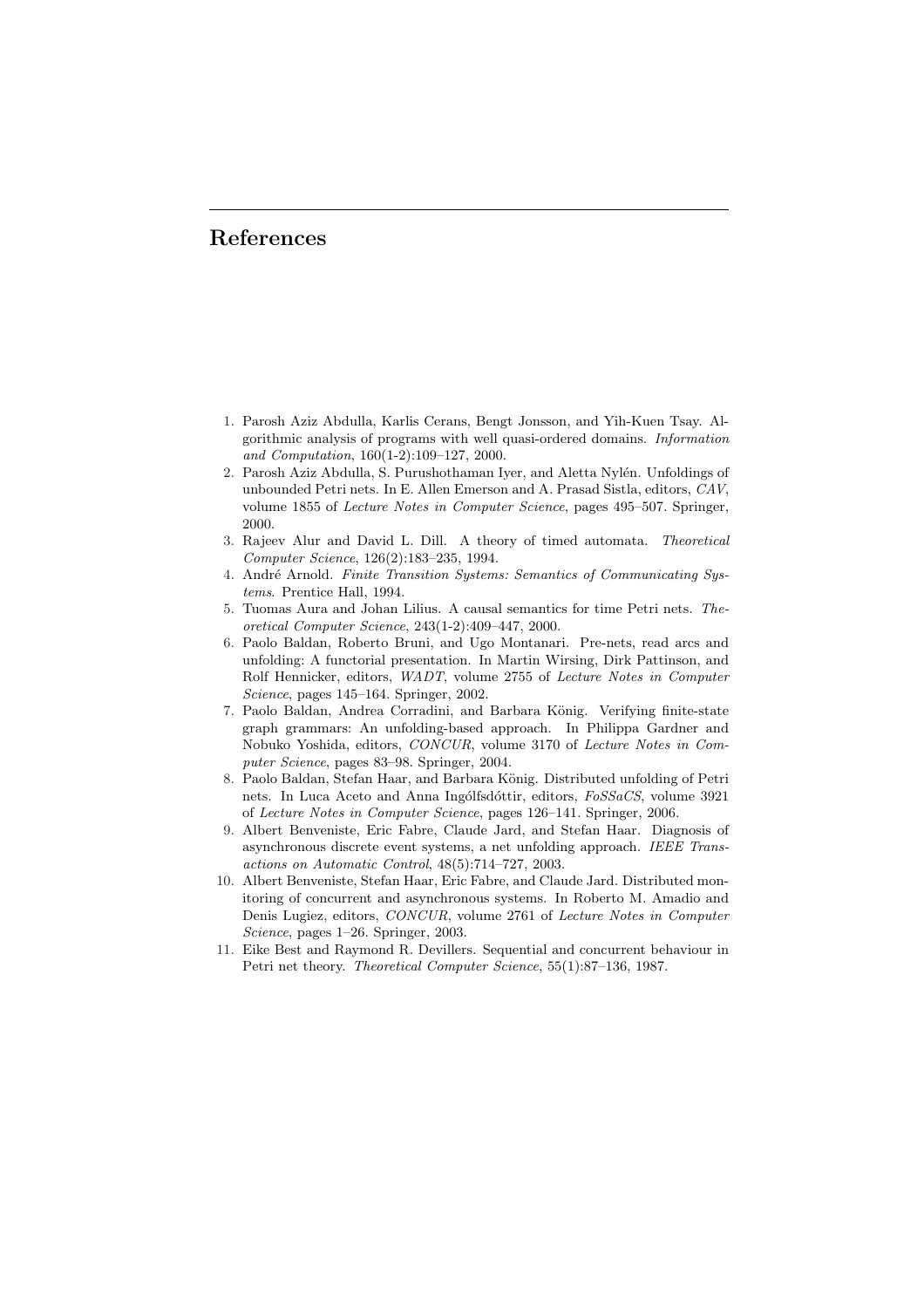- 158 References
- 12. Eike Best and Javier Esparza. Model checking of persistent Petri nets. In Egon Börger, Gerhard Jäger, Hans Kleine Büning, and Michael M. Richter, editors, CSL, volume 626 of Lecture Notes in Computer Science, pages 35–52. Springer, 1991.
- 13. Eike Best and César Fernández. Nonsequential Processes. EATCS Monographs on Theoretical Computer Science. Springer, 1988.
- 14. Armin Biere, Cyrille Artho, and Viktor Schuppan. Liveness checking as safety checking. Electronic Notes in Theoretical Computer Science, 66(2), 2002.
- 15. Blai Bonet, Patrik Haslum, Sarah Hickmott, and Sylvie Thiébaux. Directed unfolding of Petri nets. In Workshop on Unfolding and Partial Order Techniques (UFO) in 28th International Conference on Application and Theory of Petri Nets and Other Models of Concurrency, 2007. To appear.
- 16. Patricia Bouyer, Serge Haddad, and Pierre-Alain Reynier. Timed unfoldings for networks of timed automata. In Graf and Zhang [50], pages 292–306.
- 17. Julian C. Bradfield and Colin Stirling. Local model checking for infinite state spaces. Theoretical Computer Science, 96(1):157–174, 1992.
- 18. Luboš Brim and Jiří Barnat. Tutorial: Parallel model checking. In Dragan Bosnacki and Stefan Edelkamp, editors, SPIN, volume 4595 of Lecture Notes in Computer Science, pages 2–3. Springer, 2007.
- 19. Franck Cassez, Thomas Chatain, and Claude Jard. Symbolic unfoldings for networks of timed automata. In Graf and Zhang [50], pages 307–321.
- 20. Thomas Chatain and Claude Jard. Symbolic diagnosis of partially observable concurrent systems. In David de Frutos-Escrig and Manuel Núñez, editors, FORTE, volume 3235 of Lecture Notes in Computer Science, pages 326–342. Springer, 2004.
- 21. Thomas Chatain and Claude Jard. Time supervision of concurrent systems using symbolic unfoldings of time Petri nets. In Paul Pettersson and Wang Yi, editors, FORMATS, volume 3829 of Lecture Notes in Computer Science, pages 196–210. Springer, 2005.
- 22. Thomas Chatain and Claude Jard. Complete finite prefixes of symbolic unfoldings of safe time Petri nets. In Susanna Donatelli and P. S. Thiagarajan, editors, ICATPN, volume 4024 of Lecture Notes in Computer Science, pages 125–145. Springer, 2006.
- 23. Thomas Chatain and Victor Khomenko. On the well-foundedness of adequate orders used for construction of complete unfolding prefixes. Information Processing Letters, 104(4):129–136, 2007.
- 24. Edmund M. Clarke, Orna Grumberg, and Doron Peled. Model Checking. The MIT Press, 1st edition, 1999.
- 25. Jordi Cortadella, Michael Kishinevsky, Alex Kondratyev, Luciano Lavagno, and Alexandre Yakovlev, editors. Logic Synthesis of Asynchronous Controllers and Interfaces. Number 8 in Springer Series in Advanced Microelectronics. Springer, 2002.
- 26. Costas Courcoubetis, Moshe Y. Vardi, Pierre Wolper, and Mihalis Yannakakis. Memory-efficient algorithms for the verification of temporal properties. Formal Methods in System Design, 1(2/3):275–288, 1992.
- 27. Jean-Michel Couvreur. On-the-fly verification of linear temporal logic. In Jeannette M. Wing, Jim Woodcock, and Jim Davies, editors, World Congress on Formal Methods, volume 1708 of Lecture Notes in Computer Science, pages 253–271. Springer, 1999.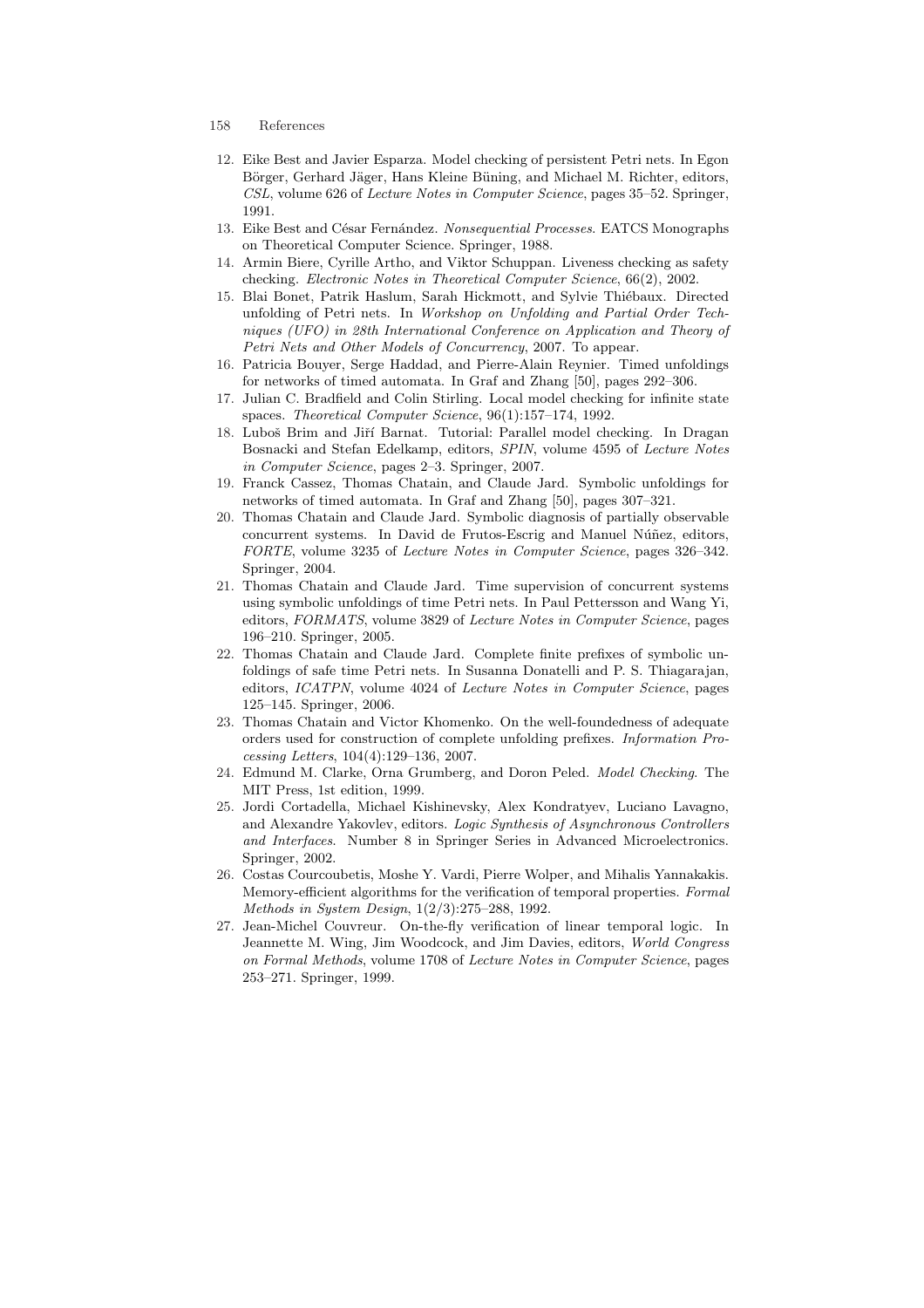- 28. Jean-Michel Couvreur, Sébastien Grivet, and Denis Poitrenaud. Designing an LTL model-checker based on unfolding graphs. In Mogens Nielsen and Dan Simpson, editors, Proc. of ICATPN 2000, LNCS 1825. Springer, 2000.
- 29. Jean-Michel Couvreur, Sébastien Grivet, and Denis Poitrenaud. Unfolding of products of symmetrical Petri nets. In José Manuel Colom and Maciej Koutny, editors, ICATPN, volume 2075 of Lecture Notes in Computer Science, pages 121–143. Springer, 2001.
- 30. Jörg Desel and Wolfgang Reisig. Place/Transition Petri nets. In Reisig and Rozenberg [106], pages 122–173.
- 31. Volker Diekert and Grzegorz Rozenberg, editors. The Book of Traces. World Scientific Publishing Co., Inc., 1995.
- 32. Joost Engelfriet. Branching processes of Petri nets. Acta Informatica, 28:575– 591, 1991.
- 33. Javier Esparza. Model checking using net unfoldings. Science of Computer Programming, 23:151–195, 1994.
- 34. Javier Esparza. Decidability and complexity of Petri net problems An introduction. In Reisig and Rozenberg [106], pages 374–428.
- 35. Javier Esparza and Keijo Heljanko. A new unfolding approach to LTL model checking. In Ugo Montanari, José D. P. Rolim, and Emo Welzl, editors, *ICALP*, volume 1853 of Lecture Notes in Computer Science, pages 475–486. Springer, 2000.
- 36. Javier Esparza and Keijo Heljanko. A new unfolding approach to LTL model checking. Series A: Research Report 60, Helsinki University of Technology, Laboratory for Theoretical Computer Science, Espoo, Finland, April 2000.
- 37. Javier Esparza and Keijo Heljanko. Implementing LTL model checking with net unfoldings. In Matthew B. Dwyer, editor, SPIN, volume 2057 of Lecture Notes in Computer Science, pages 37–56. Springer, 2001.
- 38. Javier Esparza, Pradeep Kanade, and Stefan Schwoon. A note on depth-first unfoldings. International Journal on Software Tools for Technology Transfer  $(STTT$ , 2007. To appear, Online First DOI  $10.1007/s10009-007-0030-5$ .
- 39. Javier Esparza and Stefan Römer. An unfolding algorithm for synchronous products of transition systems. In Jos C. M. Baeten and Sjouke Mauw, editors, CONCUR, volume 1664 of Lecture Notes in Computer Science, pages 2–20. Springer, 1999.
- 40. Javier Esparza, Stefan Römer, and Walter Vogler. An improvement of McMillan's unfolding algorithm. In Tiziana Margaria and Bernhard Steffen, editors, TACAS, volume 1055 of Lecture Notes in Computer Science, pages 87–106. Springer, 1996.
- 41. Javier Esparza, Stefan Römer, and Walter Vogler. An improvement of McMillan's unfolding algorithm. Formal Methods in System Design, 20(3):285–310, 2002.
- 42. Javier Esparza and Claus Schröter. Reachability analysis using net unfoldings. In Proceeding of the Workshop Concurrency, Specification & Programming 2000, volume II of Informatik-Bericht 140, pages 255–270. Humboldt-Universität zu Berlin, 2000.
- 43. Hans Fleischhack and Christian Stehno. Computing a finite prefix of a time Petri net. In Javier Esparza and Charles Lakos, editors, ICATPN, volume 2360 of Lecture Notes in Computer Science, pages 163–181. Springer, 2002.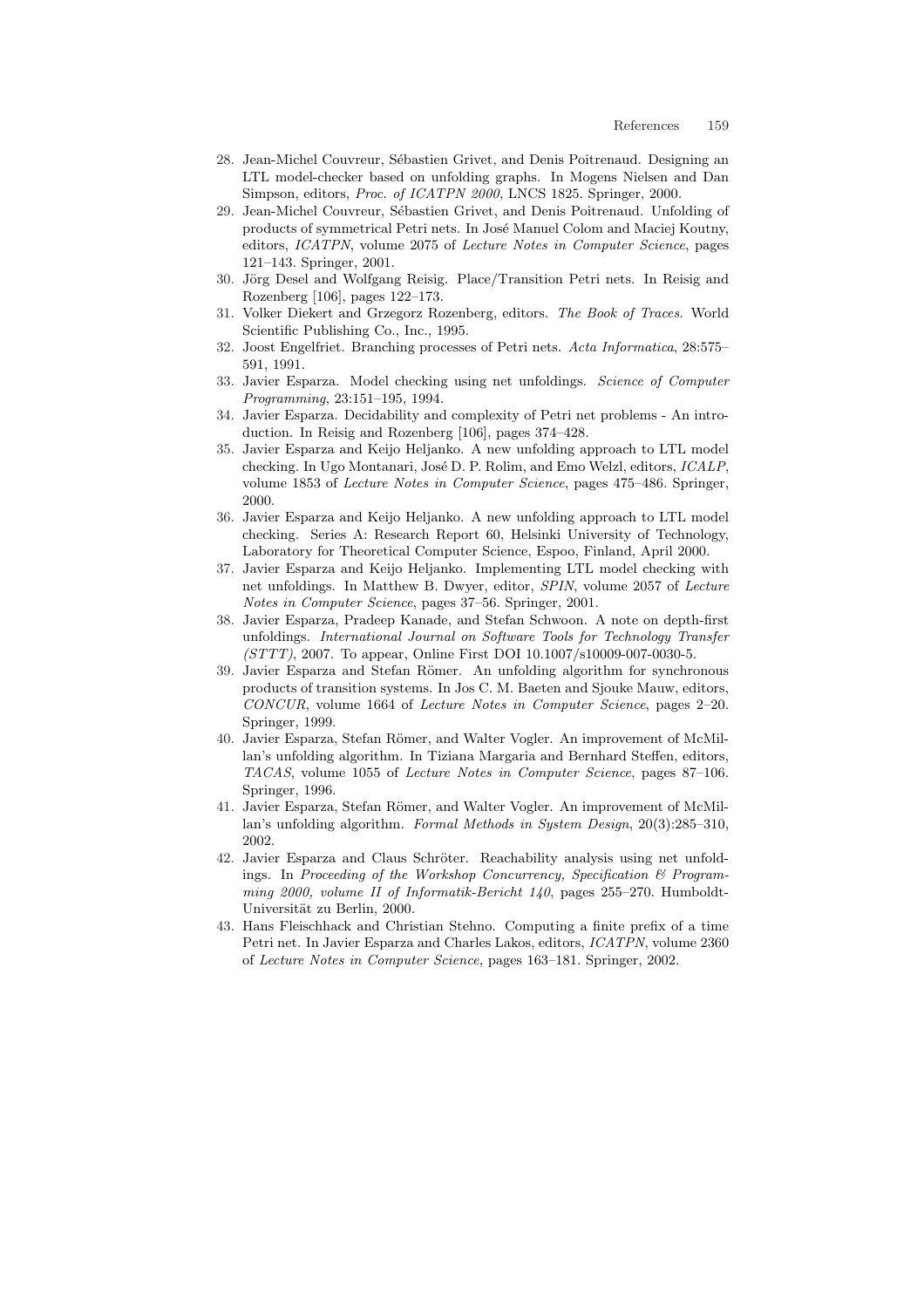- 160 References
- 44. Paul Gastin and Denis Oddoux. Fast LTL to Büchi automata translation. In Gérard Berry, Hubert Comon, and Alain Finkel, editors, CAV, volume 2102 of Lecture Notes in Computer Science, pages 53–65. Springer, 2001.
- 45. Jaco Geldenhuys and Antti Valmari. More efficient on-the-fly LTL verification with Tarjan's algorithm. Theoretical Computer Science, 345(1):60-82, 2005.
- 46. Rob Gerth, Doron Peled, Moshe Y. Vardi, and Pierre Wolper. Simple on-the-fly automatic verification of linear temporal logic. In Piotr Dembinski and Marek Sredniawa, editors, PSTV, volume 38 of IFIP Conference Proceedings, pages 3–18. Chapman & Hall, 1995.
- 47. Patrice Godefroid. Partial-Order Methods for the Verification of Concurrent Systems – An Approach to the State-Explosion Problem. Springer, 1996. Volume 1032 of Lecture Notes in Computer Science.
- 48. Patrice Godefroid and Pierre Wolper. Using partial orders for the efficient verification of deadlock freedom and safety properties. Formal Methods in System Design, 2(2):149–164, 1993.
- 49. Ursula Goltz and Wolfgang Reisig. The non-sequential behaviour of Petri nets. Information and Control, 57(2/3):125–147, 1983.
- 50. Susanne Graf and Wenhui Zhang, editors. Automated Technology for Verification and Analysis, 4th International Symposium, ATVA 2006, Beijing, China, October 23-26, 2006, volume 4218 of Lecture Notes in Computer Science. Springer, 2006.
- 51. Bernd Grahlmann. The PEP tool. In Grumberg [53], pages 440–443.
- 52. Burkhard Graves. Computing reachability properties hidden in finite net unfoldings. In S. Ramesh and G. Sivakumar, editors, FSTTCS, volume 1346 of Lecture Notes in Computer Science, pages 327–341. Springer, 1997.
- 53. Orna Grumberg, editor. Computer Aided Verification, 9th International Conference, CAV '97, Haifa, Israel, June 22-25, 1997, Proceedings, volume 1254 of Lecture Notes in Computer Science. Springer, 1997.
- 54. Henri Hansen. Alternatives to Büchi automata. PhD thesis, Tampere University of Technology, Department of Information Technology, Tampere, Finland, 2007.
- 55. Henri Hansen, Wojciech Penczek, and Antti Valmari. Stuttering-insensitive automata for on-the-fly detection of livelock properties. Electronic Notes in Theoretical Computer Science, 66(2), 2002.
- 56. Keijo Heljanko. Deadlock and Reachability Checking with Finite Complete Prefixes. Licentiate's thesis, Helsinki University of Technology, Department of Computer Science and Engineering, 1999. Also available as: Series A: Research Report 56, Helsinki University of Technology, Department of Computer Science and Engineering, Laboratory for Theoretical Computer Science.
- 57. Keijo Heljanko. Minimizing finite complete prefixes. In Hans-Dieter Burkhard, Ludwik Czaja, Sinh Hoa Nguyen, and Peter Starke, editors, Proceedings of the Workshop Concurrency, Specification & Programming 1999, pages 83–95, Warsaw, Poland, September 1999. Warsaw University.
- 58. Keijo Heljanko. Using logic programs with stable model semantics to solve deadlock and reachability problems for 1-safe Petri nets. Fundamenta Informaticae, 37(3):247–268, 1999.
- 59. Keijo Heljanko. Model checking with finite complete prefixes is PSPACEcomplete. In Palamidessi [97], pages 108–122.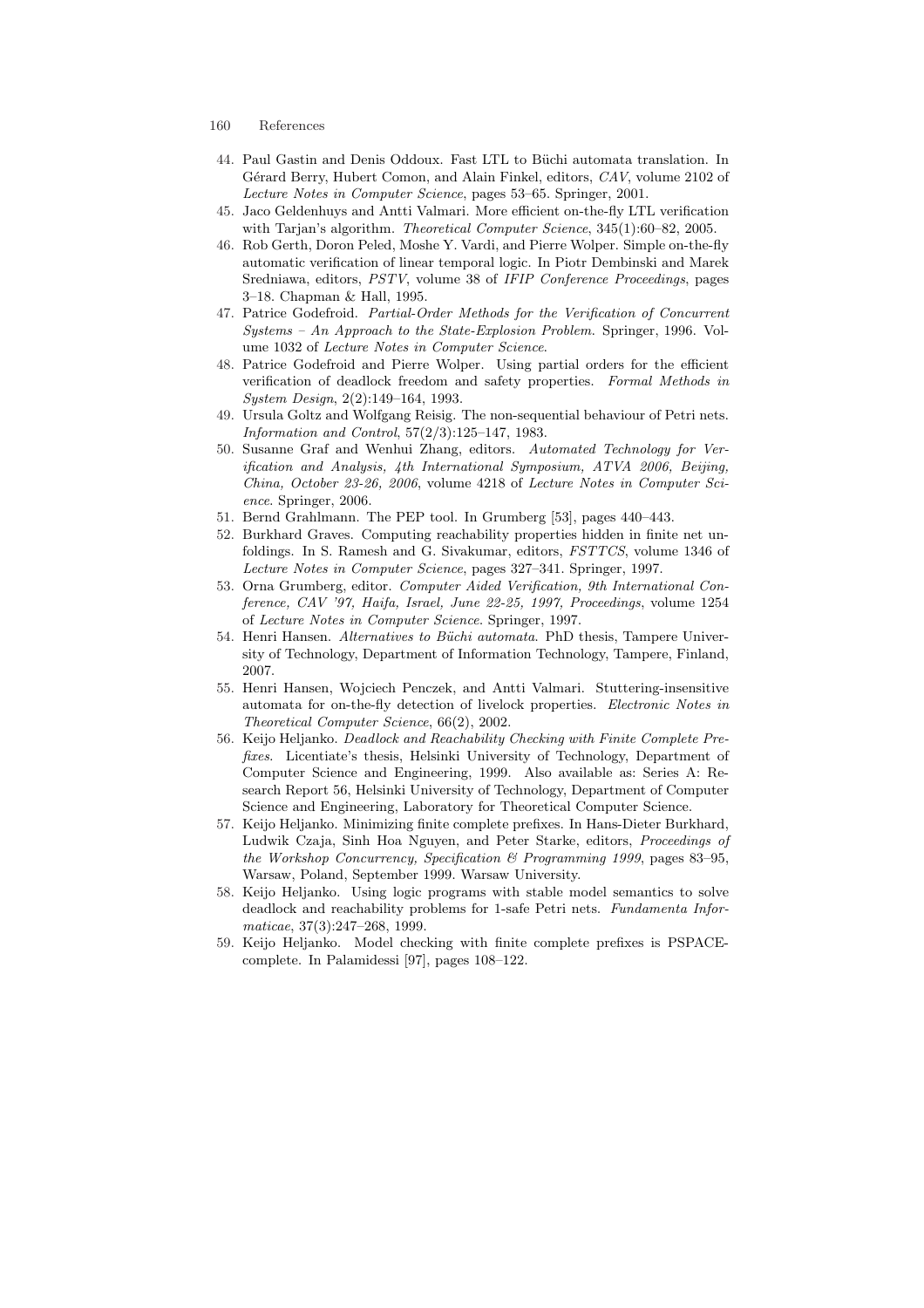- 60. Keijo Heljanko. Combining Symbolic and Partial Order Methods for Model Checking 1-Safe Petri Nets. Doctoral thesis, Helsinki University of Technology, Department of Computer Science and Engineering, 2002. Also available as: Series A: Research Report 71, Helsinki University of Technology, Department of Computer Science and Engineering, Laboratory for Theoretical Computer Science.
- 61. Keijo Heljanko, Victor Khomenko, and Maciej Koutny. Parallelisation of the Petri net unfolding algorithm. In Joost-Pieter Katoen and Perdita Stevens, editors, TACAS, volume 2280 of Lecture Notes in Computer Science, pages 371–385. Springer, 2002.
- 62. Juhana Helovuo and Antti Valmari. Checking for CFFD-preorder with tester processes. In Susanne Graf and Michael I. Schwartzbach, editors, TACAS, volume 1785 of Lecture Notes in Computer Science, pages 283–298. Springer, 2000.
- 63. Graham Higman. Ordering by divisibility in abstract algebras. Proceedings of the London Mathematical Society, 3(2):326–336, 1952.
- 64. C. A. R. Hoare. Communicating Sequential Processes. Prentice Hall, 1985.
- 65. Gerard J. Holzmann. The Spin Model Checker: Primer and Reference Manual. Addison-Wesley, 2003.
- 66. Gerard J. Holzmann, Doron A. Peled, and Mihalis Yannakakis. On nested depth first search. In 2nd SPIN Workshop, pages 23–32, 1996.
- 67. Ryszard Janicki and Maciej Koutny. Semantics of inhibitor nets. Information and Computation, 123(1):1–16, 1995.
- 68. Kurt Jensen. Coloured Petri Nets. Basic Concepts, Analysis Methods and Practical Use, Volumes I-III. EATCS Monographs in Theoretical Computer Science. Springer, 1997.
- 69. Victor Khomenko. Model Checking Based on Prefixes of Petri Net Unfoldings. PhD thesis, School of Computing Science, Newcastle University, 2003. British Lending Library DSC stock location number: DXN061636.
- 70. Victor Khomenko and Maciej Koutny. LP deadlock checking using partial order dependencies. In Palamidessi [97], pages 410–425.
- 71. Victor Khomenko and Maciej Koutny. Towards an efficient algorithm for unfolding Petri nets. In Larsen and Nielsen [81], pages 366–380.
- 72. Victor Khomenko and Maciej Koutny. Branching processes of high-level Petri nets. In Hubert Garavel and John Hatcliff, editors, TACAS, volume 2619 of Lecture Notes in Computer Science, pages 458–472. Springer, 2003.
- 73. Victor Khomenko, Maciej Koutny, and Walter Vogler. Canonical prefixes of Petri net unfoldings. Acta Informatica, 40(2):95–118, 2003.
- 74. Victor Khomenko, Maciej Koutny, and Alexandre Yakovlev. Detecting state encoding conflicts in STG unfoldings using SAT. Fundamenta Informaticae, 62(2):221–241, 2004.
- 75. Victor Khomenko, Maciej Koutny, and Alexandre Yakovlev. Logic synthesis for asynchronous circuits based on STG unfoldings and incremental SAT. Fundamenta Informaticae, 70(1-2):49–73, 2006.
- 76. Victor Khomenko, Agnes Madalinski, and Alexandre Yakovlev. Resolution of encoding conflicts by signal insertion and concurrency reduction based on STG unfoldings. In ACSD, pages 57–68. IEEE Computer Society, 2006.
- 77. H. C. M. Kleijn and Maciej Koutny. Process semantics of general inhibitor nets. Information and Computation, 190(1):18–69, 2004.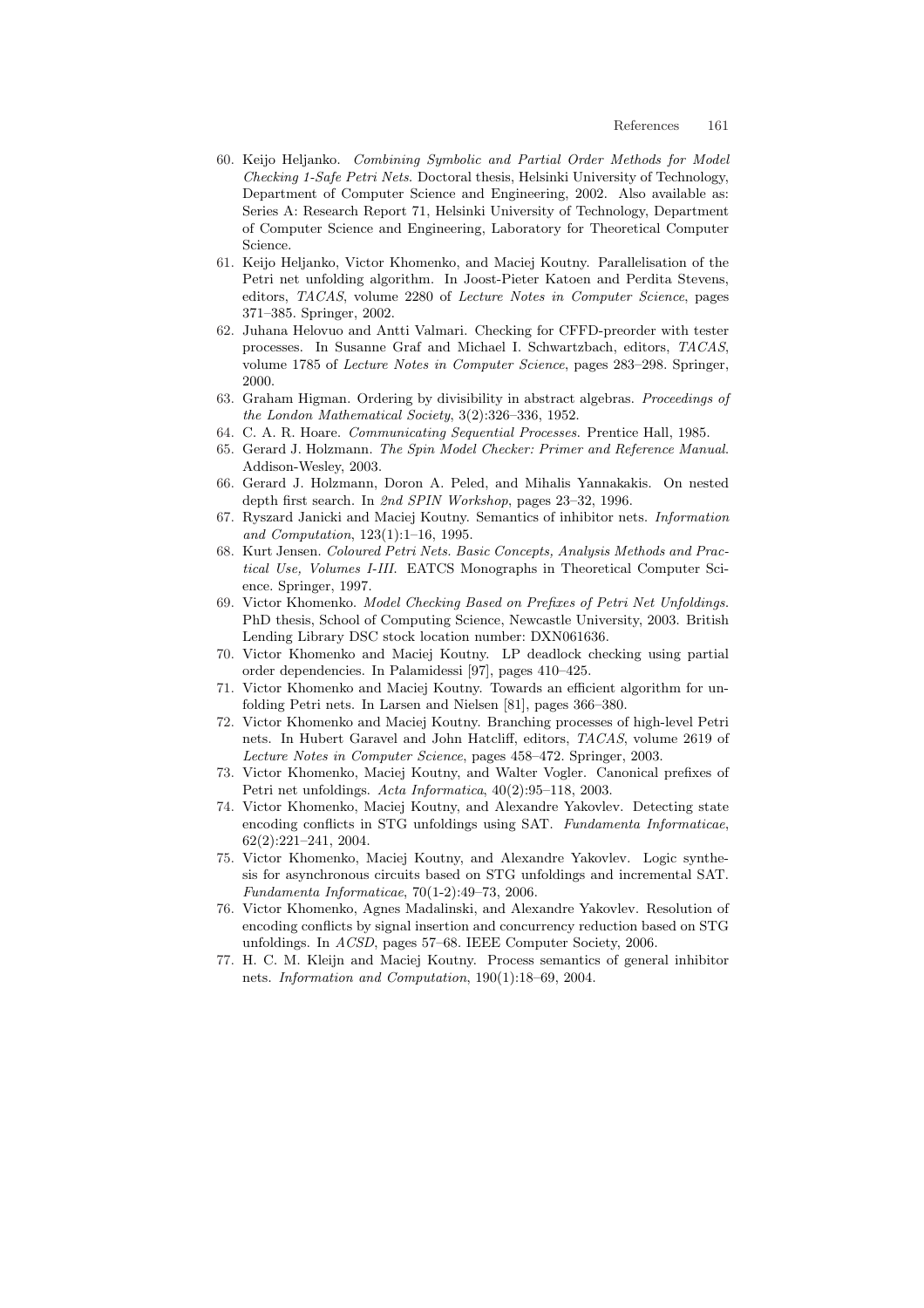- 162 References
- 78. Barbara König and Vitali Kozioura. AUGUR A tool for the analysis of graph transformation systems. Bulletin of the EATCS, 87:126–137, 2005.
- 79. Leslie Lamport. What good is temporal logic? In R. E. A. Mason, editor, Information Processing 83, pages 657–668. Elsevier, 1983.
- 80. Rom Langerak and Ed Brinksma. A complete finite prefix for process algebra. In Nicolas Halbwachs and Doron Peled, editors, CAV, volume 1633 of Lecture Notes in Computer Science, pages 184–195. Springer, 1999.
- 81. Kim Guldstrand Larsen and Mogens Nielsen, editors. CONCUR 2001 Concurrency Theory, 12th International Conference, Aalborg, Denmark, August 20-25, 2001, Proceedings, volume 2154 of Lecture Notes in Computer Science. Springer, 2001.
- 82. Timo Latvala and Heikki Tauriainen. Improved on-the-fly verification with testers. Nordic Journal of Computing, 11(2):148–164, 2004.
- 83. Yu Lei and S. Purushothaman Iyer. An approach to unfolding asynchronous communication protocols. In John Fitzgerald, Ian J. Hayes, and Andrzej Tarlecki, editors, FM, volume 3582 of Lecture Notes in Computer Science, pages 334–349. Springer, 2005.
- 84. Kenneth L. McMillan. Using unfoldings to avoid the state explosion problem in the verification of asynchronous circuits. In Gregor von Bochmann and David K. Probst, editors, CAV, volume 663 of Lecture Notes in Computer Science, pages 164–177. Springer, 1992.
- 85. Kenneth L. McMillan. Symbolic Model Checking. Kluwer Academic Publishers, 1993.
- 86. Kenneth L. McMillan. A technique of state space search based on unfolding. Formal Methods in System Design, 6(1):45–65, 1995.
- 87. Kenneth L. McMillan. Trace theoretic verification of asynchronous circuits using unfoldings. In Pierre Wolper, editor, CAV, volume 939 of Lecture Notes in Computer Science, pages 180–195. Springer, 1995.
- 88. Stephan Melzer and Stefan Römer. Deadlock checking using net unfoldings. In Grumberg [53], pages 352–363.
- 89. Stephan Melzer, Stefan Römer, and Javier Esparza. Verification using PEP. In Martin Wirsing and Maurice Nivat, editors, AMAST, volume 1101 of Lecture Notes in Computer Science, pages 591–594. Springer, 1996.
- 90. Robin Milner. Communication and Concurrency. Prentice Hall, 1989.
- 91. Peter Niebert, Michaela Huhn, Sarah Zennou, and Denis Lugiez. Local first search - A new paradigm for partial order reductions. In Larsen and Nielsen [81], pages 396–410.
- 92. Peter Niebert and Hongyang Qu. The implementation of Mazurkiewicz traces in POEM. In Graf and Zhang [50], pages 508–522.
- 93. Mogens Nielsen, Gordon D. Plotkin, and Glynn Winskel. Petri nets, event structures and domains. Theoretical Computer Science, 13(1):85–108, 1981.
- 94. Mogens Nielsen, Grzegorz Rozenberg, and P. S. Thiagarajan. Behavioural notions for elementary net systems. Distributed Computing, 4:45–57, 1990.
- 95. Mogens Nielsen, Grzegorz Rozenberg, and P. S. Thiagarajan. Transition systems, event structures and unfoldings. Information and Computation, 118(2):191–207, 1995.
- 96. Ilkka Niemelä and Patrik Simons. Smodels An implementation of the stable model and well-founded semantics for normal logic programs. In Jürgen Dix, Ulrich Furbach, and Anil Nerode, editors, LPNMR, volume 1265 of Lecture Notes in Computer Science, pages 421–430. Springer, 1997.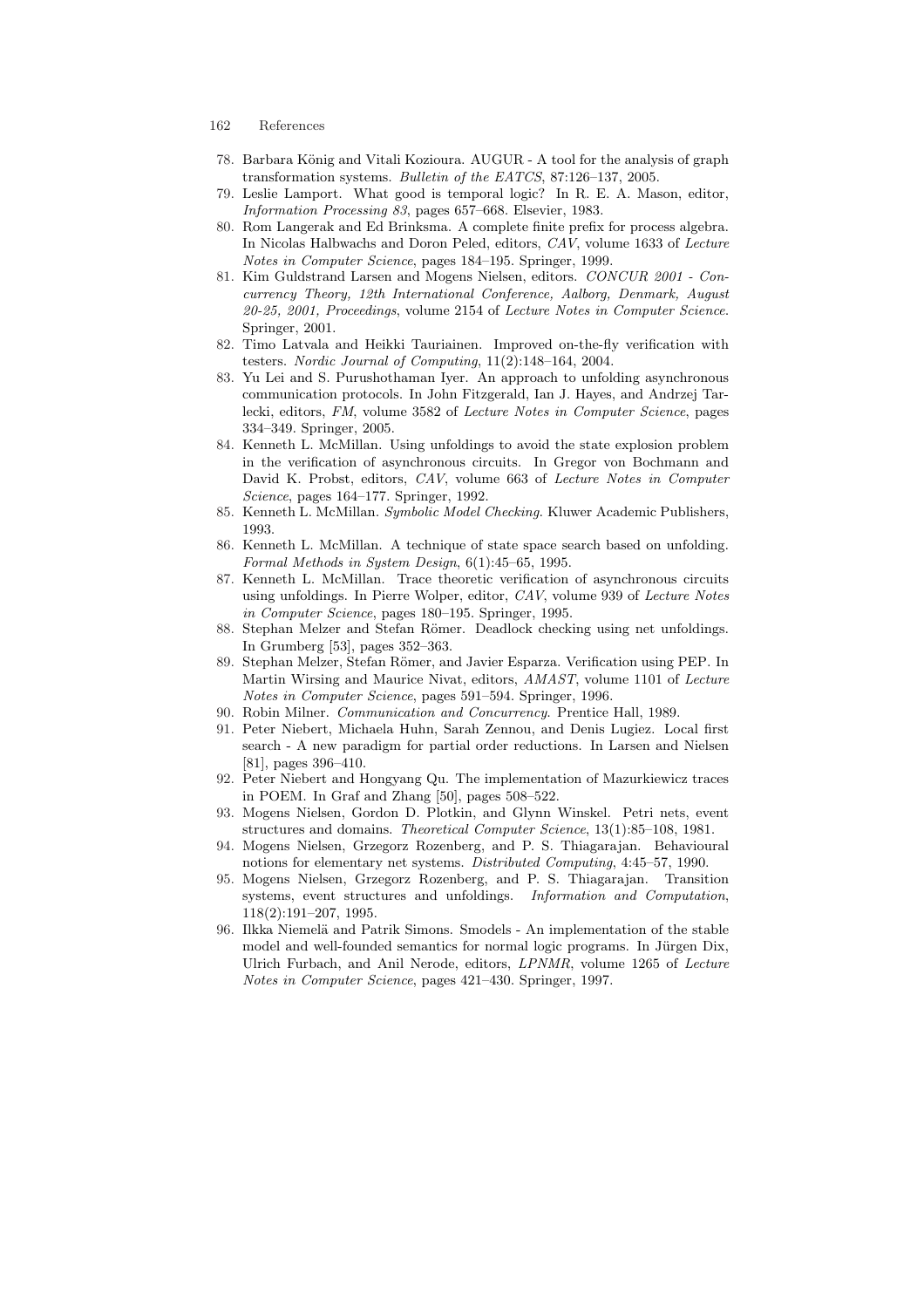- 97. Catuscia Palamidessi, editor. CONCUR 2000 Concurrency Theory, 11th International Conference, University Park, PA, USA, August 22-25, 2000, Proceedings, volume 1877 of Lecture Notes in Computer Science. Springer, 2000.
- 98. Christos H. Papadimitriou. Computational Complexity. Addison-Wesley, 1994. 99. Doron Peled. Combining partial order reductions with on-the-fly modelchecking. Formal Methods in System Design, 8(1):39–64, 1996.
- 100. Doron Peled and Thomas Wilke. Stutter-invariant temporal properties are expressible without the next-time operator. Inf. Process. Lett., 63(5):243–246, 1997.
- 101. Carl Adam Petri. Kommunikation mit Automaten. Bonn: Institut für Instrumentelle Mathematik, Schriften des IIM Nr. 2, 1962.
- 102. Carl Adam Petri. Kommunikation mit automaten. New York: Griffiss Air Force Base, Technical Report RADC-TR-65–377, 1:1–Suppl. 1, 1966. English translation.
- 103. Carl Adam Petri. Non-sequential processes. Technical Report ISF-77-5, Gesellschaft für Mathematik und Datenverarbeitung, 1977.
- 104. Amir Pnueli. The temporal logic of programs. In FOCS, pages 46–57. IEEE, 1977.
- 105. Arthur Prior. Past, Present and Future. Oxford: Clarendon Press, 1967.
- 106. Wolfgang Reisig and Grzegorz Rozenberg, editors. Lectures on Petri Nets I: Basic Models, Advances in Petri Nets, the volumes are based on the Advanced Course on Petri Nets, held in Dagstuhl, September 1996, volume 1491 of Lecture Notes in Computer Science. Springer, 1998.
- 107. Stefan Römer. Theorie und Praxis der Netzentfaltungen als Basis für die Verifikation nebenläufiger Systeme. PhD thesis, Technische Universität München, Fakultät für Informatik, München, Germany, 2000.
- 108. Grzegorz Rozenberg and Joost Engelfriet. Elementary net systems. In Reisig and Rozenberg [106], pages 12–121.
- 109. Claus Schröter. Halbordnungs- und Reduktionstechniken für die automatische Verifikation von verteilten Systemen. PhD thesis, Universität Stuttgart, 2006.
- 110. Claus Schröter and Victor Khomenko. Parallel LTL-X model checking of highlevel Petri nets based on unfoldings. In Rajeev Alur and Doron Peled, editors, CAV, volume 3114 of Lecture Notes in Computer Science, pages 109–121. Springer, 2004.
- 111. Claus Schröter, Stefan Schwoon, and Javier Esparza. The model-checking kit. In Wil M. P. van der Aalst and Eike Best, editors, ICATPN, volume 2679 of Lecture Notes in Computer Science, pages 463–472. Springer, 2003.
- 112. Stefan Schwoon and Javier Esparza. A note on on-the-fly verification algorithms. In Nicolas Halbwachs and Lenore D. Zuck, editors, TACAS, volume 3440 of Lecture Notes in Computer Science, pages 174–190. Springer, 2005.
- 113. Colin Stirling and David Walker. Local model checking in the modal mucalculus. Theoretical Computer Science, 89(1):161–177, 1991.
- 114. Robert E. Tarjan. Depth-first search and linear graph algorithms. SIAM Journal of Computing, 1(2):146–160, 1972.
- 115. Antti Valmari. Stubborn sets for reduced state space generation. In Grzegorz Rozenberg, editor, Applications and Theory of Petri Nets, volume 483 of Lecture Notes in Computer Science, pages 491–515. Springer, 1989.
- 116. Antti Valmari. A stubborn attack on state explosion. In Edmund M. Clarke and Robert P. Kurshan, editors, CAV, volume 531 of Lecture Notes in Computer Science, pages 156–165. Springer, 1990.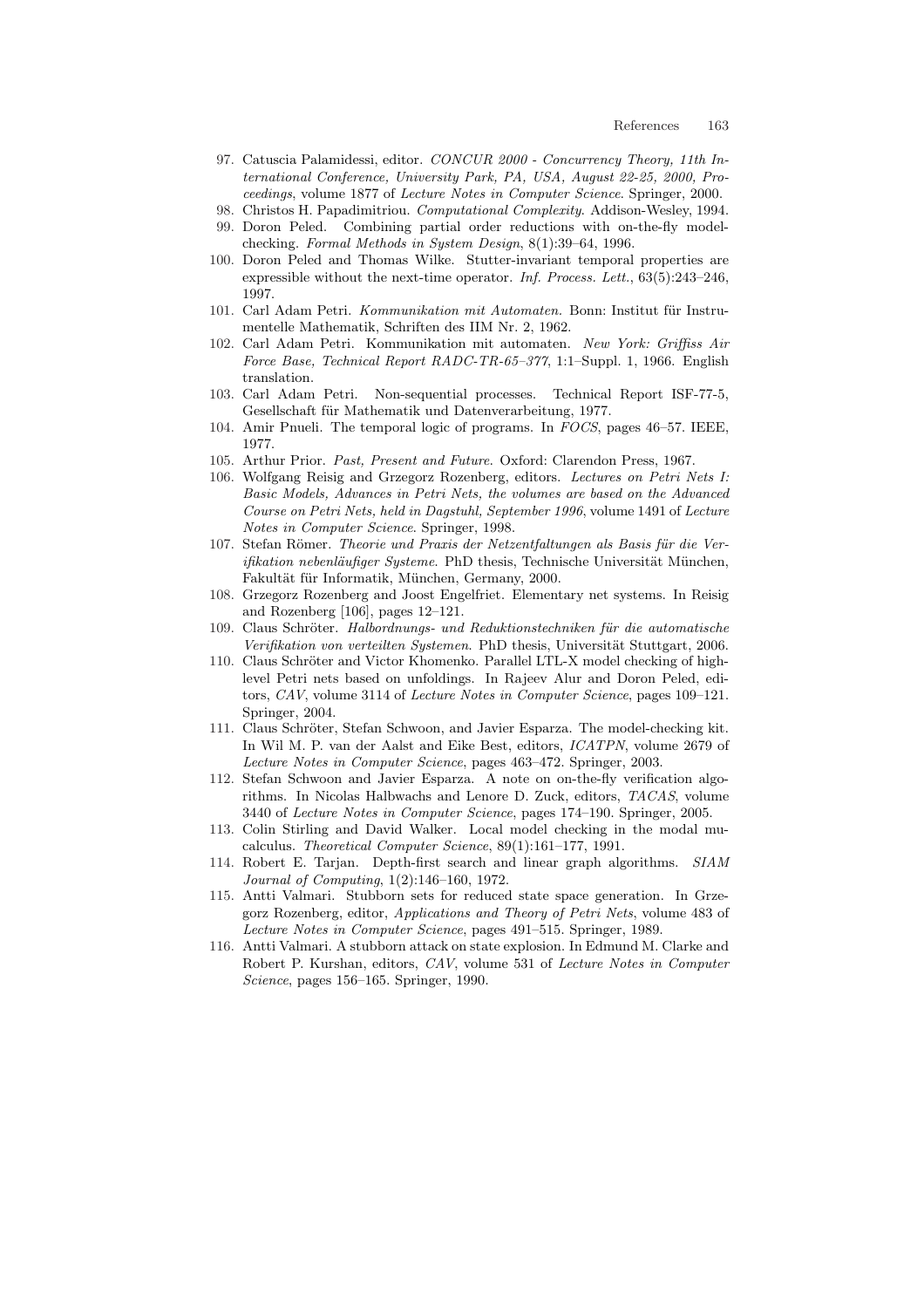- 164 References
- 117. Antti Valmari. On-the-fly verification with stubborn sets. In Costas Courcoubetis, editor, CAV, volume 697 of Lecture Notes in Computer Science, pages 397–408. Springer, 1993.
- 118. Antti Valmari. The state explosion problem. In Reisig and Rozenberg [106], pages 429–528.
- 119. Moshe Y. Vardi and Pierre Wolper. An automata-theoretic approach to automatic program verification (preliminary report). In LICS, pages 332–344. IEEE Computer Society, 1986.
- 120. Moshe Y. Vardi and Pierre Wolper. Reasoning about infinite computations. Information and Computation, 115(1):1–37, 1994.
- 121. Walter Vogler, Alexei L. Semenov, and Alexandre Yakovlev. Unfolding and finite prefix for nets with read arcs. In Davide Sangiorgi and Robert de Simone, editors, CONCUR, volume 1466 of Lecture Notes in Computer Science, pages 501–516. Springer, 1998.
- 122. Frank Wallner. Model checking LTL using net unfoldings. In Alan J. Hu and Moshe Y. Vardi, editors, CAV, volume 1427 of Lecture Notes in Computer Science, pages 207–218. Springer, 1998.
- 123. Glynn Winskel. Event structures. In Wilfried Brauer, Wolfgang Reisig, and Grzegorz Rozenberg, editors, Advances in Petri Nets, volume 255 of Lecture Notes in Computer Science, pages 325–392. Springer, 1986.
- 124. Glynn Winskel. An introduction to event structures. In J. W. de Bakker, Willem P. de Roever, and Grzegorz Rozenberg, editors, REX Workshop, volume 354 of Lecture Notes in Computer Science, pages 364–397. Springer, 1988.
- 125. Pierre Wolper and Patrice Godefroid. Partial-order methods for temporal verification. In Eike Best, editor, CONCUR, volume 715 of Lecture Notes in Computer Science, pages 233–246. Springer, 1993.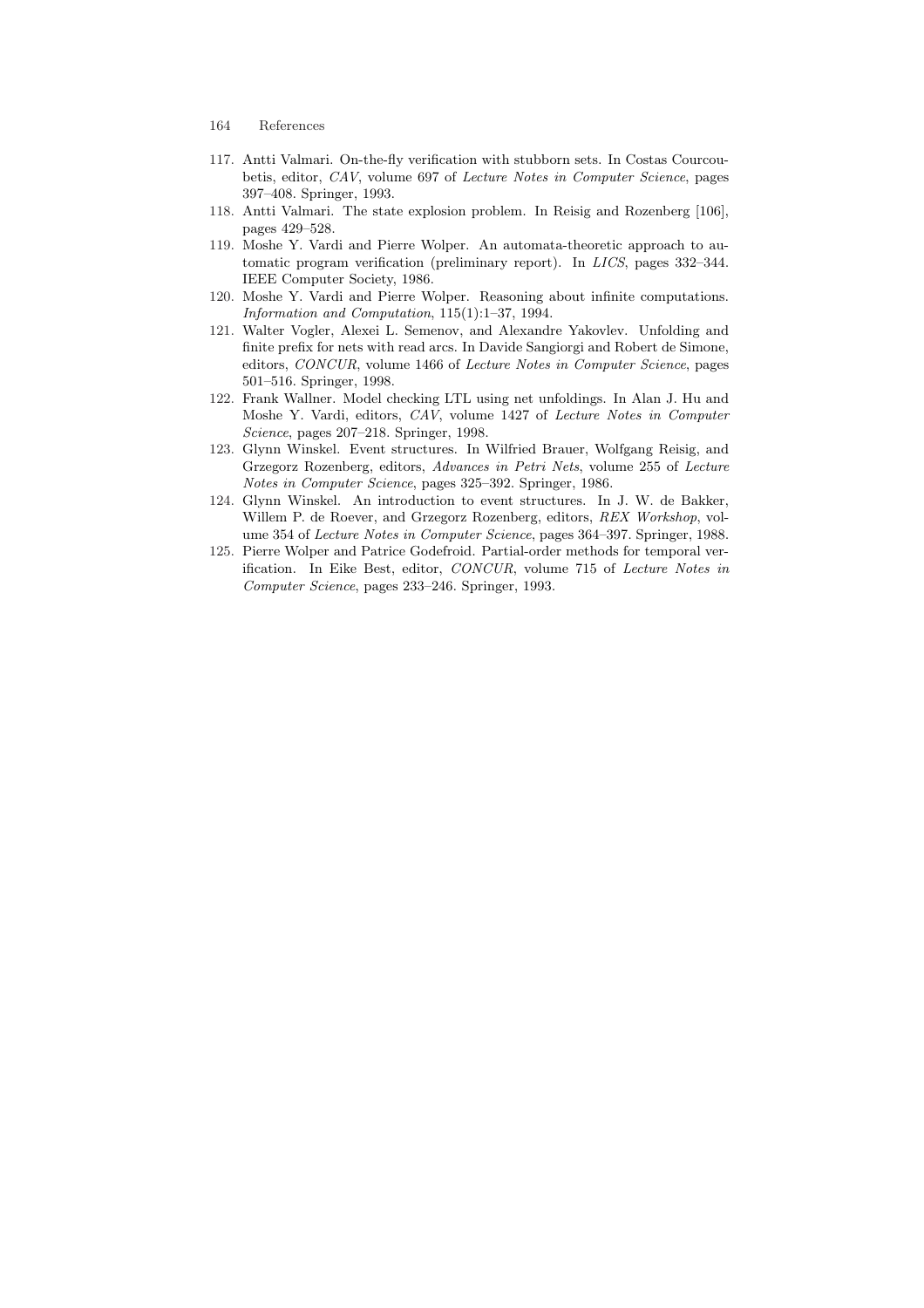# Index

 $\psi$ -history 128, 132 i-event 22, 117 i-place 22  $i$ -root 22 1-equivalent 51 Abdulla 154 accepting state 129, 134 action 12 adequate order 62 adequate search strategies 59 adequate strategy 120 ample sets 38 applications 153 Arnold 2, 12 Artho 123 asynchronous circuit 153 atom 131 atomic proposition 126 Aura 155 Büchi automaton 130, 147, 151 Büchi tester 125, 129, 130 Barnat 106 Benveniste 153 Best 37, 156 Biere 123 Bonet 68, 72 bounded Petri net 154 Bouyer 155 Bradfield 39 branching processes 16, 38 breadth-first 33, 86 Brim 106

canonical name 18, 19 canonical prefix 71 Cassez 155 causal net 37 causal order 43 causal predecessor 23, 42 causality 23 causally closed 25 causally related 23 CCS 2, 12 Chatain 62, 91, 95, 155 closure 131 CLP 156 CNF-3SAT 31 colored net 155 companion 43, 97, 114, 118 complete prefix 73 completeness executability product 62 transition system 46 livelock product 120, 121 transition system 112 repeated executability product 103 transition system 98 component 6 computation 5 computation tree 13 concurrency 23 concurrent 23 configuration 25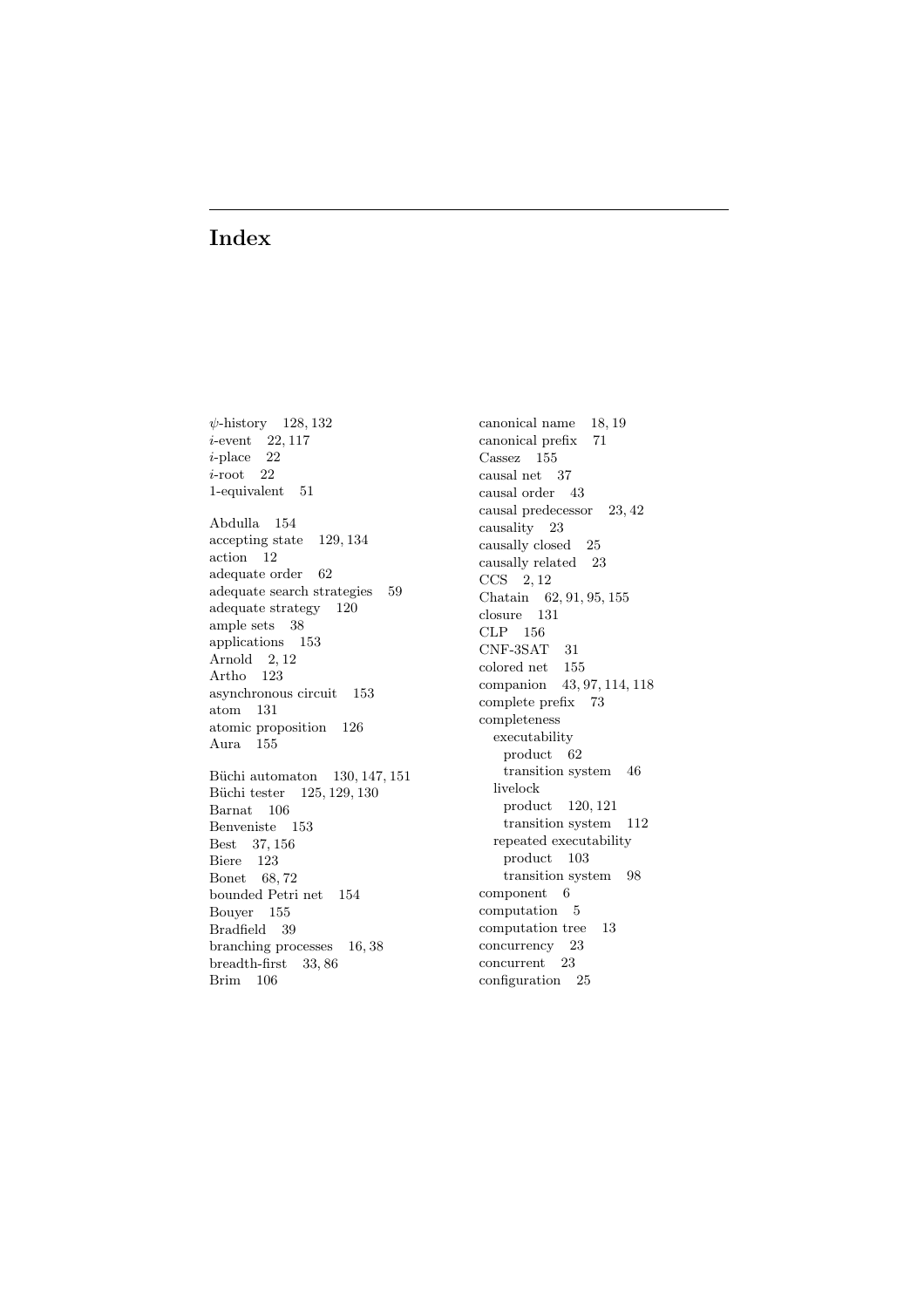166 Index conflict 23 conflict-free 25 counterexample generalizing executability 58 Courcoubetis 100, 105 Couvreur 105 CSP 2, 12 d-unfolding 108, 117, 120 depth-first 33, 86 Devillers 37 diagnosis 153 discrete event system 153 distributed strategy 64, 65 duplicate 117 duplicate event  $\,$  108  $\,$ elementary net system 12, 37 enabling  $5, 7, 8$ Engelfriet 37 equivalent 51 Esparza 38, 94, 95, 105 event type 0 109, 118 type 1 109, 118 type 2 109, 118 events 16 executability problem 36, 41 product 48 transition system 41 extensions 154 feasible event 43, 97, 102, 109, 118 Fernández 37 final prefix 109, 116, 118, 146 finiteness executability product 57 transition system 45 livelock product 118 transition system 110 repeated executability product 105 transition system 98 firing 8 Fleischhack 155 flow relation 8 Foata normal form 94

full synchronization 136 Geldenhuys 105 generalized Büchi tester 130, 134 global computation 7 global history 127 global reachability problem 78 global state 6 global transition 6 global transition word 7 goal transition 41 Goltz 37 Grahlmann 156 Graves 148 Haddad 155 Hansen 123 Haslum 68, 72 Heljanko 38, 39, 78, 94, 106, 156 Helovuo 123 Hickmott 68, 72 high-level Petri net 155 Higman's lemma 92 Hintikka sequence 130, 132, 133 history 5, 42, 54 Holzmann 105 Huhn 38 independence 50 independence relation 51 infinite computation 5 infinite global computation 7 infinite history 6 infinite word 126 inhibitor arcs 38 initial marking 8 initial state 5 input node 8 insensitive to stuttering 139 instrumentation 143 interleaving representation 10 interleaving semantics 10 interpreting LTL 126 invisible 36 invisible transition 107, 115 Jard 153, 155 Jensen 155

Kanade 95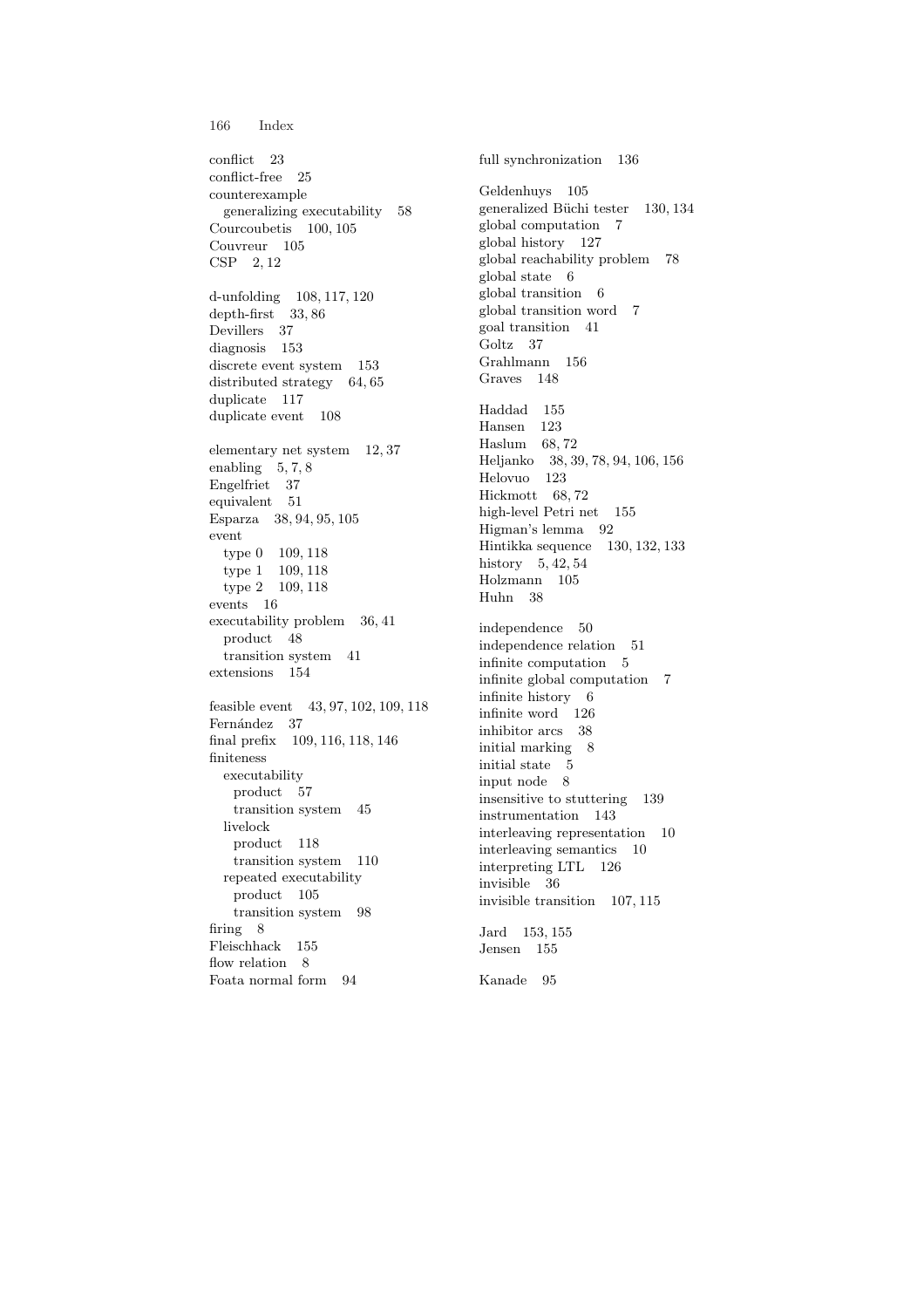Index 167

Khomenko 38, 71, 94, 95, 153, 155, 156 Koutny 38, 71, 94, 153 label 18 labeled Petri net 14 labeled transition system 13 labeling function 129 Lamport 139, 148 language 130 lexicographic order 48 lexicographic strategy 65 Lilius 155 linear temporal logic 125, 126, 151 livelock 107, 116 good 120 transition system 107 livelock mode 108 livelock monitor 107, 115 livelock problem 36, 107, 129, 143 product 115 livelock strategy 114 livelock's root 107 local configuration 53 LTL 125, 126, 144, 151 LTL model checking 1, 115 LTL property 125 LTL tester 129 LTL-X 139, 148, 156 Lugiez 38 main mode 108 marking 8 Mazurkiewicz 50, 72 Mazurkiewicz trace 50, 64, 72 McMillan 1, 38, 72, 94 Melzer 94 minimal witness 47, 114, 122 mode of operation 115 model checking 3, 144 model checking LTL 125, 144 model checking problem 127 Mole 156 monitoring 153 nested-depth-first search 101 net 8 networks of timed automata 155

Niebert 38, 82, 94

Nielsen 37

node 8 non-stuttering projection 140 non-stuttering transition 140 nondeterministic program 108, 115 nonsequential processes 37 NP 30 numbering 16 Nylén 154 occurrence 13 occurrence net 37 occurrence sequence 9 occurring 8 order 41 partial order 41 strict partial order 41 orders 42 output node 8 Parikh 63, 94 Parikh mapping 64 Parikh strategy 63 Parikh-lexicographic strategy 82 partial order 41 partial run 37 partial-order reduction 38 past 53 Peled 105 Penczek 123 PEP 156 Petri 12 Petri net 8 Petri net representation 8, 9 Petri net unfolder 156 place 8 Plotkin 37 Pnueli 147 possible extension 29 pre-witness 121 prefix 19 prefix order 65 preserved by extensions 62, 66 Prior 147 priority livelock strategy 114 priority relation 41 product 2, 6 properties of branching processes 22 PUNF 153, 156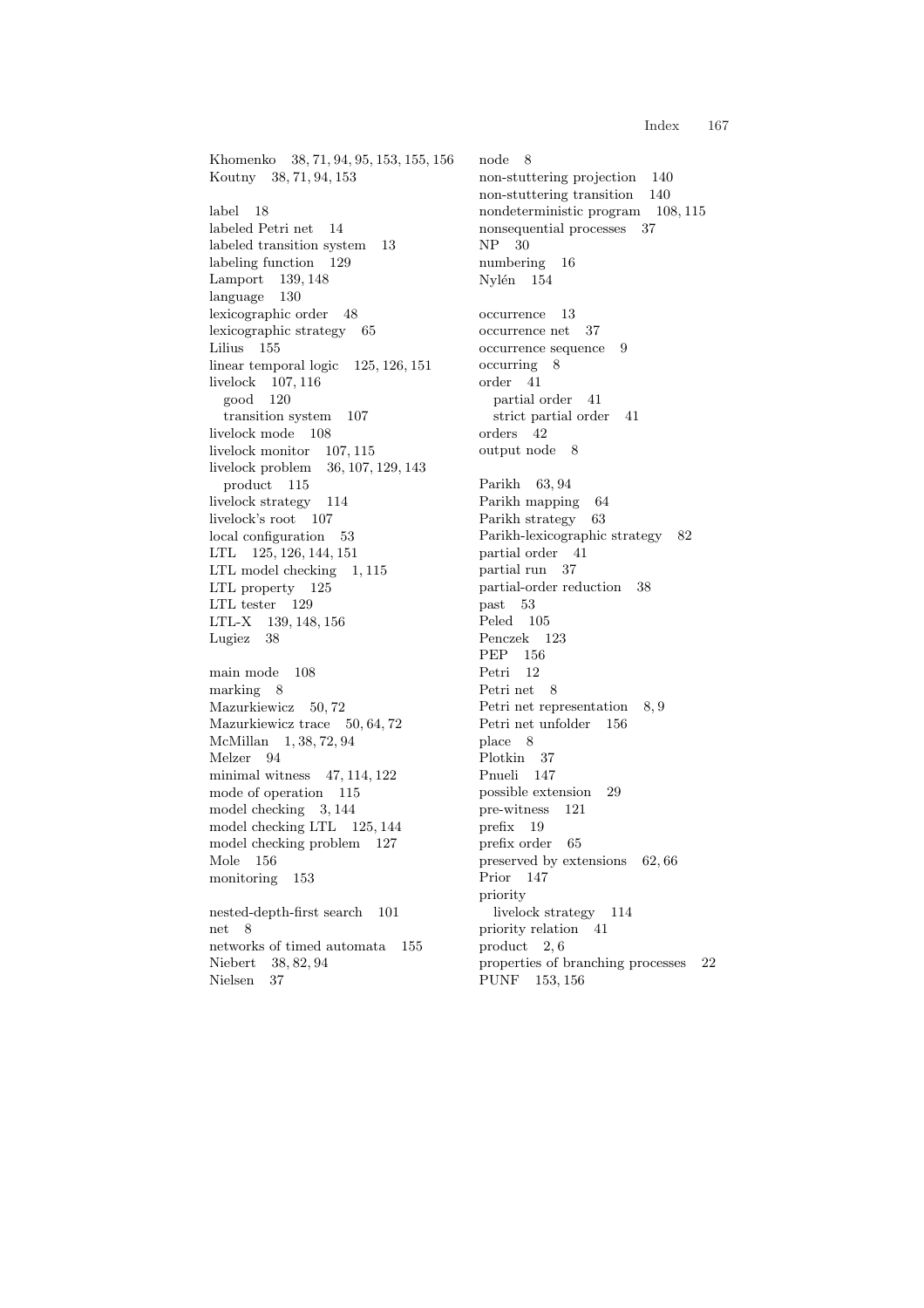Purushothaman Iyer 154 Qu 82, 94 Römer 38, 94, 156 reachability 9 read arcs 38, 154 realization 25 recurrent infinite history 141 refined order 42 Reisig 37 repeated executability problem 36, 97, 129, 137, 143 product 101 transition system 97 Reynier 155 root event 120 Rozenberg 37 satisfaction relation 126 Savitch 36 Schröter 38, 94, 155, 156 Schuppan 123 Schwoon 95, 105, 156 search procedure 3, 33, 152 search scheme 33, 41, 103, 110, 152 executability product 56 transition system 43 livelock product 115 transition system 107 repeated executability product 101 transition system 97 search strategy 33, 41, 152 product 48 transition system 41 semantics 10 semantics of LTL 126 Semenov 154 signal transition graph 153 size strategy 63 sleep sets 38 soundness executability product 57 transition system 46 livelock

168 Index

product 118 transition system 112 repeated executability product 102 transition system 98 Spin 105, 153 spoiler 46 state 5 state explosion problem 1, 38 state space 3 state space methods 1 state space reduction 38 Stehno 155, 156 step 5, 7 step of an unfolding 19 STG 153 Stirling 39 strict partial order 41 strongly connected component 145 stubborn sets 38 stutter-accepting 142 stutter-accepting state 145 stuttering 138, 141 stuttering equivalence 138 stuttering synchronization 138, 140, 145 stuttering transition 139 stuttering-invariant 139 stuttering-invariant formula 140 stuttering-invariant fragment 139 success condition 34 successful 34 successful terminal 34, 97, 102, 109, 118 synchronization 151 synchronization constraint 6 synchronization degree 30 synchronization vectors 2 synchronous product 2, 5 syntactic characterization 132 syntax of LTL 126 tableau systems 39 Tarian 105 Tarjan's algorithm 145 terminal 34 terminal event 43, 97, 102, 109, 118 termination condition 34

tester 123, 129, 148, 151